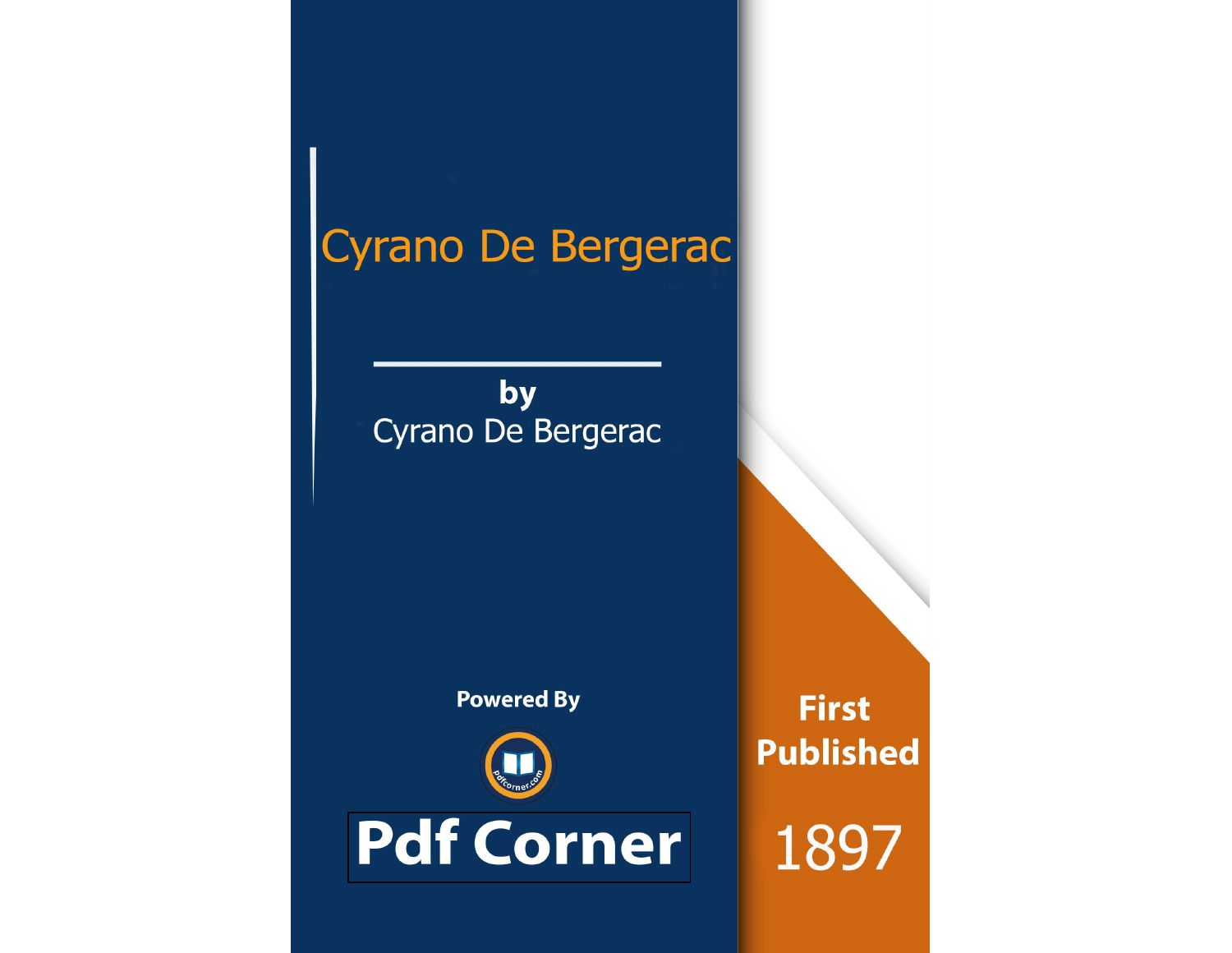# **[Cyrano De Bergerac Pdf](http://pdfcorner.com/download-cyrano-de-bergerac-novel-pdf-book/)**

# **By**

# **Cyrano De Bergerac**



# This version of pdf is

# Re-designed by

[Pdfcorner.com](http://pdfcorner.com/)

© Copyright Reserved 2018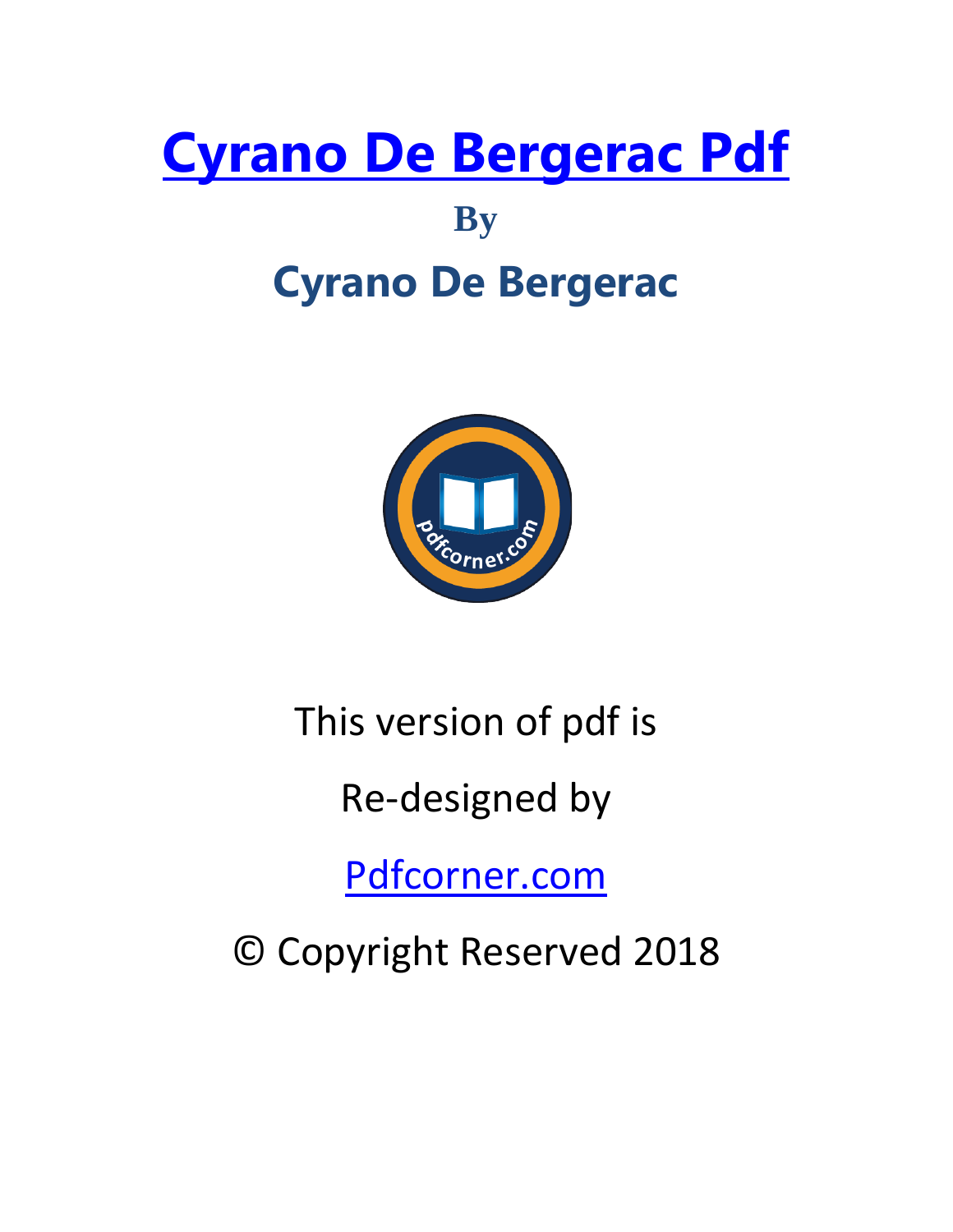# **Table Of Contents**

| ACT II 97  |  |  |  |  |  |  |  |  |  |
|------------|--|--|--|--|--|--|--|--|--|
|            |  |  |  |  |  |  |  |  |  |
| ACT IV 257 |  |  |  |  |  |  |  |  |  |
| ACT V 342  |  |  |  |  |  |  |  |  |  |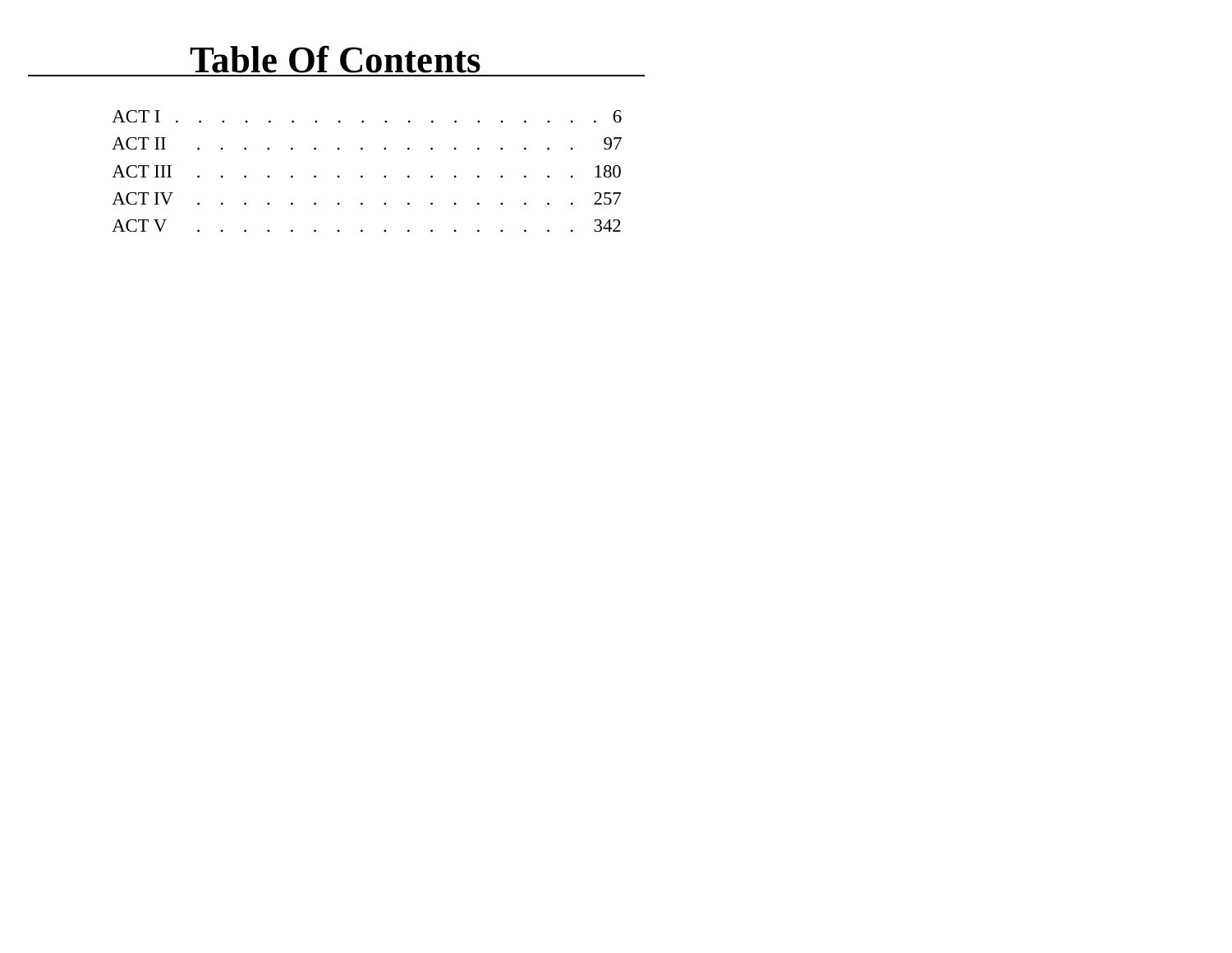# DRAMATIS PERSONAE

| CYRANO DE BERGERAC.A Trooper.                    |  |  |  |  |  |  |  |  |
|--------------------------------------------------|--|--|--|--|--|--|--|--|
| <b>CHRISTIAN DE NEUVILLETTE.</b><br>The Porter.  |  |  |  |  |  |  |  |  |
| A Burgher.                                       |  |  |  |  |  |  |  |  |
| RAGUENEAUHis Son.                                |  |  |  |  |  |  |  |  |
| LE BRETA Pickpocket.                             |  |  |  |  |  |  |  |  |
| Captain CARBON DE CASTEL-JALOUX.<br>A Spectator. |  |  |  |  |  |  |  |  |
| A Guardsman.                                     |  |  |  |  |  |  |  |  |
| Bertrand the Fifer.                              |  |  |  |  |  |  |  |  |
| DE VALVERT.<br>The Capuchin.                     |  |  |  |  |  |  |  |  |
| Two Musicians.                                   |  |  |  |  |  |  |  |  |
| The Poets.                                       |  |  |  |  |  |  |  |  |
|                                                  |  |  |  |  |  |  |  |  |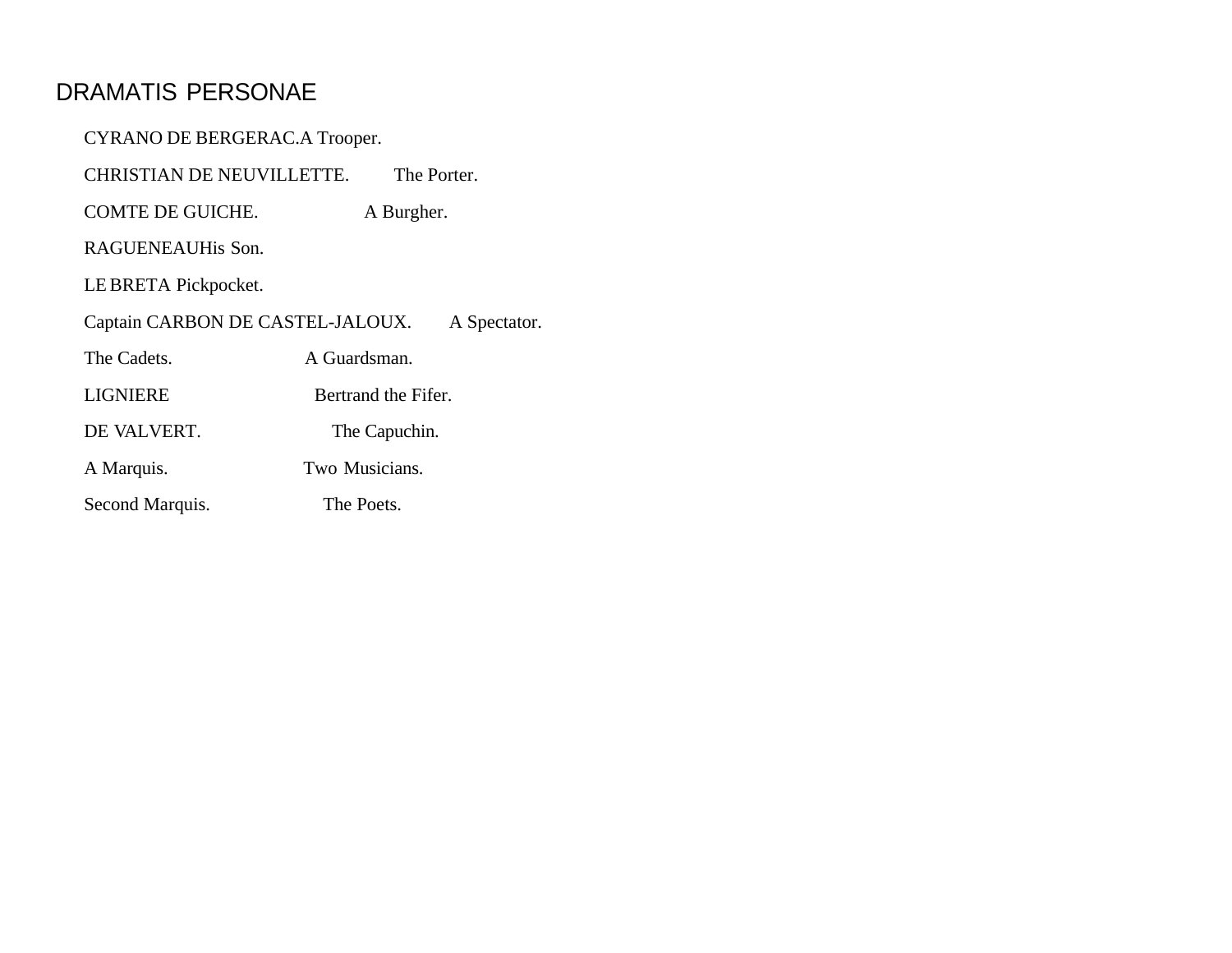Third Marquis. The Pastry-Cooks.

MONTFLEURYROXANE.

BELLEROSESISTER MARTHA.

JODELETLISE.

CUIGYThe Buffet-Girl.

BRISSAILLE. MOTHER MARGUERITE DE JESUS.

A Bore. The Duenna.

A Musketeer. SISTER CLAIRE.

Another Musketeer. An Actress.

A Spanish Officer. Second Actress.

—————————-

*Pages, Burghers, Pickpockets, Cadets of Gascony, Actors, Violinists, Children, Spanish Soldiers, Spectators, Burgher Women, Nuns, etc. etc.*

(The first four Acts are in 1640, the fifth in 1655.)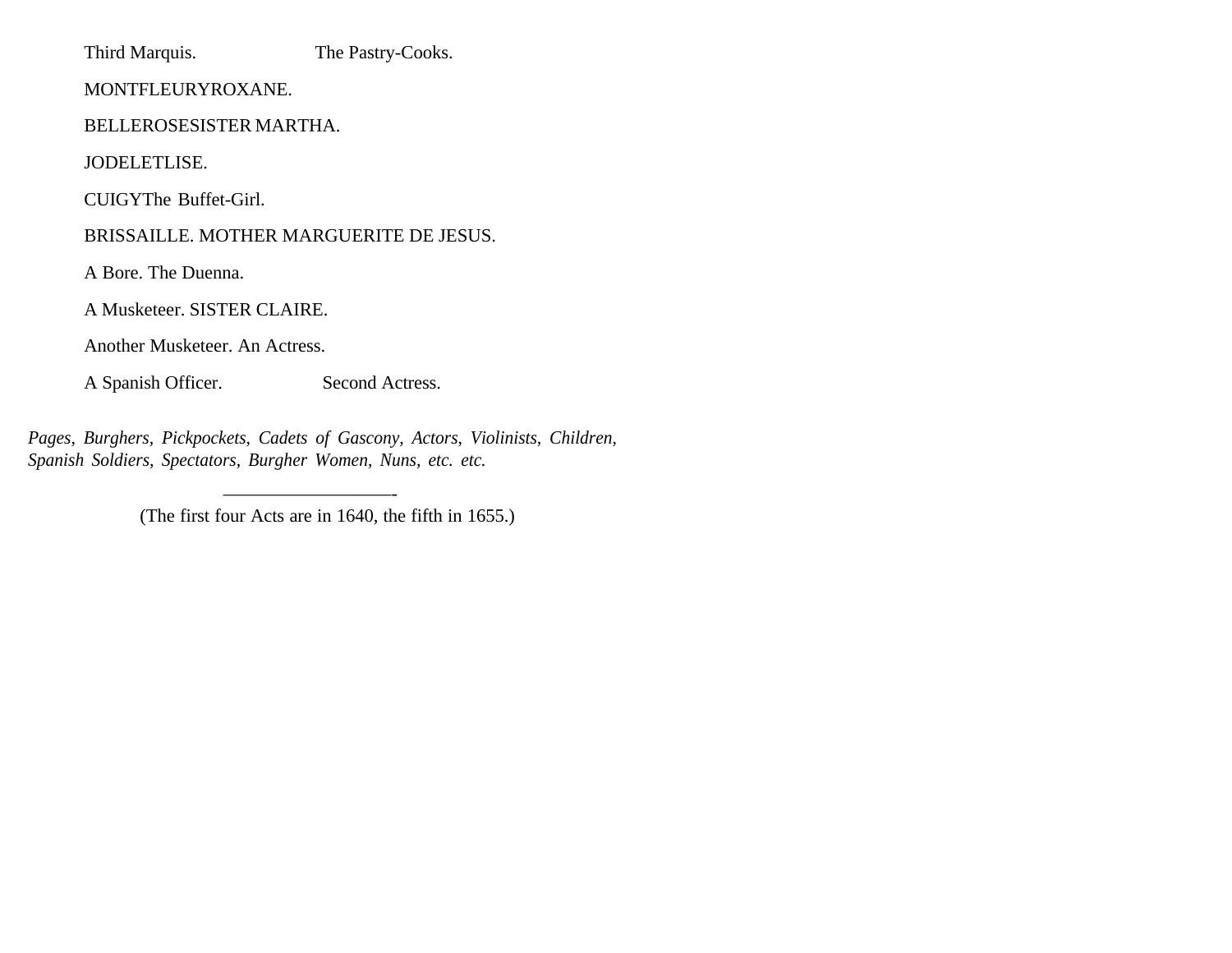# ACT I

#### *A REPRESENTATION AT THE HOTEL DE BOURGOGNE*

*The hall of the Hotel de Bourgogne, in 1640. A sort of tennis-court arranged and decorated for a theatrical performance.*

*The hall is oblong and seen obliquely, so that one of its sides forms the back of the right foreground, and meeting the left background makes an angle with the stage, which is partly visible.*

*On both sides of the stage are benches. The curtain is composed of two tapestries which can be drawn aside. Above a harlequin's mantle are the royal arms. There are broad steps from the stage to the hall; on either side of these steps are the places for the violinists. Footlights.*

*Two rows, one over the other, of side galleries: the highest divided into boxes. No seats in the pit of the hall, which is the real stage of the theatre; at the back of the pit, i.e. on the right foreground, some benches forming steps, and underneath, a staircase which leads to the upper seats. An improvised buffet ornamented with little lustres, vases, glasses, plates of tarts, cakes, bottles, etc.*

*The entrance to the theatre is in the centre of the background, under the gallery of the boxes. A large door, half open to let in the spectators. On the panels of this*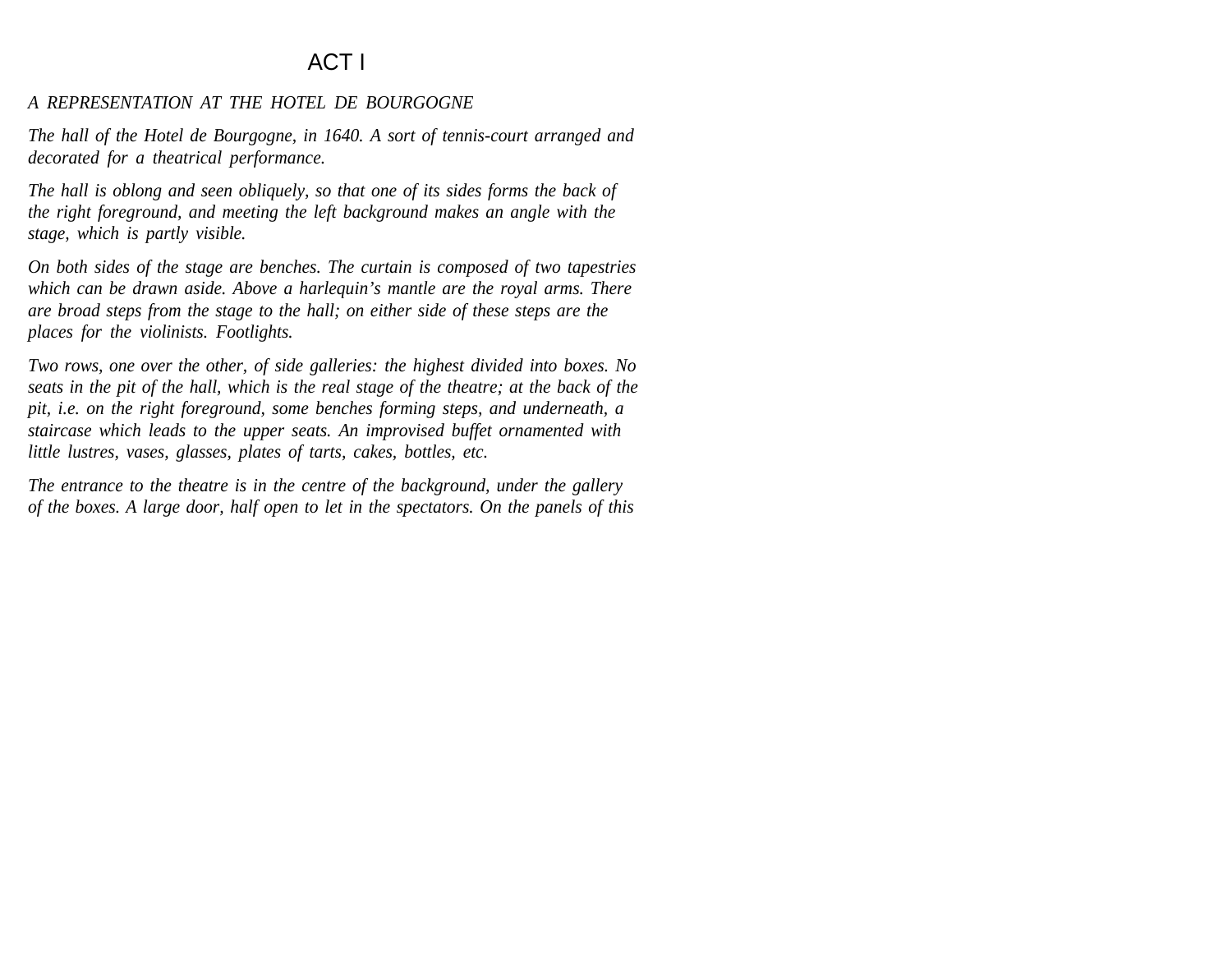*door, in different corners, and over the buffet, red placards bearing the words, "La Clorise."*

*At the rising of the curtain the hall is in semi-darkness, and still empty. The lustres are lowered in the middle of the pit ready to be lighted.*

#### *SCENE I*

*The PUBLIC, arriving by degrees. TROOPERS, BURGHERS, LACKEYS, PAGES, a PICKPOCKET, the DOORKEEPER, etc., followed by the MAR-QUISES. CUIGY, BRISSAILLE, the BUFFET-GIRL, the VIOLINISTS, etc.* 

*(A confusion of loud voices is heard outside the door. A TROOPER enters hastily.)* 

#### **THE DOORKEEPER(following him).**

Hollo! You there! Your money!

#### **THE TROOPER**

I enter gratis.

#### **THE DOORKEEPER**

Why?

# **THE TROOPER**

Why? I am of the King's Household Cavalry, 'faith!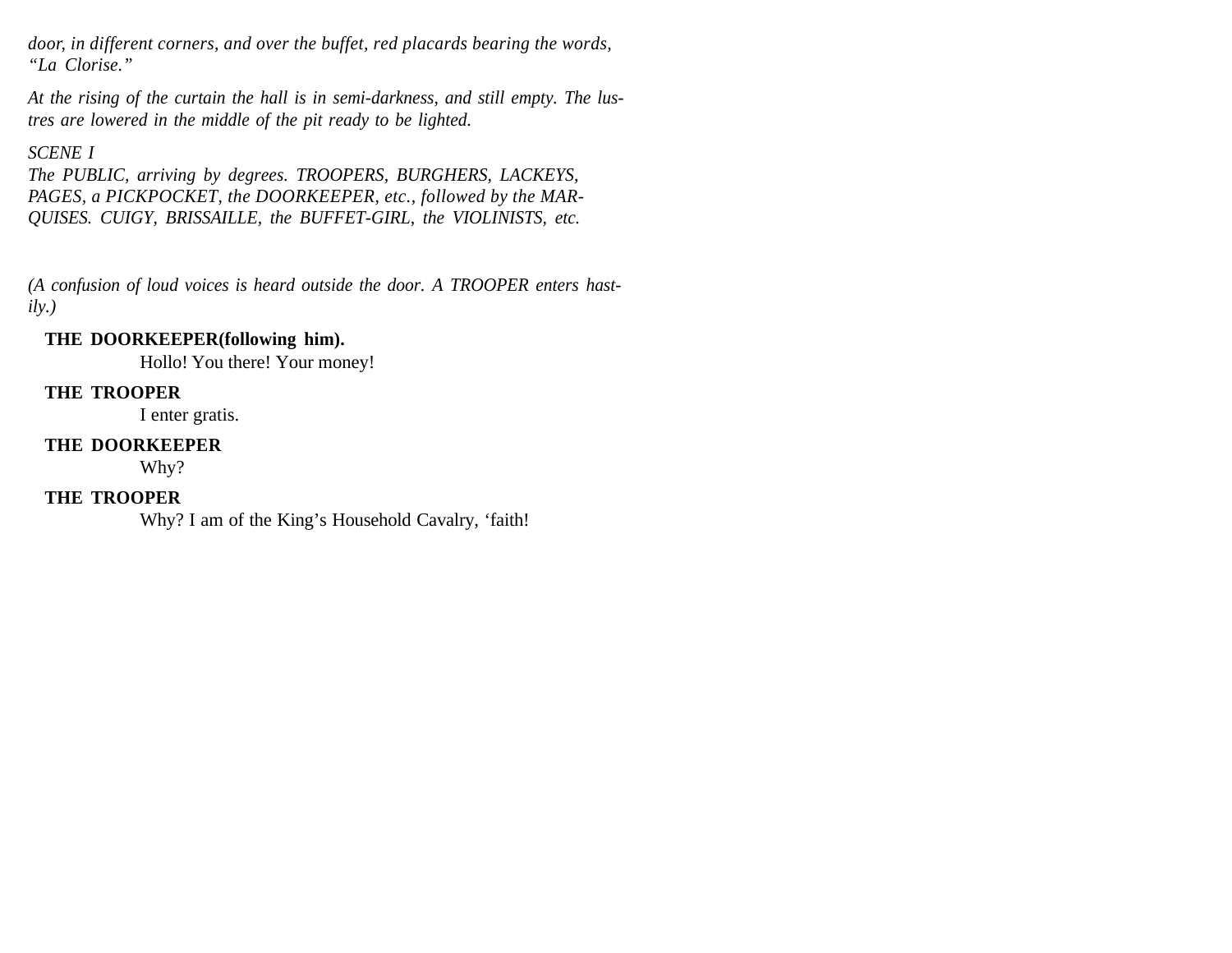#### **THE DOORKEEPER(to another TROOPER who enters).**

And you?

#### **SECOND TROOPER**

I pay nothing!

# **THE DOORKEEPER**

How so?

# **SECOND TROOPER**

I am a musketeer.

#### **FIRST TROOPER. (to the second).**

The play will not begin till two. The pit is empty. Come, a bout with the foils to pass the time!

*(They fence with the foils they have brought.)*

# **A LACKEY(entering).**

Pst... Flanquin!...

# **ANOTHER(already there).**

Champagne?...

# **THE FIRST**

(showing him his cards and dice which he takes from his doublet). See, here be cards and dice. (He seats himself on the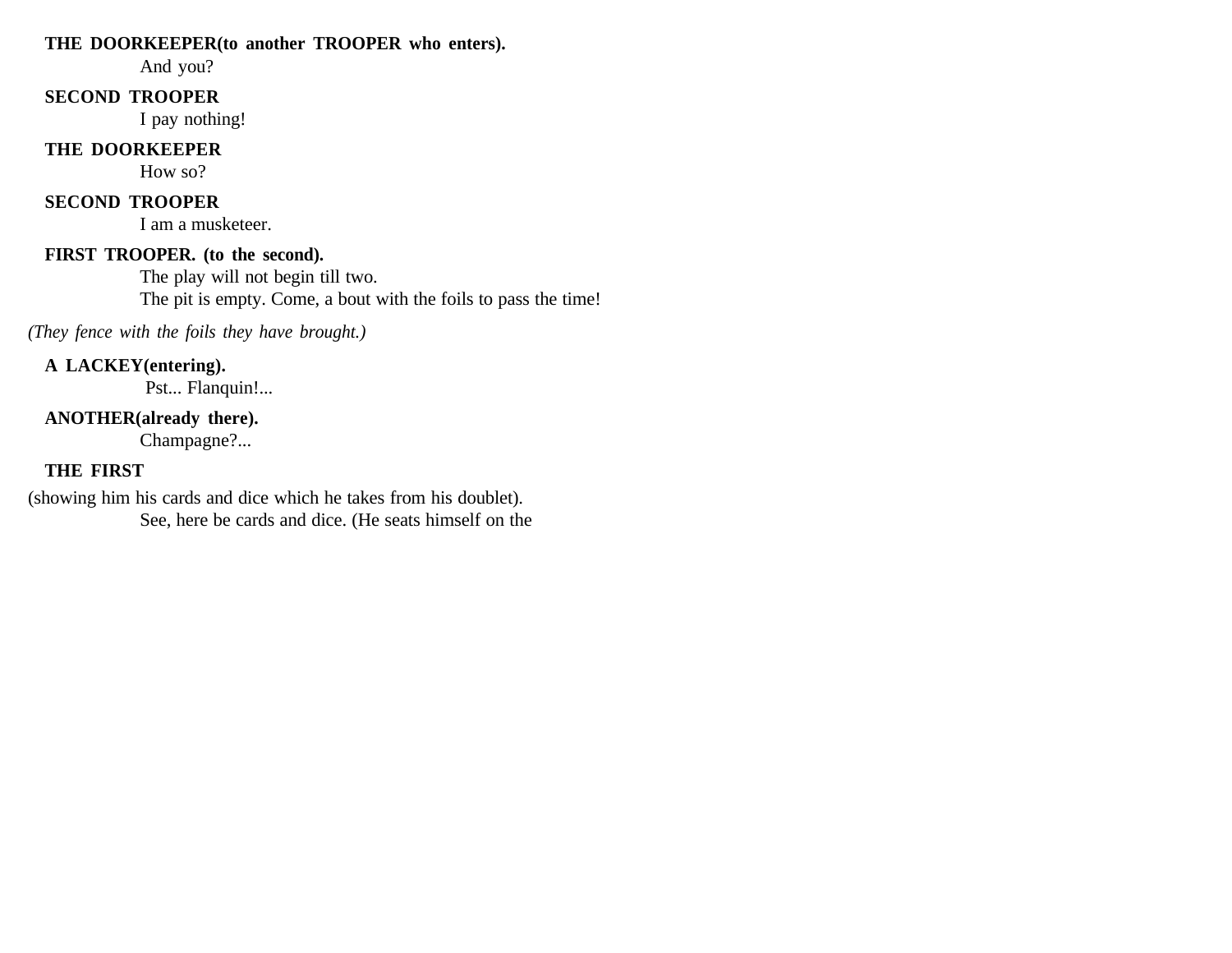floor.) Let's play.

# **THE SECOND(doing the same).**

Good; I am with you, villain!

**FIRST LACKEY (taking from his pocket a candle-end, which he lights, and sticks on the floor).** 

> I made free to provide myself with light at my master's expense!

# **A GUARDSMAN (to a SHOP-GIRL who advances).**

'Twas prettily done to come before the lights were lit!

 *(He takes her round the waist.)*

#### **ONE OF THE FENCERS (receiving a thrust).**  A hit!

**ONE OF THE CARD-PLAYERS.**  Clubs!

**THE GUARDSMAN (following the girl).**  A kiss!

**THE FLOWER-GIRL (struggling to free herself).**  They're looking!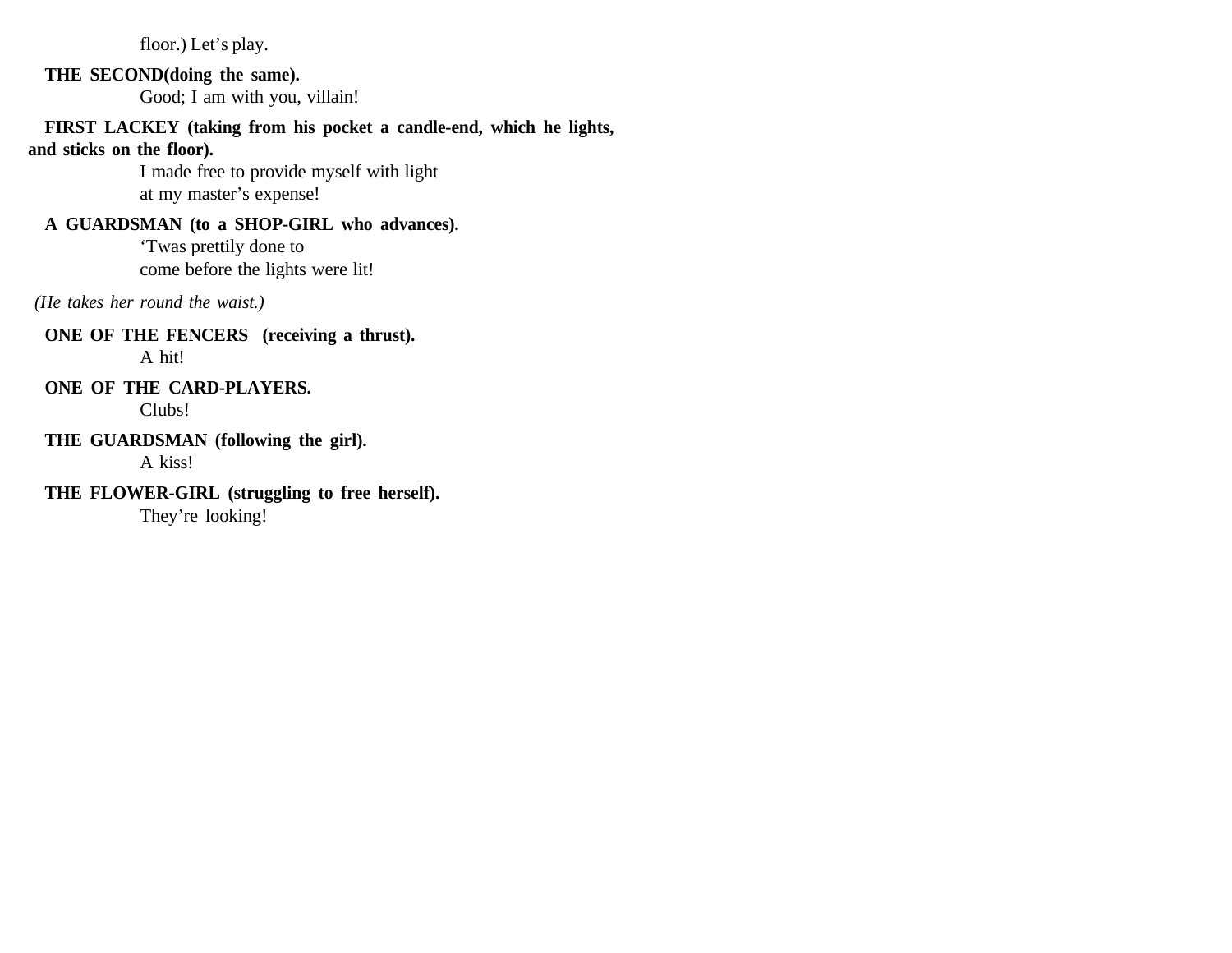#### **THE GUARDSMAN (drawing her to a dark corner).**

No fear! No one can see!

#### **A MAN (sitting on the ground with others who have brought their provisions).**

By coming early, one can eat in comfort.

#### **A BURGHER (conducting his son).**

Let us sit here, son.

# **A CARD-PLAYER**

Triple ace!

**A MAN (taking a bottle from under his cloak, and also seating himself on the floor).** 

> A tippler may well quaff his Burgundy (he drinks) in the Burgundy Hotel!

# **THE BURGHER (to his son).**

'Faith! A man might think he had fallen in a bad house here!

*(He points with his cane to the drunkard.)*

What with topers!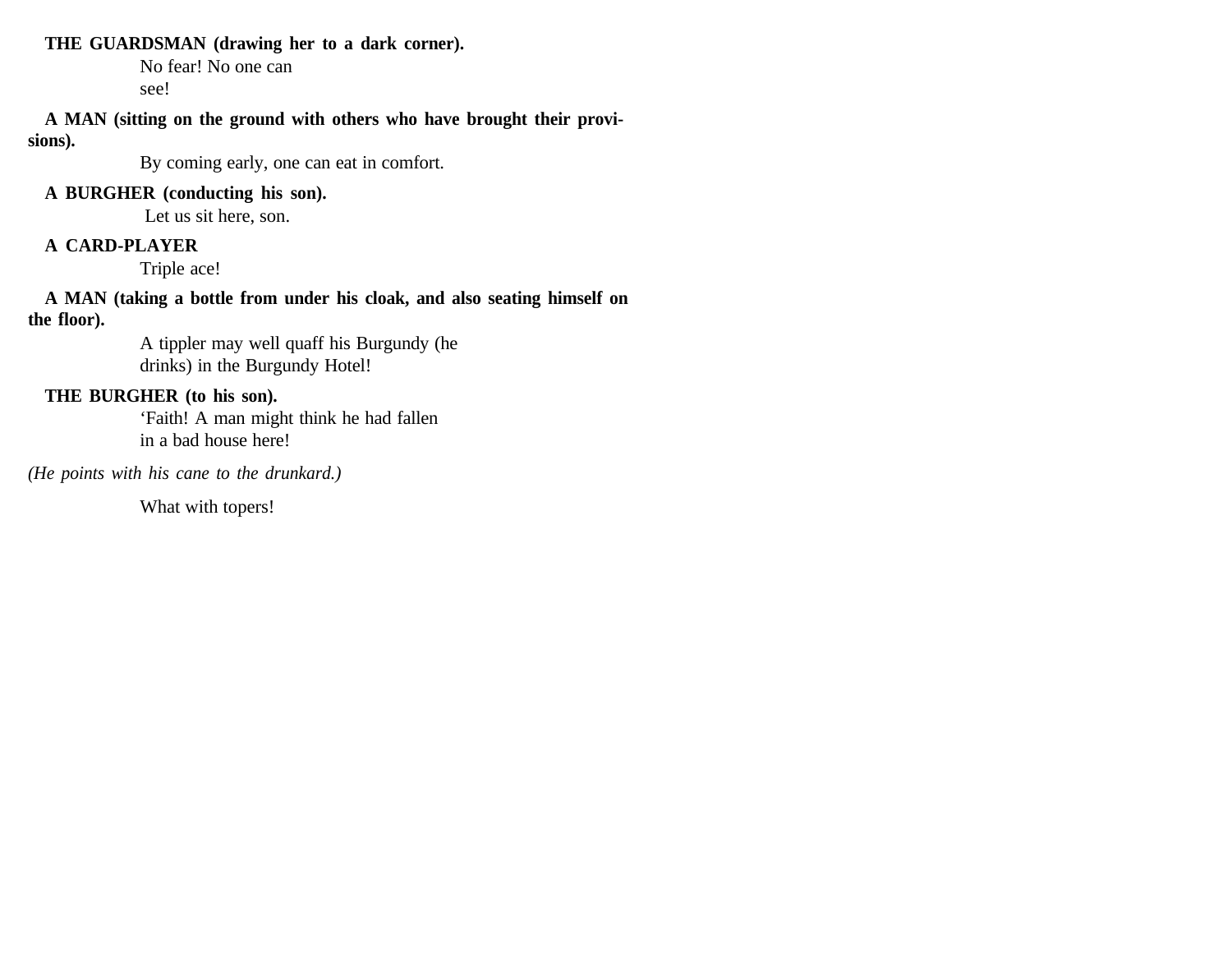*(one of the fencers, in breaking off, jostles him)*

brawlers!

 *(he stumbles into the midst of the card-players)*

gamblers!

#### **THE GUARDSMAN (behind him, still teasing the FLOWER-GIRL).**

Come,

one kiss!

#### **THE BURGHER (hurriedly pulling his son away).**

By all the holies!

And this, my boy, is the theatre where they played Rotrou erewhile.

#### **THE YOUNG MAN.**

Ay,- and Corneille!

#### **A TROOP OF PAGES (hand in hand, enter dancing the farandole, and singing).**

Tra' a la, la, la, la, la, la, la, lere...

#### **THE DOORKEEPER (sternly, to the PAGES).**

You pages there, none of your tricks!...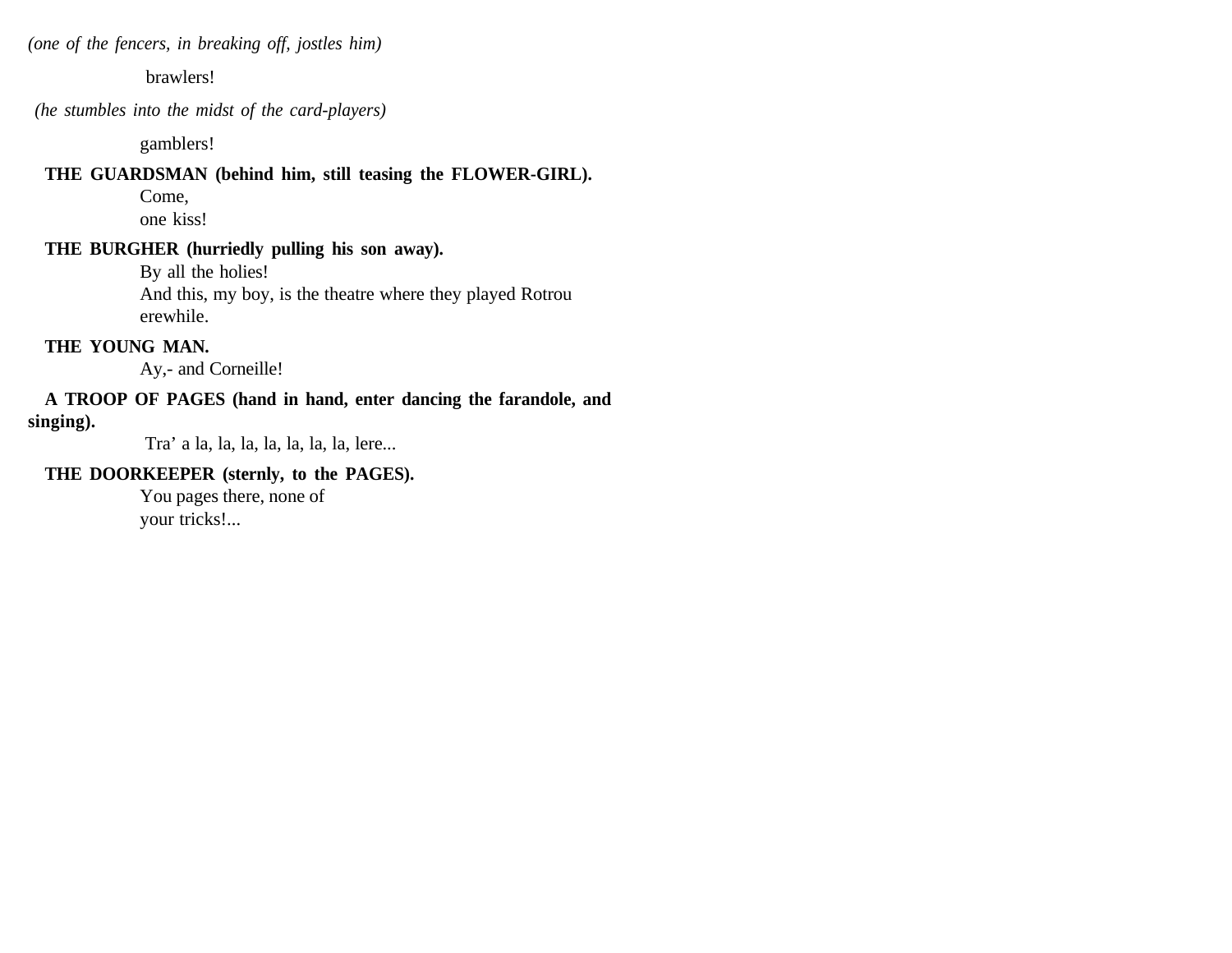#### **FIRST PAGE (with an air of wounded dignity).**

 O sir!- such a suspicion!...

 *(Briskly, to the SECOND PAGE, the moment the DOORKEEPER'S back is turned.)*

Have you string?

#### **THE SECOND**

Ay, and a fish-hook with it.

# **FIRST PAGE**

We can angle for wigs, then, up there i' th' gallery.

# **A PICKPOCKET (gathering about him some evil-looking youths).**

Hark

ye, young cut-purses, lend an ear, while I give you your first lesson in thieving.

# **SECOND PAGE (calling up to others in the top galleries).**

You there!

Have you peashooters?

# **THIRD PAGE (from above).**

Ay have we, and peas withal!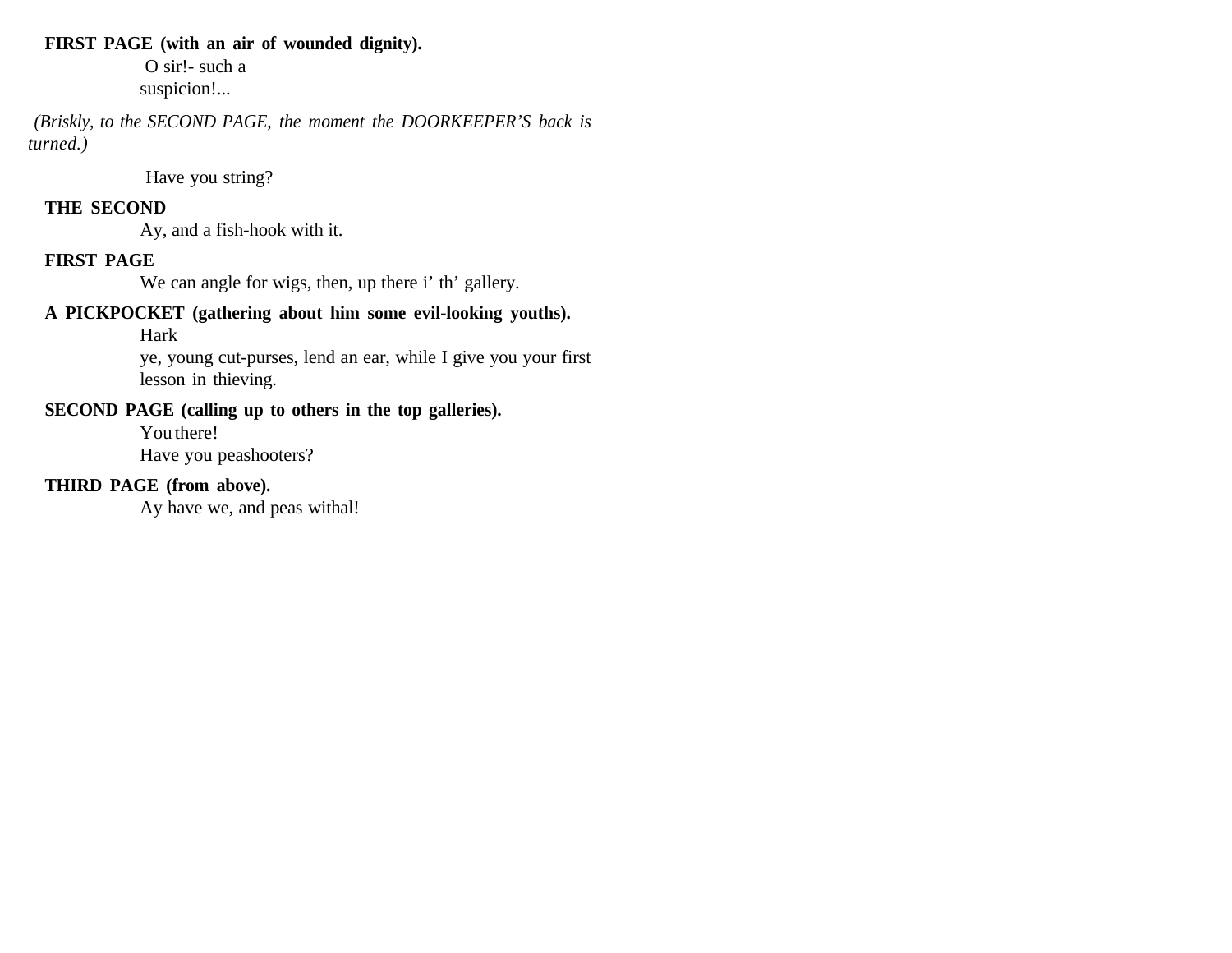*(He blows, and peppers them with peas.)*

#### **THE YOUNG MAN. (to his father).**

What piece do they give us?

#### **THE BURGHER**

Clorise.

# **THE YOUNG MAN.**

Who may the author be?

# **THE BURGHER**

Master Balthazar Baro. It is a play!..

*. (He goes up arm-in-arm with his son.)*

# **THE PICKPOCKET (to his PUPILS).**

Have a care about all of the lace knee-ruffles- cut them off!

# **A SPECTATOR (to another, showing him a corner in the gallery).**

I

was up there, the first night of the Cid.

# **THE PICKPOCKET (making with his fingers the gesture of filching).**

Thus for watches-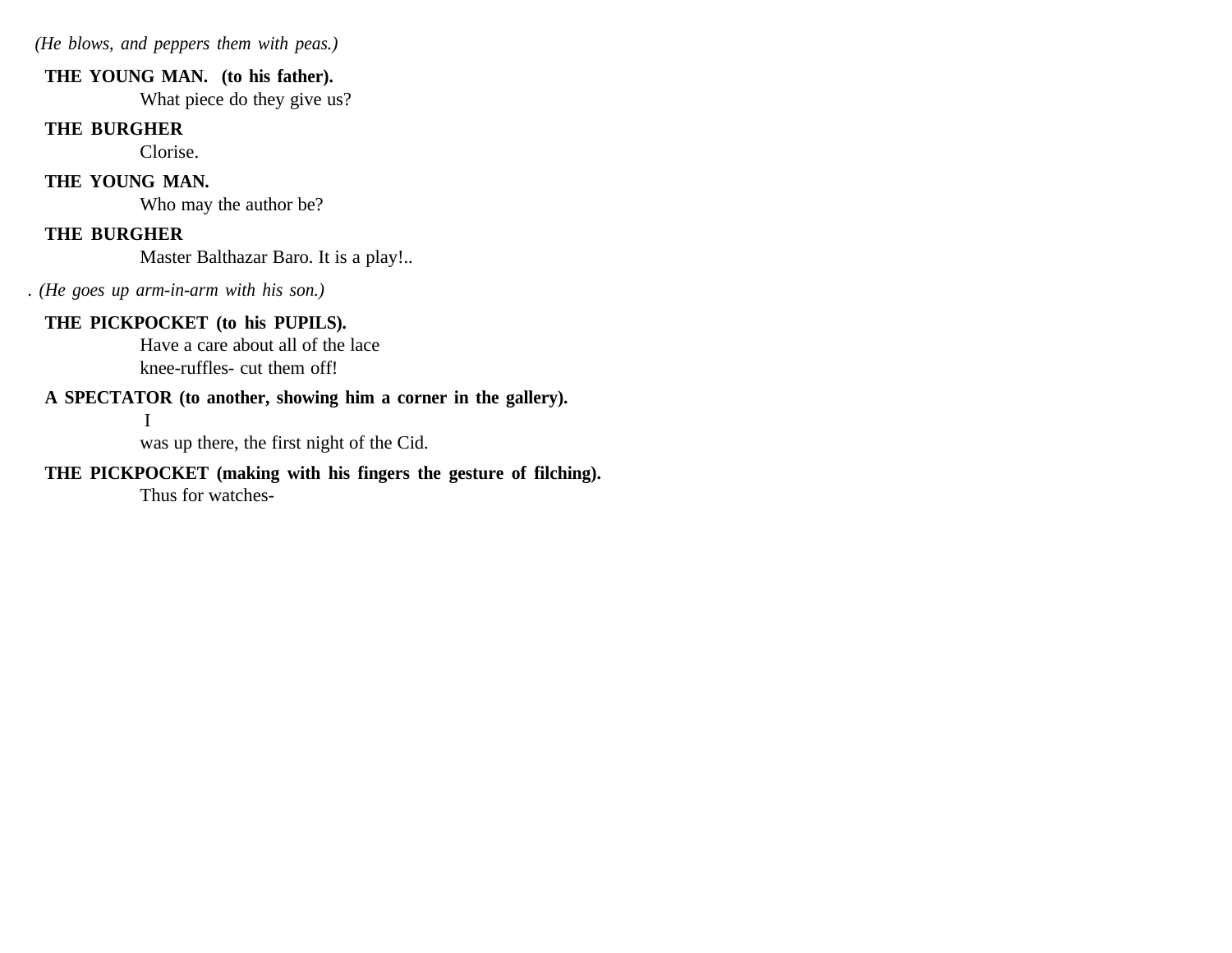# **THE BURGHER (coming down again with his son).**

Ah! You shall

presently see some renowned actors...

#### **THE PICKPOCKET(making the gestures of one who pulls something stealthily, with little jerks).**

Thus for handkerchiefs-

# **THE BURGHER**

Montfleury...

# **SOME ONE (shouting from the upper gallery).**  Light up, below there!

# **THE BURGHER**

...Bellerose, l'Epy, La Beaupre, Jodelet!

# **A PAGE (in the pit).**

Here comes the buffet-girl!

# **THE BUFFET-GIRL (taking her place behind the buffet).**

Oranges,

milk, raspberry-water, cedar bitters!...

*(A hubbub outside the door is heard.)*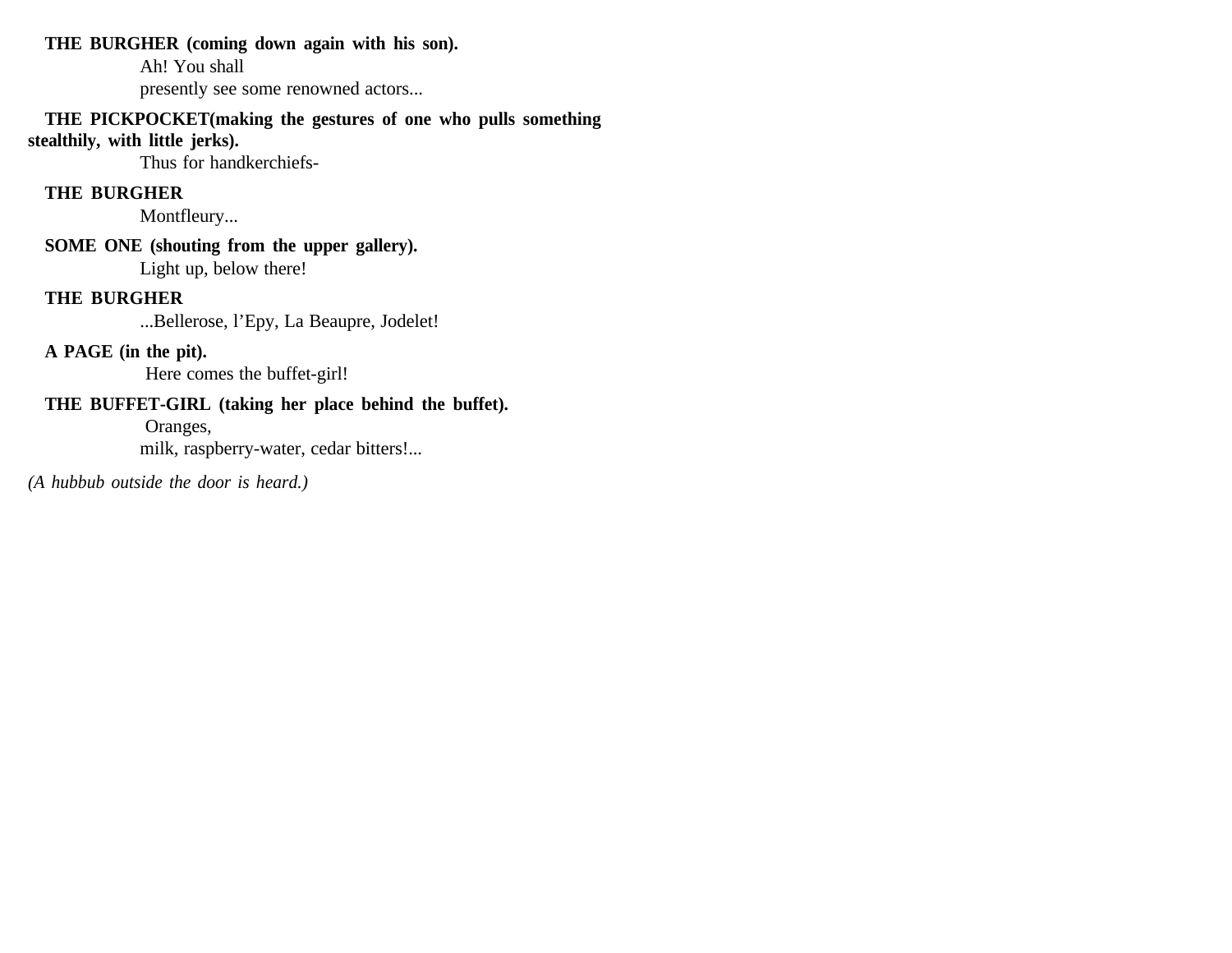#### **A FALSETTO VOICE**

Make place, brutes!

## **A LACKEY (astonished).**

The Marquises!- in the pit?...

# **ANOTHER LACKEY**

Oh! only for a minute or two!

*(Enter a band of young MARQUISES.)*

# **A MARQUIS (seeing that the hall is half-empty).**

 What now! So we make our entrance like a pack of woollen-drapers! Peaceably,

without disturbing the folk, or treading on their toes!- Oh fie! fie!

 *(Recognising some other gentlemen who have entered a little*

*before him.)*

Cuigy! Brissaille!

*(Greetings and embraces.)*

# **CUIGY**

True to our word!... Troth, we are here before the candles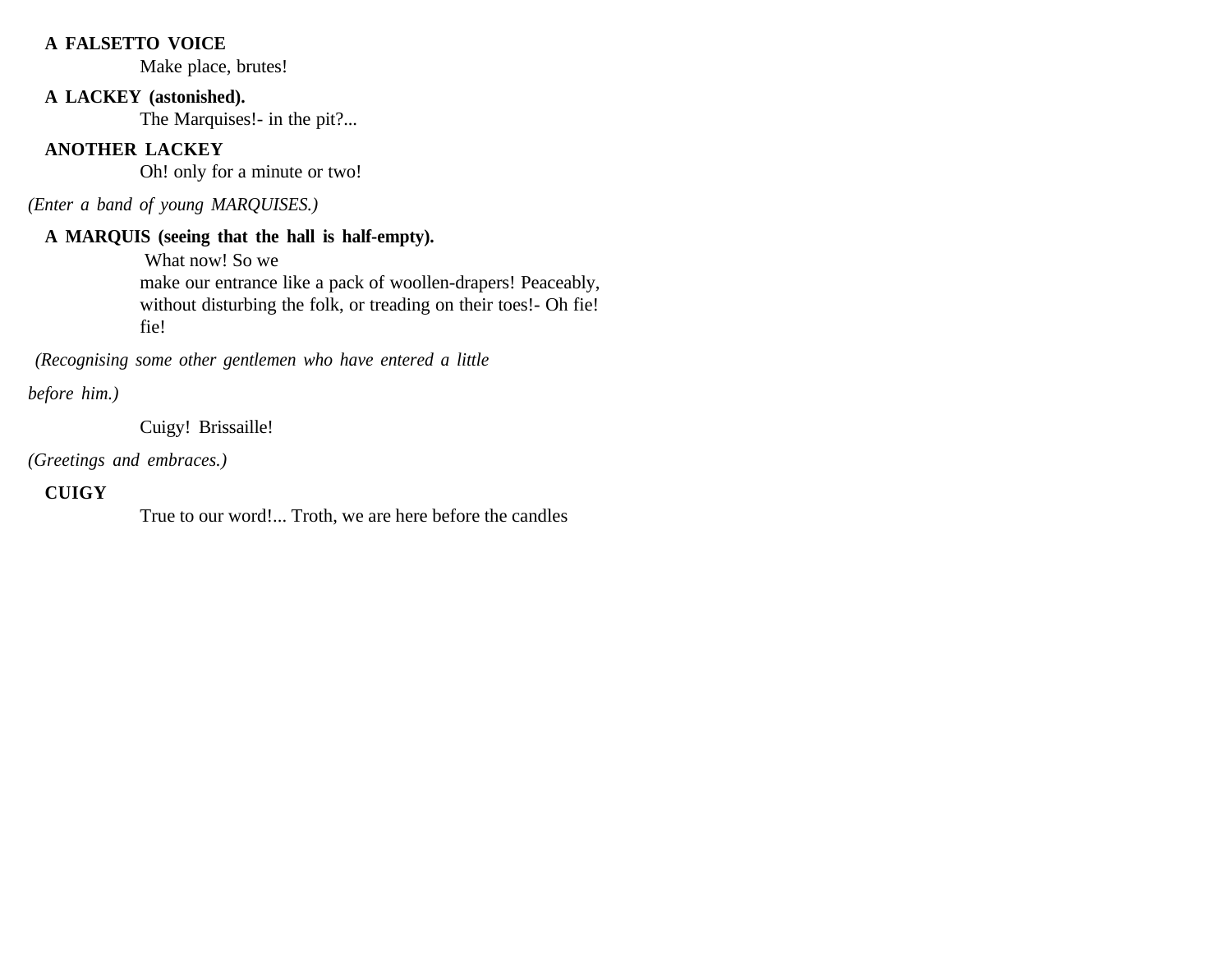are lit.

#### **THE MARQUIS**

Ay, indeed! Enough! I am of an ill humour...

# **ANOTHER**

Nay, nay, Marquis! see, for your consolation, they are coming to light up!

**ALL THE AUDIENCE (welcoming the entrance of the lighter).**  Ah!...

*(They form in groups round the lustres as they are lit. Some people have taken their seats in the galleries. LIGNIERE, a distinguished-looking roue, with disordered shirt-front, arm-in-arm with CHRISTIAN DE NEUVILLETTE. CHRIS-TIAN, who is dressed elegantly, but rather behind the fashion, seems preoccupied, and keeps looking at the boxes.)*

*SCENE II*

*The SAME. CHRISTIAN, LIGNIERE, then RAGUENEAU and LE BRET.* 

**CUIGY**

Ligniere! BRISSAILLE.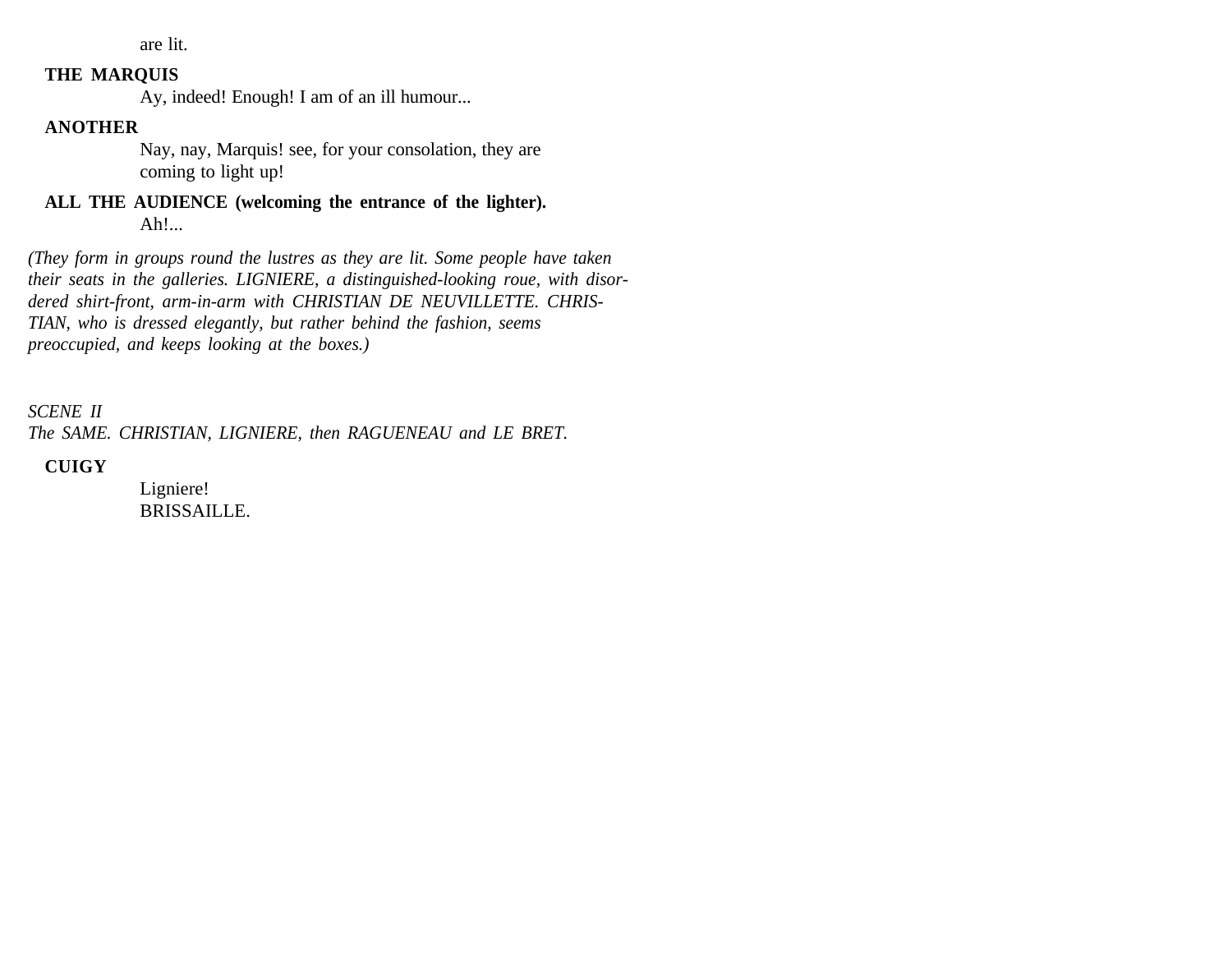*(laughing).* 

Not drunk as yet?

# **LIGNIERE (aside, to CHRISTIAN).**

I may introduce you?

*(CHRISTIAN nods in assent.)*

Baron de Neuvillette. (Bows.)

**THE AUDIENCE (applauding as the first lustre is lighted and drawn up).**  Ah!

- **CUIGY (to BRISSAILLE, looking at CHRISTIAN).**  'Tis a pretty fellow!
- **FIRST MARQUIS (who has overheard).**

Pooh!

**LIGNIERE (introducing them to CHRISTIAN).** My lords De Cuigy... De Brissaille...

**CHRISTIAN (bowing).** 

Delighted!...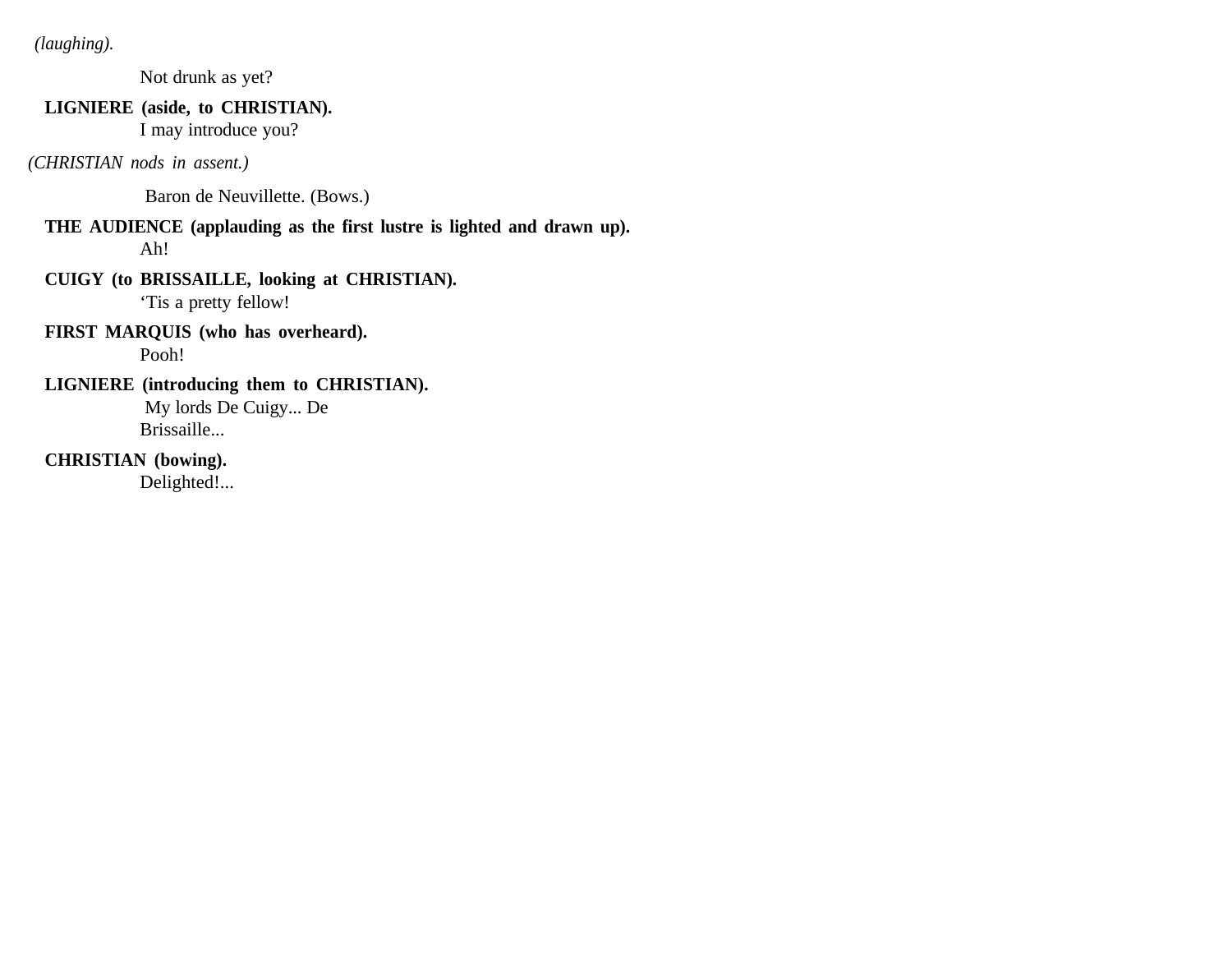#### **FIRST MARQUIS (to SECOND).**

He is not ill to look at, but certes, he is not costumed in the latest mode.

#### **LIGNIERE (to CUIGY).**

This gentleman comes from Touraine.

## **CHRISTIAN**

Yes, I have scarce been twenty days in Paris, to-morrow I join the Guards, in the Cadets.

#### **FIRST MARQUIS (watching the people who are coming into the boxes).** There is the wife of the Chief-Justice.

#### **THE BUFFET-GIRL**

Oranges, milk...

# **THE VIOLINISTS (tuning up).**

La-la-

#### **CUIGY (to CHRISTIAN, pointing to the hall, which is filling fast).** 'Tis crowded.

#### **CHRISTIAN**

Yes, indeed.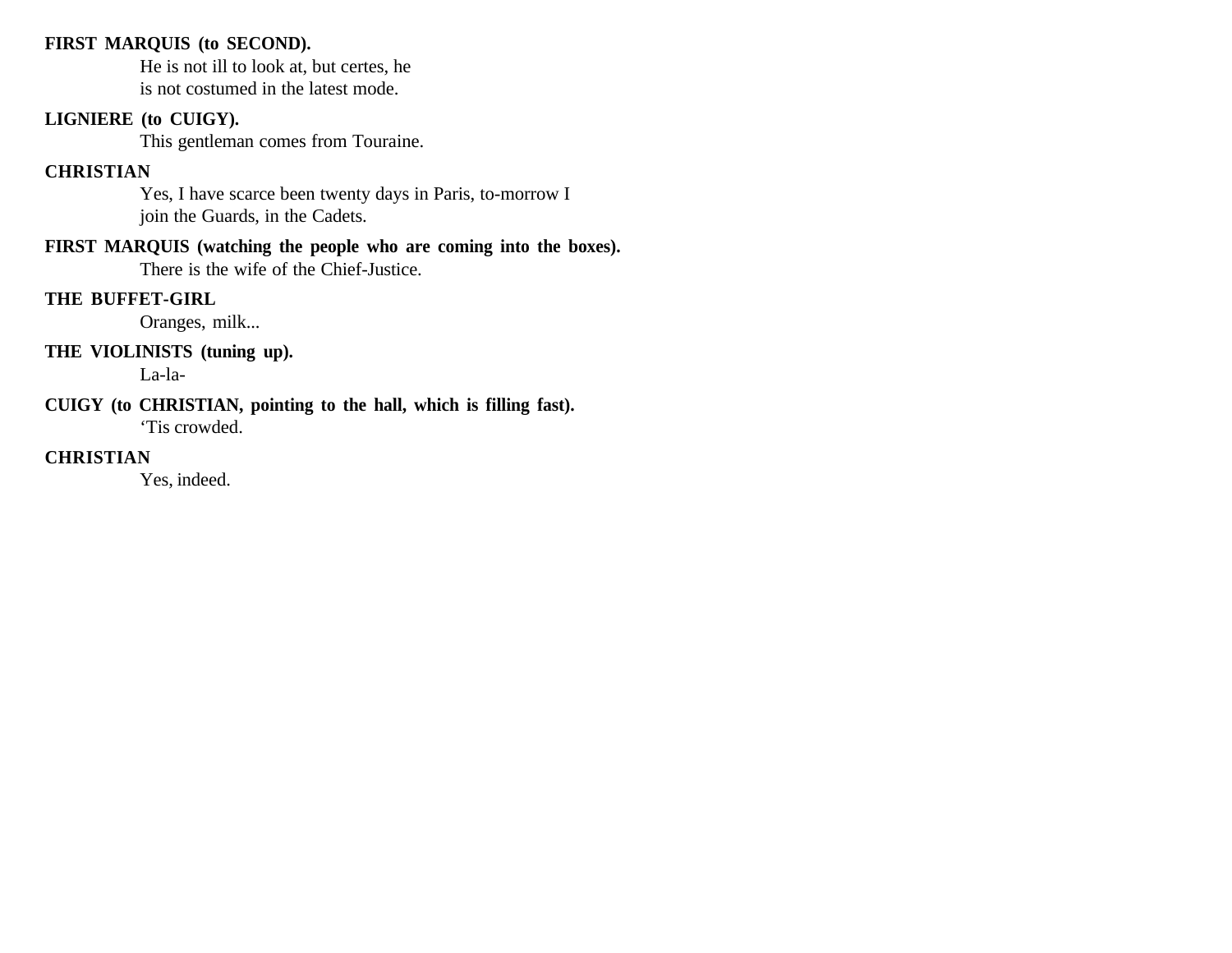#### **FIRST MARQUIS**

All the great world!

*(They recognise and name the different elegantly dressed ladies who enter the boxes, bowing low to them. The ladies send smiles in answer.)* 

#### **SECOND MARQUIS**

Madame de Guemenee.

# **CUIGY**

Madame de Bois-Dauphin.

#### **FIRST MARQUIS**

Adored by us all! BRISSAILLE. Madame de Chavigny...

#### **SECOND MARQUIS**

Who sports with our poor hearts!...

#### **LIGNIERE**

Ha! so Monsieur de Corneille has come back from Rouen!

# **THE YOUNG MAN.**

(to his father). Is the Academy here?

#### **THE BURGHER**

Oh ay- I see several of them. There is Boudu, Boissat,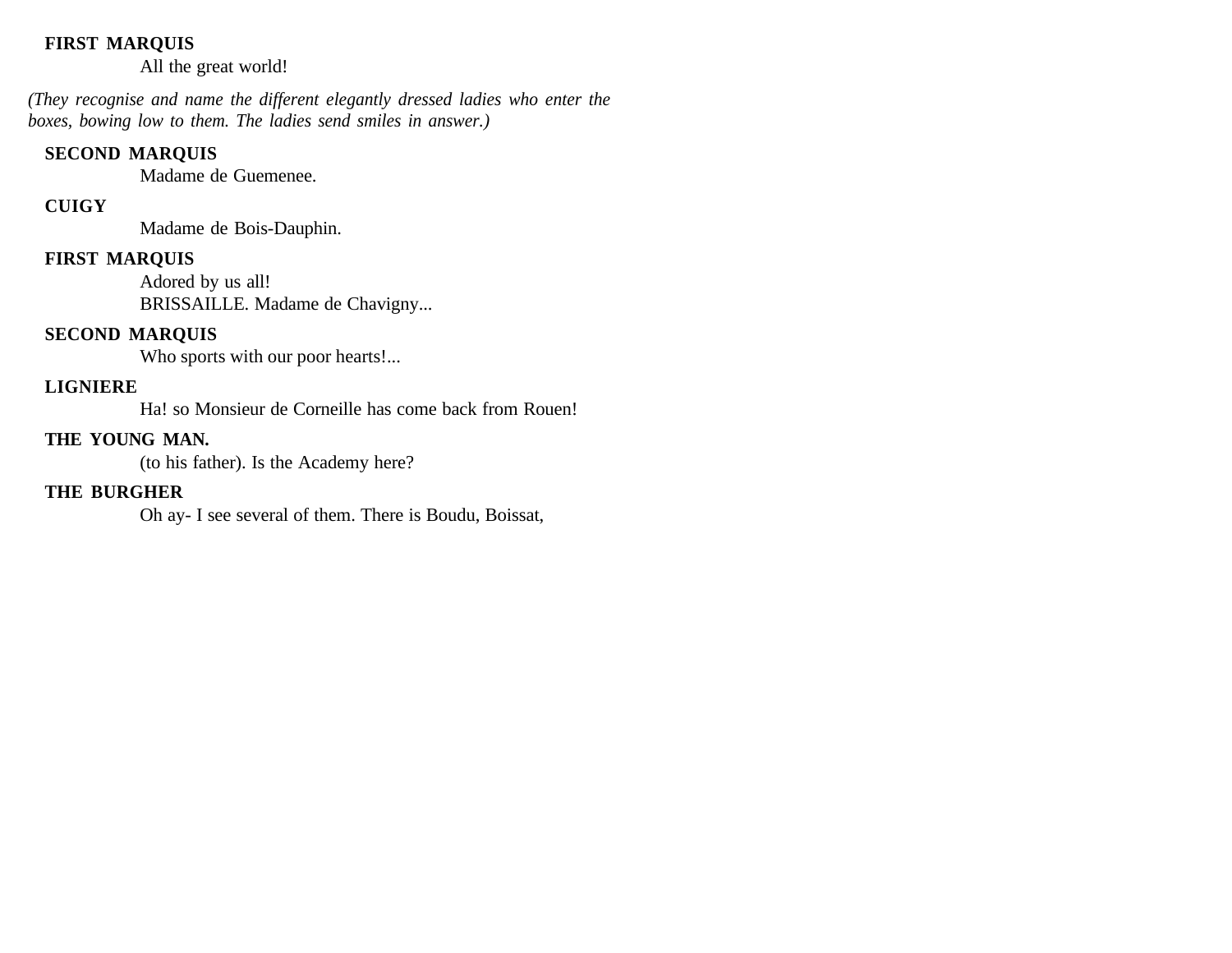and Cureau de la Chambre, Porcheres, Colomby, Bourzeys, Bourdon,

Arbaud... all names that will live! 'Tis fine!

# **FIRST MARQUIS**

Attention! Here come our precieuses; Barthenoide, Urimedonte, Cassandace, Felixerie....

# **SECOND MARQUIS**

Ah! How exquisite their fancy names are! Do you know them all, Marquis?

# **FIRST MARQUIS**

Ay, Marquis, I do, every one!

# **LIGNIERE (drawing CHRISTIAN aside.)**

Friend, I but came here to give you pleasure. The lady comes not. I will betake me again to my pet vice.

# **CHRISTIAN (persuasively).**

No, no! You, who are ballad-maker to

Court and City alike, can tell me better than any who the lady is for whom I die of love. Stay yet a while.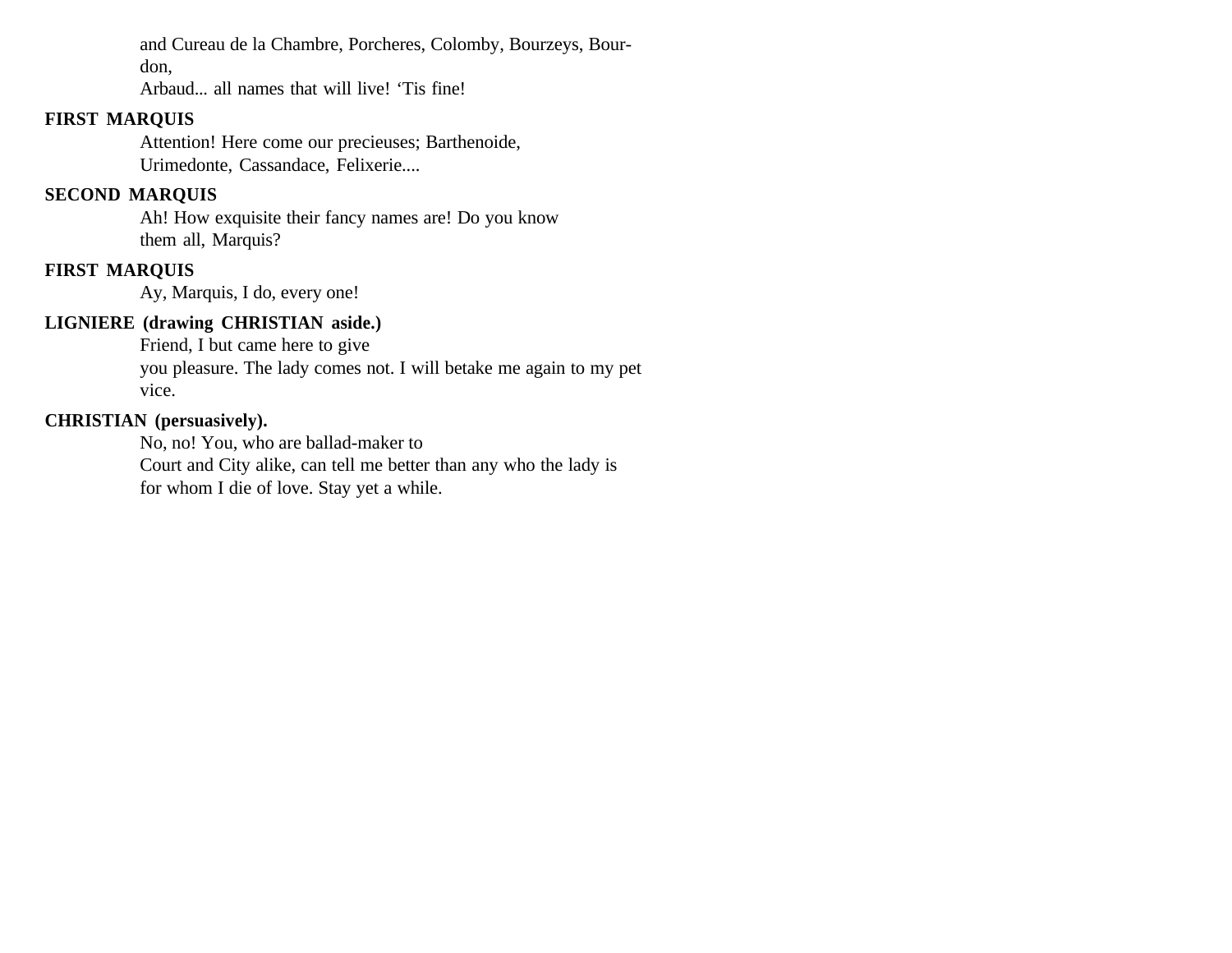#### **THE FIRST VIOLIN (striking his bow on the desk).**

 Gentlemen violinists!

 *(He raises his bow.)*

# **THE BUFFET-GIRL**

Macaroons, lemon-drink...

*(The violins begin to play.)* 

# **CHRISTIAN**

Ah! I fear me she is coquettish, and over nice and fastidious! I, who am so poor of wit, how dare I speak to her- how address her? This language that they speak to-day- ay, and writeconfounds me; I am but an honest soldier, and timid withal. She has ever her place, there, on the right- the empty box, see you!

#### **LIGNIERE (making as if to go).**

I must go.

# **CHRISTIAN (detaining him).**

Nay, stay.

# **LIGNIERE**

I cannot. D'Assoucy waits me at the tavern, and here one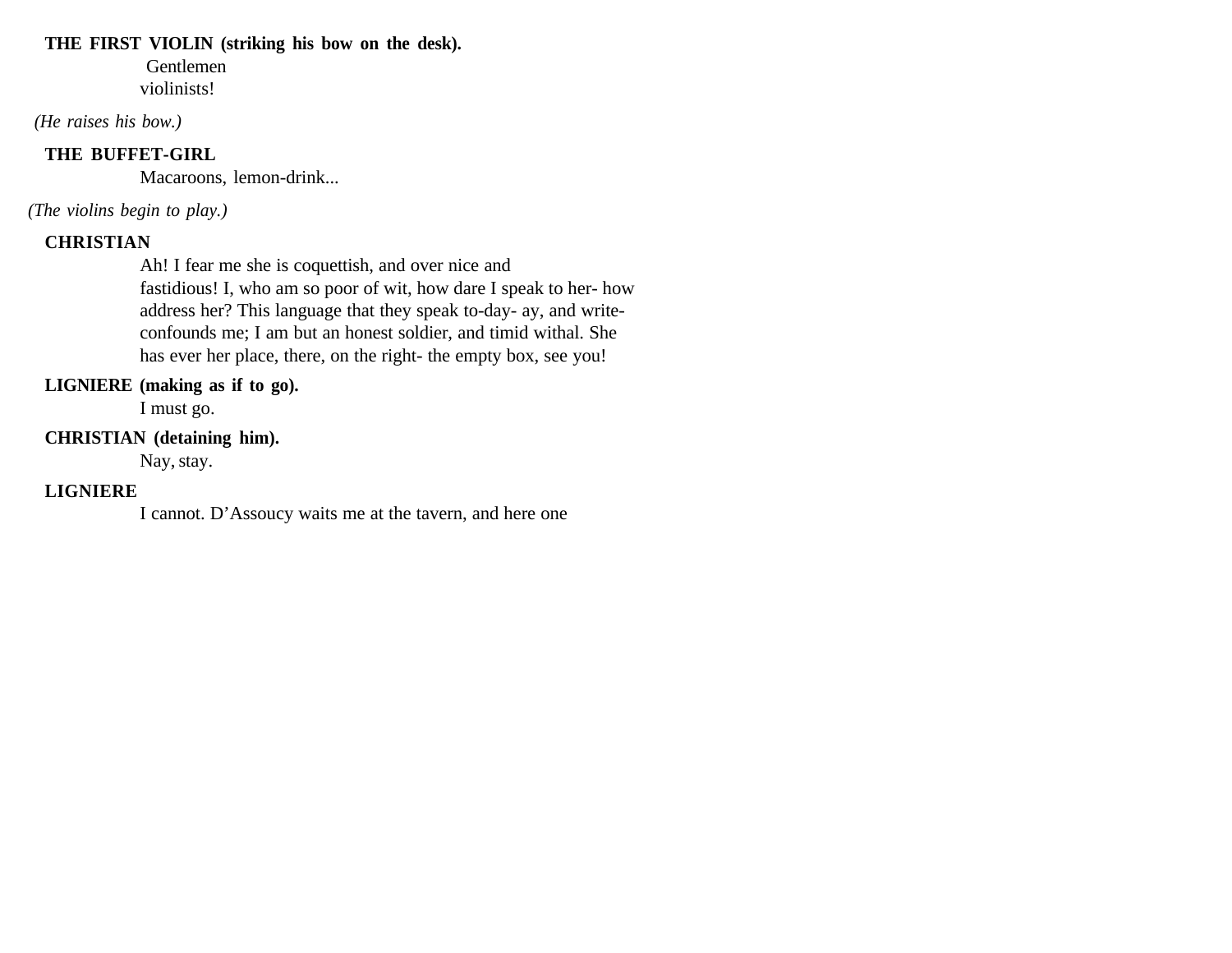dies of thirst.

# **THE BUFFET-GIRL (passing before him with a tray).**

Orange drink?

# **LIGNIERE**

Ugh!

# **THE BUFFET-GIRL**

Milk?

# **LIGNIERE**

Pah!

# **THE BUFFET-GIRL**

Rivesalte?

# **LIGNIERE**

Stay.

# *(To CHRISTIAN.)*

I will remain a while.- Let me taste this rivesalte.

 *(He sits by the buffet; the girl pours some out*

*for him.)*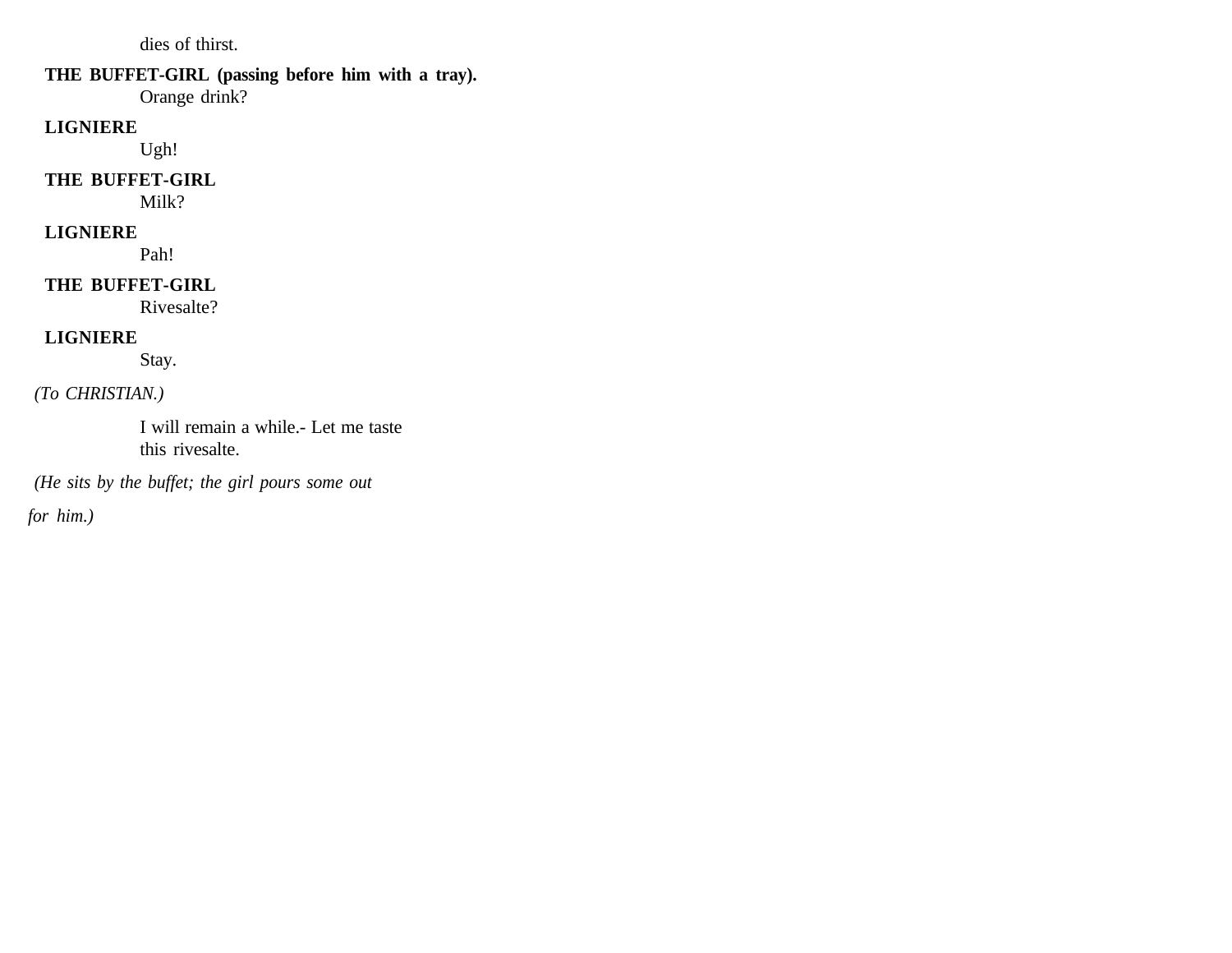**CRIES (from all the audience, at the entrance of a plump little man, joyously excited).** 

Ah! Ragueneau!

#### **LIGNIERE (to CHRISTIAN).**

'Tis the famous tavern-keeper Ragueneau.

**RAGUENEAU (dressed in the Sunday clothes of a pastry-cook, going up quickly to LIGNIERE).** 

Sir, have you seen Monsieur de Cyrano?

# **LIGNIERE (introducing him to CHRISTIAN).**

The pastry-cook of the actors and the poets!

# **RAGUENEAU (overcome).**

You do me too great honour...

# **LIGNIERE**

Nay, hold your peace, Maecenas that you are!

# **RAGUENEAU**

True, these gentlemen employ me...

# **LIGNIERE**

On credit! He is himself a poet of a pretty talent...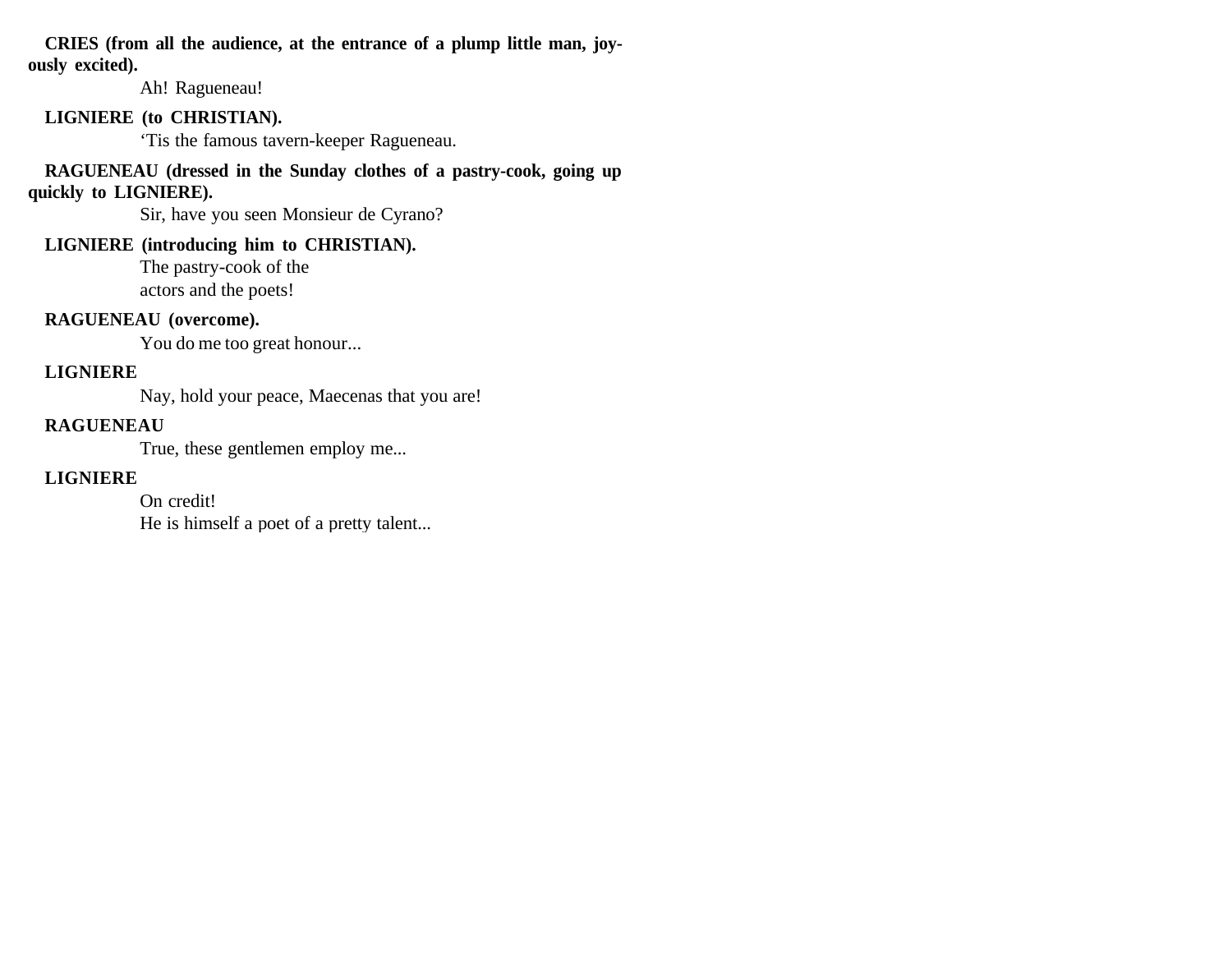#### **RAGUENEAU**

So they tell me.

#### **LIGNIERE**

-Mad after poetry!

# **RAGUENEAU**

'Tis true that, for a little ode...

# **LIGNIERE**

You give a tart...

# **RAGUENEAU**

Oh!- a tartlet!

# **LIGNIERE**

Brave fellow! he would fain excuse himself! -And for a triolet, now, did you not give in exchange...

# **RAGUENEAU**

Some little rolls!

# **LIGNIERE (severely).**

They were milk-rolls!- And as for the theatre, which you love?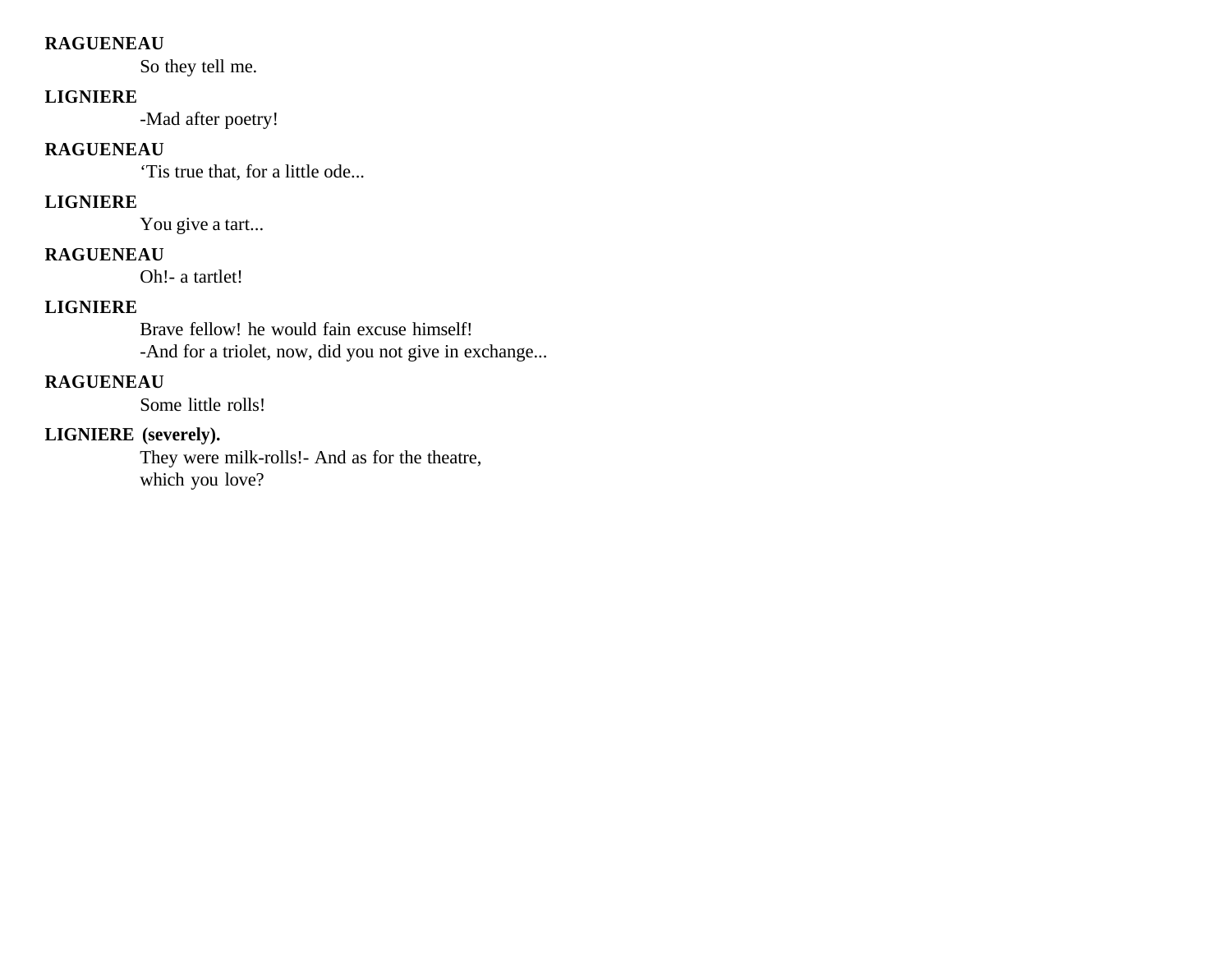#### **RAGUENEAU**

Oh! to distraction!

# **LIGNIERE**

How pay you your tickets, ha?- with cakes. Your place, to-night, come tell me in my ear, what did it cost you?

# **RAGUENEAU**

Four custards, and fifteen cream-puffs.

## *(He looks round on all sides.)*

Monsieur de Cyrano is not here? 'Tis strange.

# **LIGNIERE**

Why so?

# **RAGUENEAU**

Montfleury plays!

# **LIGNIERE**

Ay, 'tis true that that old wine-barrel is to take Phoedon's part to-night, but what matter is that to Cyrano?

# **RAGUENEAU**

How? Know you not? He has got a hot hate for Montfleury, and so!- has forbid him strictly to show his face on the stage for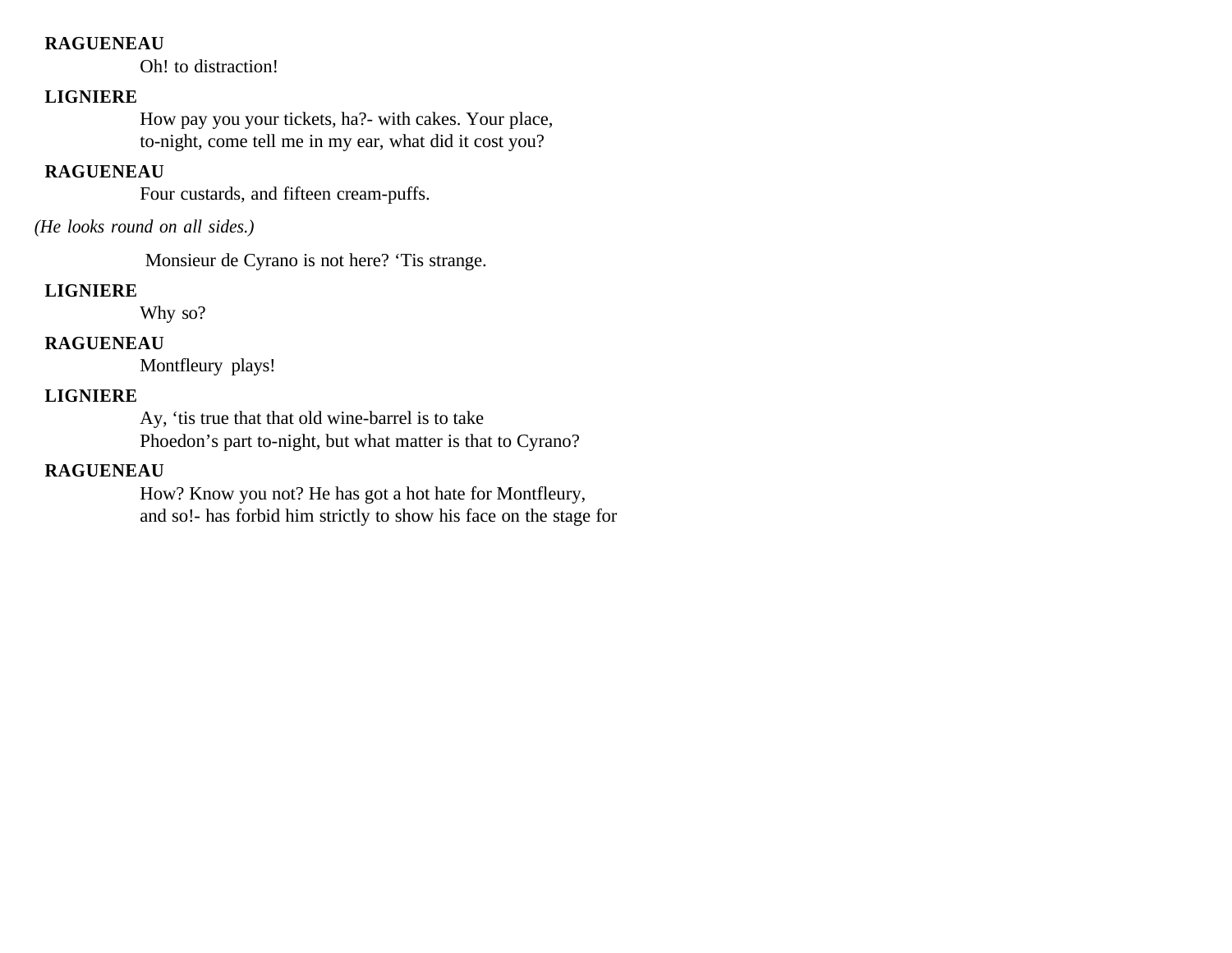one whole month.

#### **LIGNIERE(drinking his fourth glass).**

Well?

# **RAGUENEAU**

Montfleury will play!

# **CUIGY**

He cannot hinder that.

#### **RAGUENEAU**

Oh! oh! that I have come to see!

# **FIRST MARQUIS**

Who is this Cyrano?

# **CUIGY**

A fellow well skilled in all tricks of fence.

#### **SECOND MARQUIS**

Is he of noble birth?

# **CUIGY**

Ay, noble enough. He is a cadet in the Guards.

 *(Pointing to a gentleman who is going up and down the hall as if searching for some one.)*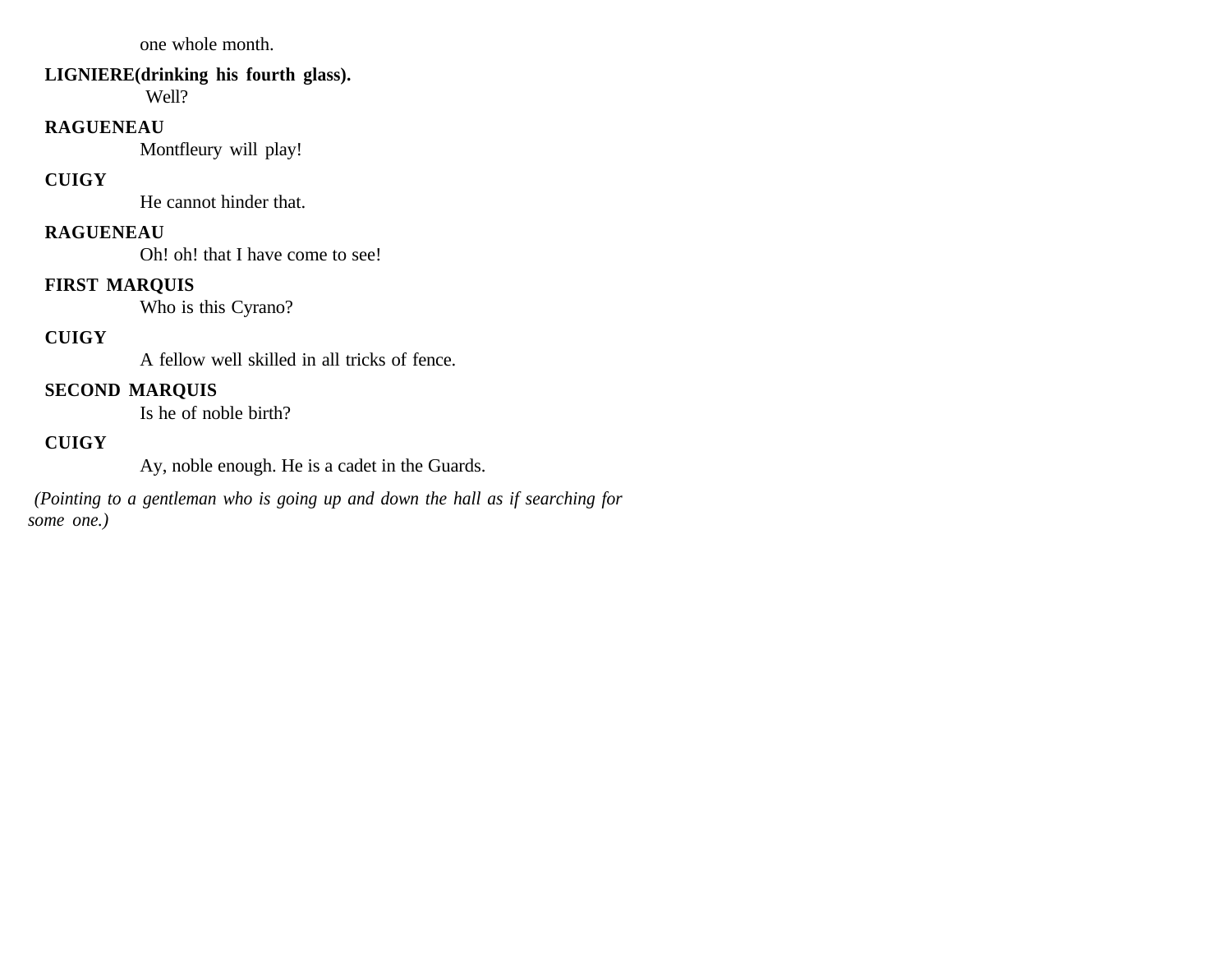But 'tis his friend Le Bret, yonder, who can best tell you.

*(He calls him.)* 

Le Bret!

*(LE BRET comes towards them.) Seek*

you for De Bergerac?

# **LE BRET**

Ay; I am uneasy...

# **CUIGY**

Is it not true that he is the strangest of men?

# **LE BRET (tenderly).**

True, that he is the choicest of earthly beings!

# **RAGUENEAU**

Poet!

# **CUIGY**

Soldier!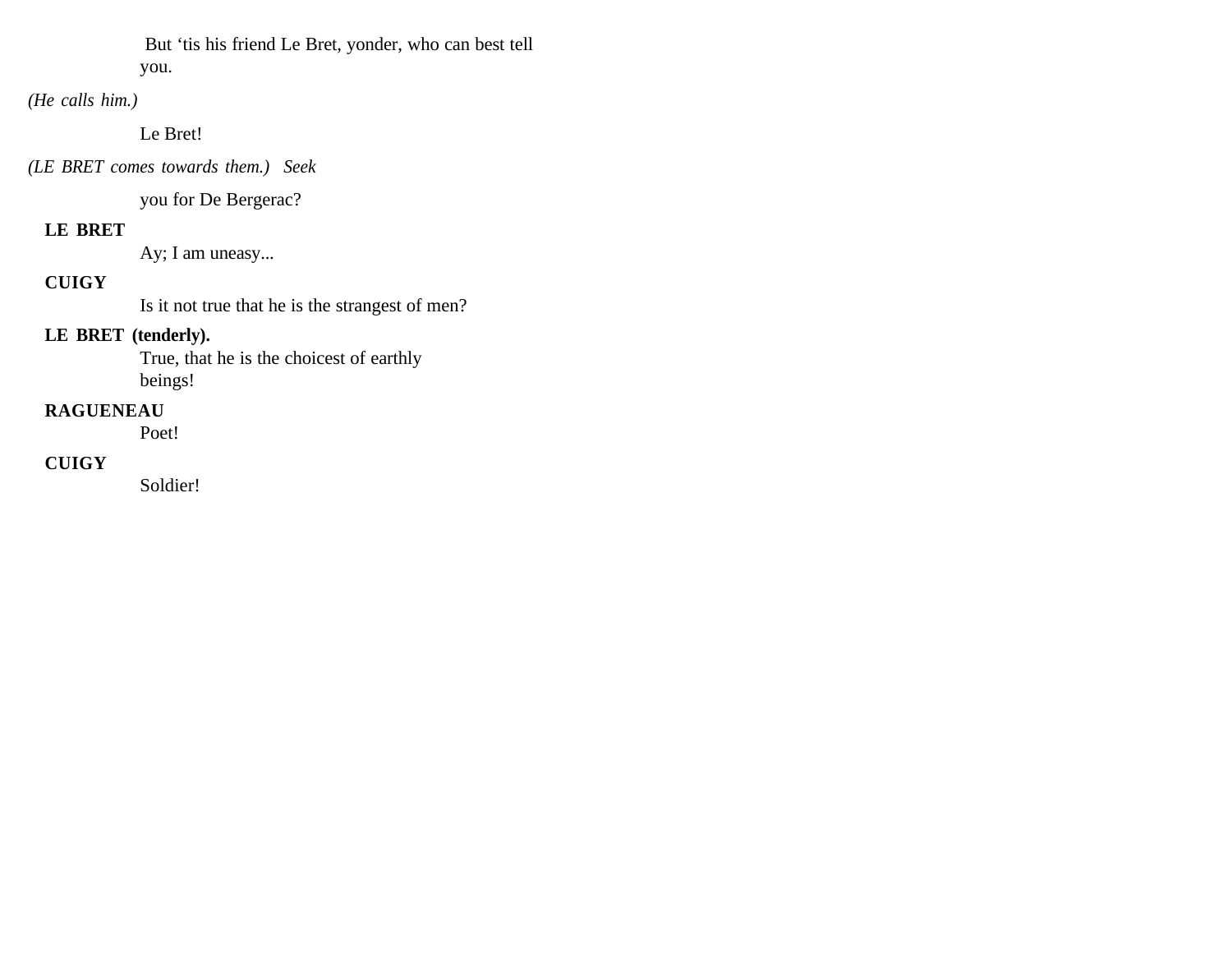#### **BRISSAILLE.**

Philosopher!

#### **LE BRET**

Musician!

#### **LIGNIERE**

And of how fantastic a presence!

# **RAGUENEAU**

Marry, 'twould puzzle even our grim painter Philippe de Champaigne to portray him! Methinks, whimsical, wild, comical as

he is, only Jacques Callot, now dead and gone, had succeeded better, and had made of him the maddest fighter of all his visored crew,- with his triple-plumed beaver and six-pointed doublet,- the sword-point- sticking up 'neath his mantle like an insolent cocktail! He's prouder than all the fierce Artabans of whom Gascony has ever been and will ever be the prolific Alma Mater! Above his Toby ruff he carries a nose!- ah, good my lords, what a nose is his! When one sees it one is fain to cry aloud, "Nay! 'tis too much! He plays a joke on us!" Then one laughs, says, "He will anon take it off." But no!- Monsieur de Bergerac always keeps it on.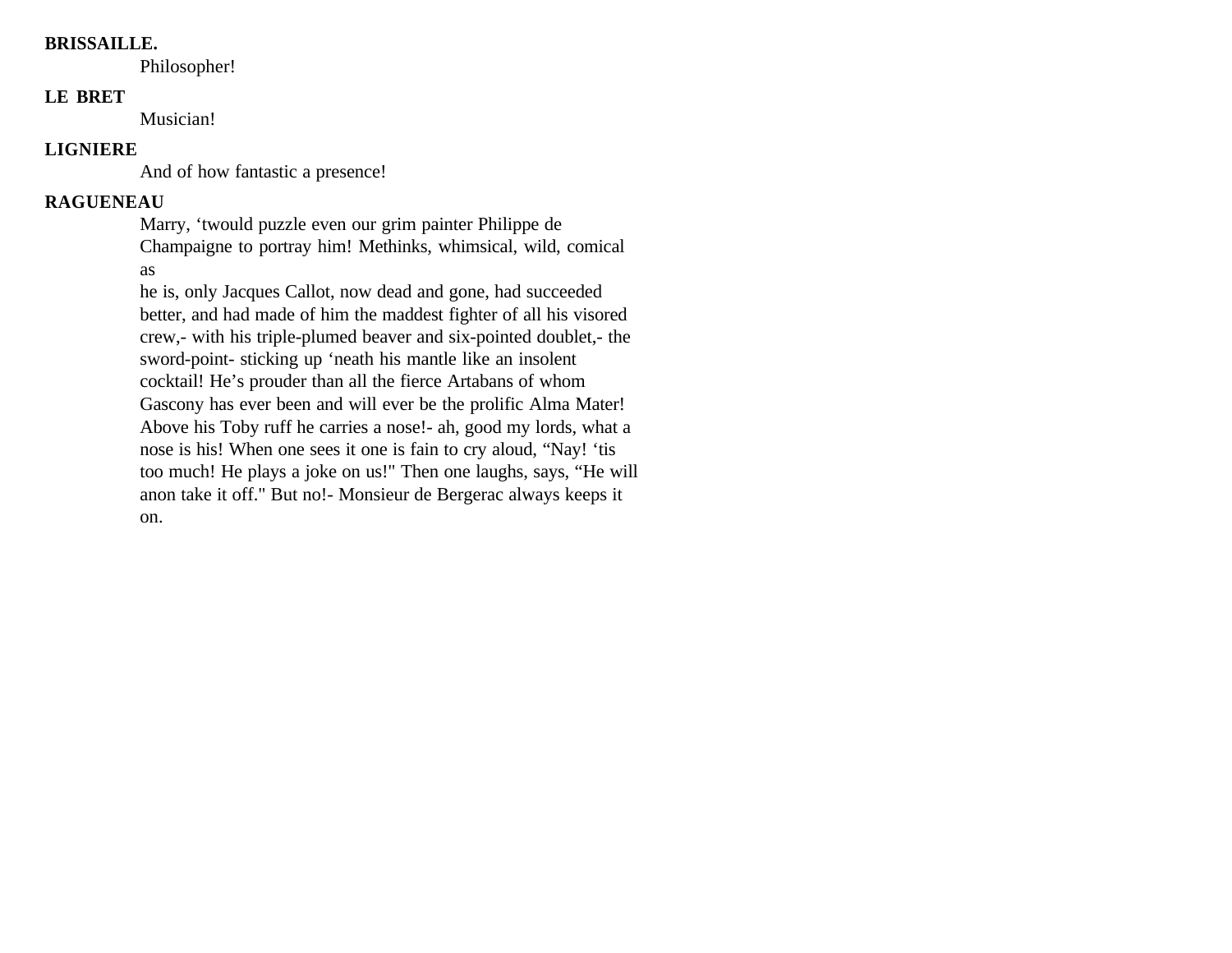#### **LE BRET (throwing back his head).**

 He keeps it on,- and cleaves in two any man who dares remark on it!

#### **RAGUENEAU (proudly).**

His sword- 'tis one half of the Fates' shears!

#### **FIRST MARQUIS (shrugging his shoulders).**

He will not come!

#### **RAGUENEAU**

I say he will! and I wager a fowl- a la Ragueneau.

#### **THE MARQUIS (laughing).**

Good!

*(Murmurs of admiration in the hall. ROXANE has just appeared in her box. She seats herself in front, the duenna at the back. CHRISTIAN, who is paying the BUFFET-GIRL, does not see her entrance.)*

#### **SECOND MARQUIS (with little cries of joy).**

Ah, gentlemen! she is fearfully- terribly- ravishing!

#### **FIRST MARQUIS**

When one looks at her one thinks of a peach smiling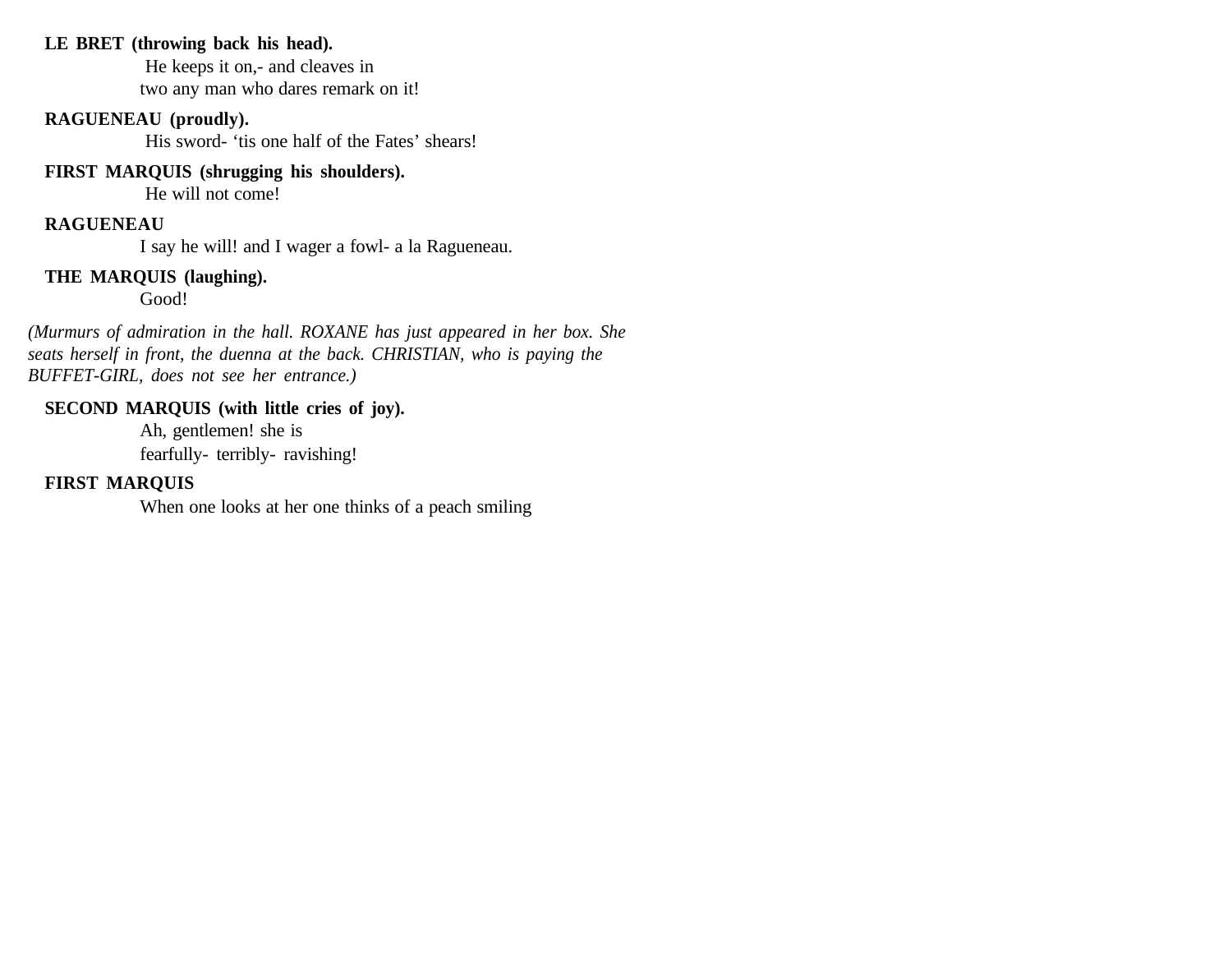at a strawberry!

# **SECOND MARQUIS**

And what freshness! A man approaching her too near might chance to get a bad chill at the heart?

**CHRISTIAN (raising his head, sees ROXANE, and catches LIGNIERE by the arm).**

'Tis she!

#### **LIGNIERE**

Ah! is it she?

#### **CHRISTIAN**

Ay, tell me quick,- I am afraid.

#### **LIGNIERE (tasting his rivesalte in sips).**

Magdaleine Robin- Roxane, so called! A subtle wit- a precieuse.

# **CHRISTIAN**

Woe is me!

#### **LIGNIERE**

Free. An orphan. The cousin of Cyrano, of whom we were now speaking.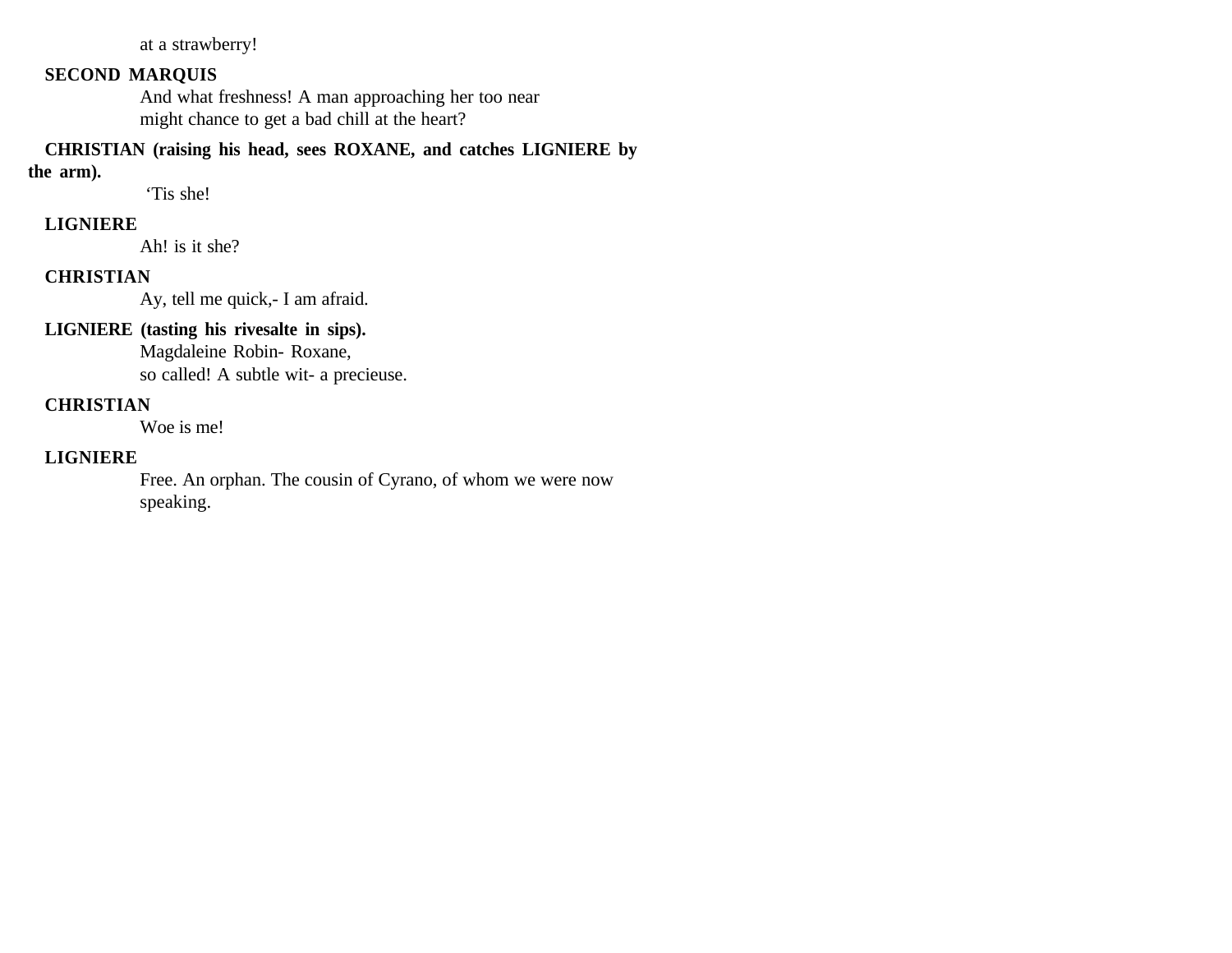*(At this moment an elegant nobleman, with blue ribbon across his breast, enters the box, and talks with ROXANE standing.)*

#### **CHRISTIAN (starting).**

Who is yonder man?

#### **LIGNIERE (who is becoming tipsy, winking at him).**

Ha! ha! Count de

Guiche. Enamoured of her. But wedded to the niece of Armand de Richelieu. Would fain marry Roxane to a certain sorry fellow, one Monsieur de Valvert, a viscount- and- accommodating! She will none

of that bargain; but De Guiche is powerful, and can persecute the daughter of a plain untitled gentleman. More by token, I myself have exposed this cunning plan of his to the world, in a song which... Ho! he must rage at me! The end hit home.... Listen!

 *(He gets up staggering, and raises his glass, ready to sing.)*

# **CHRISTIAN**

No. Good night.

# **LIGNIERE**

Where go you?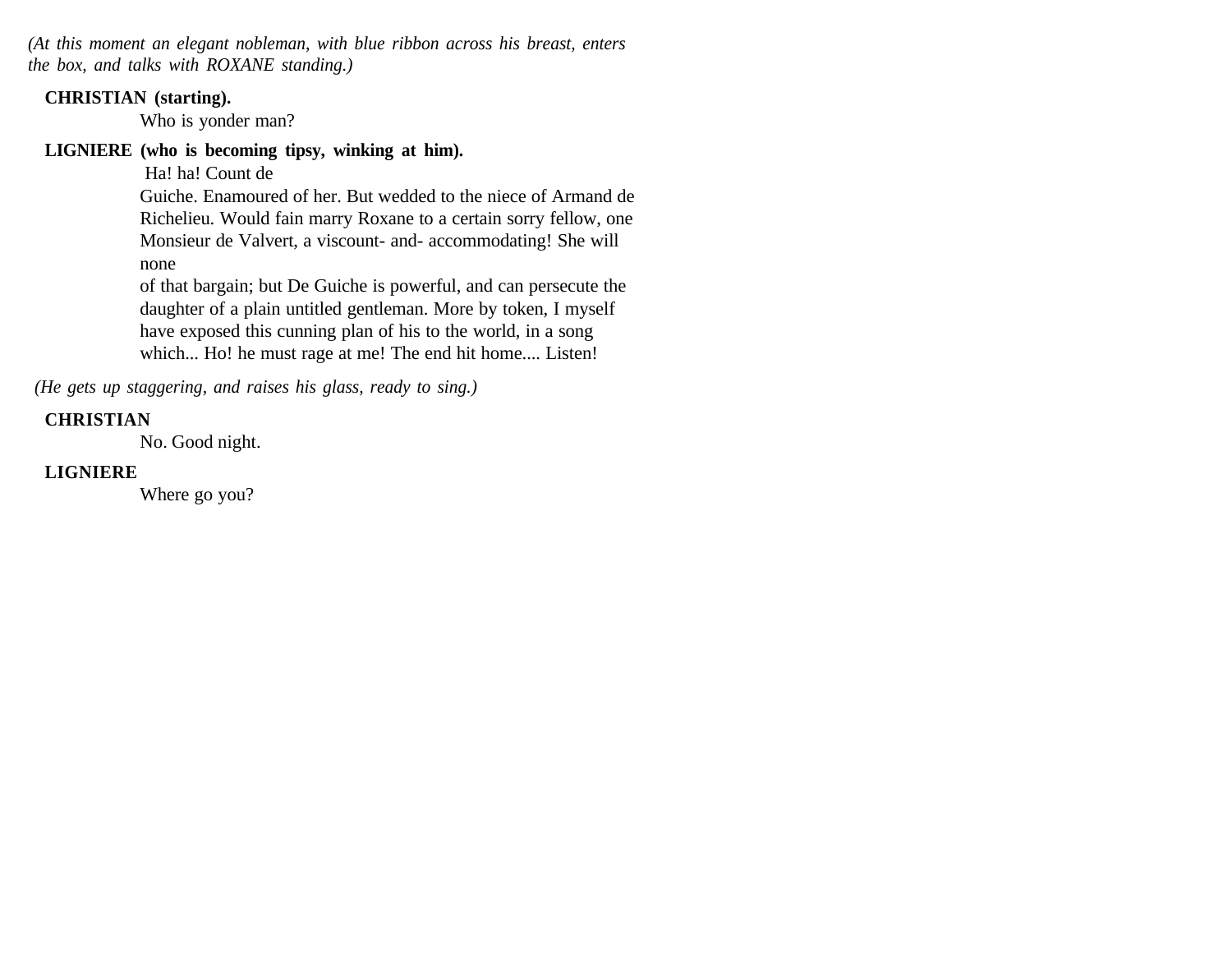#### **CHRISTIAN**

To Monsieur de Valvert!

# **LIGNIERE**

Have a care! It is he who will kill you

 *(showing him ROXANE by a look).* 

Stay where you are- she is looking at you.

# **CHRISTIAN**

It is true!

 *(He stands looking at her. The group of pickpockets, seeing him thus, head in air and open-mouthed, draw near to him.)*

# **LIGNIERE**

'Tis I who am going. I am a thirst! And they expect me- in the taverns!

# *(He goes out, reeling.)*

**LE BRET (who has been all round the hall, coming back to RAGU NEAUreassured).**

No sign of Cyrano.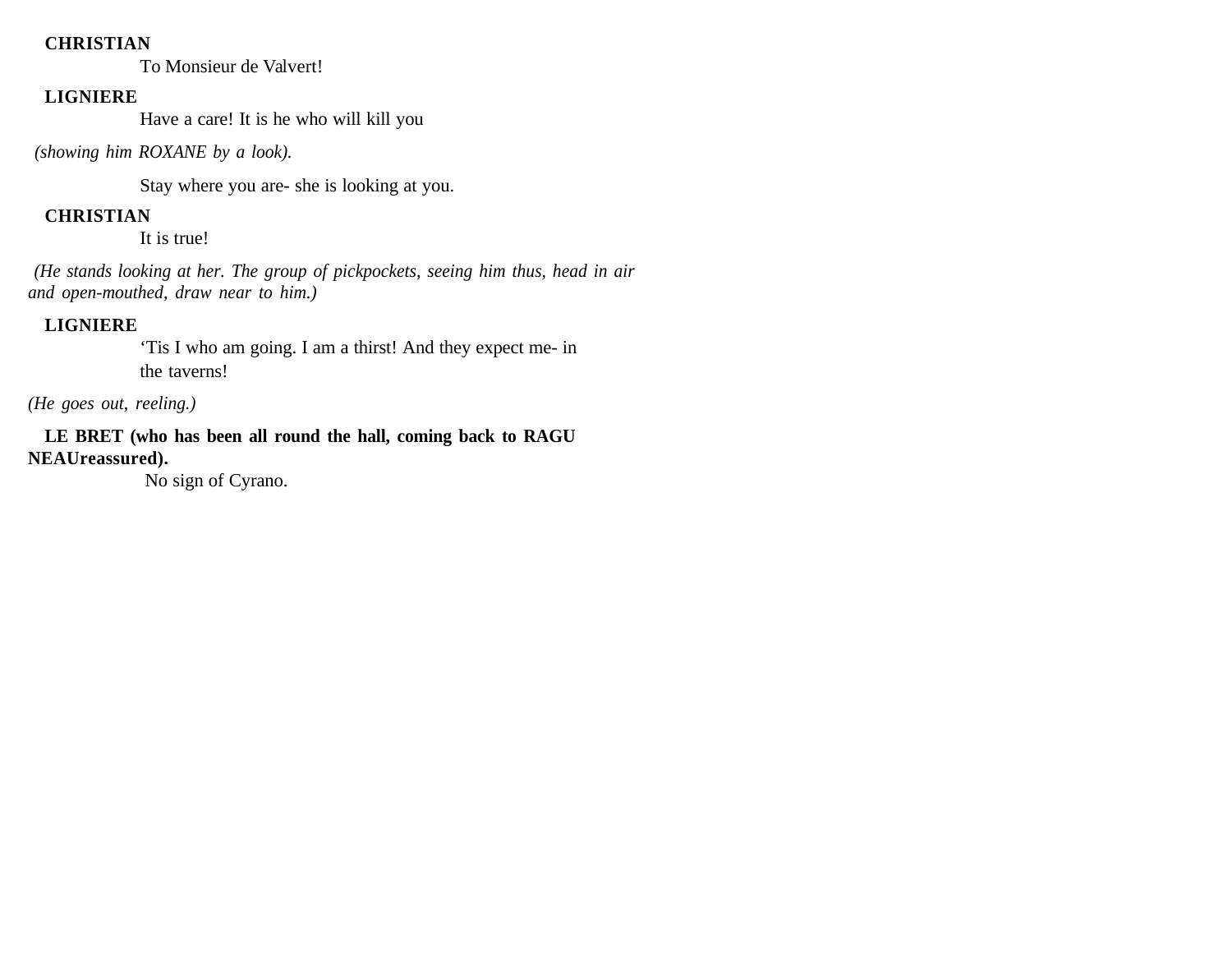#### **RAGUENEAU (incredulously).**

All the same.

# **LE BRET**

A hope is left to me- that he has not seen the playbill

#### **THE AUDIENCE**

Begin, begin!

# *SCENE III*

*The SAME, all but LIGNIERE. DE GUICHE, VALVERT, then MONTFLEURY.A MARQUIS. (watching DE GUICHE, who comes down from ROXANE'S box, and crosses the pit surrounded by obsequious noblemen, amongst them the VI-COMTE DE VALVERT). He pays a fine court, your De Guiche!*

# **ANOTHER**

Faugh!... Another Gascon!

# **THE FIRST**

Ay, but the cold, supple Gascon- that is the stuff success is made of! Believe me, we were best make our bow to him.

*(They go towards DE GUICHE.)*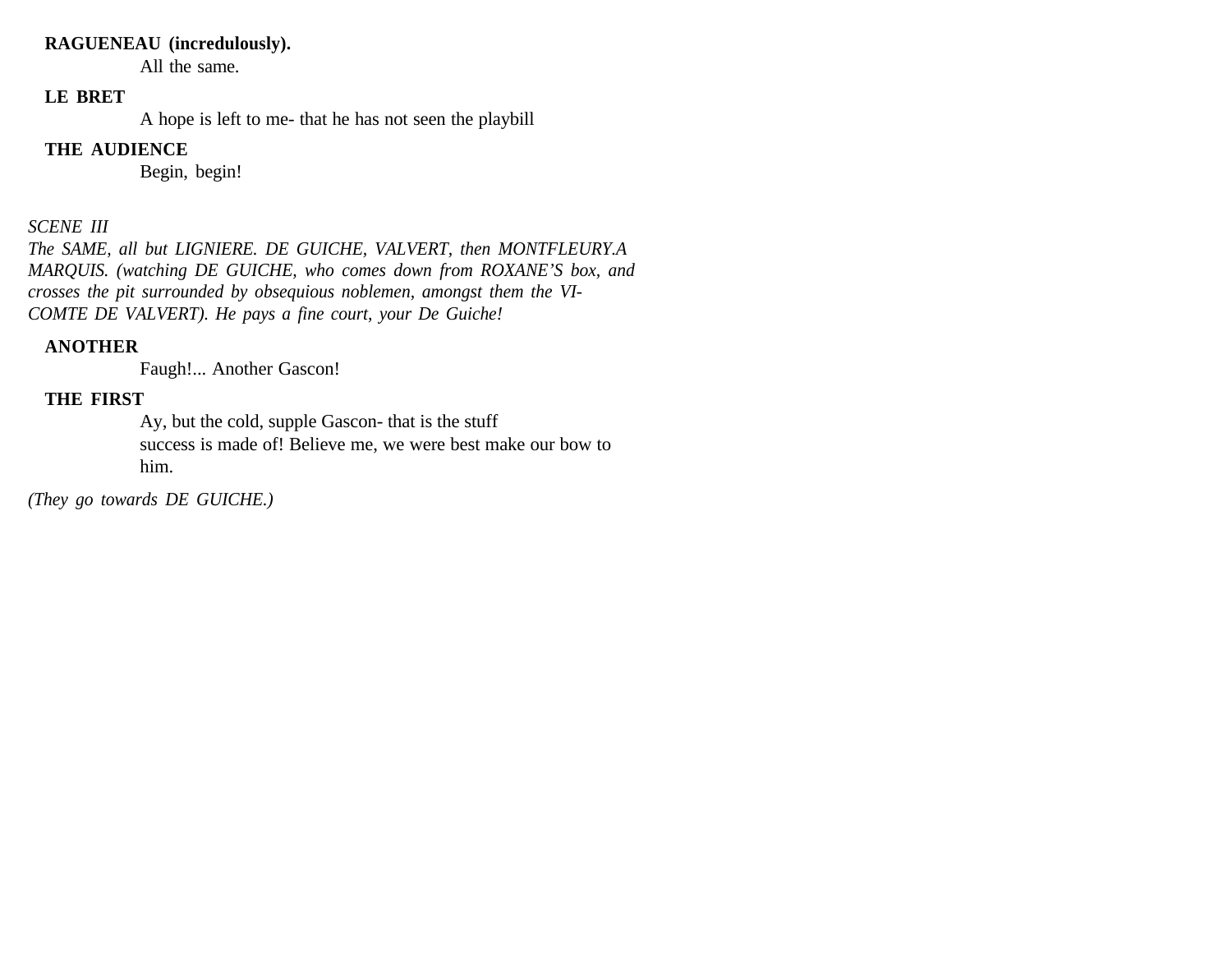#### **SECOND MARQUIS**

What fine ribbons! How call you the colour, Count de Guiche? Kiss me, my darling, or Timid Fawn?

#### **DE GUICHE**

'Tis the colour called Sick Spaniard.

#### **FIRST MARQUIS**

'Faith! The colour speaks truth, for, thanks to your valour, things will soon go ill for Spain in Flanders.

#### **DE GUICHE**

I go on the stage! Will you come?

*(He goes towards the stage, followed by the MARQUISES and gentlemen. Turning, he calls)*

Come you, Valvert!

**CHRISTIAN (who is watching and listening, starts on hearing this name).**  The Viscount! Ah! I will throw full in his face my...

 *(He puts his hand in his pocket, and finds there the hand of a pickpocket who is about to rob him. He turns round.)* 

Hey?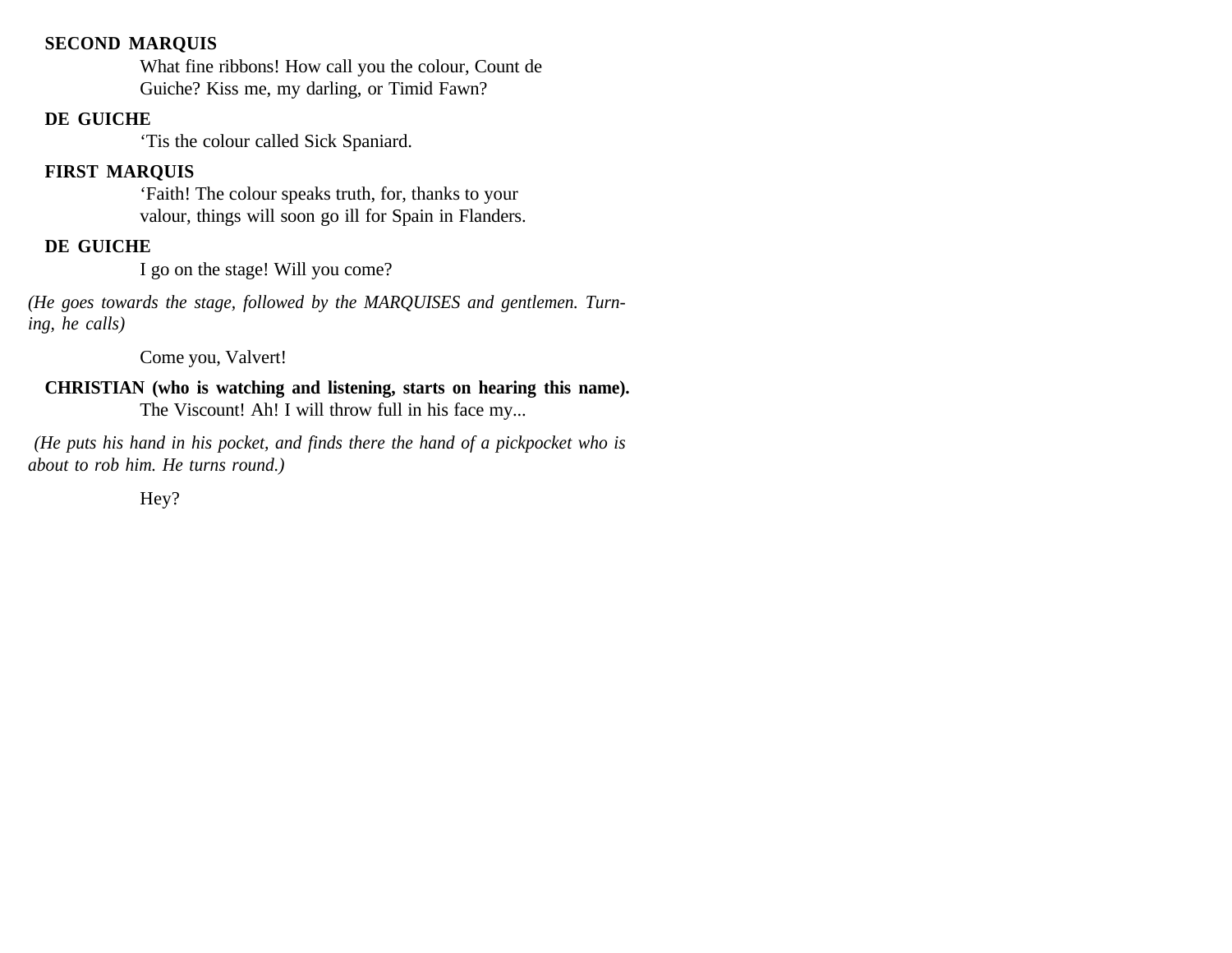#### **THE PICKPOCKET**

Oh!

#### **CHRISTIAN (holding him tightly).**

I was looking for a glove.

# **THE PICKPOCKET (smiling piteously).**

And you find a hand.

 *(Changinghis tone, quickly, and in a whisper.)* 

Let me but go, and I will deliver you a secret.

#### **CHRISTIAN (still holding him).**

What is it?

# **THE PICKPOCKET**

Ligniere... he who has just left you...

#### **CHRISTIAN (same play).**

Well?

# **THE PICKPOCKET**

His life is in peril. A song writ by him has given offence in high places- and a hundred men- I am of them- are posted to-night...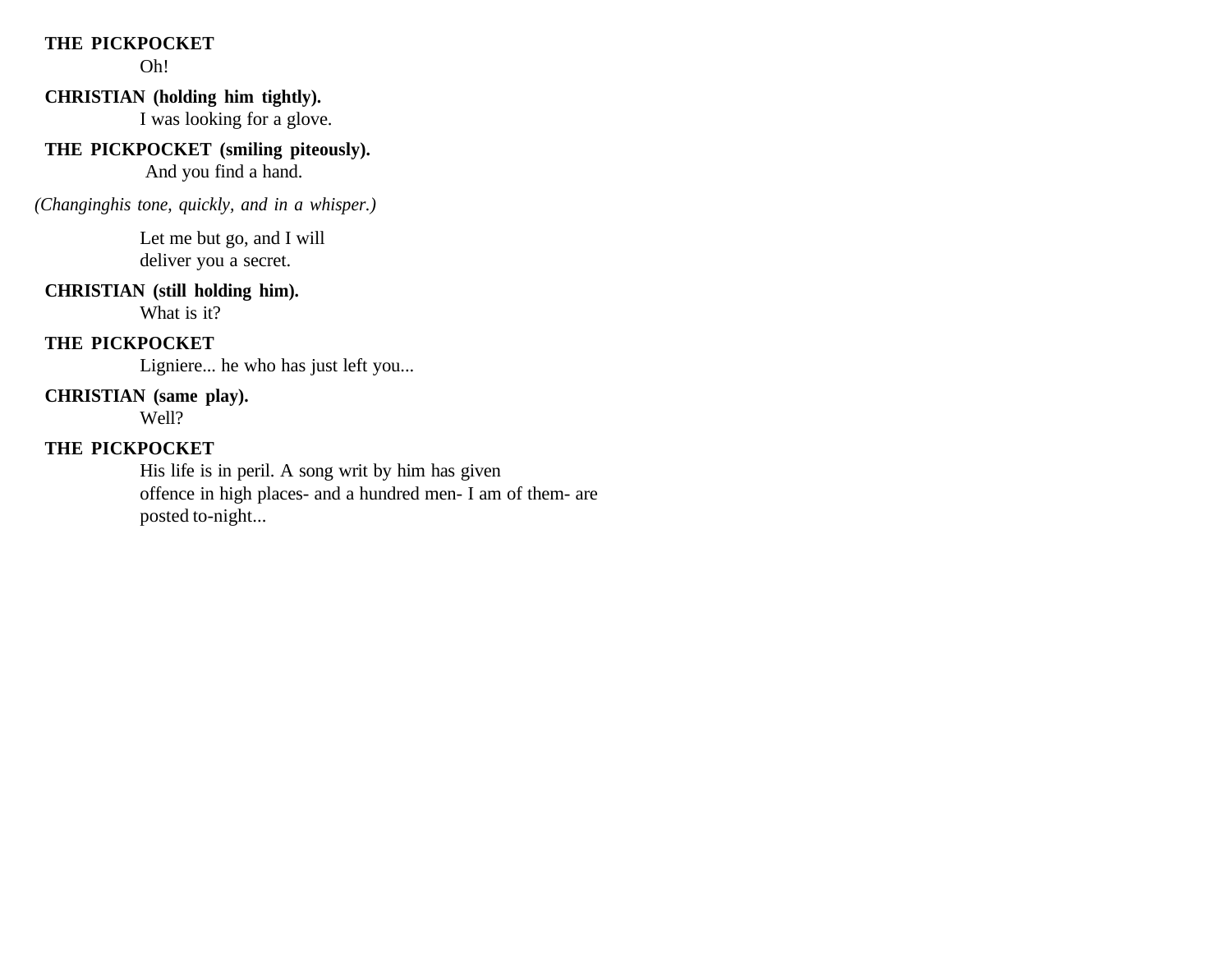#### **CHRISTIAN**

A hundred men! By whom posted?

### **THE PICKPOCKET**

I may not say- a secret...

#### **CHRISTIAN (shrugging his shoulders).**

Oh!

# **THE PICKPOCKET (with great dignity). ...**

Of the profession.

# **CHRISTIAN**

Where are they posted?

# **THE PICKPOCKET**

At the Porte de Nesle. On his way homeward. Warn him.

# **CHRISTIAN (letting go his wrists).**

But where can I find him?

# **THE PICKPOCKET**

Run round to all the taverns- The Golden Wine

Press, The Pine Cone, The Belt that Bursts, The Two Torches, The Three Funnels, and at each leave a word that shall put him on his guard.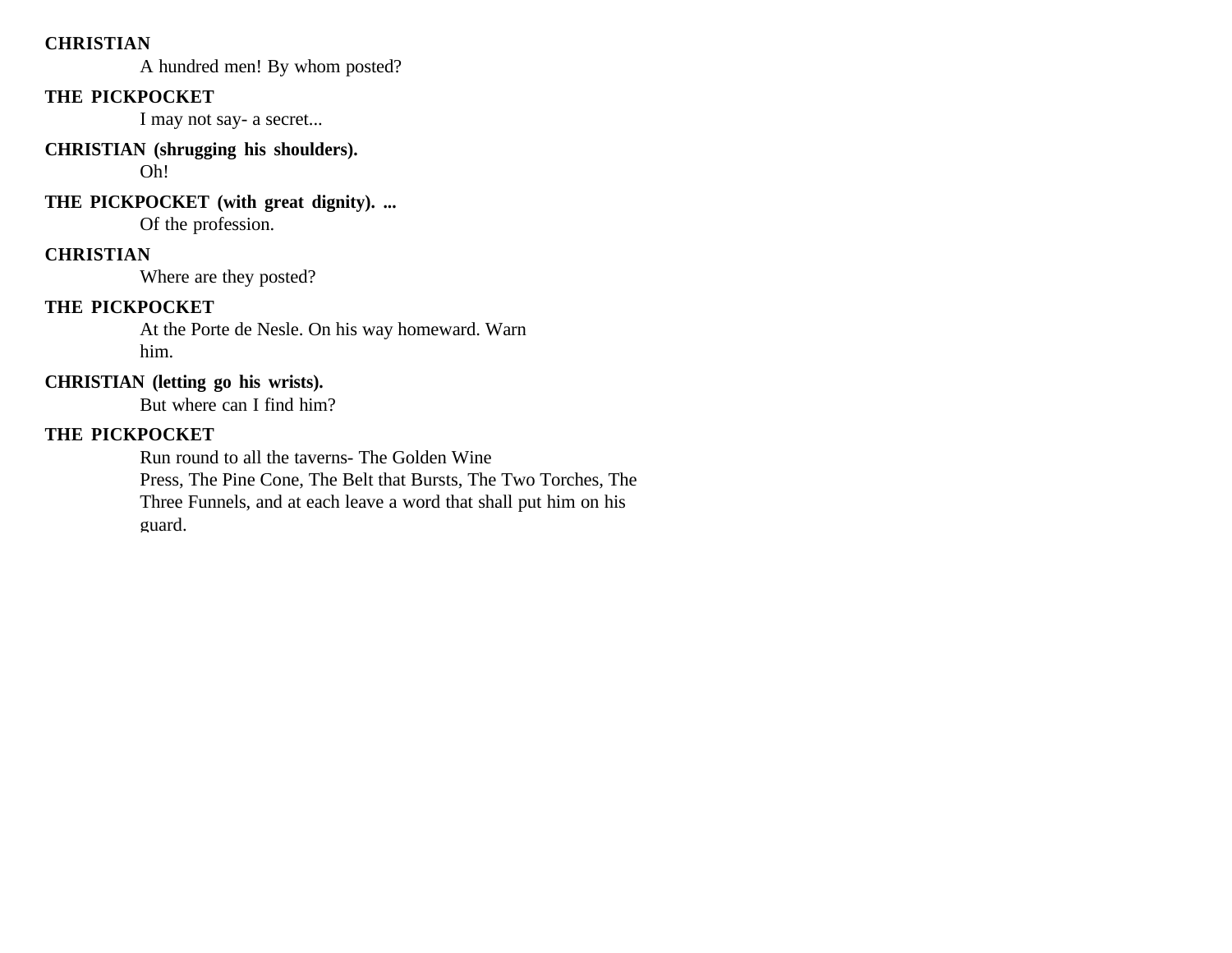#### **CHRISTIAN**

Good- I fly! Ah, the scoundrels! A hundred men 'gainst one!

*(Looking lovingly at ROXANE.)* 

Ah, to leave her!...

*(looking with rage at VALVERT)* 

and him!... But save Ligniere I must!

*(He hurries out. DE GUICHE, the VISCOUNT, the MARQUISES, have all disappeared behind the curtain to take their places on the benches placed on the stage. The pit is quite full; the galleries and boxes are also crowded.)* 

#### **THE AUDIENCE**

Begin!

**A BURGHER (whose wig is drawn up on the end of a string by a PAGEin the upper gallery).** 

My wig!

# **CRIES OF DELIGHT**

He is bald! Bravo, pages- ha! ha! ha!...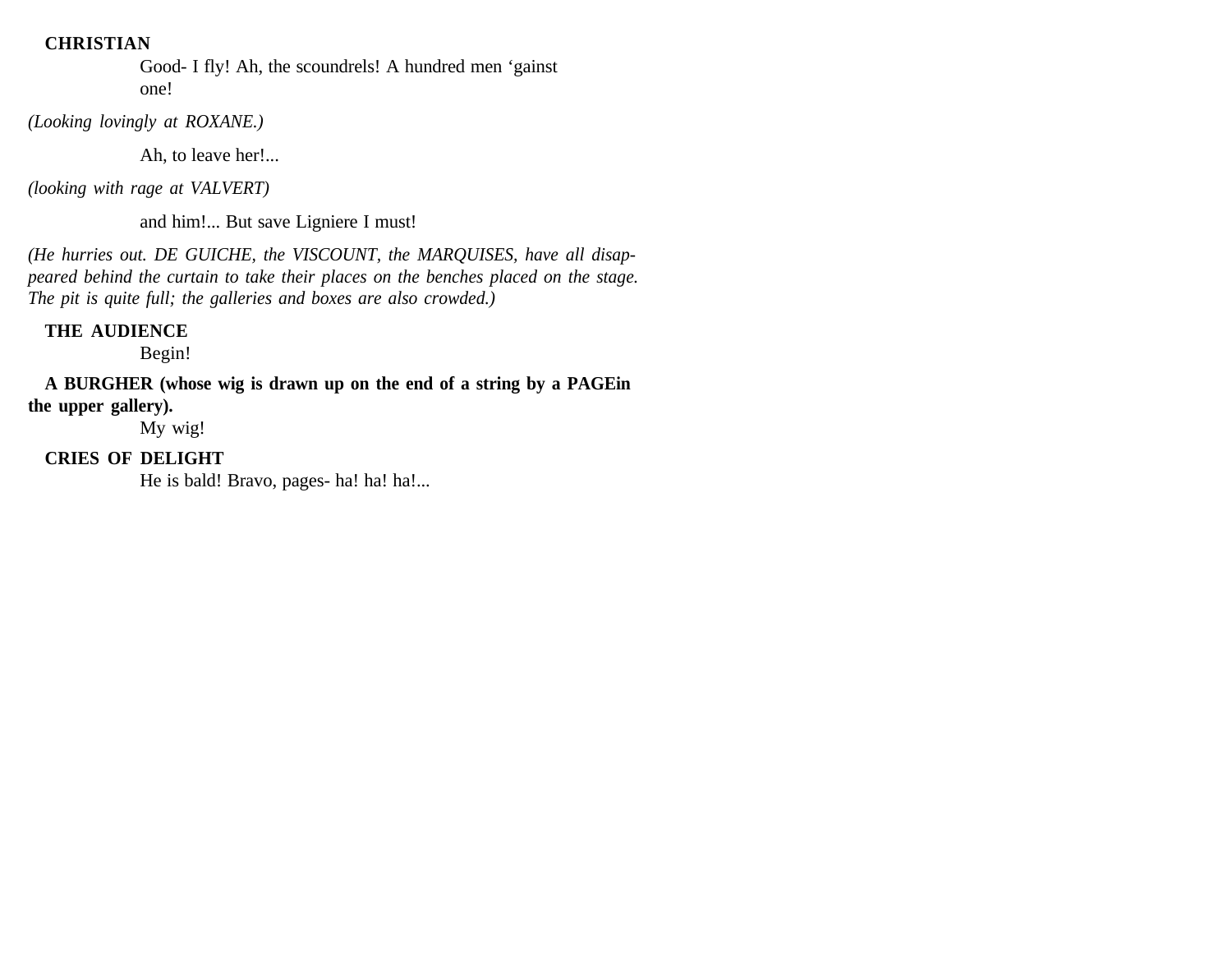#### **THE BURGHER (furious, shaking his fist).**

Young villain!

#### **LAUGHTER AND CRIES (beginning very loud, and dying gradually**

#### **away).**

Ha! ha! ha! ha! ha! ha! (Total silence.)

#### **LE BRET (astonished).**

What means this sudden silence?...

*(A SPECTATOR says something to him in a low voice.)* 

Is't true?

## **THE SPECTATOR**

I have just heard it on good authority.

## **MURMURS (spreading through the hall).**

Hush! Is it he? No! Ay, I say! In the box with the bars in front! The Cardinal! The Cardinal! The Cardinal

## **A PAGE**

The devil! We shall have to behave ourselves!...

*(A knock is heard upon the stage. Every one is motionless. A pause.)*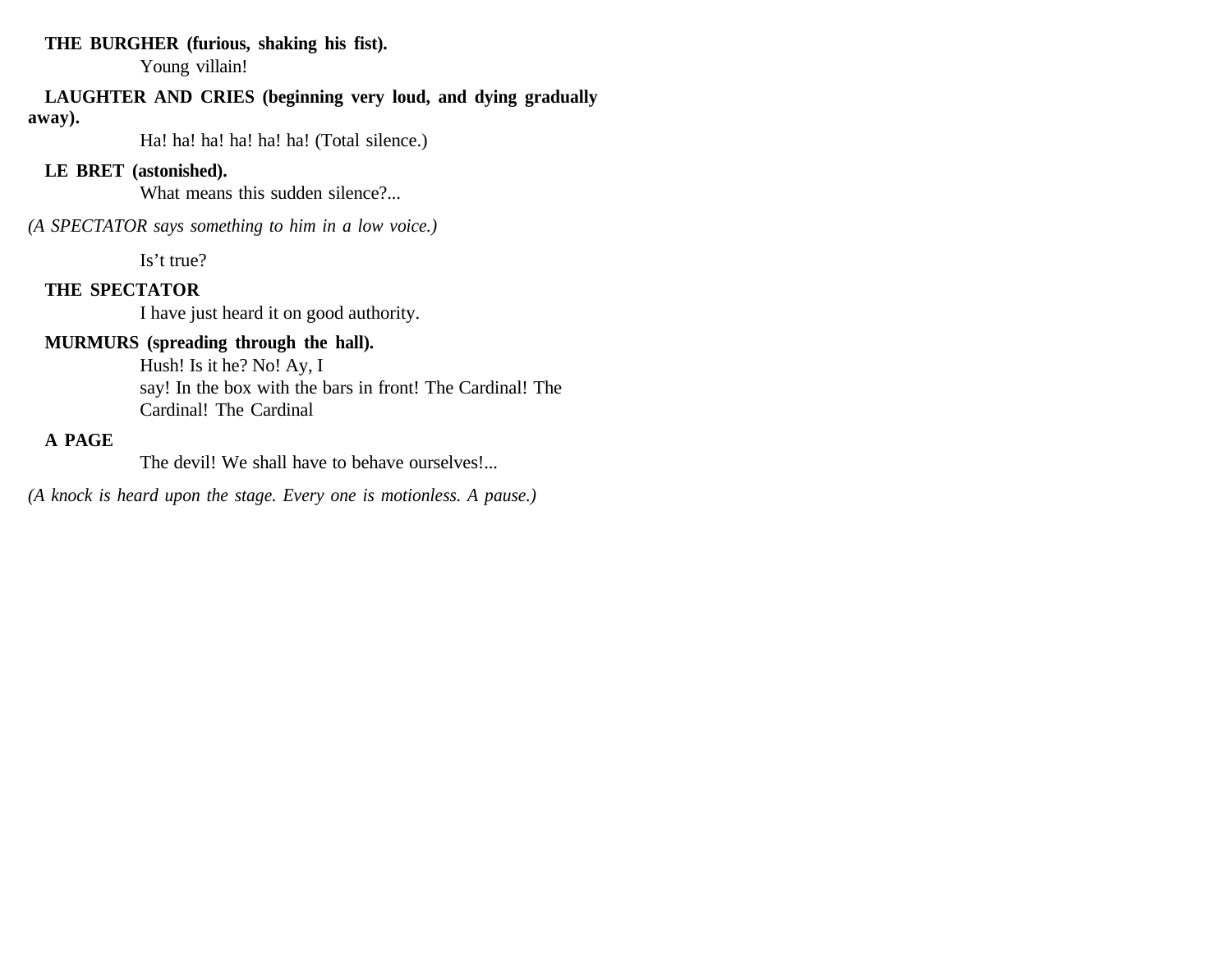**THE VOICE OF A MARQUIS (in the silence, behind the curtain).** Snuff that candle!

**ANOTHER MARQUIS (putting his head through the opening in the curtain).** 

A chair!

*(A chair is passed from hand to hand, over the*

*heads of the spectators. The MARQUIS takes it and disappears,*

*after blowing some kisses to the boxes.)*

## **A SPECTATOR**

Silence!

*(Three knocks are heard on the stage. The curtain opens in the centre. Tableau. The MARQUISES in insolent attitudes seated on each side of the stage. The scene represents a pastoral landscape. Four little lustres light the stage; the violins Play softly.)*

## **LE BRET (in a low voice to RAGUENEAU).**

Montfleury comes on the scene?

**RAGUENEAU (also in a low voice).** 

Ay, 'tis he who begins.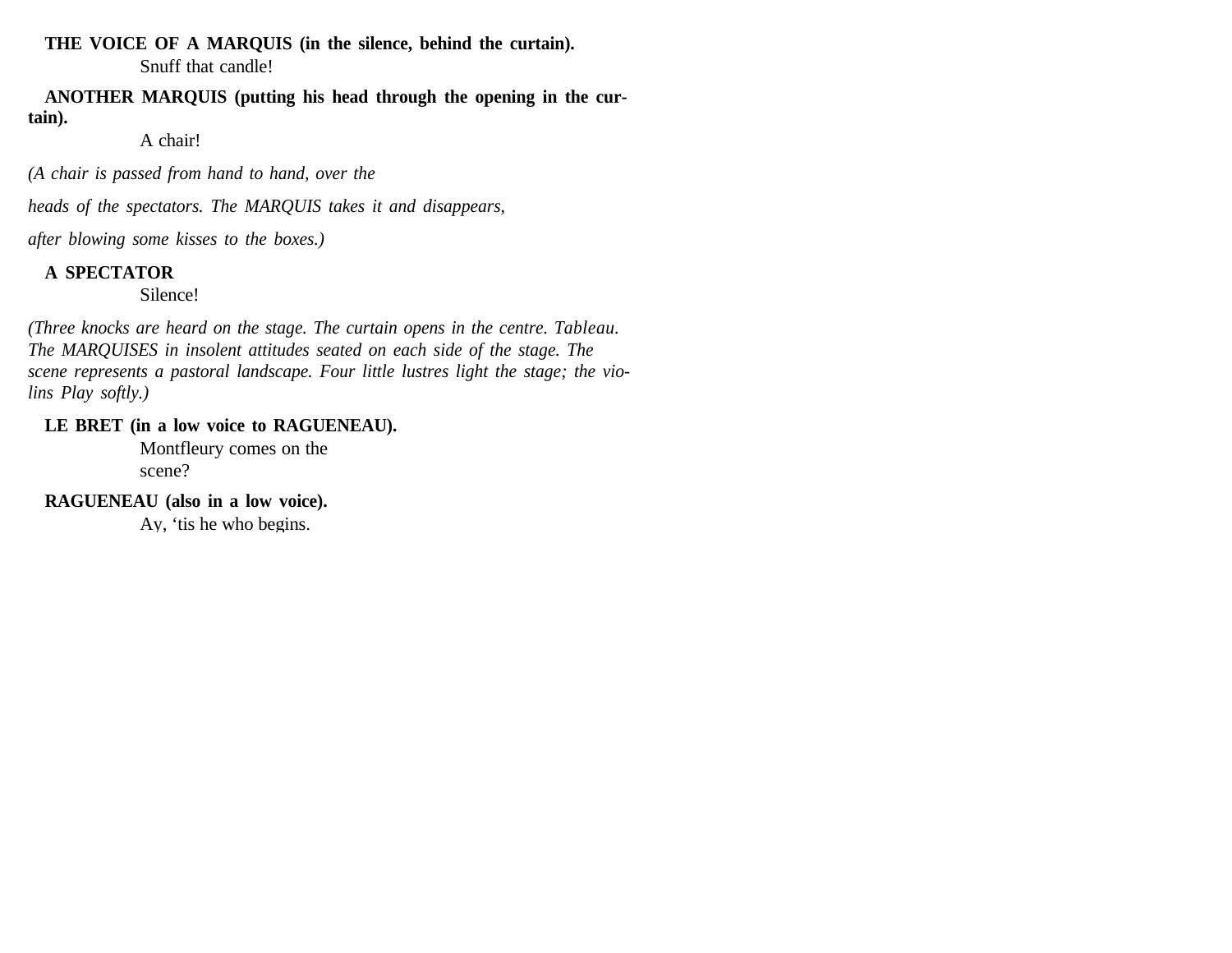#### **LE BRET**

Cyrano is not here.

#### **RAGUENEAU**

I have lost my wager.

## **LE BRET**

'Tis all the better!

*(An air on the drone-pipes is heard, and MONTFLEURY enters, enormously stout, in an Arcadian shepherd's dress, a hat wreathed with roses drooping over one ear, blowing into a ribboned drone-pipe.)* 

# **THE PIT (applauding).**

Bravo, Montfleury! Montfleury!

# **MONTFLEURY (after bowing low, begins the part of Phoedon).**

"Heureux qui loin des cours, dans un lieu solitaire, Se prescrit a soi-meme un exil volontaire, Et qui, lorsque Zephire a souffle sur les bois..."

# **A VOICE. (from the middle of the pit).**

Villain! Did I not forbid you to show your face here for a month?

*(General stupor. Every one turns round. Murmurs.)*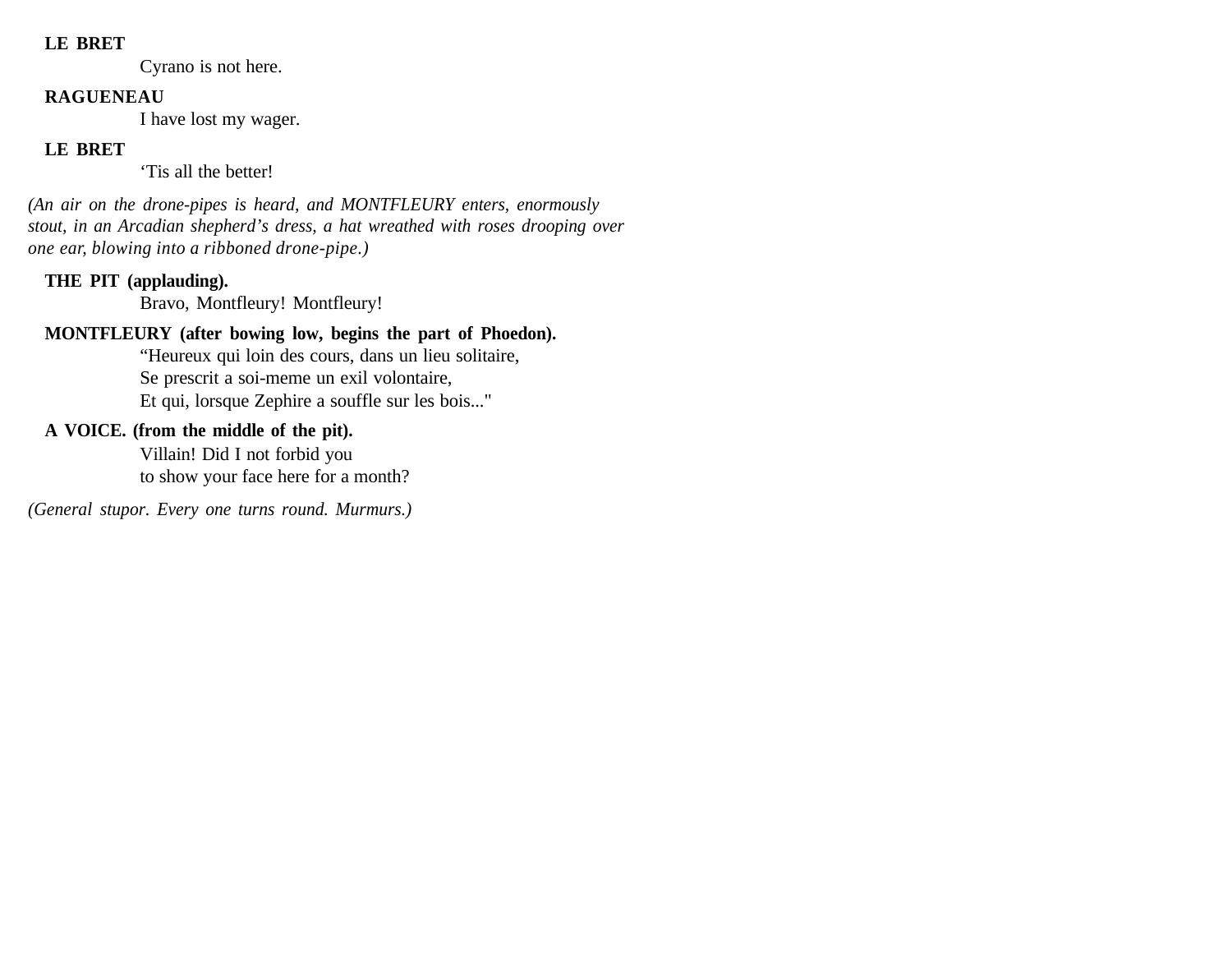#### **DIFFERENT VOICES**

Hey?- What?- What is't?...

 *(The people stand up in the boxes to look.)*

#### **CUIGY**

'Tis he!

# **LE BRET (terrified).**

Cyrano!

# **THE VOICE**

King of clowns! Leave the stage this instant!

# **ALL THE AUDIENCE (indignantly).**

Oh!

# **MONTFLEURY**

But.

# **THE VOICE**

Do you dare defy me?

# **DIFFERENT VOICES (from the pit and the boxes).**

Peace! Enough!- Play on, Montfleury- fear nothing!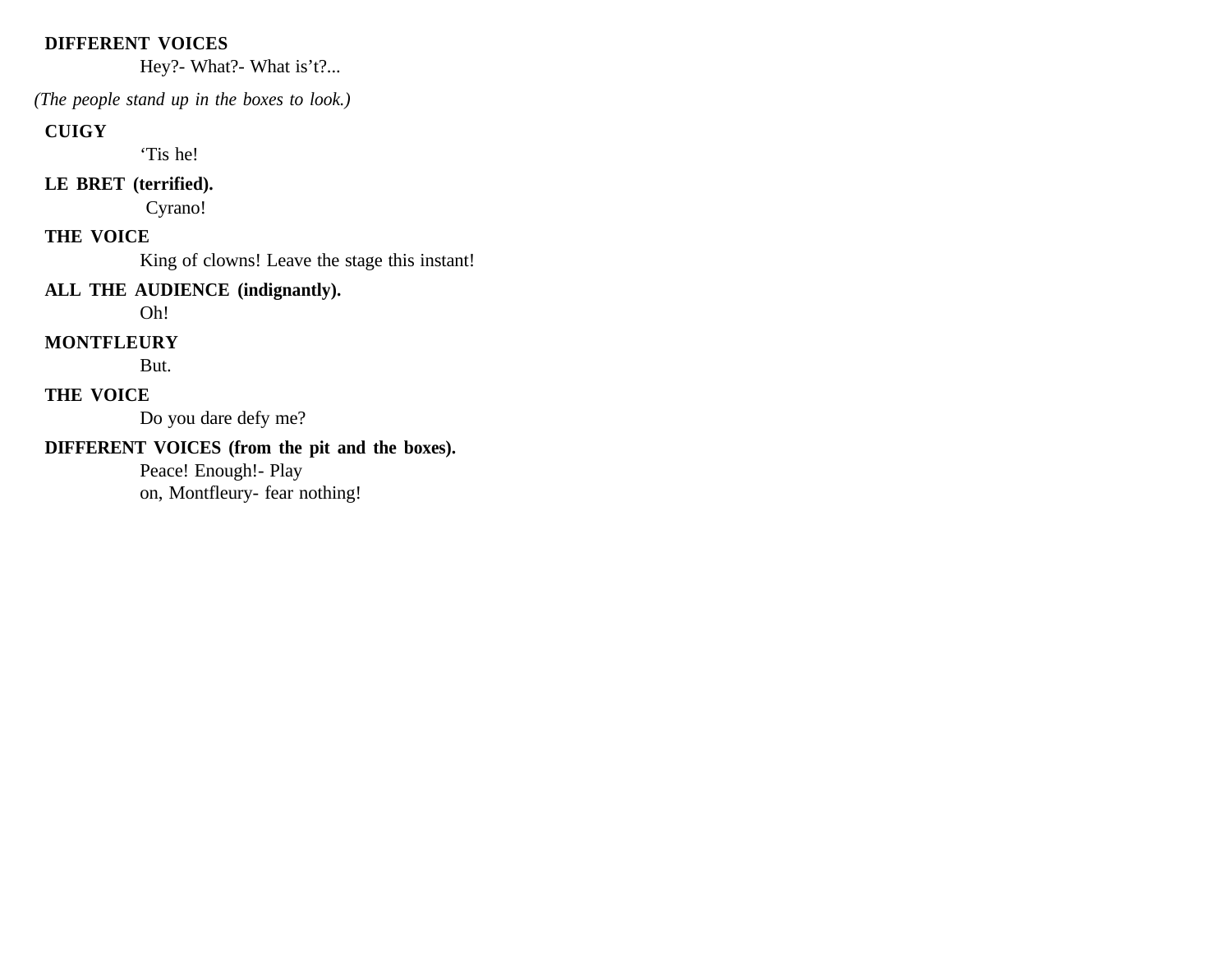#### **MONTFLEURY (in a trembling voice).**

"Heureux qui loin des cours, dans un lieu sol-"

#### **THE VOICE (more fiercely).**

Well! Chief of all the blackguards, must I come and give you a taste of my cane?

*(A hand holding a cane starts up over the heads of the spectators.)*

# **MONTFLEURY (in a voice that trembles more and more).**

"Heureux qui..."

*(The cane is shaken.)*

#### **THE VOICE**

Off the stage!

## **THE PIT**

Oh!

## **MONTFLEURY (choking).**

"Heureux qui loin des cours..."

**CYRANO (appearing suddenly in the pit, standing on a chair, his arms crossed, his beaver cocked fiercely, his moustache bristling, his nose terrible to see).** 

Ah! I shall be angry in a moment!...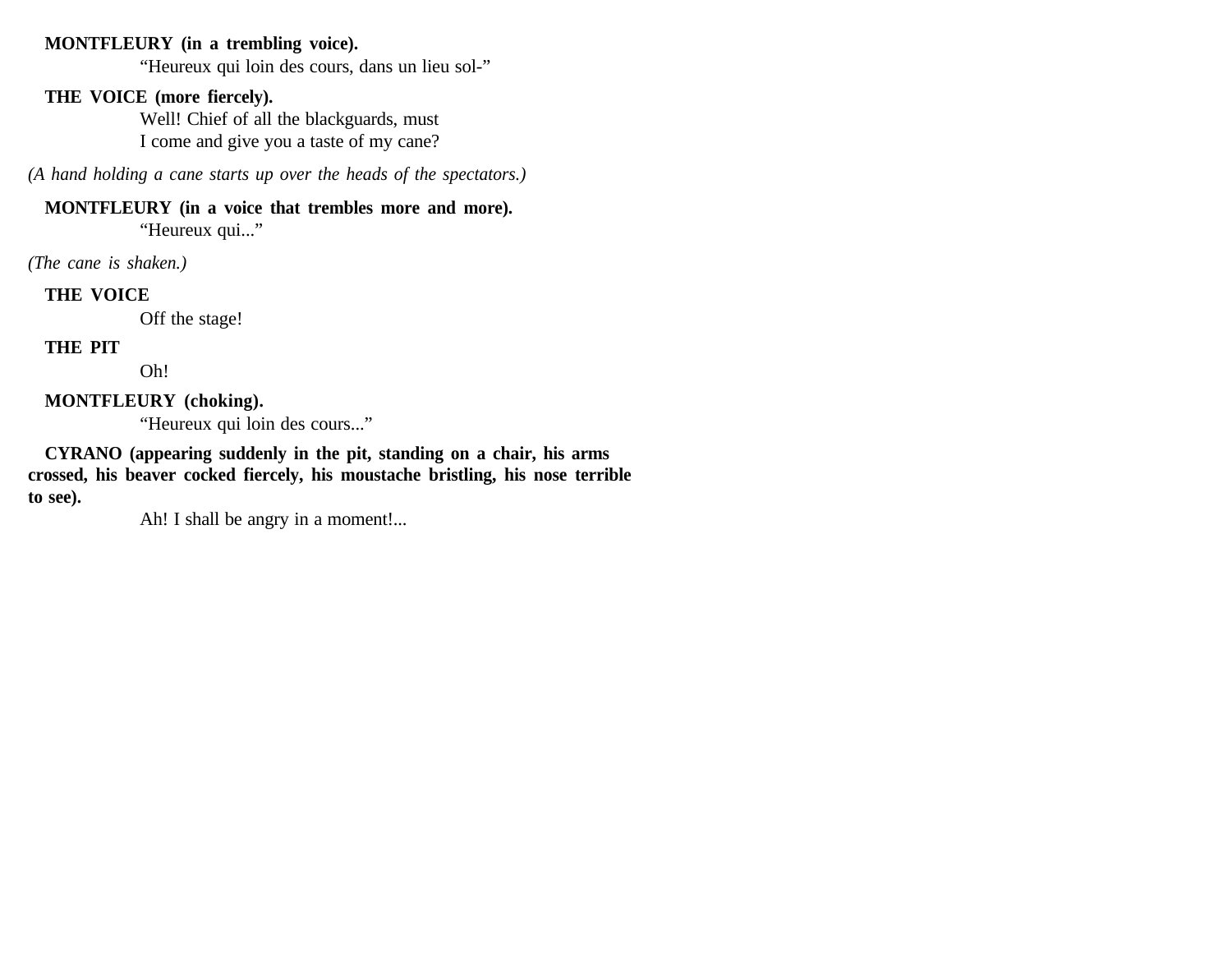#### *SCENE IV The SAME. CYRANO, then BELLEROSE, JODELET.*

#### **MONTFLEURY (to the MARQUISES).**

Come to my help, my lords!

# **A MARQUIS (carelessly).**

Go on! Go on!

## **CYRANO**

Fat man take warning! If you go on, I Shall feel myself constrained to cuff your face!

## **THE MARQUIS**

Have done!

## **CYRANO**

And if these lords hold not their tongue Shall feel constrained to make them taste my cane!

#### **ALL THE MARQUISES (rising)**

Enough!... Montfleury...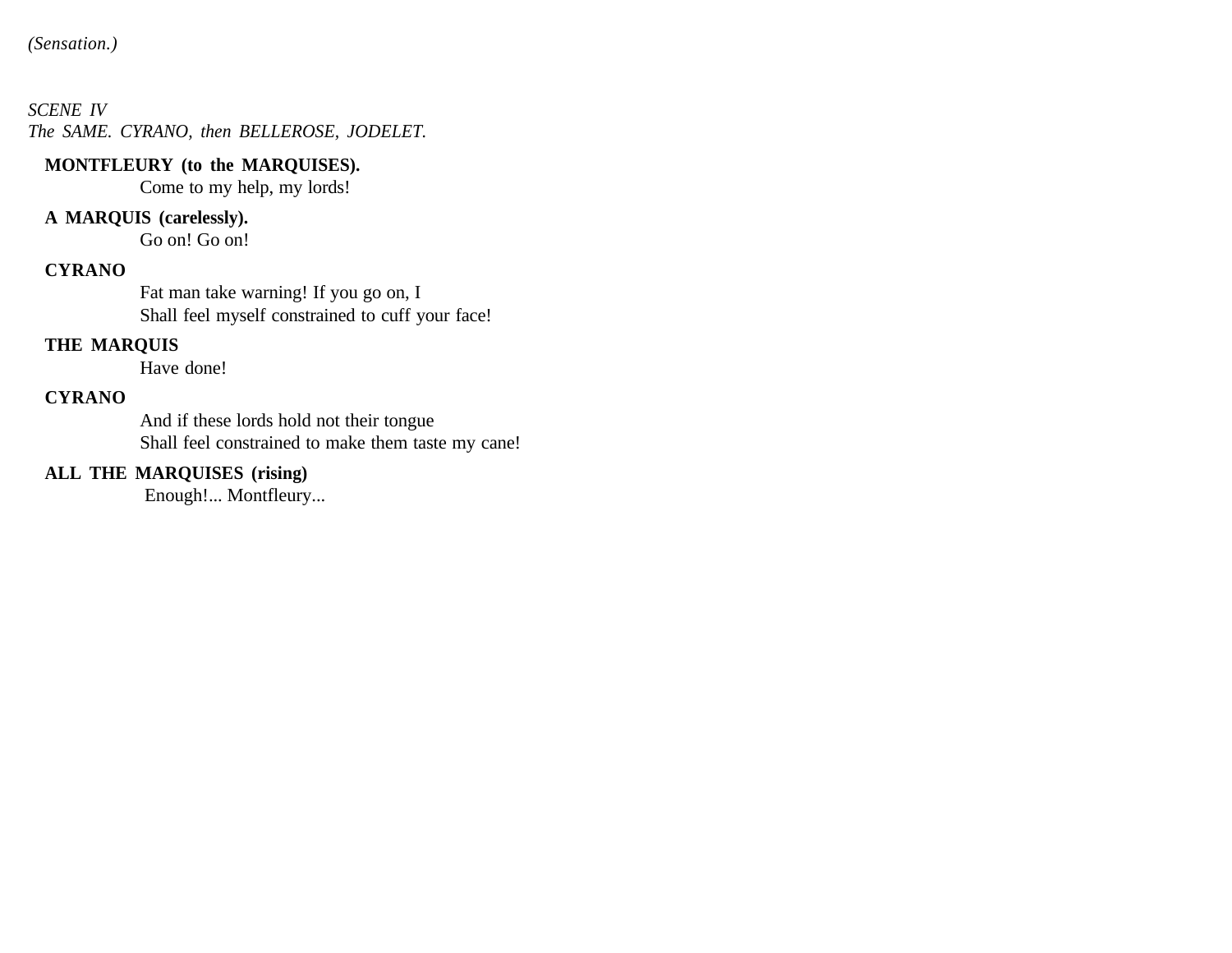#### **CYRANO**

If he goes not quick I will cut off his ears and slit him up!

#### **A VOICE.**

But...

#### **CYRANO**

Out he goes!

# **ANOTHER VOICE**

Yet...

# **CYRANO**

Is he not gone yet?

# *(He makes the gesture of turning up his cuffs.)*

Good! I shall mount the stage now, buffet-wise, To carve this fine Italian sausage- thus!

# **MONTFLEURY(trying to be dignified).**

You outrage Thalia in insulting me!

# **CYRANO (very politely).**

If that Muse, Sir, who knows you not at all,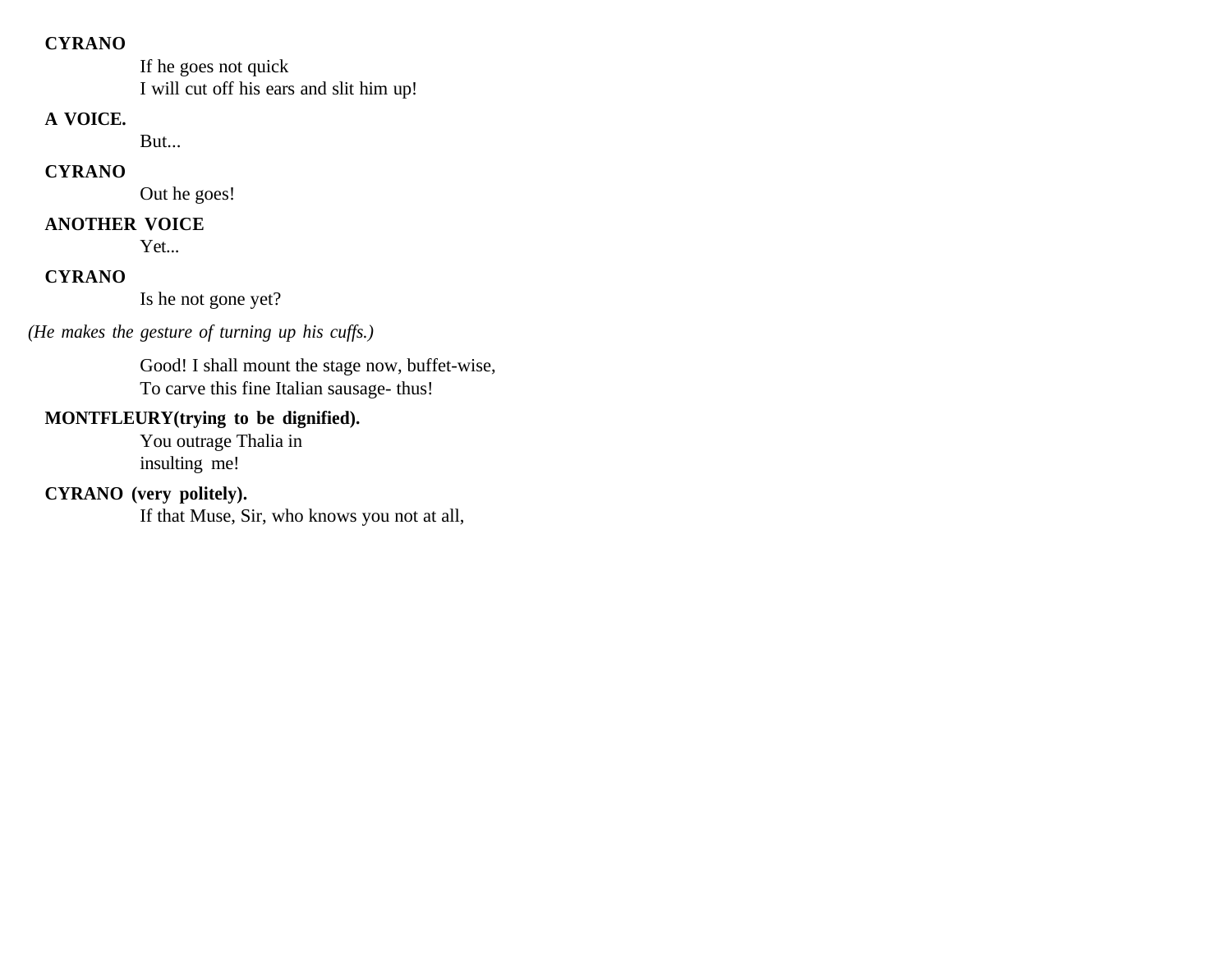Could claim acquaintance with you,- oh, believe (Seeing how urn-like, fat, and slow you are) That she would make you taste her buskin's sole!

## **THE PIT**

Montfleury! Montfleury! Come- Baro's play!

# **CYRANO (to those who are calling out).**

I pray you have a care! If you go on My scabbard soon will render up its blade!

*(The circle round him widens.)* 

# **THE CROWD (drawing back).**

Take care!

# **CYRANO (to MONTFLEURY).**

Leave the stage!

# **THE CROWD (coming near and grumbling).**  Oh!-

# **CYRANO**

Did some one speak

*(They draw back again.)*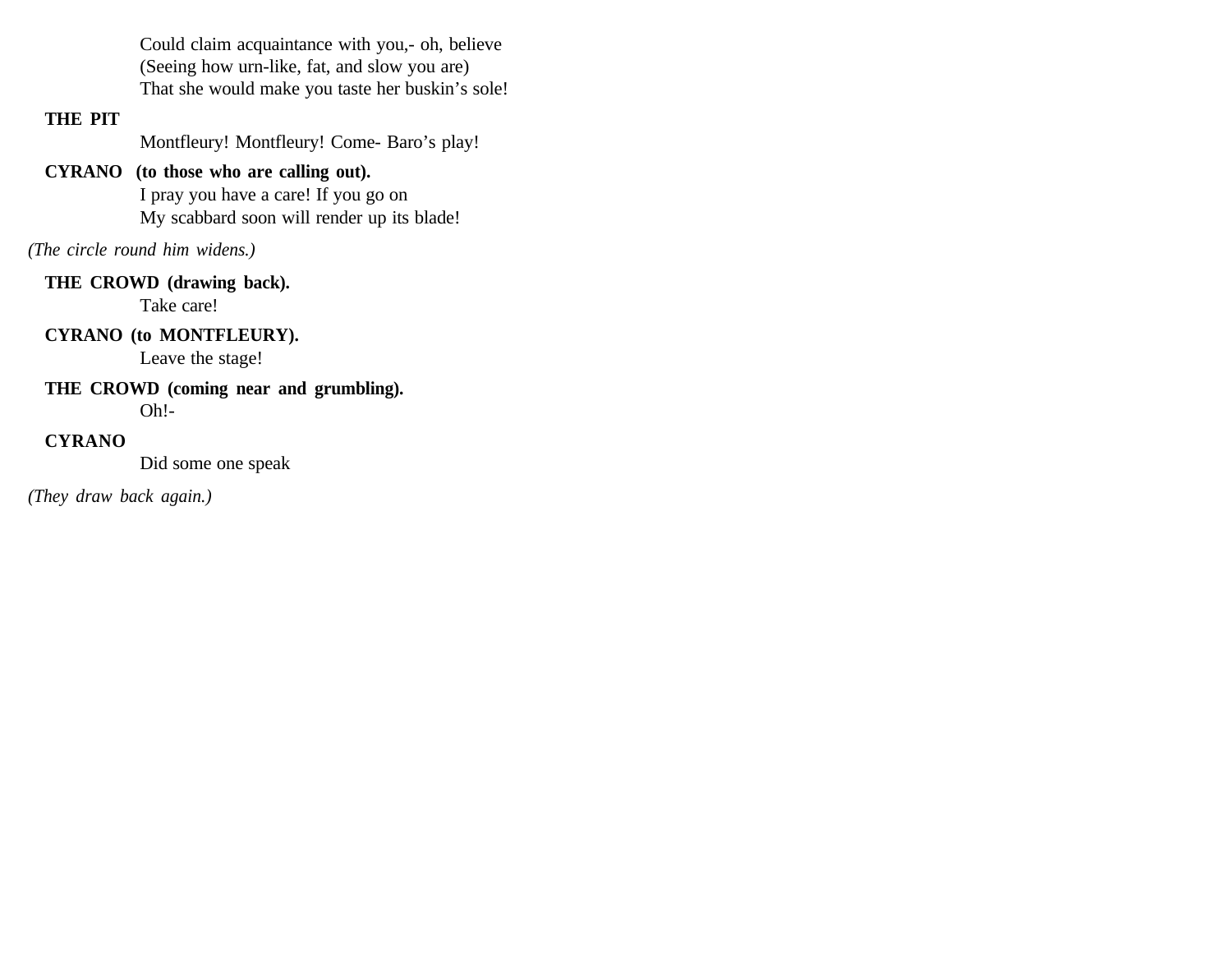#### **A VOICE. (singing at the back).**

Monsieur de Cyrano Displays his tyrannies: A fig for tyrants! What, ho! Come! Play us la Clorise!

## **ALL THE PIT. (singing).**

La Clorise! la Clorise!...

## **CYRANO**

Let me but hear once more that foolish rhyme, I slaughter every man of you.

## **A BURGHER**

Oh! Samson?

## **CYRANO**

Yes, Samson! Will you lend your jawbone, Sir?

# **A LADY (in the boxes).**

Outrageous!

# **A LORD**

Scandalous!

# **A BURGHER**

'Tis most annoying!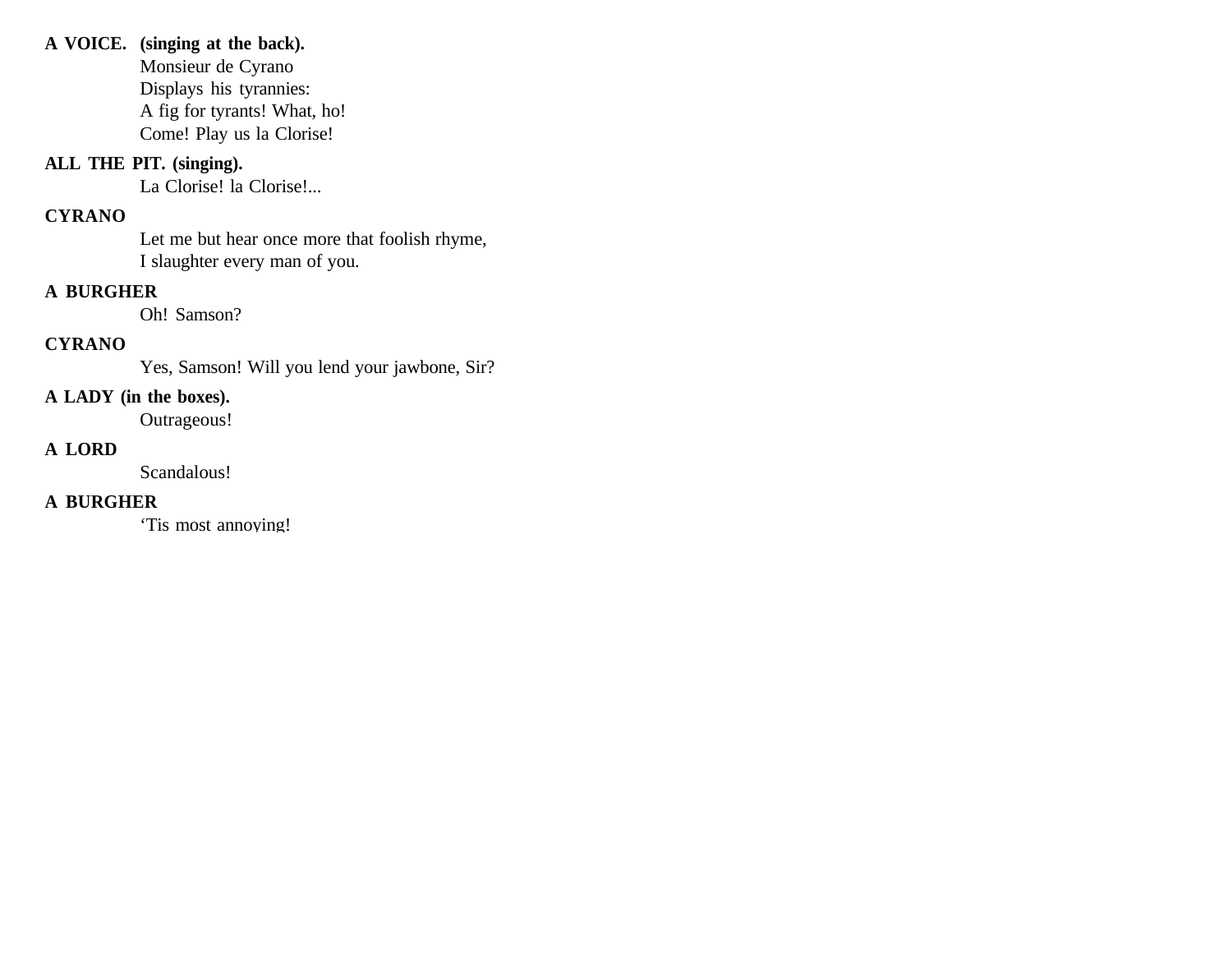### **A PAGE**

Fair good sport!

### **THE PIT**

Kss!- Montfleury... Cyrano!

## **CYRANO**

Silence!

# **THE PIT (wildly excited).**

Hooooh! Quack! Cock-a-doodle-doo!

# **CYRANO**

I order-

# **A PAGE**

Miow!

# **CYRANO**

I order silence, all! And challenge the whole pit collectively!- I write your names!- Approach, young heroes, here! Each in his turn! I cry the numbers out!- Now which of you will come to ope the lists? You, Sir? No! You? No! The first duellist Shall be despatched by me with honours due!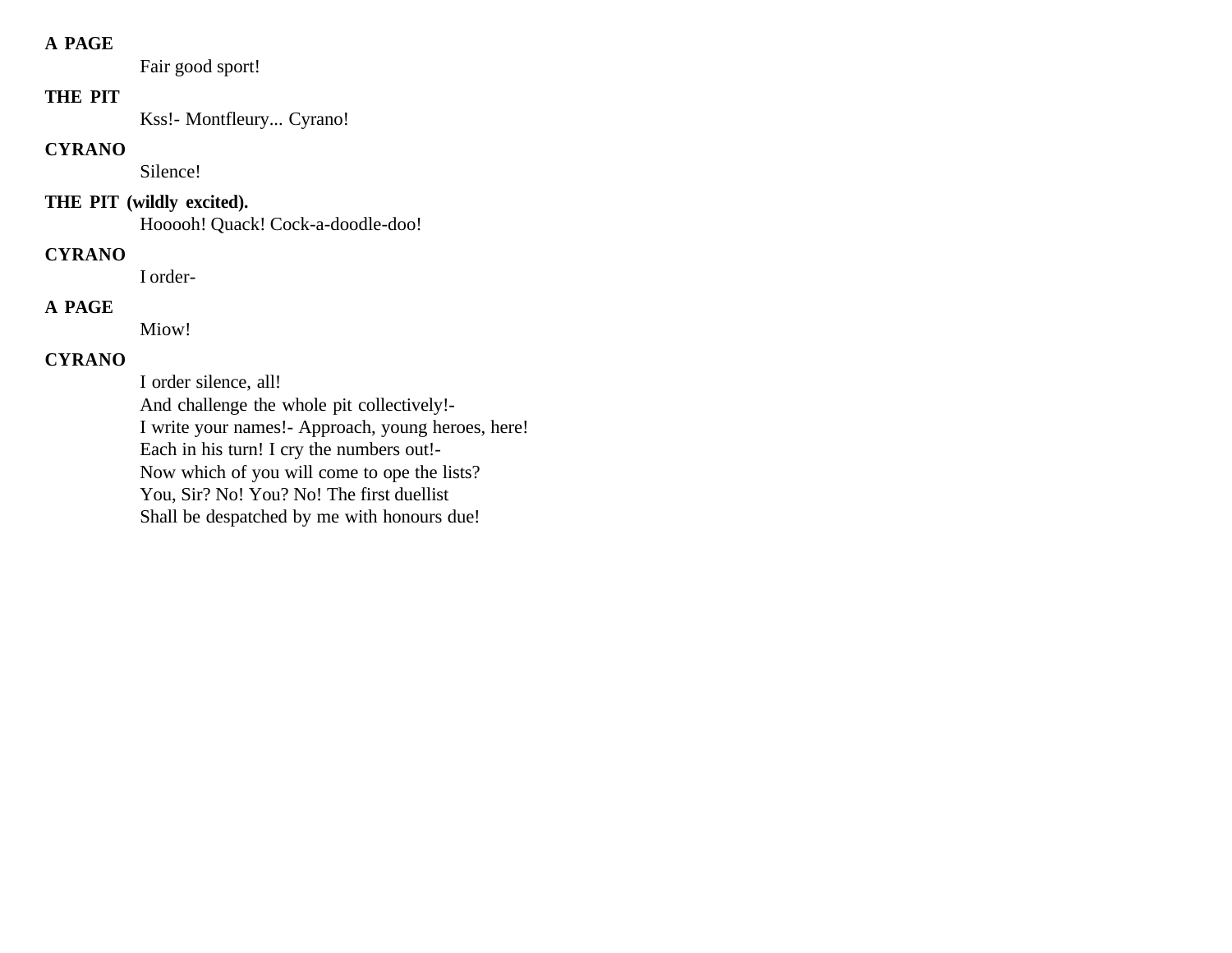Let all who long for death hold up their hands!

*(A silence.)*

Modest? You fear to see my naked blade? Not one name?- Not one hand?- Good, I proceed!

*(Turning towards the stage, where MONTFLEURY waits in an agony.)*

The theatre's too full, congested,- I Would clear it out.... If not...

*(Puts his hand on his sword.)*

The knife must act!

## **MONTFLEURY**

I...

**CYRANO (leaves his chair, and settles himself in the middle of the circle which has formed).**

I will clap my hands thrice, thus- full moon! At the third clap, eclipse yourself!

**THE PIT (amused).** 

Ah!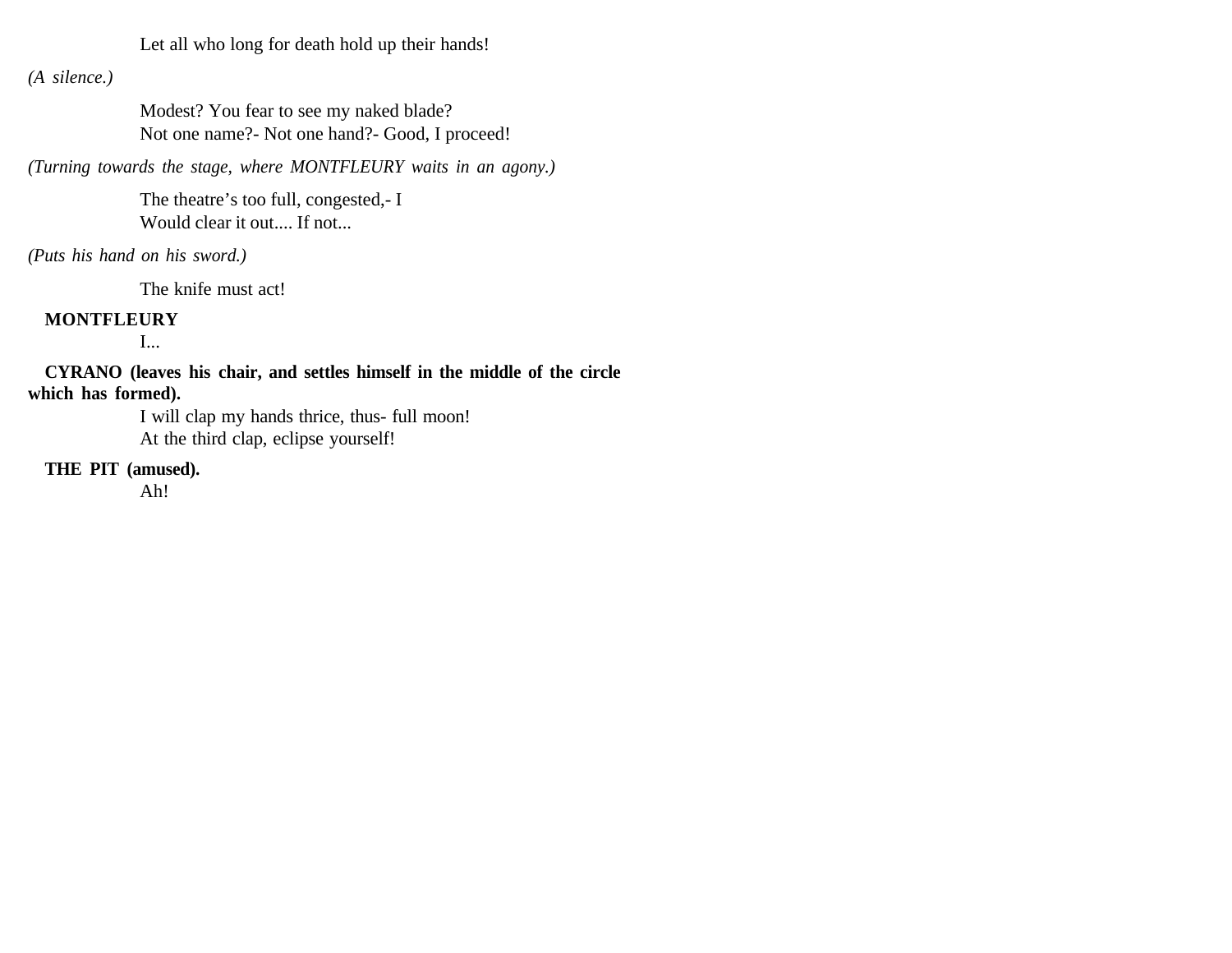#### **CYRANO (clapping his hands).**

One!

#### **MONTFLEURY**

I...

## **A VOICE. (in the boxes).**

Stay!

# **THE PIT**

He stays... he goes... he stays...

## **MONTFLEURY**

I think...

Gentlemen,...

#### **CYRANO**

Two!

# **MONTFLEURY**

I think 'twere wisest...

# **CYRANO**

Three!

*(MONTFLEURY disappears as through a trap. Tempest of laughs, whistling cries, etc.)*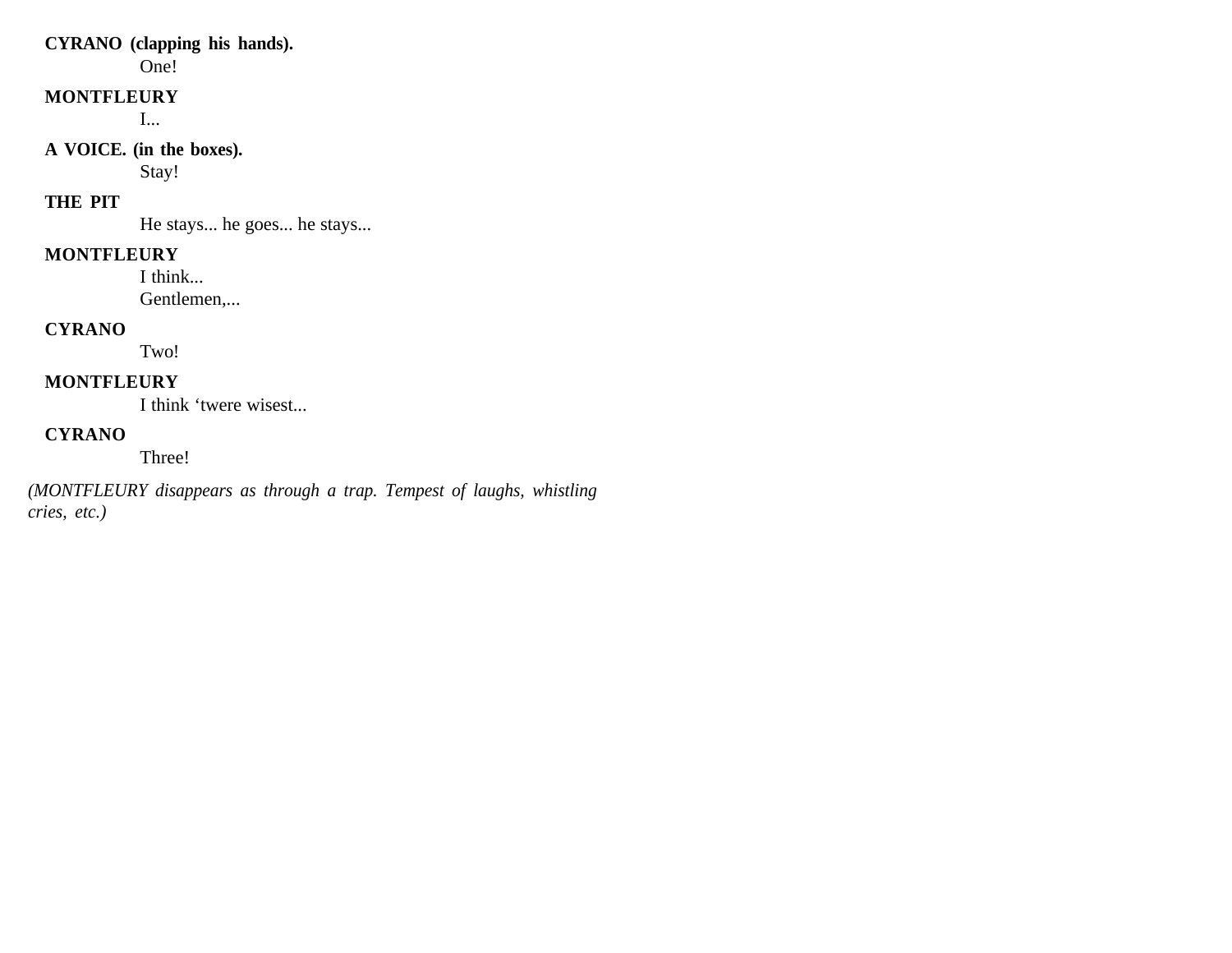#### **THE WHOLEHOUSE**

Coward... come back!

## **CYRANO**

(delighted, sits back in his chair, arms crossed). Come back and if you dare!

#### **A BURGHER**

Call for the orator!

*(BELLEROSE comes forward and bows.)* 

#### **THE BOXES**

Ah, here's Bellerose!

## **BELLEROSE (elegantly).**

My noble lords...

# **THE PIT**

No! no! Jodelet.

#### **JODELET (advancing, speaking through his nose).**  Calves!

## **THE PIT**

Ah! bravo! good! go on!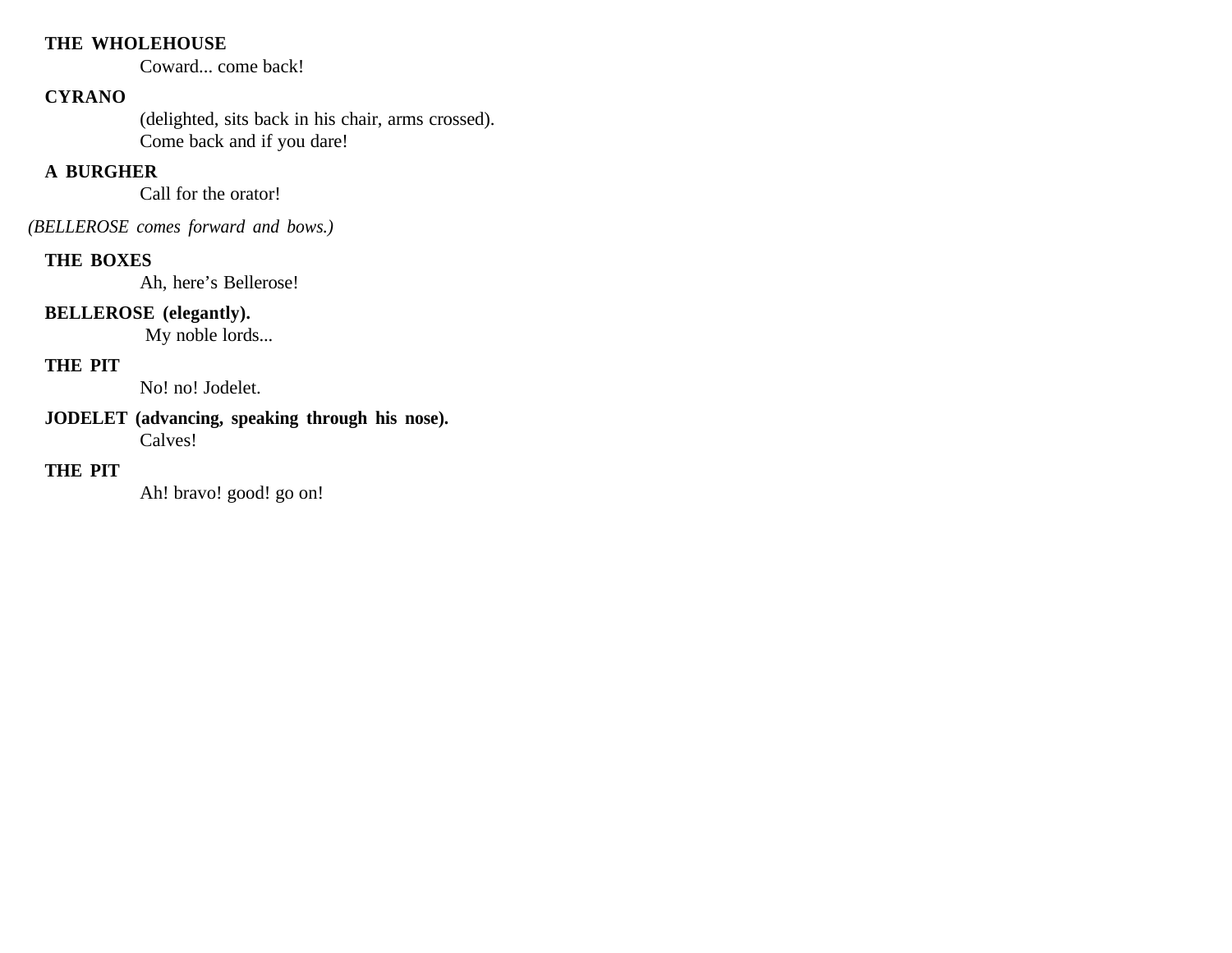#### **JODELET**

No bravos, Sirs! The fat tragedian whom you all love Felt...

## **THE PIT**

Coward!

#### **JODELET**

..was obliged to go.

# **THE PIT**

Come back!

## **SOME**

No!

#### **OTHERS**

Yes!

# **A YOUNG MAN. (to CYRANO).**

 But pray, Sir, for what reason, say, Hate you Montfleury?

# **CYRANO (graciously, still seated).**

Youthful gander, know I have two reasons,- either will suffice.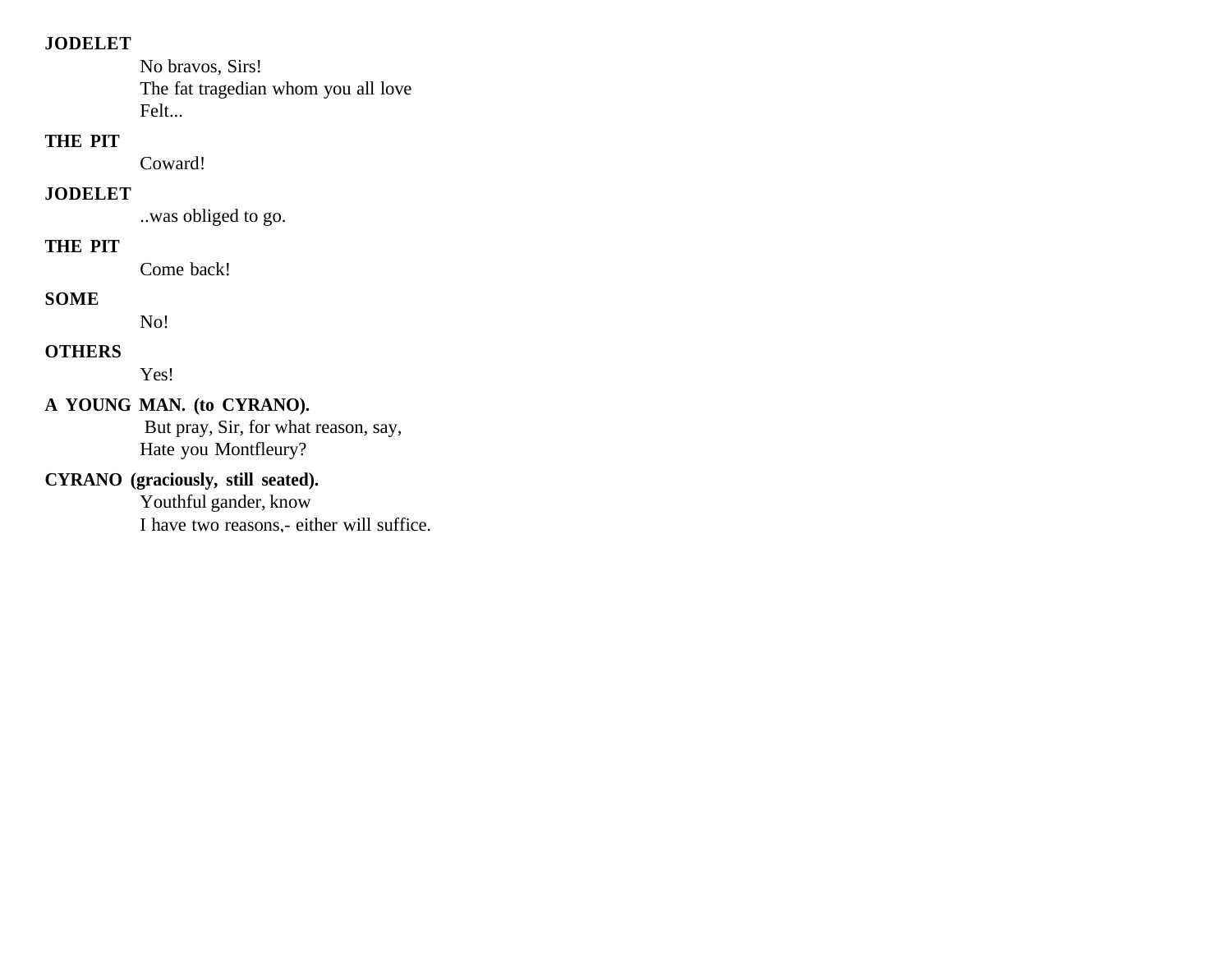Primo. An actor villainous! who mouths, And heaves up like a bucket from a well The verses that should, bird-like, fly! Secundo-That is my secret...

#### **THE OLD BOURGEOIS (behind him).**

Shameful! You deprive us Of the Clorise! I must insist...

**CYRANO (turning his chair towards the BOURGEOIS, respectfully).**

Old mule! The verses of old Baro are not worth A doit! I'm glad to interrupt...

#### **THE PRECIEUSES (in the boxes).**

Our Baro!- My dear! How dares he venture!...

#### **CYRANO (turning his chair towards the boxes, gallantly).**

Fairest ones,

Radiate, bloom, hold to our lips the cup

Of dreams intoxicating, Hebe-like!

Or, when death strikes, charm death with your sweet smiles;

Inspire our verse, but- criticise it not!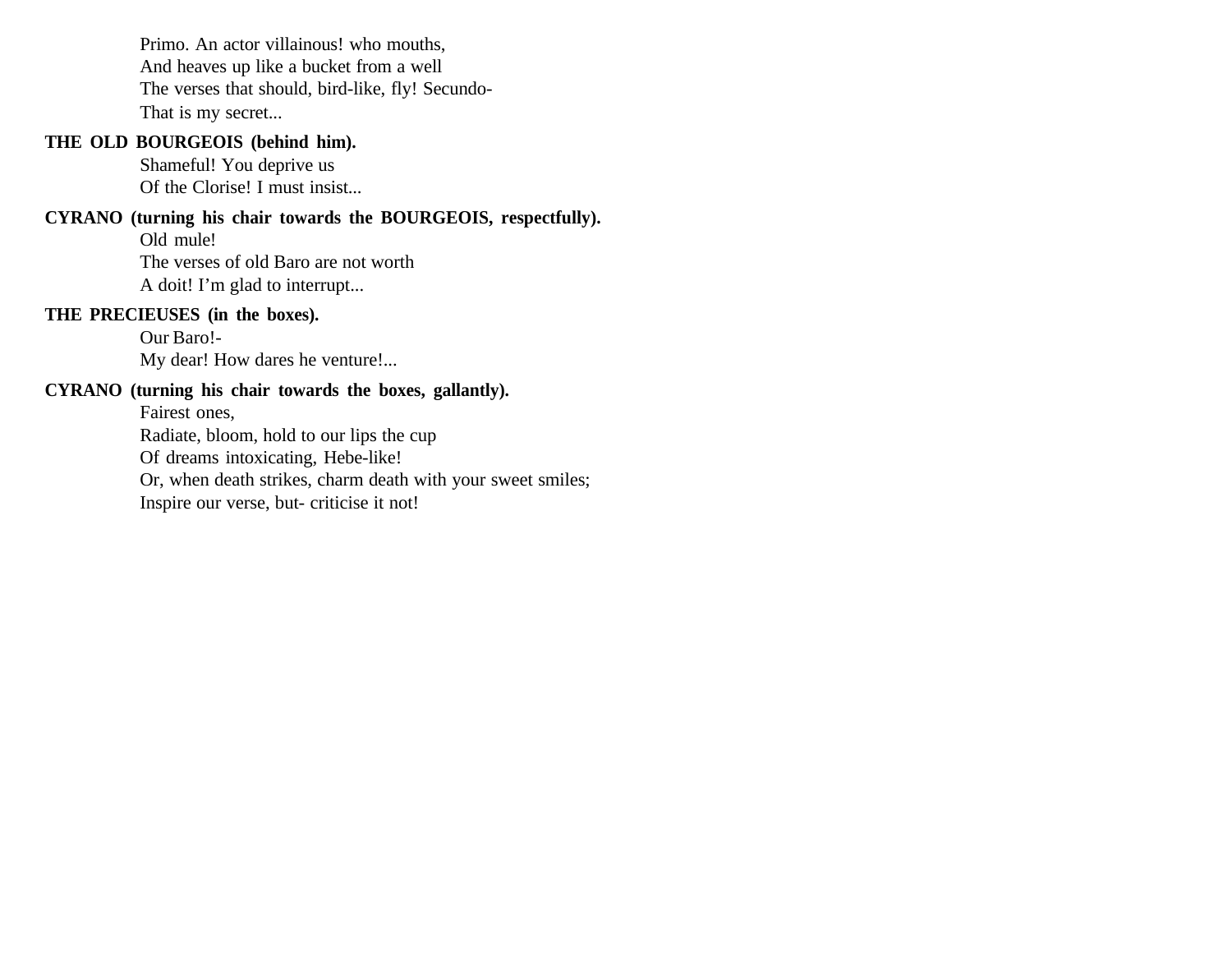#### **BELLEROSE**

We must give back the entrance fees!

# **CYRANO (turning his chair towards the stage.)**

Bellerose, You make the first intelligent remark! Would I rend Thespis' sacred mantle? Nay!

#### *(He rises, and throws a bag on the stage.)*

Catch then the purse I throw, and hold your peace!

## **THE HOUSE (dazzled).**

Ah! Oh!

## **JODELET (catching the purse dexterously and weighing it).**

At this price, you've authority To come each night, and stop Clorise, Sir!

### **THE PIT**

 Ho!... Ho! ho!...

#### **JODELET**

E'en if you chase us in a pack!...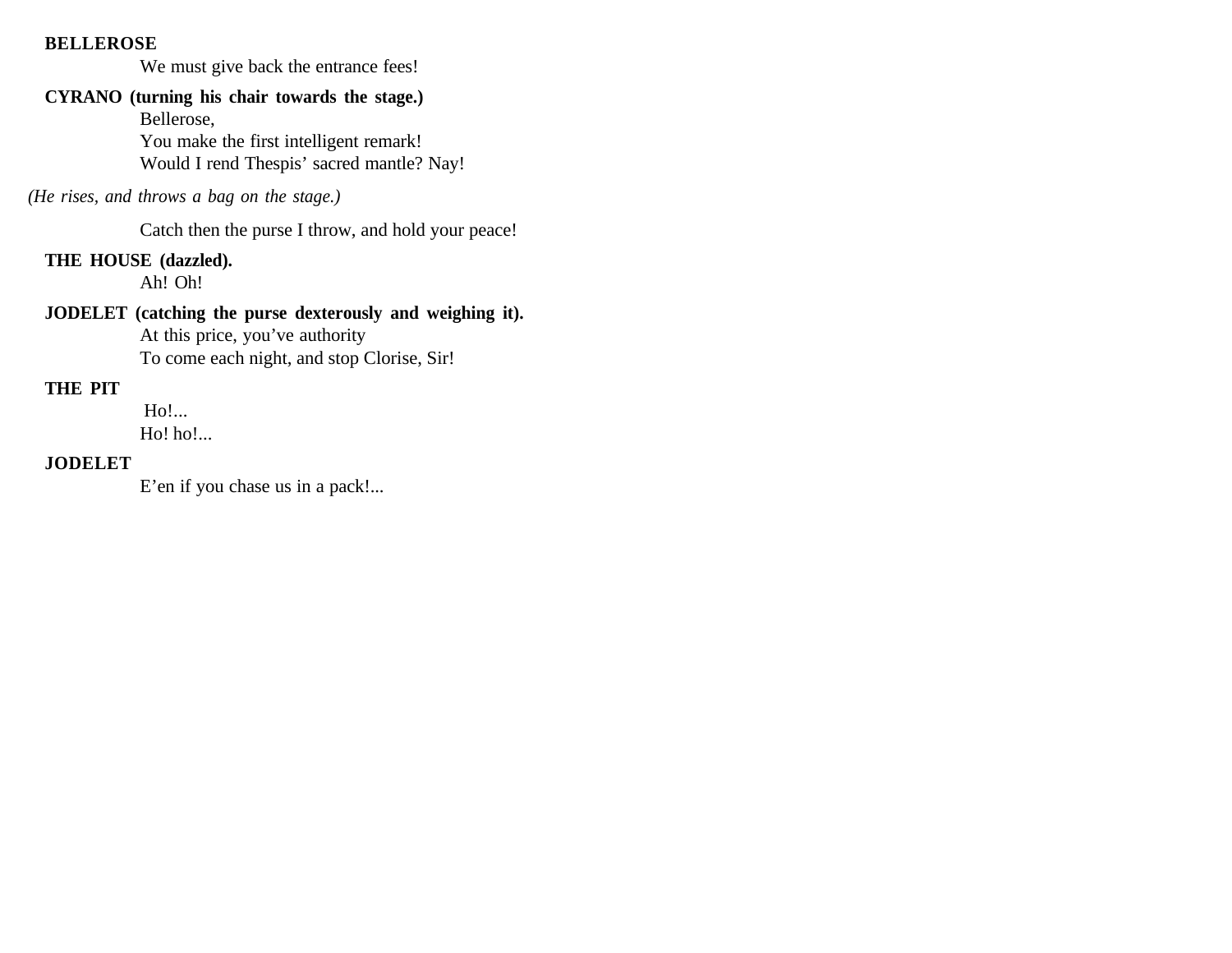#### **BELLEROSE**

Clear out the hall!...

## **JODELET**

Get you all gone at once!

*(The people begin to go out, while CYRANO looks on with satisfaction. But the crowd soon stop on hearing the following scene, and remain where they are. The women, who, with their mantles on, are already standing up in the boxes, stop to listen, and finally reseat themselves.)*

## **LE BRET (to CYRANO).**

'Tis mad!...

## **A BORE (coming up to CYRANO).**

The actor Montfleury! 'Tis shameful! Why, he's protected by the Duke of Candal! Have you a patron?

#### **CYRANO**

No!

#### **THE BORE**

No patron?...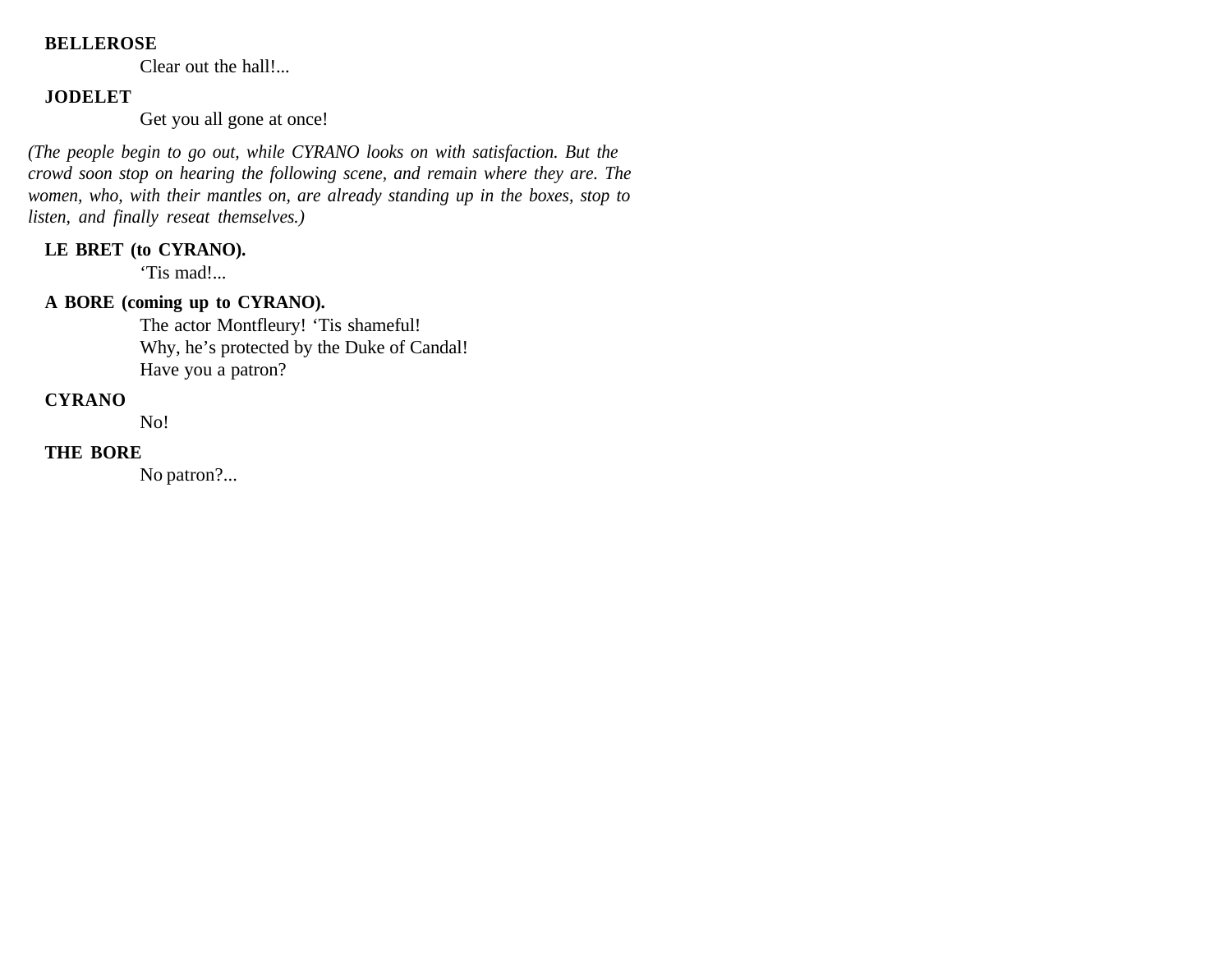#### **CYRANO**

None!

## **THE BORE**

What! no great lord to shield you with his name?

# **CYRANO (irritated).**

No, I have told you twice! Must I repeat? No! no protector...

## *(His hand on his sword.)*

A protectress... here!

#### **THE BORE**

But you must leave the town?

## **CYRANO**

Well, that depends

#### **THE BORE**

The Duke has a long arm!

#### **CYRANO**

But not so long As mine, when it is lengthened out...

*(Shows his sword.)*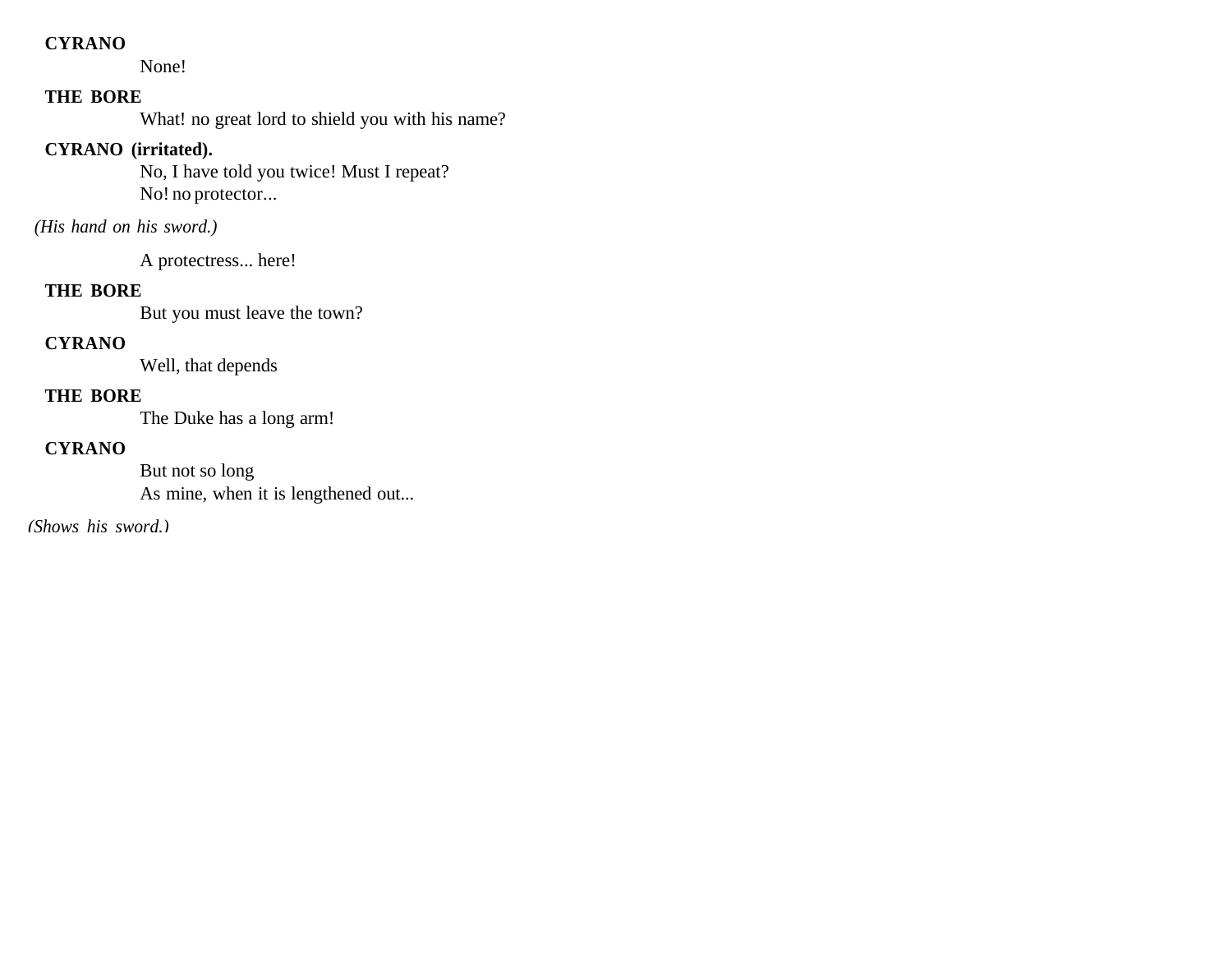As thus

#### **THE BORE**

You think not to contend?

# **CYRANO**

'Tis my idea!

# **THE BORE**

But...

# **CYRANO**

Show your heels, now!

#### **THE BORE**

But I...

# **CYRANO**

Show your heels! Or tell me why you stare so at my nose!

# **THE BORE (staggered).**

I...

# **CYRANO (walking straight up to him).**

Well, what is there strange?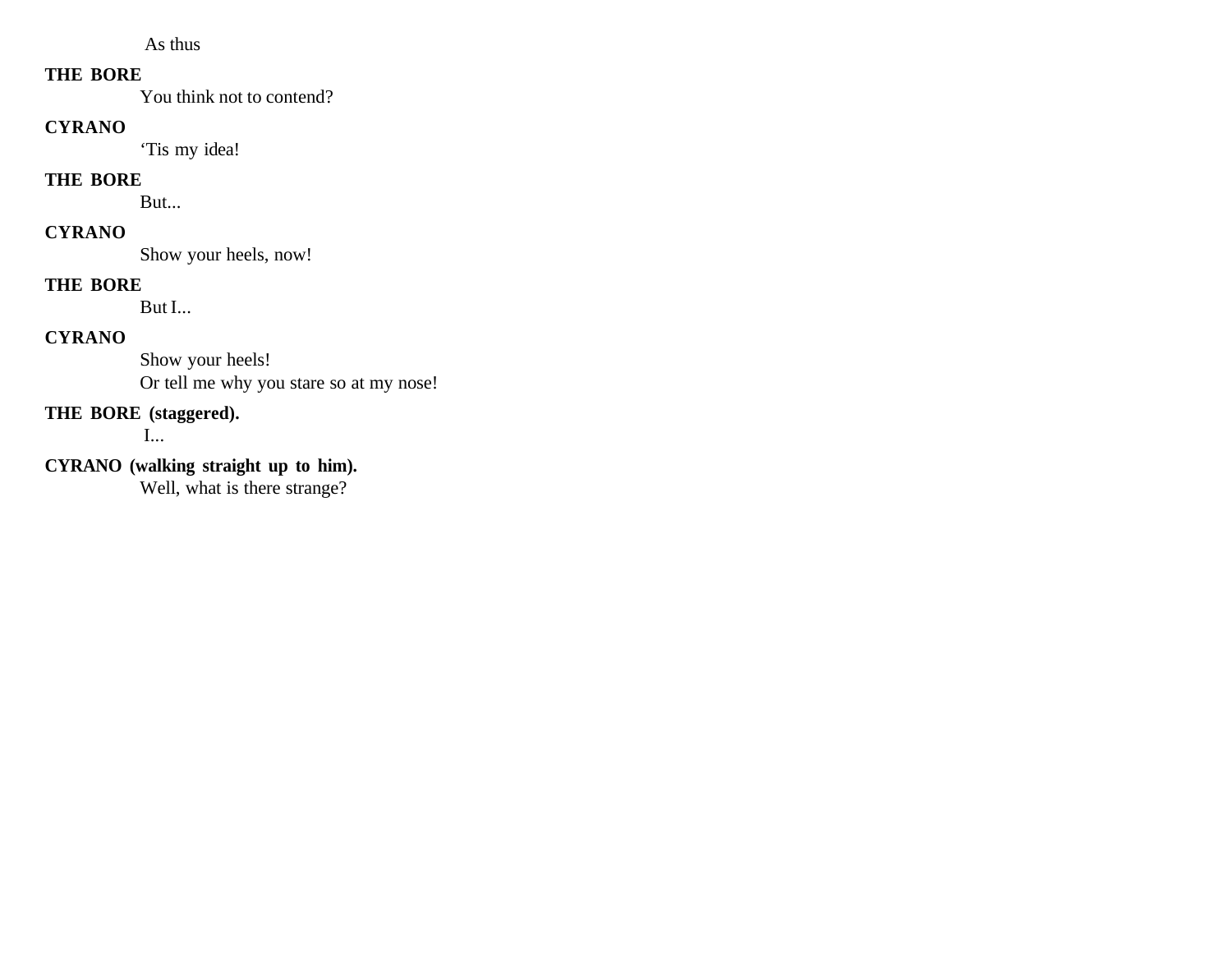#### **THE BORE (drawing back).**

Your Grace mistakes!

#### **CYRANO**

How now? Is't soft and dangling, like a trunk?...

#### **THE BORE (same play).**

I never...

# **CYRANO**

Is it crook'd like an owl's beak?

## **THE BORE**

I...

# **CYRANO**

Do you see a wart upon the tip?

# **THE BORE**

Nay...

# **CYRANO**

Or a fly, that takes the air there? What Is there to stare at?

#### **THE BORE**

Oh...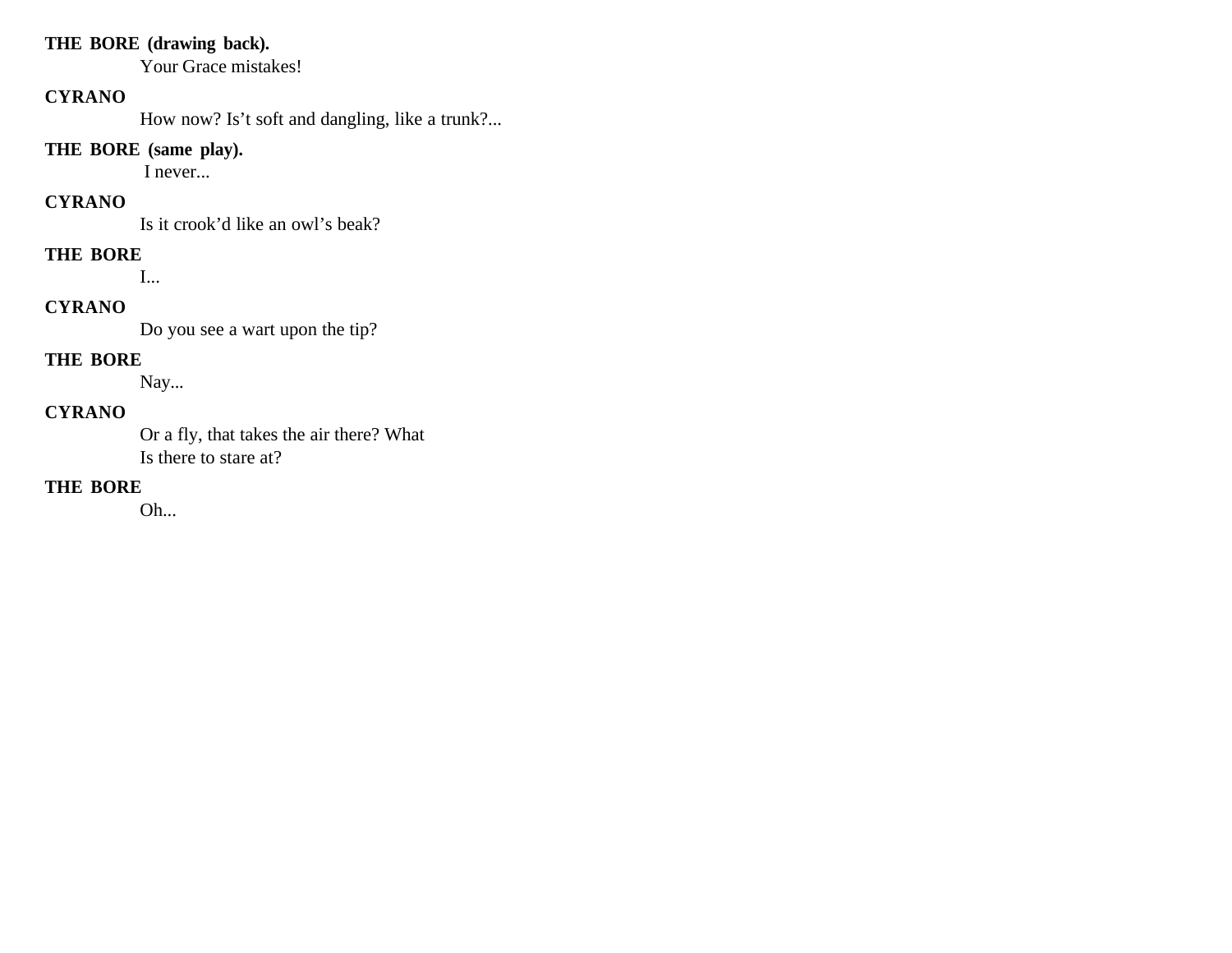#### **CYRANO**

What do you see?

# **THE BORE**

But I was careful not to look- knew better.

#### **CYRANO**

And why not look at it, an if you please?

## **THE BORE**

I was...

# **CYRANO**

Oh! it disgusts you!

# **THE BORE**

Sir!

## **CYRANO**

Its hue Unwholesome seems to you?

#### **THE BORE**

Sir!

# **CYRANO**

Or its shape?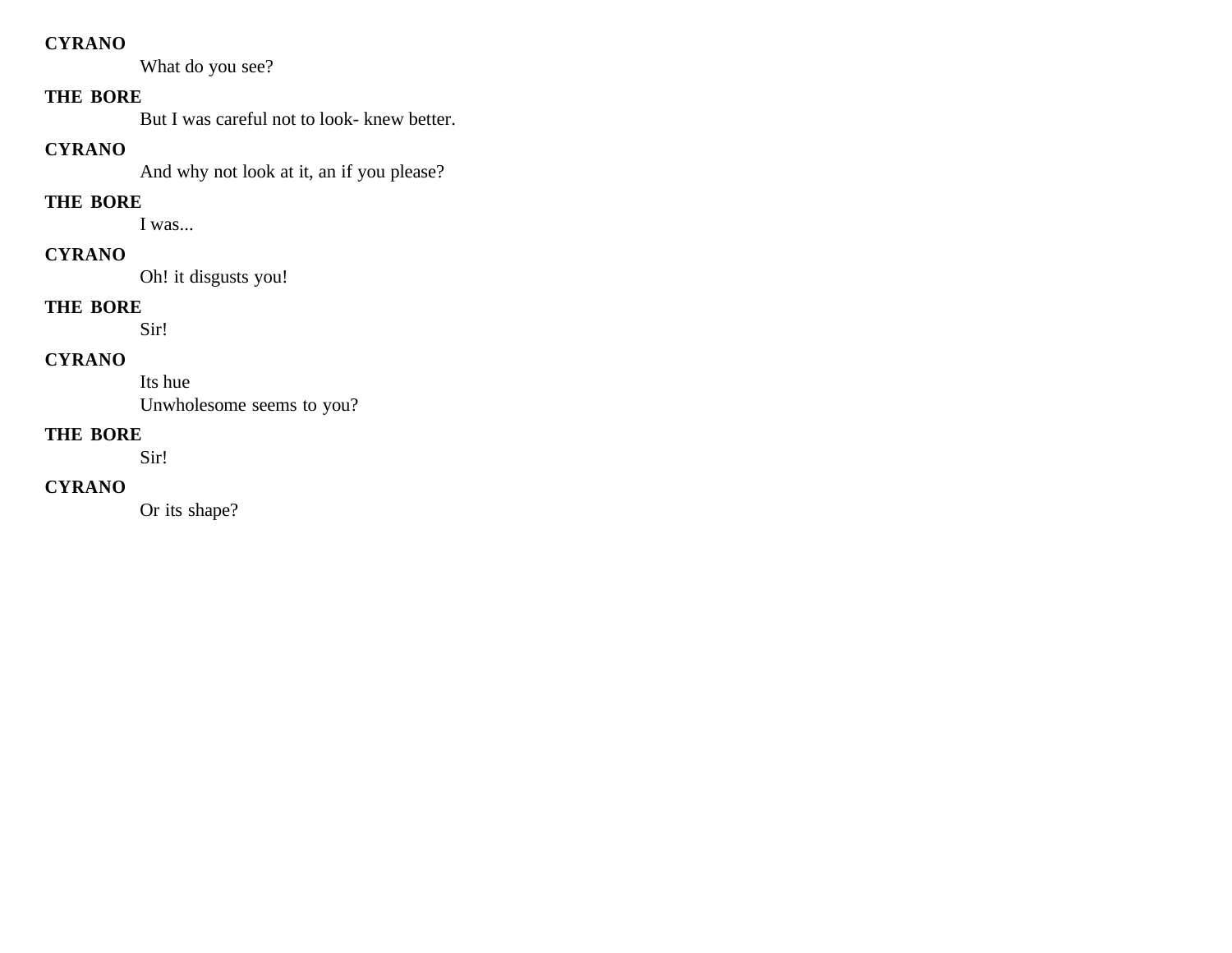#### **THE BORE**

No, on the contrary!...

## **CYRANO**

Why then that air Disparaging?- perchance you think it large?

#### **THE BORE (stammering).**

No; small, quite small- minute!

#### **CYRANO**

Minute! What now? Accuse me of a thing ridiculous! Small- my nose?

### **THE BORE**

Heaven help me!

## **CYRANO**

Tis enormous!

Old Flathead, empty-headed meddler, know That I am proud, possessing such appendice. 'Tis well known, a big nose is indicative Of a soul affable, and kind, and courteous, Liberal, brave, just like myself, and such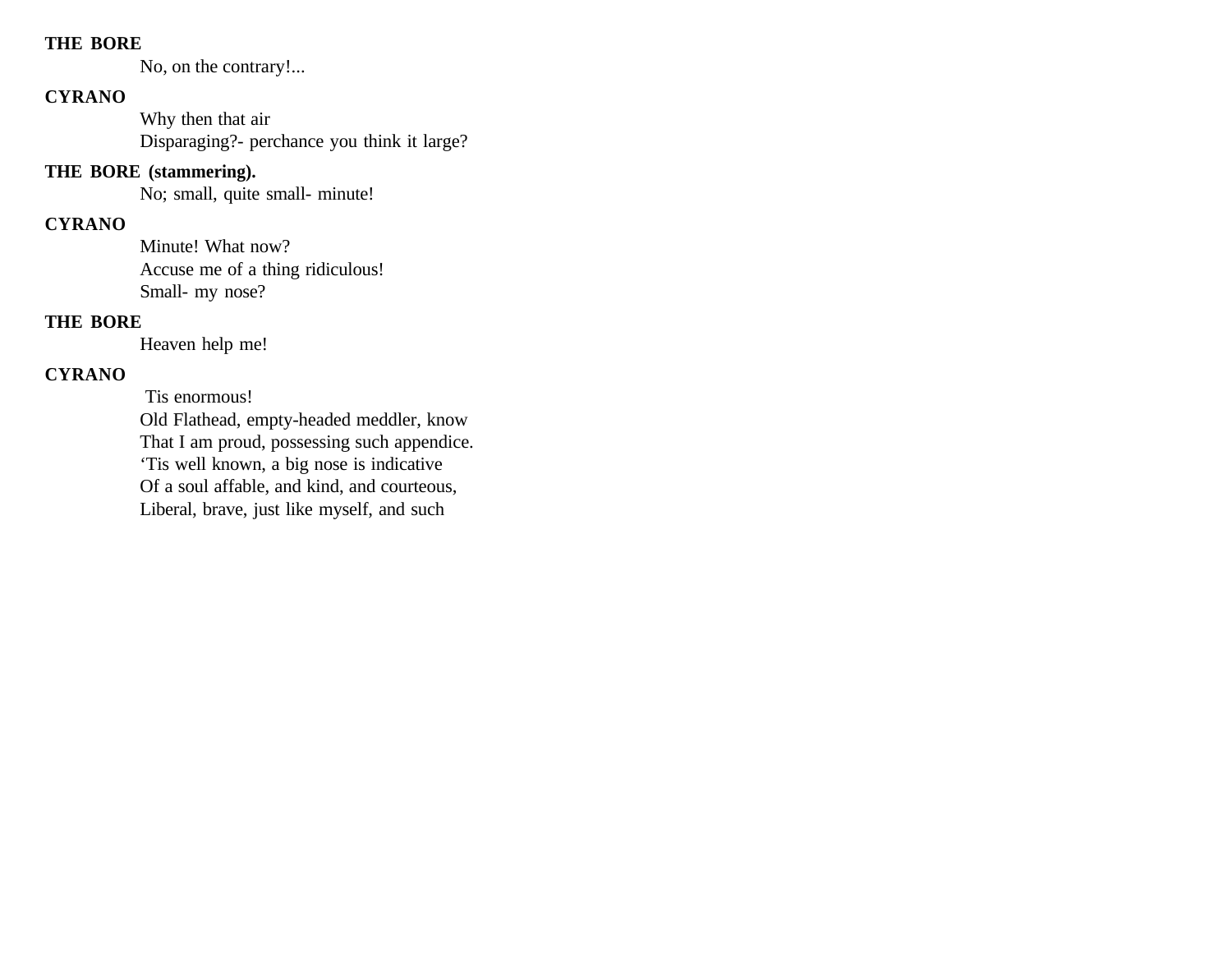As you can never dare to dream yourself, Rascal contemptible! For that witless face That my hand soon will come to cuff,- is all As empty...

*(He cuffs him.)*

#### **THE BORE**

Aie!

#### **CYRANO**

-of pride, of aspiration, Of feeling, poetry,- of godlike spark Of all that appertains to my big nose, (He turns him by the shoulders, suiting the action to the word.) As... what my boot will shortly come and kick!

## **THE BORE (running away).**

Help! Call the Guard!

## **CYRANO**

Take notice, boobies all, Who find my visage's centre ornament A thing to jest at,- that it is my wont-An if the jester's noble- ere we part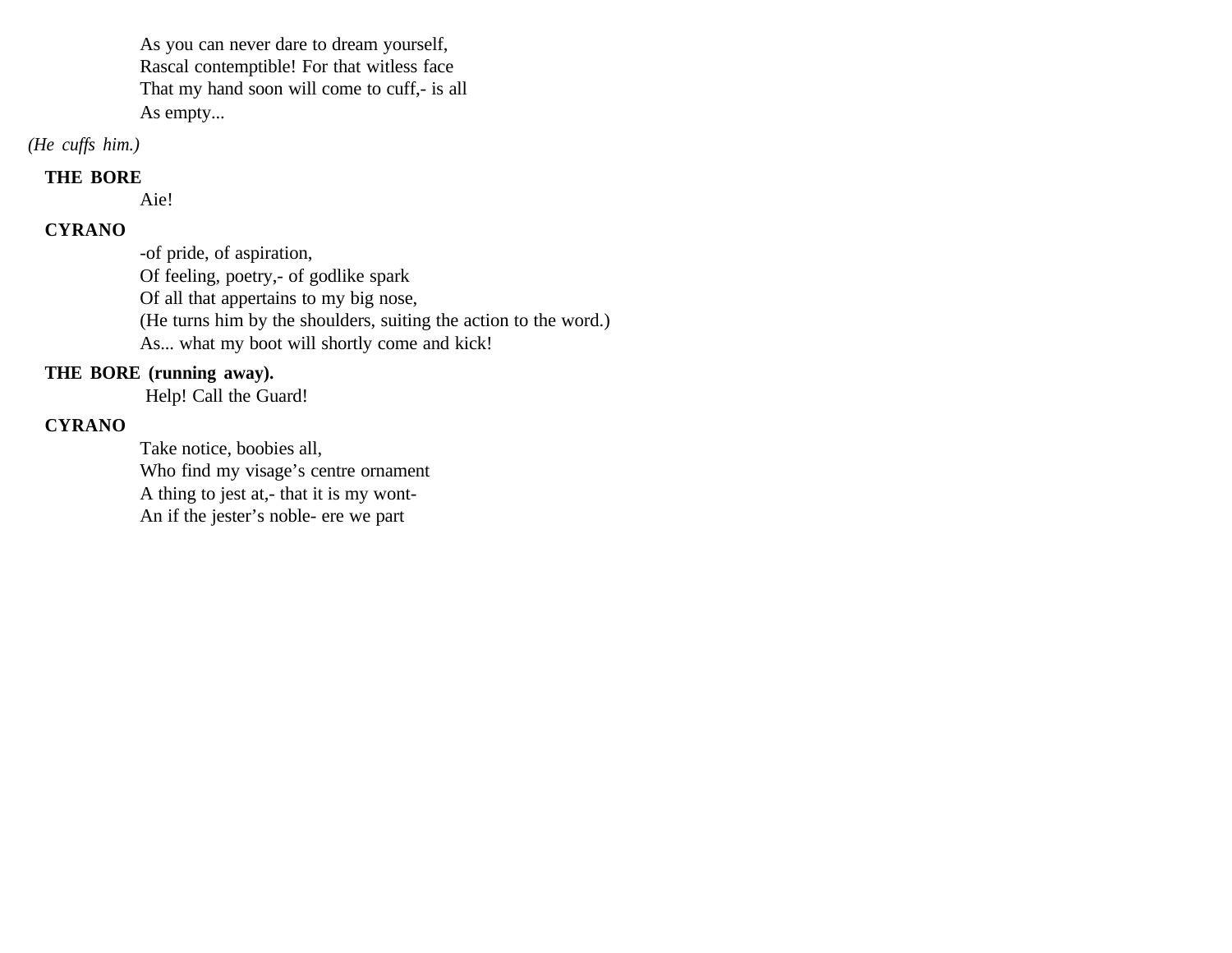To let him taste my steel, and not my boot!

#### **DE GUICHE (who, with the MARQUISES, has come down from the**

**stage).**

But he becomes a nuisance!

#### **THE VISCOUNT DE VALVERT (shrugging his shoulders).**

Swaggerer!

# **DE GUICHE**

Will no one put him down?...

# **THE VISCOUNT**

No one? But wait! I'll, treat him to... one of my quips!... See here!...

*(He goes up to CYRANO, who is watching him, and with a conceited air.)*

Sir, your nose is hm... it is... very big!

**CYRANO (gravely).** 

Very!

#### **THE VISCOUNT (laughing).**  Ha!

**CYRANO (imperturbably).**  Is that all?...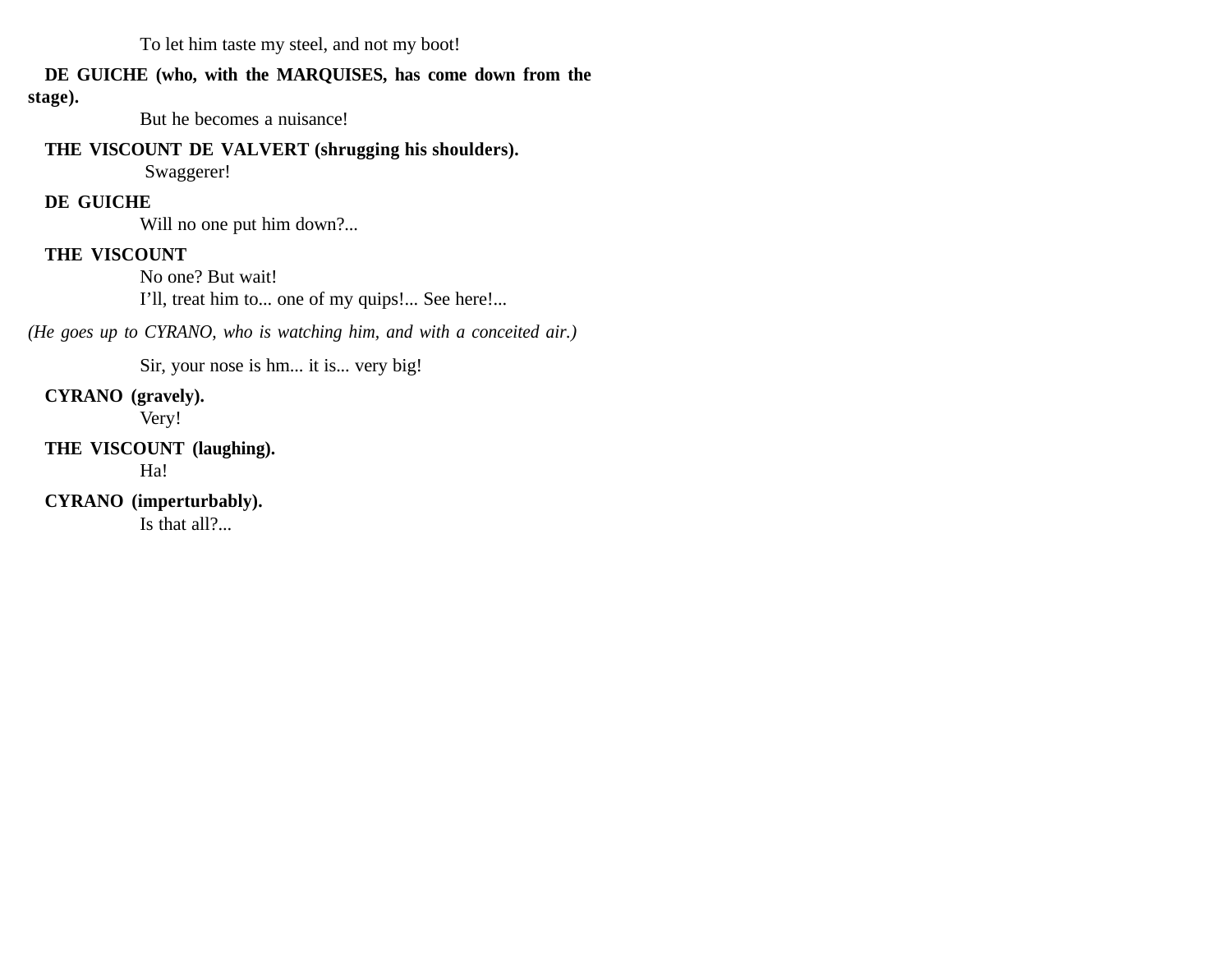What do you mean?

#### **CYRANO**

Ah no! young blade! That was a trifle short! You might have said at least a hundred things By varying the tone,... like this, suppose,... Aggressive: "Sir, if I had such a nose I'd amputate it!" Friendly: "When you sup It must annoy you, dipping in your cup; You need a drinking-bowl of special shape!" Descriptive: "'Tis a rock!... a peak!... a cape! -A cape, forsooth! 'Tis a peninsular!" Curious: "How serves that oblong capsular? For scissor-sheath? or pot to hold your ink?" Gracious: "You love the little birds, I think? I see you've managed with a fond research To find their tiny claws a roomy perch!" Truculent: "When you smoke your pipe... suppose That the tobacco-smoke spouts from your nose,- Do not the neighbours, as the fumes rise higher, Cry terror-struck: 'The chimney is afire'?" Considerate: "Take care,... your head bowed low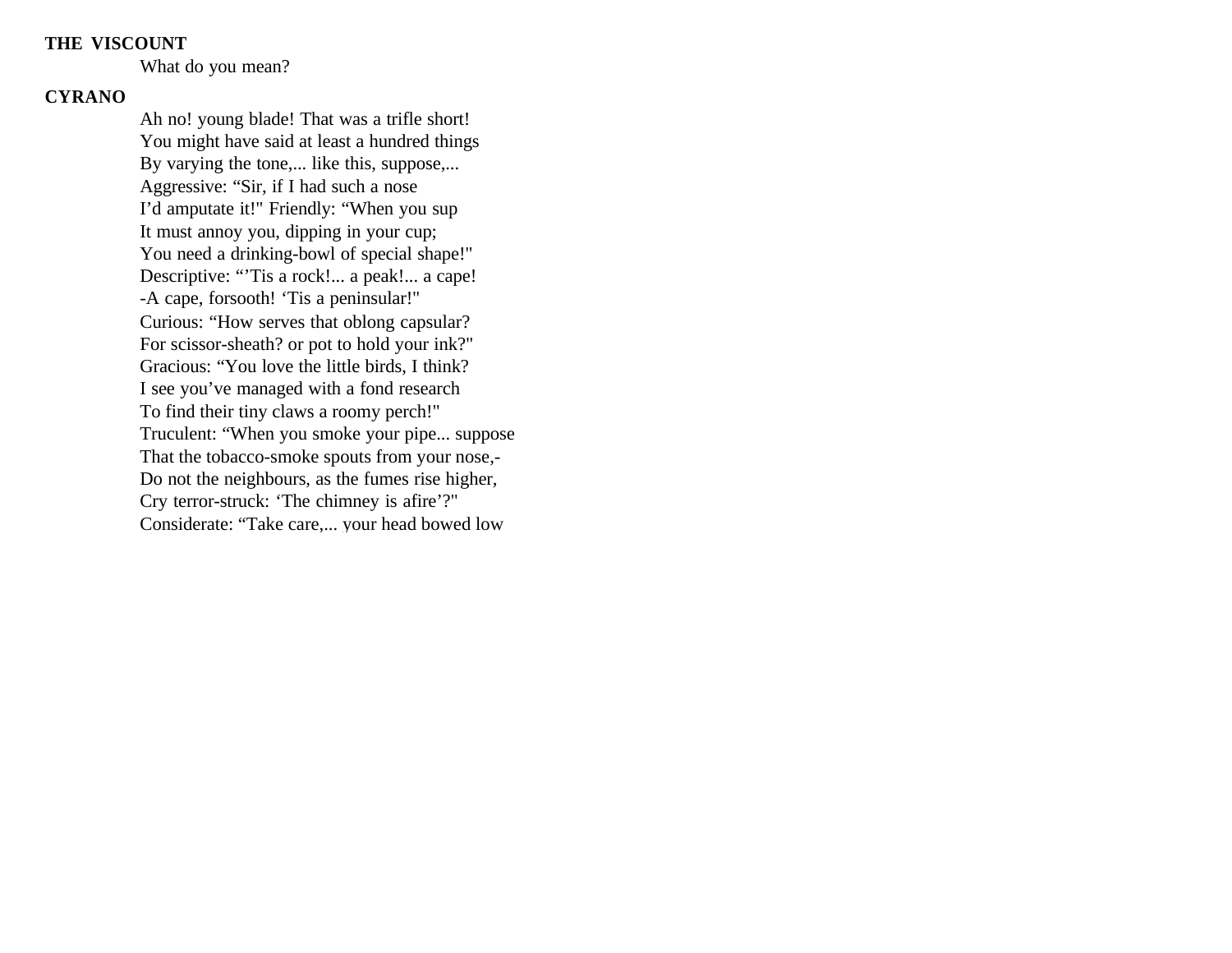By such a weight... lest head o'er heels you go!" Tender: "Pray get a small umbrella made, Lest its bright colour in the sun should fade!" Pedantic: "That beast Aristophanes Names Hippocamelelephantoles Must have possessed just such a solid lump Of flesh and bone, beneath his forehead's bump!" Cavalier: "The last fashion, friend, that hook? To hang your hat on? 'Tis a useful crook!" Emphatic: "No wind, O majestic nose, Can give thee cold!- save when the mistral blows!" Dramatic: "When it bleeds, what a Red Sea!" Admiring: "Sign for a perfumery!" Lyric: "Is this a conch?... a Triton you?" Simple: "When is the monument on view?" Rustic: "That thing a nose? Marry-come-up! 'Tis a dwarf pumpkin, or a prize turnup!" Military: "Point against cavalry!" Practical: "Put it in a lottery! Assuredly 'twould be the biggest prize!" Or... parodying Pyramus' sighs... "Behold the nose that mars the harmony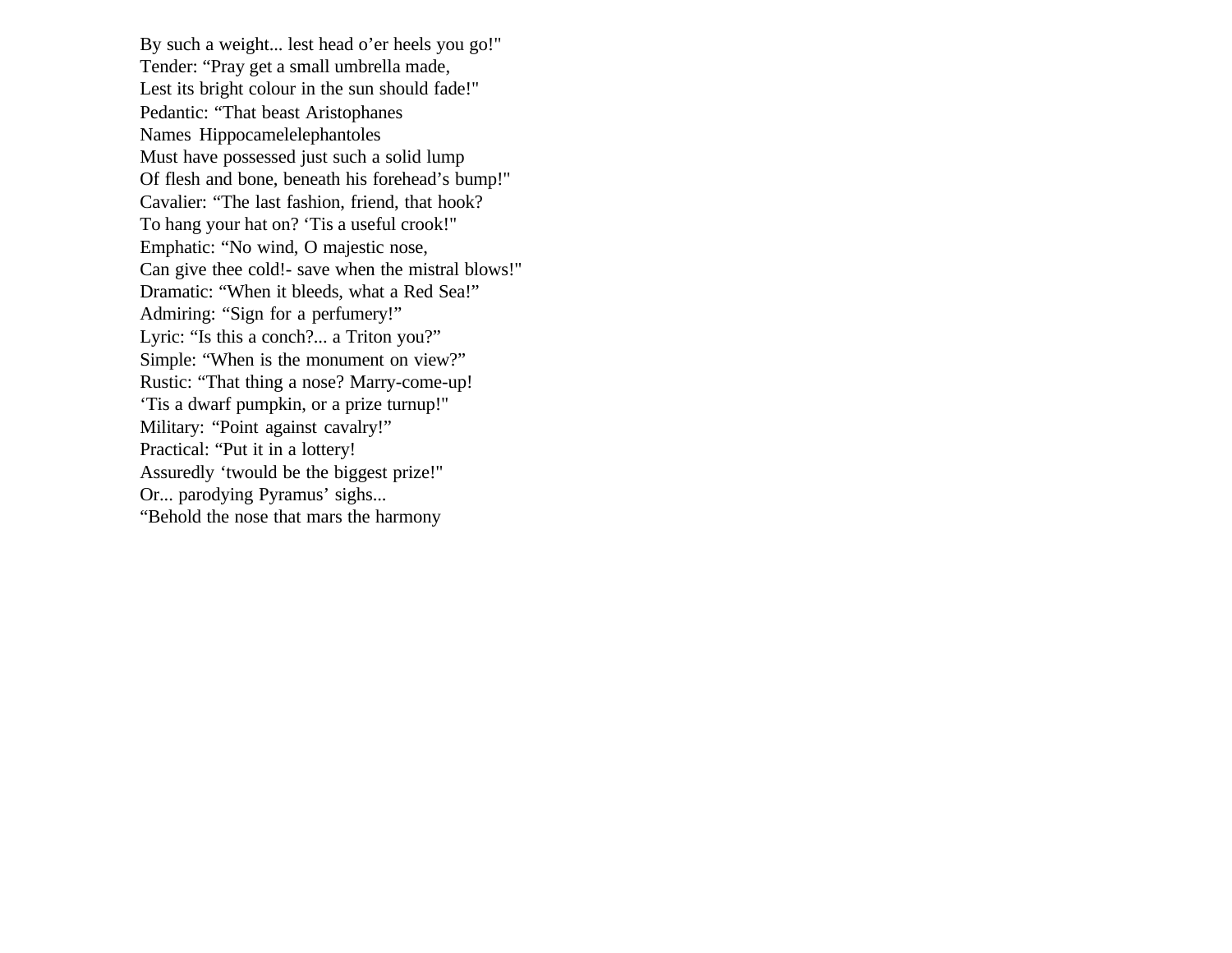Of its master's phiz! blushing its treachery!" -Such, my dear sir, is what you might have said, Had you of wit or letters the least jot: But, O most lamentable man!- of wit You never had an atom, and of letters You have three letters only!- they spell Ass! And,- had you had the necessary wit, To serve me all the pleasantries I quote Before this noble audience,... e'en so, You would not have been let to utter one,- Nay, not the half or quarter of such jest! I take them from myself all in good part, But not from any other man that breathes!

**DE GUICHE (trying to draw away the dismayed VISCOUNT).**

Come away, Viscount!

#### **THE VISCOUNT (choking with rage).**

 Hear his arrogance! A country lout who... who... has got no gloves! Who goes out without sleeve-knots, ribbons, lace!

#### **CYRANO**

True; all my elegances are within.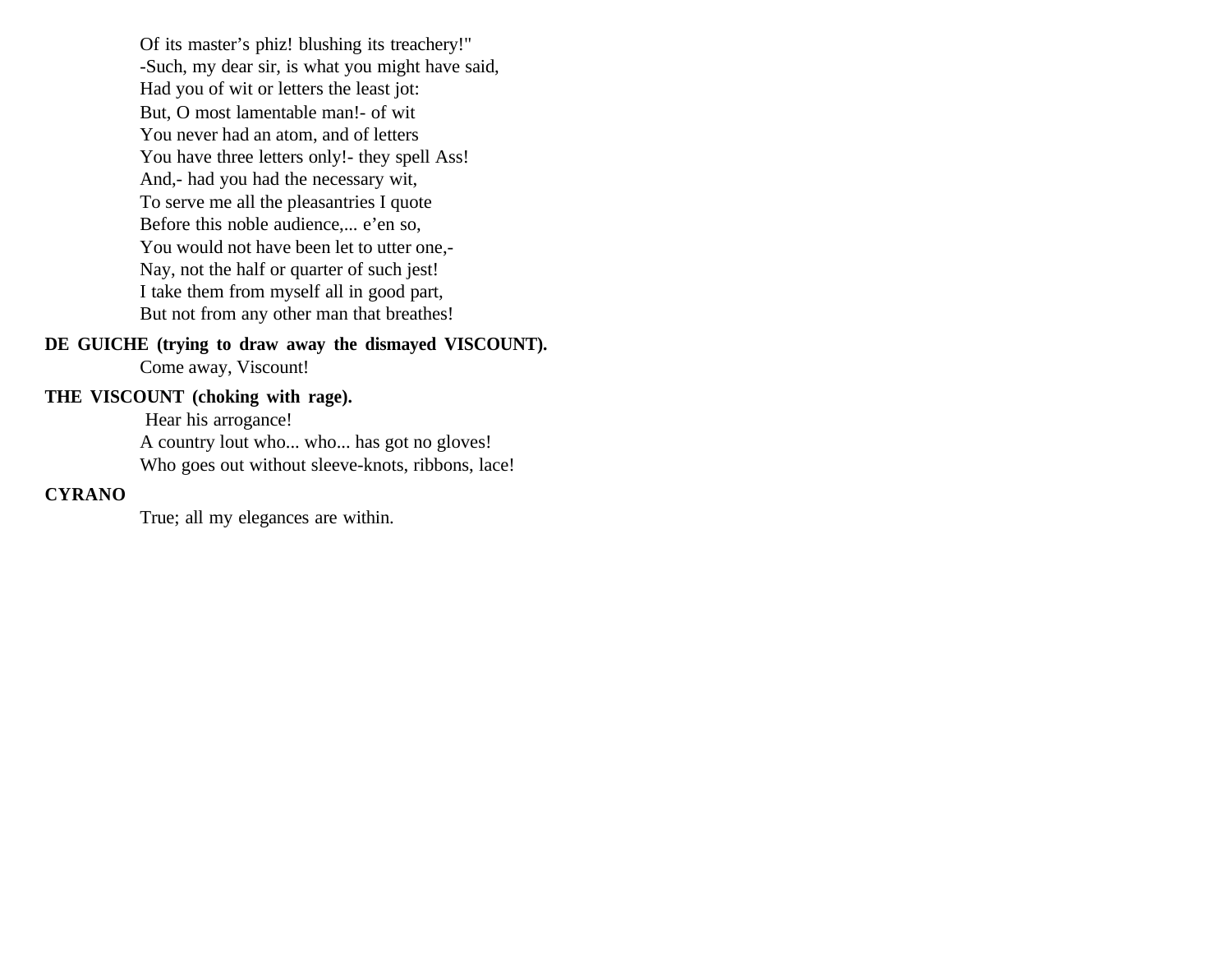I do not prank myself out, puppy-like; My toilet is more thorough, if less gay; I would not sally forth,- a half-washed-out Affront upon my cheek,- a conscience Yellow-eyed, bilious, from its sodden sleep, A ruffled honour,... scruples grimed and dull! I show no bravery of shining gems. Truth, Independence, are my fluttering plumes. 'Tis not my form I lace to make me slim, But brace my soul with efforts as with stays, Covered with exploits, not with ribbon-knots, My spirit bristling high like your moustaches, I, traversing the crowds and chattering groups Make Truth ring bravely out like clash of spurs!

#### **THE VISCOUNT**

But, Sir...

#### **CYRANO**

I wear no gloves? and what of that? I had one,... remnant of an old worn pair, And, knowing not what else to do with it, I threw it in the face of... some young fool.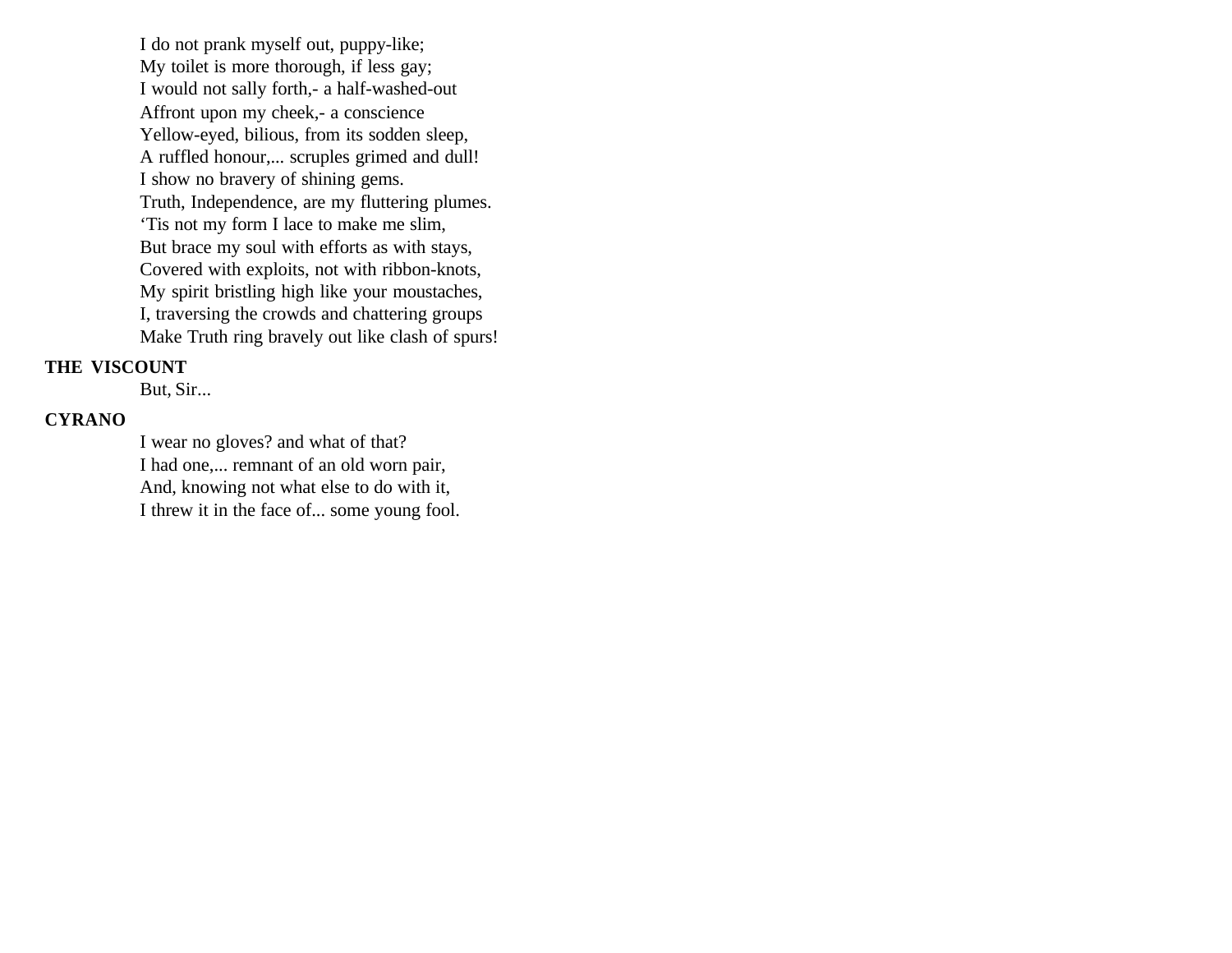Base scoundrel! Rascally flat-footed lout!

**CYRANO (taking off his hat, and bowing as if the VISCOUNT had introduced himself).**

> Ah?... and I, Cyrano Savinien Hercule de Bergerac.

## *(Laughter.)*

**THE VISCOUNT (angrily).**  Buffoon!

**CYRANO (calling out as if he had been seized with the cramp).** Aie! aie!

**THE VISCOUNT (who was going away, turns back).**

 What on earth is the fellow saying now?

#### **CYRANO**

(with grimaces of pain). It must be moved,- it's getting stiff, I vow, -This comes of leaving it in idleness! Aie!...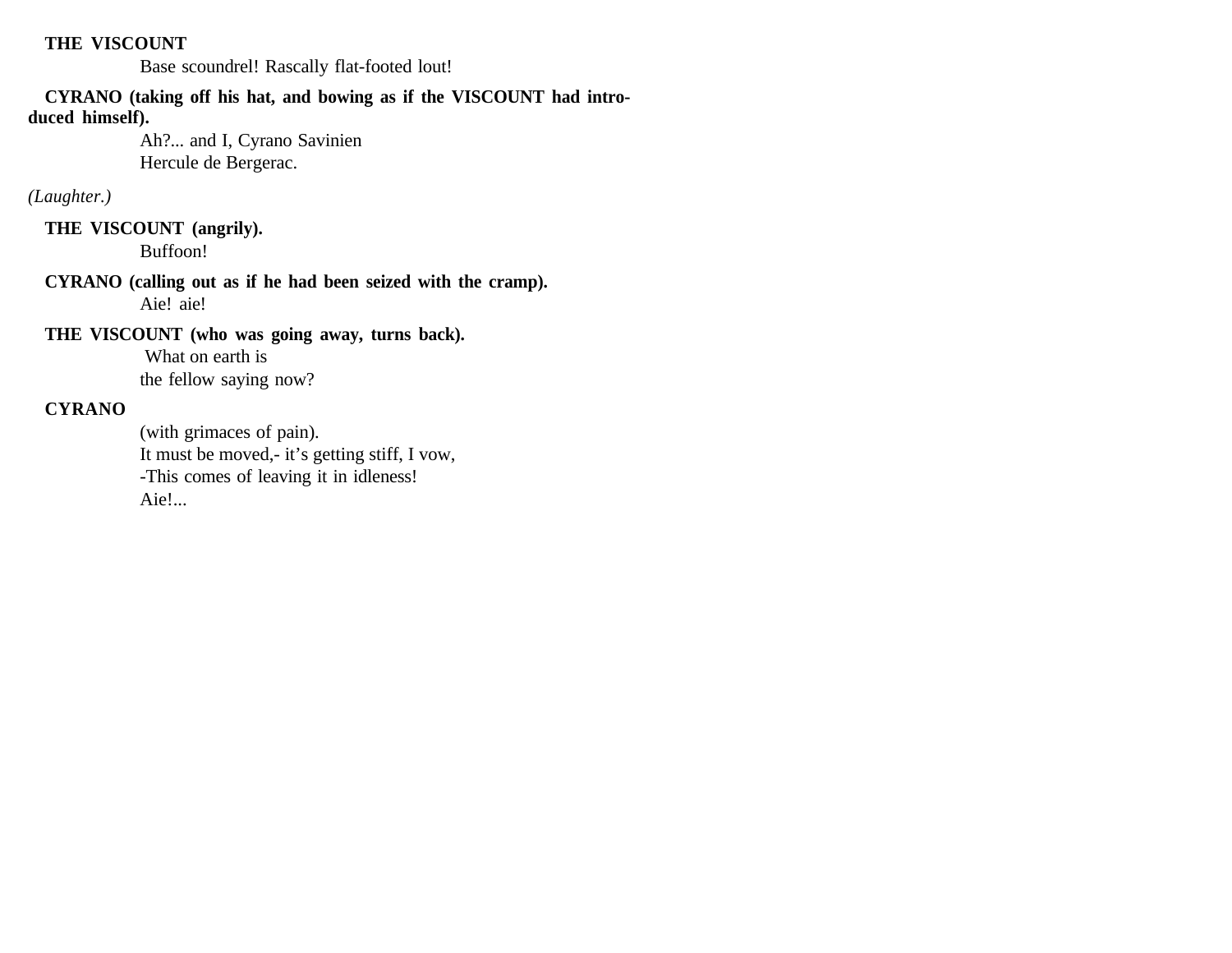What ails you?

#### **CYRANO**

The cramp! cramp in my sword!

# **THE VISCOUNT (drawing his sword).**

Good!

# **CYRANO**

You shall feel a charming little stroke!

# **THE VISCOUNT (contemptuously).**

Poet!...

# **CYRANO**

Ay, poet, Sir! In proof of which, While we fence, presto! all extempore I will compose a ballade.

# **THE VISCOUNT**

A ballade?

# **CYRANO**

Belike you know not what a ballade is.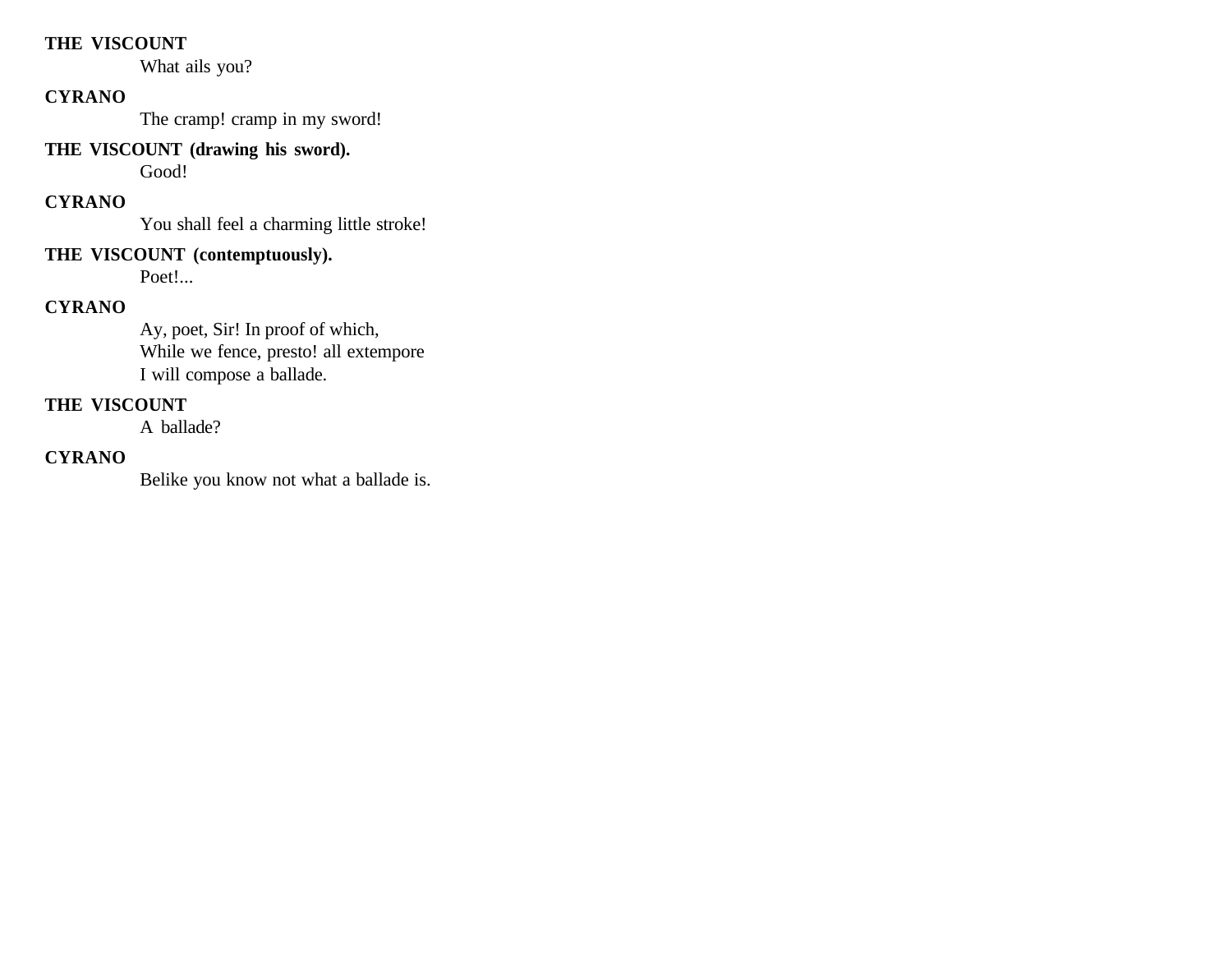But...

## **CYRANO (reciting as if repeating a lesson).**

Know then that the ballade should contain Three eight-versed couplets...

#### **THE VISCOUNT (stamping).**

Oh!

# **CYRANO (still reciting).**

And an envoi Of four lines...

## **THE VISCOUNT**

You...

#### **CYRANO**

I'll make one while we fight, And touch you at the final line.

#### **THE VISCOUNT**

No!

## **CYRANO**

No?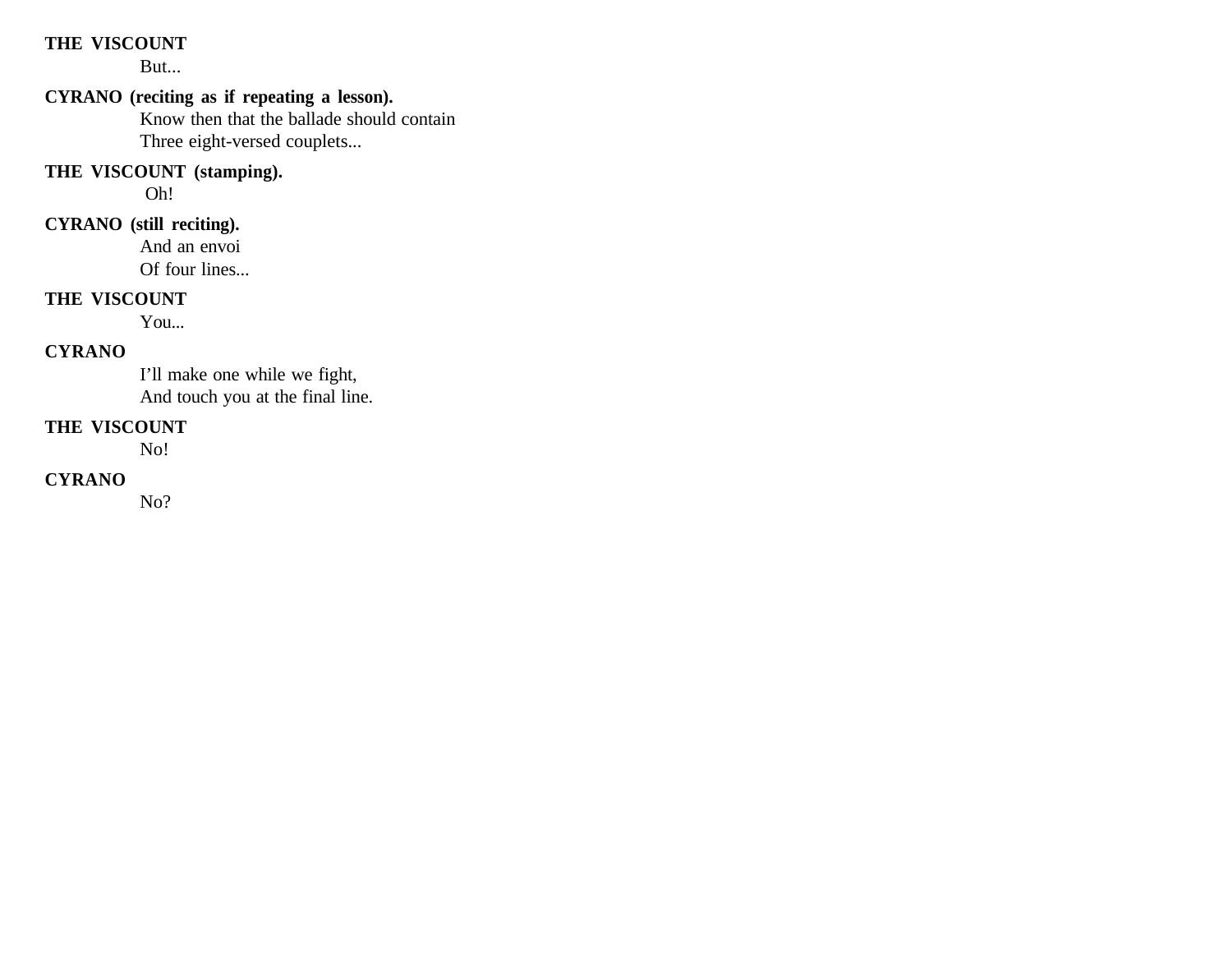*(declaiming).*

The duel in Hotel of Burgundy,- fought By De Bergerac and a good-for-nought!

#### **THE VISCOUNT**

What may that be, an if you please?

## **CYRANO**

The title.

# **THE HOUSE (in great excitement).**

Give room!- Good sport!- Make place.- Fair play!- No noise!

*(Tableau. A circle of curious spectators in the pit; the MARQUISES and OFFI-CERS mingled with the common people; the PAGES climbing on each other's shoulders to see better. All the women standing up in the boxes. To the right, DE GUICHE and his retinue. Left, LE BRET, RAGUENEAU, CYRANO, etc.)*

*(shutting his eyes for a second).*

Wait while I choose my rhymes.... I have them now!

*(He suits the action to each word.)*

I gaily doff my beaver low,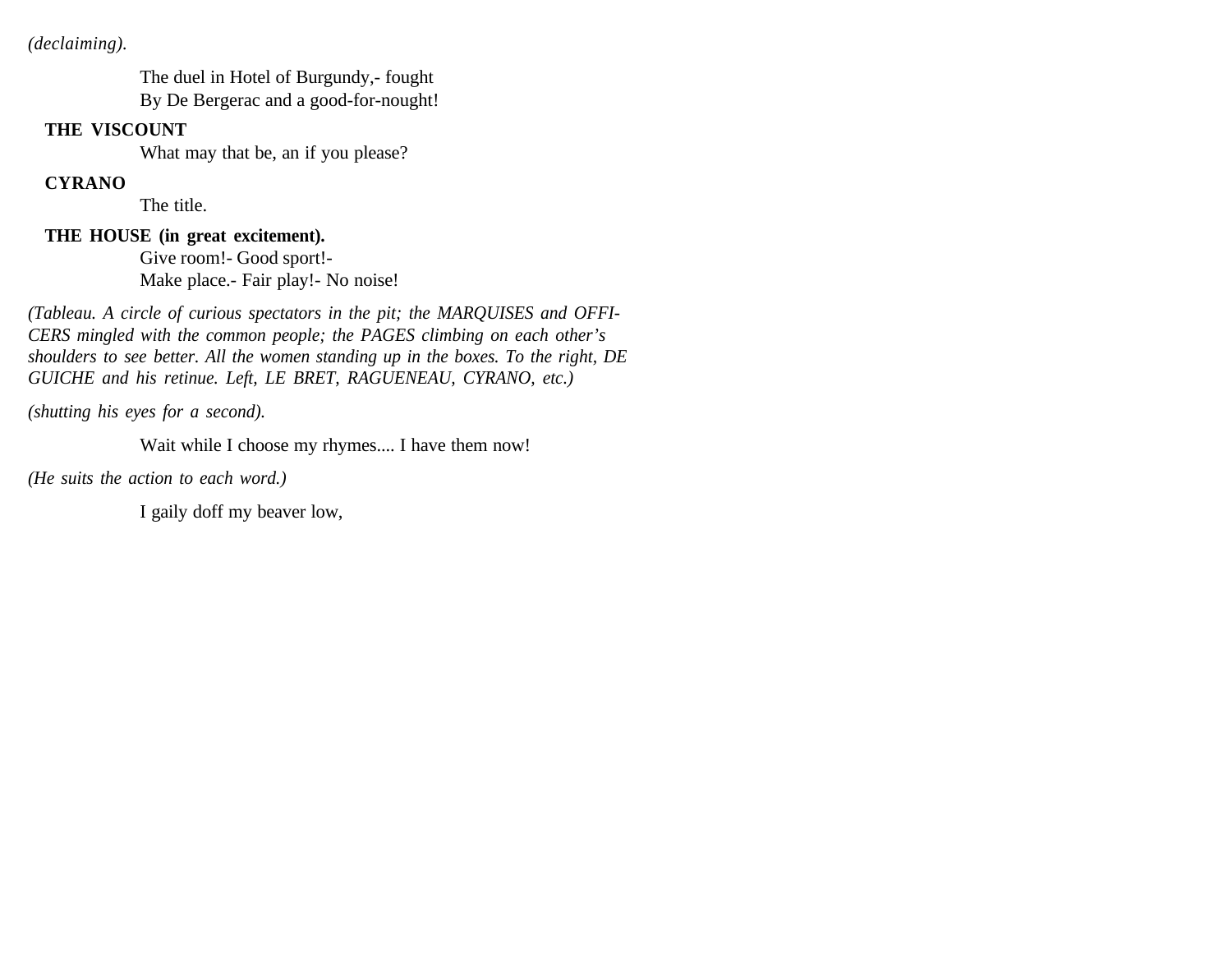And, freeing hand and heel, My heavy mantle off I throw, And I draw my polished steel; Graceful as Phoebus, round I wheel, Alert as Scaramouch, A word in your ear, Sir Spark, I steal, At the envoi's end, I touch!

*(They engage.)* 

Better for you had you lain low; Where skewer my cock? In the heel? In the heart, your ribbon blue below? In the hip, and make you kneel? Ho for the music of clashing steel! -What now?- A hit? Not much! 'Twill be in the paunch the stroke I steal, When, at the envoi, I touch. Oh, for a rhyme, a rhyme in o? You wriggle, starch-white, my eel? A rhyme! a rhyme! the white-feather you show! Tac! I parry the point of your steel; -The point you hoped to make me feel;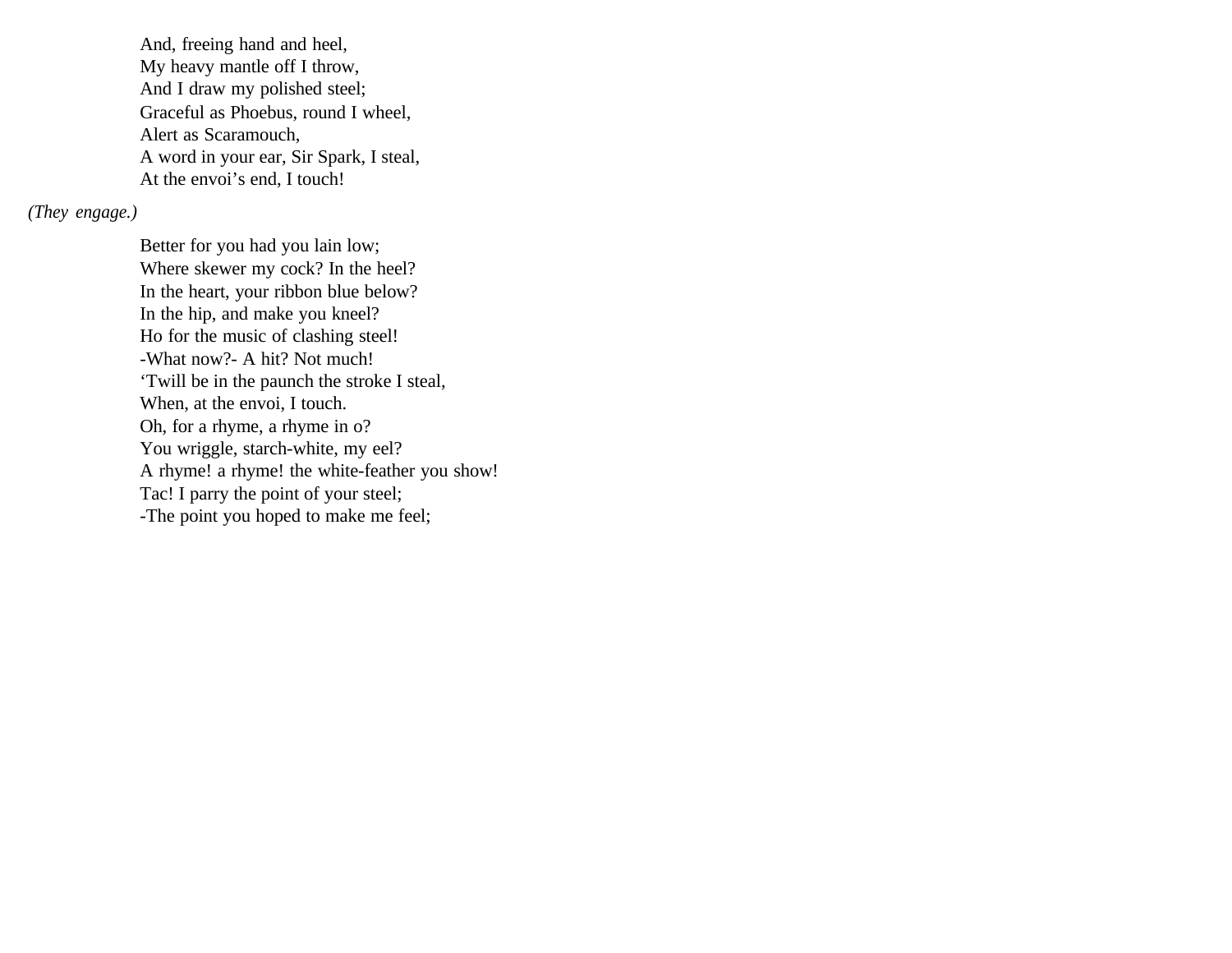I open the line, now clutch Your spit, Sir Scullion,- show your zeal! At the envoi's end, I touch!

*(He declaims solemnly.)* 

Envoie. Prince, pray Heaven, for your soul's weal! I move a pace- lo, such! and such! Cut over,- feint!

*(Thrusting.)*

What ho! You reel?

*(The VISCOUNT staggers. CYRANO salutes.) At the envoi's end, I touch!* 

*(Acclamations. Applause in the boxes. Flowers and handkerchiefs are thrown down. The OFFICERS surround CYRANO, congratulating him. RAGUENEAU dances for joy. LE BRET is happy, but anxious. The VISCOUNT'S friends hold him up and bear him away.)* 

**THE CROWD (with one long shout).** 

Ah!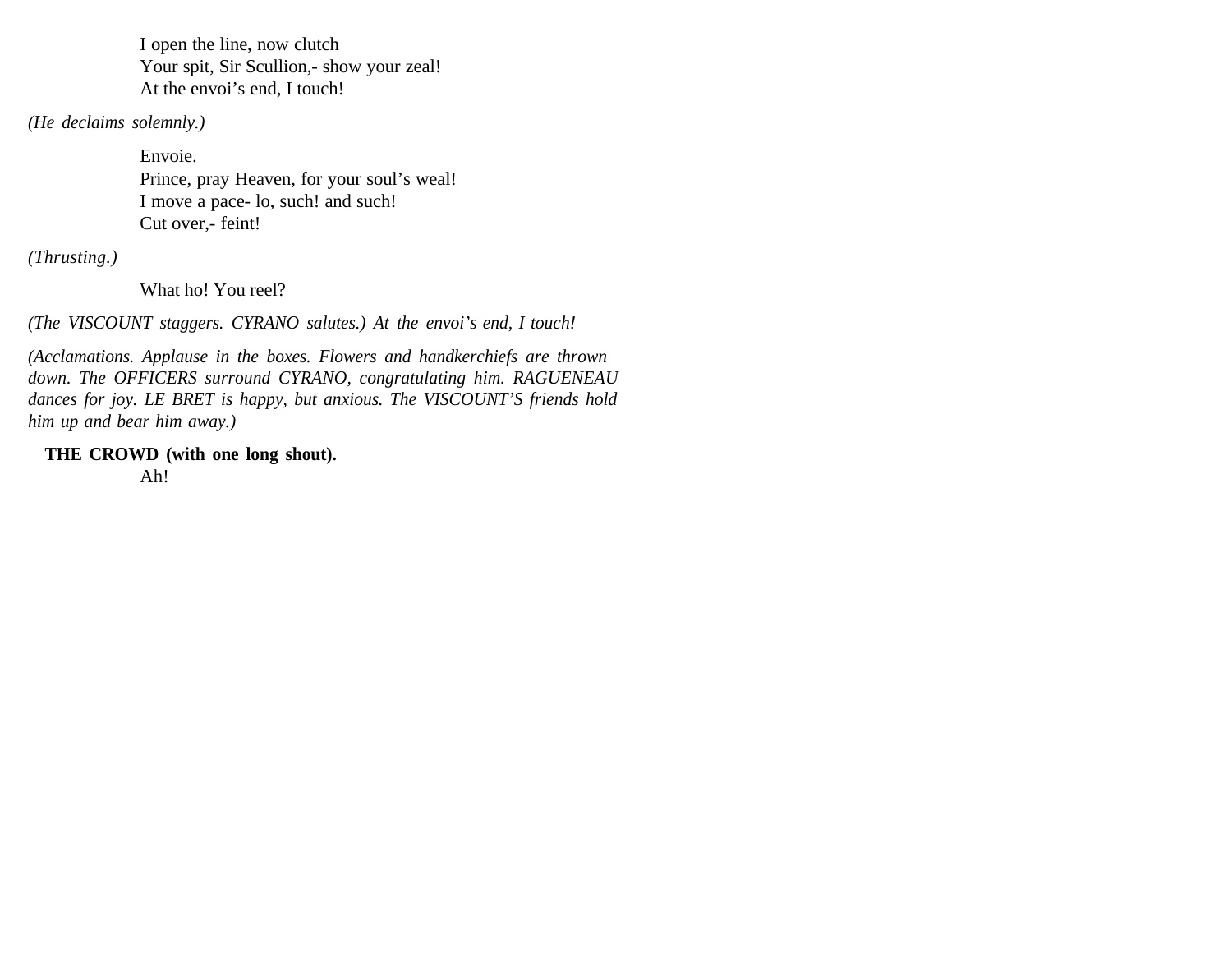#### **A TROOPER**

'Tis superb!

## **A WOMAN**

A pretty stroke!

#### **RAGUENEAU**

A marvel!

## **A MARQUIS**

A novelty!

# **LE BRET**

O madman!

*(The crowd presses round CYRANO. Chorus of)*

# Compliments!

Let me congratulate!... Quite unsurpassed!...

# **A WOMAN'S VOICE**

There is a hero for you!...

# **A MUSKETEER (advancing to CYRANO with outstretched hand).**

Sir, permit; Nought could be finer;- I'm a judge, I think; I stamped, i' faith!- to show my admiration!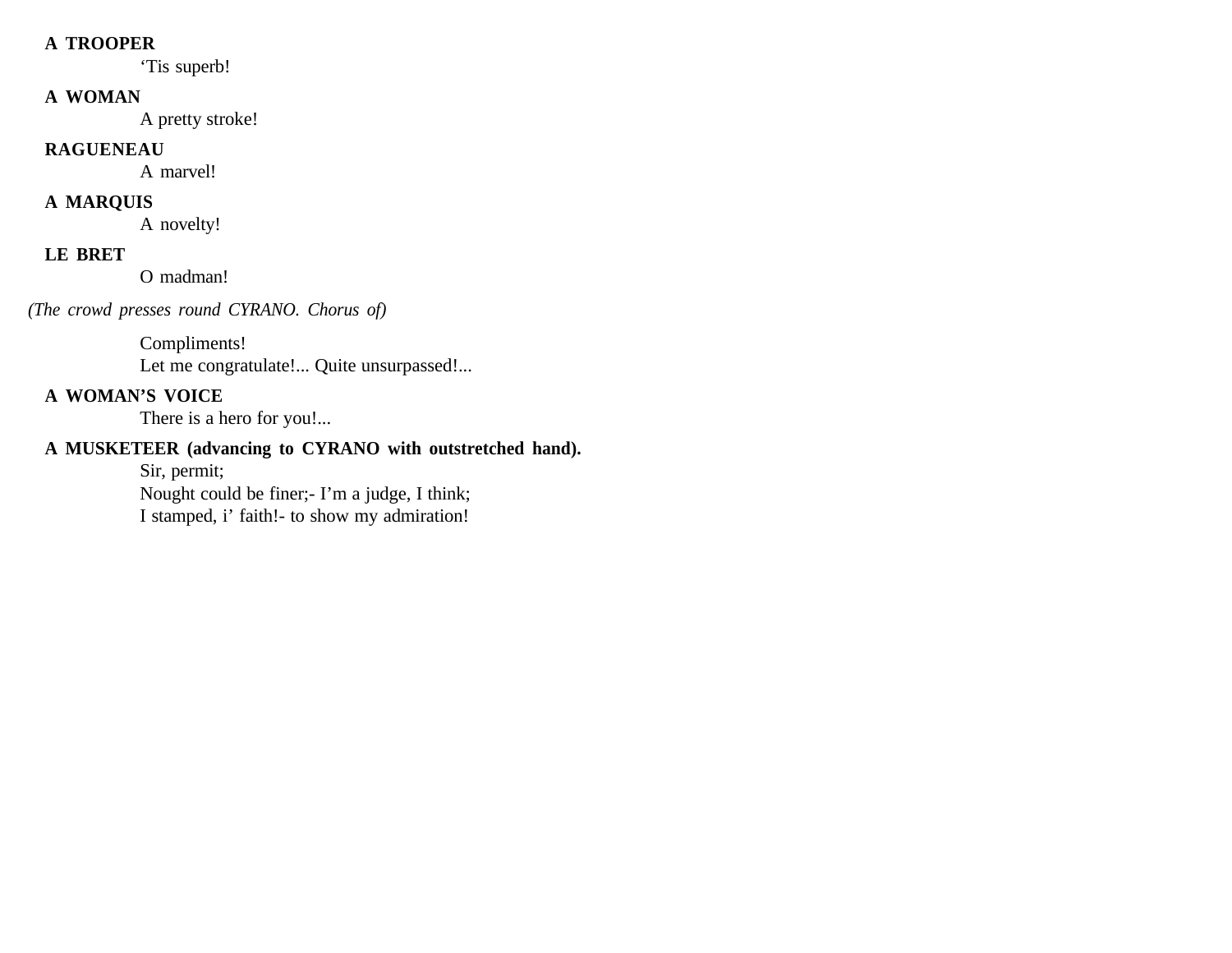*(He goes away.)*

### **CYRANO (to CUIGY).**

Who is that gentleman?

### **CUIGY**

Why- D'Artagnan!

# **LE BRET**

(to CYRANO, taking his arm). A word with you!...

# **CYRANO**

Wait, let the rabble go!...

# *(To BELLEROSE.)*

May I stay?

### **BELLEROSE (respectfully).**  Without doubt?

# *(Cries are heard outside.)*

**JODELET (who has looked out).**  They hoot Montfleury!

# **BELLEROSE (solemnly).**

Sic transit!...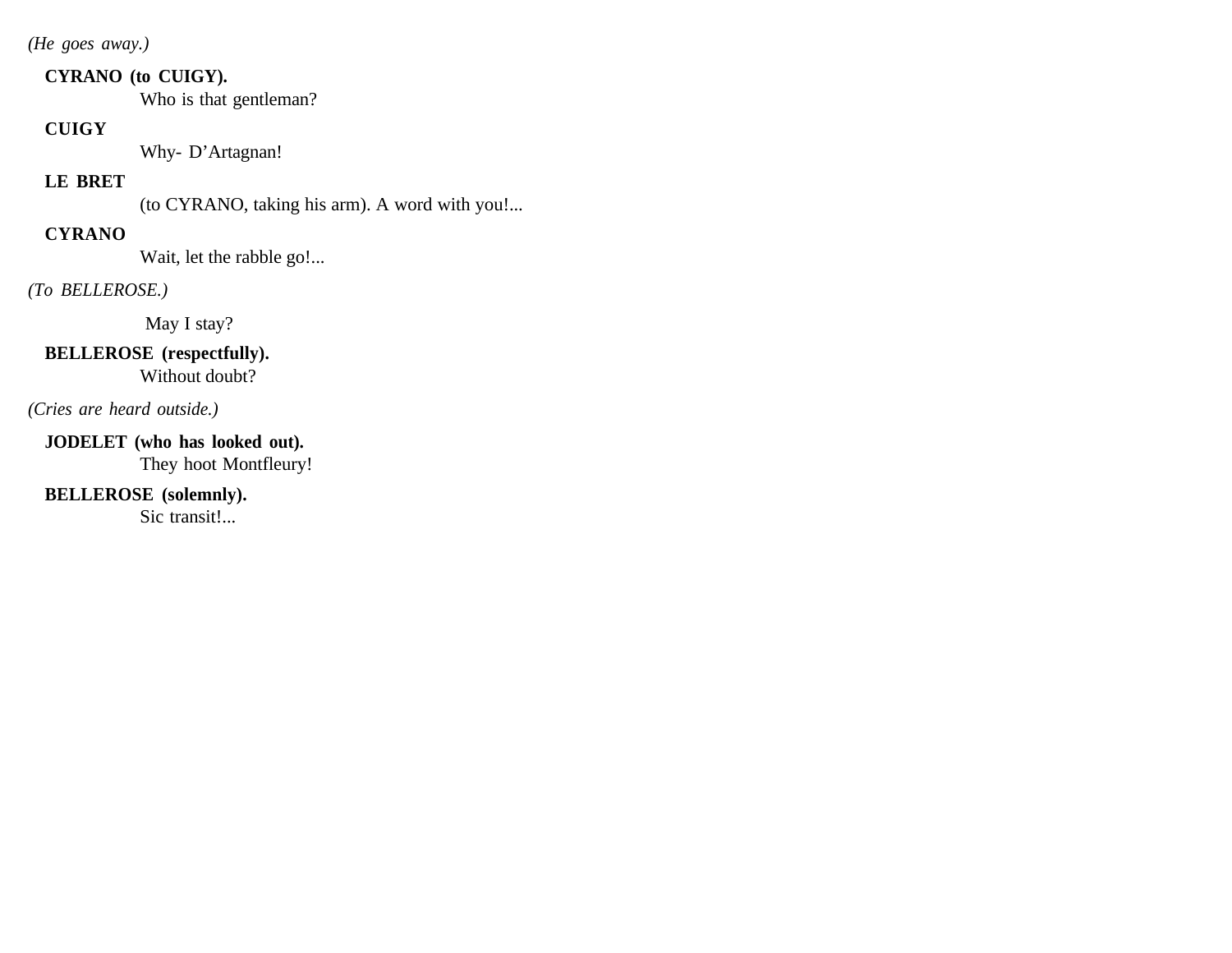*(To the PORTERS.)*

Sweep- close all, but leave the lights. We sup, but later on we must return, For a rehearsal of to-morrow's farce.

*(JODELET and BELLEROSE go out, bowing low to CYRANO.)THE PORTER. (to CYRANO). You do not dine, Sir?*

### **CYRANO**

No.

*(The PORTER goes out.)* 

### **LE BRET**

Because?

**CYRANO (Proudly).** 

Because...

*(Changing his tone as the PORTER goes away.)*

I have no money!...

**LE BRET (with the action of throwing a bag).**

How! The bag of crowns?...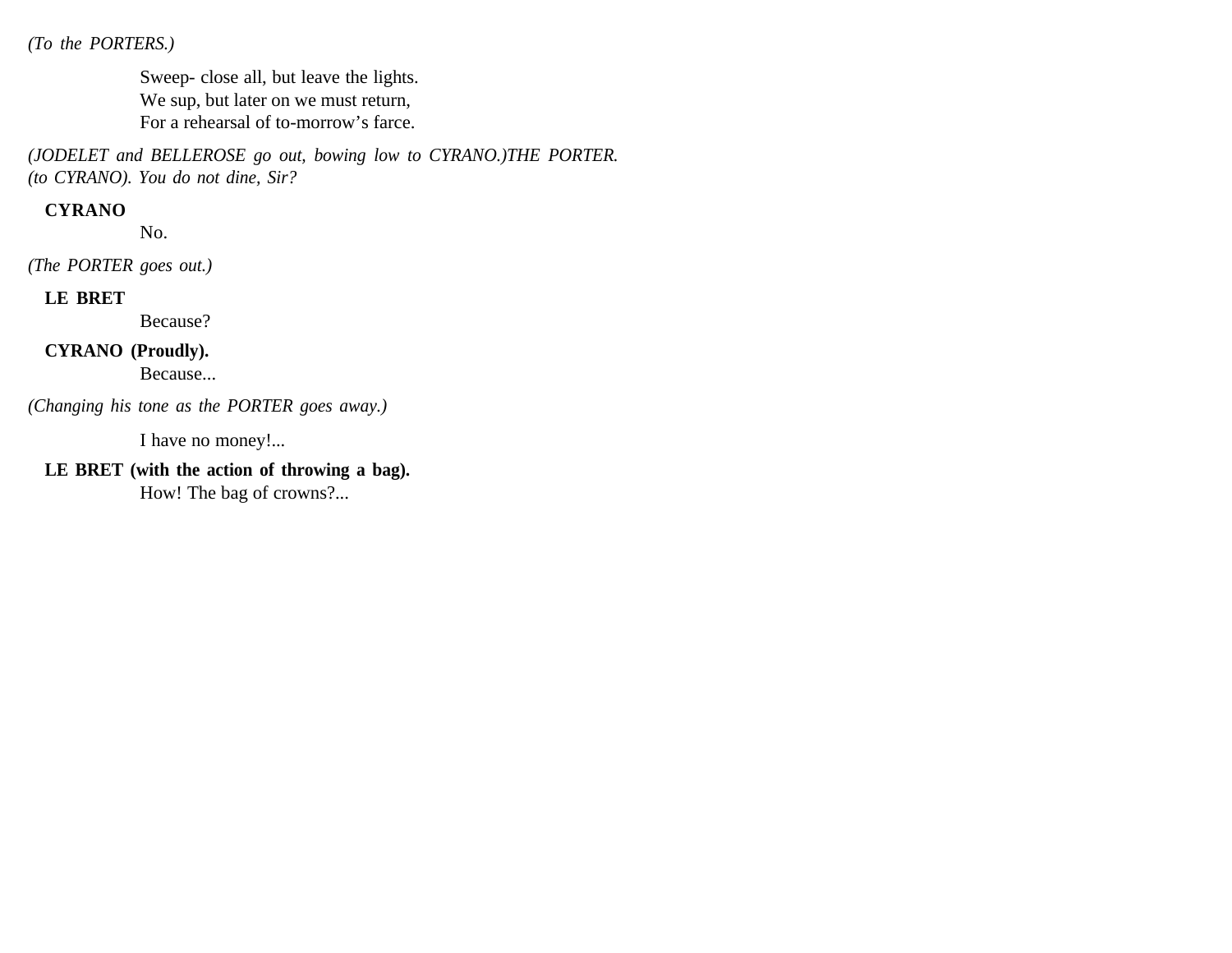### **CYRANO**

Paternal bounty, in a day, thou'rt sped!

# **LE BRET**

How live the next month?...

### **CYRANO**

I have nothing left.

# **LE BRET**

Folly!

# **CYRANO**

But what a graceful action! Think!

### **THE BUFFET-GIRL (coughing, behind her counter).**  Hum!

*(CYRANO and LE BRET turn. She comes timidly forward.)*

Sir, my heart mislikes to know you fast.

# *(Showing the buffet.)*

See, all you need. Serve yourself!

# **CYRANO (taking off his hat).**

Gentle child,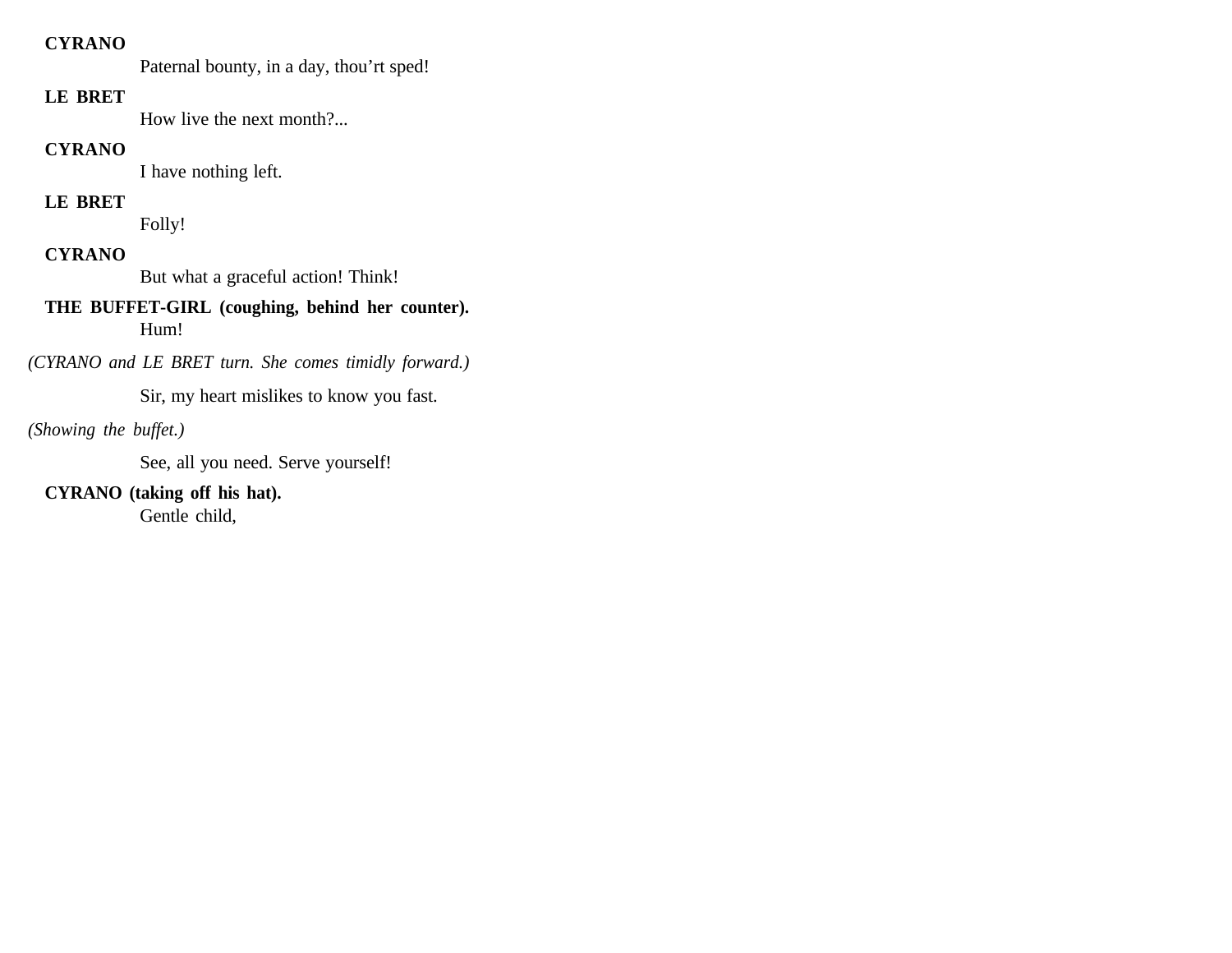Although my Gascon pride would else forbid To take the least bestowal from your hands, My fear of wounding you outweighs that pride, And bids accept...

*(He goes to the buffet.)*

A trifle!... These few grapes.

*(She offers him the whole bunch. He takes a few.)*

Nay, but this bunch!...

*(She tries to give him wine, but he stops her.)*

A glass of water fair!... And half a macaroon!

*(He gives back the other half.)*

# **LE BRET**

What foolery!

# **THE BUFFET-GIRL**

Take something else!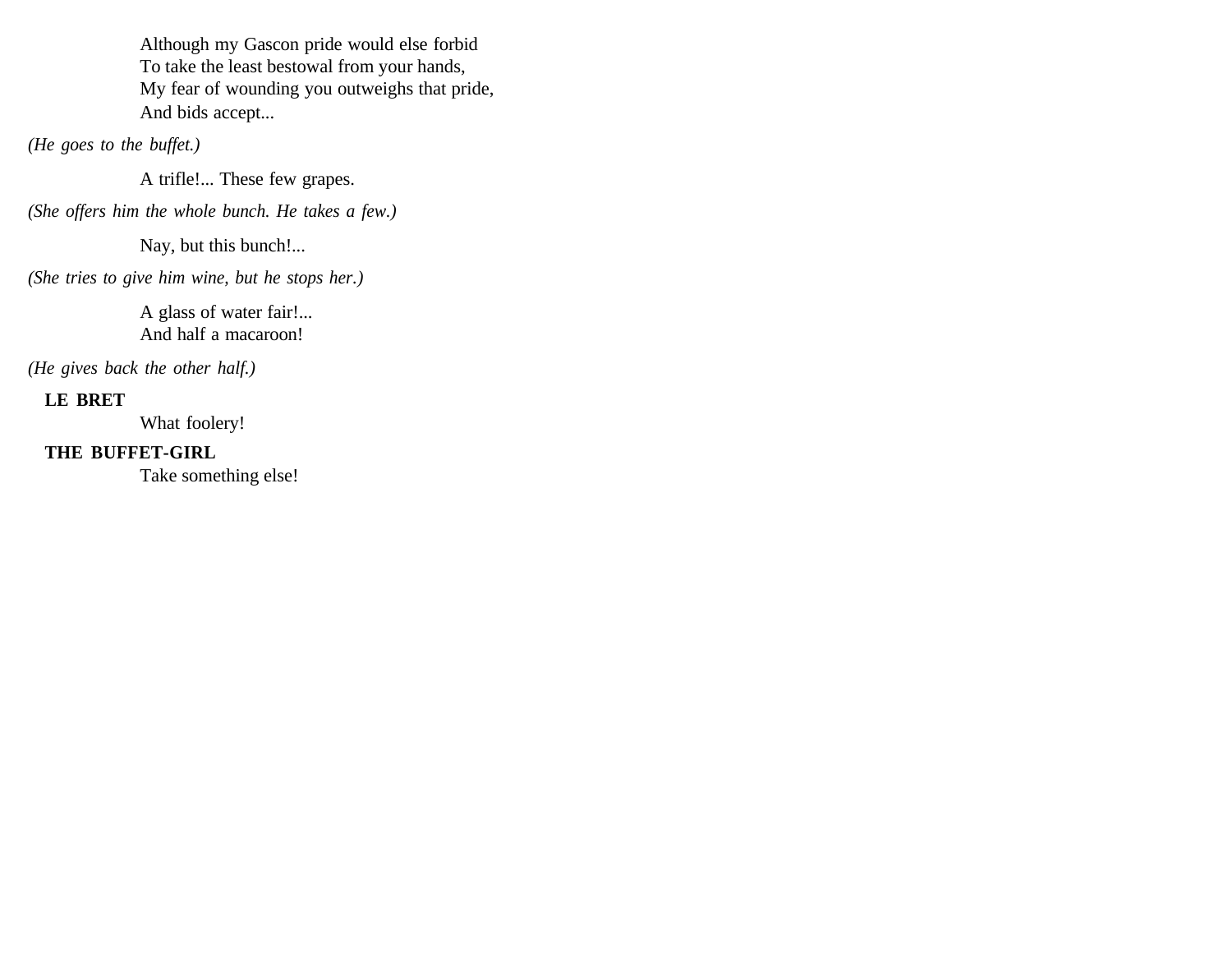### **CYRANO**

I take your hand to kiss.

*(He kisses her hand as though she were a princess.)*

# **THE BUFFET-GIRL**

Thank you, kind Sir! (She curtsies.) Good-night.

*(She goes out.)*

*SCENE V CYRANO, LE BRET.* 

**CYRANO(to LE BRET).** 

Now talk- I listen.

*(He stands at the buffet, and placing before himfirst the macaroon.)*

Dinner!...

*(then the grapes,)* 

Dessert!... (then the glass of water,)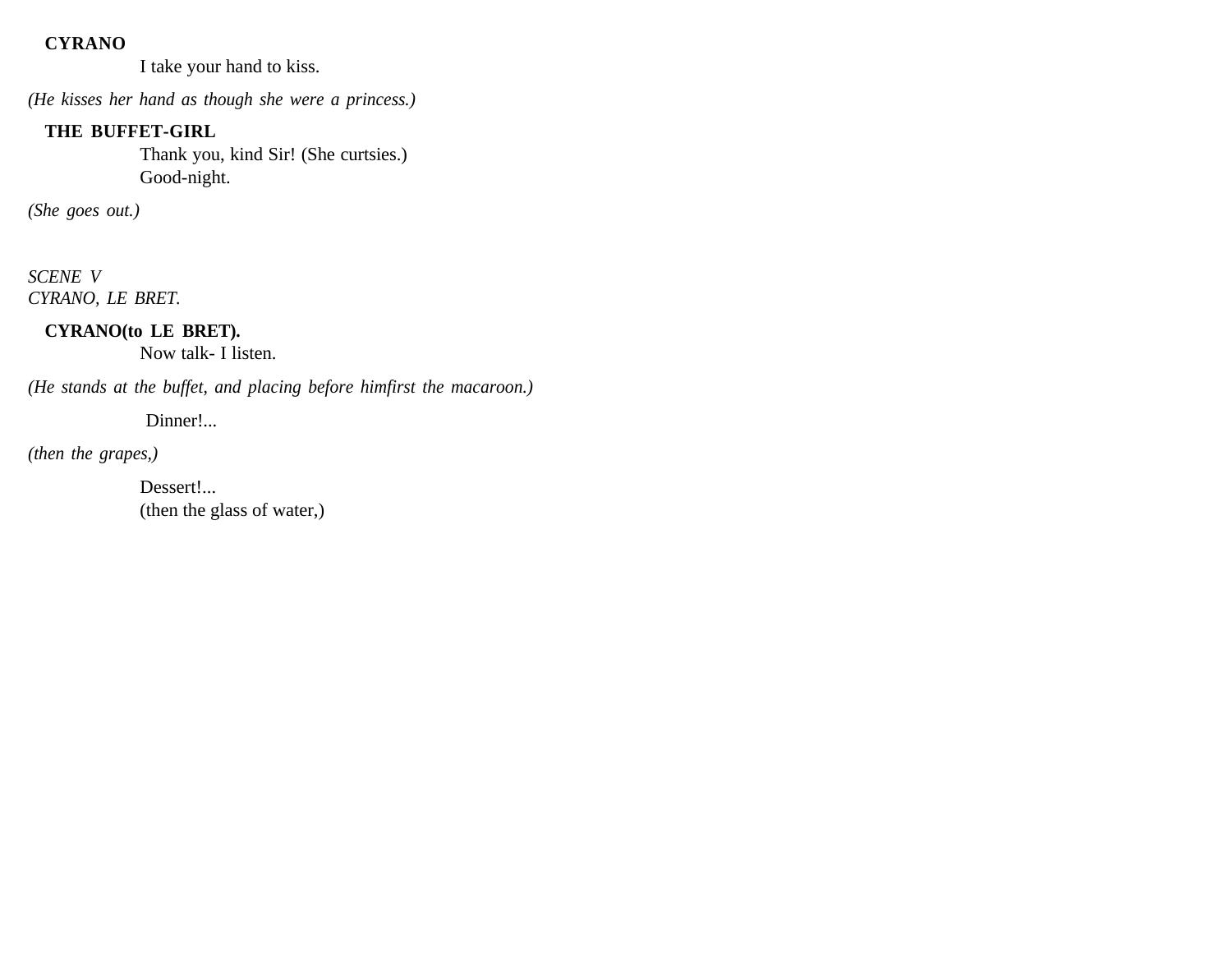*Wine!...*

*(he seats himself.)* 

So! And now to table! Ah! I was hungry, friend, nay, ravenous!

*(Eating.)* 

You said ?

# **LE BRET**

These fops, would-be belligerent, Will, if you heed them only, turn your head!... Ask people of good sense if you would know The effect of your fine insolence-

# **CYRANO (finishing his macaroon).**

Enormous!

# **LE BRET**

The Cardinal...

# **CYRANO (radiant).**

The Cardinal- was there?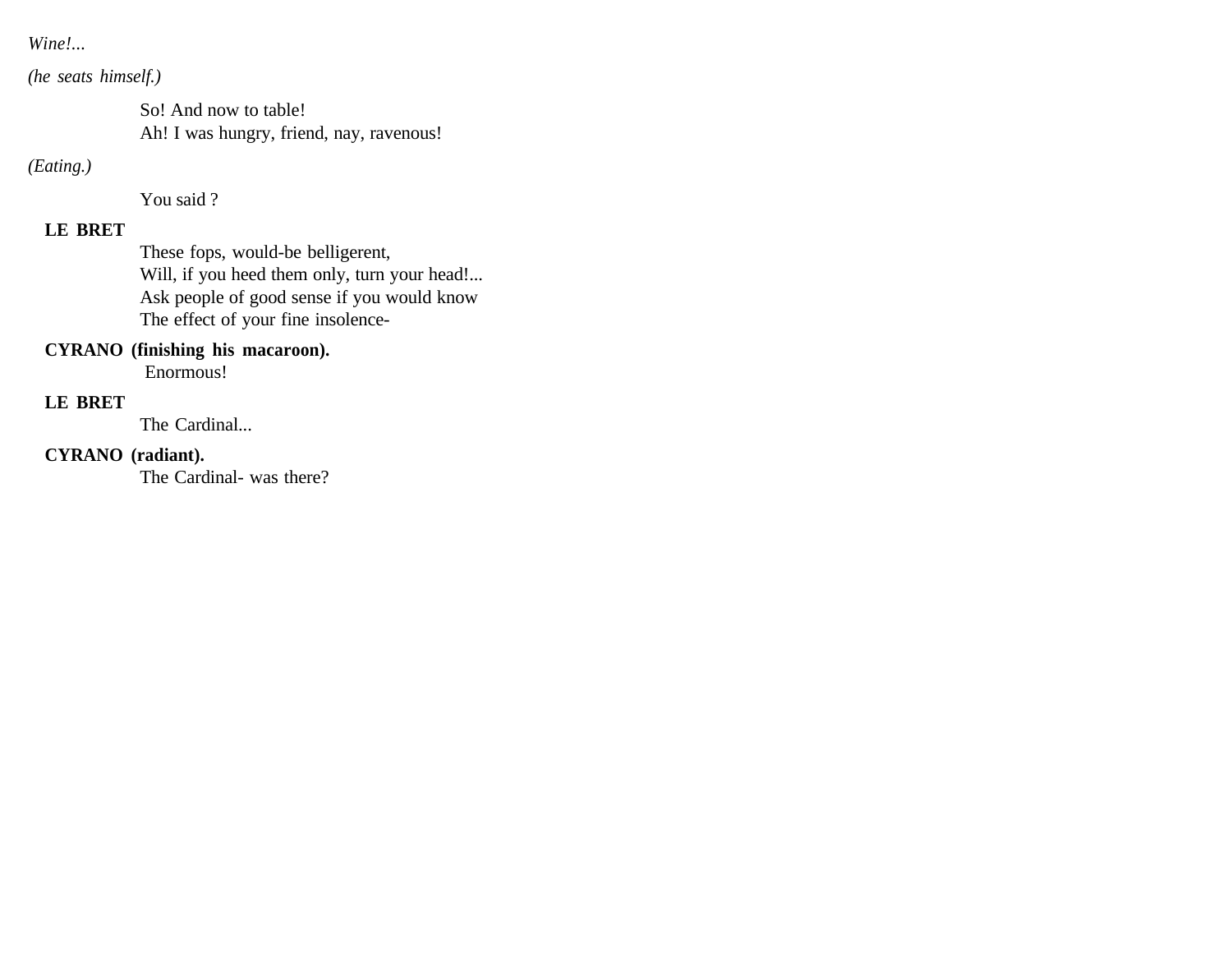### **LE BRET**

Must have thought it...

### **CYRANO**

Original, i'faith!

# **LE BRET**

But...

# **CYRANO**

He's an author. 'Twill not fail to please him That I should mar a brother-author's play.

# **LE BRET**

You make too many enemies by far!

# **CYRANO (eating his grapes).**

How many think you I have made to-night?

# **LE BRET**

Forty, no less, not counting ladies.

### **CYRANO**

Count!

# **LE BRET**

Montfleury first, the bourgeois, then De Guiche,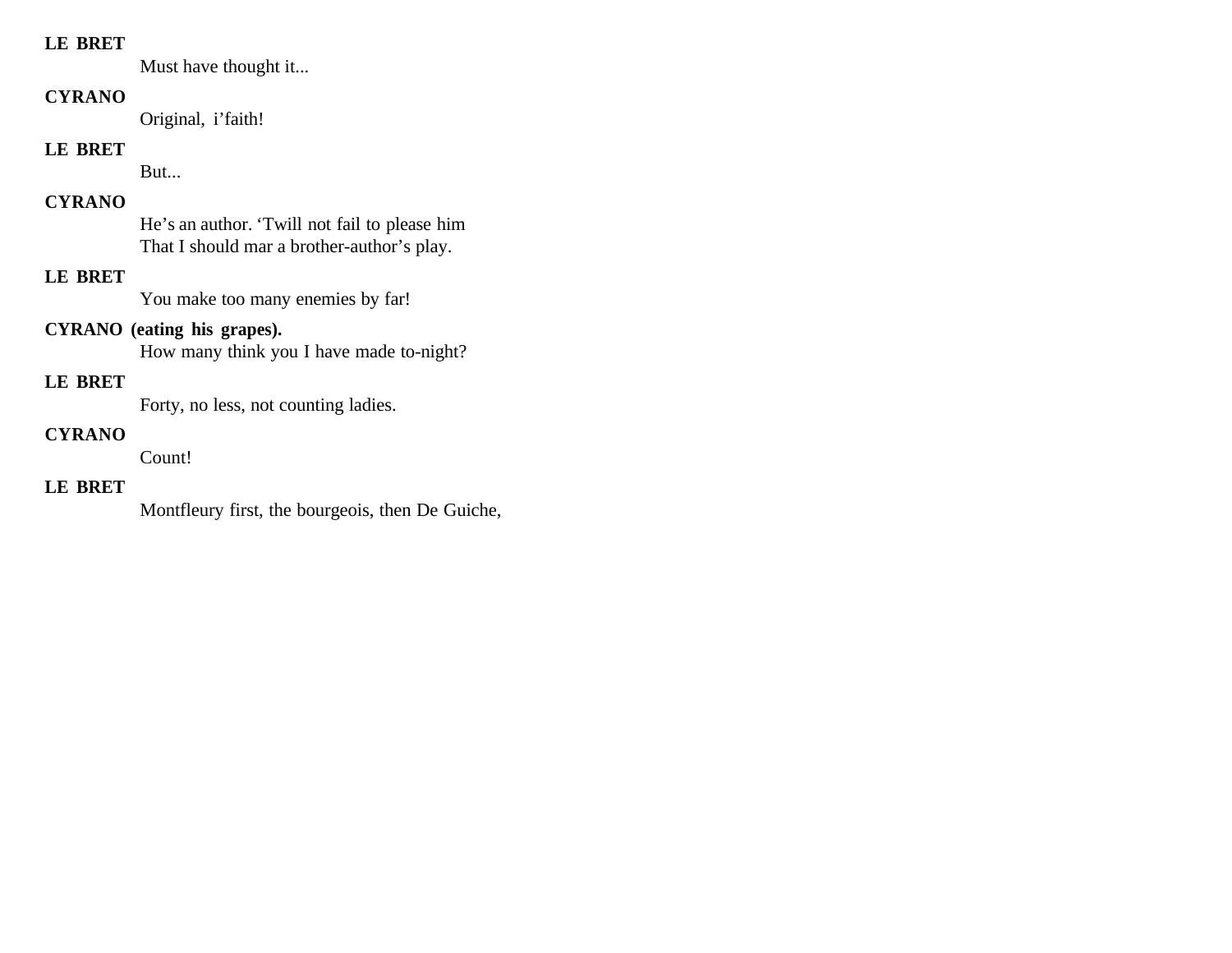The Viscount, Baro, the Academy...

### **CYRANO**

Enough! I am o'erjoyed!

# **LE BRET**

But these strange ways, Where will they lead you, at the end? Explain Your system-come!

# **CYRANO**

I in a labyrinth Was lost- too many different paths to choose; I took...

# **LE BRET**

Which?

# **CYRANO**

Oh! by far the simplest path... Decided to be admirable in all!

# **LE BRET (shrugging his shoulders).**

So be it! But the motive of your hate To Montfleury- come, tell me!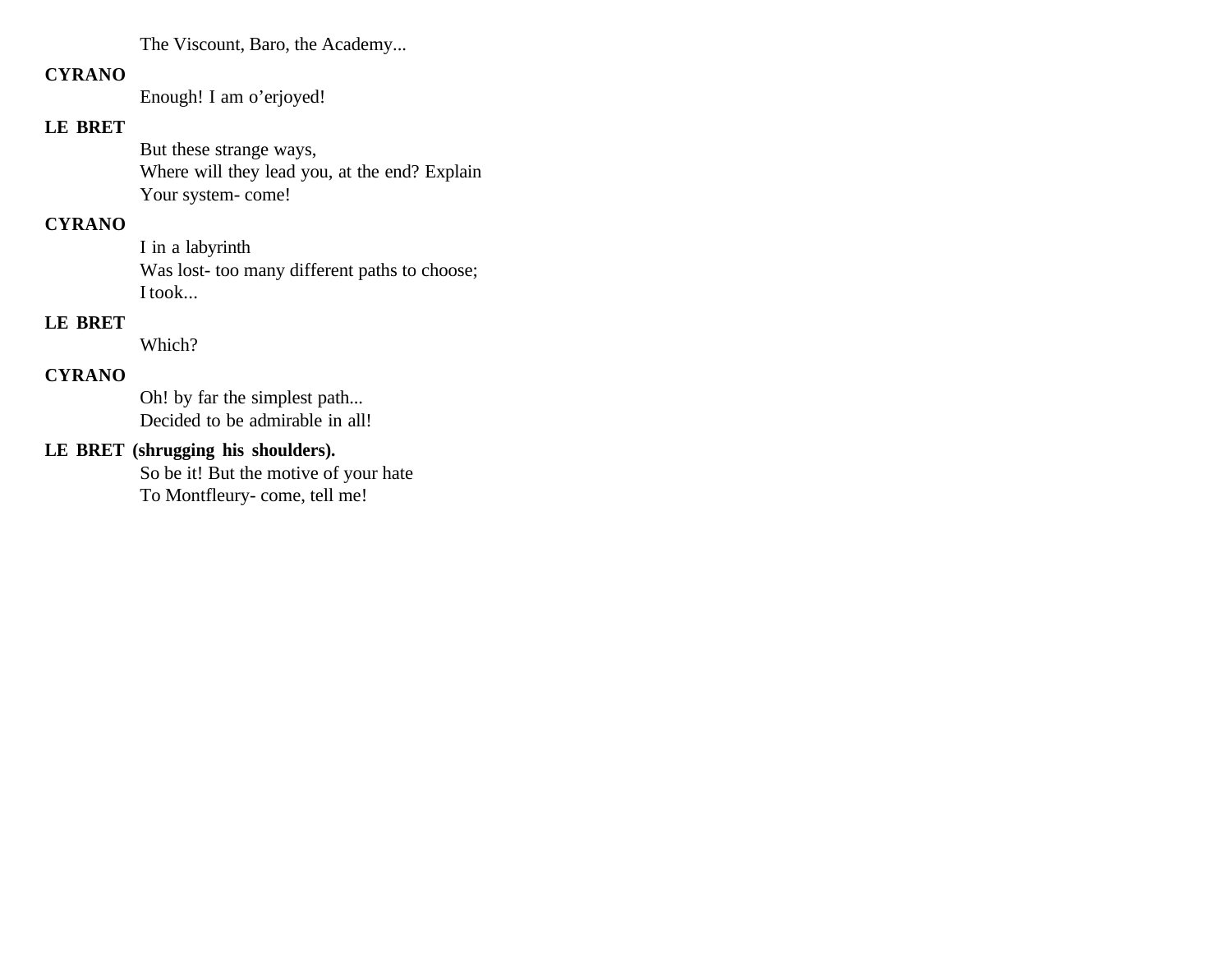### **CYRANO (rising).**

This Silenus, Big-bellied, coarse, still deems himself a peril-A danger to the love of lovely ladies, And, while he sputters out his actor's part, Makes sheep's eyes at their boxes- goggling frog! I hate him since the evening he presumed To raise his eyes to hers... Meseemed I saw A slug crawl slavering o'er a flower's petals!

### **LE BRET (stupefied).**

How now? What? Can it be...?

### **CYRANO (laughing bitterly).**

That I should love?...

### *(Changing his toner-gravely.)*

I love.

#### **LE BRET**

And may I know?... You never said...

### **CYRANO**

Come now, bethink you!... The fond hope to be Beloved, e'en by some poor graceless lady,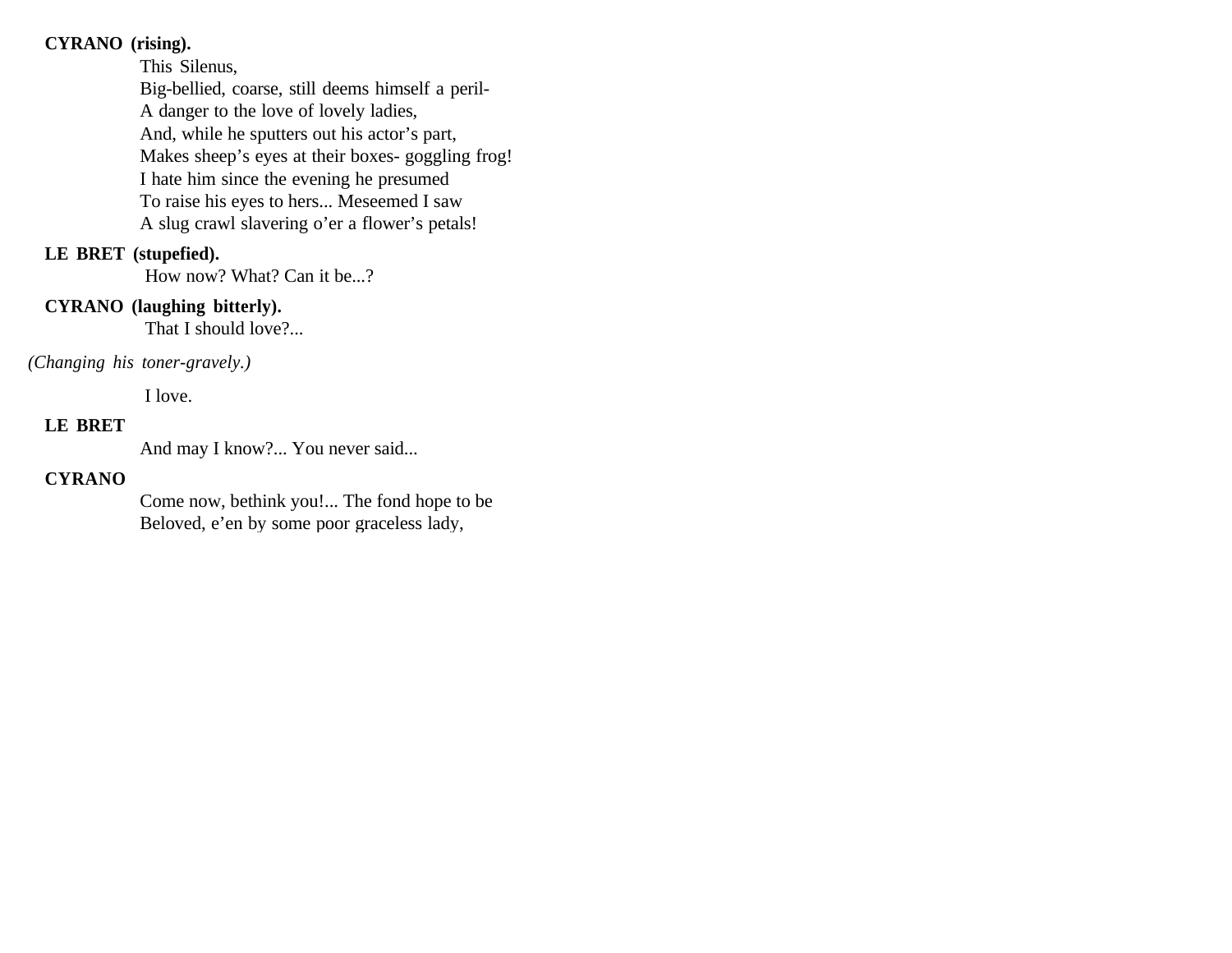Is, by this nose of mine for aye bereft me; -This lengthy nose which, go where'er I will, Pokes yet a quarter-mile ahead of me; But I may love,- and whom? 'Tis Fate's decree I love the fairest- how were 't otherwise?

### **LE BRET**

The fairest?...

#### **CYRANO**

Ay, the fairest of the world, Most brilliant- most refined- most golden-haired?

### **LE BRET**

Who is this lady?

# **CYRANO**

She's a danger mortal, All unsuspicious,- full of charms unconscious, Like a sweet perfumed rose,- a snare of nature, Within whose petals Cupid lurks in ambush! He who has seen her smile has known perfection, -Instilling into trifles grace's essence, Divinity in every careless gesture; Not Venus' self can mount her conch blown seaward,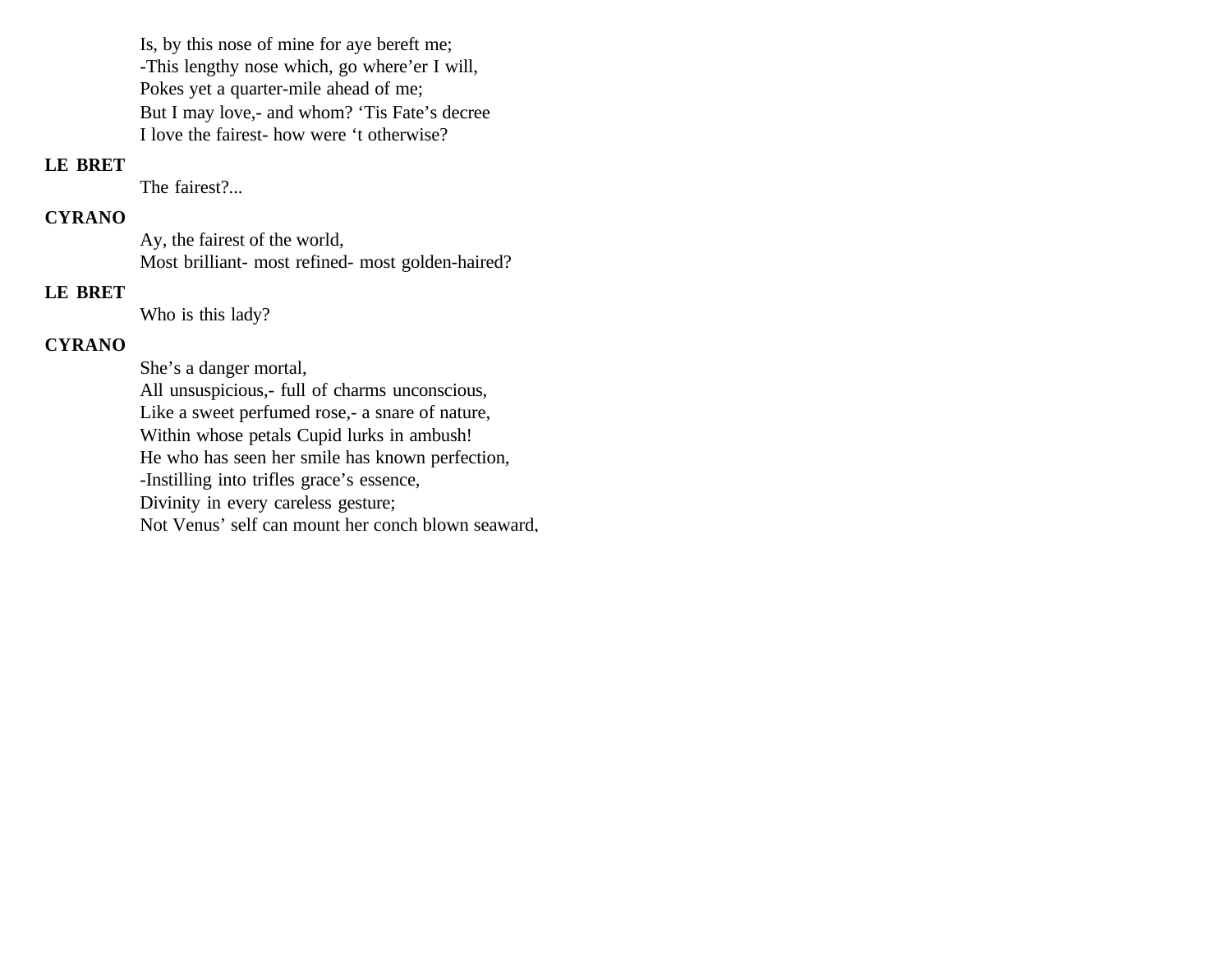As she can step into her chaise a porteurs, Nor Dian fleet across the woods spring-flowered, Light as my Lady o'er the stones of Paris!...

### **LE BRET**

Sapristi! all is clear!

#### **CYRANO**

As spider-webs!

# **LE BRET**

Your cousin, Madeleine Robin?

### **CYRANO**

Roxane!

### **LE BRET**

Well, but so much the better! Tell her so! She saw your triumph here this very night!

# **CYRANO**

Look well at me,- then tell me, with what hope This vile protuberance can inspire my heart! I do not lull me with illusions,- yet At times I'm weak: in evening hours dim I enter some fair pleasaunce, perfumed sweet;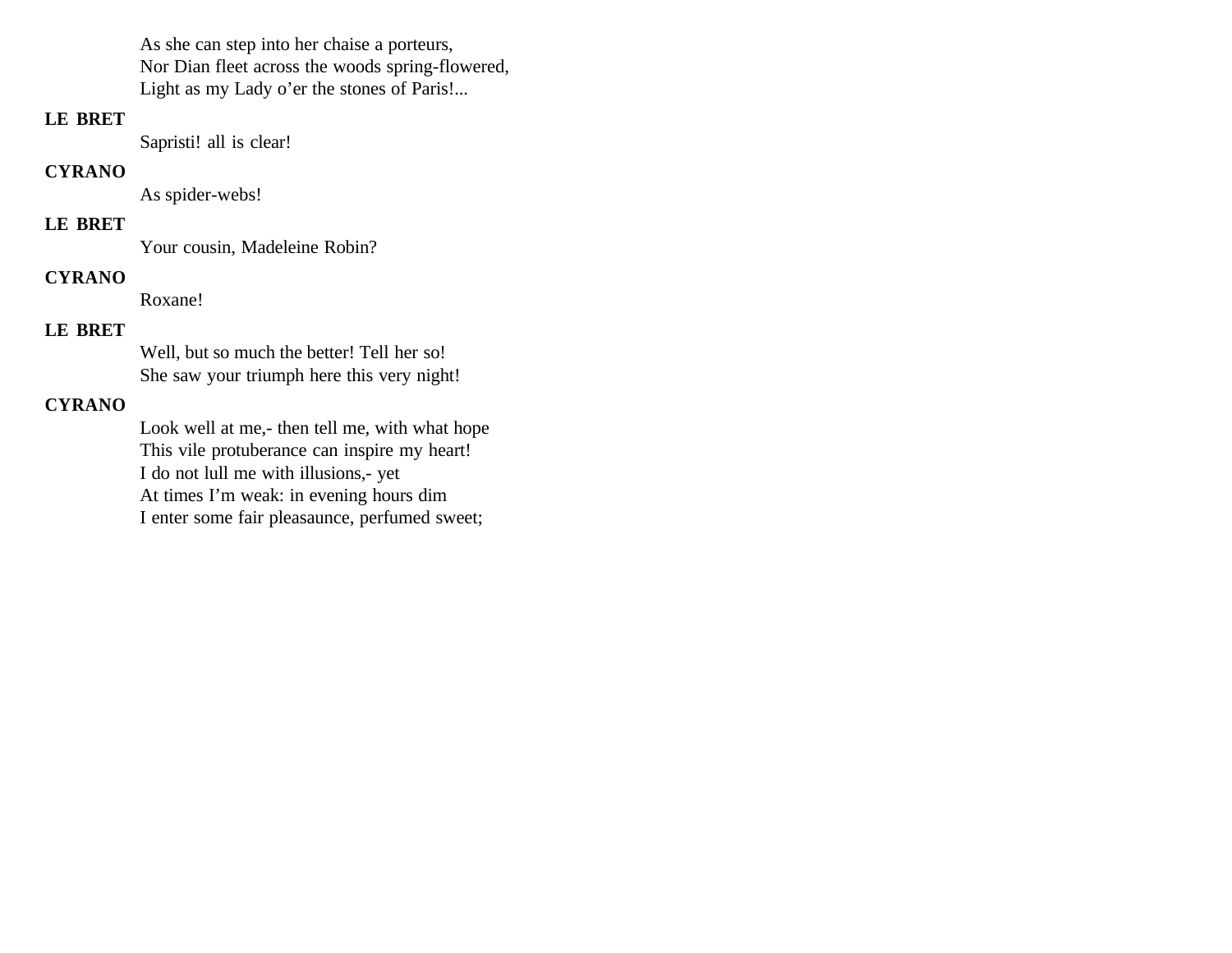With my poor ugly devil of a nose I scent spring's essence,- in the silver rays I see some knight,- a lady on his arm, And think, "To saunter thus 'neath the moonshine, I were fain to have my lady, too, beside!" Thought soars to ecstasy,... O sudden fall! -The shadow of my profile on the wall

#### **LE BRET (tenderly).**

My friend!...

### **CYRANO**

My friend, at times 'tis hard, 'tis bitter, To feel my loneliness,- my own ill-favour...

#### **LE BRET (taking his hand).**

You weep?

#### **CYRANO**

No, never! Think, how vilely suited Adown this nose a tear its passage tracing! I never will, while of myself I'm master, Let the divinity of tears- their beauty Be wedded to such common ugly grossness! Nothing more solemn than a tear,- sublimer;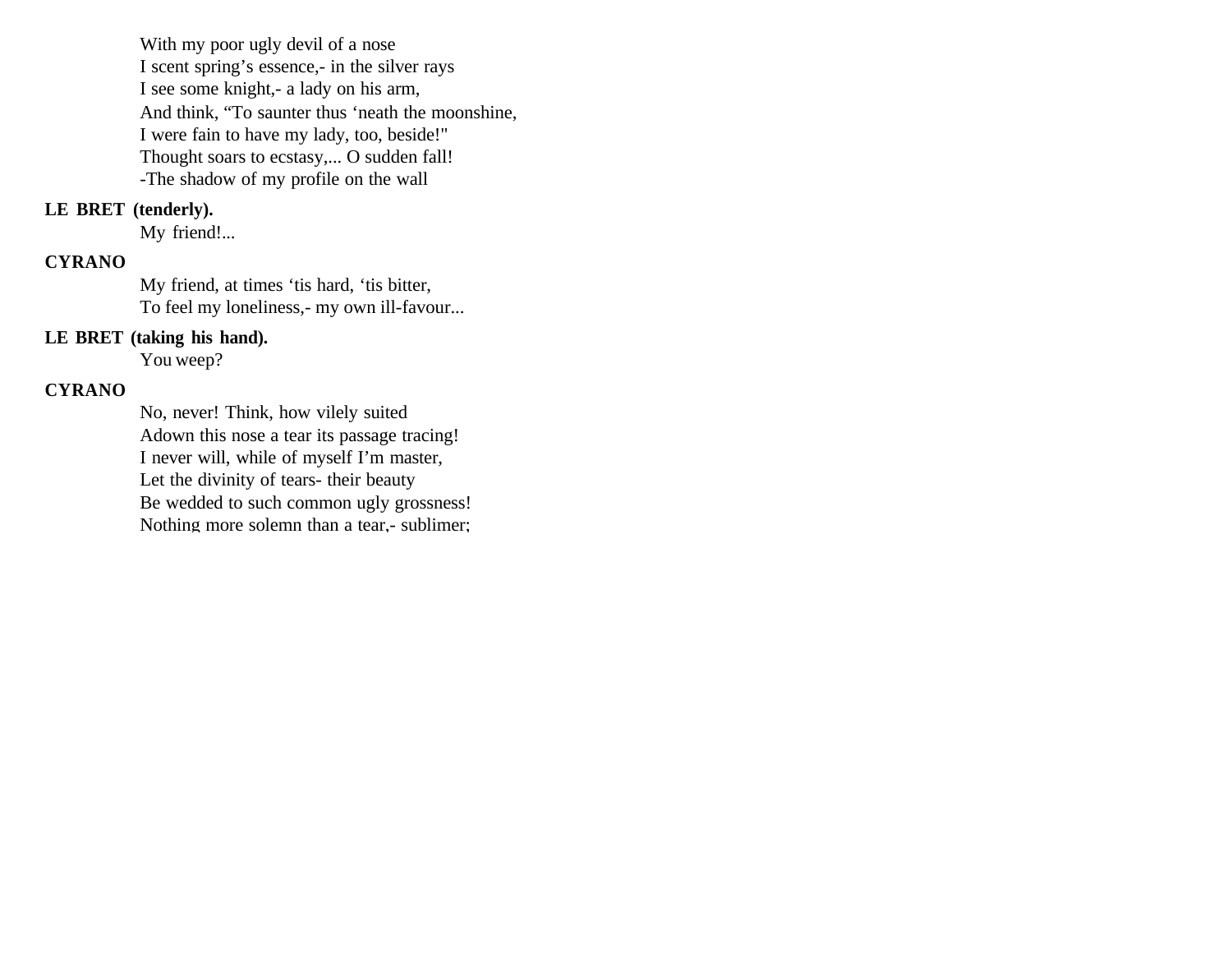And I would not by weeping turn to laughter The grave emotion that a tear engenders!

### **LE BRET**

Never be sad! What's love?- a chance of Fortune!

### **CYRANO (shaking his head).**

 Look I a Caesar to woo Cleopatra? A Tito to aspire to Berenice?

# **LE BRET**

Your courage and your wit!- The little maid Who offered you refreshment even now, Her eyes did not abhor you- you saw well!

### **CYRANO (impressed).**

True!

# **LE BRET**

Well, how then?... I saw Roxane herself Was death-pale as she watched the duel.

### **CYRANO**

Pale?

### **LE BRET**

Her heart, her fancy, are already caught!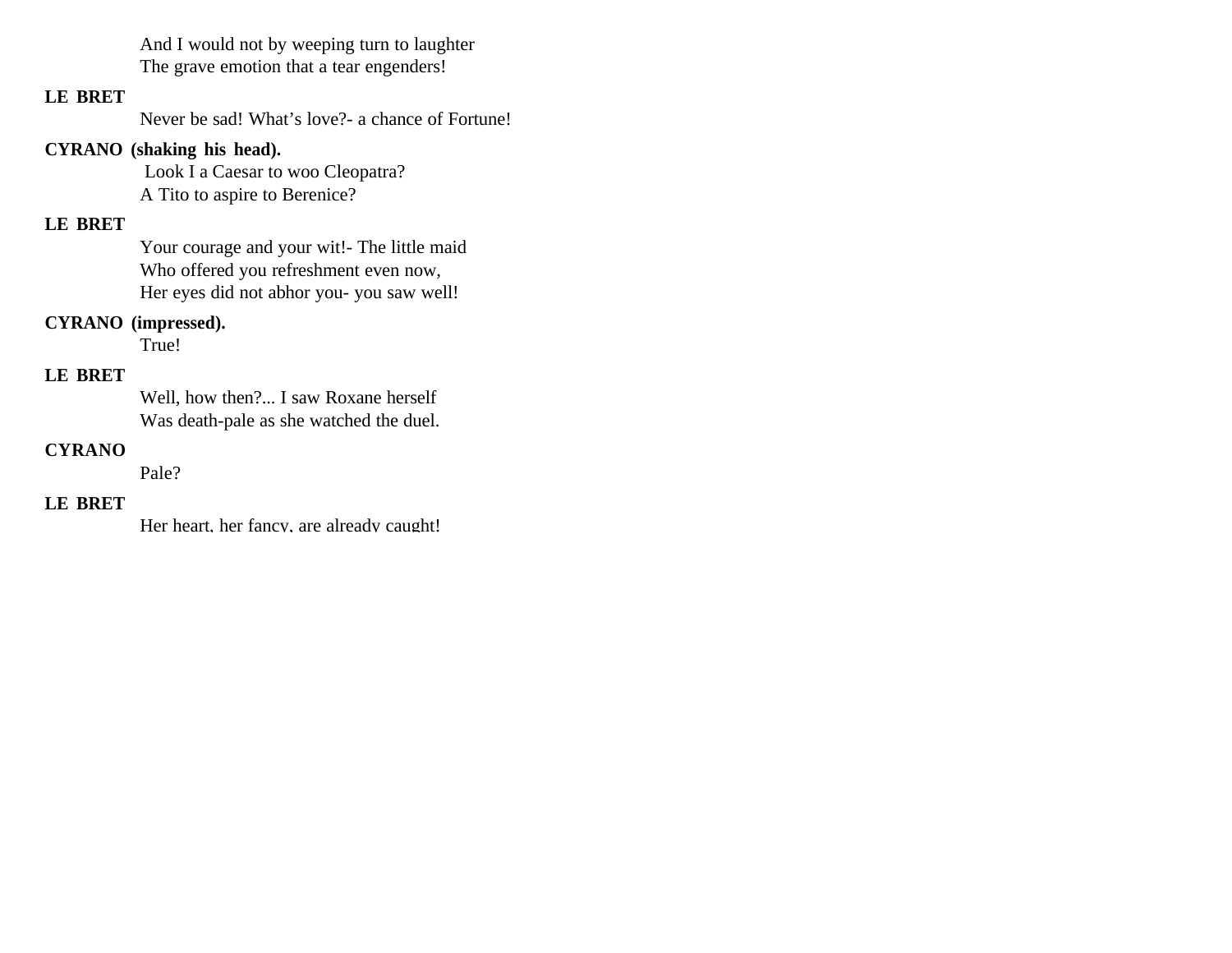Put it to th' touch!

### **CYRANO**

That she may mock my face? That is the one thing on this earth I fear!

### **THE PORTER. (introducing some one to CYRANO).**

Sir, some one asks for you...

### **CYRANO (seeing the DUENNA).**

God? her duenna!

#### *SCENE VI*

*CYRANO, LE BRET, the DUENNA.* 

### **THE DUENNA (with a low bow).**

I was bid ask you where a certain lady Could see her valiant cousin,- but in secret.

#### **CYRANO (overwhelmed).**

See me?

### **THE DUENNA (curtsying).**

Ay, Sir! She has somewhat to tell.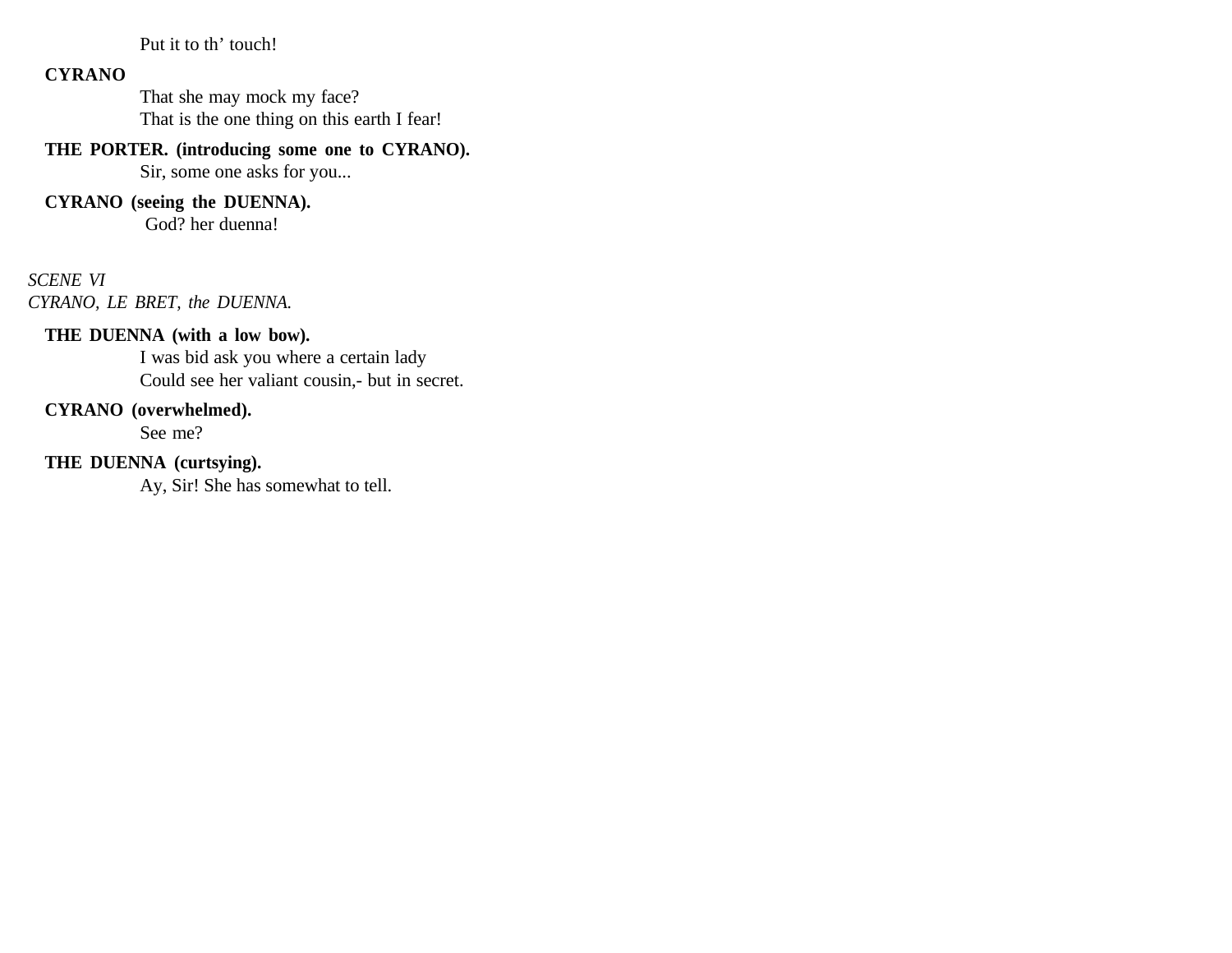### **CYRANO**

Somewhat?...

# **THE DUENNA (still curtsying).**

Ay, private matters!

# **CYRANO (staggering).**

Ah! my God!

# **THE DUENNA**

To-morrow, at the early blush of dawn We go to hear mass at St. Roch.

# **CYRANO (leaning against LE BRET).**

My God!

# **THE DUENNA**

After,- what place for a few minutes' speech?

# **CYRANO (confused).**

Where? Ah!... but... Ah my God!...

### **THE DUENNA**

Say!

### **CYRANO**

I reflect!...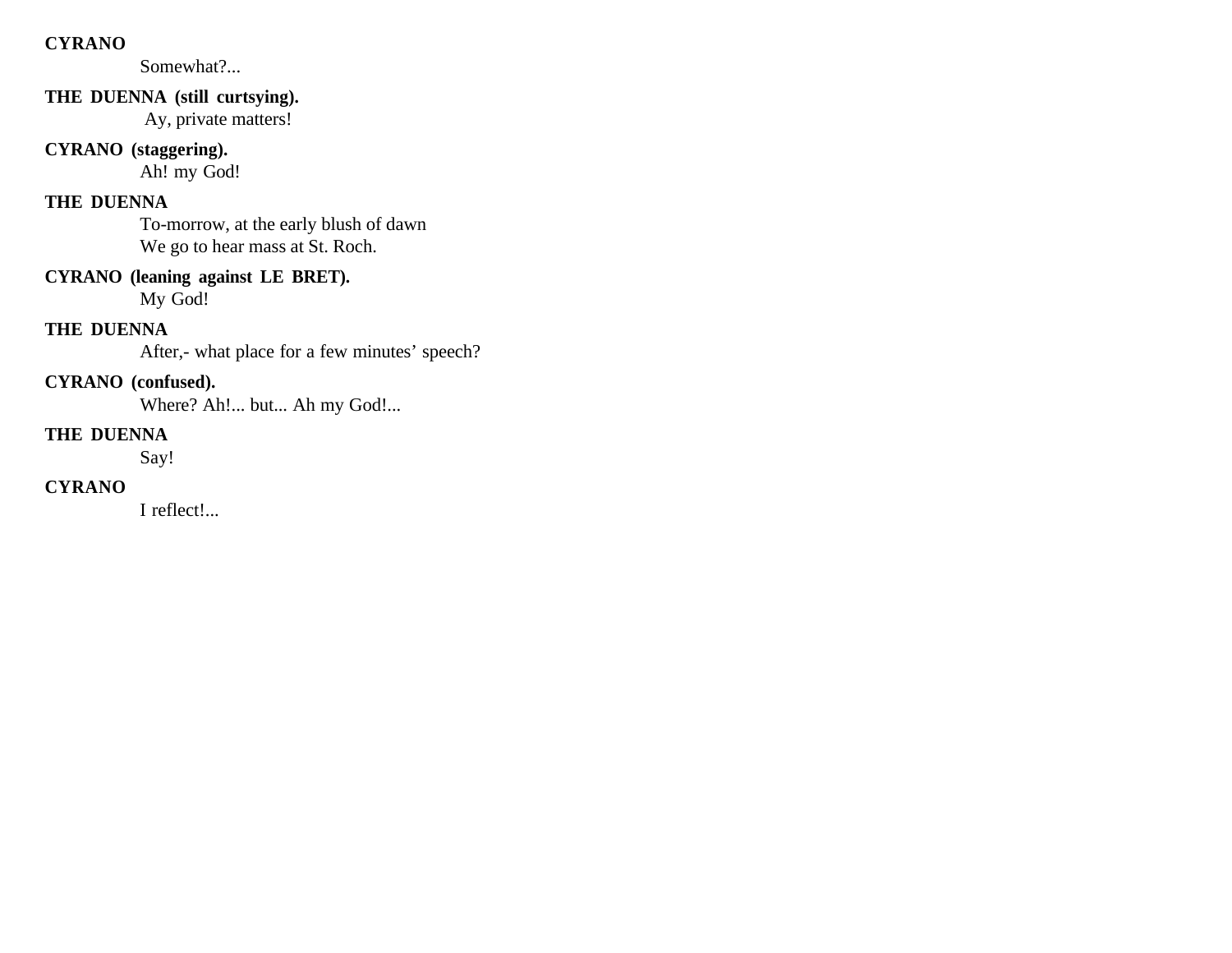### **THE DUENNA**

Where?

### **CYRANO**

At- the pastry-house of Ragueneau.

### **THE DUENNA**

Where lodges he?

### **CYRANO**

The Rue- God! St. Honore!

### **THE DUENNA**

(going). Good. Be you there. At seven.

# **CYRANO**

Without fail.

*(THE DUENNA goes out.)*

*SCENE VII CYRANO, LE BRET. Then ACTORS, ACTRESSES, CUIGY, BRISSAILLE, LIG-NIERE, the PORTER, the VIOLINISTS.*

# **CYRANO (falling into LE BRET'S arms).**

A rendezvous... from her!...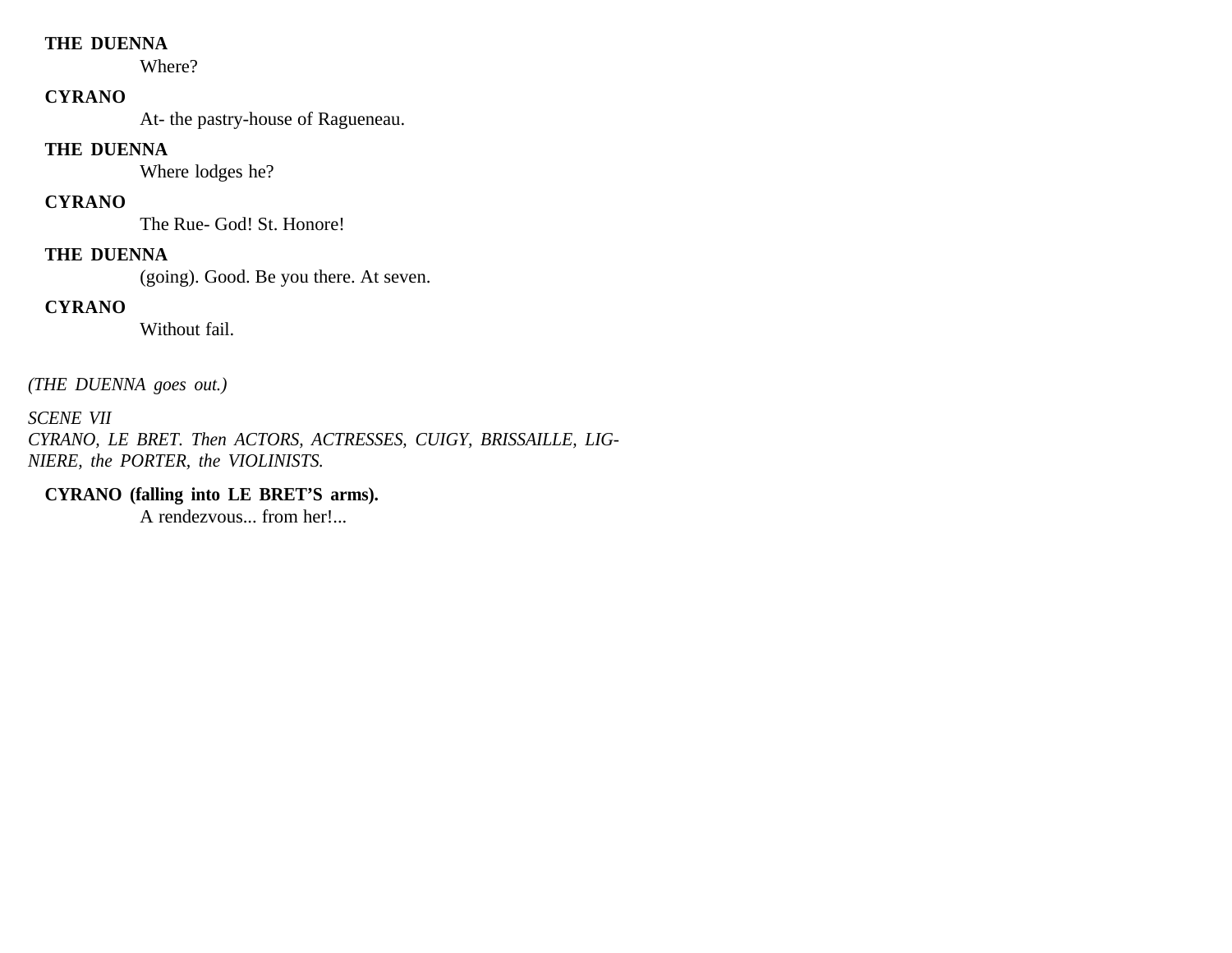#### **LE BRET**

You're sad no more!

### **CYRANO**

Ah! let the world go burn! She knows I live!

# **LE BRET**

Now you'll be calm, I hope?

# **CYRANO (beside himself for joy).**

 Calm? I now calm? I'll be frenetic, frantic- raving mad! Oh for an army to attack!- a host! I've ten hearts in my breast; a score of arms; No dwarfs to cleave in twain!...

*(Wildly.)*

No! Giants now!

*(For a few moments the shadows of the ACTORS have been moving on the stage, whispers are heard- the rehearsal is beginning. The VIOLINISTS are in their places.) A VOICE FROM THE STAGE. Hollo there! Silence! We rehearse!*

**CYRANO (laughing).** 

We go!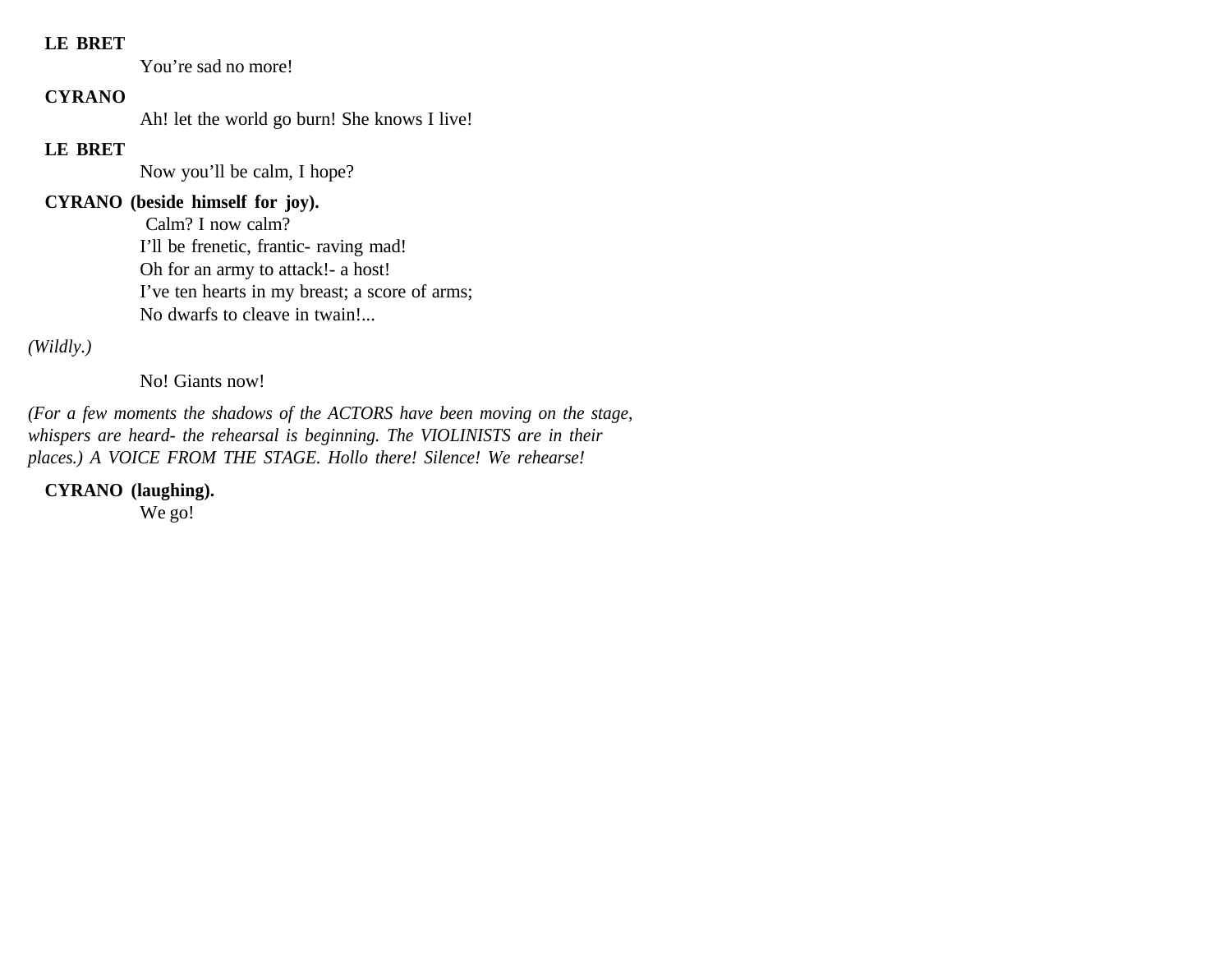*(He moves away. By, the big door enter CUIGY, BRISSAILLE, and some OFFI-CERS, holding up LIGNIERE, who is drunk).* 

### **CUIGY**

Cyrano!

### **CYRANO**

Well, what now?

# **CUIGY**

A lusty thrush They're bringing you!

## **CYRANO (recognising him).**

Ligniere!... What has chanced?

### **CUIGY**

He seeks you!

### **BRISSAILLE.**

He dare not go home!

### **CYRANO**

Why not?

# **LIGNIERE (in a husky voice, showing him a crumpled letter).**

This letter warns me... that a hundred men...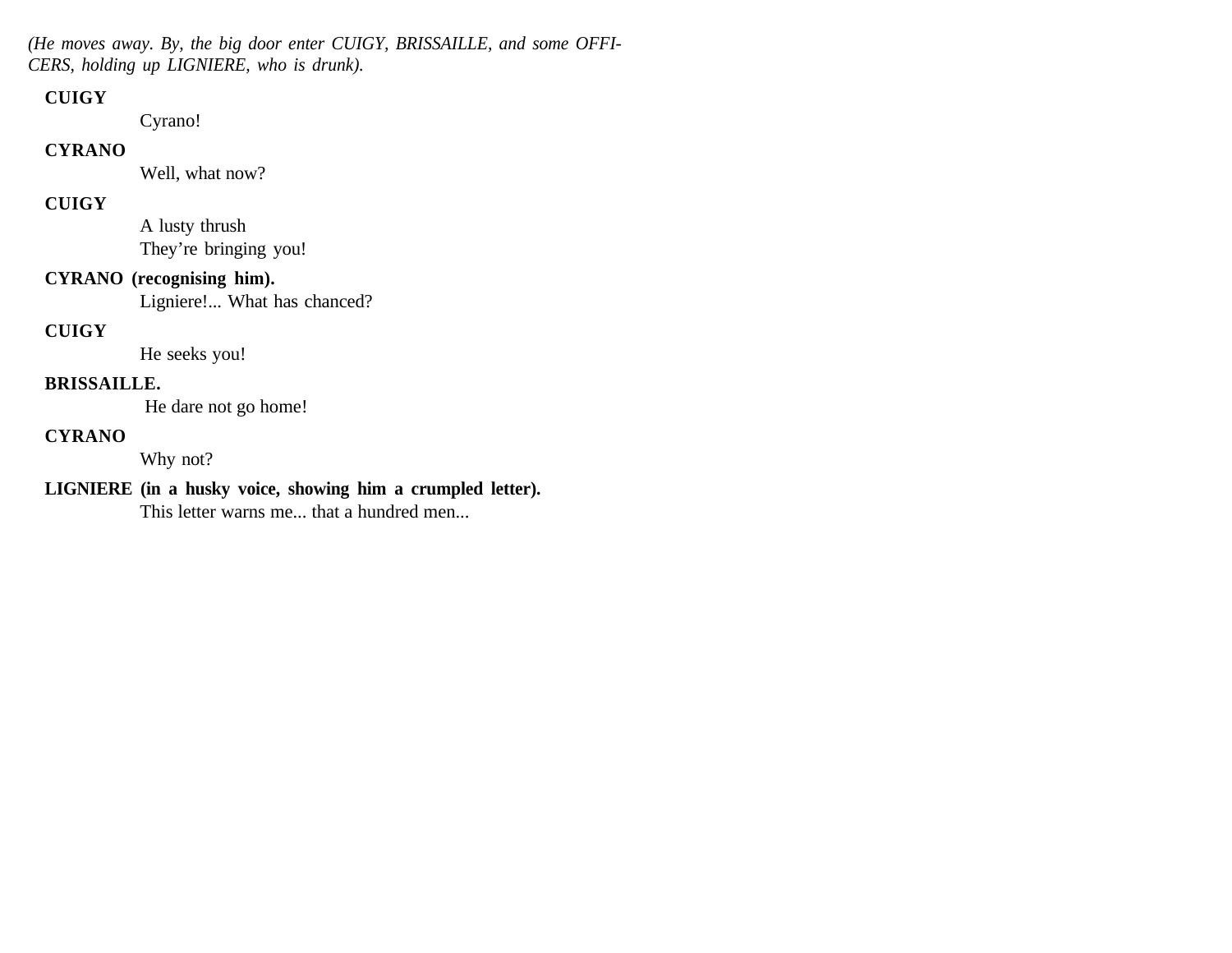Revenge that threatens me,... that song, you know At the Porte de Nesle. To get to my own house I must pass there.... I dare not!... Give me leave To sleep to-night beneath your roof! Allow...

### **CYRANO**

A hundred men? You'll sleep in your own bed!

# **LIGNIERE (frightened).**

But

# **CYRANO**

*(in a terrible voice, showing him the lighted lantern held by the PORTER, who is listening curiously).*

Take the lantern.

*(LIGNIERE seizes it.)*

Let us start! I swear That I will make your bed to-night myself!

*(To the OFFICERS.)*

Follow, some stay behind, as witnesses!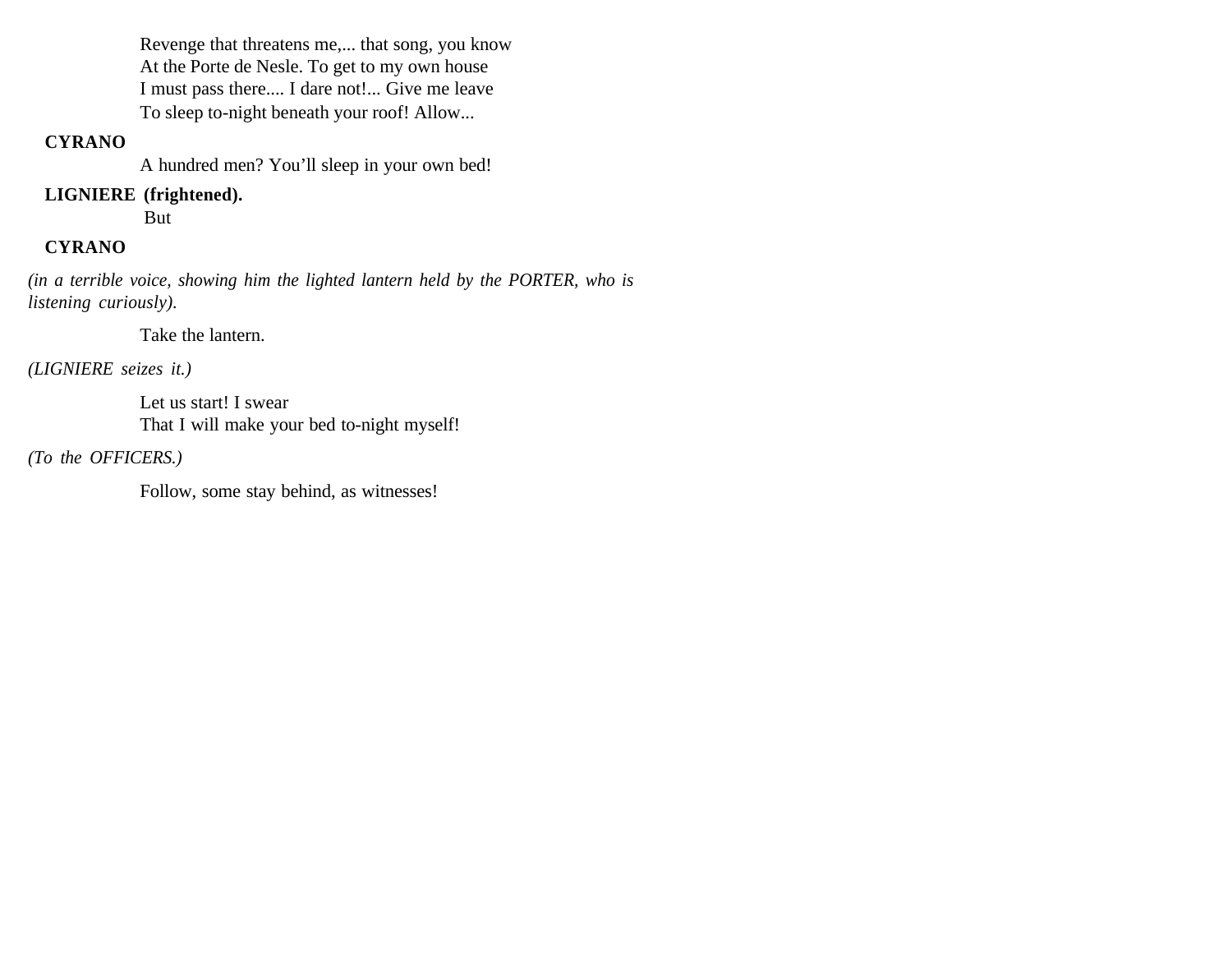### **CUIGY**

A hundred!...

# **CYRANO**

Less, to-night- would be too few!

*(The ACTORS and ACTRESSES, in their costumes, have come down from the stage, and are listening.)* 

### **LE BRET**

But why embroil yourself?

### **CYRANO**

Le Bret who scolds!

# **LE BRET**

That worthless drunkard!

# **CYRANO**

*(slapping LIGNIERE on the shoulder).*

Wherefore? For this cause; This wine-barrel, this cask of Burgundy, Did, on a day, an action full of grace; As he was leaving church, he saw his love Take holy water;- he, who is affeared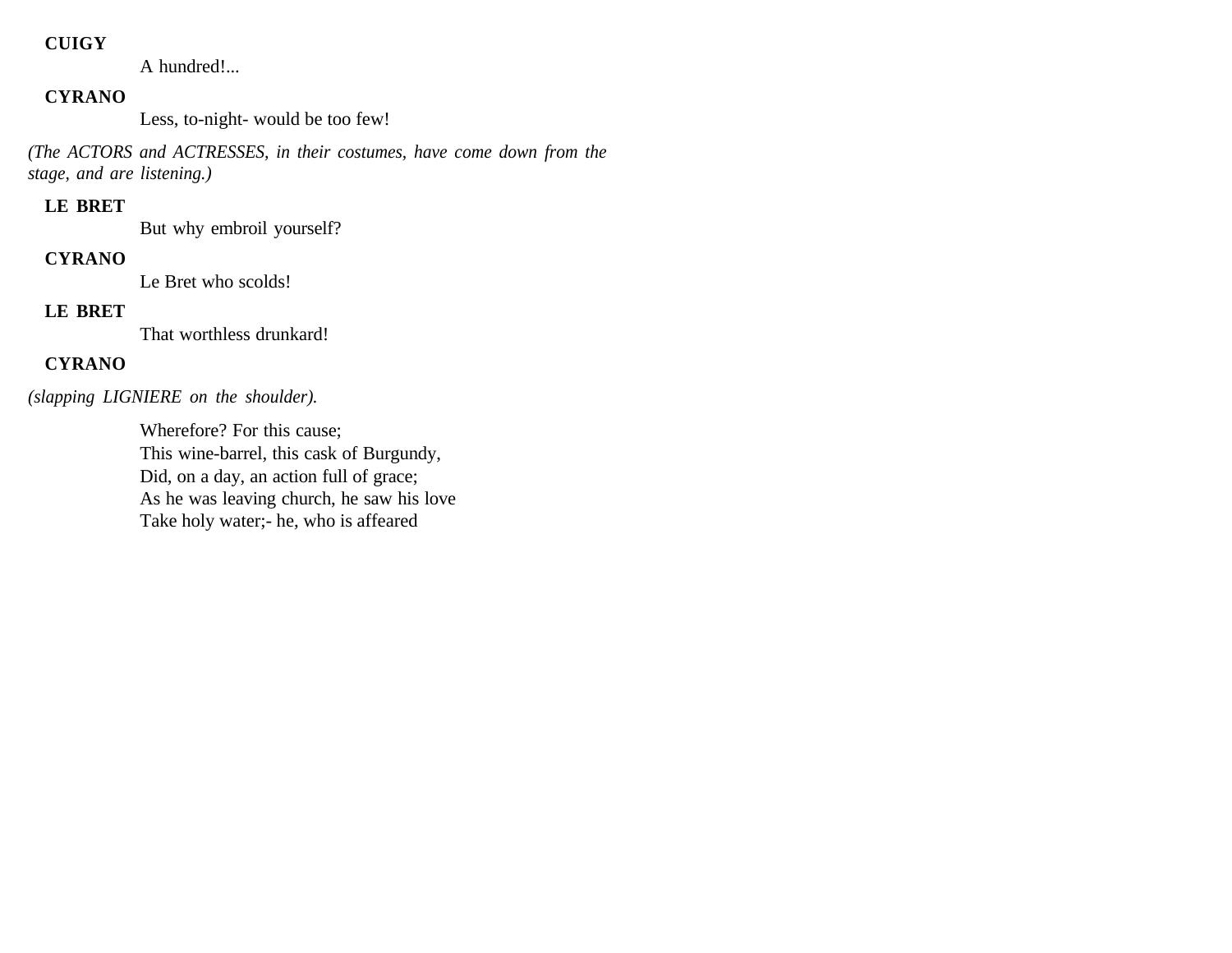At water's taste, ran quickly to the stoup, And drank it all, to the last drop!...

### **AN ACTRESS.**

Indeed, That was a graceful thing!

# **CYRANO**

Ay, was it not?

# **THE ACTRESS**

(to the others). But why a hundred men 'gainst one poor rhymer?

# **CYRANO**

March! (To the OFFICERS.) Gentlemen, when you shall see me charge, Bear me no succour, none, whate'er the odds!

# **ANOTHER ACTRESS. (jumping down from the stage).**

Oh! I shall come and see!

# **CYRANO**

Come, then!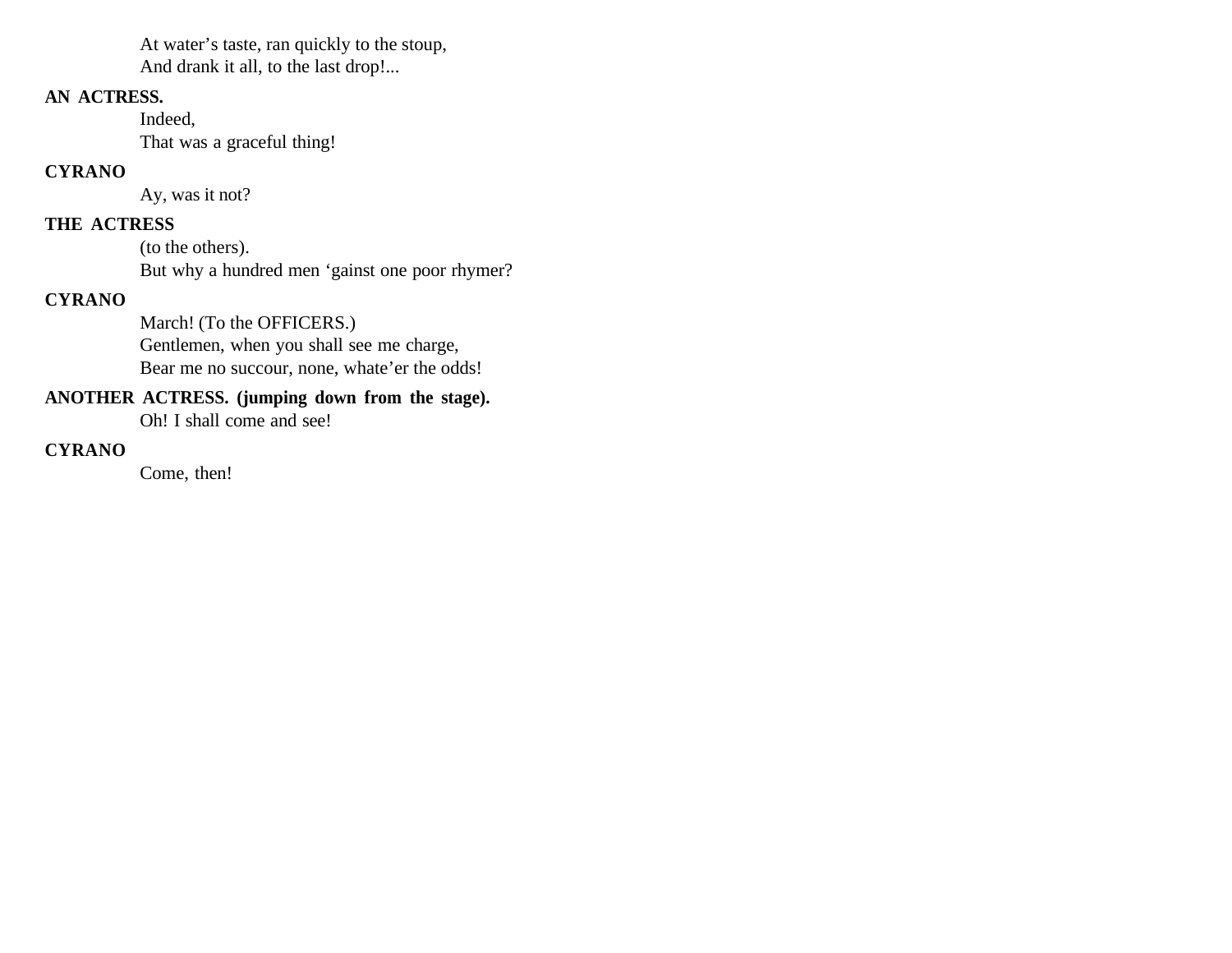### **ANOTHER**

*(jumping down-to an old ACTOR).* 

And you?...

### **CYRANO**

Come all- the Doctor, Isabel, Leander, Come, for you shall add, in a motley swarm The farce Italian to this Spanish drama!

### **ALL THE WOMEN. (dancing for joy).**

Bravo!- a mantle, quick!- my hood!

### **JODELET**

Come on!

### **CYRANO**

Play us a march, gentlemen of the band!

*(The VIOLINISTS join the procession, which is forming. They take the footlights, and divide them for torches.)*

> Brave officers! next, women in costume, And, twenty paces on

*(He takes his place.)*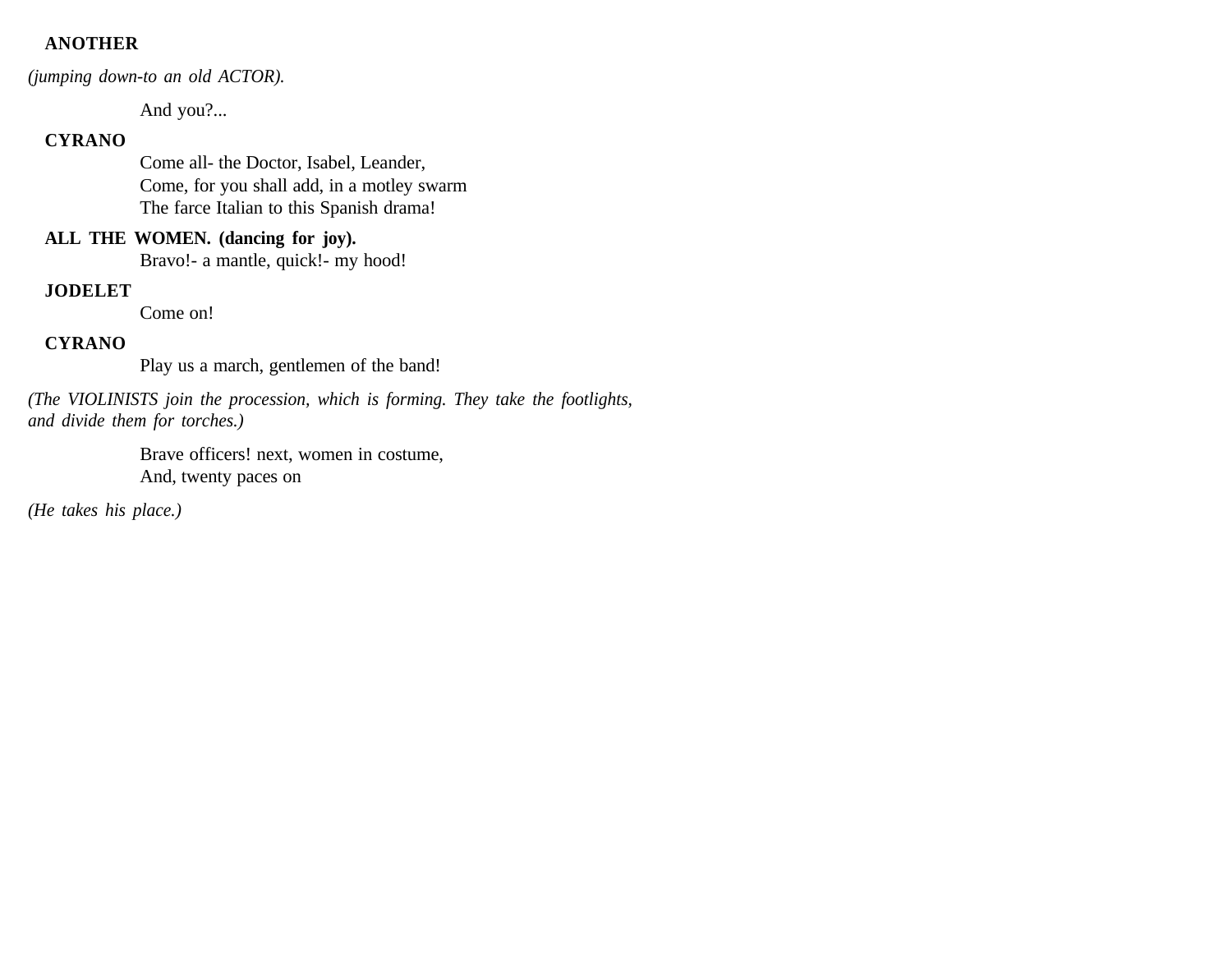I, all alone, Beneath the plume that Glory lends, herself, To deck my beaver,- proud as Scipio!... -You hear me?- I forbid you succour me!

One, two, three! Porter, open wide the doors!

*(The PORTER opens the doors; a view of old Paris in the moonlight is seen.)* 

Ah!... Paris wrapped in night! half nebulous: The moonlight streams o'er the blue-shadowed roofs; A lovely frame for this wild battle-scene; Beneath the vapour's floating scarves, the Seine Trembles, mysterious, like a magic mirror, And, shortly, you shall see what you shall see!

# **ALL**

To the Porte de Nesle!

**CYRANO (standing on the threshold).** Ay, to the Port de Nesle!

*(Turning to the ACTRESS.)*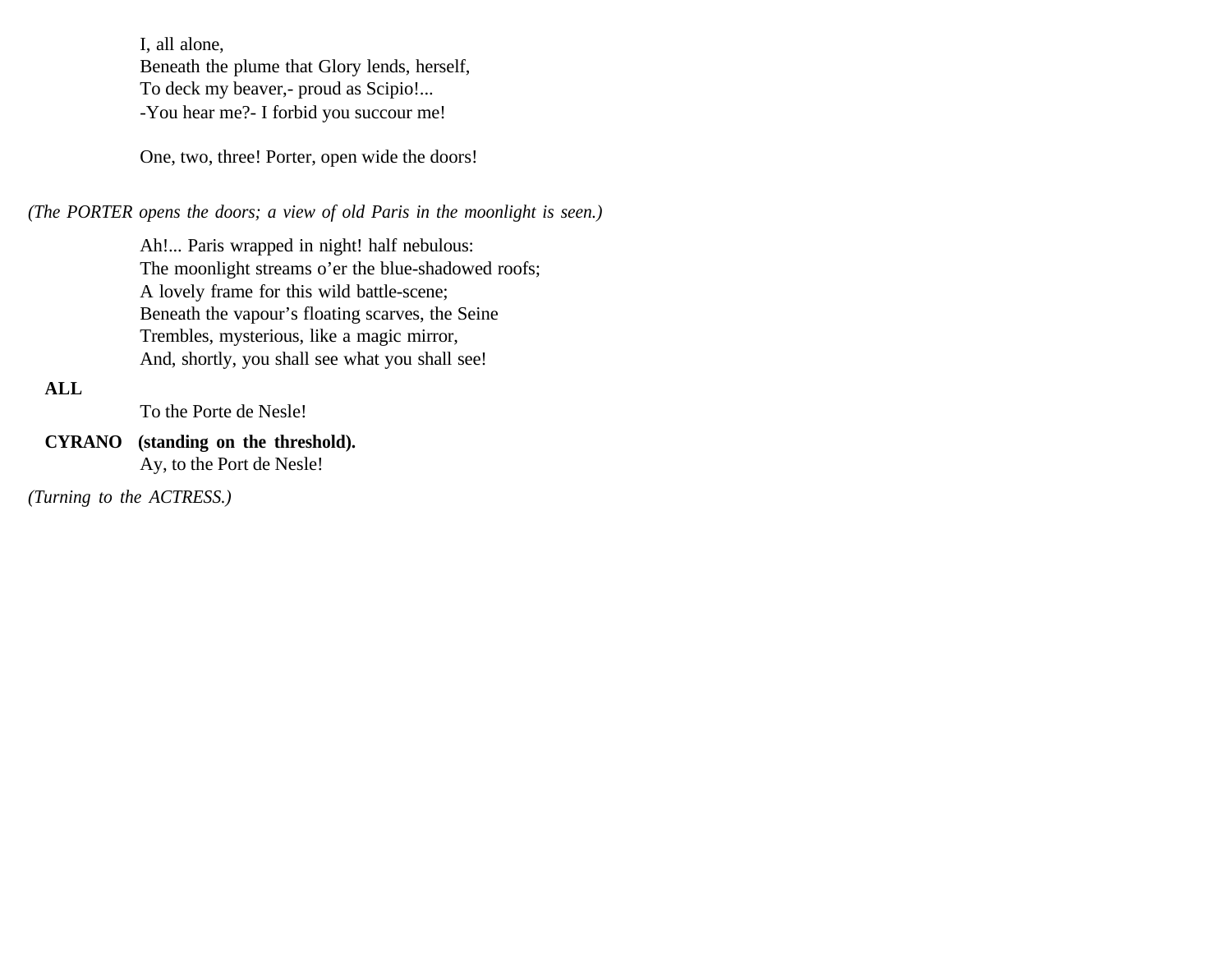Did you not ask, young lady, for what cause Against this rhymer fivescore men were sent?

*(He draws his sword; then, calmly)*

'Twas that they knew him for a friend of mine!

*(He goes out. LIGNIERE staggers first after him, then the ACTRESSES on the OFFICERS' arms- the ACTORS. The Procession starts to the sound of violins and in the faint light of the candles.)*

*CURTAIN*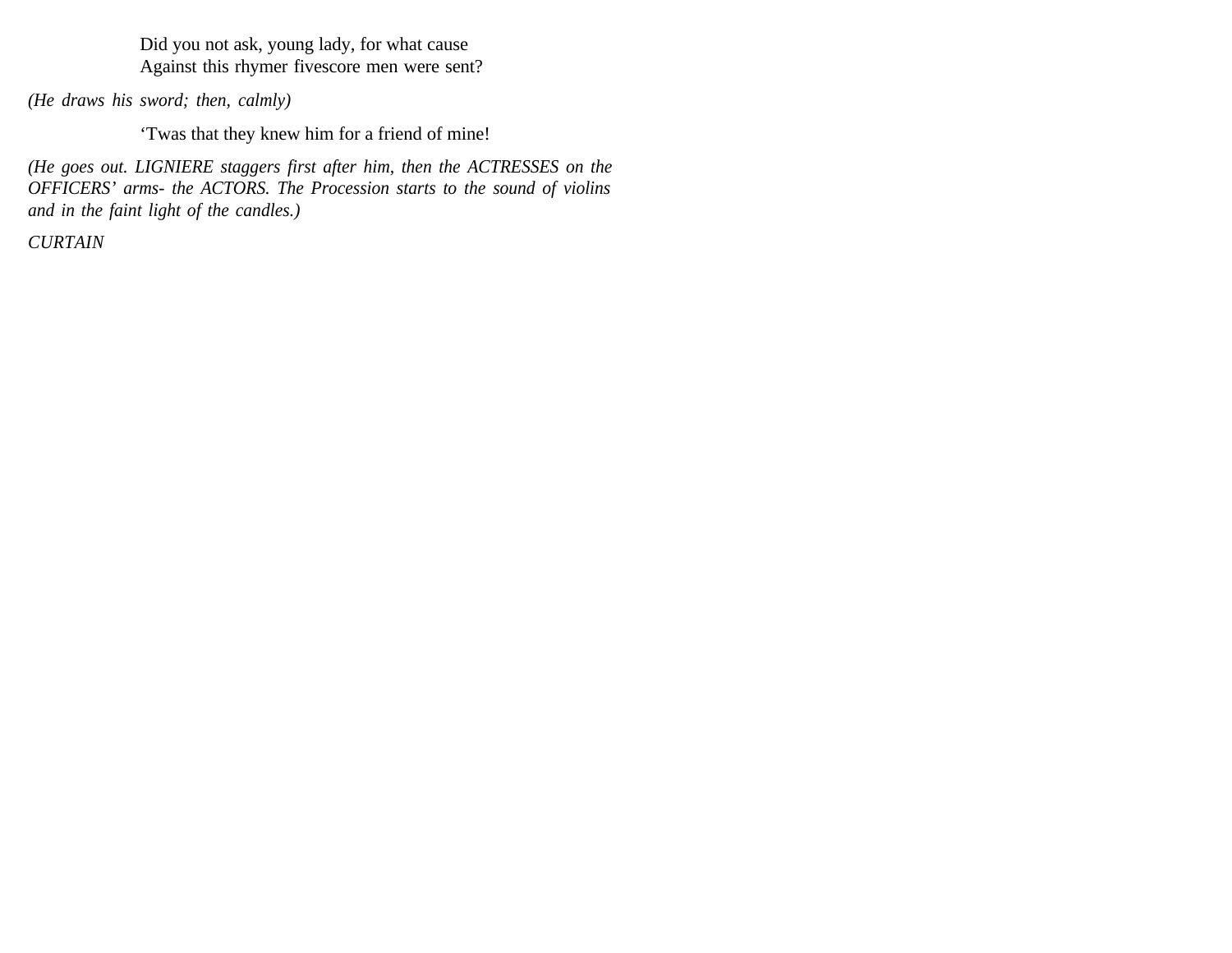# ACT II

*THE POET'S EATING-HOUSE.*

*RAGUENEAU'S cook and pastry shop. A large kitchen at the corner of the Rue St. Honore and the Rue de l'Arbre Sec- which are seen in the background through the glass door, in the grey dawn.*

*On the left, in the foreground, a counter, surmounted by a stand in forged iron, on which are hung geese, ducks, and white peacocks. In great china vases are tall bouquets of simple flowers, principally yellow sunflowers.*

*On the same side, further back, an immense open fireplace, in front of which, between monster fire-dogs, on each of which hangs a little saucepan, the roast are dripping into the pans.*

*On the right, foreground with door.*

*Further back, staircase leading to a little room under the roof, the entrance of which is visible through the open shutter. In this room a table is laid. A small Flemish lustre is alight. It is a place for eating and drinking. A wooden gallery continuing the staircase apparently leads to other similar little rooms.*

*In the middle of the shop an iron hoop is suspended from the ceiling by a string with which it can be drawn up and down, and big game is hung around it.*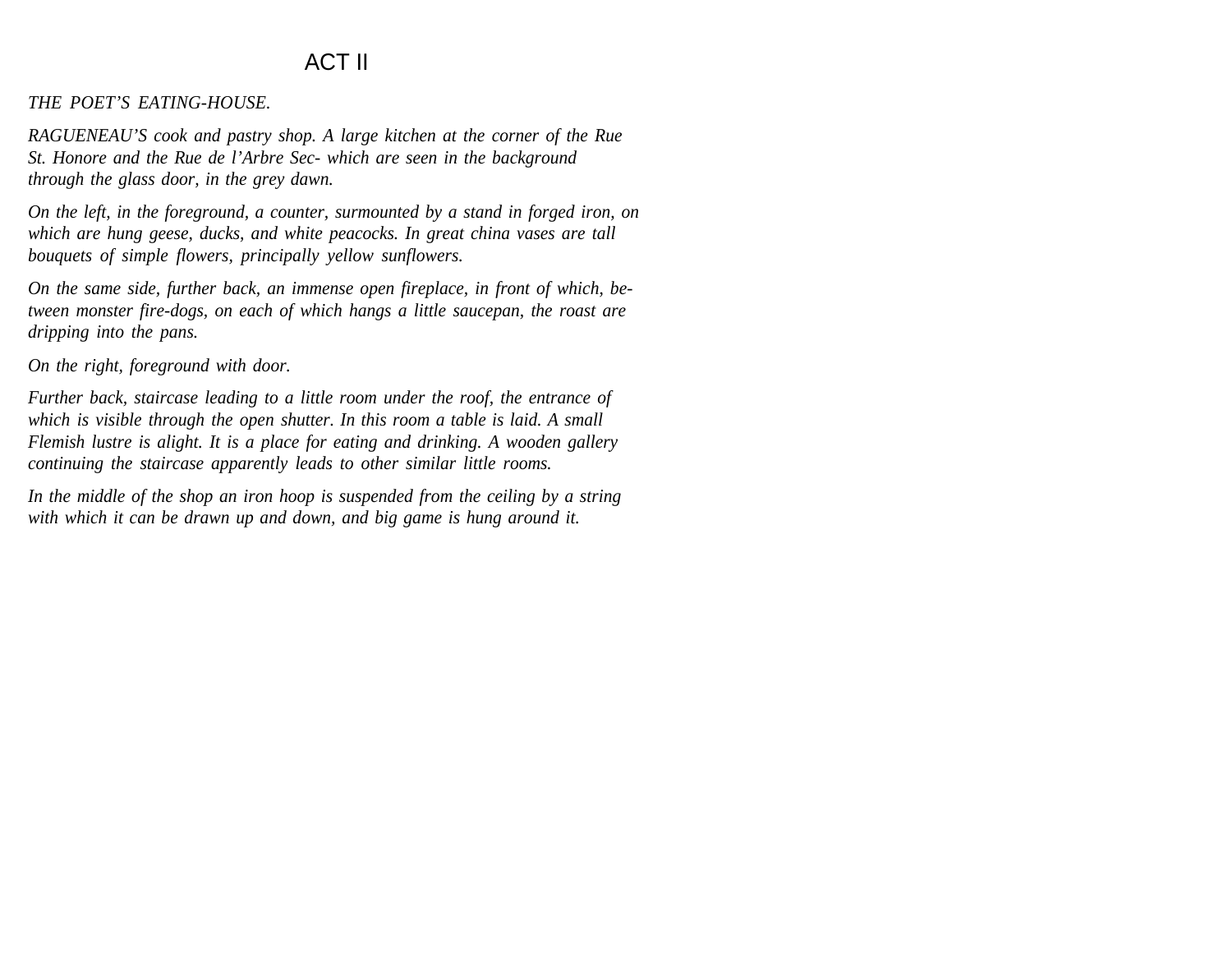*The ovens in the darkness under the stairs give forth a red glow. The copper pans shine. The spits are turning. Heaps of food formed into pyramids. Hams suspended. It is the busy hour of the morning. Bustle and hurry of scullions, fat cooks, and diminutive apprentices, their caps profusely decorated with cock's feathers and wings of guinea-fowl.*

*On metal and wicker plates they are bringing in piles of cakes and tarts.*

*Tables laden with rolls and dishes of food. Other tables surrounded with chairs are ready for the consumers.*

*A small table in a corner covered with papers, at which RAGUENEAU is seated writing on the rising of the curtain.*

*SCENE I* 

*RAGUENEAU, PASTRY-COOKS, then LISE. RAGUENEAU is writing, with an inspired air, at a small table, and counting on his fingers.* 

### **FIRST PASTRY-COOK (bringing in an elaborate fancy dish).**

Fruits in nougat!

#### **SECOND PASTRY-COOK (bringing another dish).**

Custard!

**THIRD PASTRY-COOK (bringing a roast, decorated with feathers).** Peacock!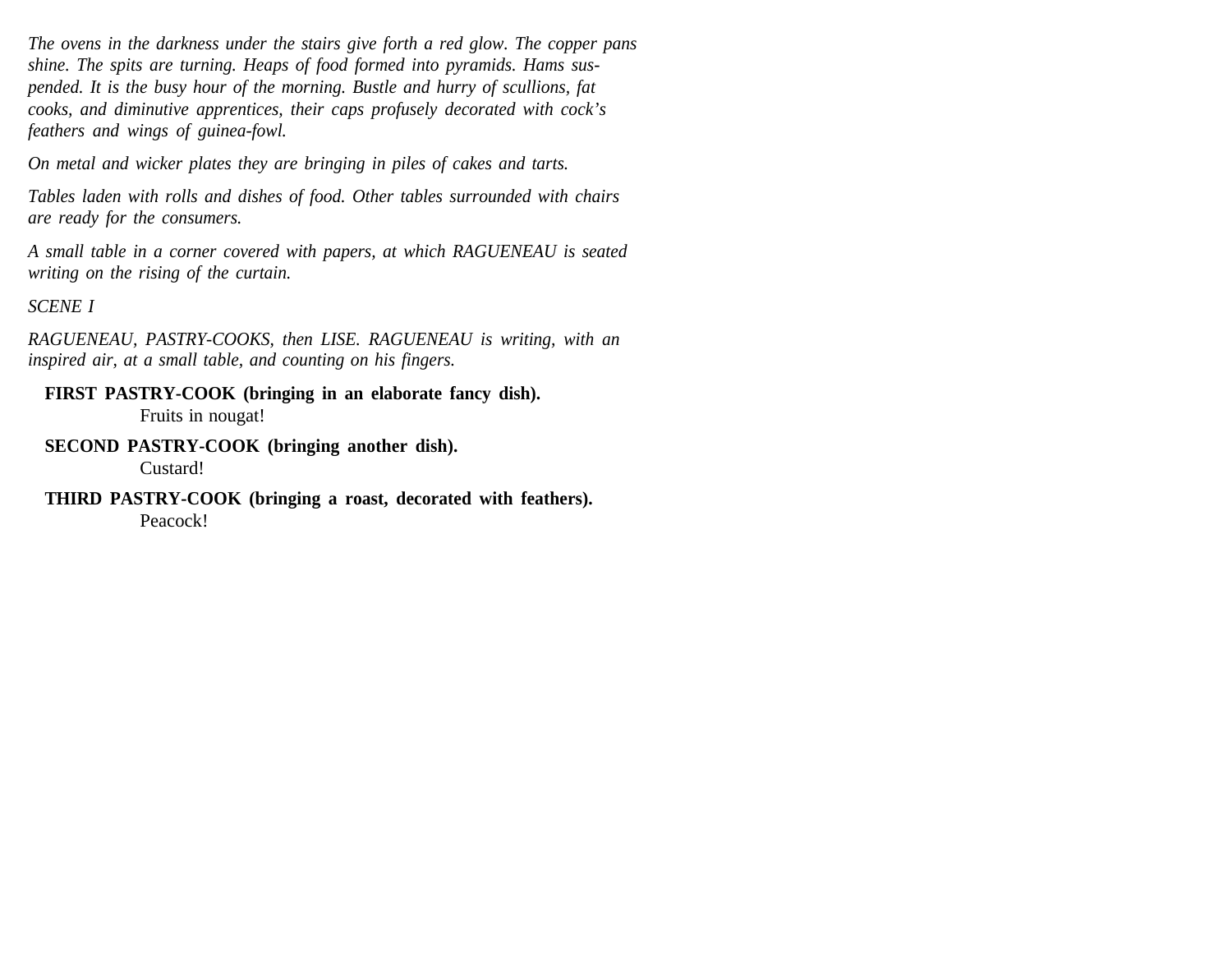**FOURTH PASTRY-COOK (bringing a batch of cakes on a slab).** Rissoles!

# **FIFTH PASTRY-COOK (bringing a sort of pie-dish).**

Beef-jelly!

# **RAGUENEAU (ceasing to write, and raising his head).**

Aurora's silver-rays begin to glint e'en now on the copper pans, and thou, O Ragueneau! must perforce stifle in thy breast the God of Song! Anon shall come the hour of the lute!- now 'tis the hour of the oven!

 *(He rises. To a COOK.)* 

You, make that sauce longer, 'tis too short!

# **THE COOK.**

How much too short?

# **RAGUENEAU**

Three feet.

*(He passes on further.)*

# **THE COOK.**

What means he?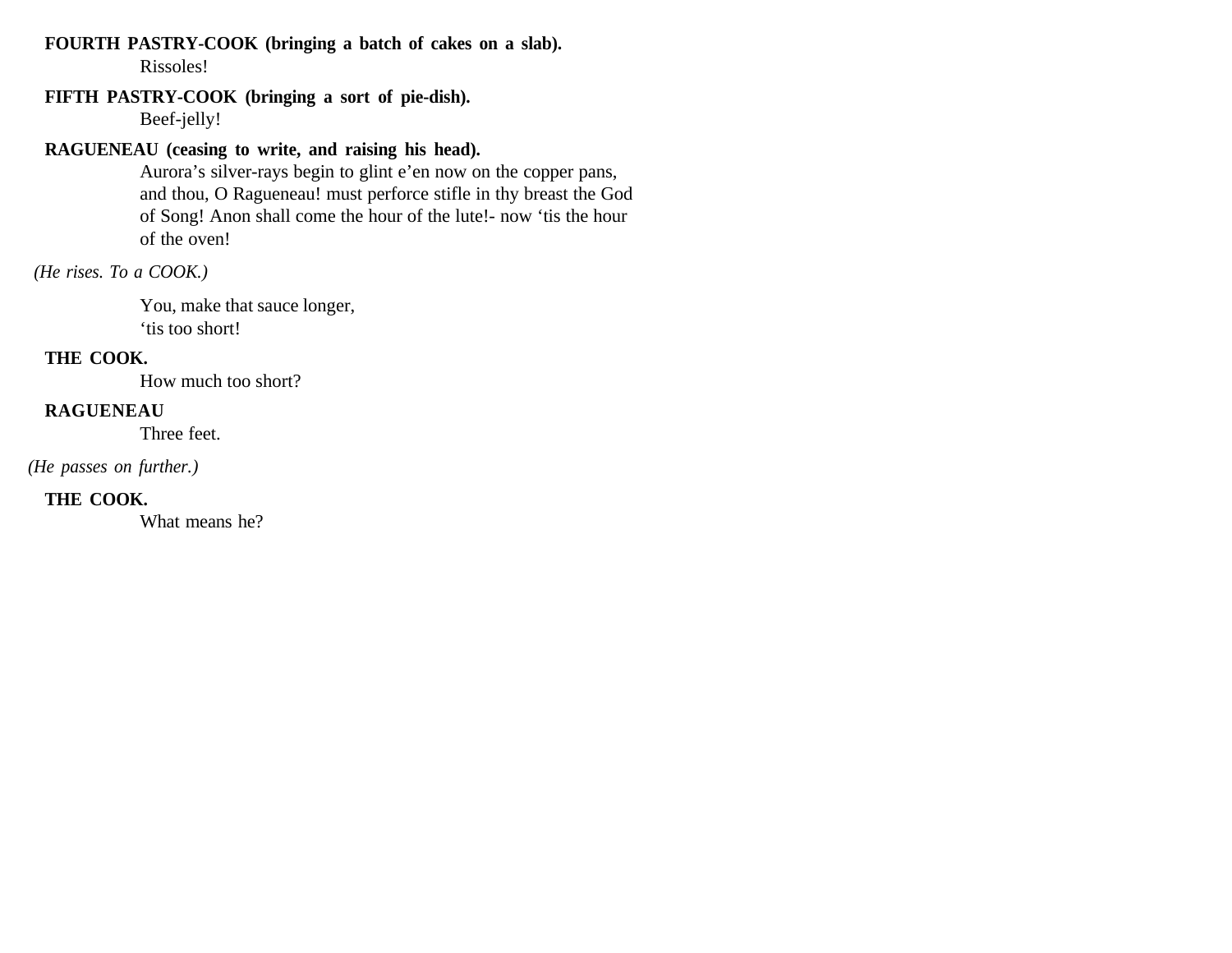#### **FIRST PASTRY-COOK (showing a dish to RAGUENEAU).**

The tart!

### **SECOND PASTRY-COOK**

The pie!

### **RAGUENEAU (before the fire).**

My Muse, retire, lest thy bright eyes be reddened by the faggot's blaze!

 *(To a COOK, showing him some loaves.)* 

You have put the cleft o' th' loaves in the wrong place; know you not that the caesura should be between the hemstitches?

*(To another, showing him an unfinished pasty.)* 

To this palace of paste you must add the roof....

*(To a young APPRENTICE, who, seated on the ground, is spitting the fowls.)* 

And you, as you put on your lengthy spit the modest fowl and the superb turkey, my son,- alternate them, as the- old Malherbe loved well to alternate his long lines of verse with the short ones; thus shall your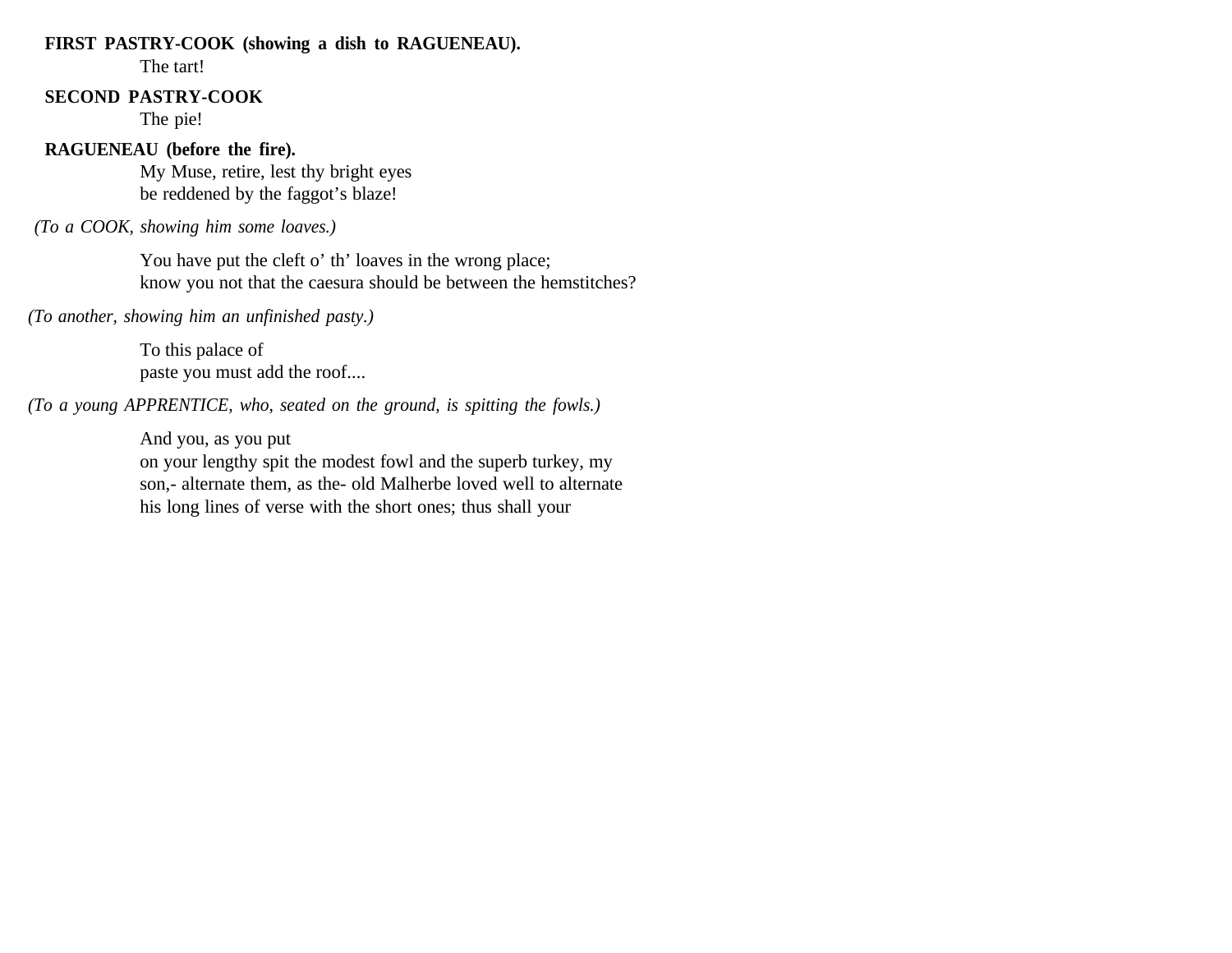roasts, in strophes, turn before the flame!

# **ANOTHER APPRENTICE (also coming up with a tray covered by a nap-**

**kin).** 

Master, I bethought me erewhile of your tastes, and made this, which will please you, I hope.

 *(He uncovers the tray, and shows a large lyre made of pastry.)*

### **RAGUENEAU(enchanted).**

A lyre!

### **THE APPRENTICE.**

'Tis of brioche pastry.

# **RAGUENEAU(touched).**

With conserved fruits.

# **THE APPRENTICE.**

The strings, see, are of sugar.

# **RAGUENEAU(giving him a coin).**

Go, drink my health!

# *(Seeing LISE enter).*

Hush! my wife. Bustle,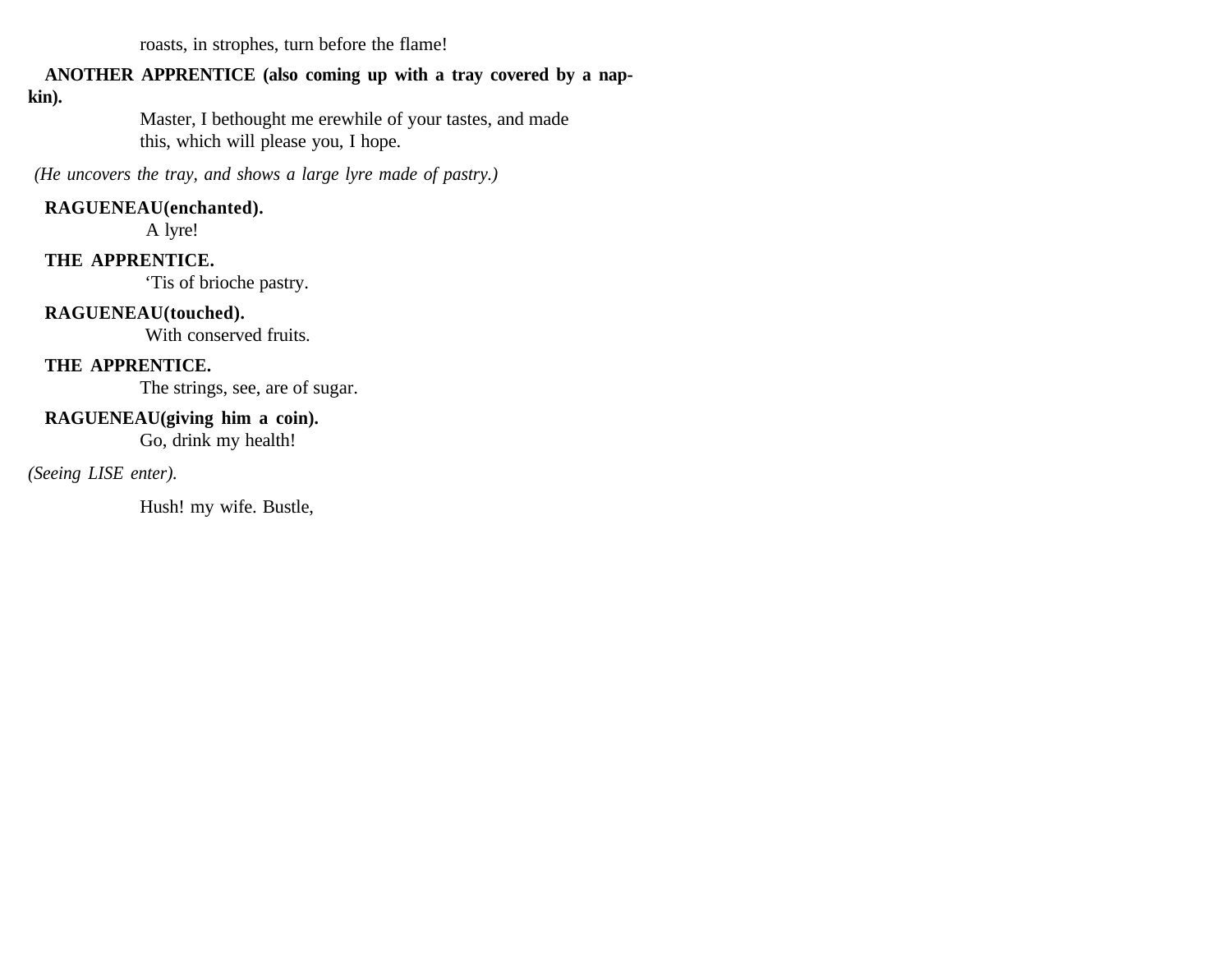pass on, and hide that money!

*(To LISE, showing her the lyre, with a conscious look.)* 

Is it not beautiful?

# **LISE**

'Tis passing silly!

*(She puts a pile of papers on the counter.)*

# **RAGUENEAU**

Bags? Good. I thank you.

 *(He looks at them.)* 

Heavens! my

cherished leaves! The poems of my friends! Torn, dismembered to make bags for holding biscuits and cakes!... Ah, 'tis the old tale again... Orpheus and the Bacchantes!

# **LISE (drily).**

And am I not free to turn at last to some use the sole thing that your wretched scribblers of halting lines leave behind them by way of payment?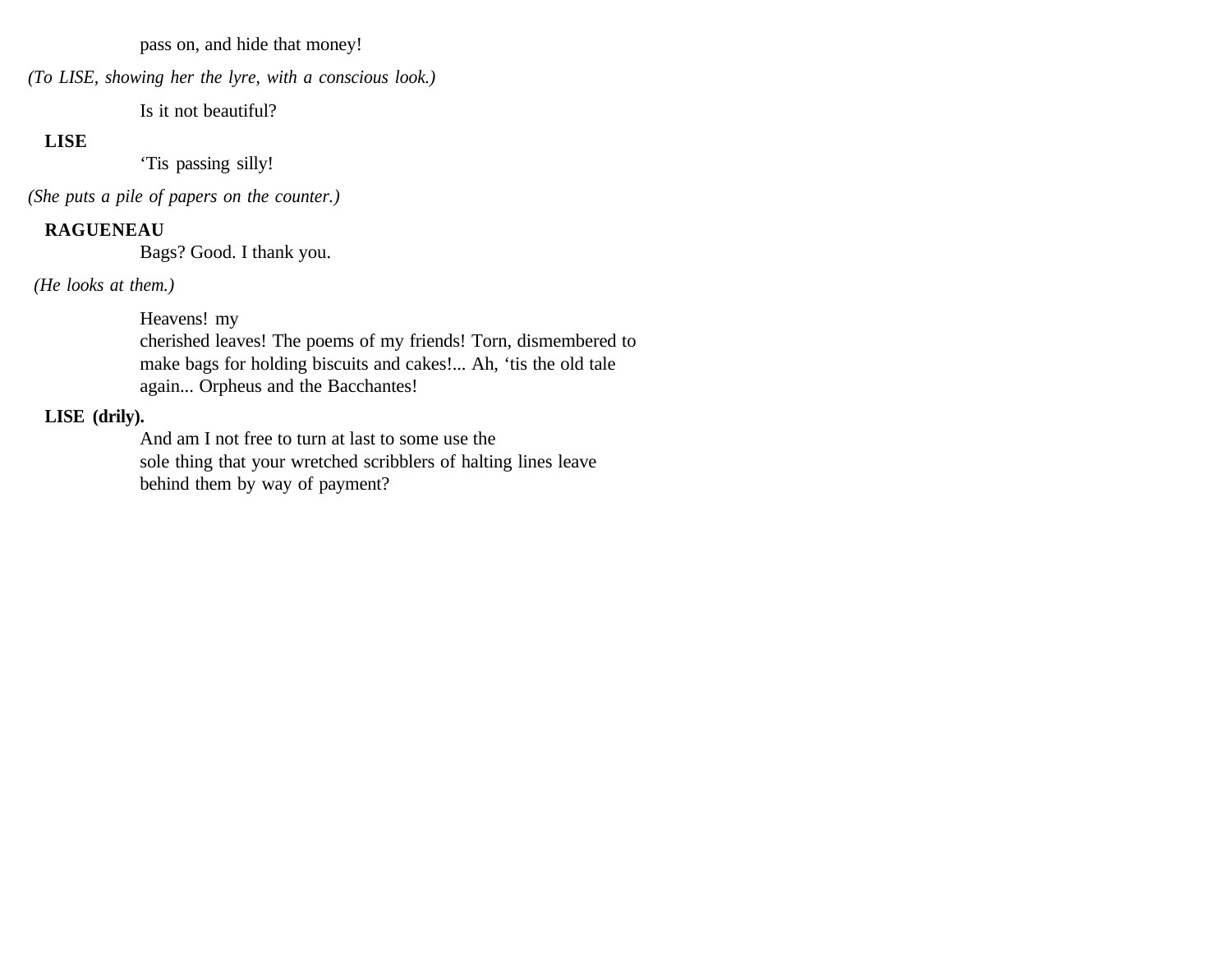### **RAGUENEAU**

Grovelling ant!... Insult not the divine grasshoppers, the sweet singers!

### **LISE**

Before you were the sworn comrade of all that crew, my friend, you did not call your wife ant and Bacchante!

### **RAGUENEAU**

To turn fair verse to such a use!

### **LISE**

'Faith, 'tis all it's good for.

### **RAGUENEAU**

Pray then, madam, to what use would you degrade prose?

# *SCENE II*

*The SAME. Two CHILDREN, who have just trotted into the shop.* 

# **RAGUENEAU**

What would you, little ones?

# **FIRST CHILD**

Three pies.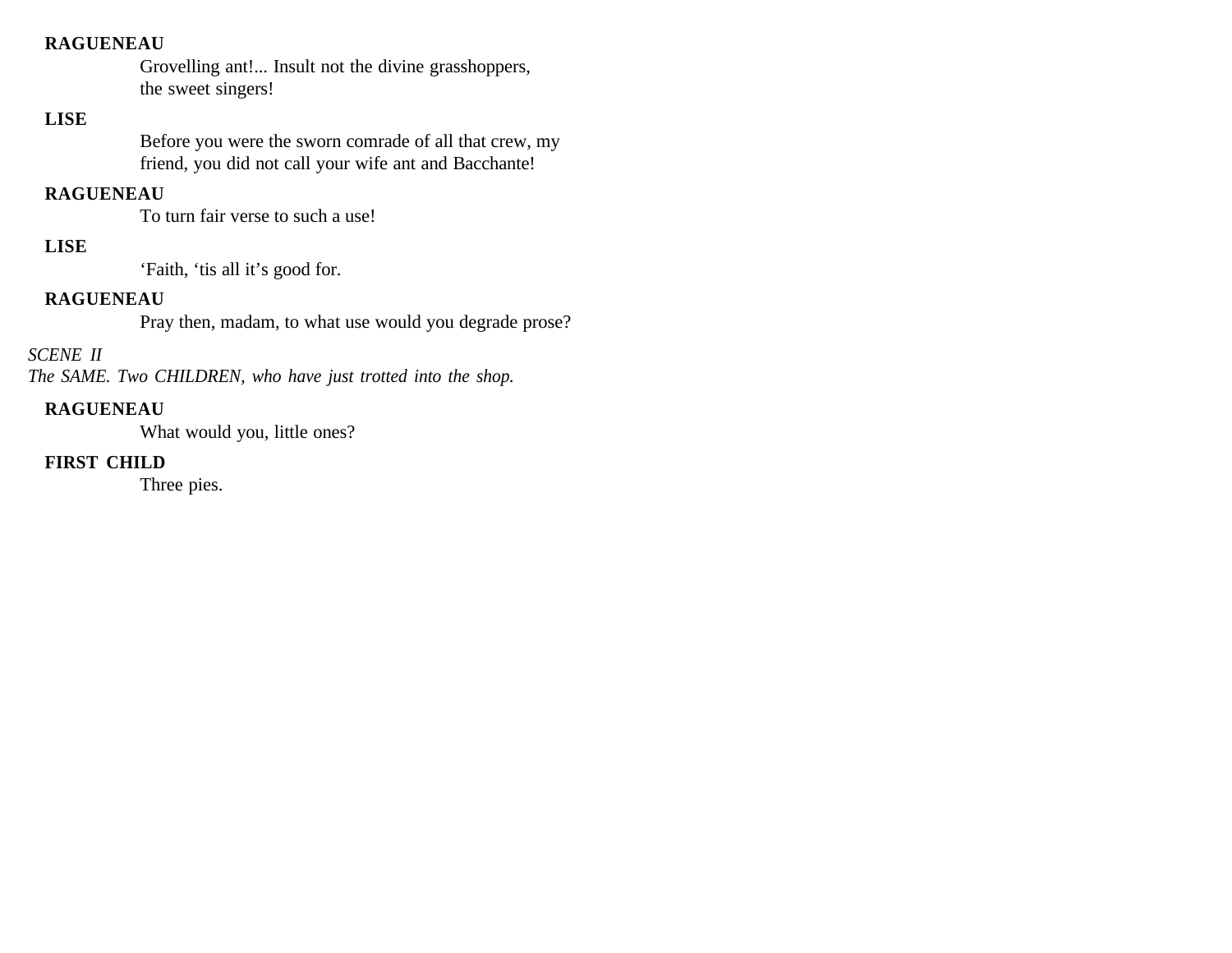#### **RAGUENEAU**

(serving them). See, hot and well browned.

### **SECOND CHILD**

If it please you, Sir, will you wrap them up for us?

### **RAGUENEAU(aside, distressed).**

Alas! one of my bags!

 *(To the CHILDREN.)* 

What? must I wrap them up?

*(He takes a bag, and just as he is about to put in the pies, he reads)*

"Ulysses thus, on leaving fair Penelope..." Not that one!...

*(He puts it aside, and takes another, and as he is about to put in the pies, he reads)*

> "The gold-locked Phoebus..." Nay, nor that one!...

*(Same play.)*

**LISE (impatiently).** 

What are you dallying for?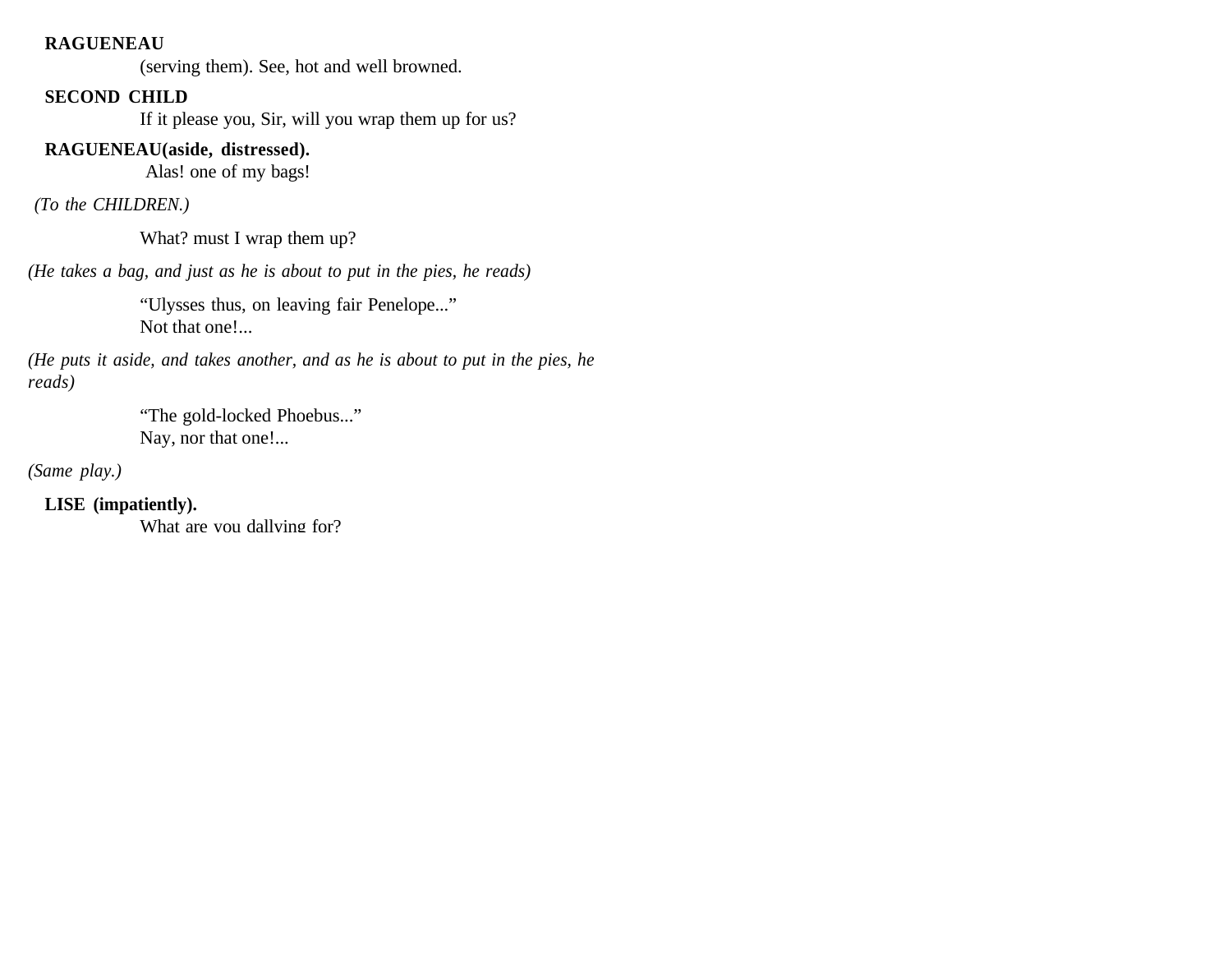#### **RAGUENEAU**

Here! here! here!

*(He chooses a third, resignedly.)*

The sonnet to Phillis!... but 'tis hard to part with it!

### **LISE**

By good luck! he has made up his mind at last!

*(Shrugging her shoulders.)* 

Nicodemus!

*(She mounts on a chair, and begins to range plates on a dresser.)* 

*(taking advantage of the moment she turns her back, calls back the CHILDREN, who are already at the door).* 

Hist!

children!... Render me back the sonnet to Phillis, and you shall have six pies instead of three.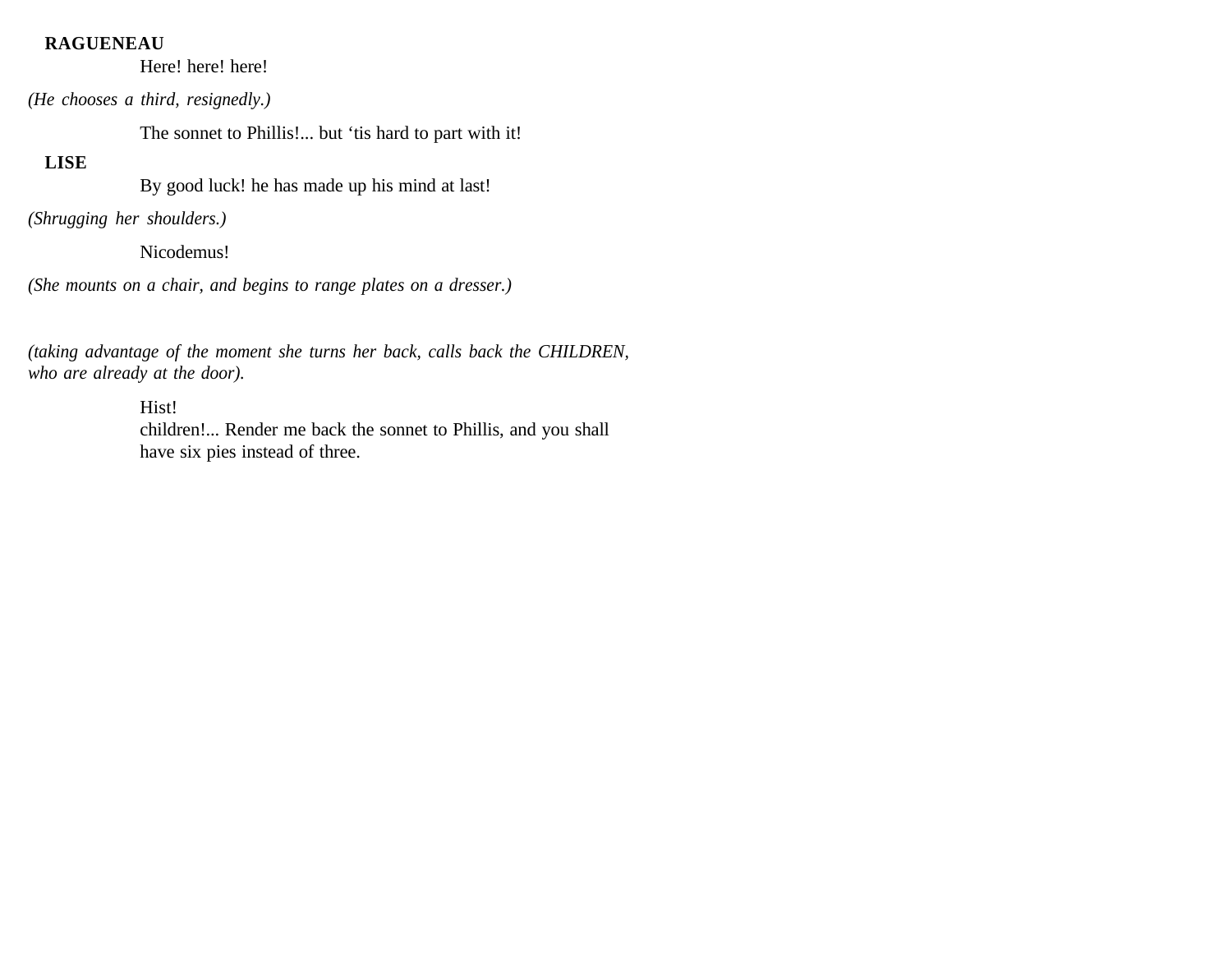*(The CHILDREN give him back the bag, seize the cakes quickly, and go out. RA-GUENEAU, smoothing out the paper, begins to declaim.)* 

> "Phillis!..." On that sweet name a smear of butter! "Phillis!..."

*(CYRANO enters hurriedly.)*

*SCENE III RAGUENEAU, LISE, CYRANO, then the MUSKETEER.* 

### **CYRANO**

What's o'clock?

**RAGUENEAU (bowing low).** Six o'clock.

**CYRANO (with emotion).**  In one hour's time!

*(He paces up and down the shop.)*

**RAGUENEAU (following him).** 

Bravo! I saw...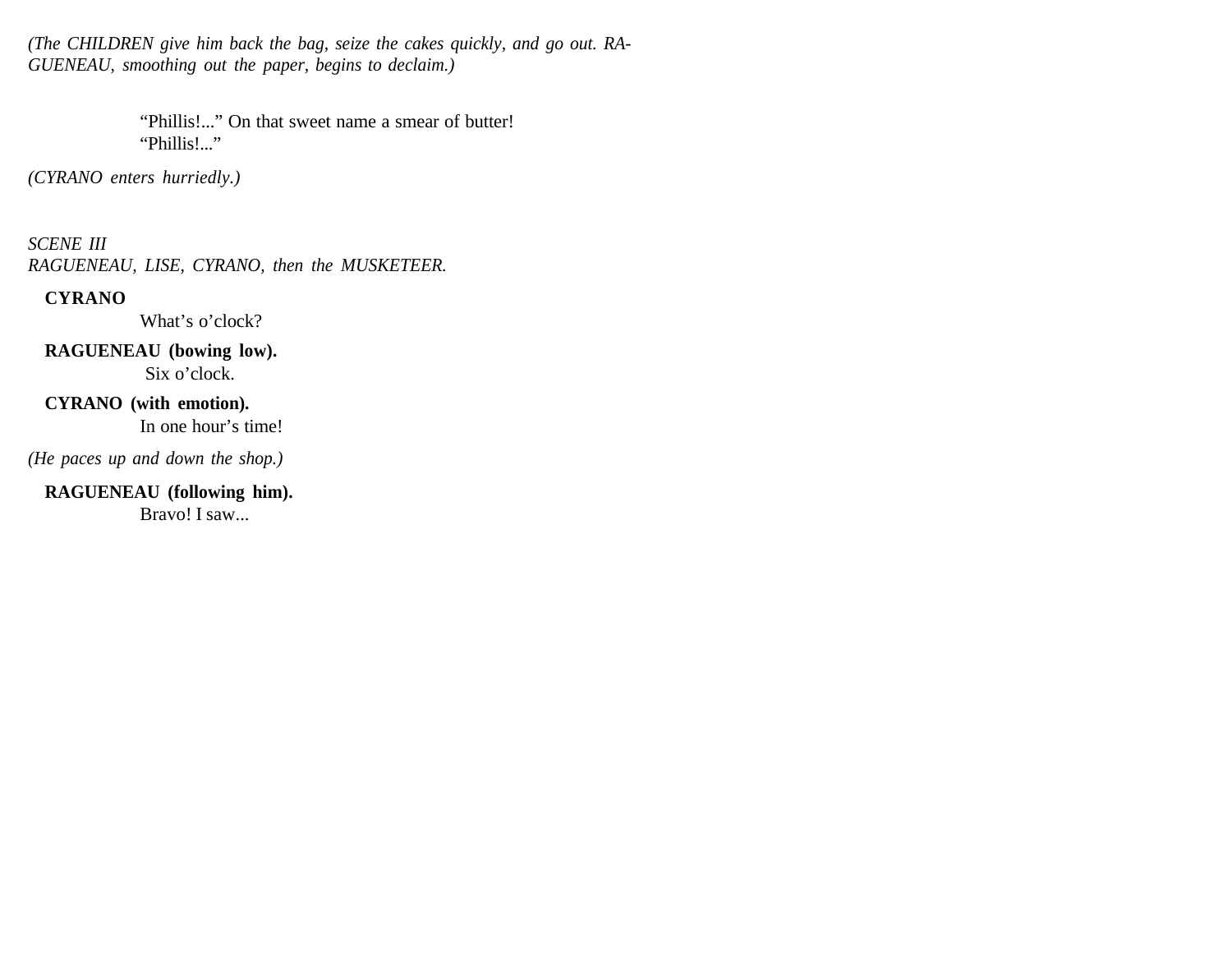### **CYRANO**

Well, what saw you, then?

#### **RAGUENEAU**

Your combat!...

### **CYRANO**

Which?

# **RAGUENEAU**

That in the Burgundy Hotel, 'faith!

### **CYRANO (contemptuously).**

Ah!... the duel!

# **RAGUENEAU (admiringly).**

Ay! the duel in verse!...

# **LISE**

He can talk of nought else!

### **CYRANO**

Well! Good! let be!

# **RAGUENEAU (making passes with a spit that he catches up).**

"At the envoi's end, I touch!... At the envoi's end, I touch!"... 'Tis fine, fine!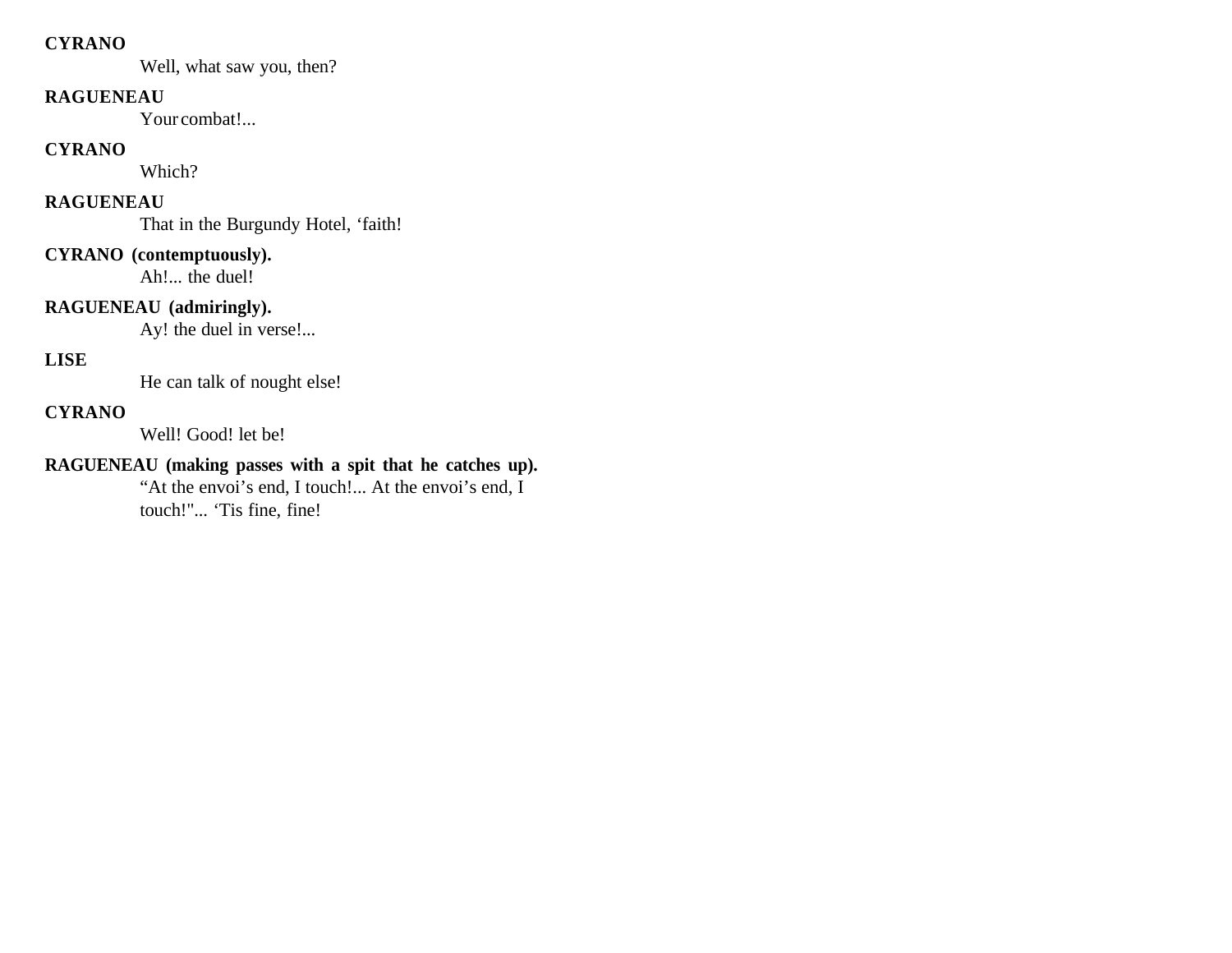*(With increasing enthusiasm.)*

At the envoi's end"

### **CYRANO**

What hour is it now, Ragueneau?

# **RAGUENEAU**

*(stopping short in the act of thrusting to look at the clock).* 

Five minutes after six!... "I touch!"

*(He straightens himself.) ...*

Oh! to write a ballade!

**LISE (to CYRANO, who as he passes by the counter has absently shaken hands with her).** 

What's wrong with your hand?

### **CYRANO**

Nought; a slight cut.

### **RAGUENEAU**

Have you been in some danger?

# **CYRANO**

None in the world.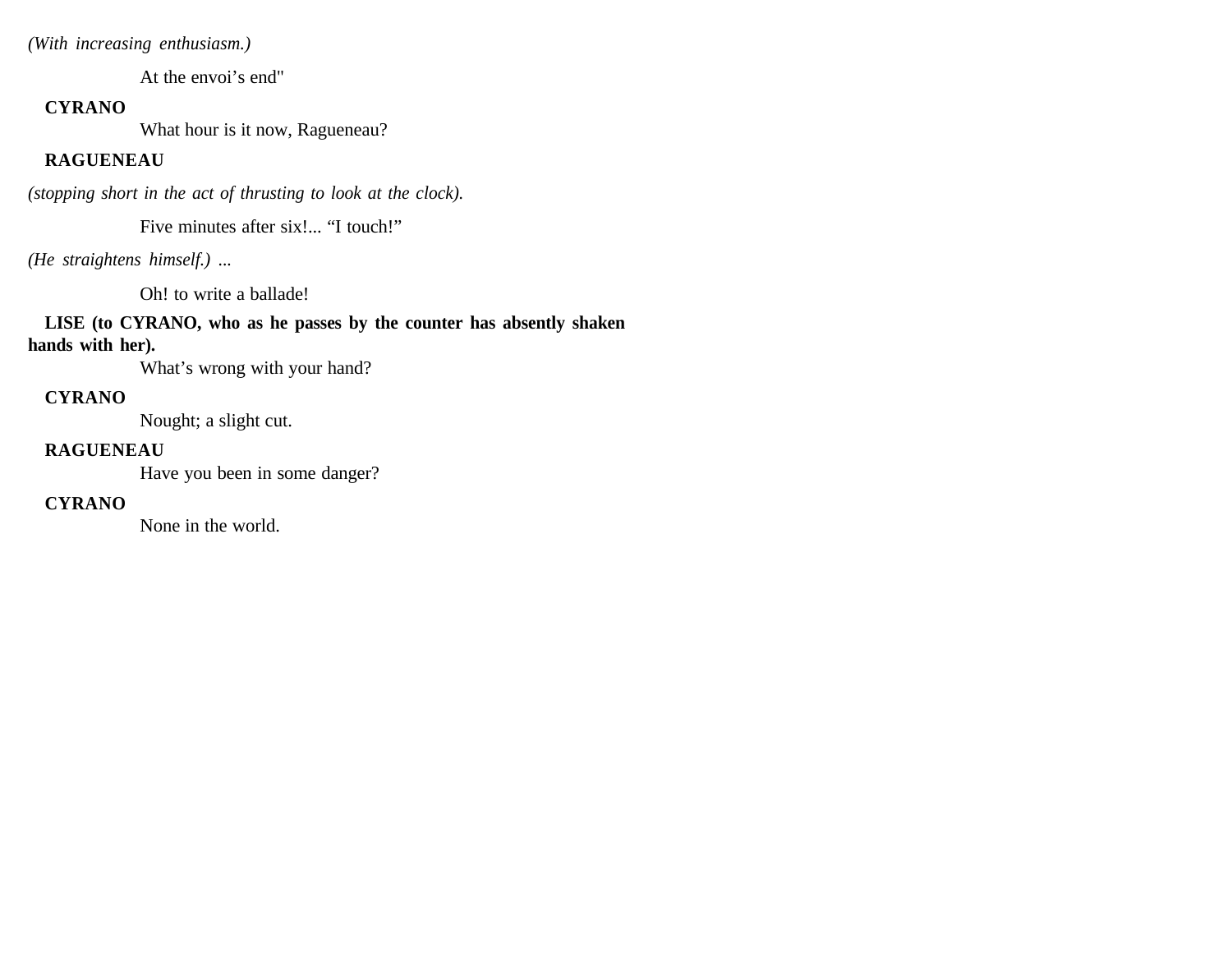### **LISE (shaking her finger at him).**

Methinks you speak not the truth in saying that!

## **CYRANO**

Did you see my nose quiver when I spoke? 'Faith, it must have been a monstrous lie that should move it!

## *(Changing his tone.)*

 I wait some one here. Leave us alone, and disturb us for nought an it were not for crack of doom!

## **RAGUENEAU**

But 'tis impossible; my poets are coming...

# **LISE (ironically).**

Oh ay, for their first meal o' the day!

## **CYRANO**

Prythee, take them aside when I shall make you sign to do so.... What's o'clock?

## **RAGUENEAU**

Ten minutes after six.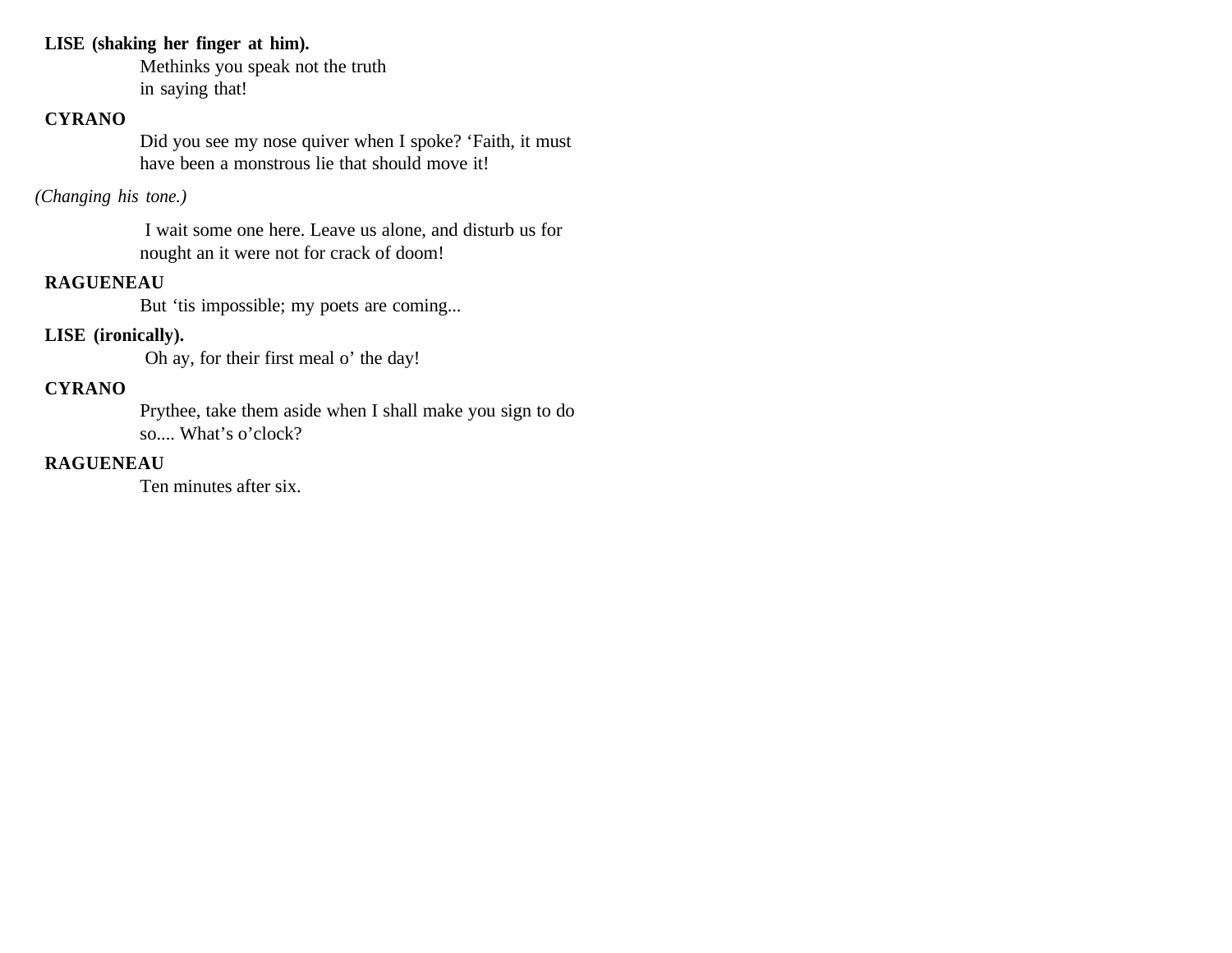**CYRANO (nervously seating himself at RAGUENEAU'S table, and draw-**

**ing**

some paper towards him.) A pen!...

## **RAGUENEAU (giving him the one from behind his ear).**

Here- a swan's quill.

**A MUSKETEER (with fierce moustache, enters, and in a stentorian voice)**  Good-day!

*(LISE. goes up to him quickly.)* 

## **CYRANO(turning round).**

Who's that?

## **RAGUENEAU**

'Tis a friend of my wife- a terrible warrior- at least so says he himself.

#### **CYRANO (taking up the pen, and motioning RAGUENEAU away).** Hush!

# *(To himself.)*

I will write, fold it, give it her, and fly!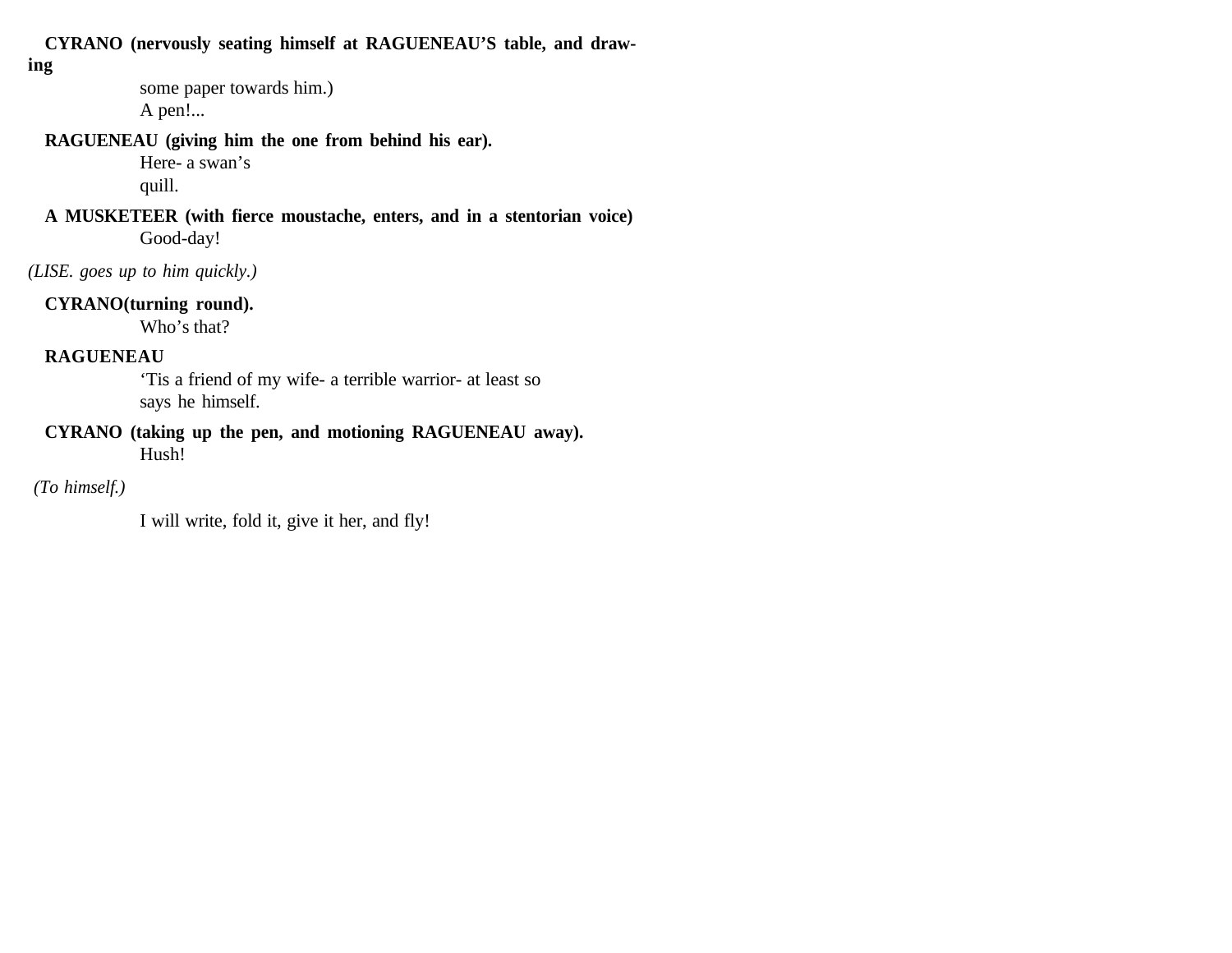#### *(Throws down the Pen.)*

Coward!... But strike me dead if I dare to speak to her,... ay, even one single word!

*(To RAGUENEAU.) What*

time is it?

#### **RAGUENEAU**

A quarter after six!...

#### **CYRANO (striking his breast).**

Ay- a single word of all those here! here! But writing, 'tis easier done...

#### *(He takes up the pen.)*

Go to, I will write it, that love-letter! Oh! I have writ and rewrit in my own mind so oft that it lies there ready for pen and ink; and if I lay but my soul by my letter-sheet, 'tis nought to do but to copy from it.

 *(He writes. Through the glass of the door the*

silhouettes of thin figures move uncertainly and hesitatingly.)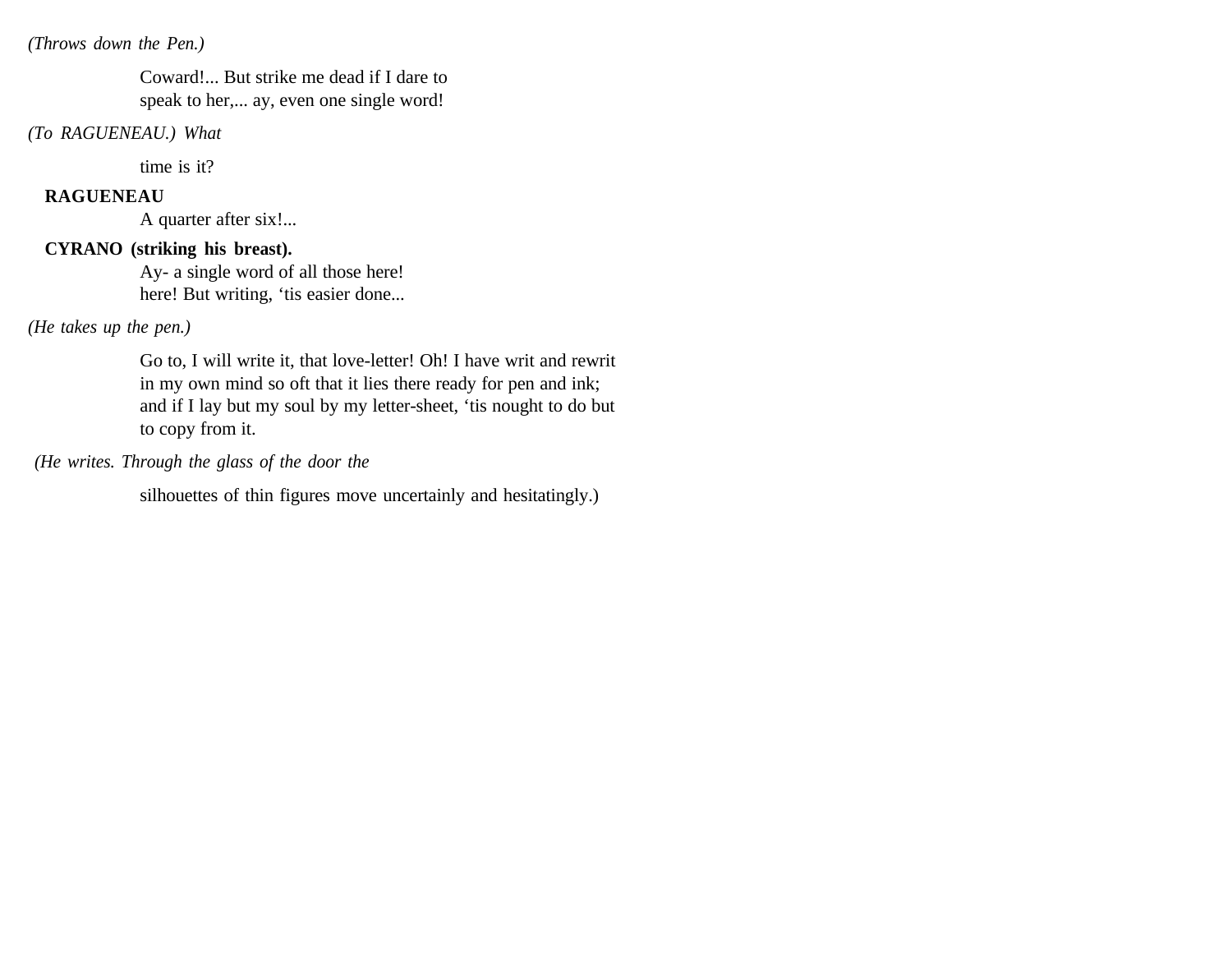### *SCENE IV*

*RAGUENEAU, LISE, the MUSKETEER. CYRANO at the little table writing. The POETS, dressed in black, their stockings ungartered, and covered with mud.*

#### **LISE (entering, to RAGUENEAU).**

Here they come, your mud-bespattered friends!

# **FIRST POET (entering, to RAGUENEAU).**

Brother in art!...

**SECOND POET (to RAGUENEAU, shaking his hands).** Dear brother!

#### **THIRD POET**

High soaring eagle among pastry-cooks!

# *(He sniffs.)*

Marry! it smells good here in your eyry!

## **FOURTH POET**

'Tis at Phoebus' own rays that thy roasts turn!

#### **FIFTH POET**

Apollo among master-cooks

# **RAGUENEAU (whom they surround and embrace).**

Ah! how quick a man feels at his ease with them!...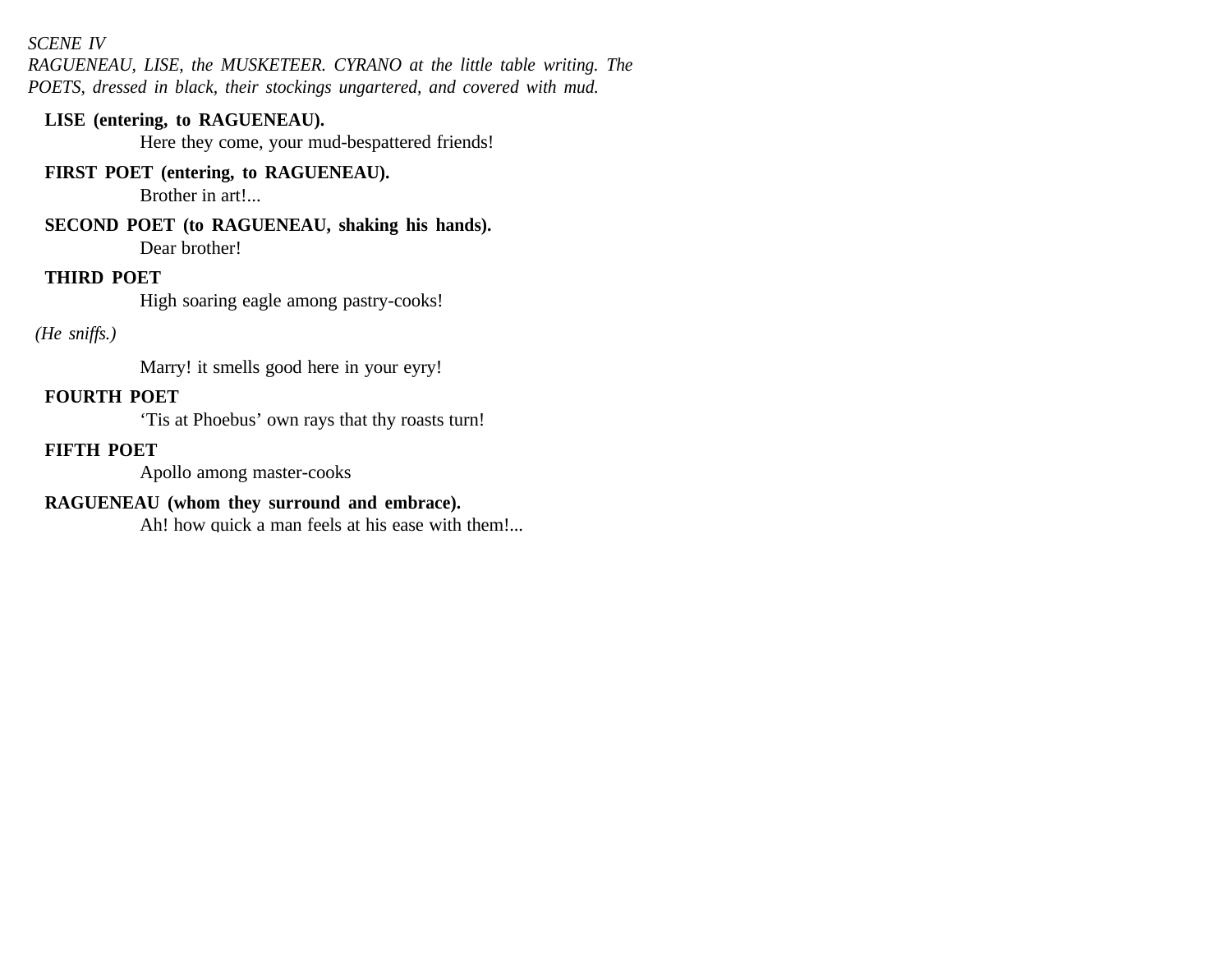#### **FIRST POET**

We were stayed by the mob; they are crowded all round the Porte de Nesle!

### **SECOND POET**

Eight bleeding brigand carcasses strew the pavements there- all slit open with sword-gashes!

## **CYRANO(raising his head a minute).**

Eight?... hold, methought seven.

*(He goes on writing.)*

## **RAGUENEAU (to CYRANO).**

Know you who might be the hero of the fray?

### **CYRANO(carelessly).**

Not I.

### **LISE(to the MUSKETEER).**

And you? know you?

### **THE MUSKETEER(twirling his moustache).**

Maybe!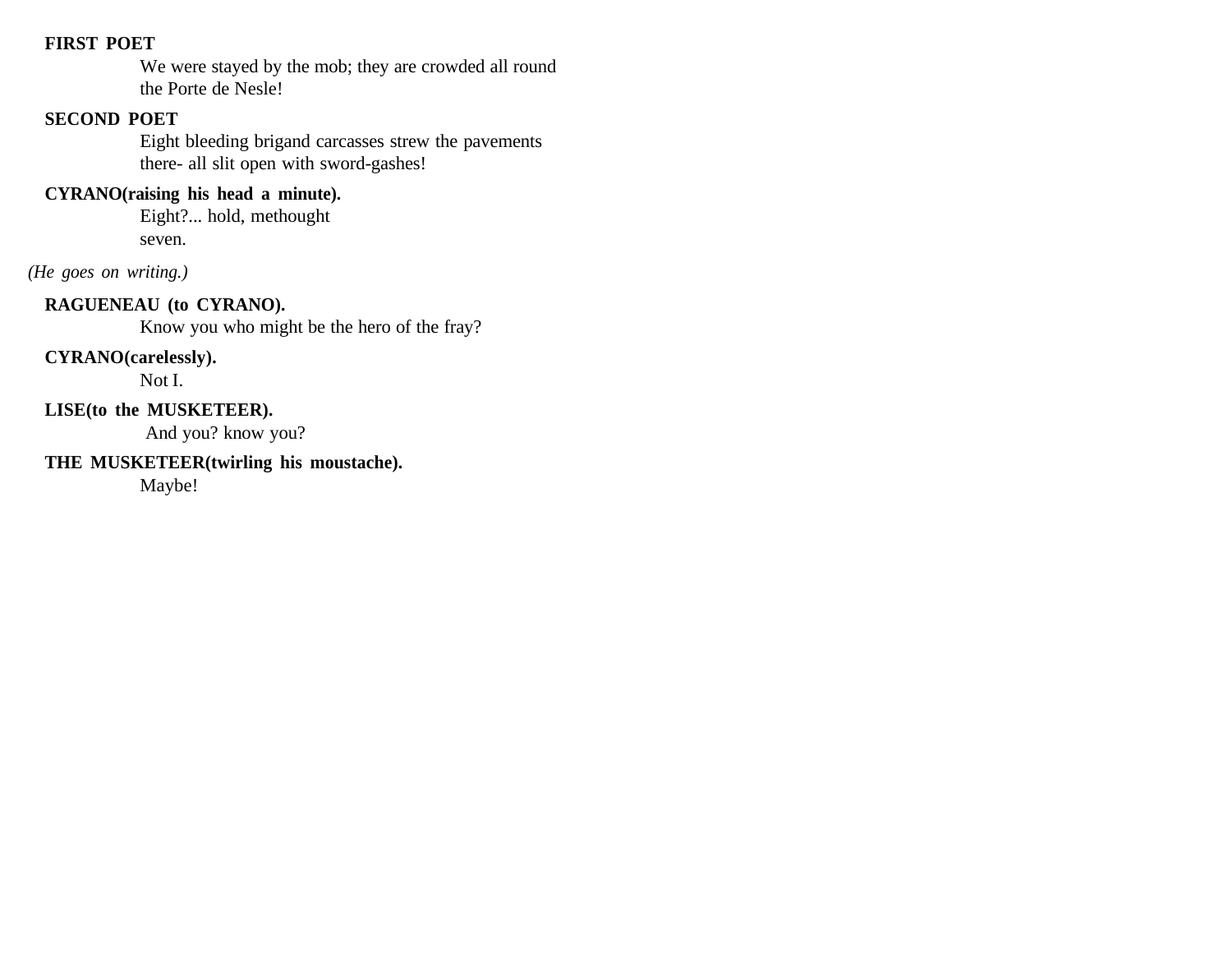(writing a little way off:- he is heard murmuring a word from time to time). "I love thee!"

### **FIRST POET**

'Twas one man, say they all, ay swear to it, one man who, single-handed, put the whole band to the rout!

# **SECOND POET**

'Twas a strange sight!- pikes and cudgels strewed thick upon the ground.

# **CYRANO (writing). ...**

"Thine eyes"...

#### **THIRD POET**

And they were picking up hats all the way to the Quai d'Orfevres!

# **FIRST POET**

Sapristi! but he must have been a ferocious...

**CYRANO (same play). ...**

"Thy lips"...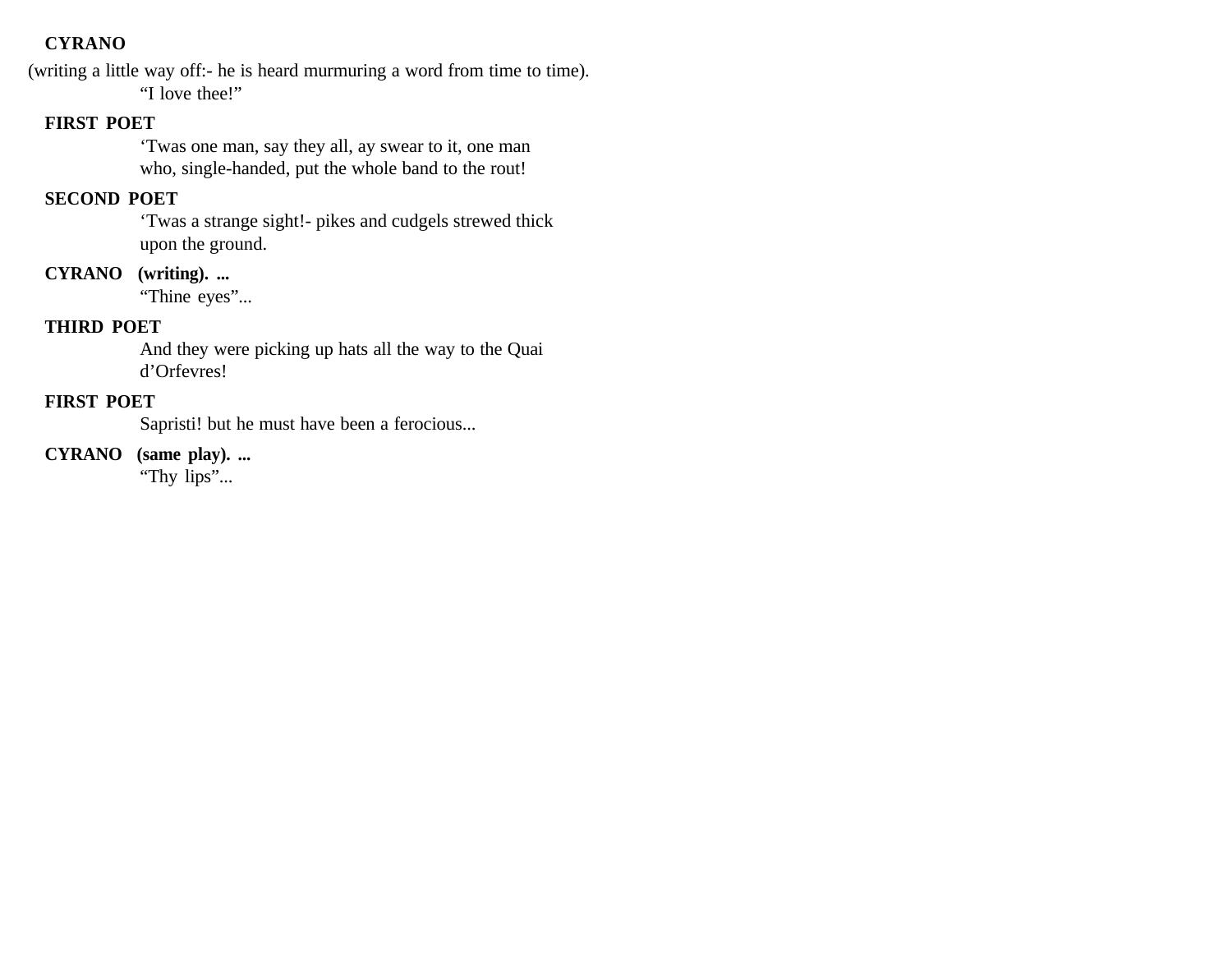#### **FIRST POET**

'Twas a parlous fearsome giant that was the author of such exploits!

## **CYRANO (same play). ...**

"And when I see thee come, I faint for fear."

# **SECOND POET(filching a cake).**

What hast rhymed of late, Ragueneau?

### **CYRANO (same play). ...**

"Who worships thee"...

(He stops, just as he is about to sign, and gets up, slipping the letter into his doublet.) No need I sign, since I give it her myself.

# **RAGUENEAU(to SECOND POET).**

I have put a recipe into verse.

# **THIRD POET (seating himself by a plate of cream-puffs).**

Go to! Let

us hear these verses!

## **FOURTH POET (looking at a cake which he has taken).**

Its cap is all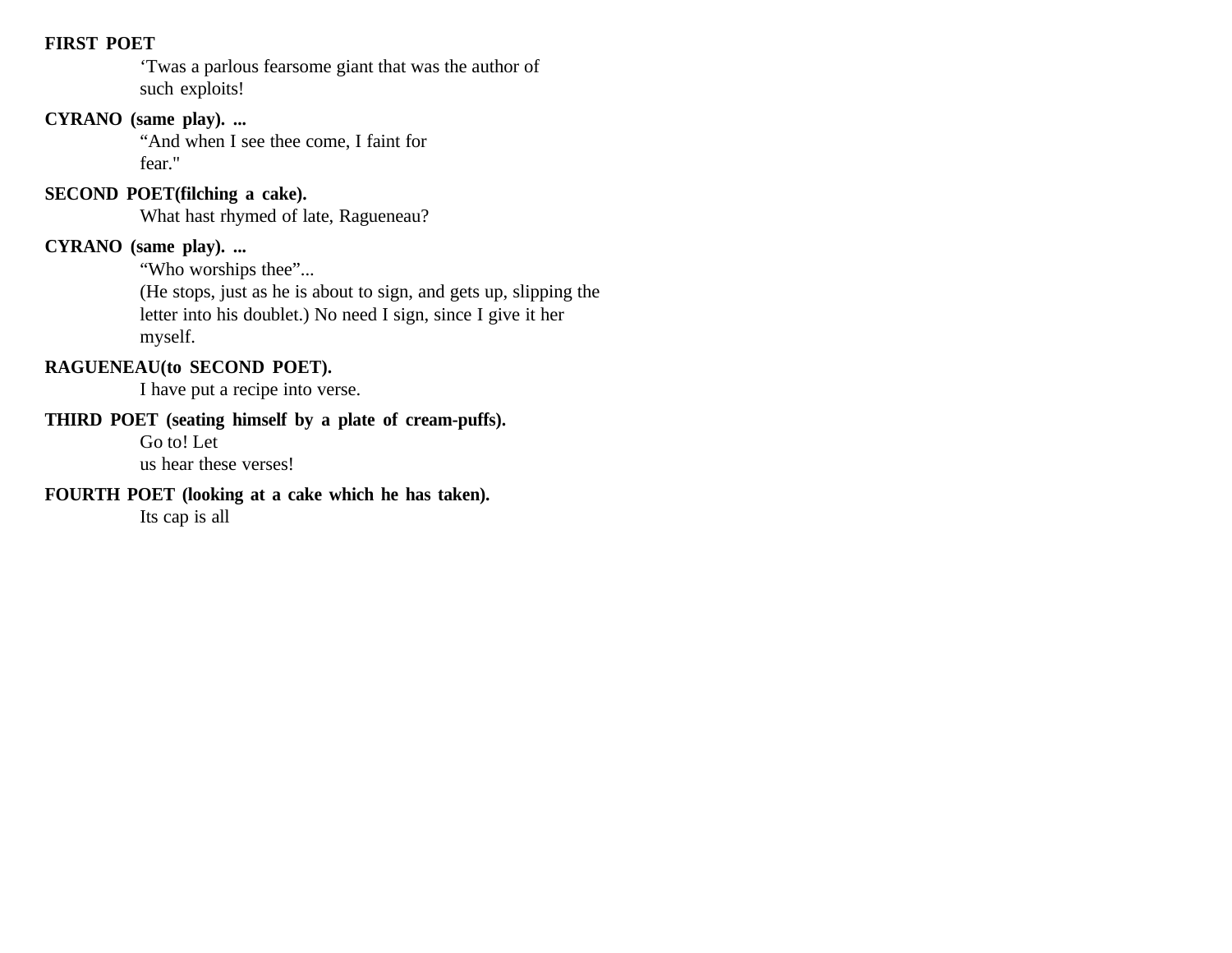a' one side!

 *(He makes one bite of the top.)*

#### **FIRST POET**

See how this gingerbread woos the famished rhymer with its almond eyes, and its eyebrows of angelica! (He takes it.)

## **SECOND POET**

We listen.

## **THIRD POET (squeezing a cream-puff gently).**

How it laughs! Till its very cream runs over!

#### **SECOND POET (biting a bit off the great lyre of pastry).**

This is

the first time in my life that ever I drew any means of nourishing me from the lyre!

## **RAGUENEAU(who has put himself ready for reciting, cleared his throat, settled his cap, struck an attitude).**

 A recipe in verse!...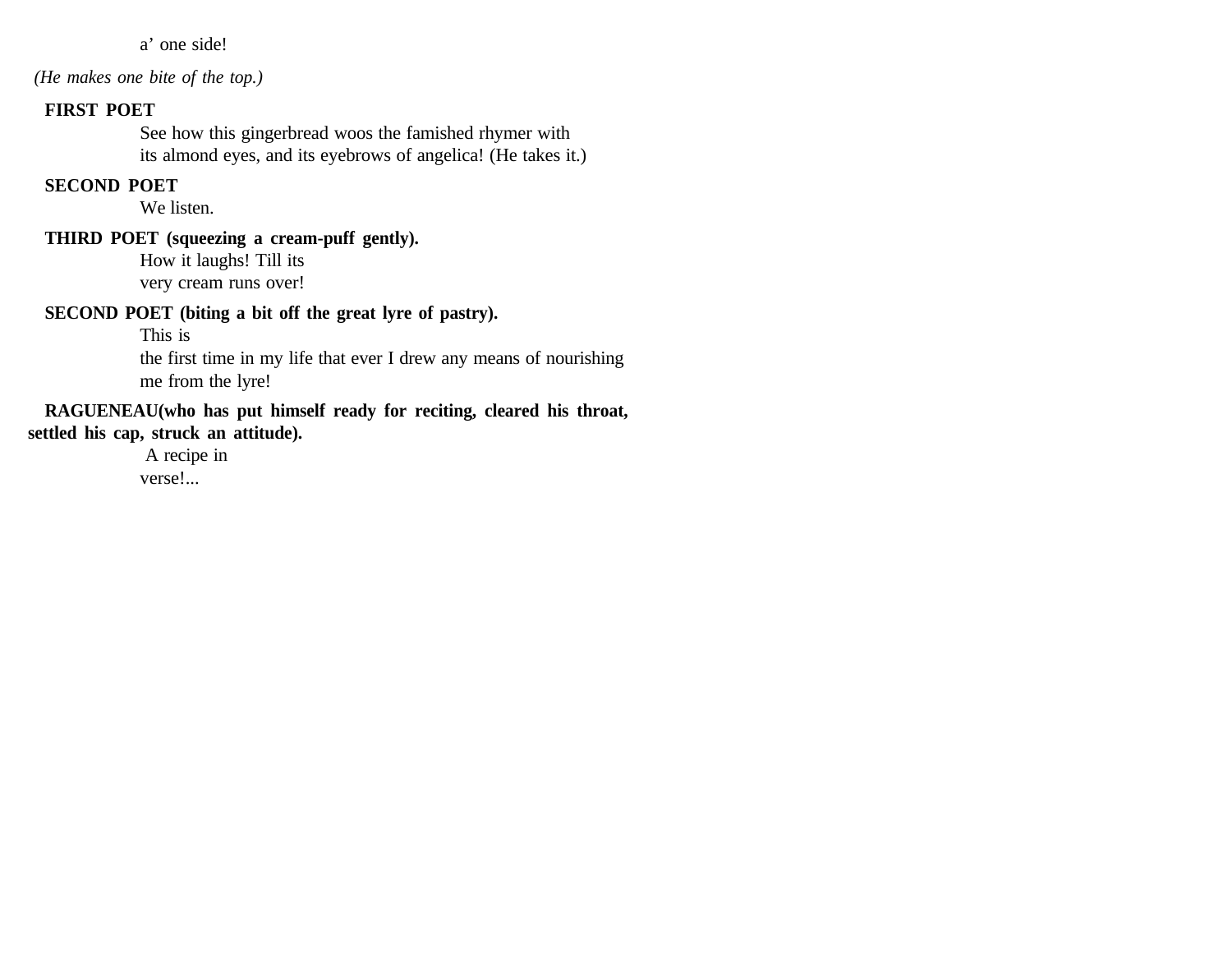## **SECOND POET (to FIRST, nudging him).**

You are breakfasting?

## **FIRST POET(to SECOND).**

And you dining, methinks.

## **RAGUENEAU**

How almond tartlets are made.

Beat your eggs up, light and quick; Froth them thick; Mingle with them while you beat Juice of lemon, essence fine; Then combine The best milk of almonds sweet.

Circle with a custard paste The slim waist Of your tartlet-moulds; the top With a skilful. finger print, Nick and dint, Round their edge, then, drop by drop,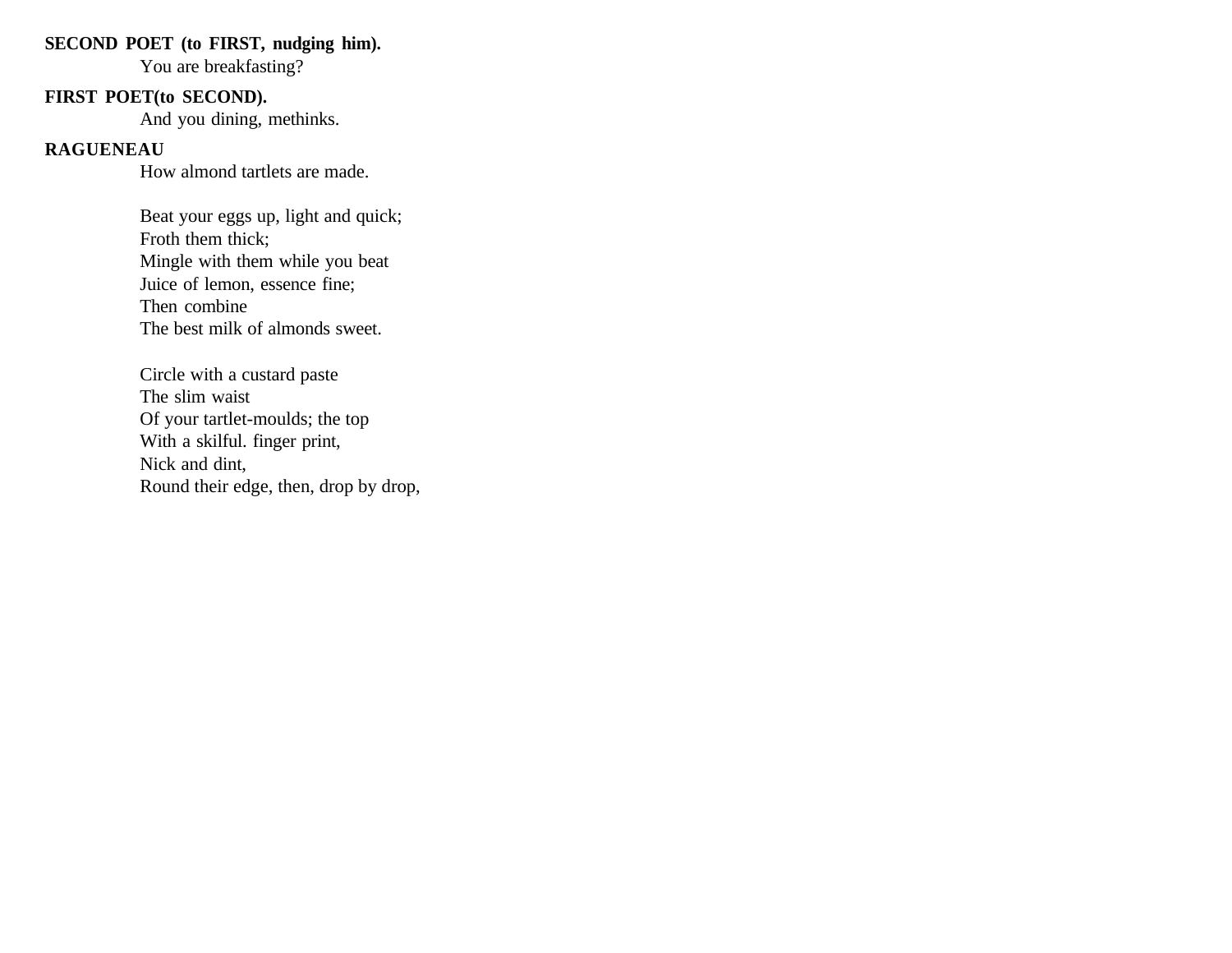In its little dainty bed Your cream shed: In the oven place each mould: Reappearing, softly browned, The renowned Almond tartlets you behold!

# **THE POETS. (with mouths crammed full.)**

Exquisite! Delicious!

## **A POET(choking).**

Homph!

*(They go up, eating.)*

## **CYRANO (who has been watching, goes towards RAGUENEAU).**

Lulled by

your voice, did you see how they were stuffing themselves?

# **RAGUENEAU (in a low voice, smiling).**

Oh ay! I see well enough, but

I never will seem to look, fearing to distress them; thus I gain a double pleasure when I recite to them my poems; for I leave those poor fellows who have not breakfasted free to eat, even while I gratify my own dearest foible, see you!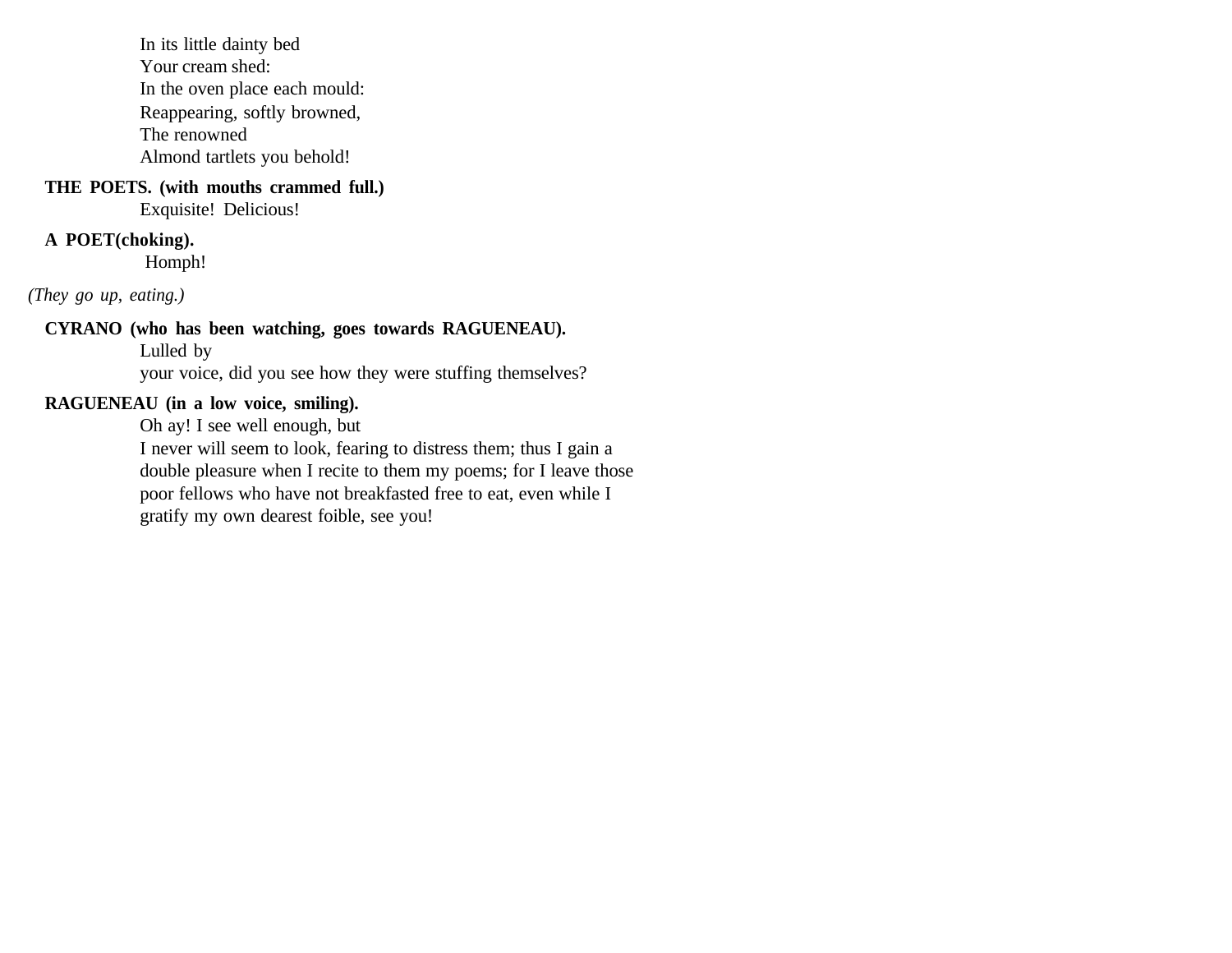### **CYRANO (clapping him on the shoulder).**

Friend, I like you right well!

*(RAGUENEAU goes after his friends. CYRANO follows him with his eyes, then, rather sharply)* 

*Ho there! Lise!* 

*(LISE, who is talking tenderly to the MUSKETEER, starts, and comes down towards CYRANO.)* 

So this fine captain is laying siege to you?

## **LISE (offended).**

One haughty glance of my eye can conquer any man that should dare venture aught 'gainst my virtue.

## **CYRANO**

Pooh! Conquering eyes, methinks, are oft conquered eyes.

#### **LISE (choking with anger).**

But

#### **CYRANO (incisively).**

I like Ragueneau well, and so- mark me, Dame Lise- I permit not that he be rendered a laughing-stock by any...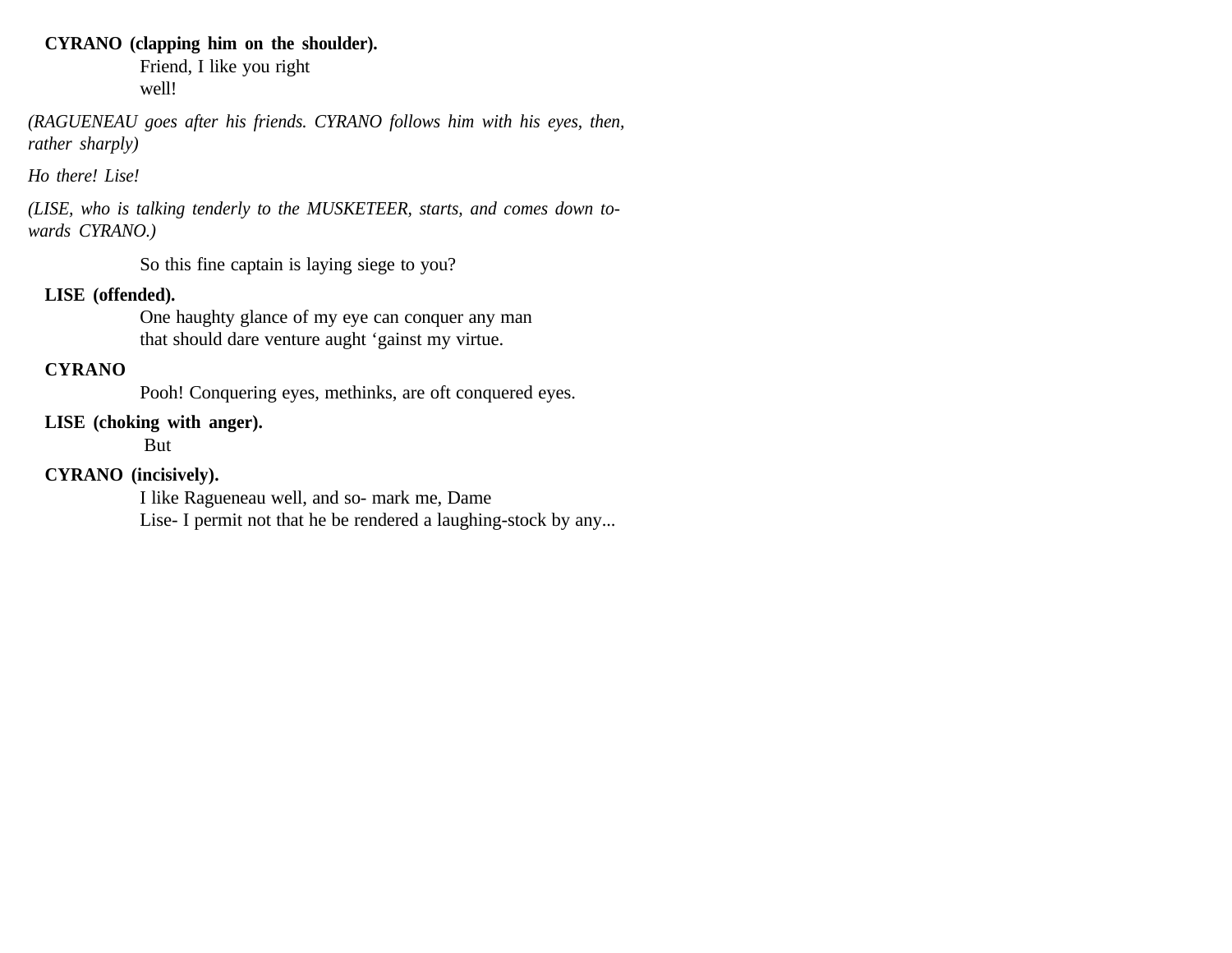#### **LISE**

But...

# **CYRANO**

(who has raised his voice so as to be heard by the gallant). A word to the wise... (He bows to the MUSKETEER, and goes to the doorway to watch, after looking at the clock.)

#### **LISE**

*(to the MUSKETEER, who has merely bowed in answer to CYRANO'S*

bow). How now? Is this your courage?... Why turn you not a jest on

his nose?

## **THE MUSKETEER**

On his nose?... ay, ay... his nose.

*(He goes quickly further away; LISE follows him.)* 

**CYRANO (from the doorway singing to RAGUENEAU to draw the PO-ETS away).** 

Hist!...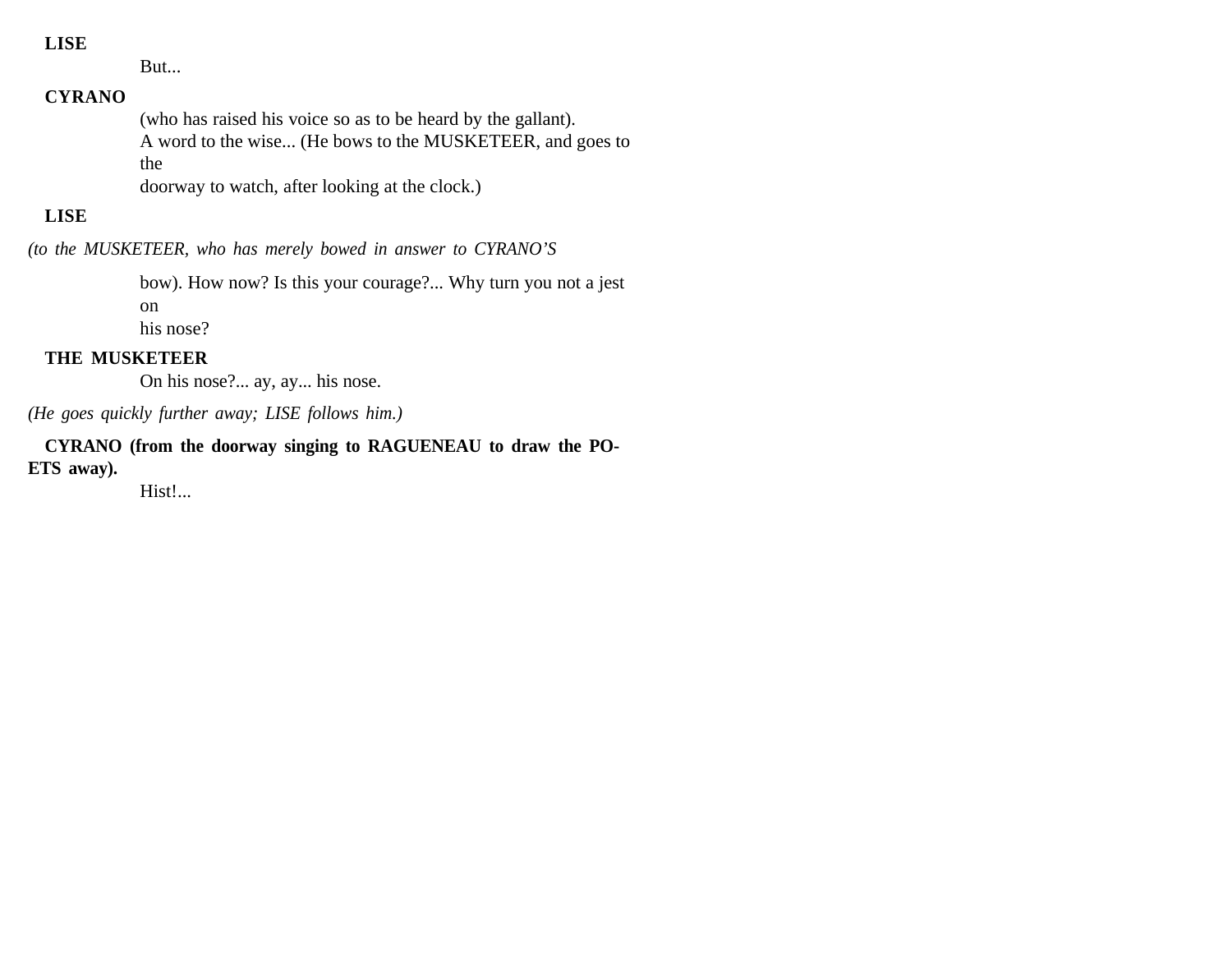### **RAGUENEAU (showing them the door on the right).**

We shall be more private there...

# **CYRANO (impatiently).**

Hist! Hist!...

# **RAGUENEAU (drawing them further).**

To read poetry, 'tis better here...

#### **FIRST POET (despairingly, with his mouth full).**  What! leave the cakes?...

**SECOND POET**

Never! Let's take them with us!

*(They all follow RAGUENEAU in procession, after sweeping all the cakes off the trays.)*

*SCENE V CYRANO, ROXANE, the DUENNA.* 

# **CYRANO**

Ah! if I see but the faint glimmer of hope, then I draw out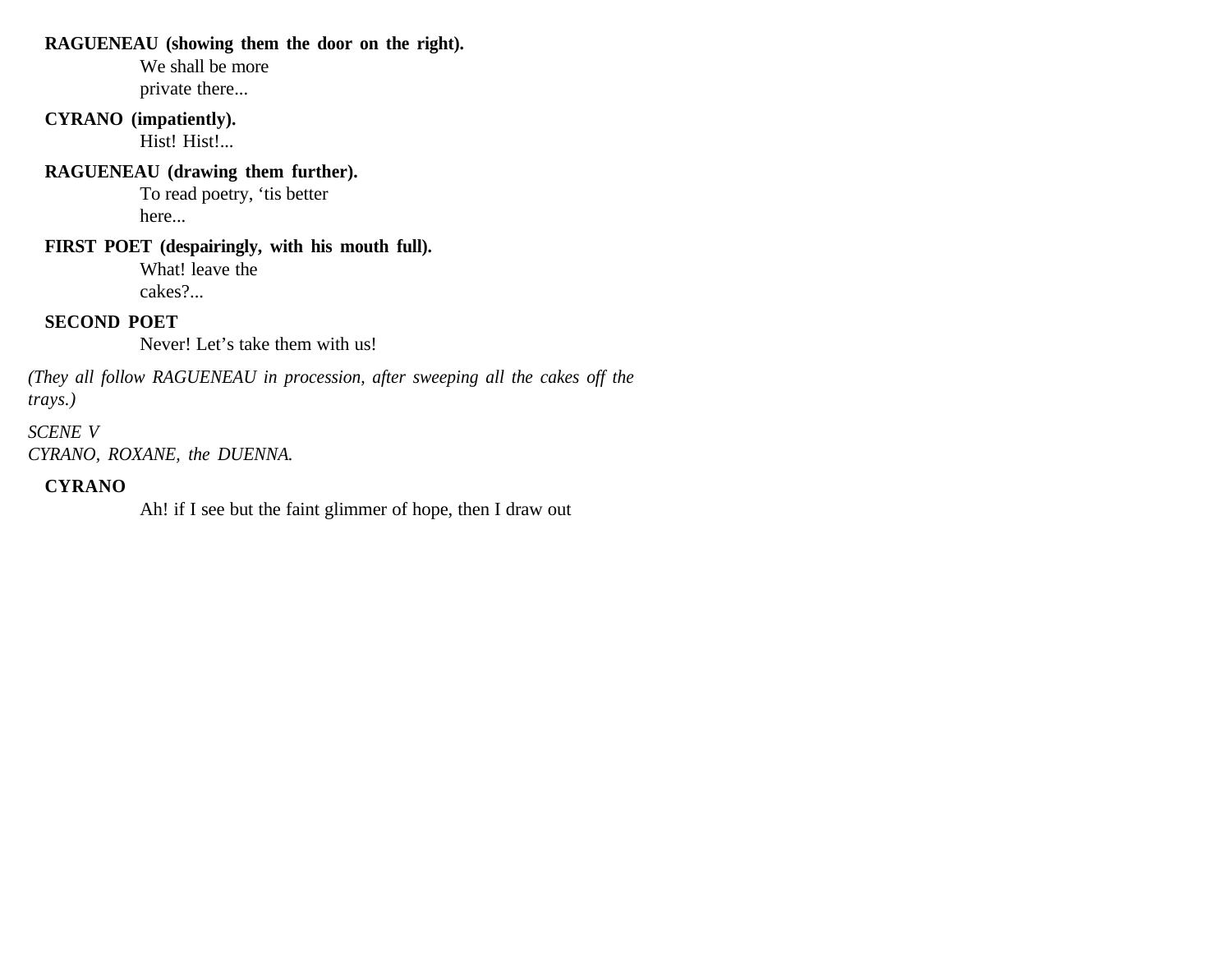#### my letter!

*(ROXANE, masked, followed by the DUENNA, appears at the glass pane of the door. He opens quickly.)* 

*Enter!... (Walking up to the DUENNA.) Two words with you, Duenna.*

# **THE DUENNA**

Four, Sir, an it like you.

# **CYRANO**

Are you fond of sweet things?

# **THE DUENNA**

Ay, I could eat myself sick on them!

# **CYRANO (catching up some of the paper bags from the counter).**

Good. See you these two sonnets of Monsieur Beuserade...

# **THE DUENNA**

Hey?

## **CYRANO**

...Which I fill for you with cream cakes!

## **THE DUENNA**

(changing her expression). Ha!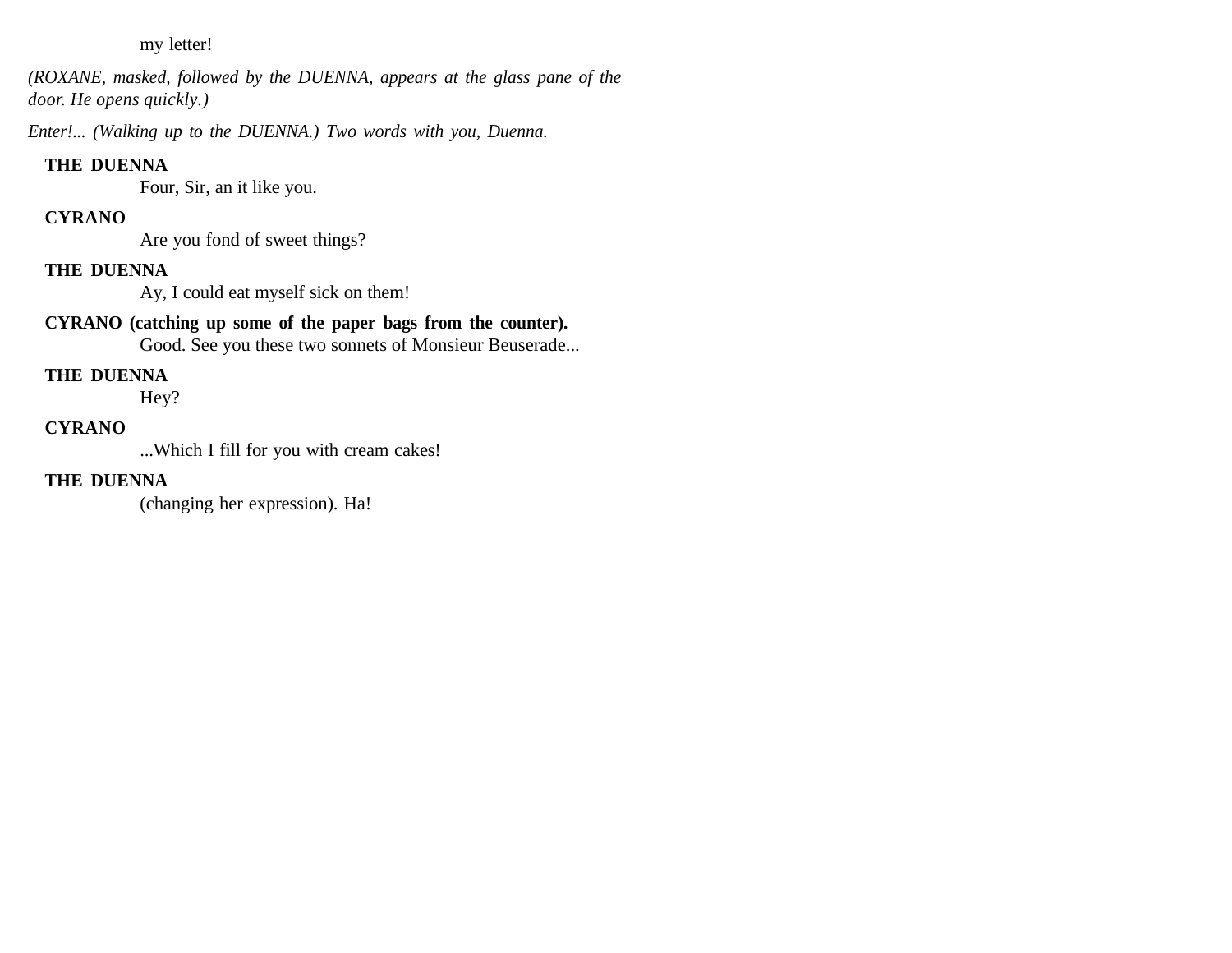What say you to the cake they call a little puff?

## **THE DUENNA**

If made with cream, Sir, I love them passing well.

# **CYRANO**

Here I plunge six for your eating into the bosom of a poem by Saint Amant! And in the subset of Chapelain I glide a morsel. Stay, love you hot cakes?

## **THE DUENNA**

Ay, to the core of my heart!

## **CYRANO (filling her arms with the bags).**

Pleasure me then; go eat them all in the street.

# **THE DUENNA**

But...

# **CYRANO (pushing her out).**

And come not back till the very last crumb be eaten!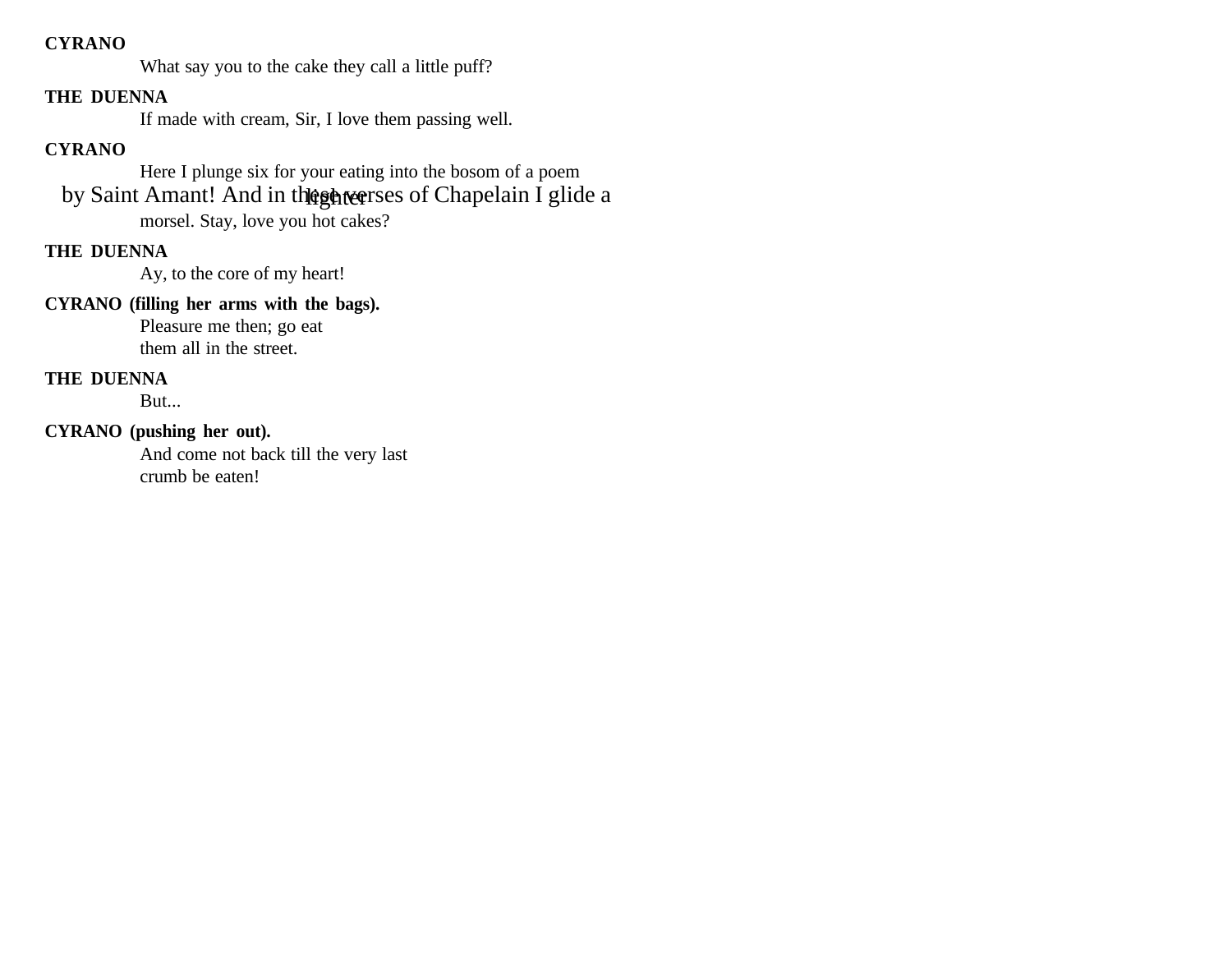*(He shuts the door, comes down towards ROXANE, and, uncovering, stands at a respectful distance from her.)*

# *SCENE VI CYRANO, ROXANE.*

#### **CYRANO**

Blessed be the moment when you condescend, Remembering that humbly I exist To come to meet me, and to say... to tell?..

## **ROXANE. (who has unmasked).**

To thank you first of all. That dandy count, Whom you checkmated in brave sword-play Last night,... he is the man whom a great lord, Desirous of my favour...

## **CYRANO**

Ha, De Guiche?

**ROXANE. (casting down her eyes).** Sought to impose on me... for husband...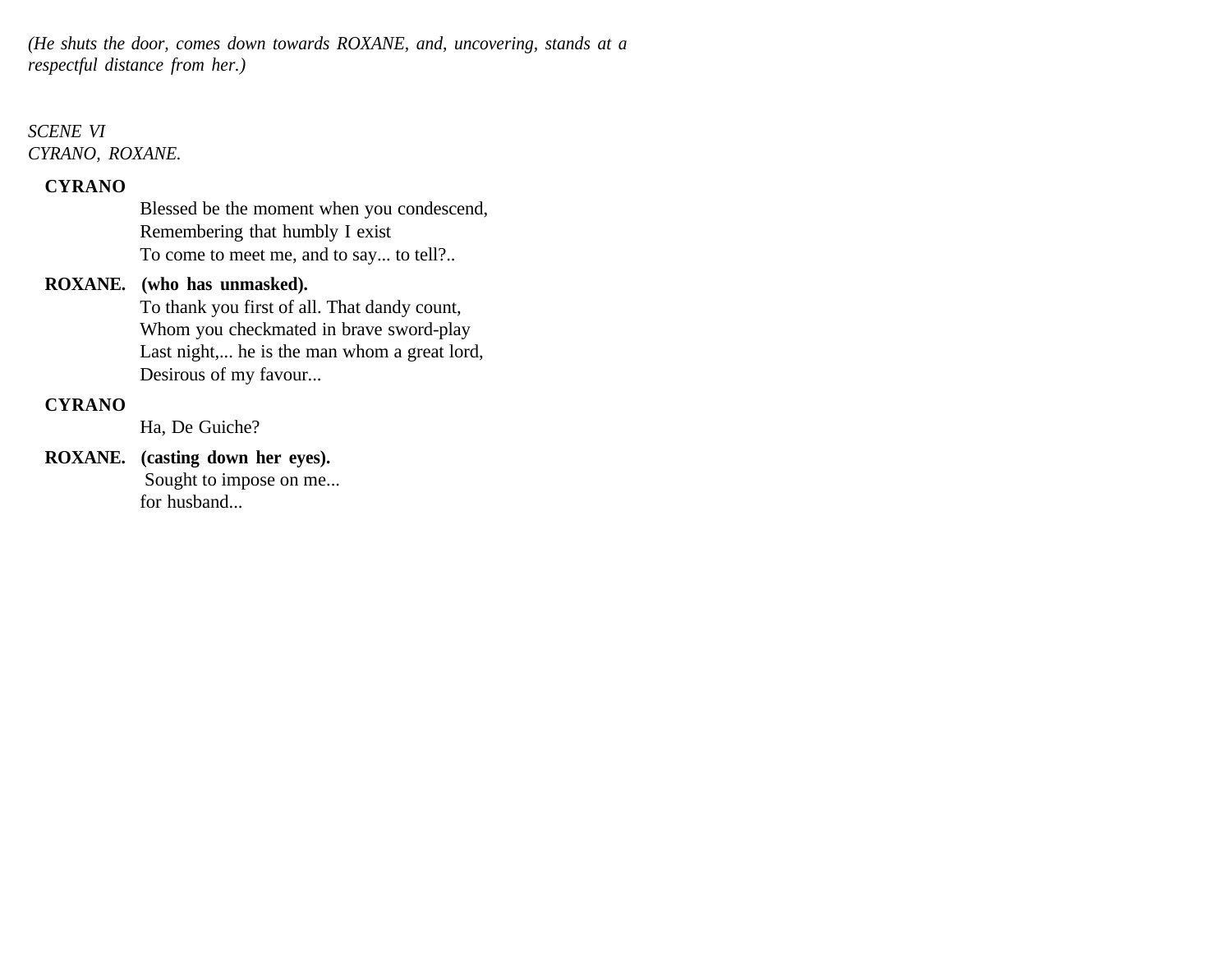Ay! Husband!- dupe-husband!... Husband a-la-mode!

## *(Bowing.)*

Then I fought, happy chance! sweet lady, not For my ill favour- but your favours fair!

# **ROXANE.**

Confession next!... But, ere I make my shrift, You must be once again that brother-friend With whom I used to play by the lake-side!...

# **CYRANO**

Ay, you would come each spring to Bergerac!

# **ROXANE.**

Mind you the reeds you cut to make your swords?...

# **CYRANO**

While you wove corn-straw plaits for your dolls' hair!

# **ROXANE.**

Those were the days of games!...

## **CYRANO**

And blackberries!...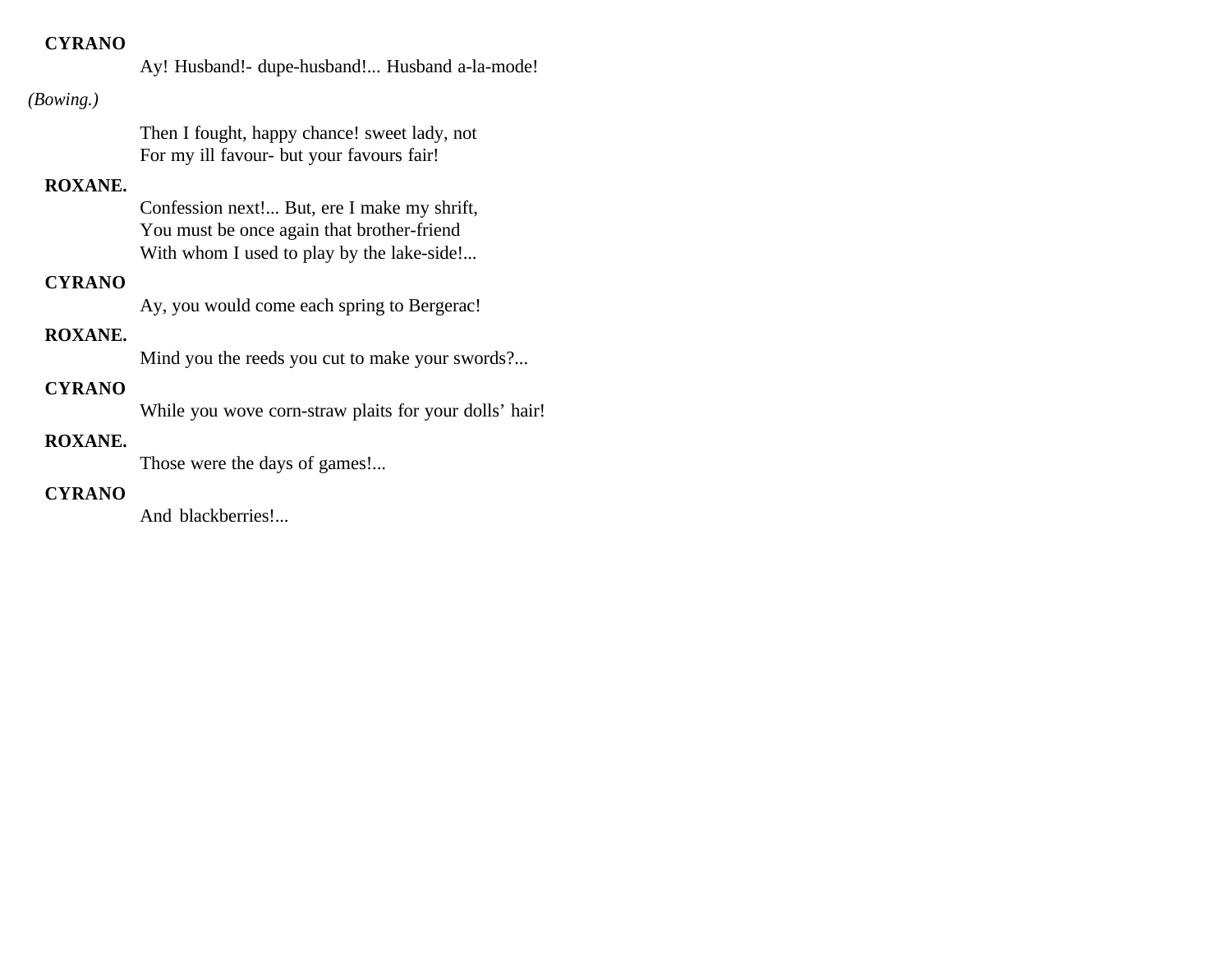#### **ROXANE. I**

n those days you did everything I bid!...

### **CYRANO**

Roxane, in her short frock, was Madeleine...

# **ROXANE.**

Was I fair then?

# **CYRANO**

You were not ill to see!

# **ROXANE.**

 Ofttimes, with hands all bloody from a fall, You'd run to me! Then- aping mother-ways I, in a voice would-be severe, would chide,

*(She takes his hand.)*

"What is this scratch, again, that I see here?"

*(She starts, surprised.)*

Oh! 'tis too much! What's this?

*(CYRANO tries to draw away his hand.)*

No, let me see!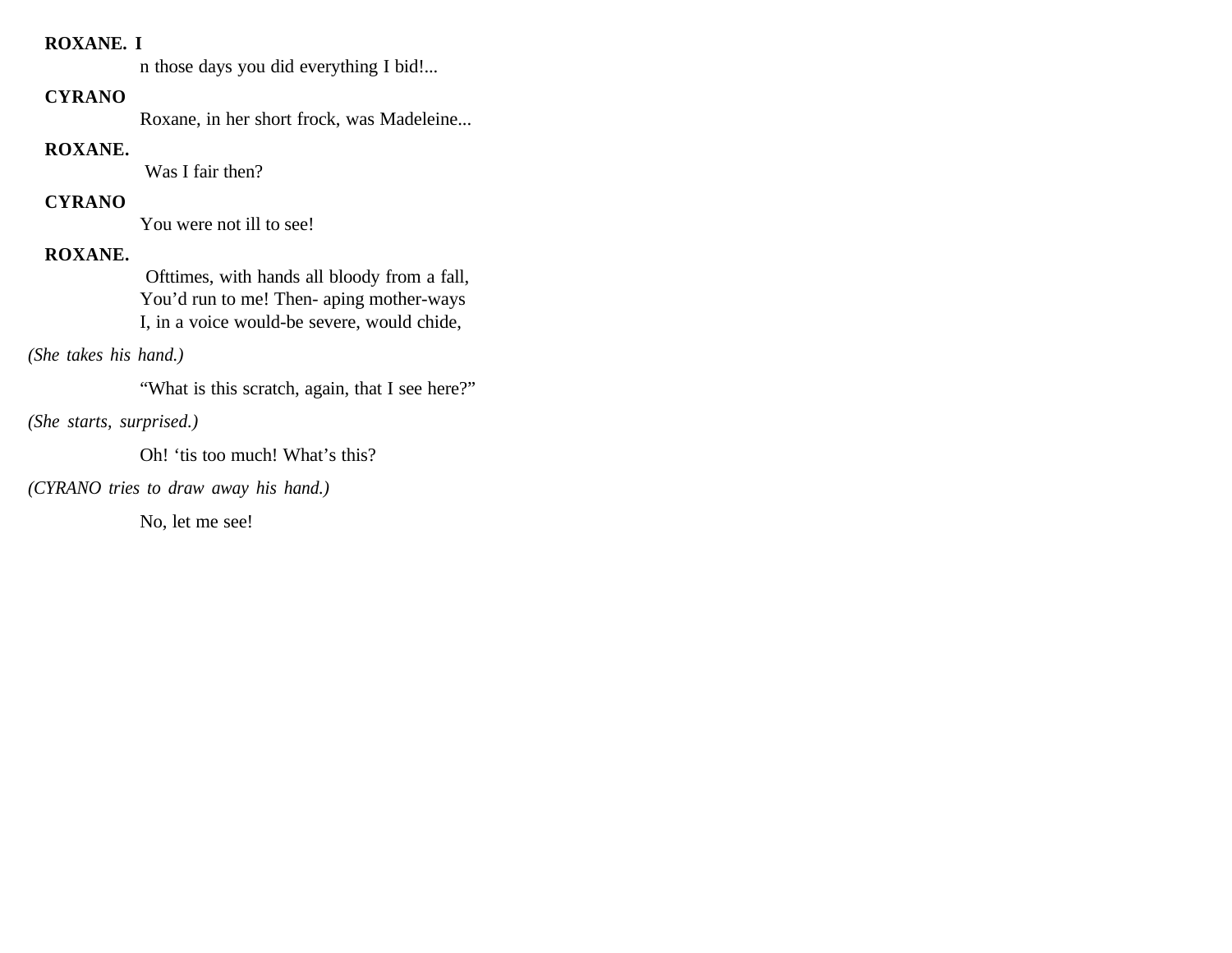At your age, fie!- Where did you get that scratch?

### **CYRANO**

I got it- playing at the Porte de Nesle.

# **ROXANE.**

 *(seating herself by the table, and dipping her handkerchief in a glass of water).*

Give here!

## **CYRANO (sitting by her).**

So soft! so gay maternal-sweet!

#### **ROXANE.**

 And tell me while I wipe away the blood, How many 'gainst you?

#### **CYRANO**

Oh! a hundred- near.

### **ROXANE.**

Come, tell me!

#### **CYRANO**

No, let be. But you, come tell The thing, just now, you dared not...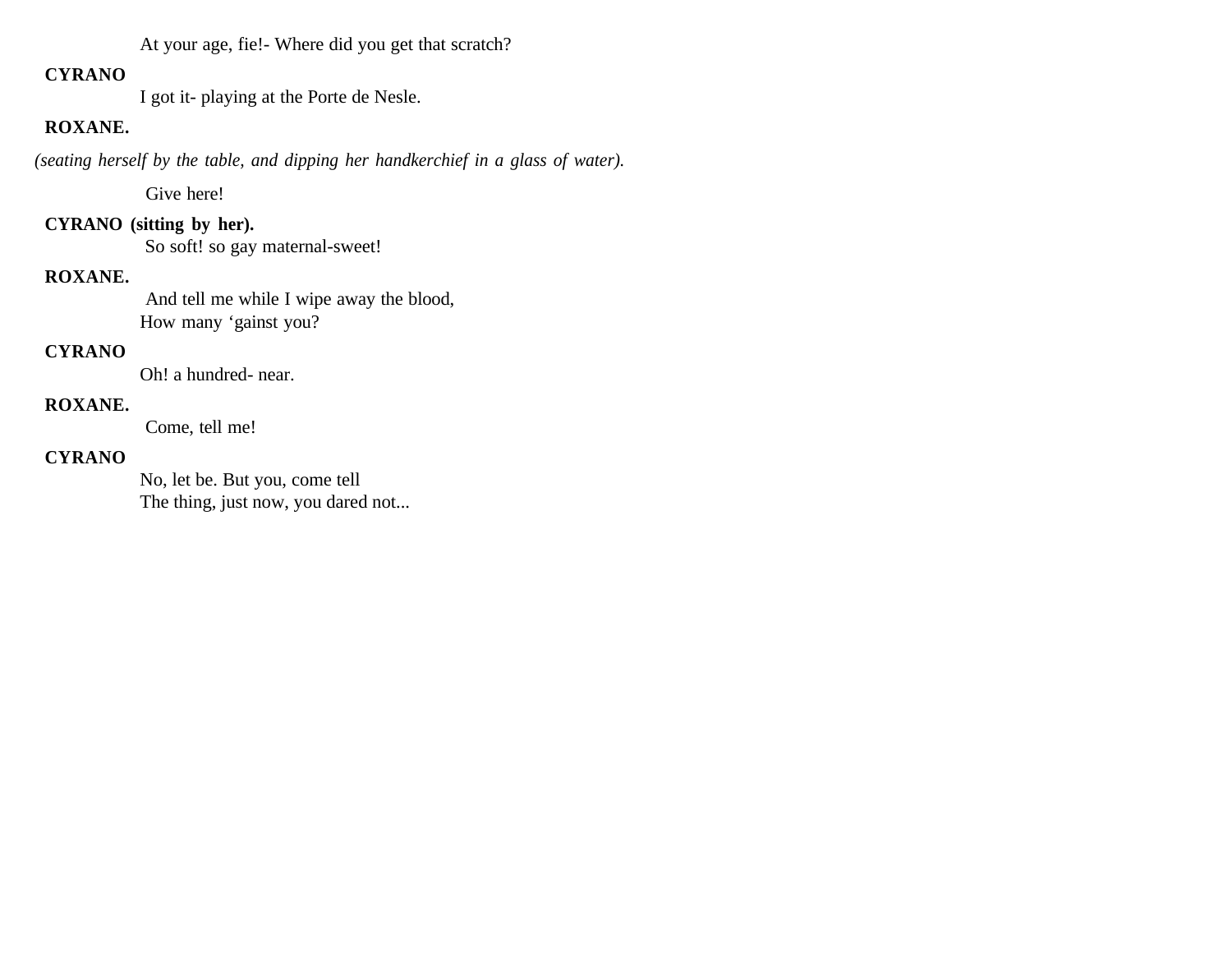### **ROXANE.**

 (keeping his hand). Now, I dare! The scent of those old days emboldens me! Yes, now I dare. Listen. I am in love.

# **CYRANO**

Ah!...

#### **ROXANE.**

But with one who knows not.

### **CYRANO**

Ah!...

## **ROXANE.**

Not yet.

#### **CYRANO**

Ah...

# **ROXANE.**

But who, if he knows not, soon shall learn.

# **CYRANO**

Ah!...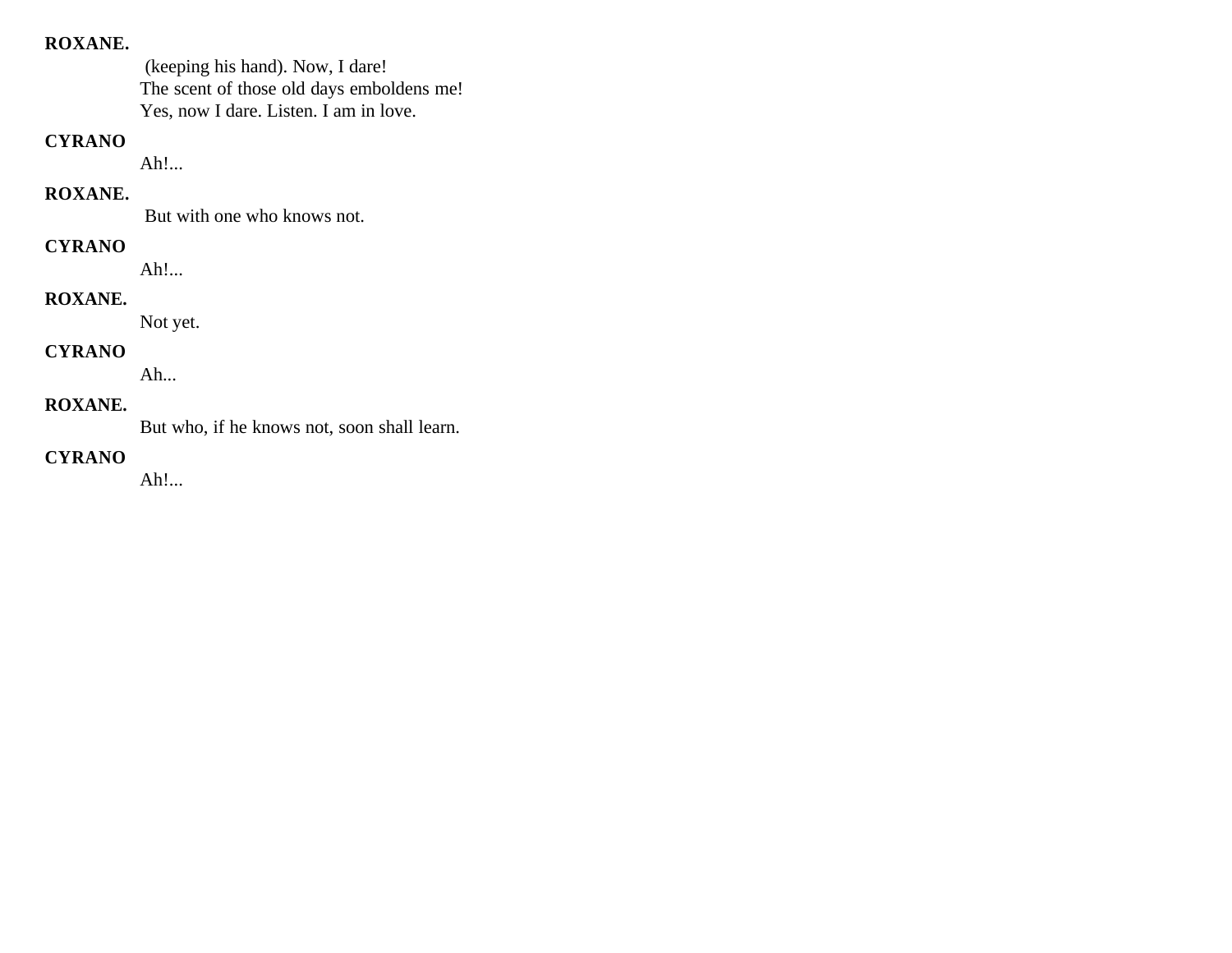#### **ROXANE.**

A poor youth who all this time has loved Timidly, from afar, and dares not speak...

#### **CYRANO**

Ah!...

# **ROXANE.**

Leave your hand; why, it is fever-hot! But I have seen love trembling on his lips.

# **CYRANO**

Ah!...

## **ROXANE. (bandaging his hand with her handkerchief).** And to think of it! that he by chance Yes, cousin, he is of your regiment!

## **CYRANO**

Ah!...

**ROXANE. (laughing).**  Is cadet in your own company!

# **CYRANO**

Ah!...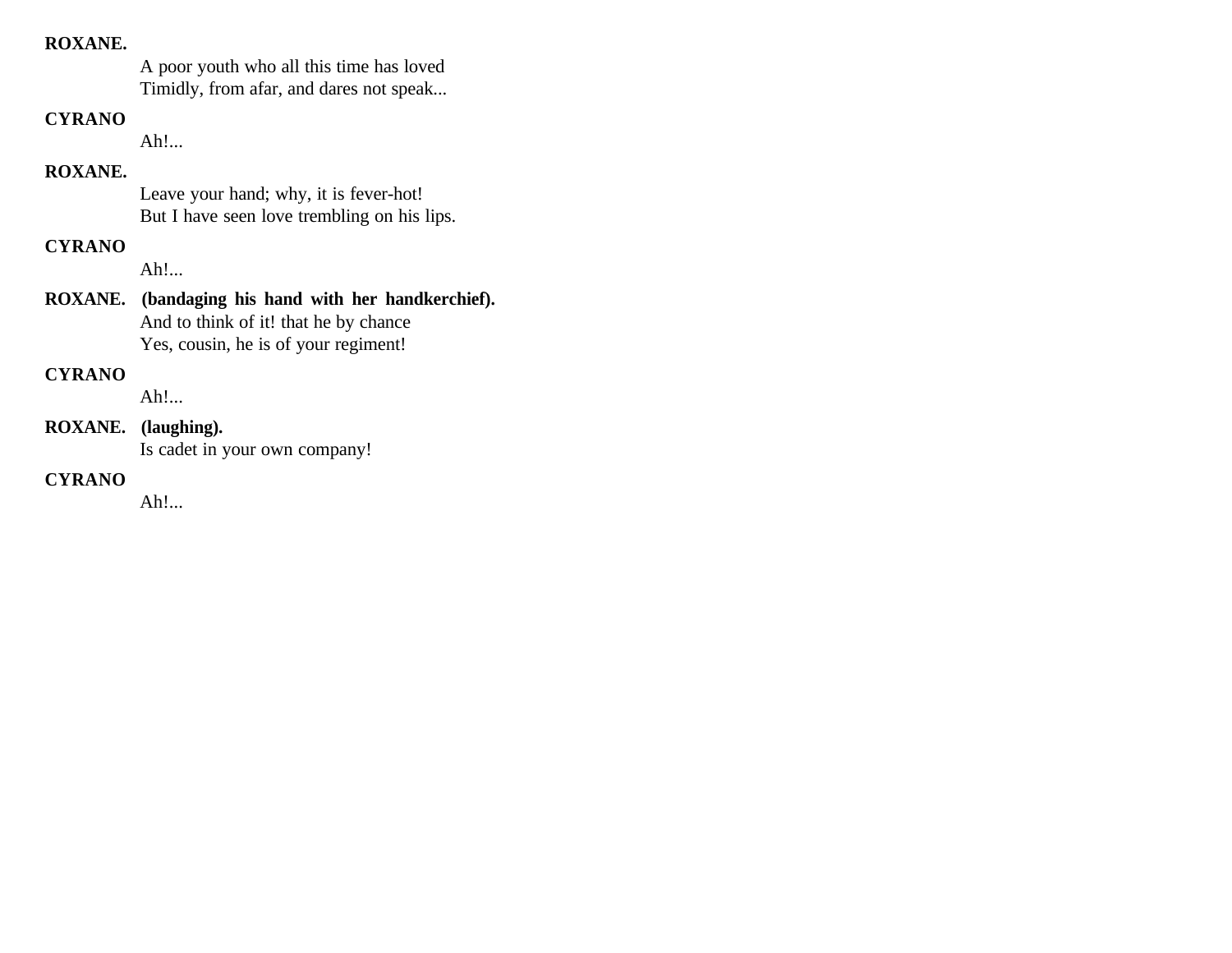#### **ROXANE.**

On his brow he bears the genius-stamp; He is proud, noble, young, intrepid, fair...

**CYRANO (rising suddenly, very pale).** 

Fair!

## **ROXANE.**

Why, what ails you?

## **CYRANO**

Nothing; 'tis...

# *(He shows his hand, smiling.)*

This scratch!

# **ROXANE.**

I love him; all is said. But you must know I have only seen him at the Comedy...

## **CYRANO**

How? You have never spoken?

#### **ROXANE.**

Eyes can speak.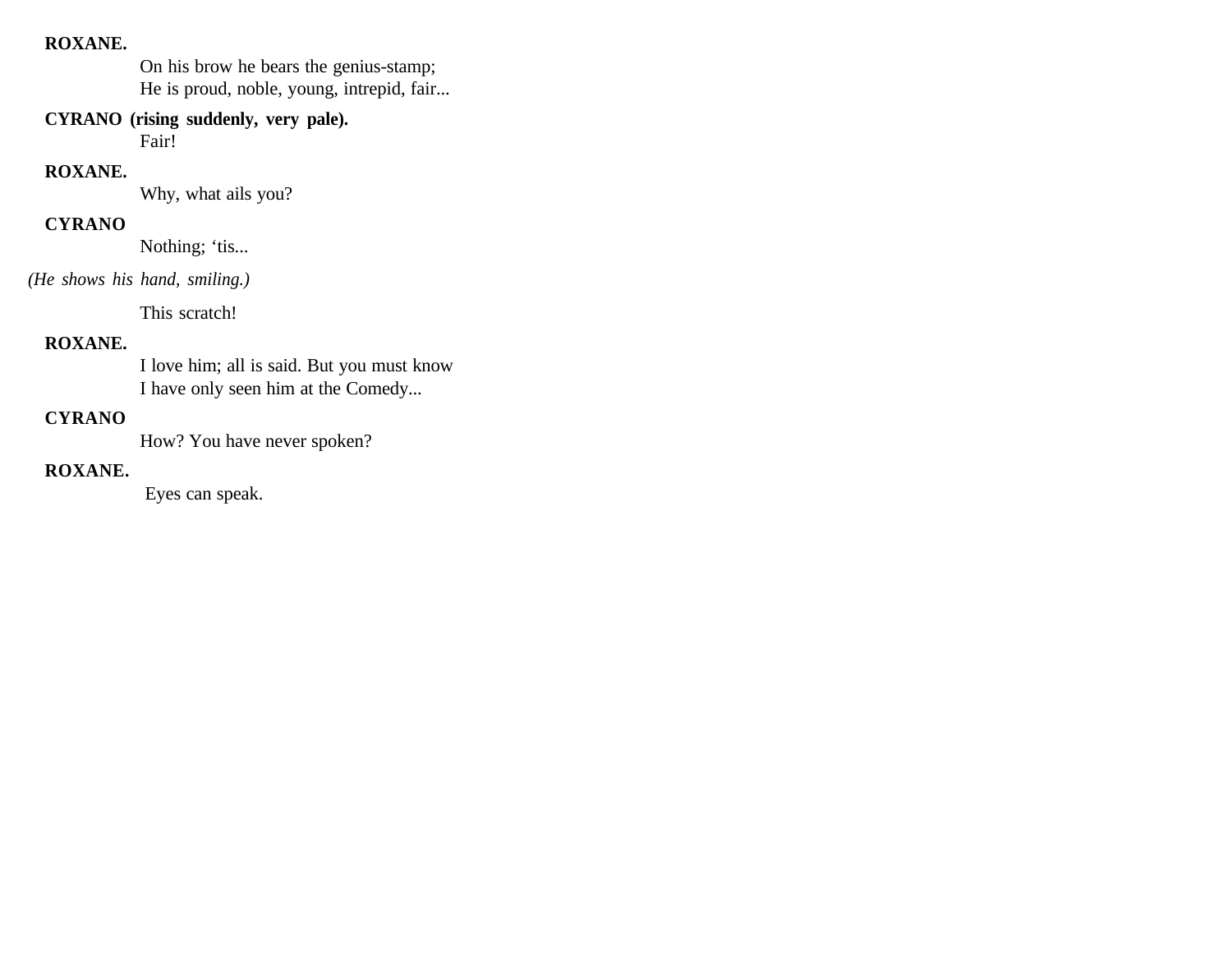How know you then that he...?

# **ROXANE.**

Oh! people talk Neath the limes in the Place Royale... Gossip's chat Has let me know...

# **CYRANO**

He is cadet?

#### **ROXANE.**

In the Guards.

### **CYRANO**

His name?

#### **ROXANE.**

Baron Christian de Neuvillette.

# **CYRANO**

How now?... He is not of the Guards!

### **ROXANE.**

To-day He is to join your ranks, under Captain Carbon de Castel-Jaloux.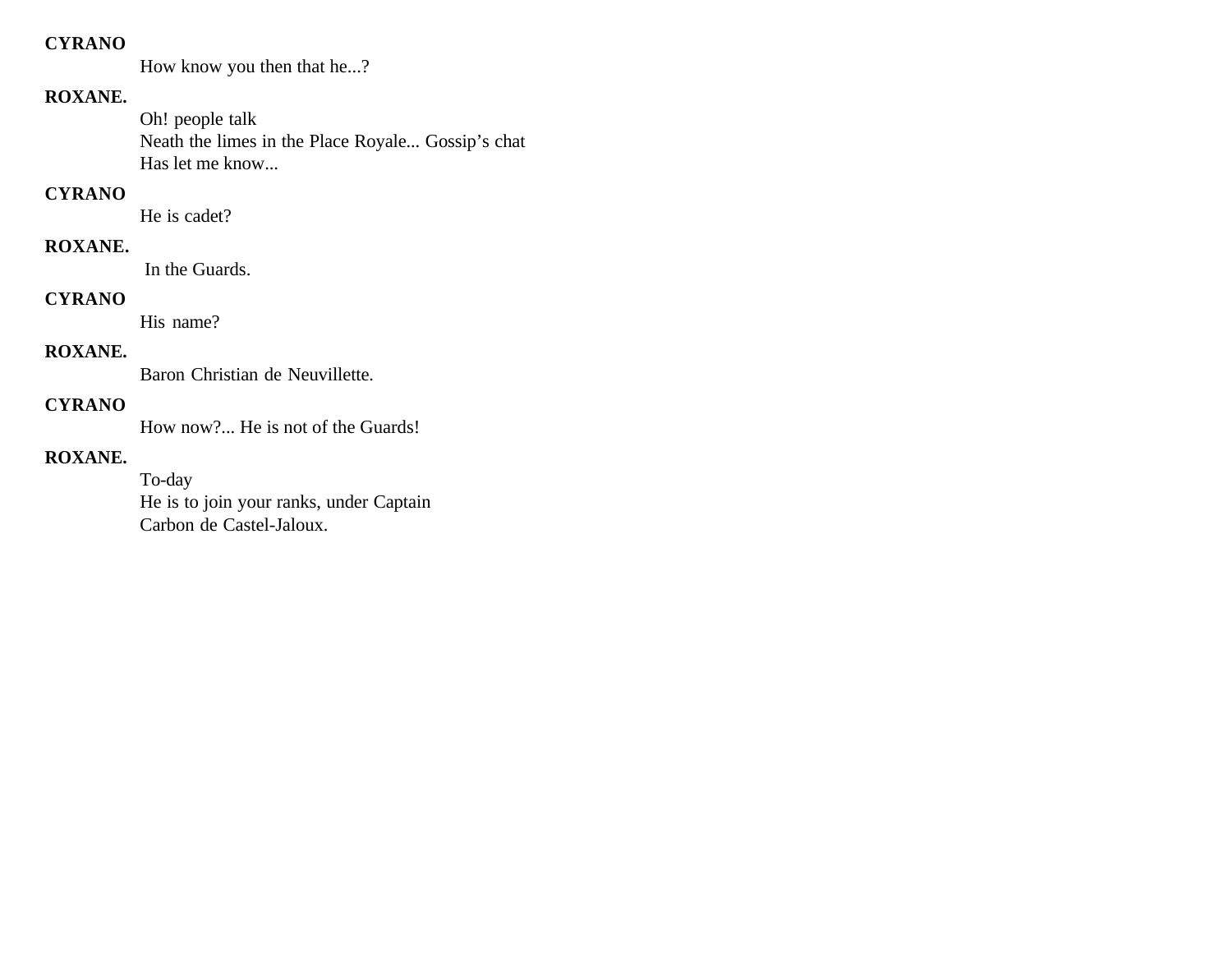Ah, how quick, How quick the heart has flown!... But, my poor child...

## **THE DUENNA (opening the door).**

The cakes are eaten, Monsieur Bergerac!

# **CYRANO**

Then read the verses printed on the bags!

## *(She goes out.)*

...My poor child, you who love but flowing words, Bright wit,- what if he be a lout unskilled?

## **ROXANE.**

No, his bright locks, like D'Urfe's heroes...

# **CYRANO**

Ah! A well-curled pate, and witless tongue, perchance!

## **ROXANE.**

Ah no! I guess- I feel- his words are fair!

## **CYRANO**

All words are fair, that lurk 'neath fair moustache!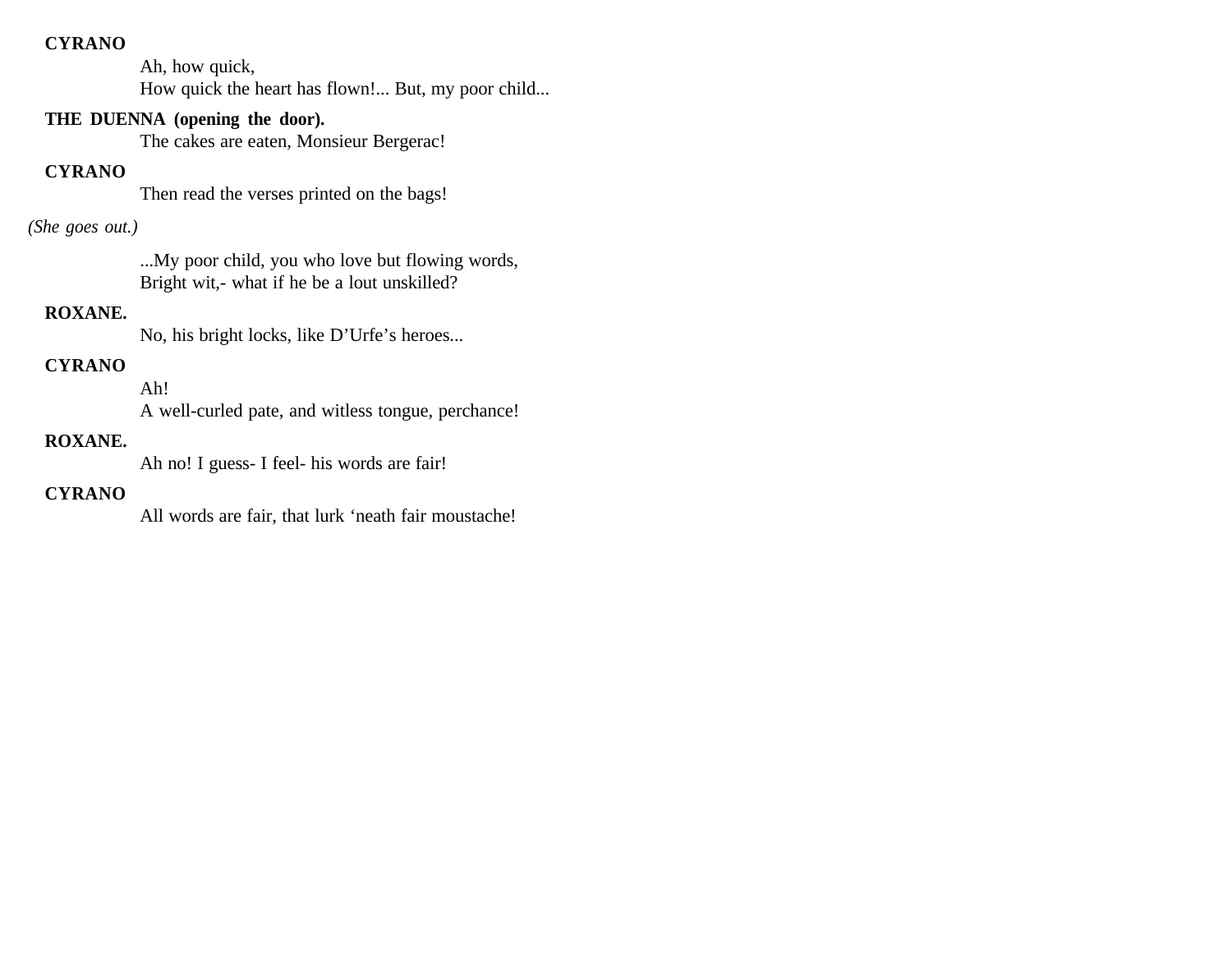-Suppose he were a fool!...

**ROXANE. (stamping her foot).** Then bury me!

## **CYRANO (after a pause).**

Was it to tell me this you brought me here? I fail to see what use this serves, Madame.

## **ROXANE.**

Nay, but I felt a terror, here, in the heart, On learning yesterday you were Gascons All of your company...

#### **CYRANO**

And we provoke All beardless sprigs that favour dares admit 'Midst us pure Gascons

*(pure! Heaven save the mark!)*

They told you that as well?

# **ROXANE.**

Ah! Think how I Trembled for him!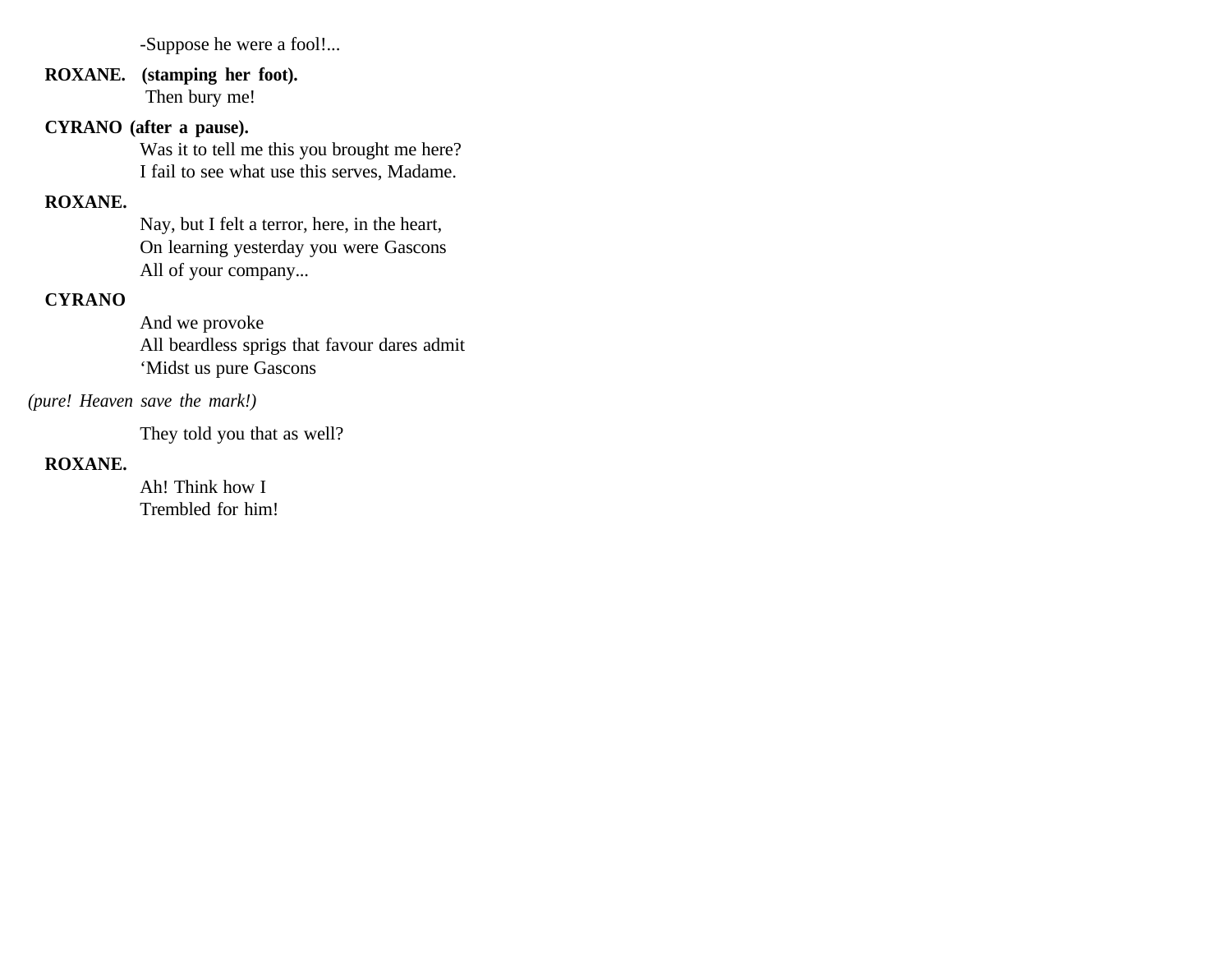### **CYRANO(between his teeth).**

Not causelessly!

# **ROXANE.**

But when Last night I saw you,- brave, invincible,- Punish that dandy, fearless hold your own Against those brutes, I thought- I thought, if he Whom all fear, all- if he would only...

# **CYRANO**

 Good. I will befriend your little Baron.

#### **ROXANE.**

Ah! You'll promise me you will do this for me? I've always held you as a tender friend.

### **CYRANO**

Ay, ay.

# **ROXANE.**

Then you will be his friend?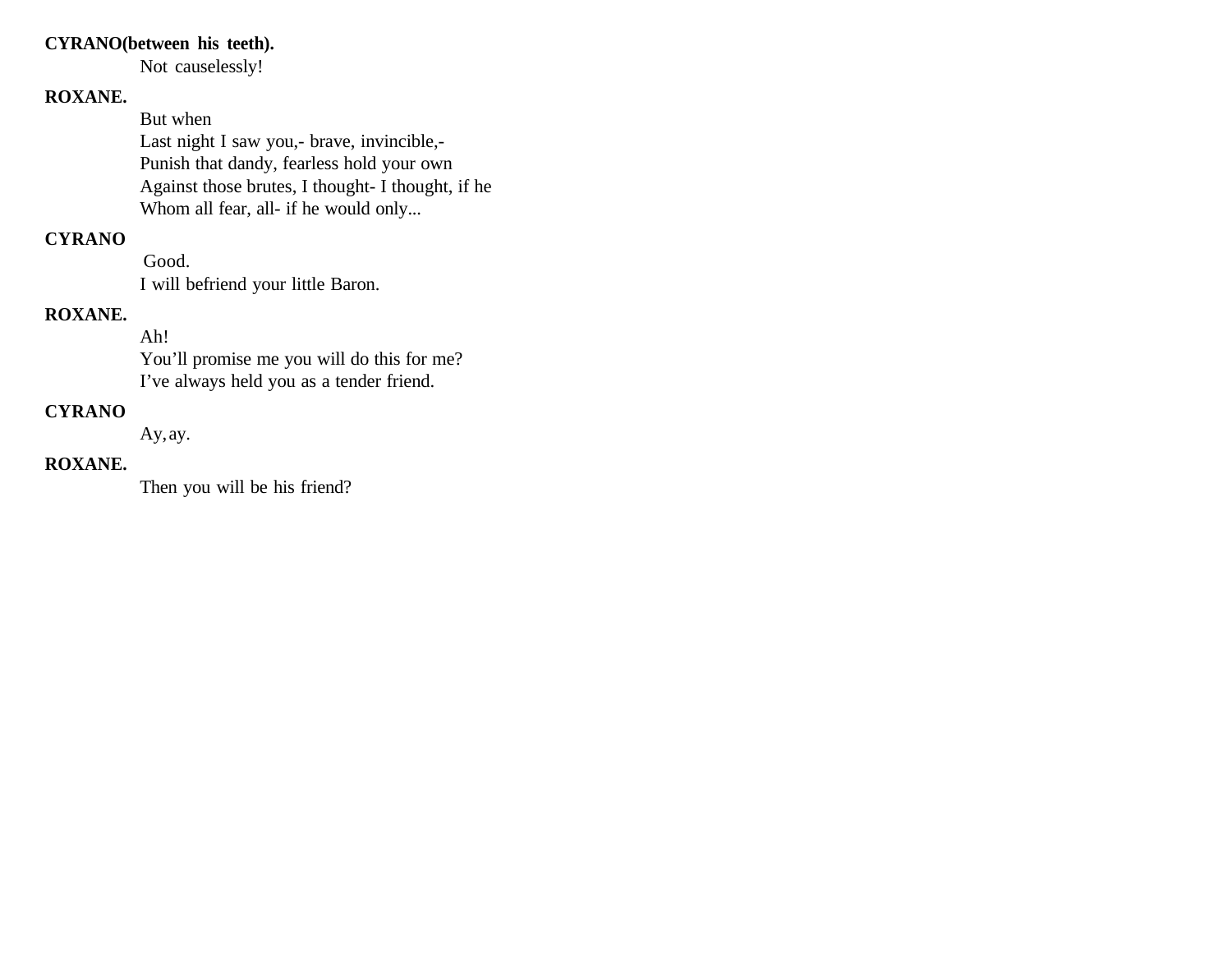I swear!

## **ROXANE.**

And he shall fight no duels, promise!

## **CYRANO**

None.

# **ROXANE.**

You are kind, cousin! Now I must be gone.

*(She puts on her mask and veil quickly; then, absently)*

You have not told me of your last night's fray. Ah, but it must have been a hero-fight!... -Bid him to write.

*(She sends him a kiss with her fingers.)*

How good you are!

## **CYRANO**

Ay! ay!

#### **ROXANE.**

A hundred men against you? Now, farewell.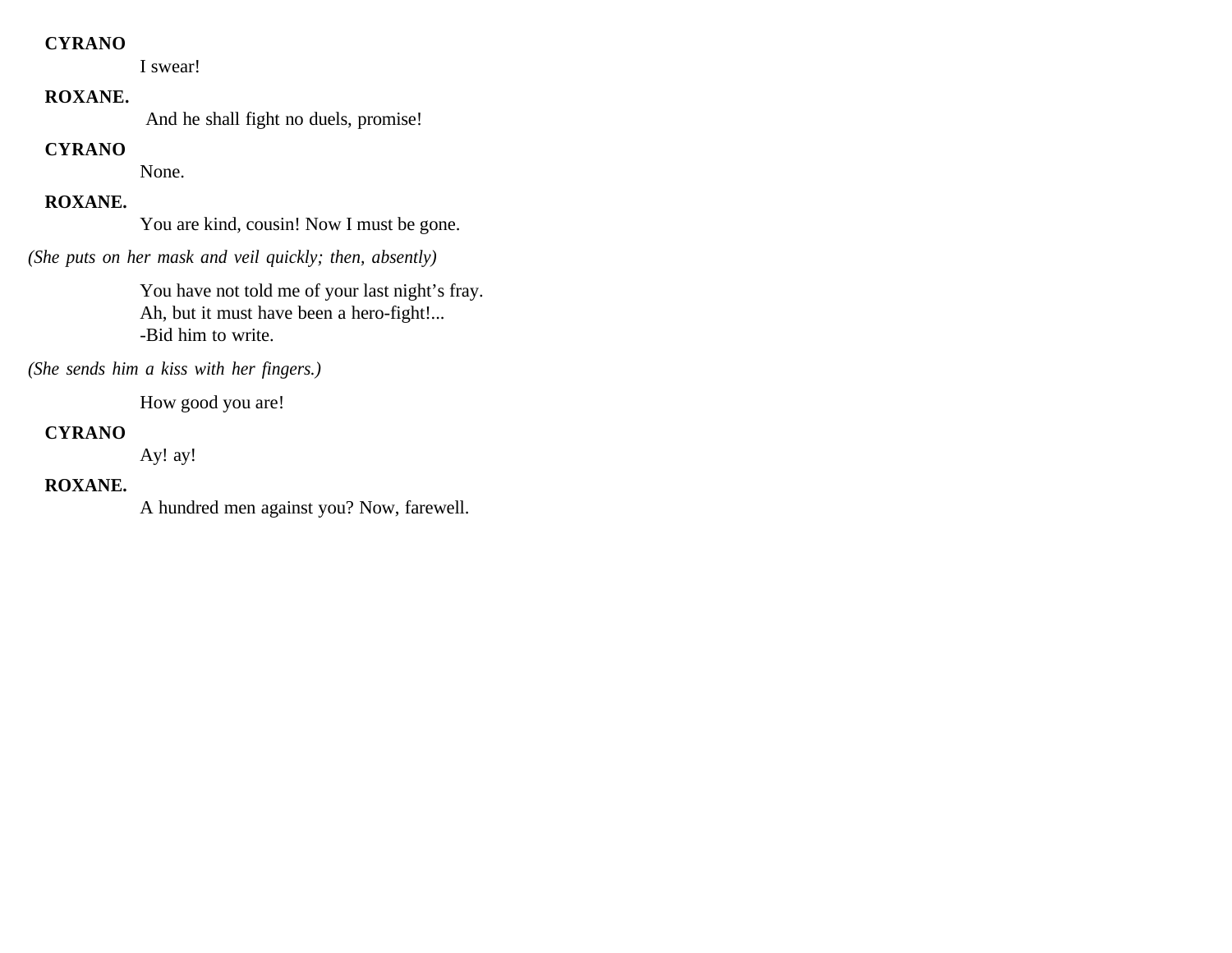We are great friends?

#### **CYRANO**

Ay, ay!

## **ROXANE.**

 Oh, bid him write! You'll tell me all one day- A hundred men! Ah, brave!... How brave!

## **CYRANO (bowing to her).**

I have fought better since.

*(She goes out. CYRANO stands motionless, with eyes on the ground. A silence. The door (R.) opens. RAGUENEAU looks in.)*

*SCENE VII CYRANO, RAGUENEAU, POETS, CARBON DE CASTEL-JALOUX, the CA-DETS, a crowd, then DE GUICHE.* 

## **RAGUENEAU**

Can we come in?

**CYRANO (without stirring).** 

Yes...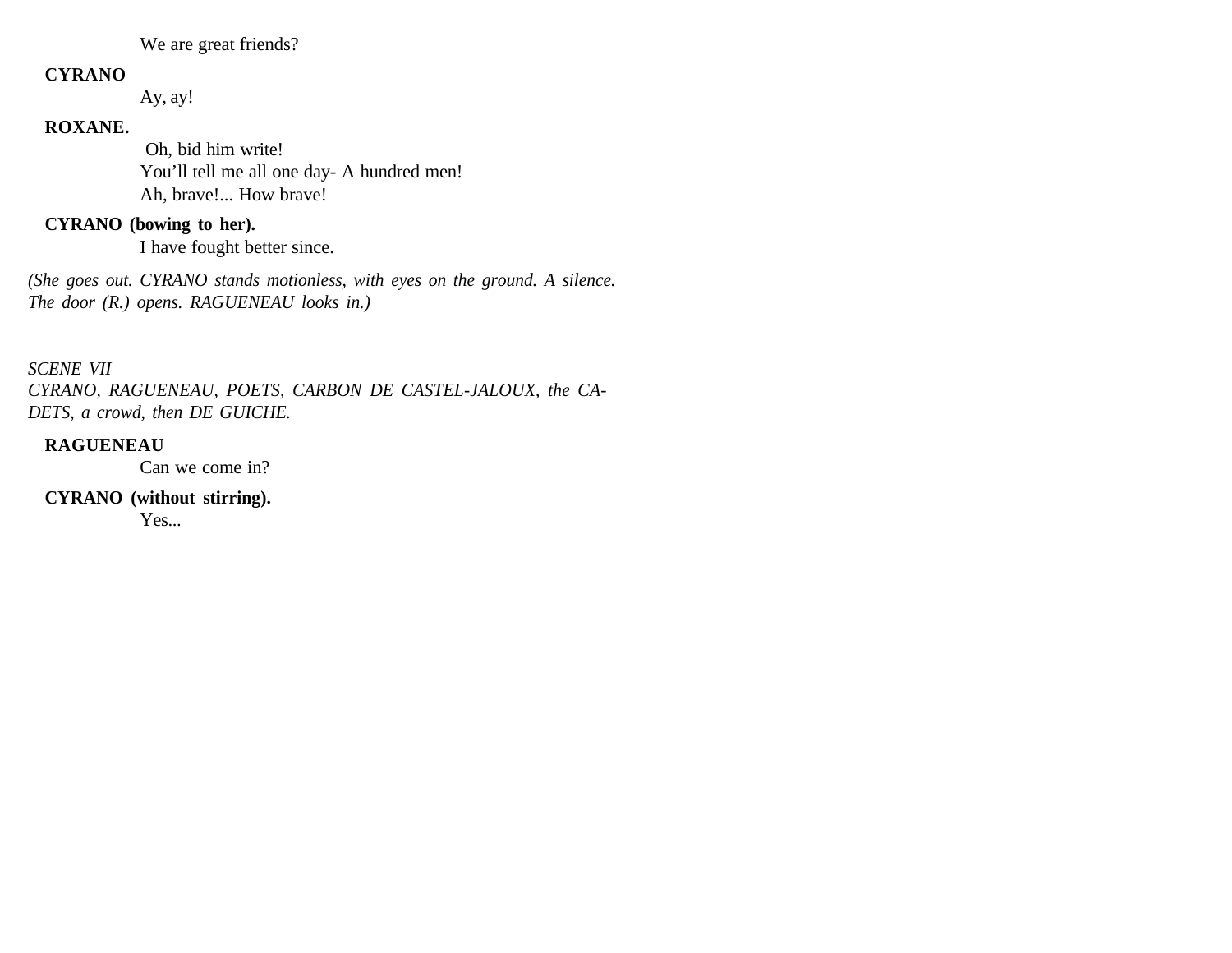*(RAGUENEAU signs to his friends, and they come in. At the same time, by door at back, enters CARBON DE CASTEL-JALOUX, in Captain's uniform. He makes gestures of surprise on seeing CYRANO.)* 

### **CARBON**

Here he is!

**CYRANO (raising his head).** 

Captain!...

**CARBON (delightedly). Our hero! We heard all! Thirty or more** Of my cadets are there!...

## **CYRANO (shrinking back).**

But...

## **CARBON (trying to draw him away).**

 Come with me! They will not rest until they see you!

## **CYRANO**

No!

# **CARBON**

They're drinking opposite, at The Bear's Head.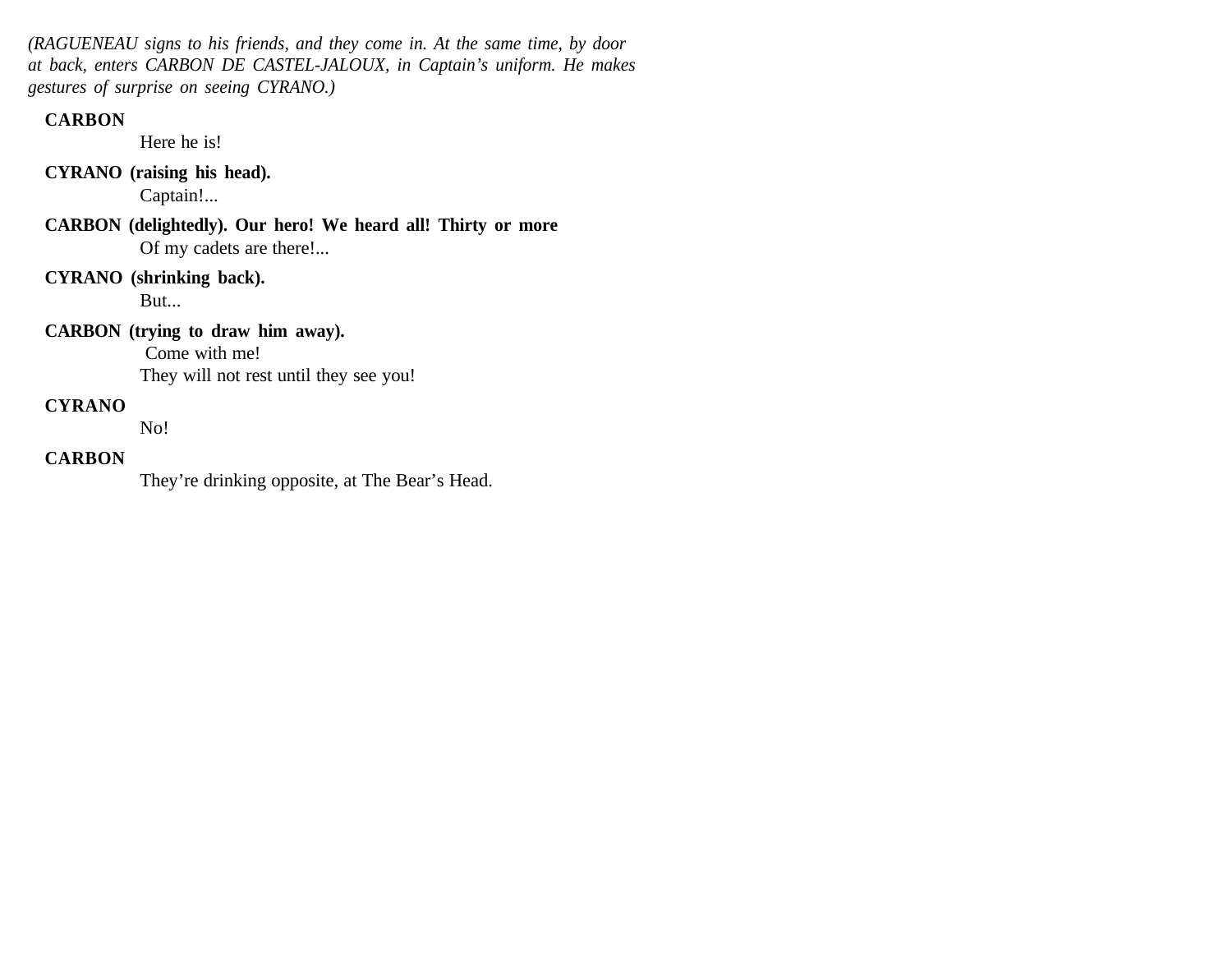I...

**CARBON (going to the door and calling across the street in a voice of thunder).**

He won't come! The hero's in the sulks!

## **A VOICE. (outside).**

Ah! Sandious!

*(Tumult outside. Noise of boots and swords is heard approaching.)* 

#### **CARBON(rubbing his hands).**

They are running 'cross the street!

# **CADETS(entering).**

Mille dious! Capdedious! Pocapdedious!

# **RAGUENEAU (drawing back startled).**

Gentlemen, are you all from Gascony?

# **THE CADETS**

All!

# **A CADET (to CYRANO).**

Bravo!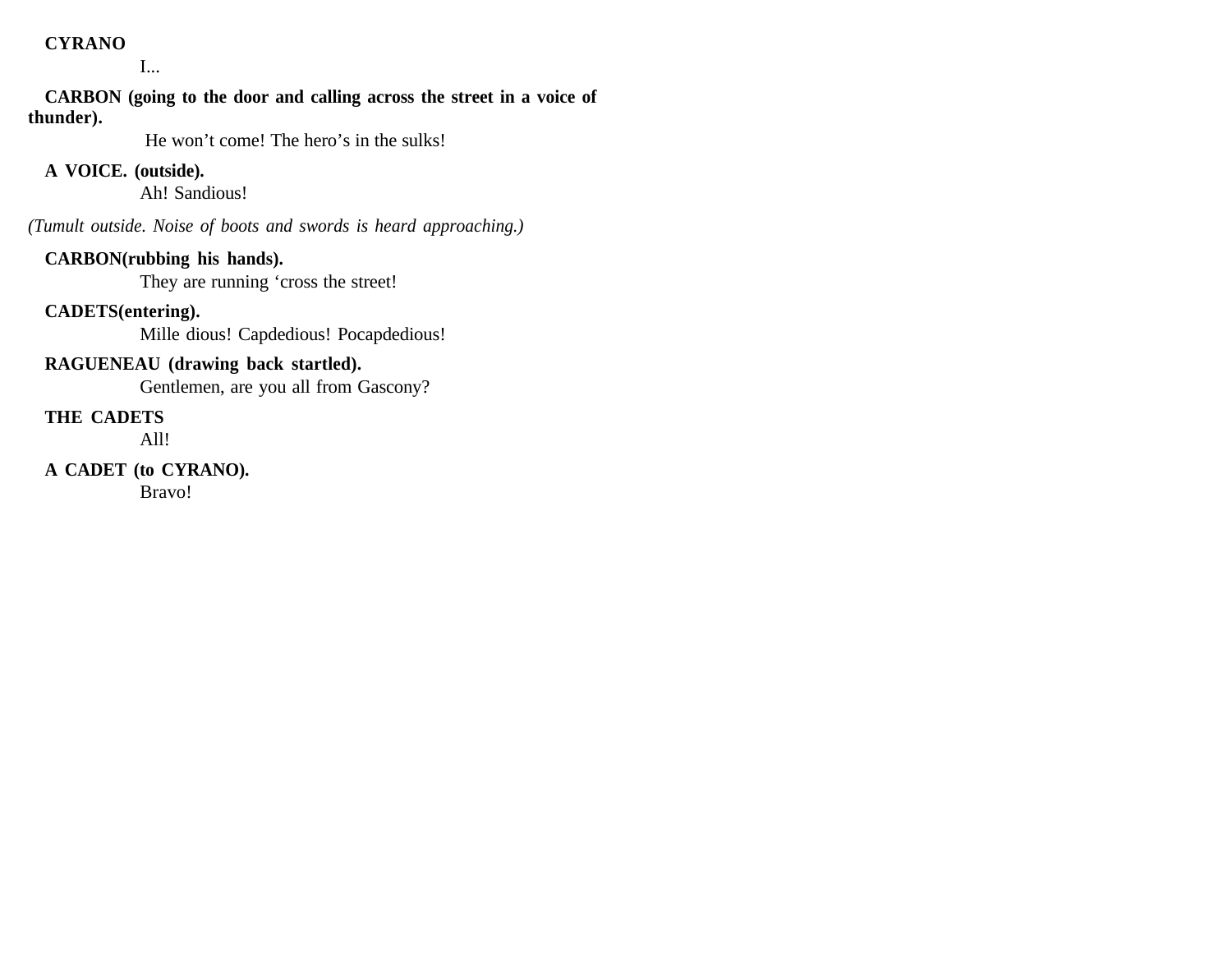Baron!

## **ANOTHER (shaking his hands).**

Vivat!

### **CYRANO**

Baron!

# **THIRD CADET**

Come! I must embrace you!

### **CYRANO**

Baron!

# **SEVERAL GASCONS**

We'll embrace Him, all in turn!

# **CYRANO (not knowing whom to reply to).**

Baron!... Baron!... I beg..

# **RAGUENEAU**

Are you all Barons, Sirs?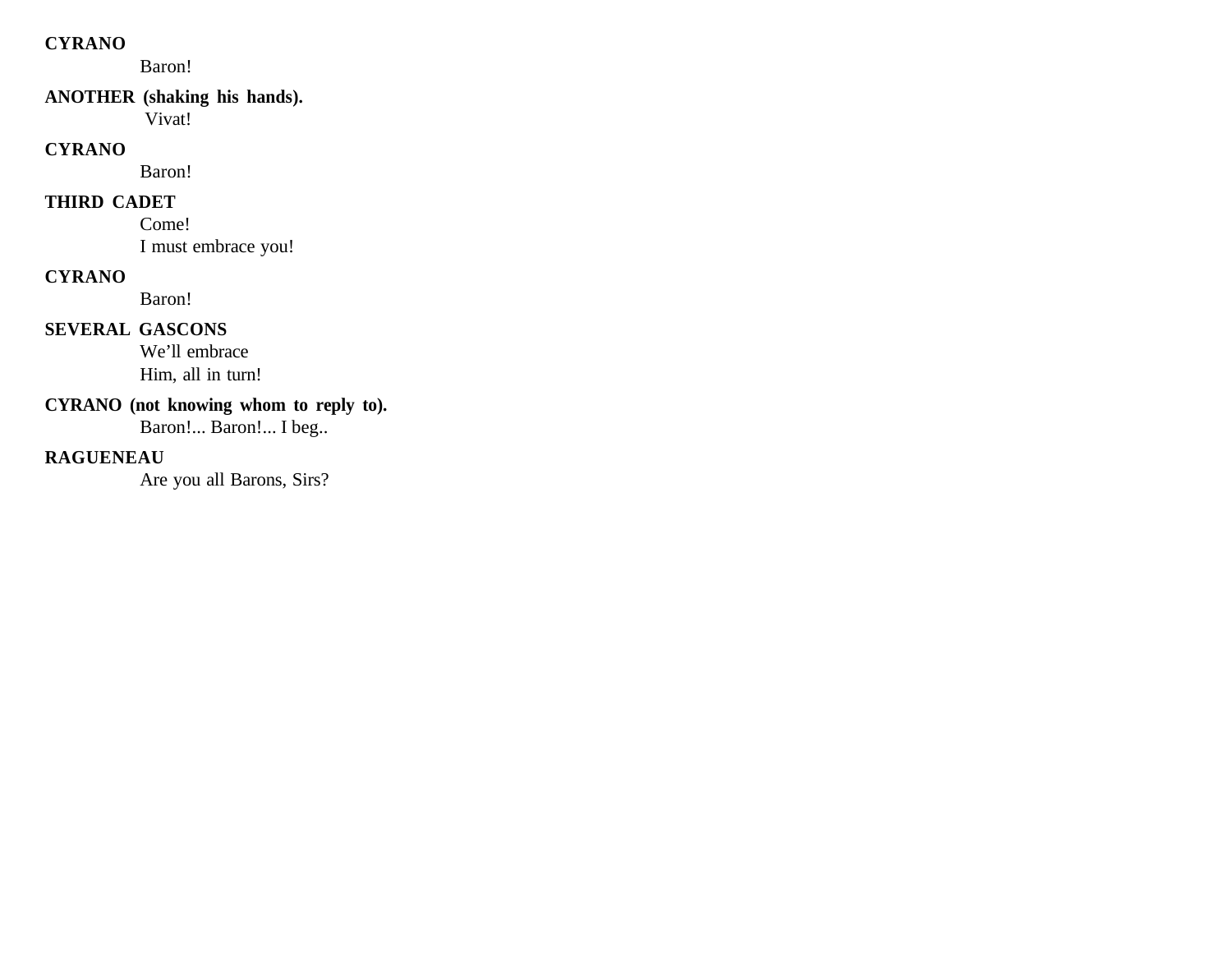#### **THE CADETS**

Ay, every one!

#### **RAGUENEAU**

Is it true?...

#### **FIRST CADET**

Ay,- why, you could build a tower With nothing but our coronets, my friend!

# **LE BRET (entering, and running up to CYRANO).**

They're looking for you! Here's a crazy mob Led by the men who followed you last night...

## **CYRANO (alarmed).**

What! Have you told them where to find me?

**LE BRET (rubbing his hands).** 

Yes!

*A BOURGEOIS. (entering, followed by a group of men). Sir, all the Marais is acoming here! (Outside the street has filled with people. Chaises a porteurs and carriages have drawn up.)* 

**LE BRET (in a low voice, smiling, to CYRANO).** And Roxane?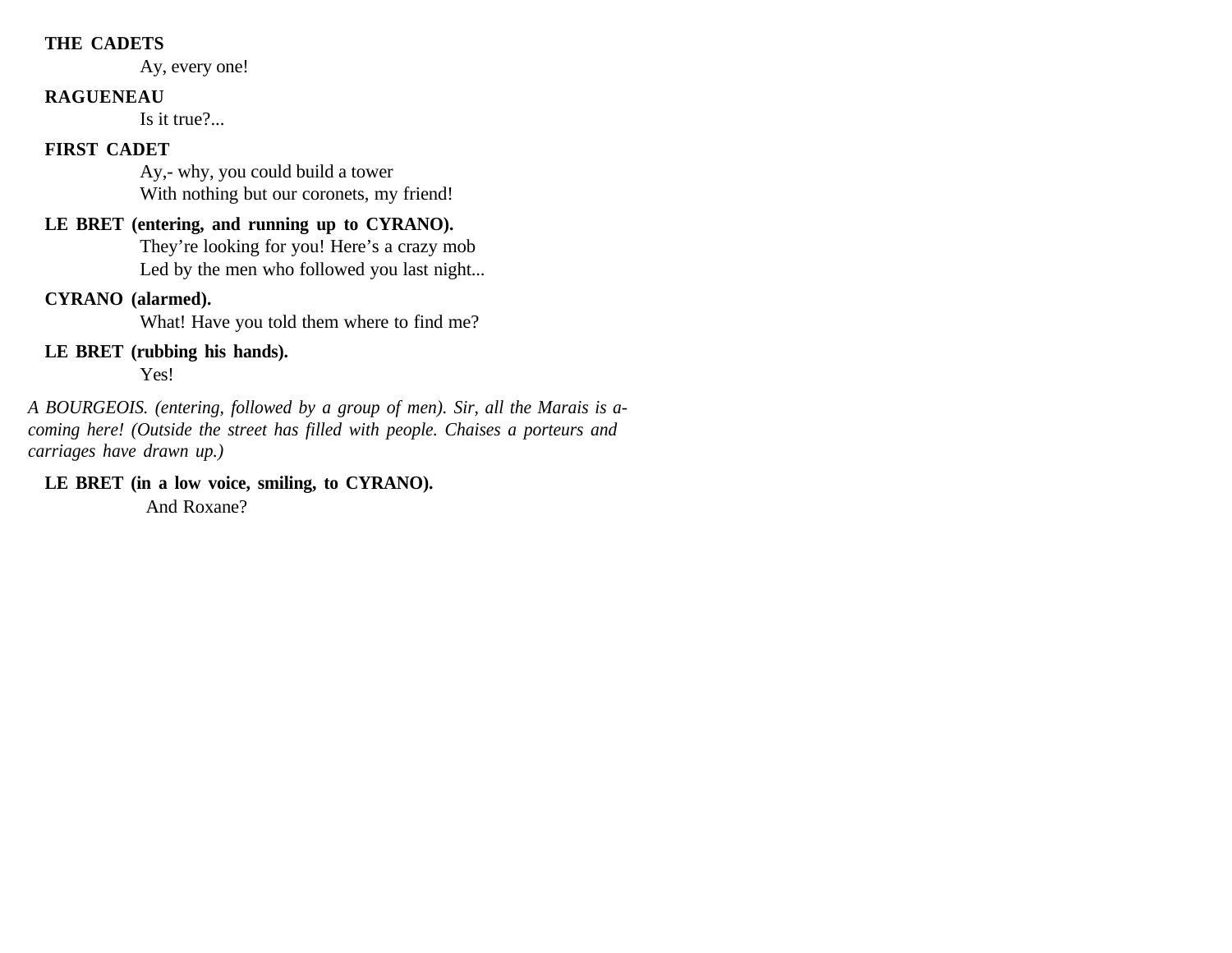# **CYRANO (quickly).**

Hush!

# **THE CROWD (calling outside).**

Cyrano!...

*(A crowd rush into the shop, pushing one another. Acclamations.)* 

## **RAGUENEAU (standing on a table).**

 Lo! my shop Invaded! They break all! Magnificent!

## **PEOPLE (crowding round CYRANO.)**

My friend!... my friend...

# **CYRANO**

Meseems that yesterday I had not all these friends!

### **LE BRET (delighted).**

Success!

# **A YOUNG MARQUIS. (hurrying up with his hands held out).**

My friend, Didst thou but know...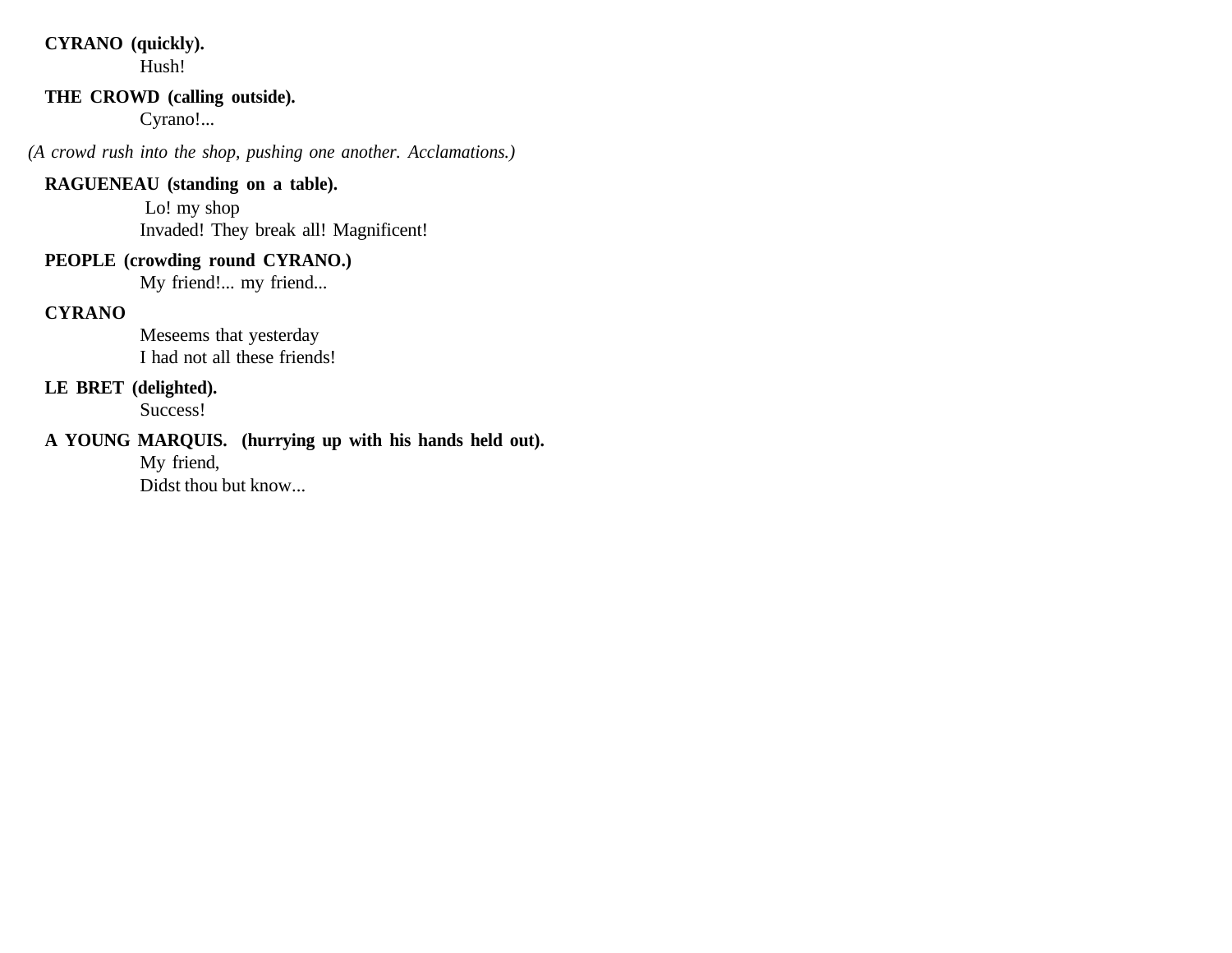Thou!... Marry!... thou!... Pray when Did we herd swine together, you and I?

## **ANOTHER**

I would present you, Sir, to some fair dames Who in my carriage yonder...

# **CYRANO (coldly).**

Ah! and who Will first present you, Sir, to me?

## **LE BRET (astonished).**

What's wrong?

## **CYRANO**

Hush!

**A MAN OF LETTERS (with writing-board).**  A few details?...

## **CYRANO**

No.

# **LE BRET (nudging his elbow).**

 'Tis Theophrast, Renaudet,... of the Court Gazette!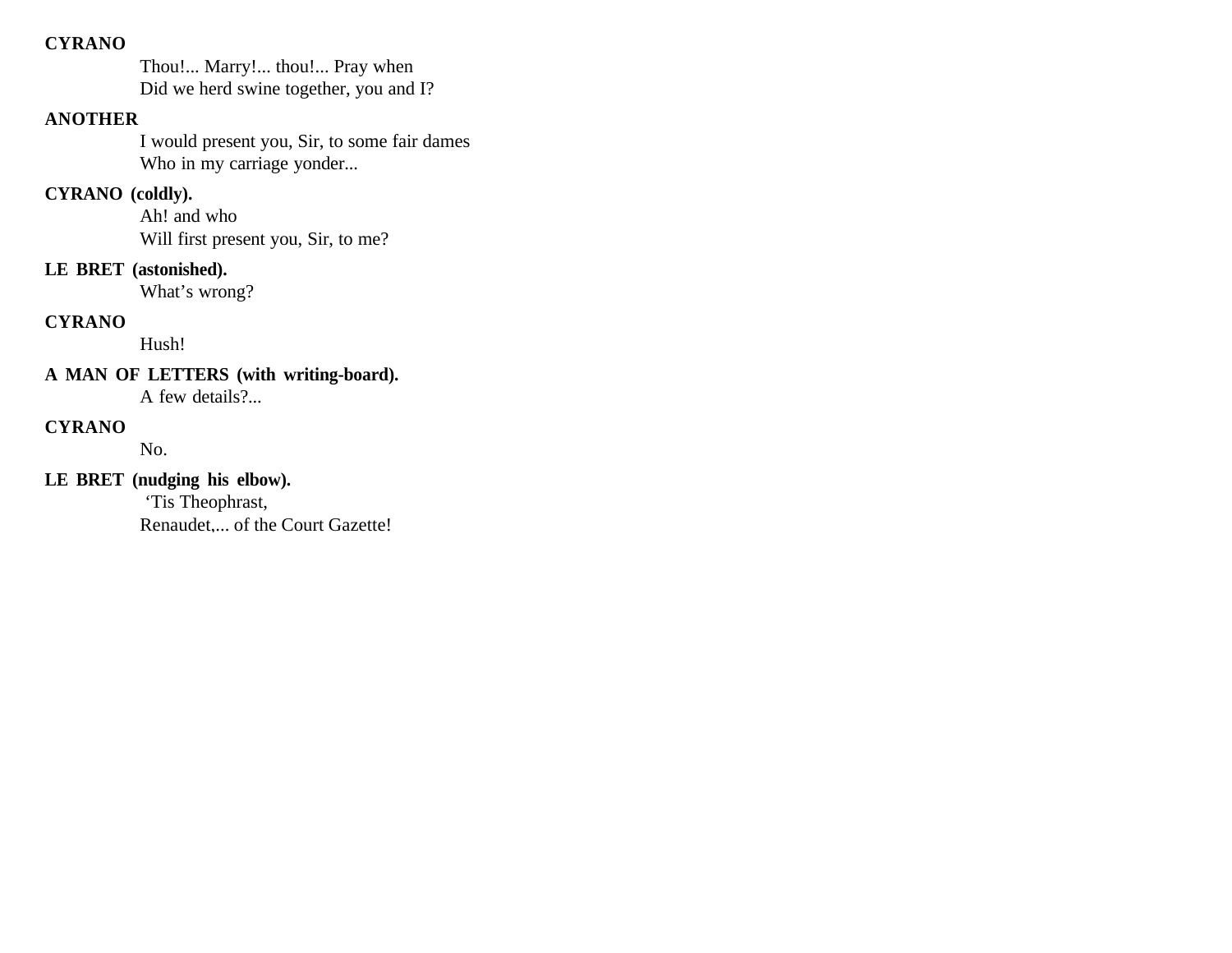Who cares?

# **LE BRET**

This paper- but it is of great importance! They say it will be an immense success!

## **A POET (advancing).**

Sir...

# **CYRANO**

What, another!

# **THE POET**

...Pray permit I make A pentacrostic on your name...

### **SOME ONE (also advancing).**

Pray, Sir...

# **CYRANO**

Enough! enough!

*(A movement in the crowd. DE GUICHE appears, escorted by officers. CUIGY, BRISSAILLE, the OFFICERS who went with CYRANO the night before. CUIGY comes rapidly up to CYRANO.)*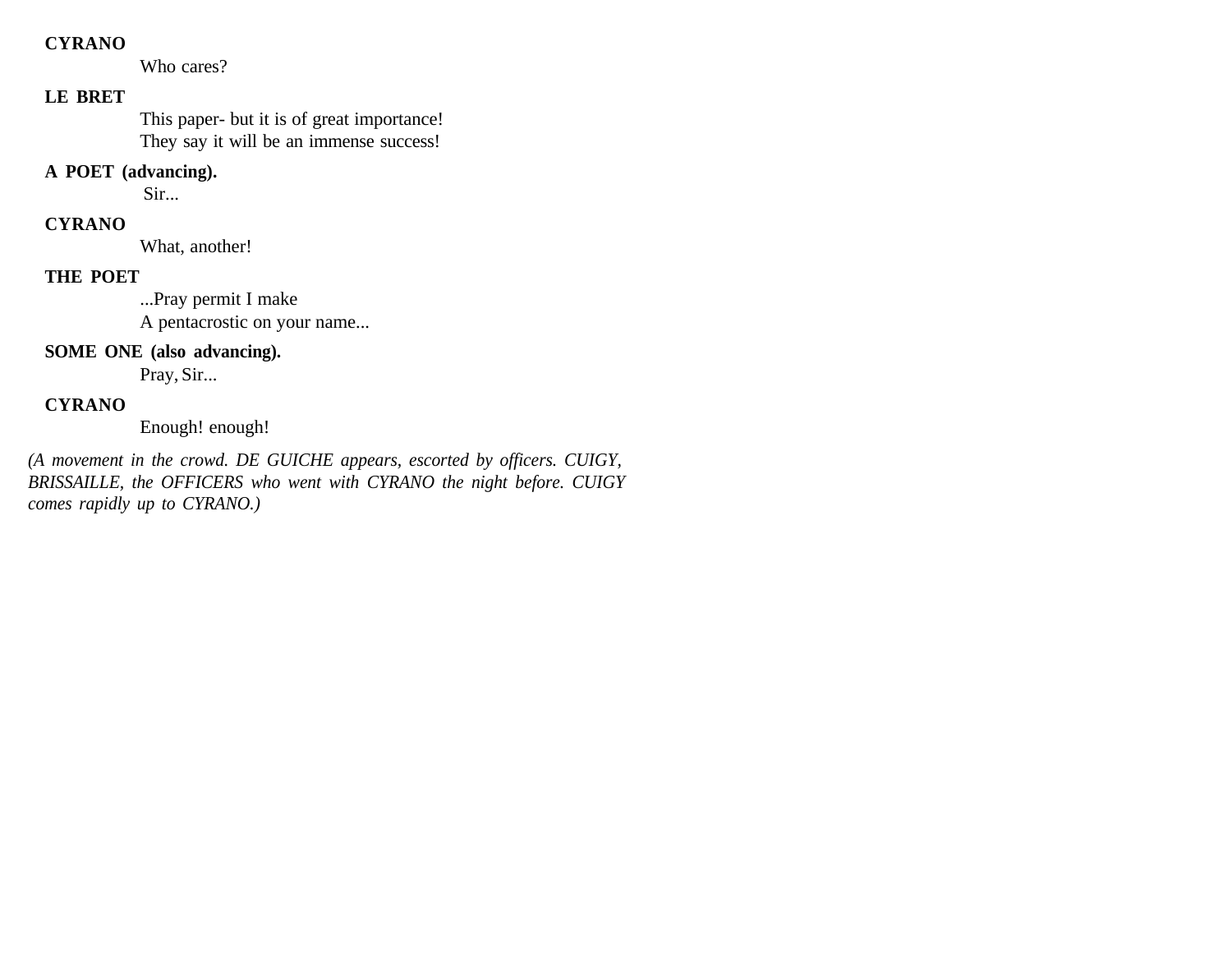#### *CUIGY to CYRANO. Here is Monsieur de Guiche!*

*(A murmur- every one makes way.)* 

He comes from the Marshal of Gassion!

#### **DE GUICHE (bowing to CYRANO).**

...Who would express his admiration, Sir, For your new exploit noised so loud abroad.

#### **THE CROWD**

Bravo!

#### **CYRANO (bowing).**

The Marshal is a judge of valour.

### **DE GUICHE**

He could not have believed the thing, unless These gentlemen had sworn they witnessed it.

#### **CUIGY**

With our own eyes!

#### **LE BRET (aside to CYRANO, who has an absent air).**  But... you...

#### **CYRANO**

Hush!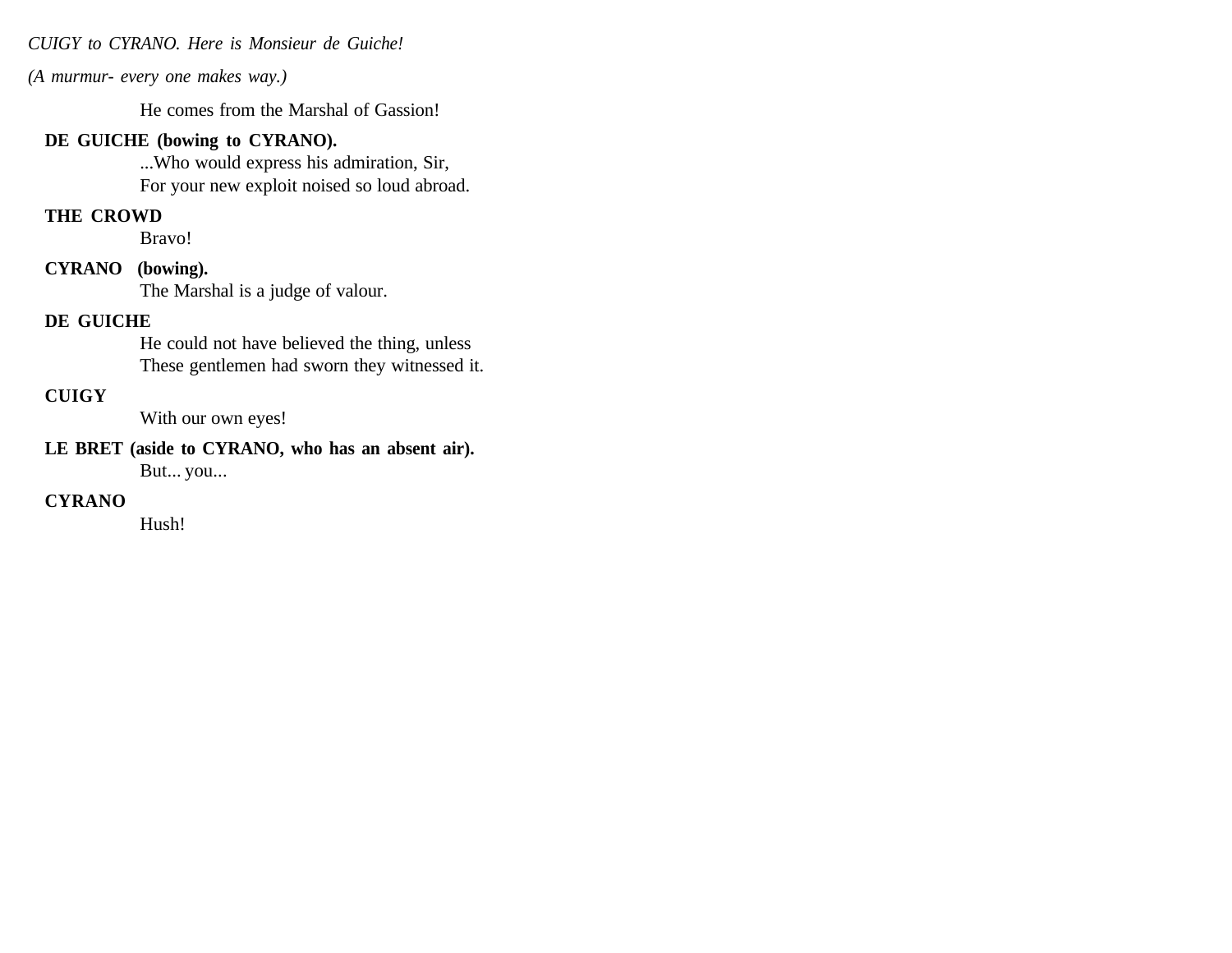#### **LE BRET**

But... You suffer?

### **CYRANO (starting).**

Before this rabble?- I?...

*(He draws himself up, twirls his moustache, and throws back hisshoulders.)* 

Wait!... You shall see!

# **DE GUICHE (to whom CUIGY has spoken in a low voice).**

In feats of arms, already your career Abounded.- You serve with those crazy pates Of Gascons?

# **CYRANO**

Ay, with the Cadets.

# **A CADET (in a terrible voice).**

With us!

# **DE GUICHE (looking at the CADETS, ranged behind CYRANO).**

Ah!... All these gentlemen of haughty mien, Are they the famous?...

# **CARBON**

Cyrano!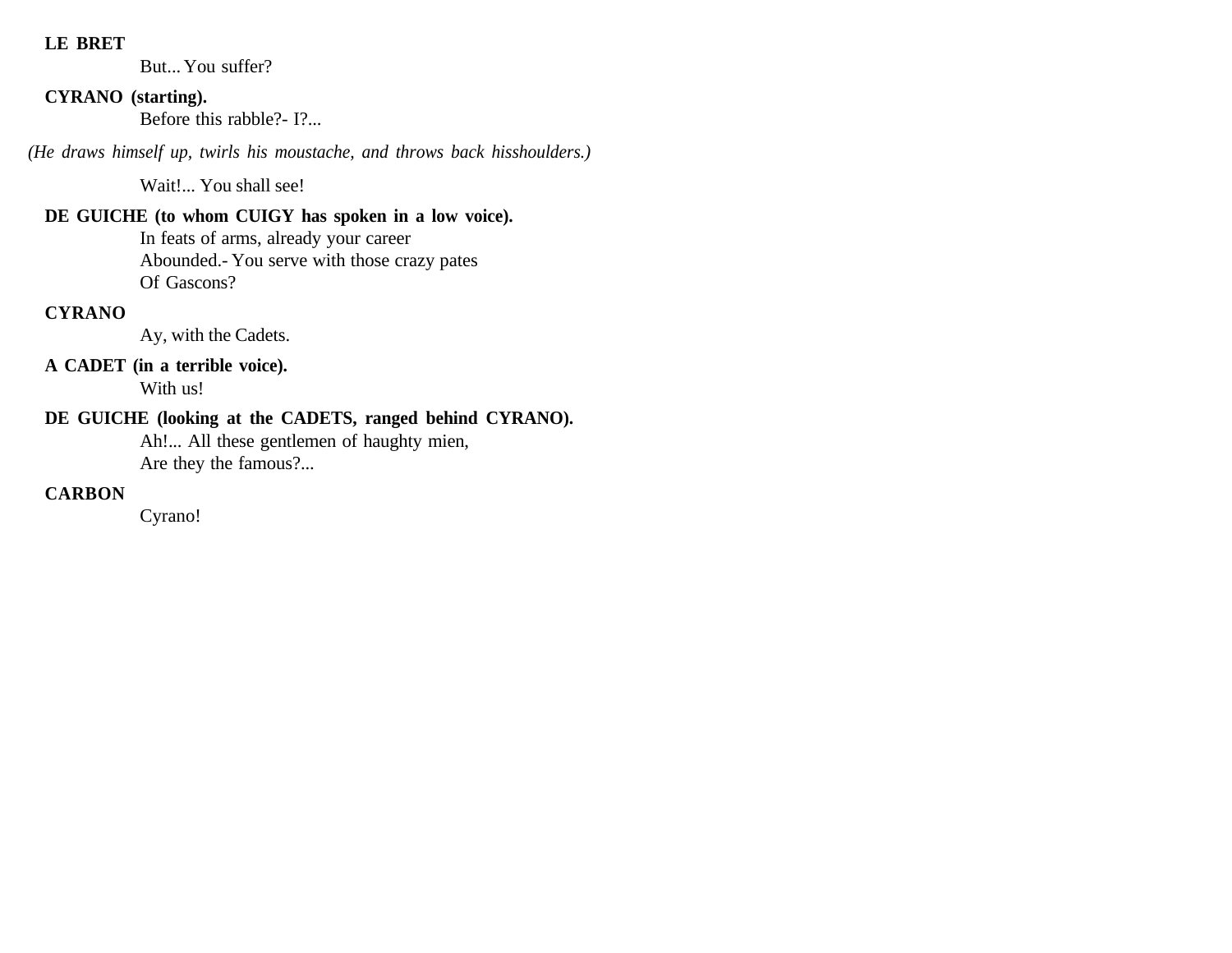#### **CYRANO**

Ay, Captain!

### **CARBON**

Since all my company's assembled here, Pray favour me,- present them to my lord!

# **CYRANO(making two steps towards DE GUICHE).**

My lord de Guiche, permit that I present

#### *(Pointing to the CADETS.)*

The bold Cadets of Gascony, Of Carbon of Castel-Jaloux! Brawling and swaggering boastfully, The bold Cadets of Gascony! Spouting of Armoury, Heraldry, Their veins a-brimming with blood so blue, The bold Cadets of Gascony, Of Carbon of Castel-Jaloux: Eagle-eye, and spindle-shanks, Fierce moustache, and wolfish tooth! Slash-the-rabble and scatter-their-ranks; Eagle-eye, and spindle-shanks,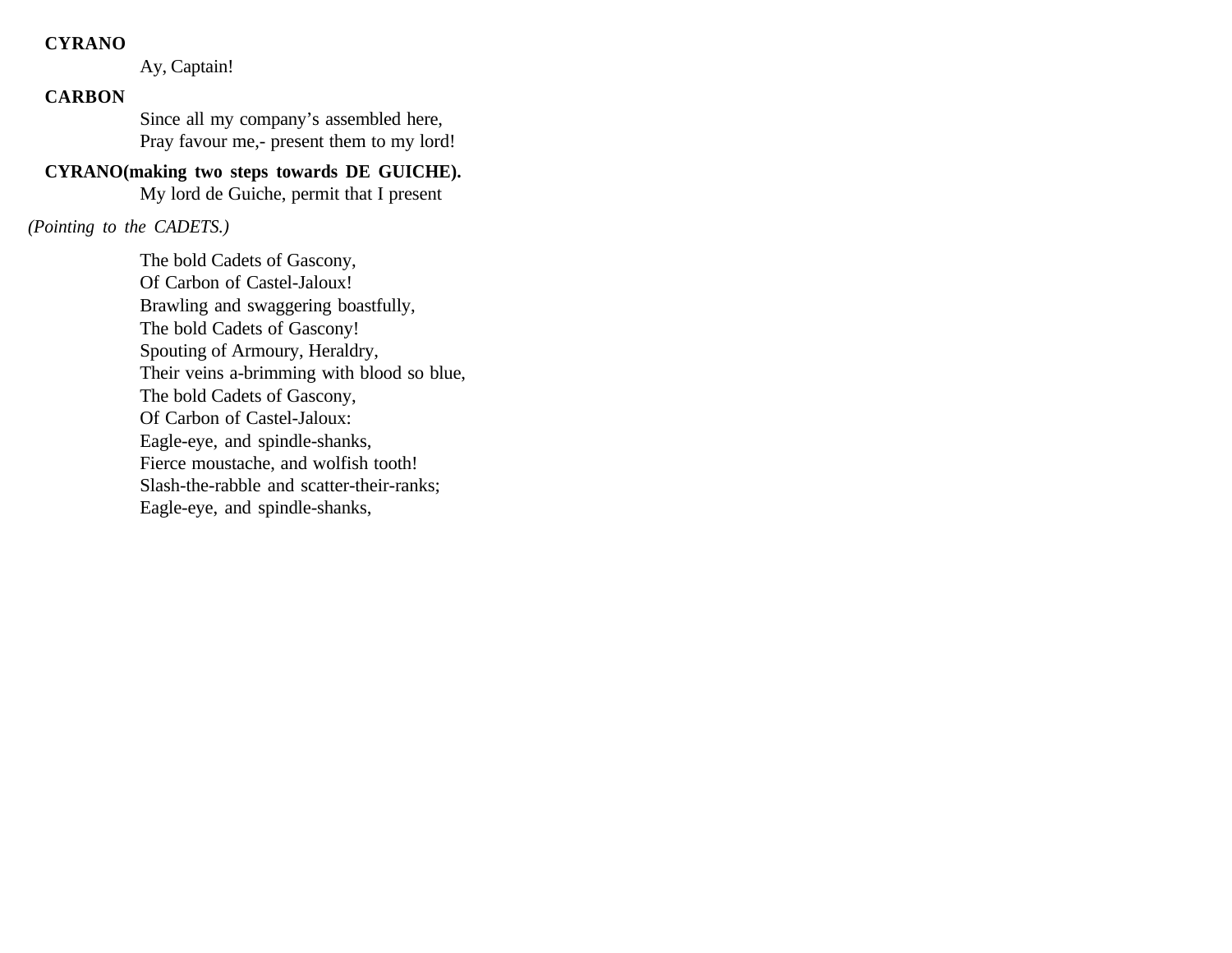With a flaming feather that gaily pranks, Hiding the holes in their hats, forsooth! Eagle-eye, and spindle-shanks, Fierce moustache, and wolfish tooth! "Pink-your-Doublet" and "Slit-your-Trunk" Are their gentlest sobriquets; With Fame and Glory their soul is drunk! "Pink-your-Doublet" and "Slit-your-Trunk," In brawl and skirmish they show their spunk, Give rendezvous in broil and fray; "Pink-your-Doublet" and "Slit-your-Trunk" Are their gentlest sobriquets! What, ho! Cadets of Gascony! All jealous lovers are sport for you! O Woman! dear divinity! What, ho! Cadets of Gascony! Whom scowling husbands quake to see. Blow, "tararara," and cry "Cuckoo." What, ho! Cadets of Gascony! Husbands and lovers are game for you!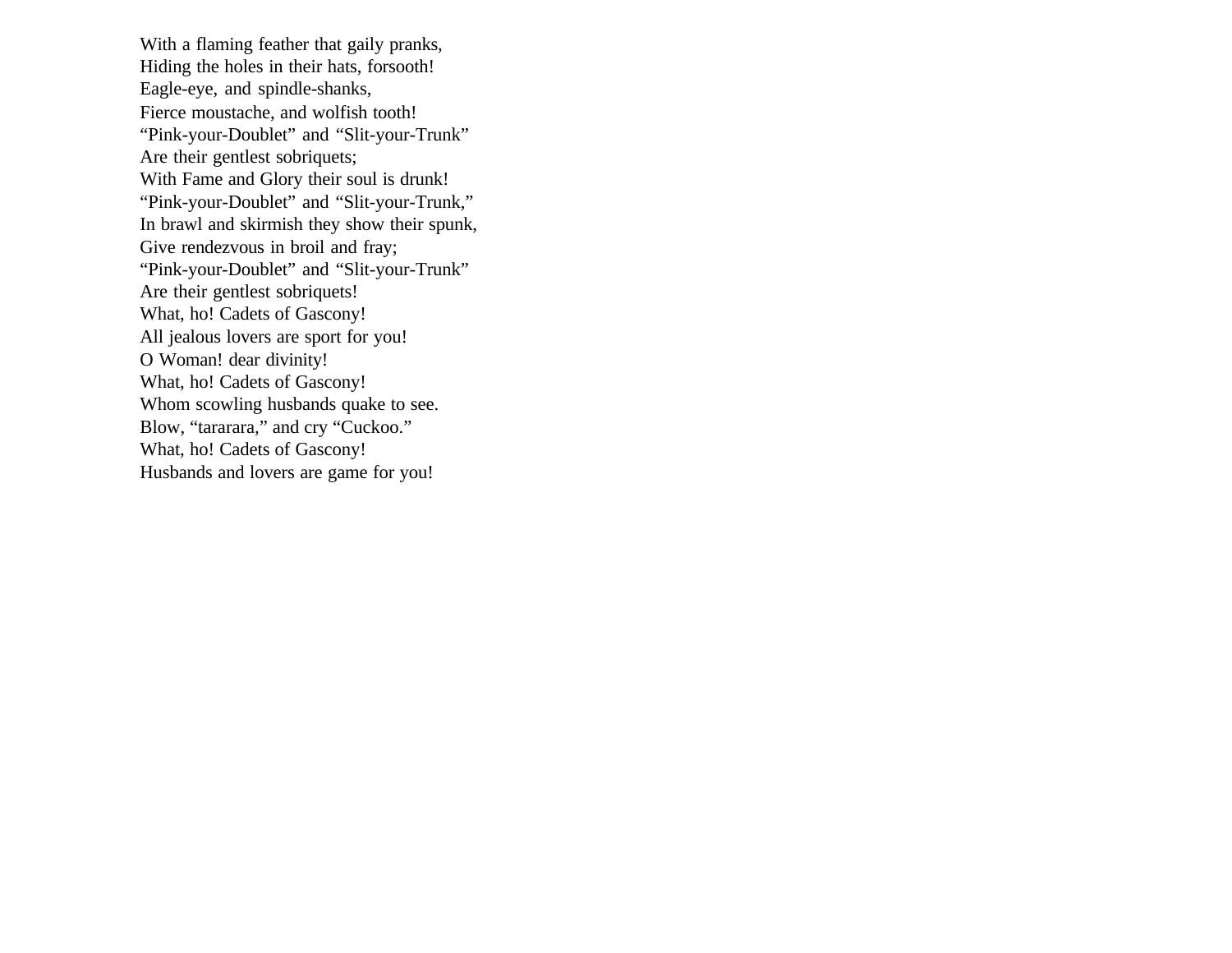#### **DE GUICHE (seated with haughty carelessness in an armchair brought quickly by RAGUENEAU).**

A poet! 'Tis the fashion of the hour! -Will you be mine?

### **CYRANO**

No, Sir,- no man's!

### **DE GUICHE**

 Last night Your fancy pleased my uncle Richelieu. I'll gladly say a word to him for you.

# **LE BRET (overjoyed).**

Great Heavens!

# **DE GUICHE**

I imagine you have rhymed Five acts, or so?

# **LE BRET (in CYRANO'S ear).**

Your play!-your Agrippine! You'll see it staged at last!

# **DE GUICHE**

Take them to him.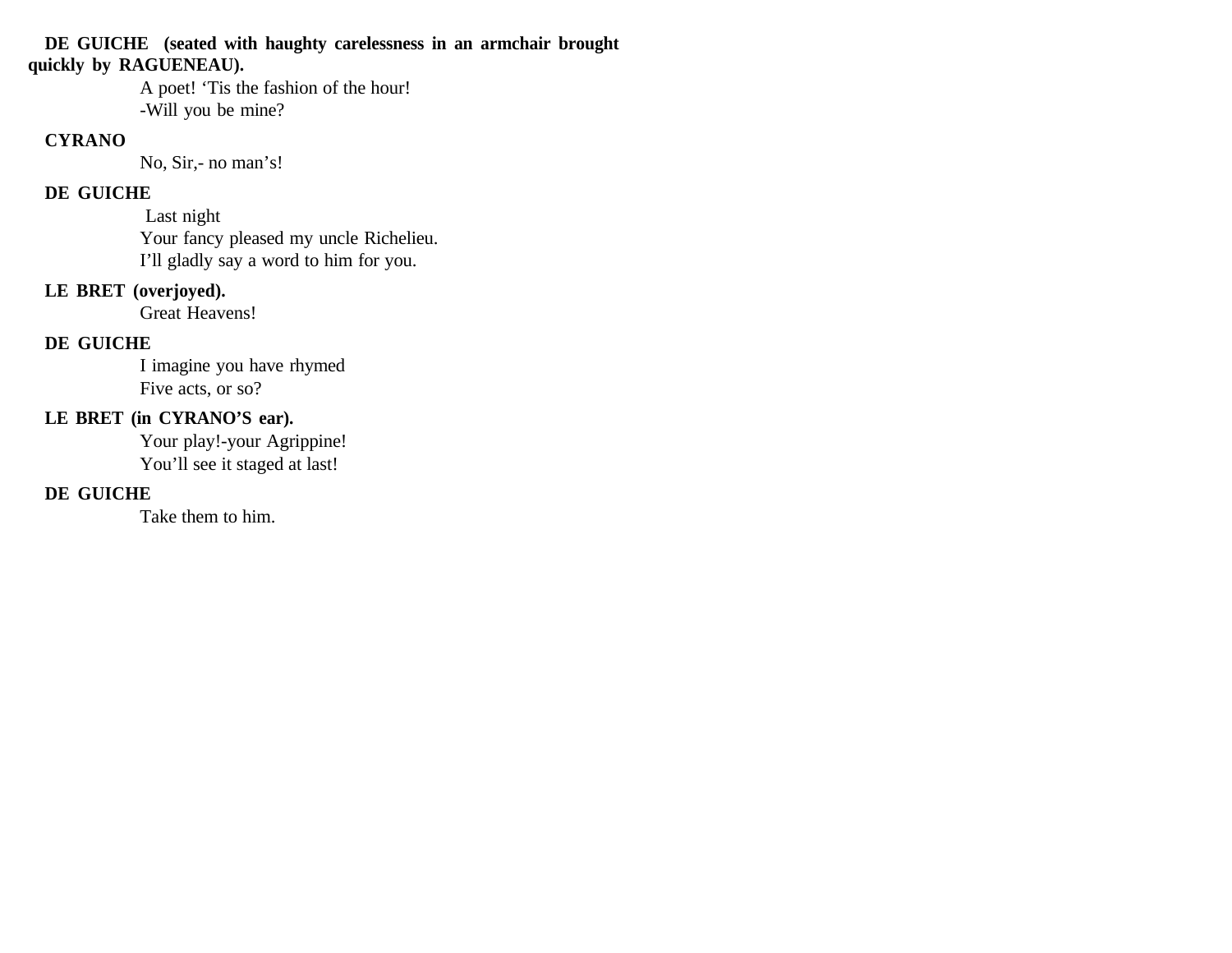#### **CYRANO (beginning to be tempted and attracted).**

In sooth,- I would...

#### **DE GUICHE**

He is a critic skilled: He may correct a line or two, at most.

### **CYRANO (whose face stiffens at once).**

Impossible! My blood congeals to think That other hand should change a comma's dot.

### **DE GUICHE**

But when a verse approves itself to him He pays it dear, good friend.

# **CYRANO**

He pays less dear Than I myself; when a verse pleases me I pay myself, and sing it to myself!

# **DE GUICHE**

You are proud.

#### **CYRANO**

Really? You have noticed that?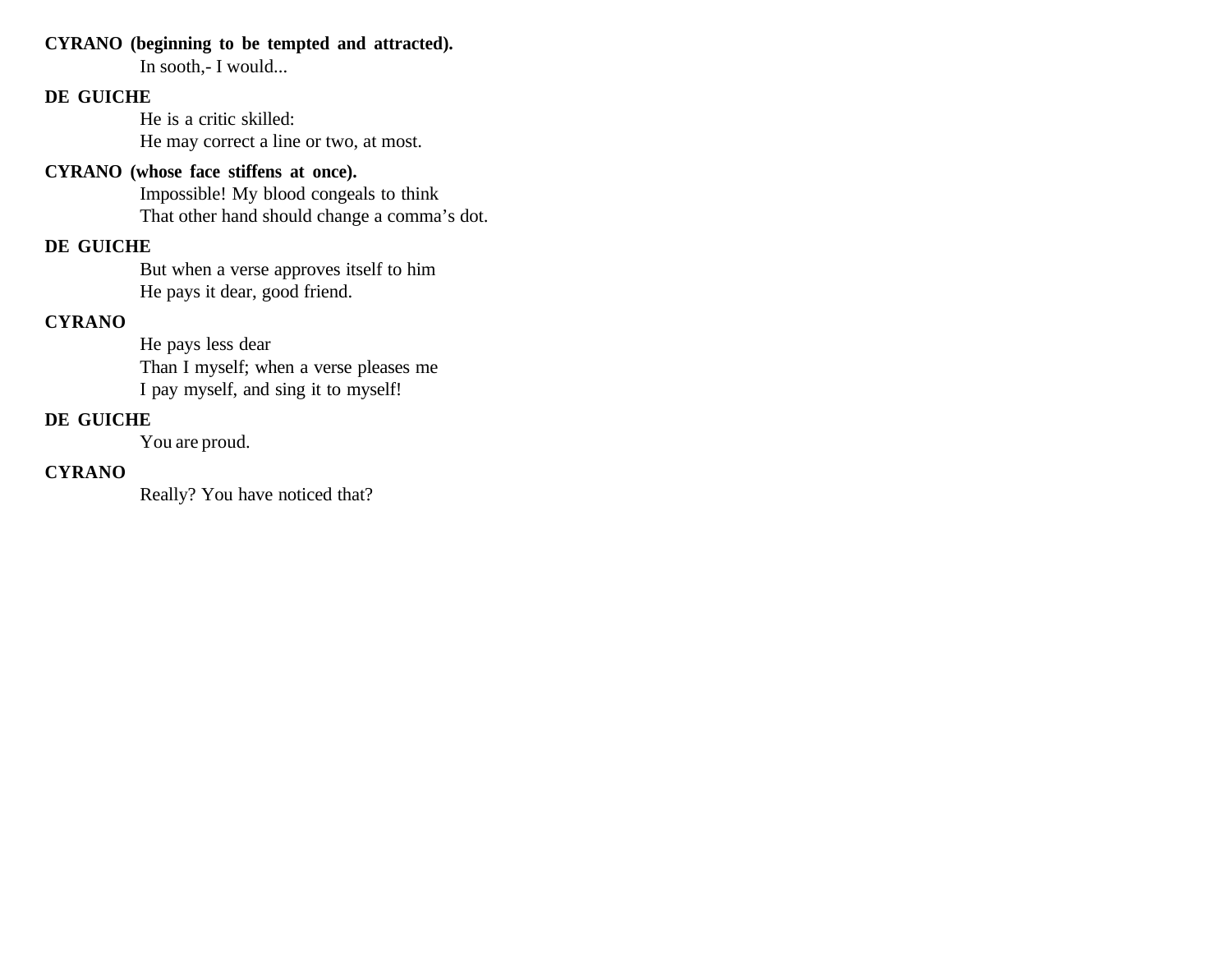**A CADET (entering, with a string of old battered plumed beaver hats, full of holes, slung on his sword).**

> See, Cyrano,- this morning, on the quay What strange bright-feathered game we caught! The hats O' the fugitives...

### **CYRANO**

'Spolia opima!

#### **ALL (laughing).**

Ah! ah! ah!

#### **CUIGY**

He who laid that ambush, 'faith! Must curse and swear!

### **BRISSAILLE.**

Who was it?

#### **DE GUICHE**

I myself.

#### *(The laughter stops.)*

I charged them- work too dirty for my sword, To punish and chastise a rhymester sot.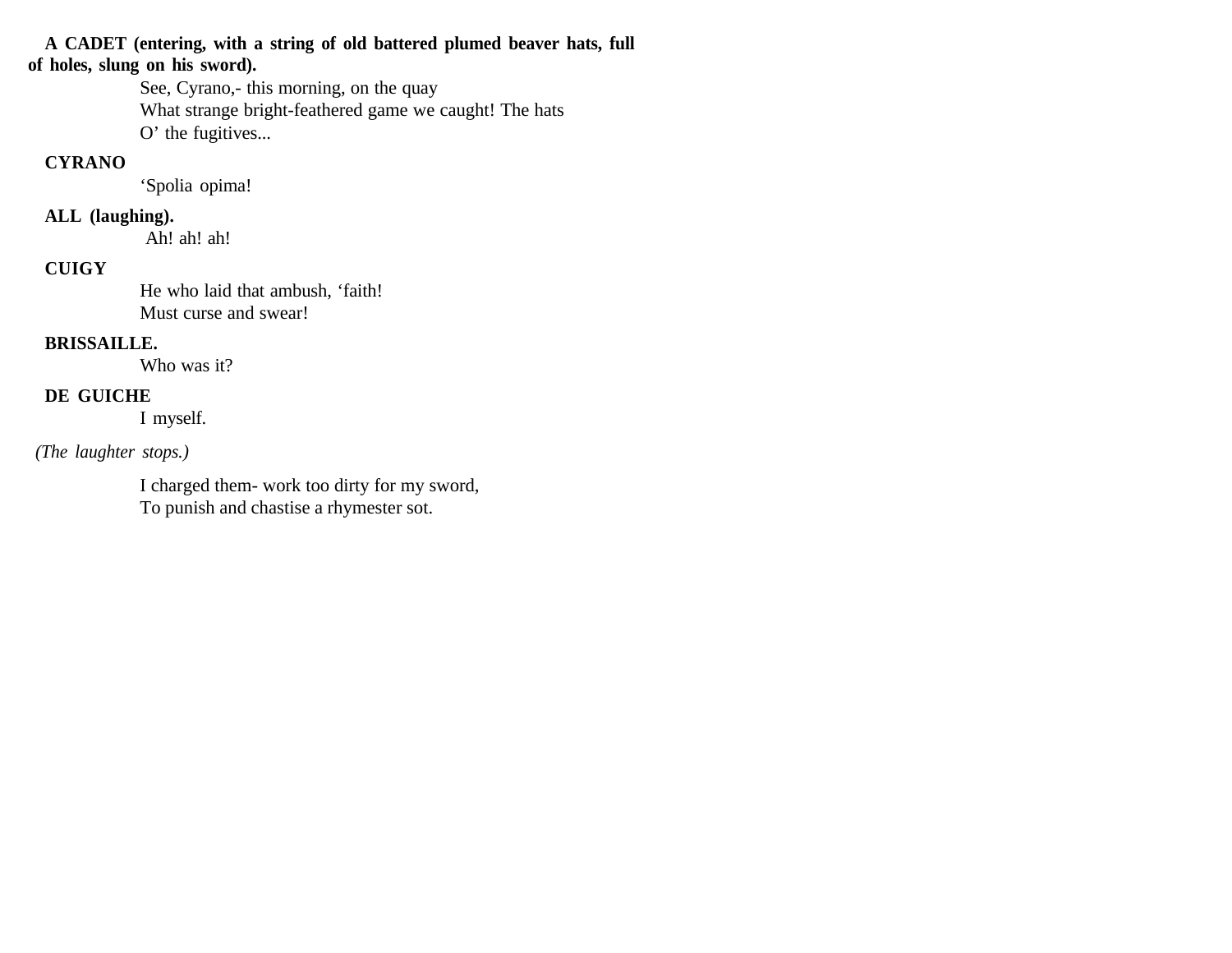#### *(Constrained silence.)*

**THE CADET (in a low voice, to CYRANO, showing him the beavers).** What do with them? They're full of grease!- a stew?

**CYRANO (taking the sword and, with a salute, dropping the hats at DE GUICHE'S feet).**

> Sir, pray be good enough to render them Back to your friends.

#### **DE GUICHE (rising, sharply).**

My chair there- quick!- I go!

*(To CYRANO passionately.)*

As to you, sirrah!...

#### **VOICE. (in the street).**

 Porters for my lord De Guiche!

### **DE GUICHE (who has controlled himself- smiling).**

Have you read Don Quixote?

#### **CYRANO**

 I have! And doff my hat at th' mad knight-errant's name.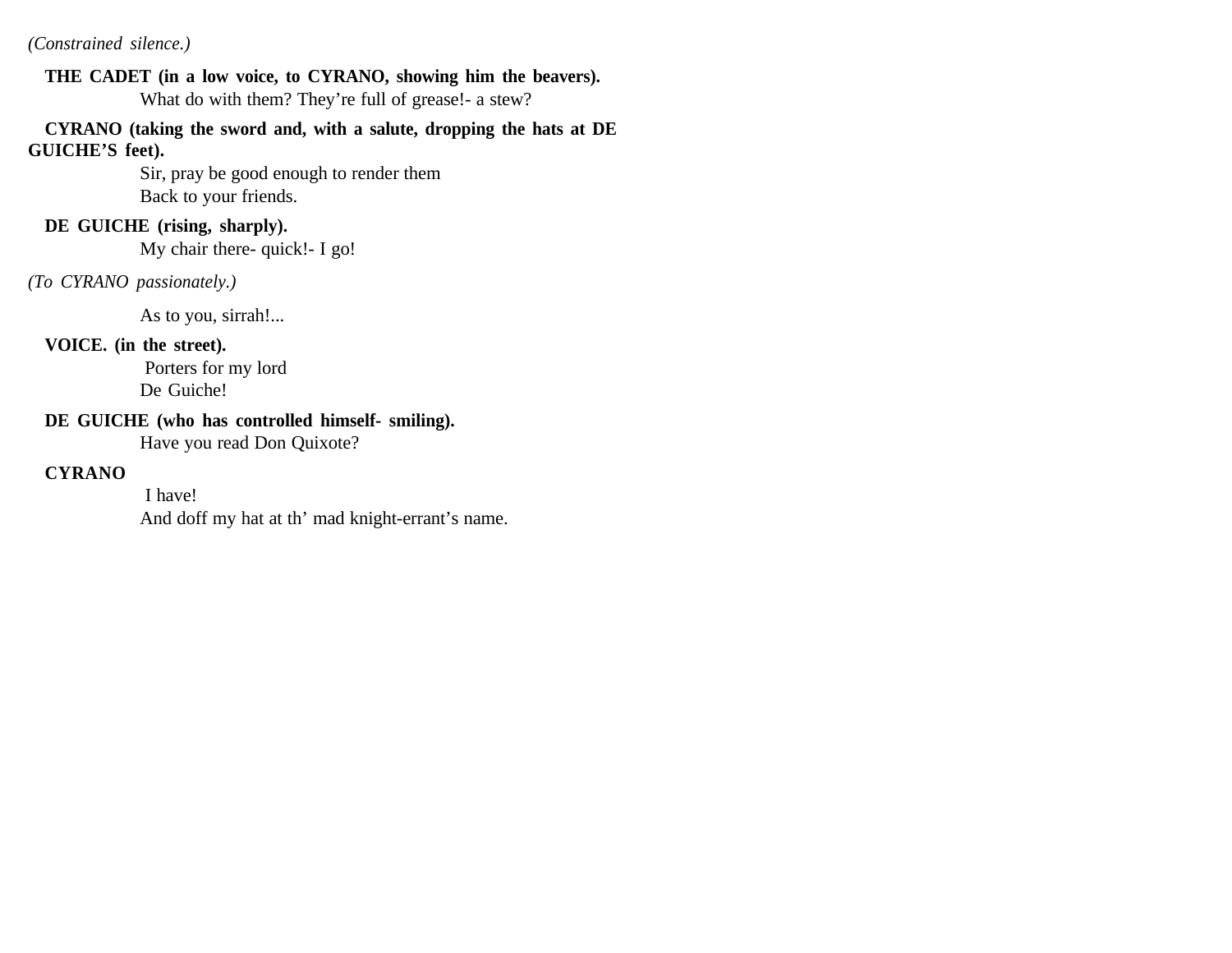#### **DE GUICHE**

I counsel you to study...

# **A PORTER (appearing at back).**

My lord's chair!

### **DE GUICHE**

...The windmill chapter!

### **CYRANO (bowing).**

Chapter the Thirteenth.

### **DE GUICHE**

For when one tilts 'gainst windmills- it may chance...

# **CYRANO**

Tilt I 'gainst those who change with every breeze?

# **DE GUICHE**

...That windmill sails may sweep you with their arm Down- in the mire!...

# **CYRANO**

Or upward- to the stars!

*(DE GUICHE goes out, and mounts into his chair. The other lords go away whispering together. LE BRET goes to the door with them. The crowd disperses.)*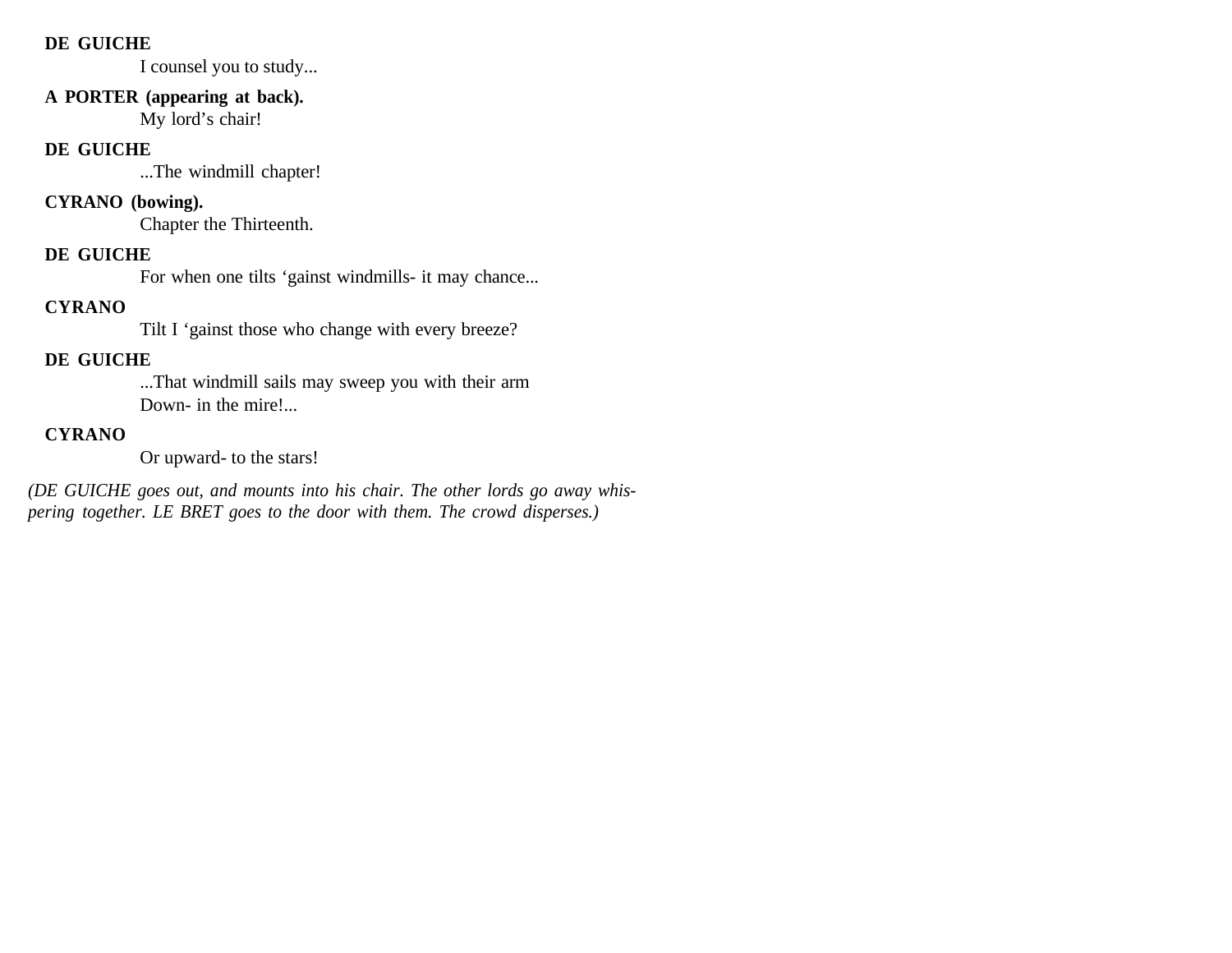#### *SCENE VIII*

*CYRANO, LE BRET, the CADETS, who are eating and drinking at the tables R. and L.* 

#### **CYRANO (bowing mockingly to those who go out without daring to salute him).**

Gentlemen... Gentlemen...

# **LE BRET (coming back, despairingly).**

Here's a fine coil!

### **CYRANO**

Oh! scold away!

# **LE BRET**

At least, you will agree That to annihilate each chance of Fate Exaggerates...

# **CYRANO**

Yes!- I exaggerate!

### **LE BRET (triumphantly).**

Ah!

# **CYRANO**

But for principle- example too,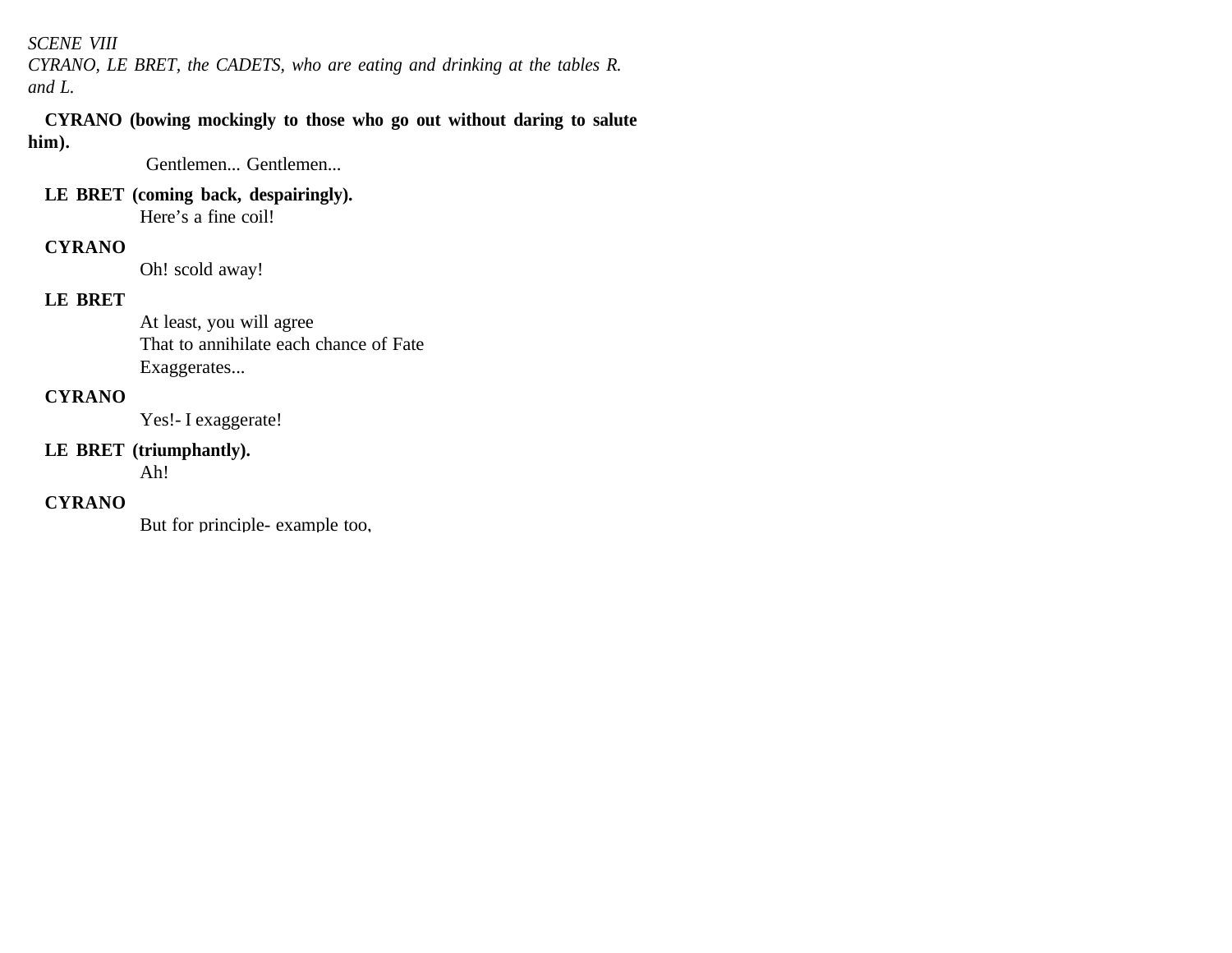I think 'tis well thus to exaggerate.

### **LE BRET**

Oh! lay aside that pride of musketeer, Fortune and glory wait you!...

#### **CYRANO**

Ay, and then?... Seek a protector, choose a patron out, And like the crawling ivy round a tree That licks the bark to gain the trunk's support, Climb high by creeping ruse instead of force? No, grammercy! What! I, like all the rest Dedicate verse to bankers?- play buffoon In cringing hope to see, at last, a smile Not disapproving, on a patron's lips? Grammercy, no! What! learn to swallow toads? -With frame aweary climbing stairs?- a skin Grown grimed and horny,- here, about the knees? And, acrobat-like, teach my back to bend?-

No, grammercy! Oh, double-faced and sly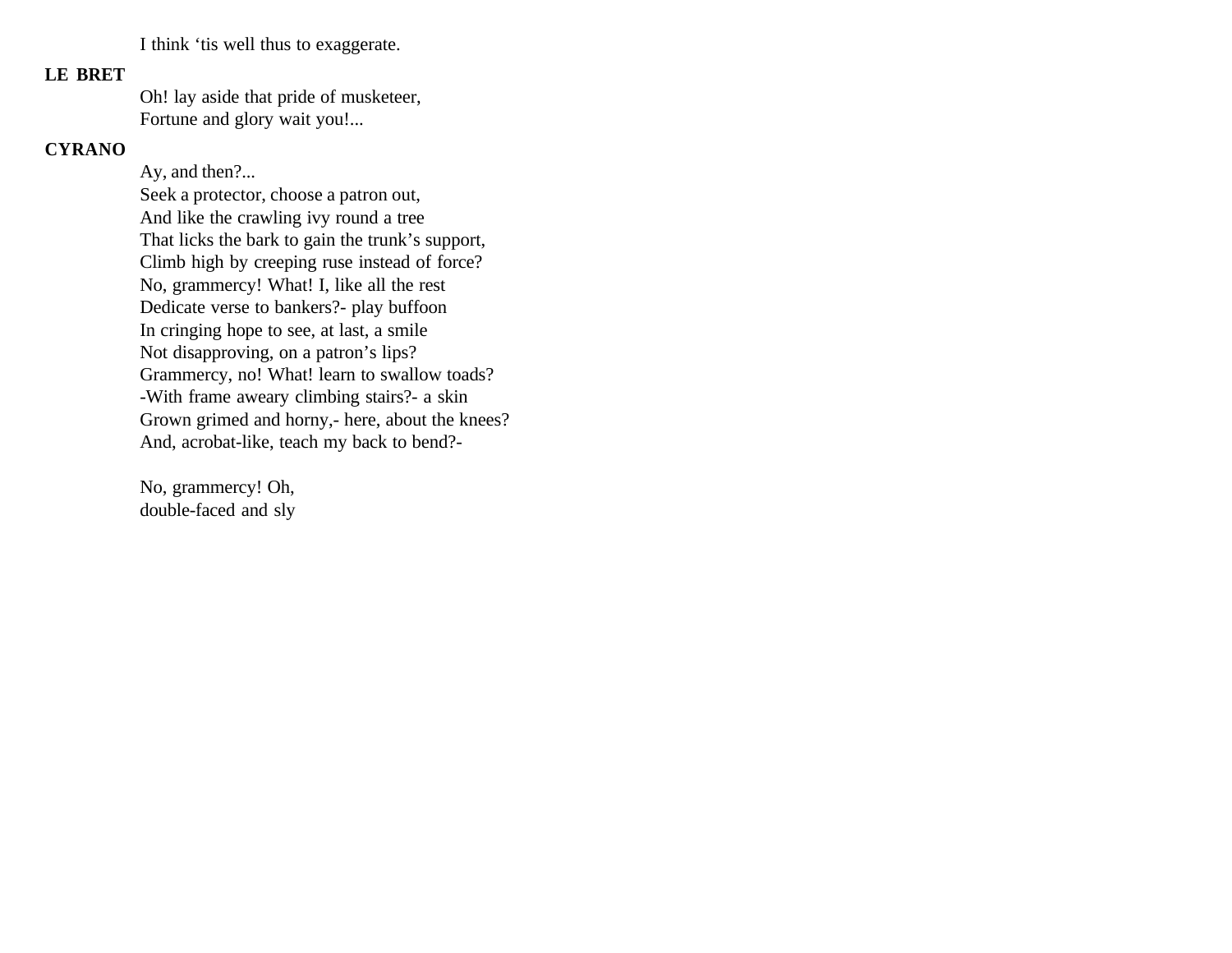Run with the hare, while hunting with the hounds; And, oily-tongued, to win the oil of praise, Flatter the great man to his very nose? No, grammercy! Steal soft from lap to lap, -A little great man in a circle small, Or navigate, with madrigals for sails, Blown gently windward by old ladies' sighs? No, grammercy! Bribe kindly editors To spread abroad my verses? Grammercy! Or try to be elected as the pope Of tavern-councils held by imbeciles? No, grammercy! Toil to gain reputation By one small sonnet, stead of making many? No, grammercy! Or flatter sorry bunglers? Be terrorised by every prating paper? Say ceaselessly, "Oh had I but the chance Of a fair notice in the Mercury!" Grammercy, no! Grow pale, fear, calculate? Prefer to make a visit to a rhyme? Seek introductions, draw petitions up? No, grammercy! and no! and no again! But- sing?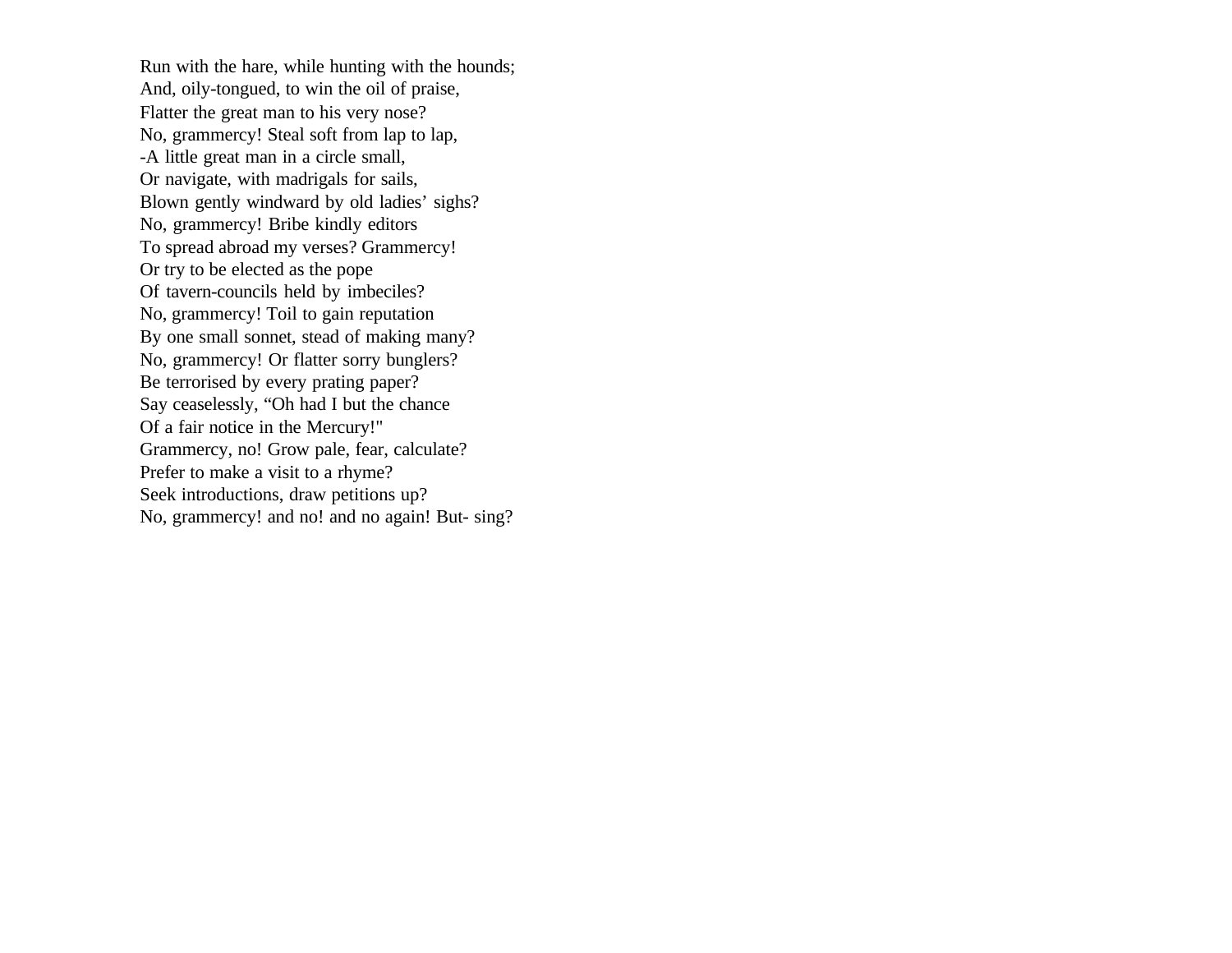Dream, laugh, go lightly, solitary, free, With eyes that look straight forward- fearless voice! To cock your beaver just the way you choose,

For "yes" or "no" show fight, or turn a rhyme! -To work without one thought of gain or fame, To realise that journey to the moon! Never to pen a line that has not sprung Straight from the heart within. Embracing then Modesty, say to oneself, "Good my friend, Be thou content with flowers,- fruit,- nay, leaves, But pluck them from no garden but thine own!" And then, if glory come by chance your way, To pay no tribute unto Caesar, none, But keep the merit all your own! In short, Disdaining tendrils of the parasite, To be content, if neither oak nor elm-

Not to mount high, perchance, but mount alone!

#### **LE BRET**

Alone, an if you will! But not with hand 'Gainst every man! How in the devil's name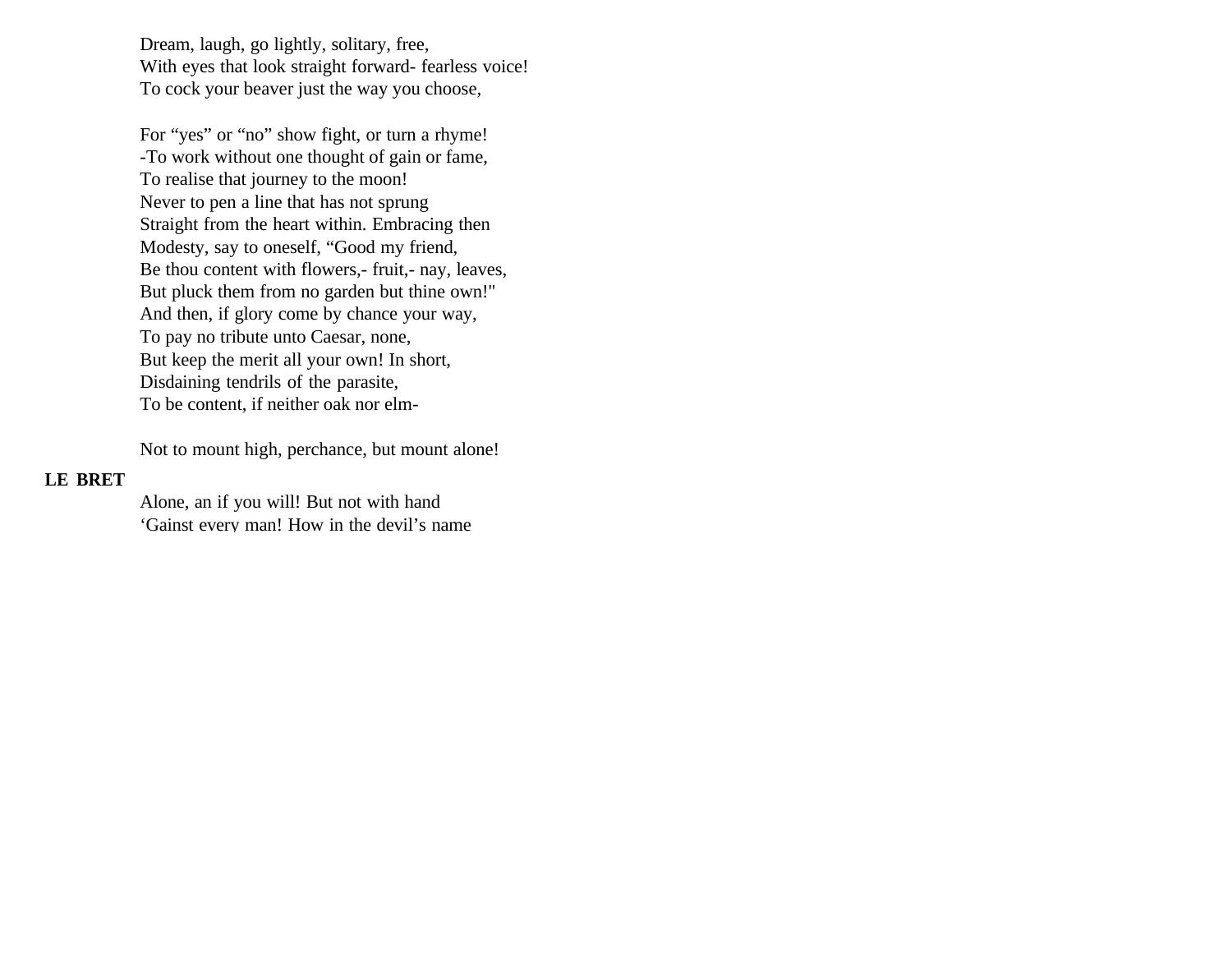Have you conceived this lunatic idea. To make foes for yourself at every turn?

#### **CYRANO**

By dint of seeing you at every turn Make friends,- and fawn upon your frequent friends With mouth wide smiling, slit from ear to ear! I pass, still unsaluted, joyfully, And cry,- What, ho! another enemy?

### **LE BRET**

Lunacy!

#### **CYRANO**

Well, what if it be my vice, My pleasure to displease- to love men hate me! Ah, friend of mine, believe me, I march better 'Neath the cross-fire of glances inimical! How droll the stains one sees on fine-laced doublets, From gall of envy, or the poltroon's drivel! -The enervating friendship which enfolds you Is like an open laced Italian collar, Floating around your neck in woman's fashion; One is at ease thus,- but less proud the carriage!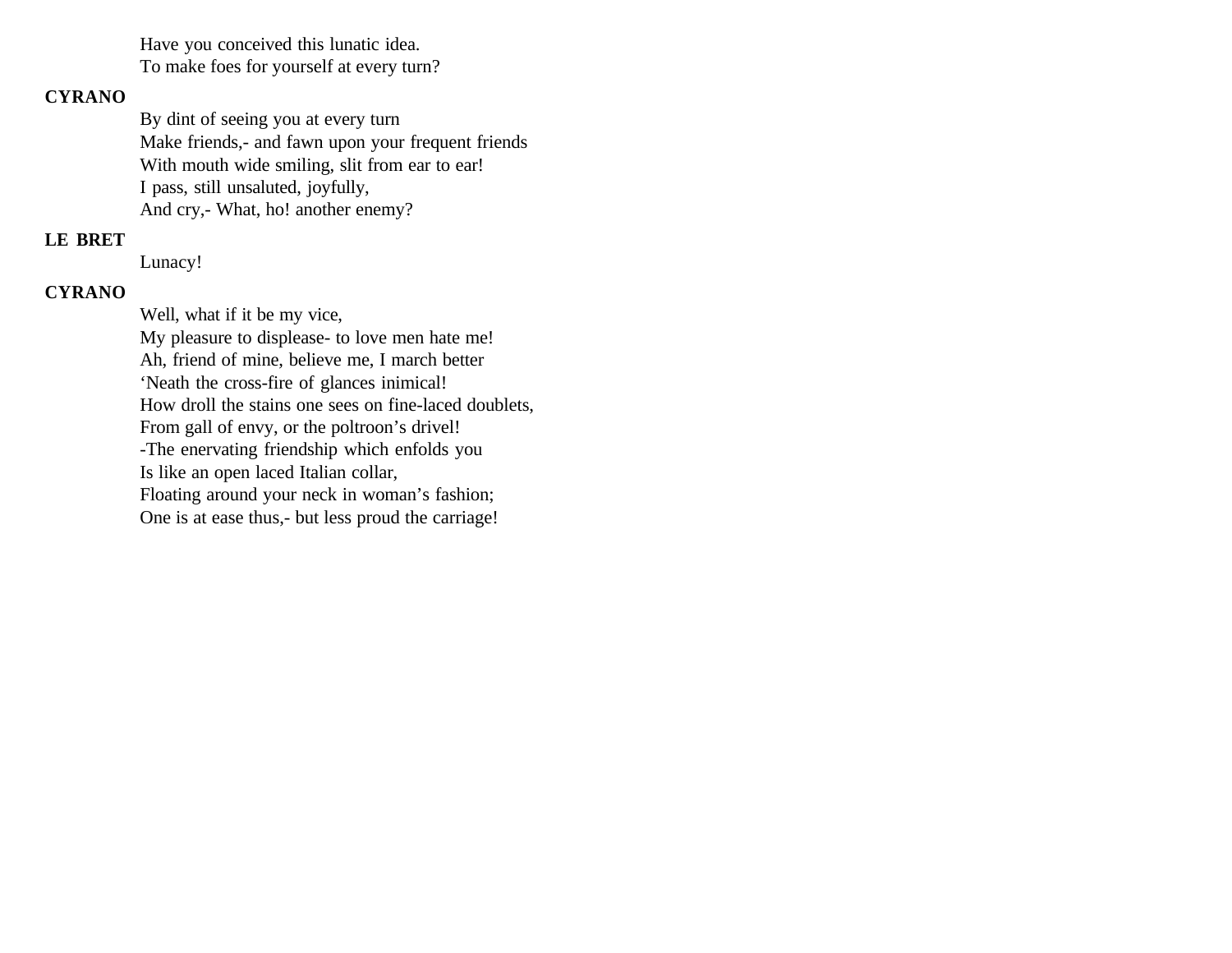The forehead, free from mainstay or coercion, Bends, here, there, everywhere. But I, embracing Hatreds, she lends,- forbidding, stiffly fluted, The ruff's starched folds that hold the head so rigid; Each enemy- another fold- a gopher, Who adds constraint, and adds a ray of glory; For Hatred, like the ruff worn by the Spanish, Grips like a vise, but frames you like a halo!

#### **LE BRET (after a silence, taking his arm).**

Speak proud aloud, and bitter!- In my ear Whisper me simply this,- She loves thee not!

#### **CYRANO (vehemently).**

Hush!

*(CHRISTIAN has just entered, and mingled with the CADETS, who do not speak to him; he has seated himself at table, where LISE serves him.)*

*SCENE IX CYRANO, LE BRET, the CADETS, CHRISTIAN DE NEUVILLETTE.*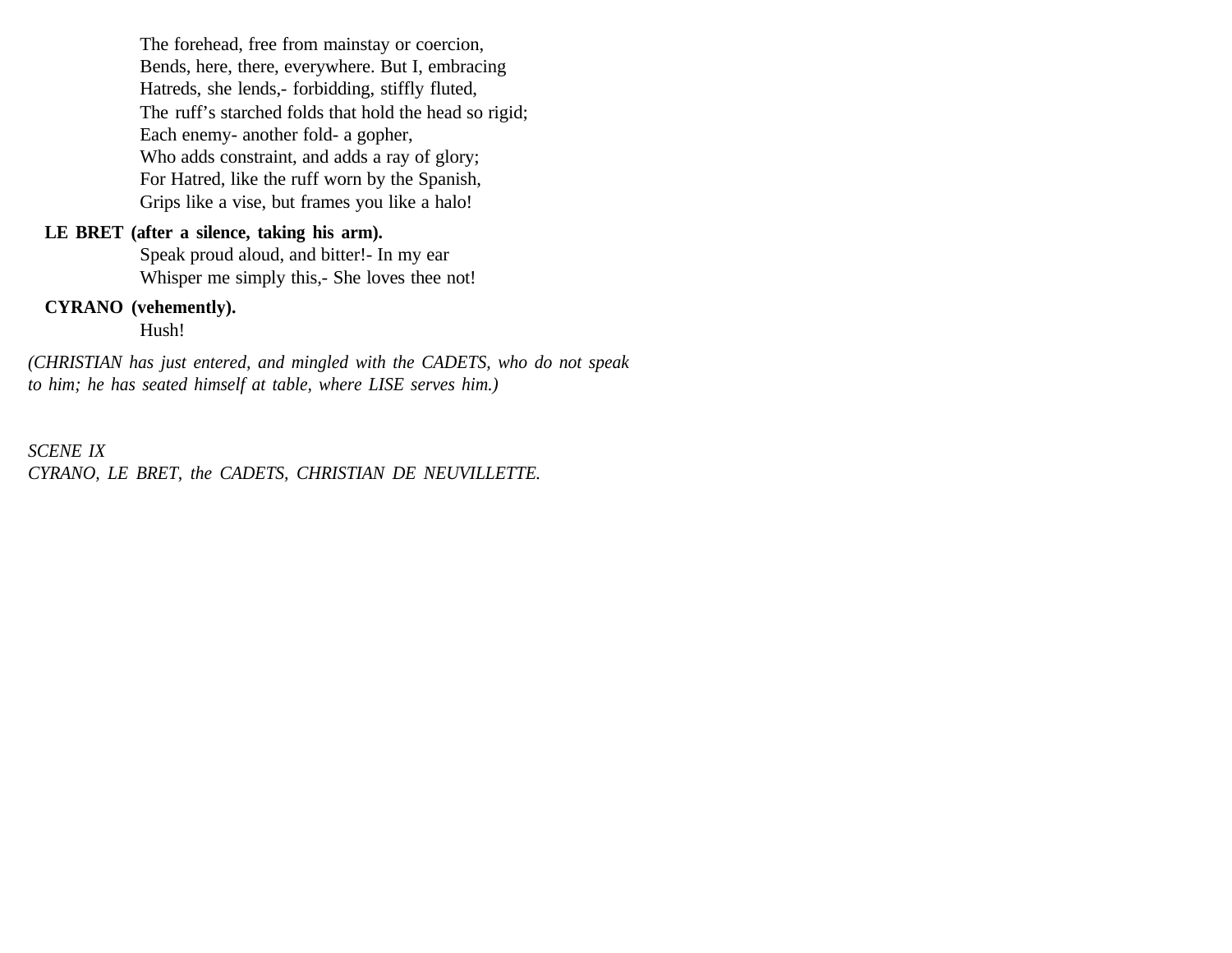### **A CADET (seated at a table, glass in hand).**

Cyrano!

*(CYRANO turns round.)* 

The story!

### **CYRANO**

In its time!

*(He goes up on LE BRET's arm. They talk in low voices.)*

### **THE CADET (rising and coming down).**

The story of the fray! 'Twill lesson well

*(He stops before the table where CHRISTIAN is seated.) This timid young apprentice!*

# **CHRISTIAN (raising his head).**

'Prentice! Who?

### **ANOTHER CADET**

This sickly Northern greenhorn!

# **CHRISTIAN**

Sickly!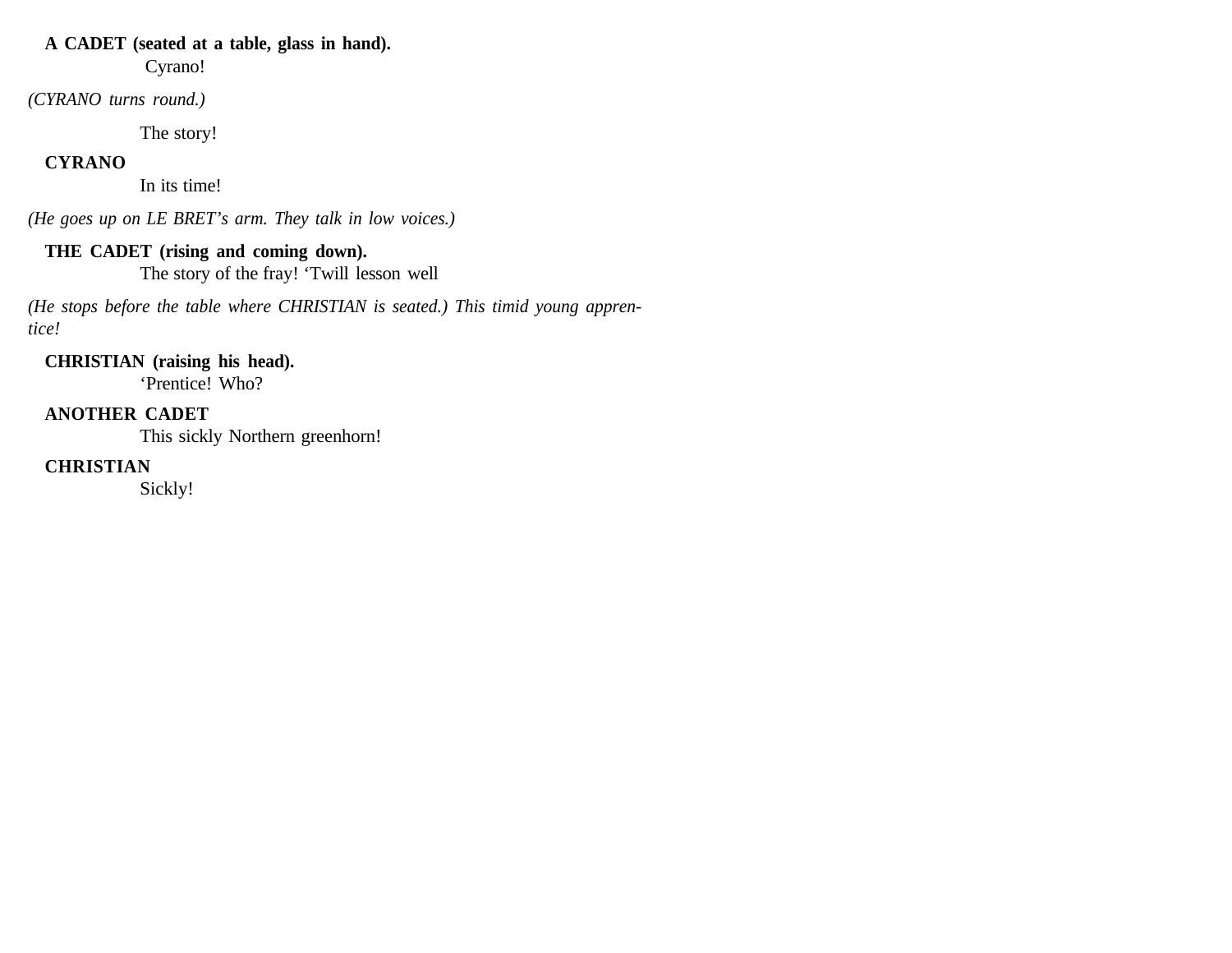### **FIRST CADET (mockingly).**

Hark!

Monsieur de Neuvillette, this in your ear: There's somewhat here, one no more dares to name, Than to say "rope" to one whose sire was hanged!

### **CHRISTIAN**

What may that be?

# **ANOTHER CADET (in a terrible voice).**

See here!

*(He puts his finger three times, mysteriously, on his nose.)*

Do you understand?

# **CHRISTIAN**

Oh! 'tis the...

# **ANOTHER**

Hush! oh, never breathe that word, Unless you'd reckon with him yonder!

 *(He points to CYRANO, who istalking with LE BRET.)*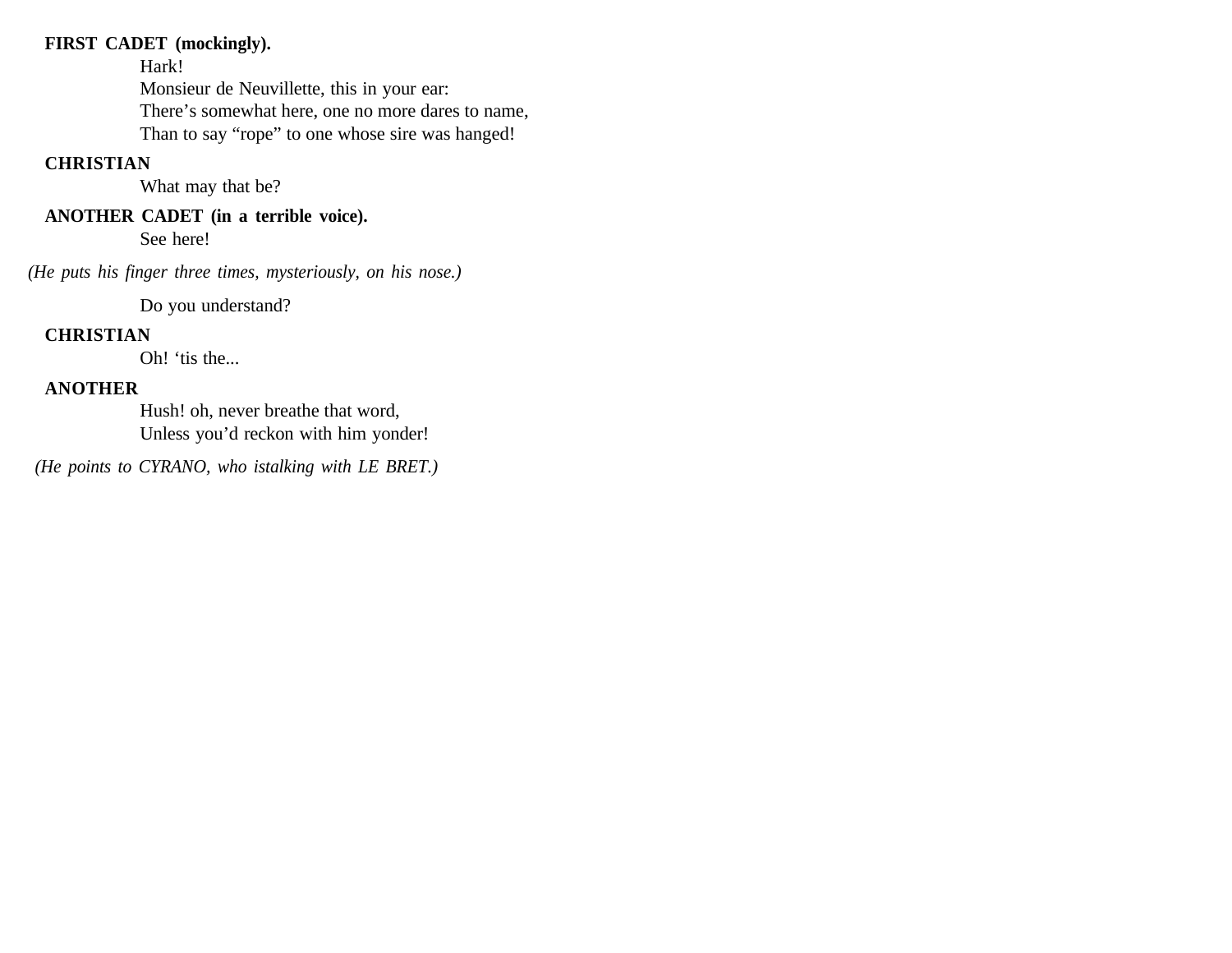#### **ANOTHER (who has meanwhile come up noiselessly to sit on the tablewhispering behind him).**

Hark! He put two snuffling men to death, in rage, For the sole reason they spoke through their nose!

**ANOTHER (in a hollow voice, darting on all-fours from under the table,**

#### **where he had crept).**

And if you would not perish in flower o' youth, -Oh, mention not the fatal cartilage!

#### **ANOTHER (clapping him on the shoulder).**

A word? A gesture! For the indiscreet His handkerchief may prove his winding-sheet!

*(Silence. All, with crossed arms, look at CHRISTIAN. He rises and goes over to CARBON DE CASTEL-JALOUX, who is talking to an OFFICER, and feigns to see nothing.)* 

### **CHRISTIAN**

Captain!

#### **CARBON (turning and looking at him from head to foot).**

Sir!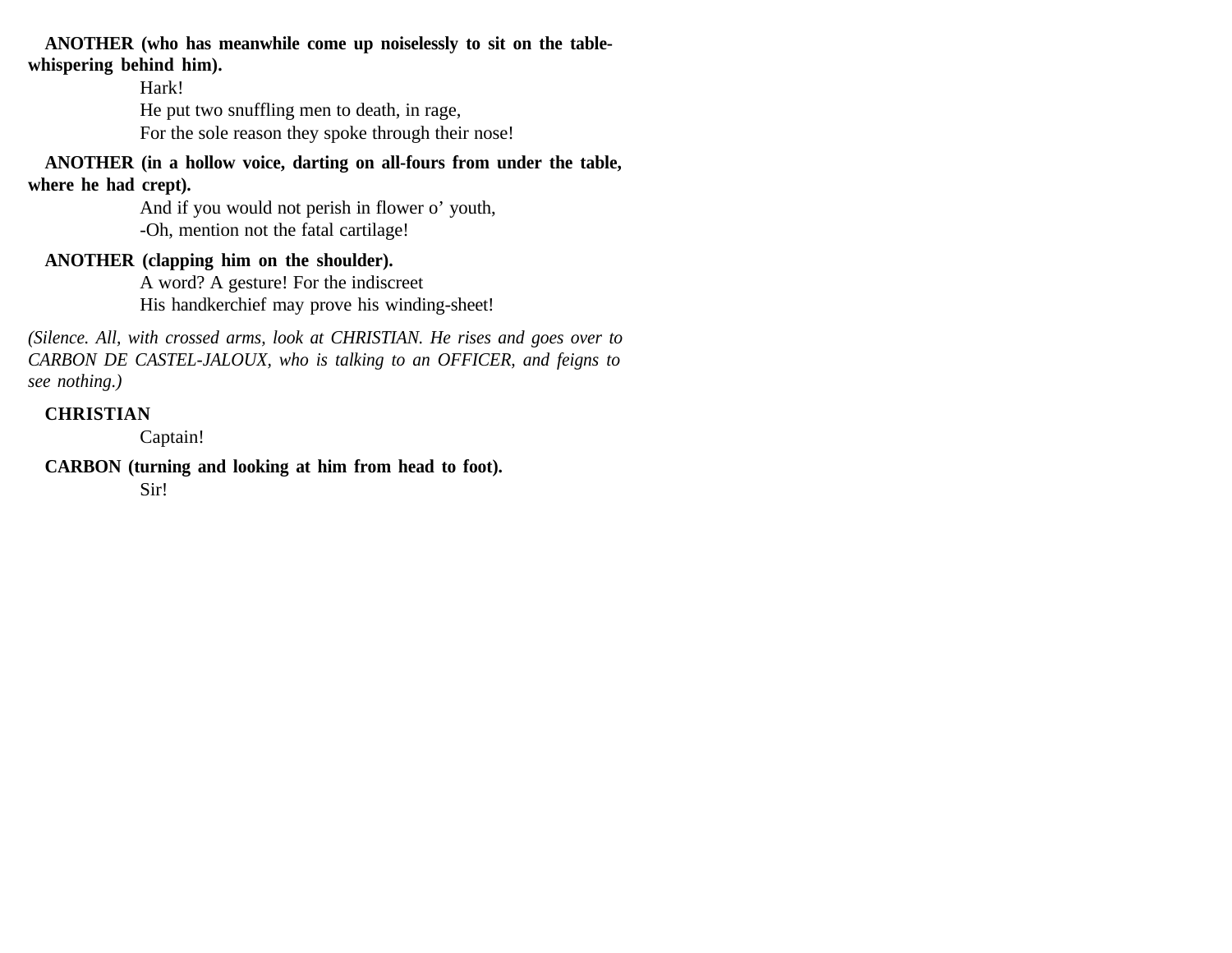#### **CHRISTIAN**

Pray, what skills it best to do To Southerners who swagger?...

#### **CARBON**

Give them proof That one may be a Northerner, yet brave!

*(He turns his back on him.)*

### **CHRISTIAN**

I thank you.

### **FIRST CADET (to CYRANO).**

Now, the tale!

# **ALL**

The tale!

#### **CYRANO (coming towards them).** The tale?...

*(All bring their stools up, and group round him, listening eagerly. CHRISTIAN is astride a chair.)* 

> Well! I went all alone to meet the band. The moon was shining, clock-like, full i' th' sky,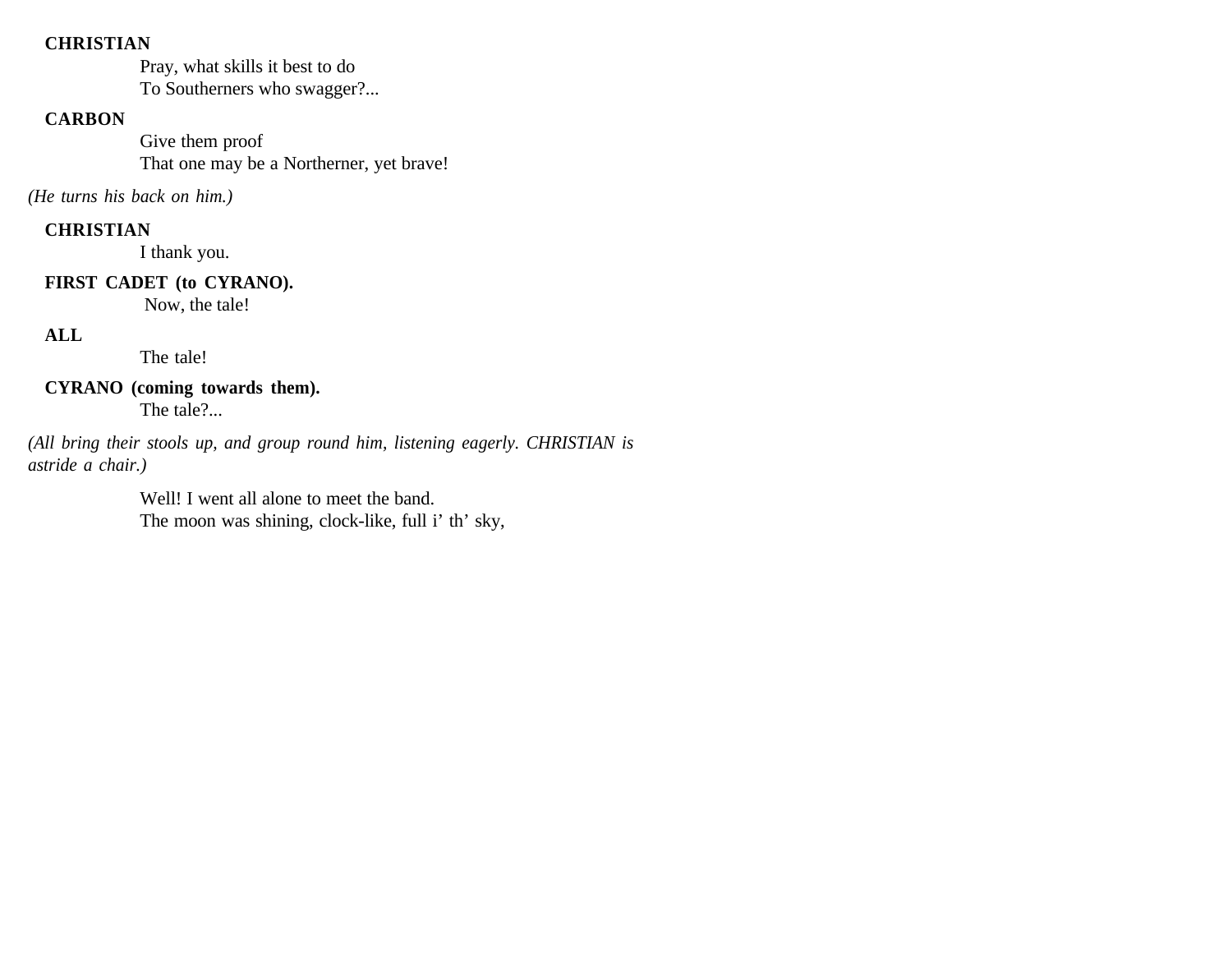When, suddenly, some careful clockwright passed A cloud of cotton-wool across the case That held this silver watch. And, presto! heigh! The night was inky black, and all the quays Were hidden in the murky dark. Gadsooks! One could see nothing further...

#### **CHRISTIAN**

Than one's nose!

*(Silence. All slowly rise, looking in terror at CYRANO, who has stopped- dumfounded. Pause.)* 

#### **CYRANO**

Who on God's earth is that?

#### **A CADET (whispering).**

It is a man Who joined to-day.

#### **CYRANO (making a step towards CHRISTIAN).**  To-day?

### **CARBON (in a low voice).**

Yes... his name is The Baron de Neuvil...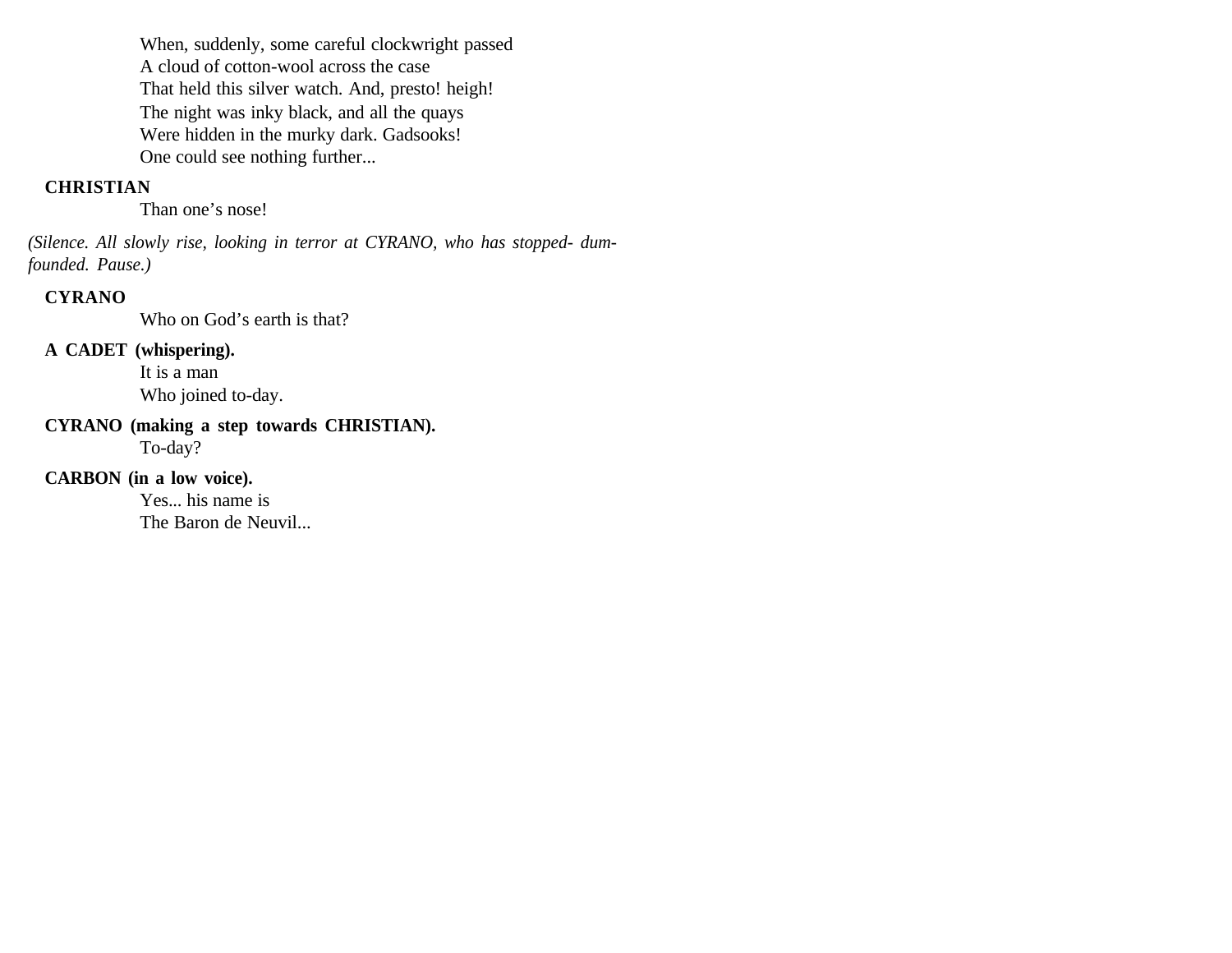#### **CYRANO (checking himself).**

Good! it is well...

*(He turns pale, flushes, makes as if to fall on CHRISTIAN.)*

I...

*(He controls himself.)* 

What said I?...

*(With a burst of rage.)*

Mordious!...

*(Then continues calmly.)*

That it was dark.

*(Astonishment. The CADETS reseat themselves, staring at him.)*

On I went, thinking, "For a knavish cause I may provoke some great man, some great prince, Who certainly could break"...

### **CHRISTIAN**

My nose!...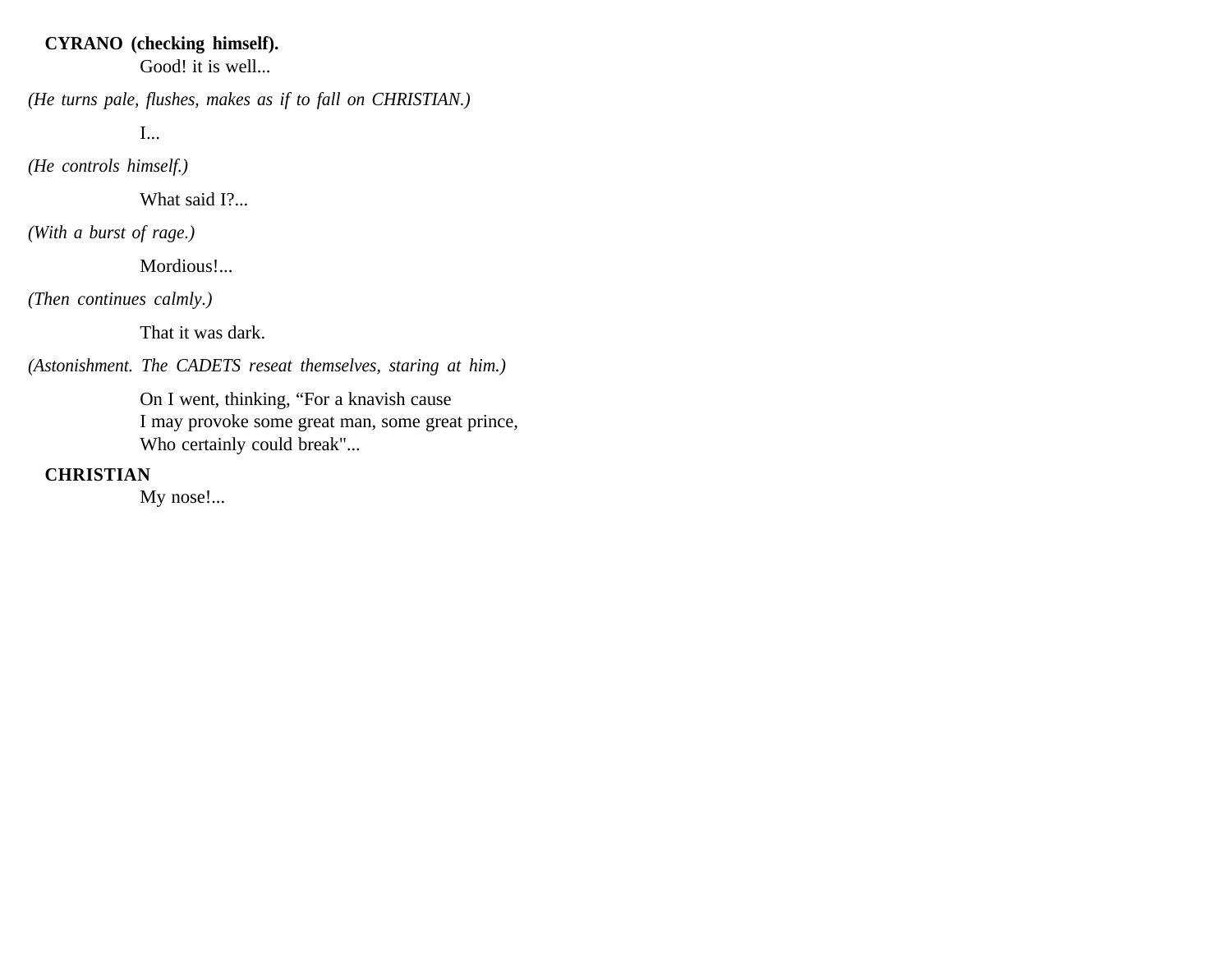*(Every one starts up. CHRISTIAN balances on his chair.)*

#### **CYRANO(in a choked voice). ...**

"My teeth! Who would break my teeth, and I, imprudent-like, Was poking..."

#### **CHRISTIAN**

My nose!...

### **CYRANO**

"My finger,... in the crack Between the tree and bark! He may prove strong And rap me..."

# **CHRISTIAN**

Over the nose...

# **CYRANO (wiping his forehead).**

..."O' th' knuckles! Ay," But I cried, "Forward, Gascon! Duty calls! On, Cyrano!" And thus I ventured on... When, from the shadow, came...

### **CHRISTIAN**

A crack o' th' nose.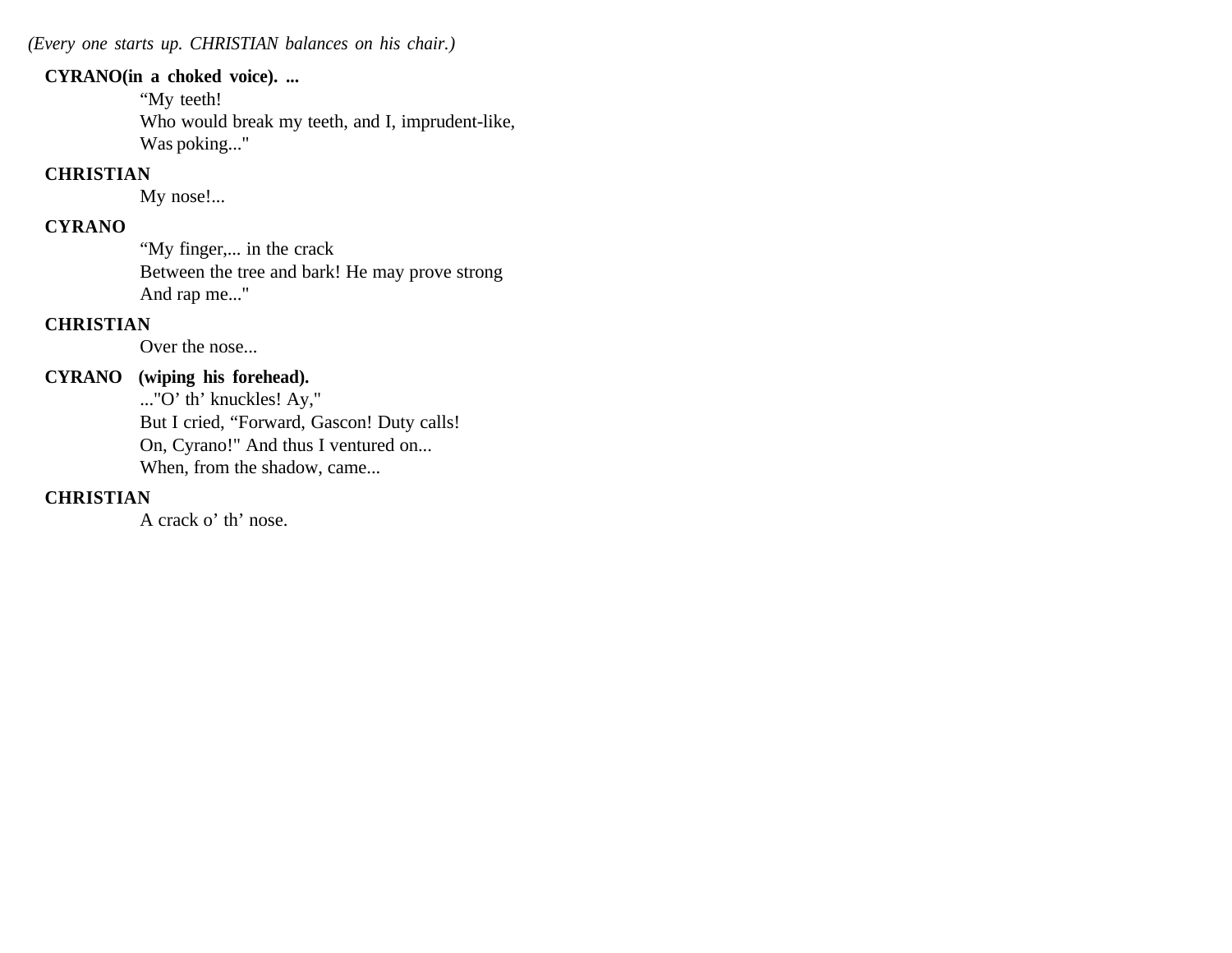#### **CYRANO**

I parry it- find myself...

### **CHRISTIAN**

Nose to nose...

### **CYRANO (bounding on to him).**

Heaven and earth?

*(All the Gascons leap up to see, but when he is close to CHRISTIAN he controls himself and continues.)*

> ...With a hundred brawling sots, Who stank...

### **CHRISTIAN**

A noseful...

# **CYRANO (white, but smiling).**

Onions, brandy-cups! I leapt out, head well down...

### **CHRISTIAN**

Nosing the wind!

### **CYRANO**

I charge!- gore two, impale one- run him through,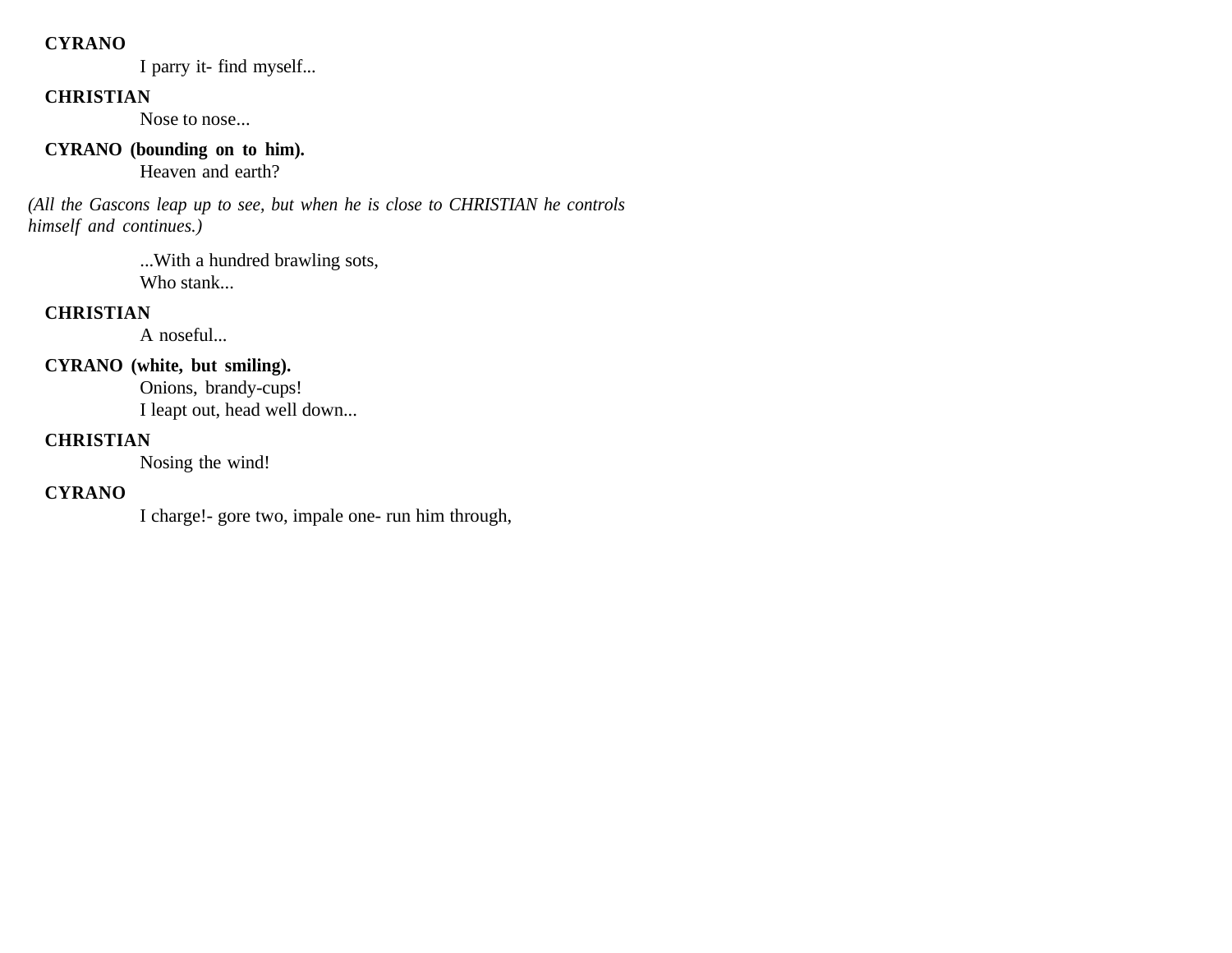### One aims at me- Pap! and I parry...

#### **CHRISTIAN**

Pif!

# **CYRANO (bursting out).**

Great God! Out! all of you!

#### *(The CADETS rush to the doors.)*

#### **FIRST CADET**

The tiger wakes!

# **CYRANO**

Every man, out! Leave me alone with him!

### **SECOND CADET**

We shall find him minced fine, minced into hash In a big pasty!

### **RAGUENEAU**

I am turning pale, And curl up, like a napkin, limp and white!

### **CARBON**

Let us be gone.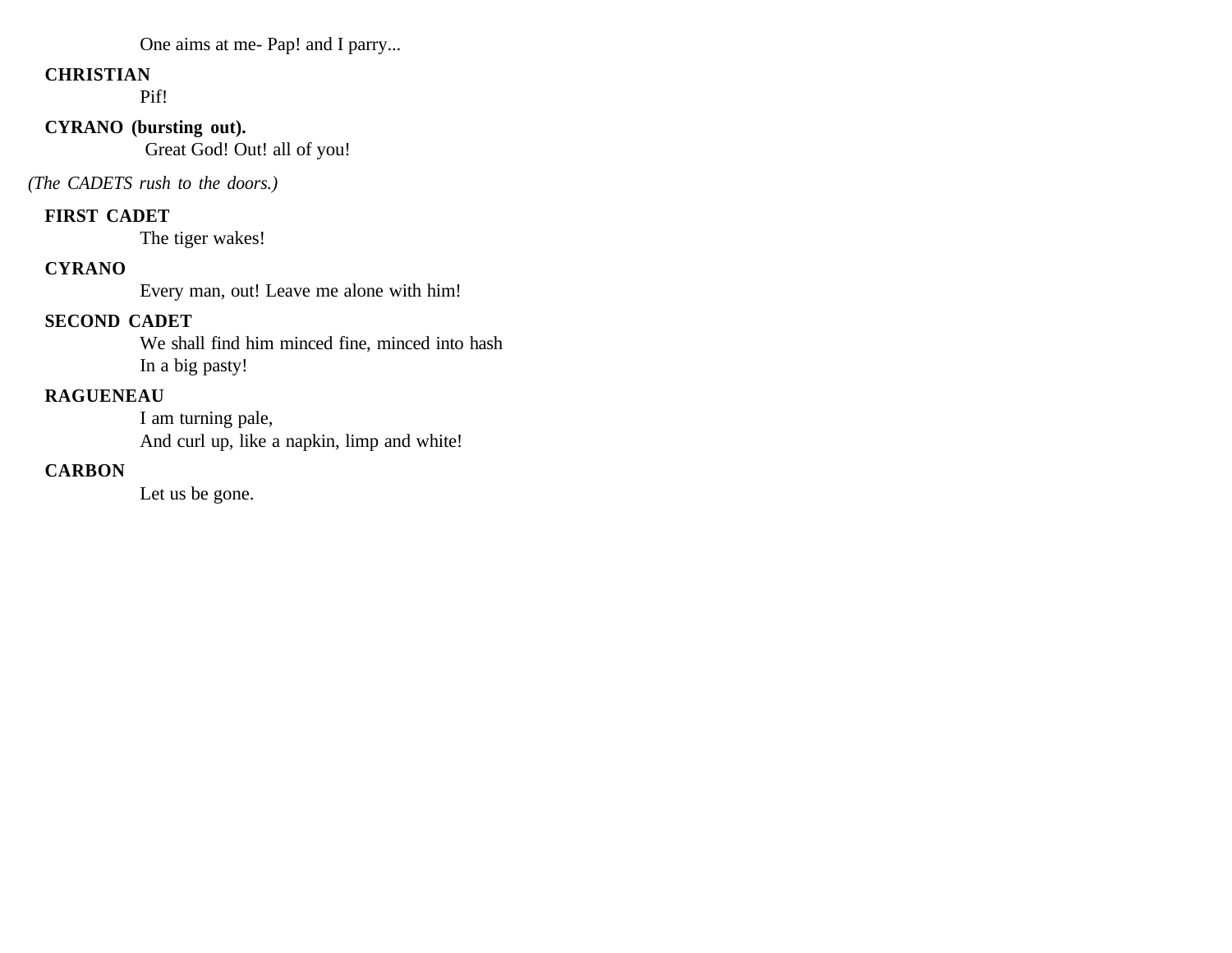#### **ANOTHER**

He will not leave a crumb!

### **ANOTHER**

I die of fright to think what will pass here!

# **ANOTHER (shutting door R.).**

Something too horrible!

*(All have gone out by different doors, some by the staircase. CYRANO and CHRISTIAN are face to face, looking at each other for a moment.)*

*SCENE X CYRANO, CHRISTIAN.*

### **CYRANO**

Embrace me now!

### **CHRISTIAN**

Sir...

### **CYRANO**

You are brave.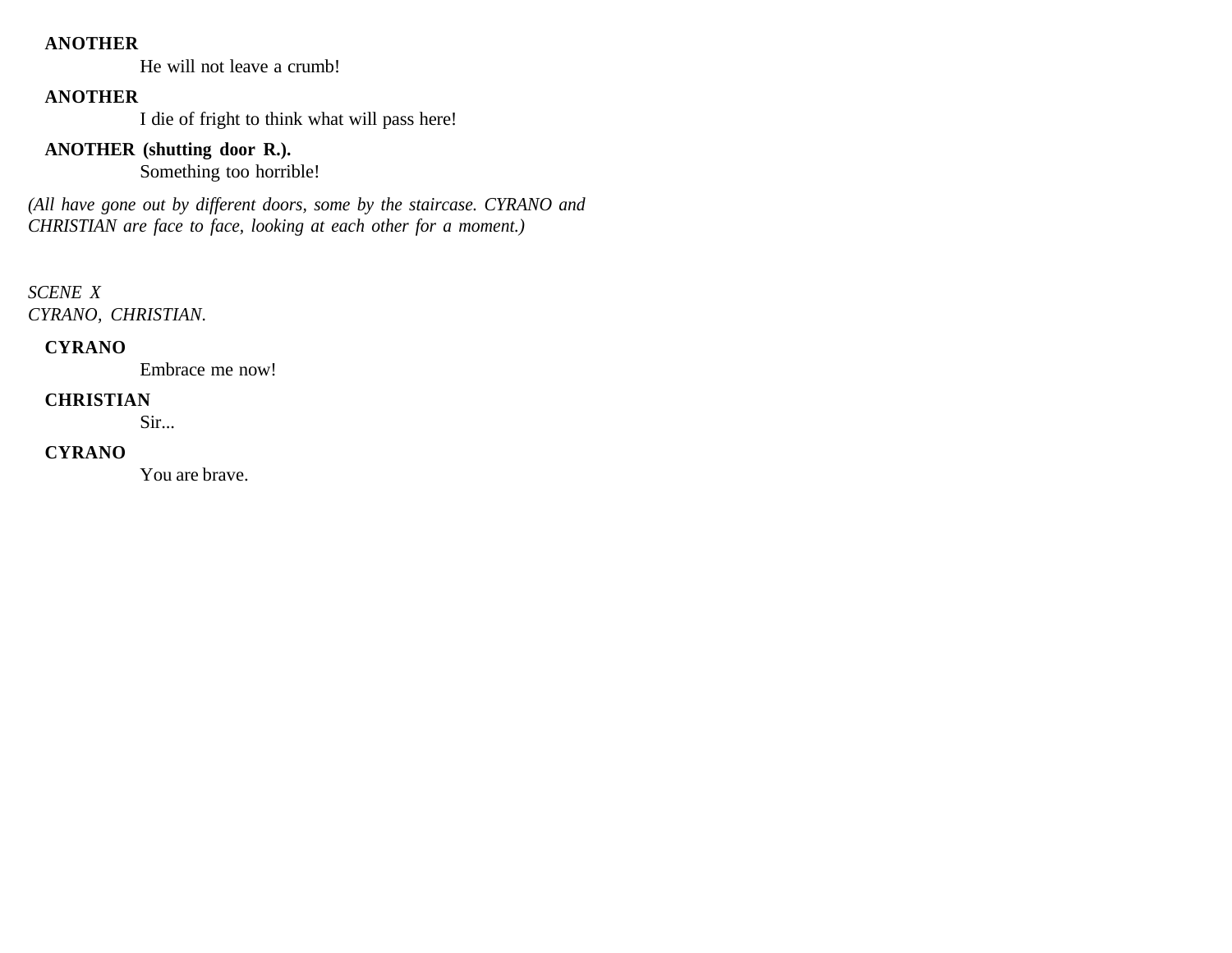#### **CHRISTIAN**

Oh! but...

### **CYRANO**

Nay, I insist.

### **CHRISTIAN**

Pray tell me...

# **CYRANO**

Come, embrace! I am her brother.

### **CHRISTIAN**

Whose brother?

# **CYRANO**

Hers, i' faith! Roxane's!

# **CHRISTIAN**

(rushing up to him). O heavens! Her brother...?

### **CYRANO**

Cousin- brother!... the same thing!

### **CHRISTIAN**

And she has told you...?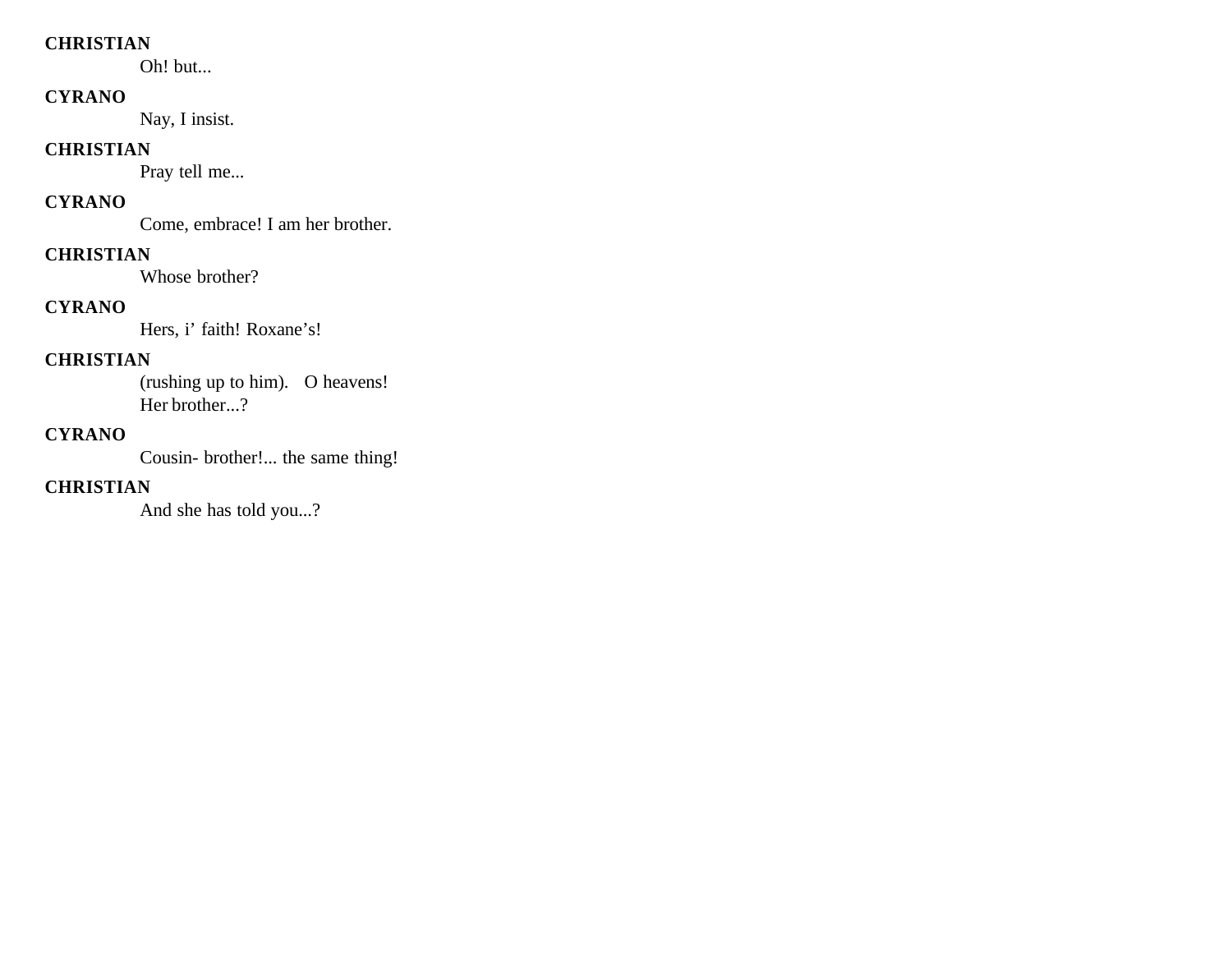#### **CYRANO**

All!

#### **CHRISTIAN**

She loves me? say!

#### **CYRANO**

Maybe!

# **CHRISTIAN**

(taking his hands). How glad I am to meet you, Sir!

# **CYRANO**

That may be called a sudden sentiment!

# **CHRISTIAN**

I ask your pardon...

**CYRANO (looking at him, with his hand on his shoulder).** True, he's fair, the villain!

### **CHRISTIAN**

Ah, Sir! If you but knew my admiration!...

# **CYRANO**

But all those noses?...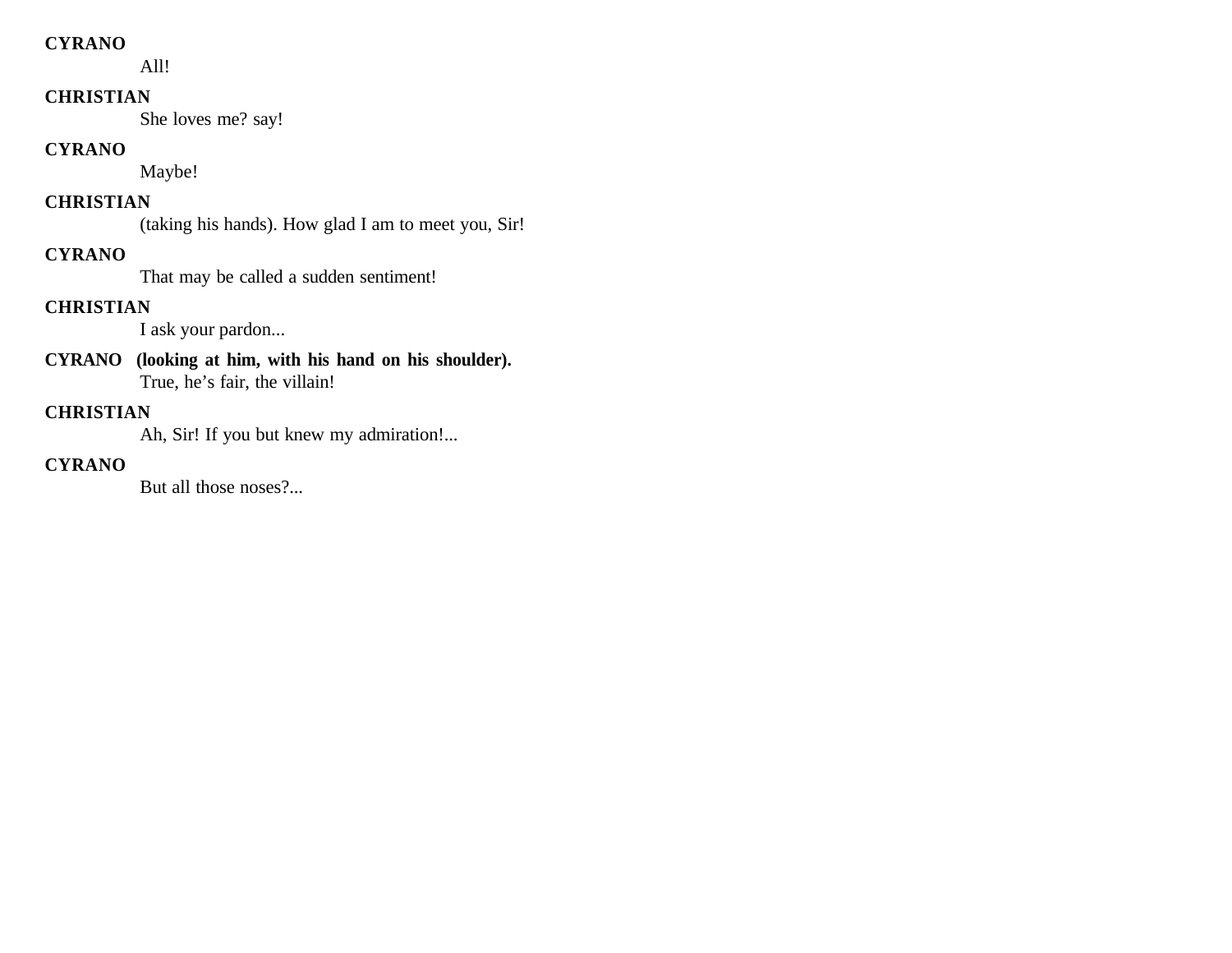#### **CHRISTIAN**

Oh! I take them back!

# **CYRANO**

Roxane expects a letter.

#### **CHRISTIAN**

Woe the day!

# **CYRANO**

How?

#### **CHRISTIAN**

I am lost if I but open my lips!

# **CYRANO**

Why so?

# **CHRISTIAN**

I am a fool- could die for shame!

# **CYRANO**

None is a fool who knows himself a fool. And you did not attack me like a fool.

# **CHRISTIAN**

Bah! One finds battle-cry to lead th' assault!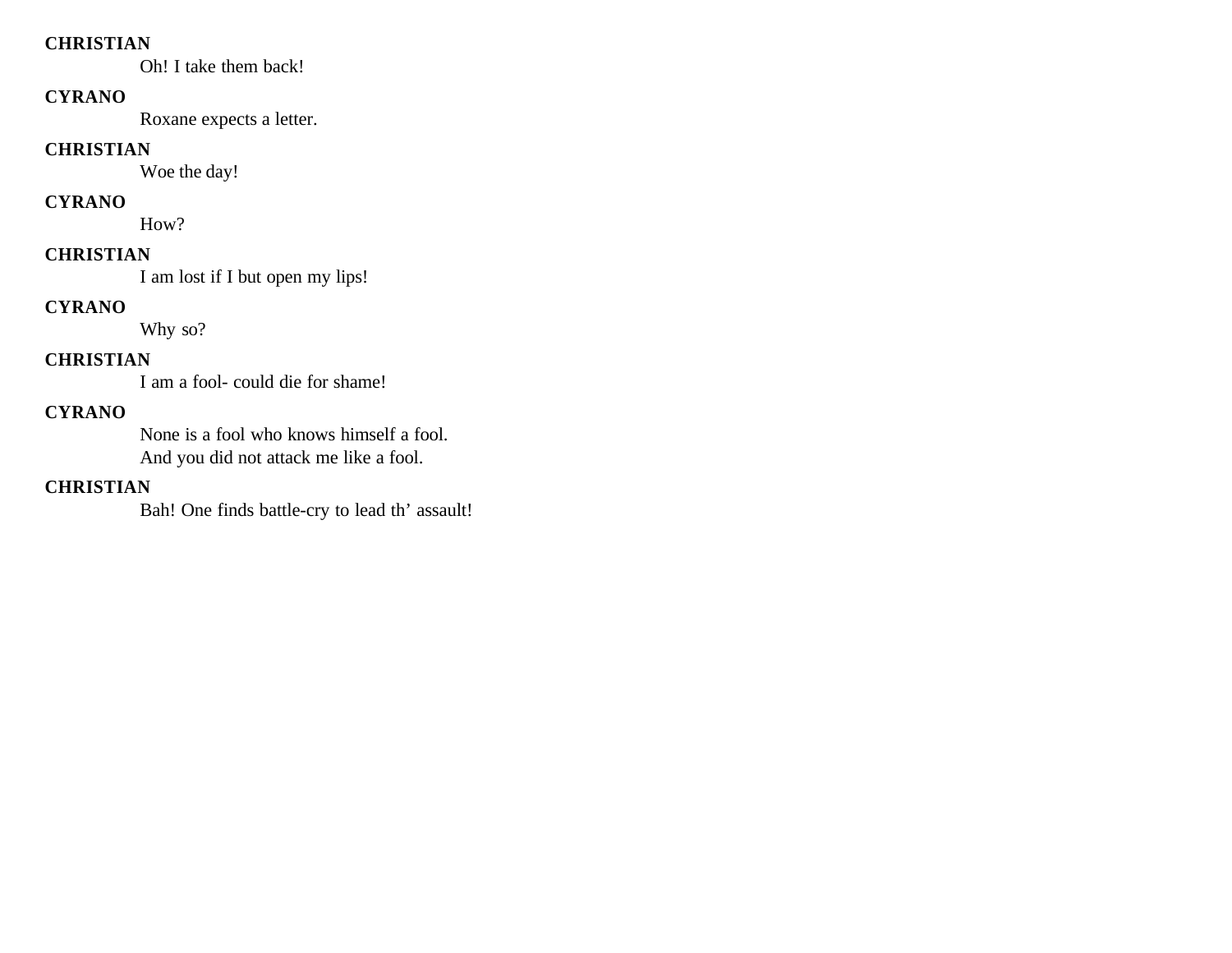I have a certain military wit, But, before women, can but hold my tongue.

Their eyes! True, when I pass, their eyes are kind...

### **CYRANO**

And, when you stay, their hearts, methinks, are kinder?

### **CHRISTIAN**

No! for I am one of those men- tongue-tied, I know it- who can never tell their love.

# **CYRANO**

And I, meseems, had Nature been more kind, More careful, when she fashioned me,- had been One of those men who well could speak their love!

# **CHRISTIAN**

Oh to express one's thoughts with facile grace!...

# **CYRANO**

...To be a musketeer, with handsome face!

# **CHRISTIAN**

Roxane is precieuse. I'm sure to prove A disappointment to her!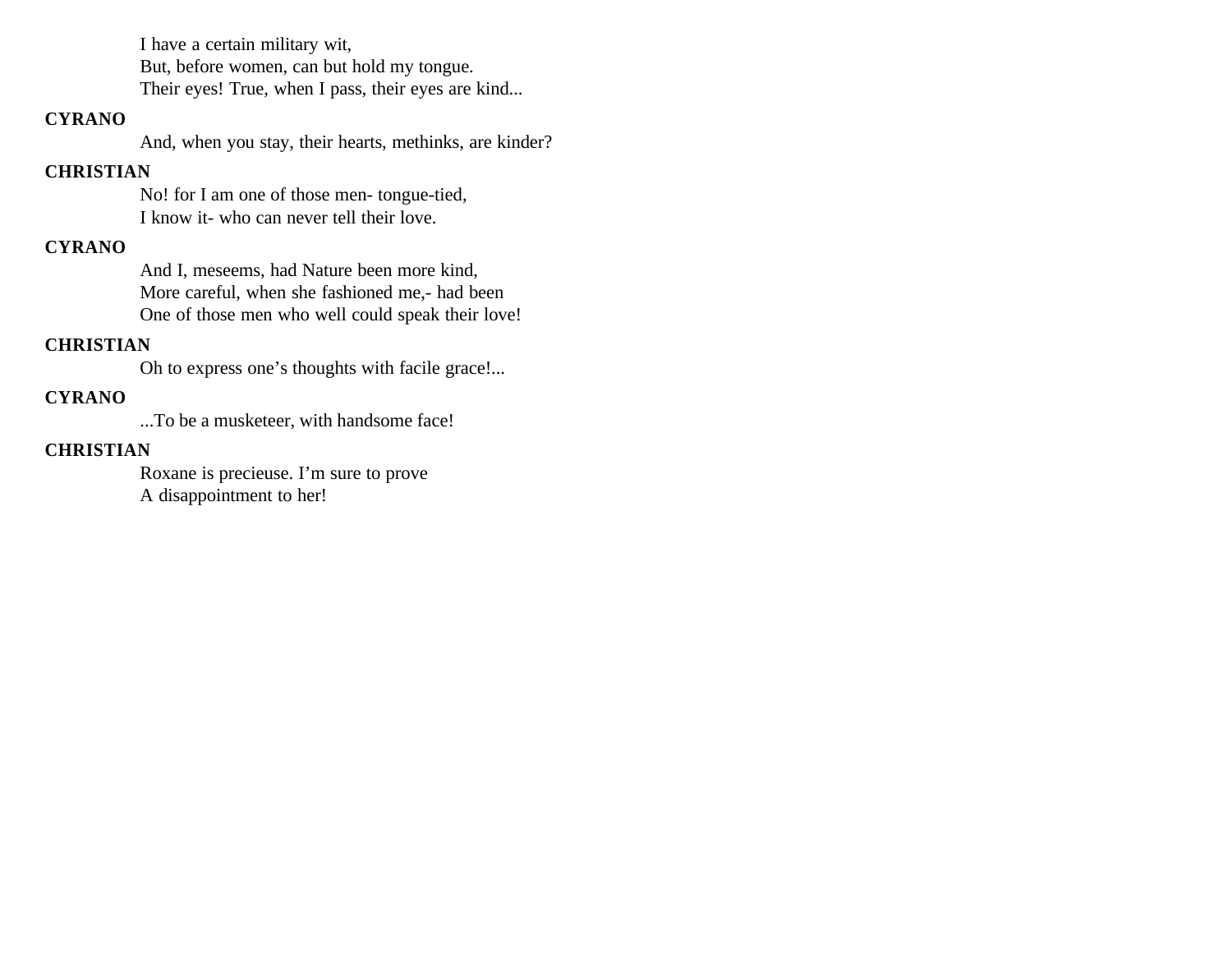### **CYRANO (looking at him).**

Had I but Such an interpreter to speak my soul!

### **CHRISTIAN (with despair).**

Eloquence! Where to find it?

# **CYRANO (abruptly).**

That I lend, If you lend me your handsome victor-charms; Blended, we make a hero of romance!

# **CHRISTIAN**

How so?

# **CYRANO**

Think you you can repeat what things I daily teach your tongue?...

# **CHRISTIAN**

What do you mean?...

### **CYRANO**

Roxane shall never have a disillusion! Say, wilt thou that we woo her, double-handed? Wilt thou that we two woo her, both together?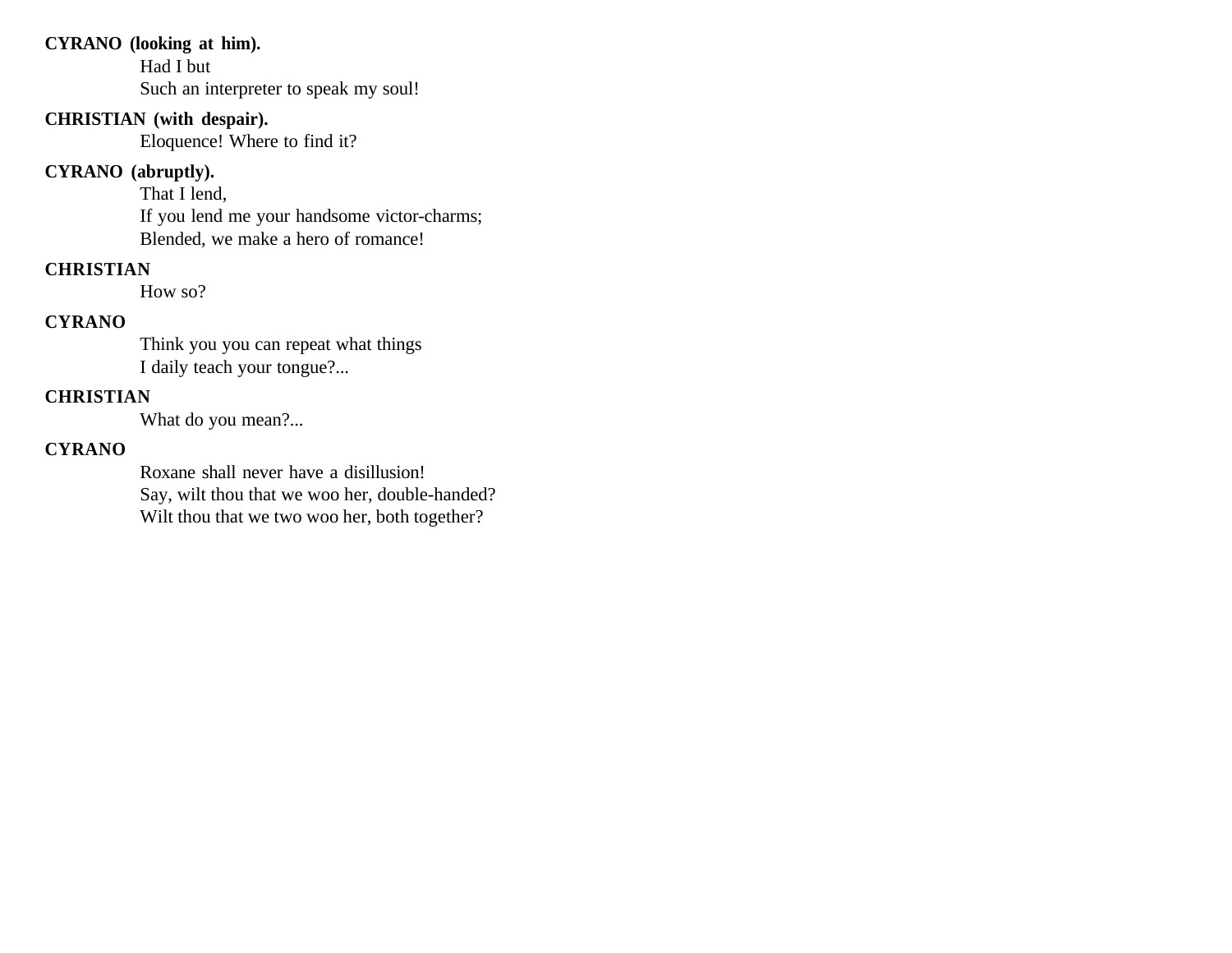Feel'st thou, passing from my leather doublet, Through thy laced doublet, all my soul inspiring?

#### **CHRISTIAN**

But, Cyrano!...

### **CYRANO**

Will you, I say?

### **CHRISTIAN**

I fear!

# **CYRANO**

Since, by yourself, you fear to chill her heart, Will you- to kindle all her heart to flame-Wed into one my phrases and your lips?

### **CHRISTIAN**

Your eyes flash!

# **CYRANO**

Will you?

### **CHRISTIAN**

Will it please you so? -Give you such pleasure?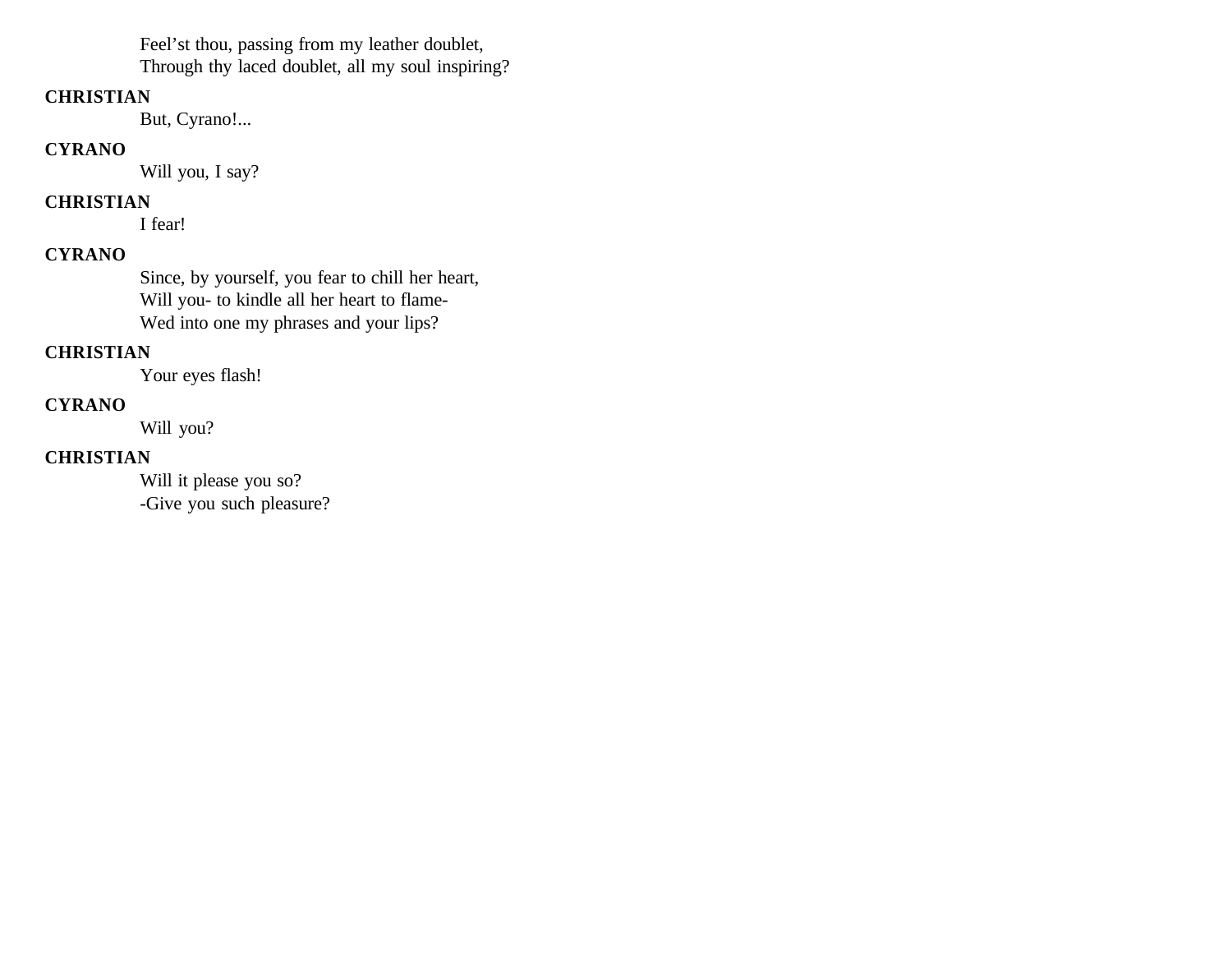# **CYRANO (madly).**

It!...

### *(Then calmly, business-like.)*

It would amuse me! It is an enterprise to tempt a poet. Will you complete me, and let me complete you? You march victorious, - I go in your shadow; Let me be wit for you, be you my beauty!

### **CHRISTIAN**

The letter, that she waits for even now! I never can...

# **CYRANO (taking out the letter he had written).**

See! Here it is- your letter!

#### **CHRISTIAN**

What?

### **CYRANO**

Take it! Look, it wants but the address.

#### **CHRISTIAN**

But I...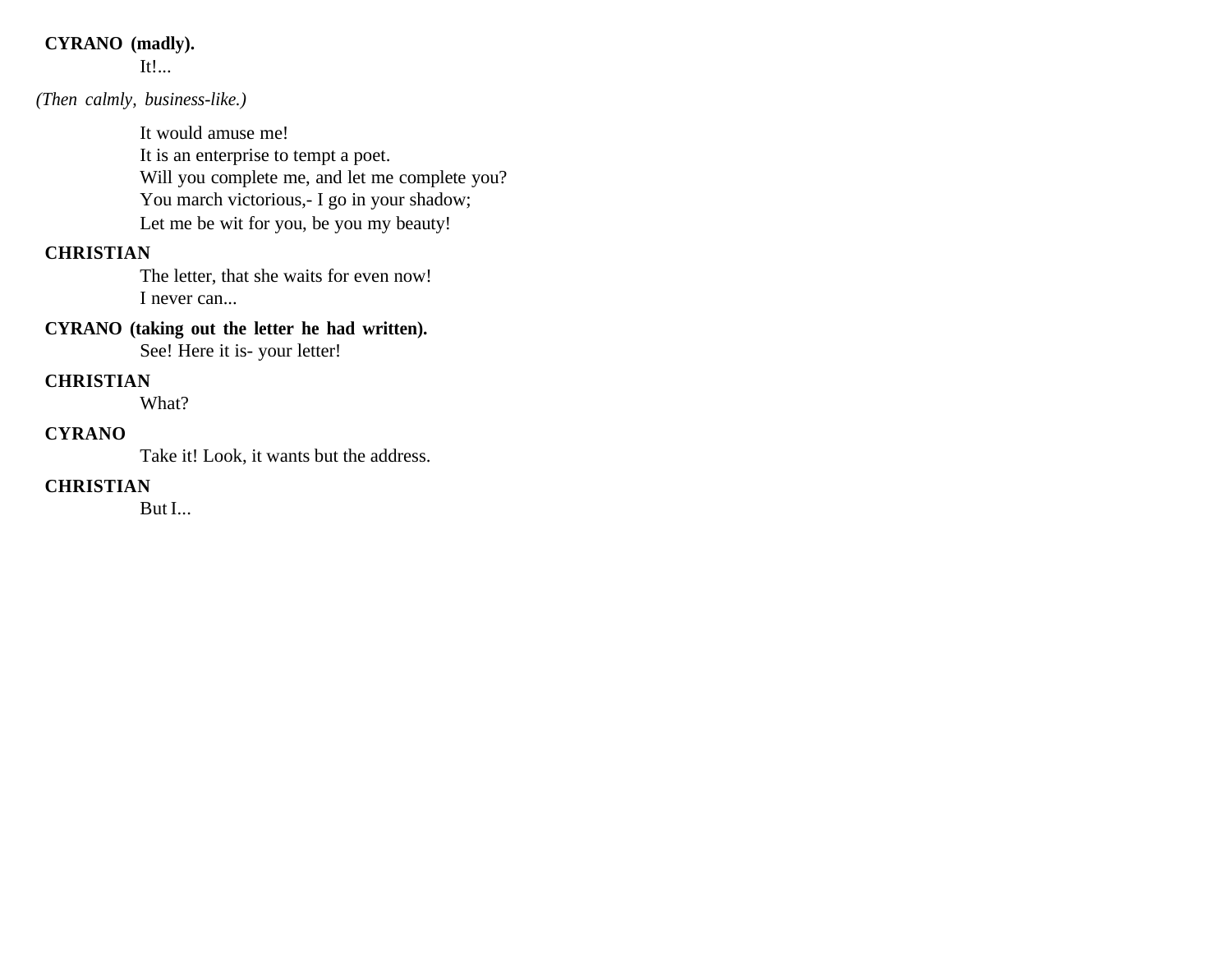### **CYRANO**

Fear nothing. Send it. It will suit.

#### **CHRISTIAN**

But have you...?

#### **CYRANO**

Oh! we have our pockets full, We poets, of love-letters, writ to Chloes, Daphnes- creations of our noddle-heads. Our lady-loves,- phantasms of our brains, -Dream-fancies blown into soap-bubbles! Come! Take it, and change feigned love-words into true; I breathed my sighs and moans haphazard-wise; Call all these wandering love-birds home to nest. You'll see that I was in these lettered lines, -Eloquent all the more, the less sincere! -Take it, and make an end!

### **CHRISTIAN**

Were it not well To change some words? Written haphazard-wise, Will it fit Roxane?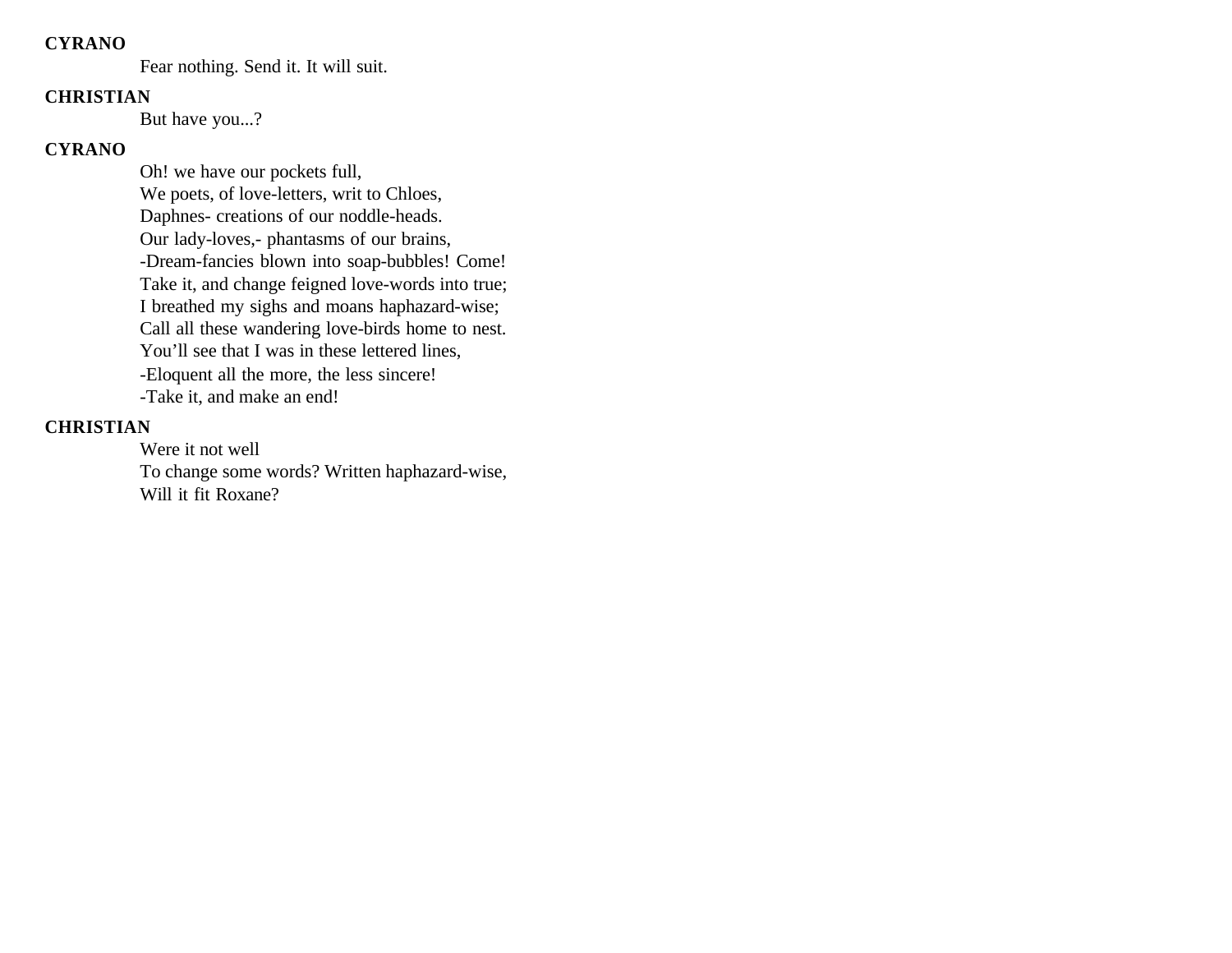#### **CYRANO**

'Twill fit like a glove!

#### **CHRISTIAN**

But...

### **CYRANO**

Ah, credulity of love! Roxane Will think each word inspired by herself!

# **CHRISTIAN**

My friend!

*(He throws himself into CYRANO'S arms. They remain thus.)*

*SCENE XI CYRANO, CHRISTIAN, the GASCONS, the MUSKETEER, LISE.*

# **A CADET (half opening the door).**

Nought here!... The silence of the grave! I dare not look...

*(He puts his head in.)*

Why?...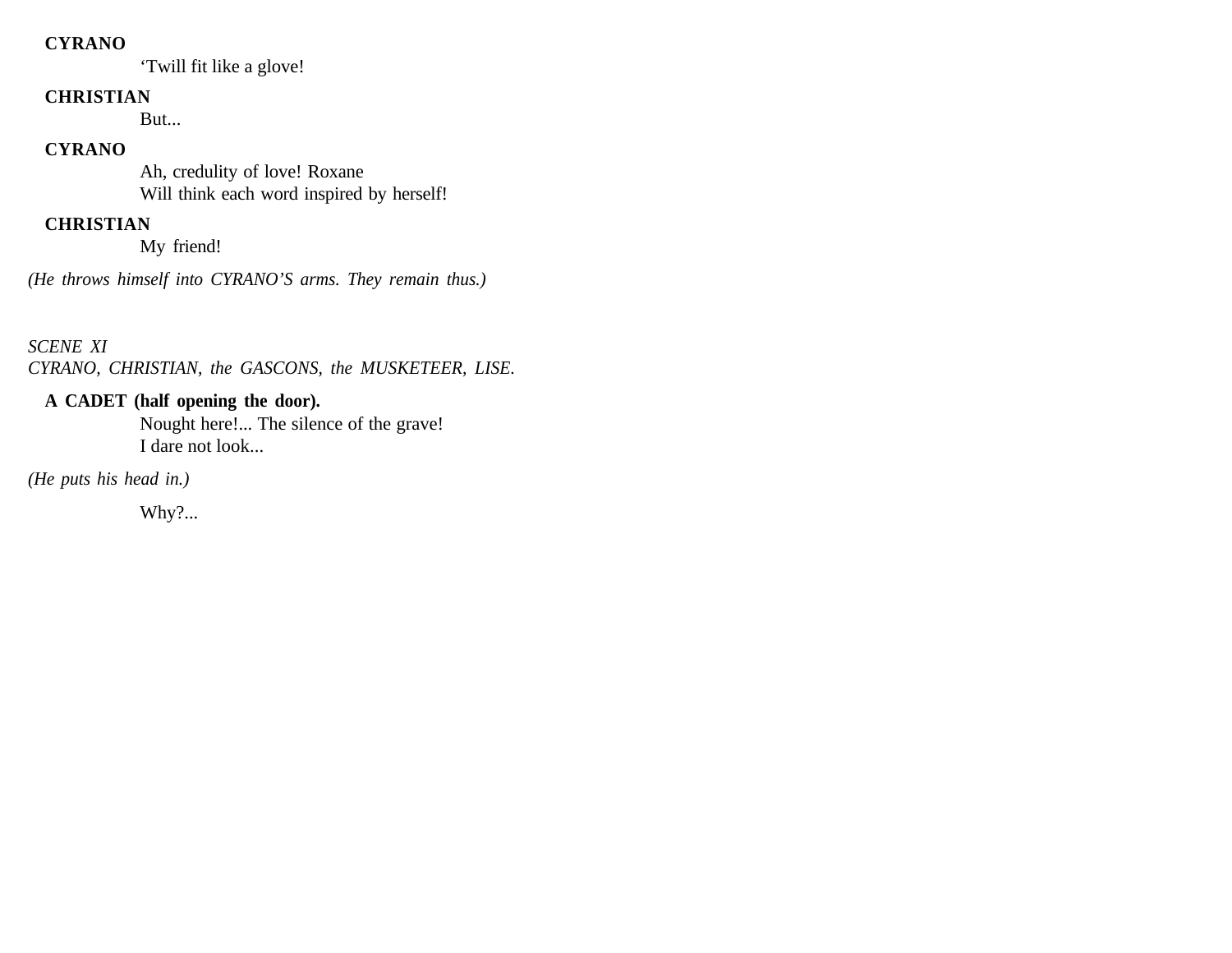### **ALL THE CADETS**

*(entering, and seeing CYRANO and CHRISTIAN embracing).* 

Oh!...

### **A CADET**

This passes all!

### *(Consternation.)*

**THE MUSKETEER (mockingly).** 

Ho, ho!...

# **CARBON**

Our demon has become a saint? Struck on one nostril- lo! he turns the other!

### **MUSKETEER.**

Then we may speak about his nose, henceforth!...

*(calling to LISE, boastfully.)*

Ah, Lise, see here!

*(Sniffing ostentatiously.)* 

O heavens!... what a stink!...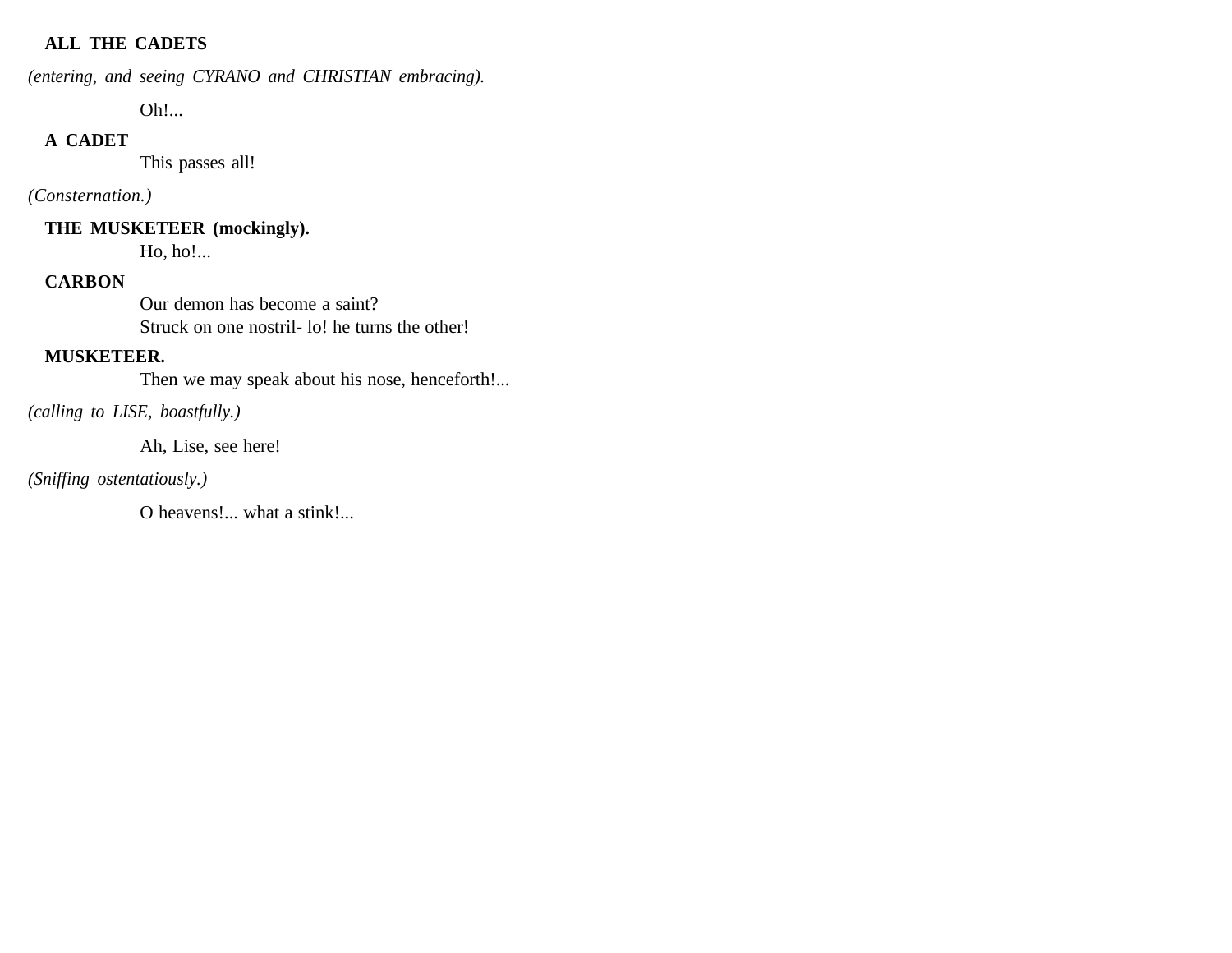*(Going up to CYRANO.)*

You, sir, without a doubt have sniffed it up! -What is the smell I notice here?

### **CYRANO (cuffing his head).**

Clove-heads.

*(General delight. The CADETS have found the old CYRANO again! They turn to somersaults).*

*CURTAIN.*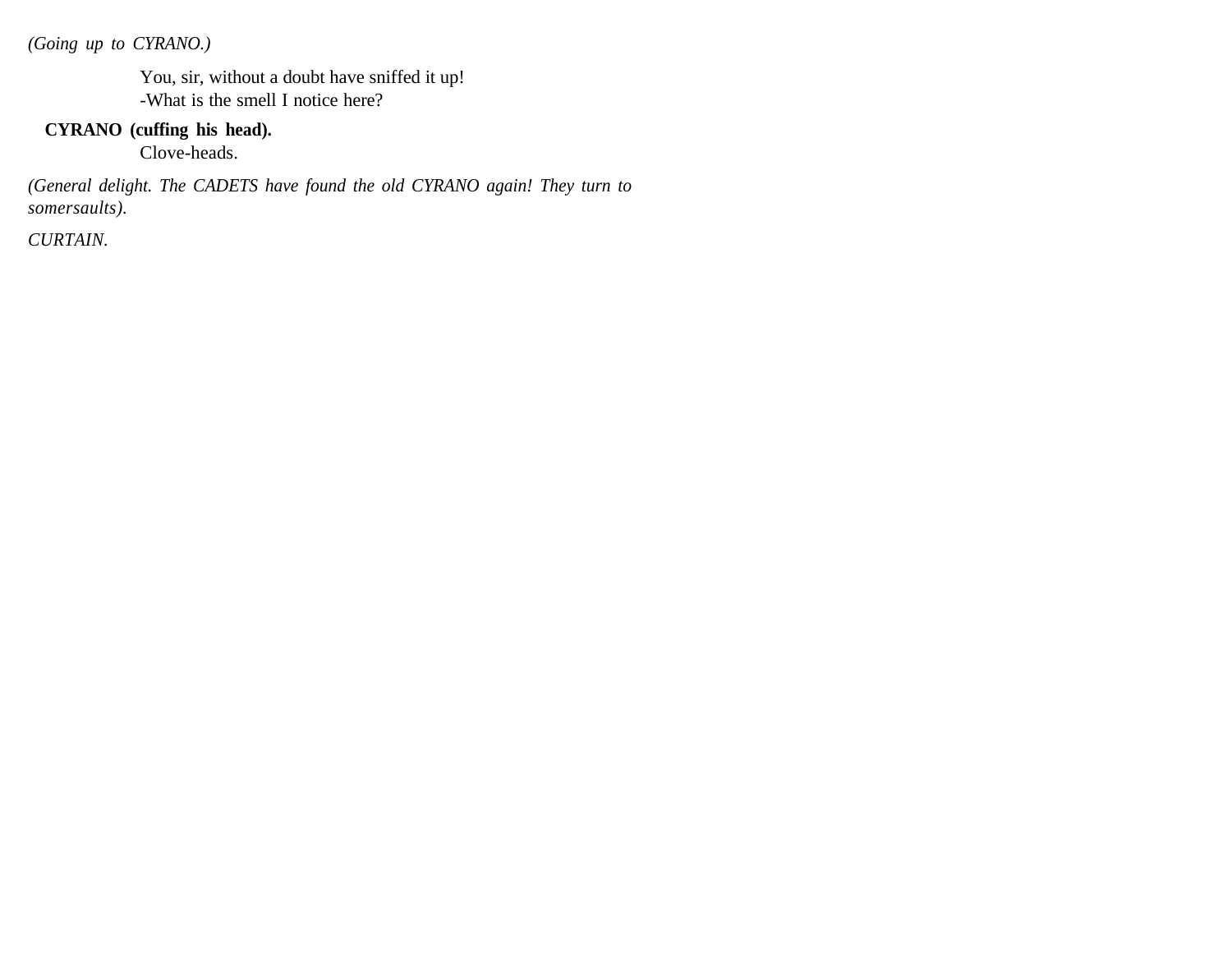# ACT III

#### *ROXANE'S KISS.*

*A small square in the old Marais. Old houses. A perspective of little streets. On the right ROXANE'S house and the wall of her garden overhung with thick foliage. Window and balcony over the door. A bench in front.*

*From the bench and the stones jutting out of the wall it is easy to climb to the balcony. In front an old house in the same style of brick and stone. The knocker of this door is bandaged with linen like a sore thumb.*

*At the rising of the curtain the DUENNA is seated on the bench.*

*The window on ROXANE'S balcony is wide open.*

*RAGUENEAU is standing near the door in a sort of livery. He has just finished relating something to the DUENNA, and is wiping his eyes.*

*ACT\_III|SCENE\_I*

*SCENE I*

*RAGUENEAU, the DUENNA. Then ROXANE, CYRANO, and two PAGES.*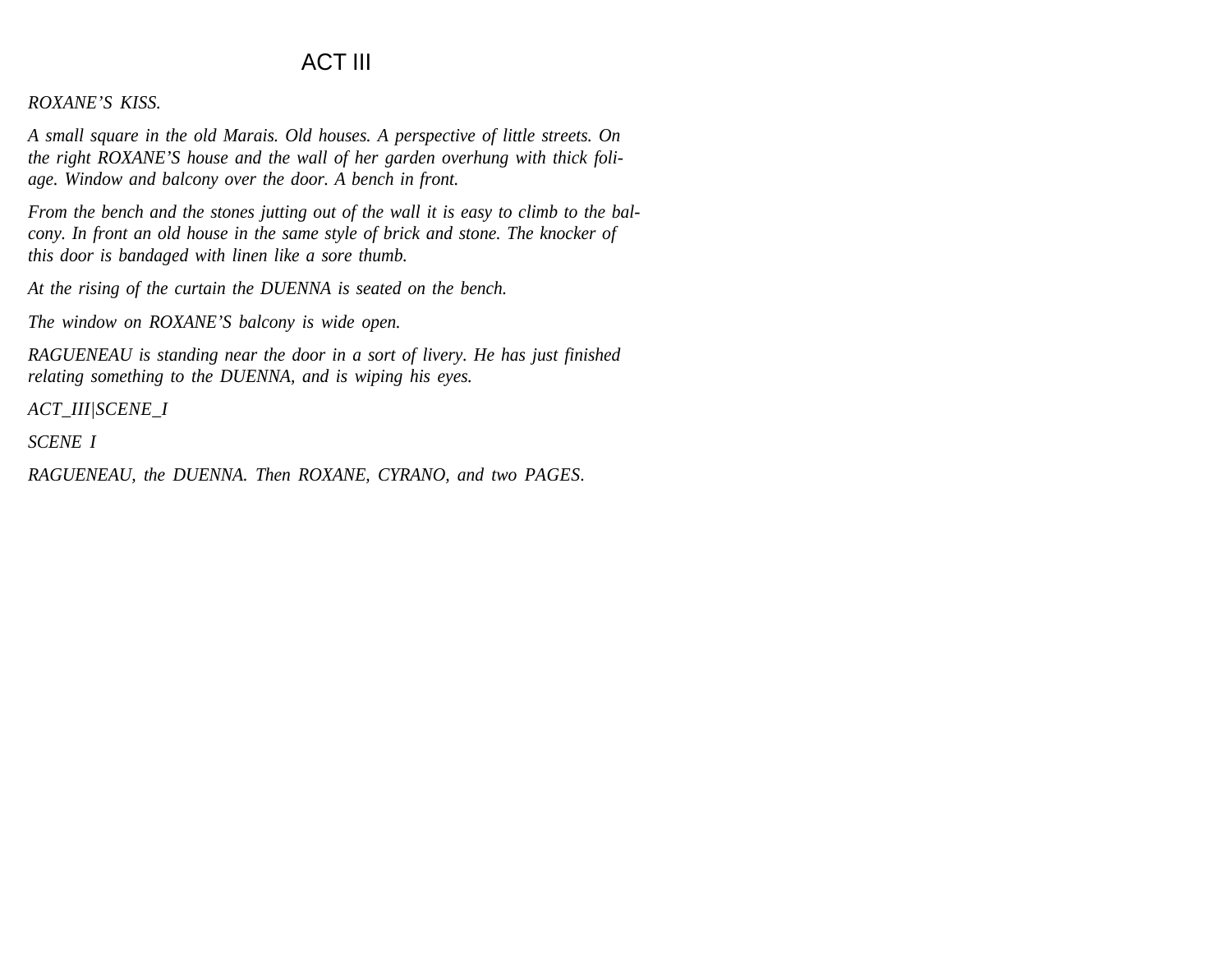### **RAGUENEAU**

-And then, off she went, with a musketeer! Deserted and ruined too, I would make an end of all, and so hanged myself. My last breath was drawn:- then in comes Monsieur de Bergerac! He cuts me down, and begs his cousin to take me for her steward.

#### **THE DUENNA**

Well, but how came it about that you were thus ruined?

#### **RAGUENEAU**

Oh! Lise loved the warriors, and I loved the poets! What cakes there were that Apollo chanced to leave were quickly snapped

up by Mars.- Thus ruin was not long a-coming.

#### **THE DUENNA (rising, and calling up to the open window).**

Roxane, are you ready! They wait for us!

### **ROXANE'S VOICE. (from the window).**

I will but put me on a cloak!

#### **THE DUENNA (to RAGUENEAU, showing him the door opposite).**

They wait us there opposite, at Clomire's house. She receives them all there today- the precieuses, the poets; they read a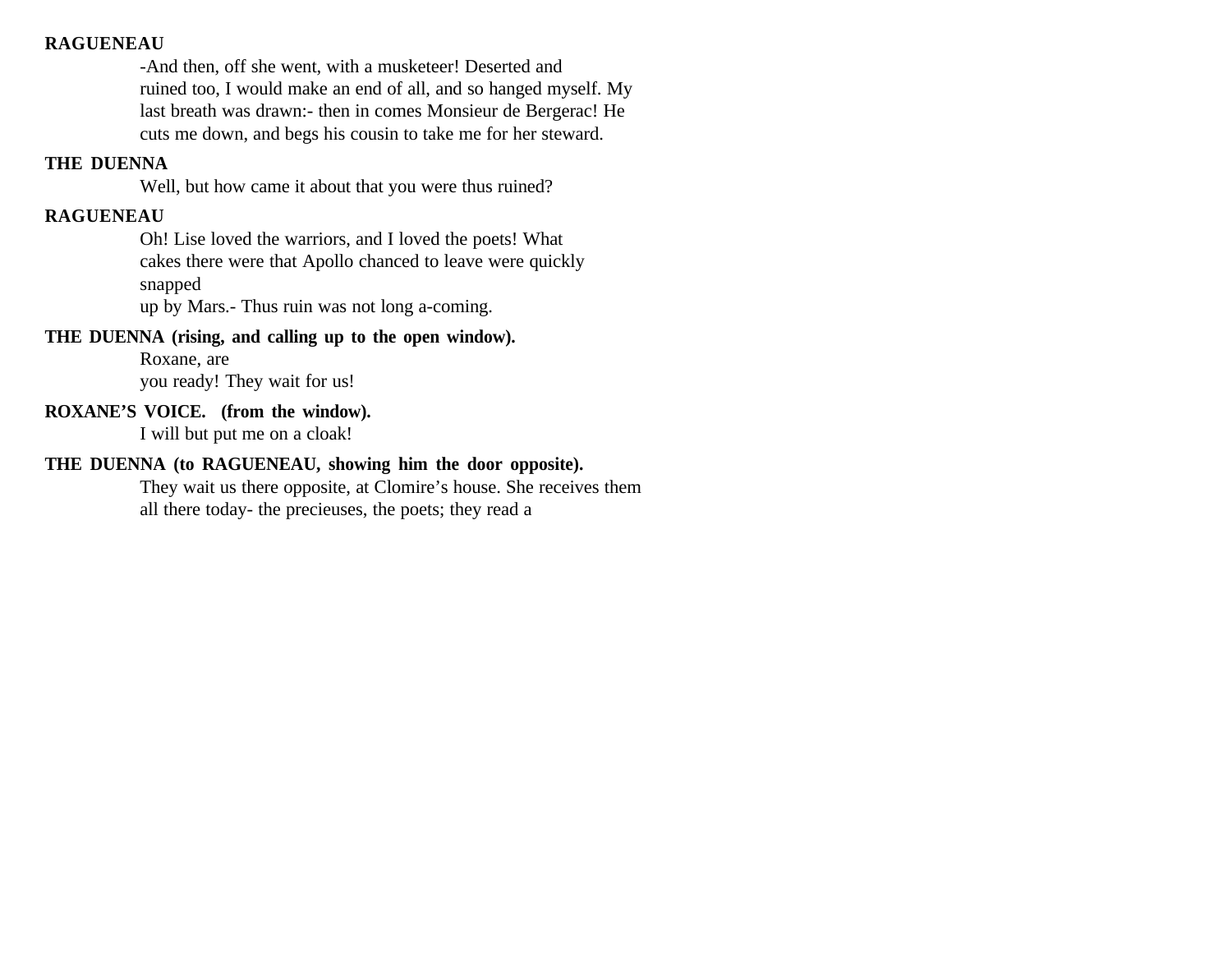discourse on the Tender Passion.

#### **RAGUENEAU**

The Tender Passion?

## **THE DUENNA (in a mincing voice).**

Ay, indeed!

*(Calling up to thewindow.)* 

Roxane, an you come not down quickly, we shall miss the discourse on the Tender Passion!

# **ROXANE'S VOICE.**

I come! I come!

*(A sound of stringed instruments approaching.)*

# **CYRANO'S VOICE (behind the scenes, singing).**

La, la, la, la!

# **THE DUENNA (surprised).**

They serenade us?

# **CYRANO (followed by two PAGES with arch-lutes).**

I tell you they are demi-semi-quavers, demi-semi-fool!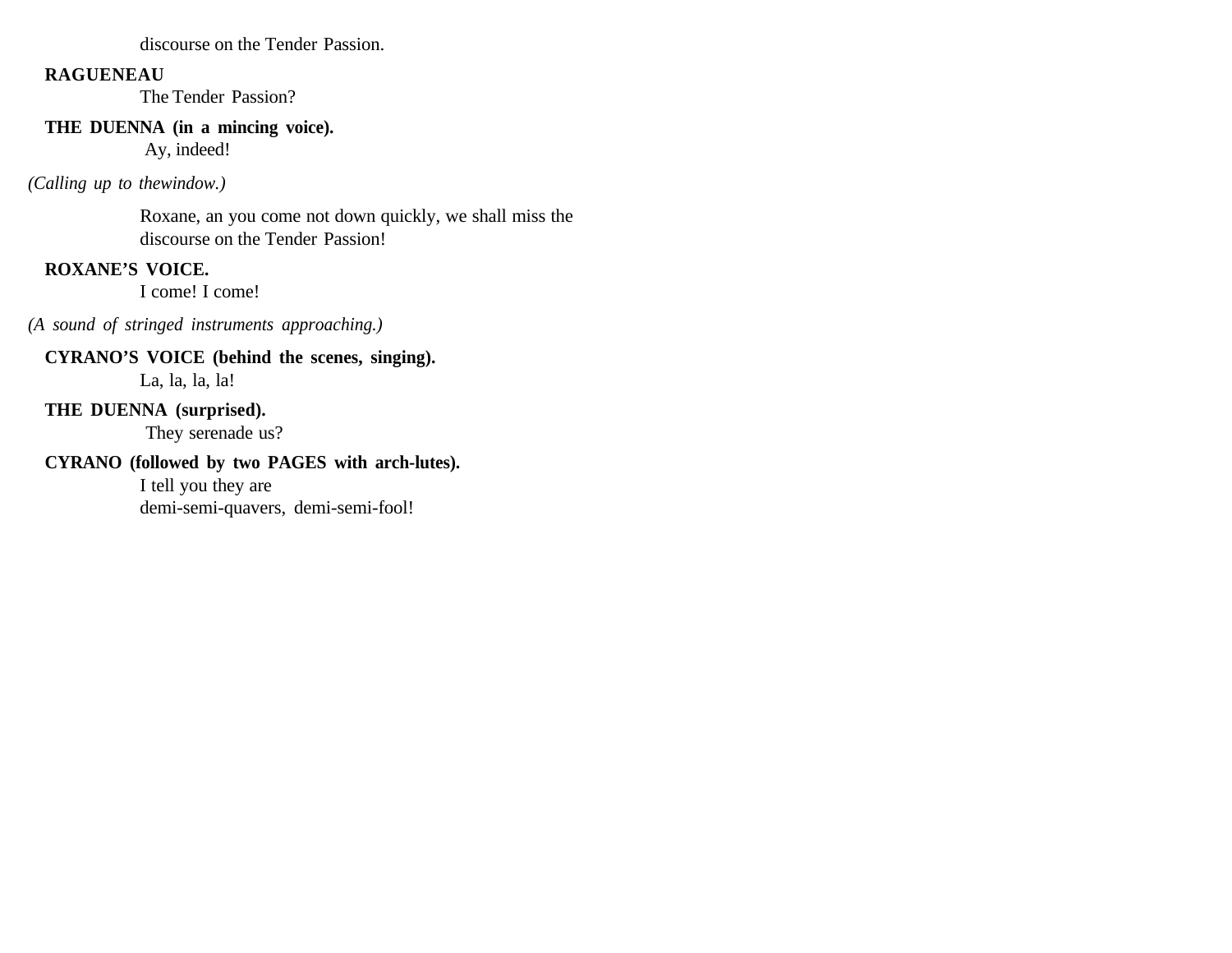## **FIRST PAGE (ironically).**

You know then, Sir, to distinguish between semi-quavers and demi-semi-quavers?

## **CYRANO**

Is not every disciple of Gassendi a musician?

# **THE PAGE(playing and singing).**

La, la!

**CYRANO (snatching the lute from him, and going on with the phrase).** In proof of which, I can continue! La, la, la, la.

**ROXANE. (appearing on the balcony).** What? 'Tis you?

# **CYRANO (going on with the air, and singing to it).**

'Tis I, who come to serenade your lilies, and pay my devoir to your ro-o-oses!

# **ROXANE.**

I am coming down!

## *(She leaves the balcony.)*

# **THE DUENNA(pointing to the PAGES).**

How come these two virtuosi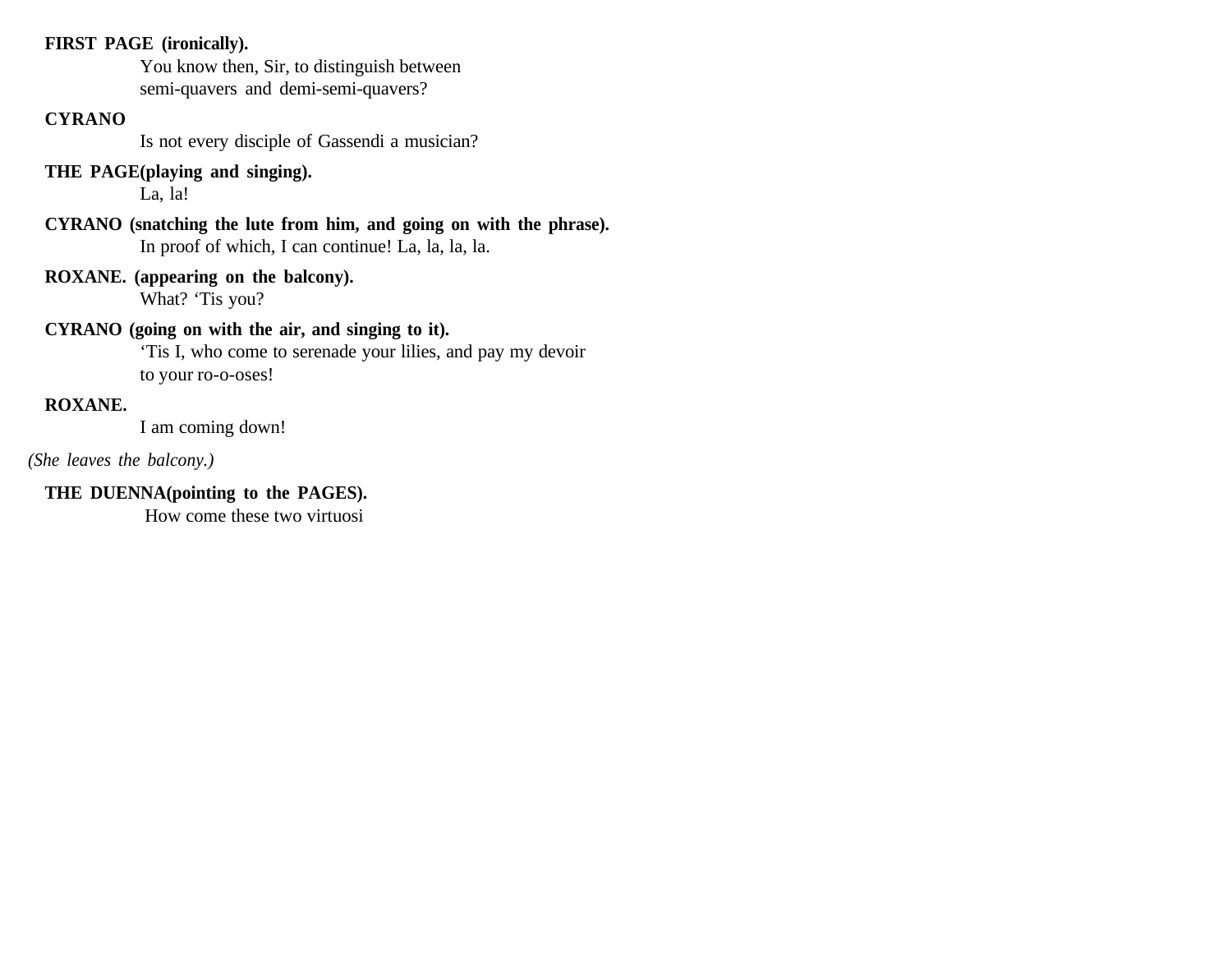here?

## **CYRANO**

'Tis for a wager I won of D'Assoucy. We were disputing a nice point in grammar; contradictions raged hotly- "'Tis so!" "Nay, 'tis so!" when suddenly he shows me these two long-shanks, whom he takes about with him as an escort, and who are skilful in scratching lute-strings with their skinny claws! "I will wager you a days music," says he!- And lost it! Thus, see you, till Phoebus' chariot starts once again, these lute-twangers are at my heels, seeing all I do, hearing all I say, and accompanying all with melody! 'Twas pleasant at the first, but i' faith, I begin to weary of it already!

#### *(To the MUSICIANS.)*

Ho there! go serenade Montfleury for me! Play a dance to him!

*(The PAGES go towards the door. To the DUENNA.)*

I have come, as is my wont, nightly, to ask Roxane whether...

*(To the PAGES, who are going out.)*

Play a long time,- and play out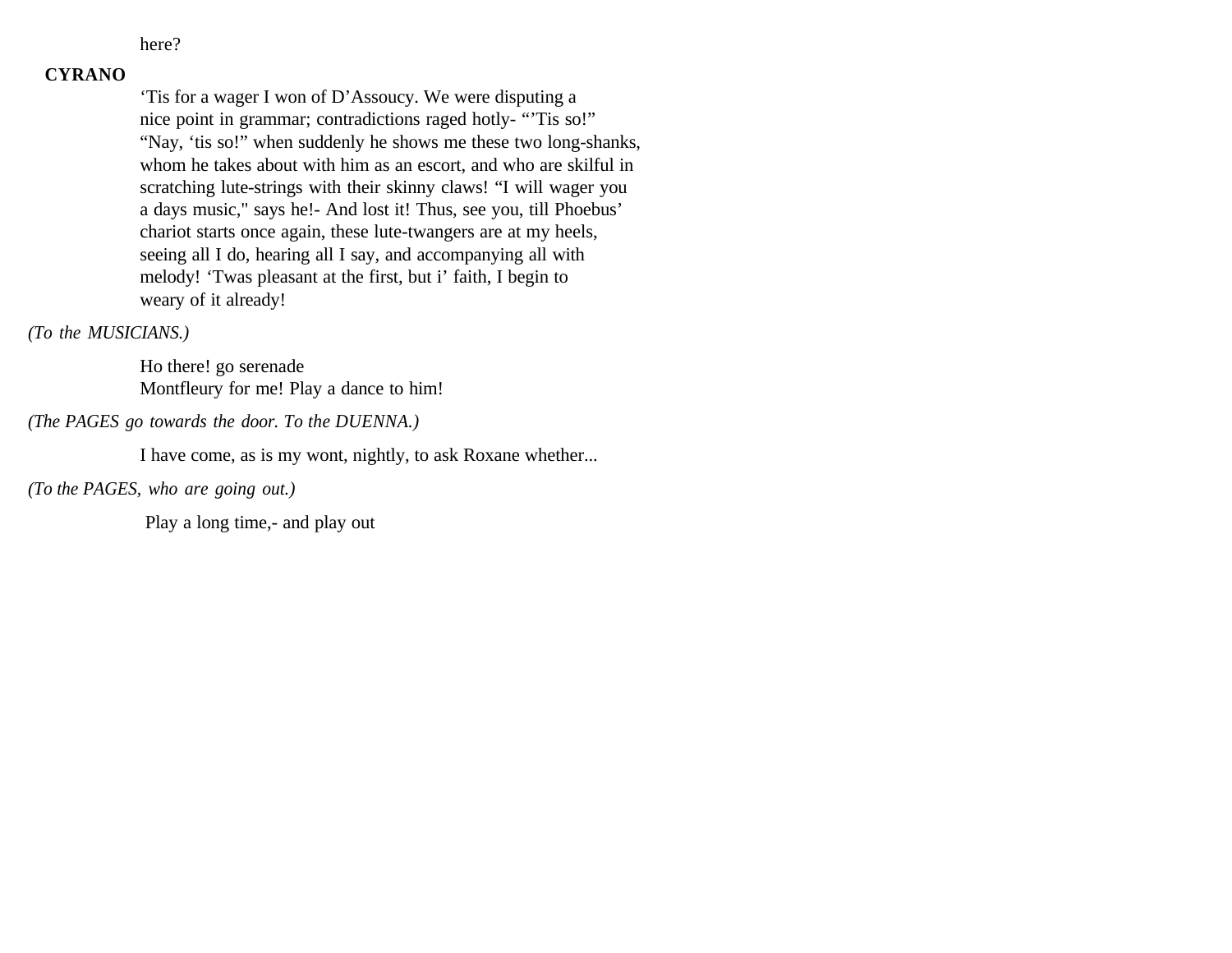#### of tune!

### *(To the DUENNA.) ...*

Whether her soul's elected is ever the same, ever faultless!

#### **ROXANE. (coming out of the house).**

Ah! How handsome he is, how brilliant a wit! And- how well I love him!

#### **CYRANO(smiling).**

Christian has so brilliant a wit?

#### **ROXANE.**

Brighter than even your own, cousin!

## **CYRANO**

Be it so, with all my heart!

#### **ROXANE.**

Ah! methinks 'twere impossible that there could breathe a man on this earth skilled to say as sweetly as he all the pretty nothings that mean so much- that mean all! At times his mind seems

far away, the Muse says nought- and then, presto! he speaks-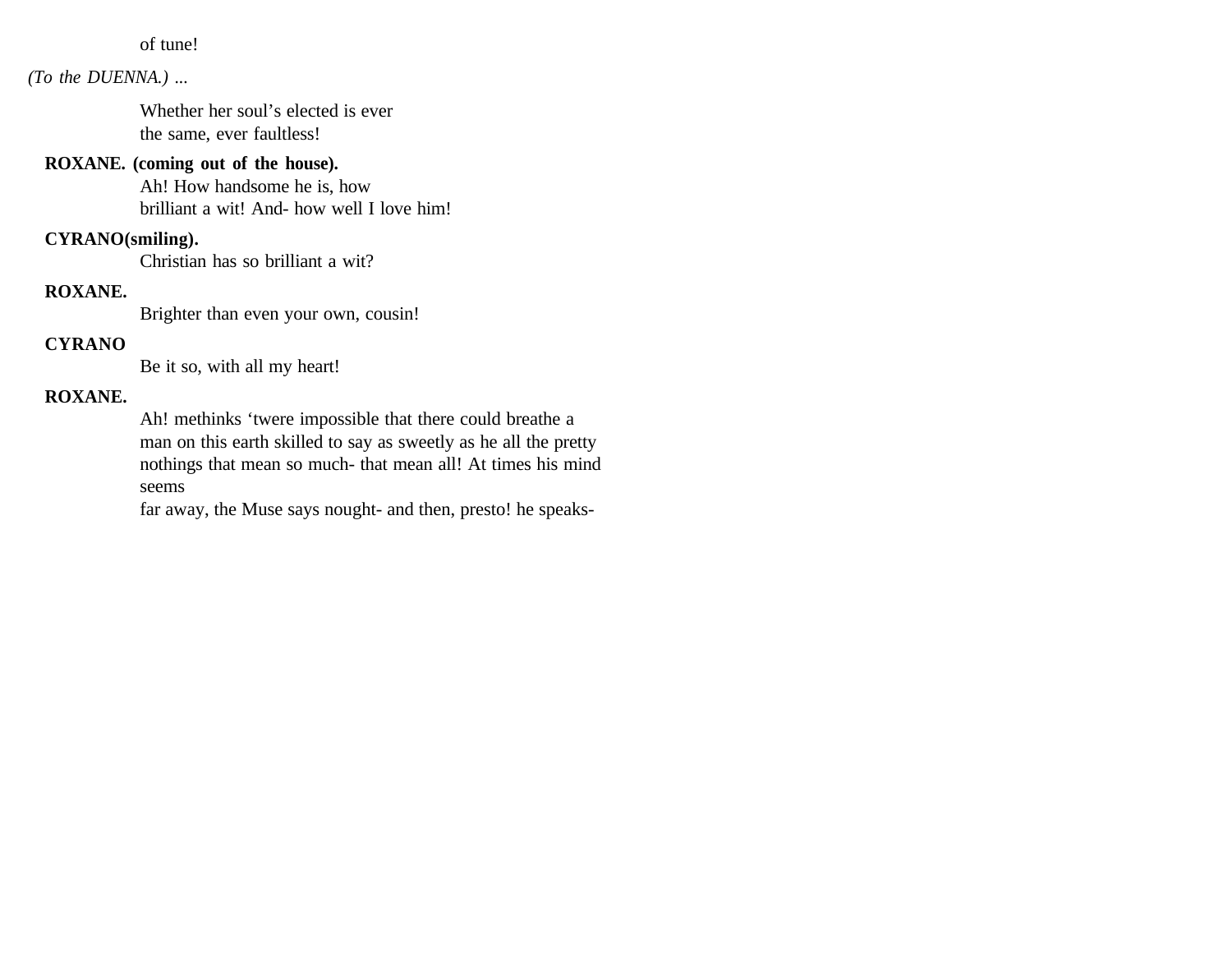bewitchingly! enchantingly!

#### **CYRANO(incredulously).**

No, no!

## **ROXANE.**

Fie! That is ill said! But lo! men are ever thus! Because he is fair to see, you would have it that he must be dull of speech.

# **CYRANO**

He hath an eloquent tongue in telling his love?

### **ROXANE.**

In telling his love? why, 'tis not simple telling, 'tis dissertation, 'tis analysis!

#### **CYRANO**

How is he with the pen?

### **ROXANE.**

Still better! Listen,- here:-

### *(Reciting.)*

"The more of my poor heart you take The larger grows my heart!"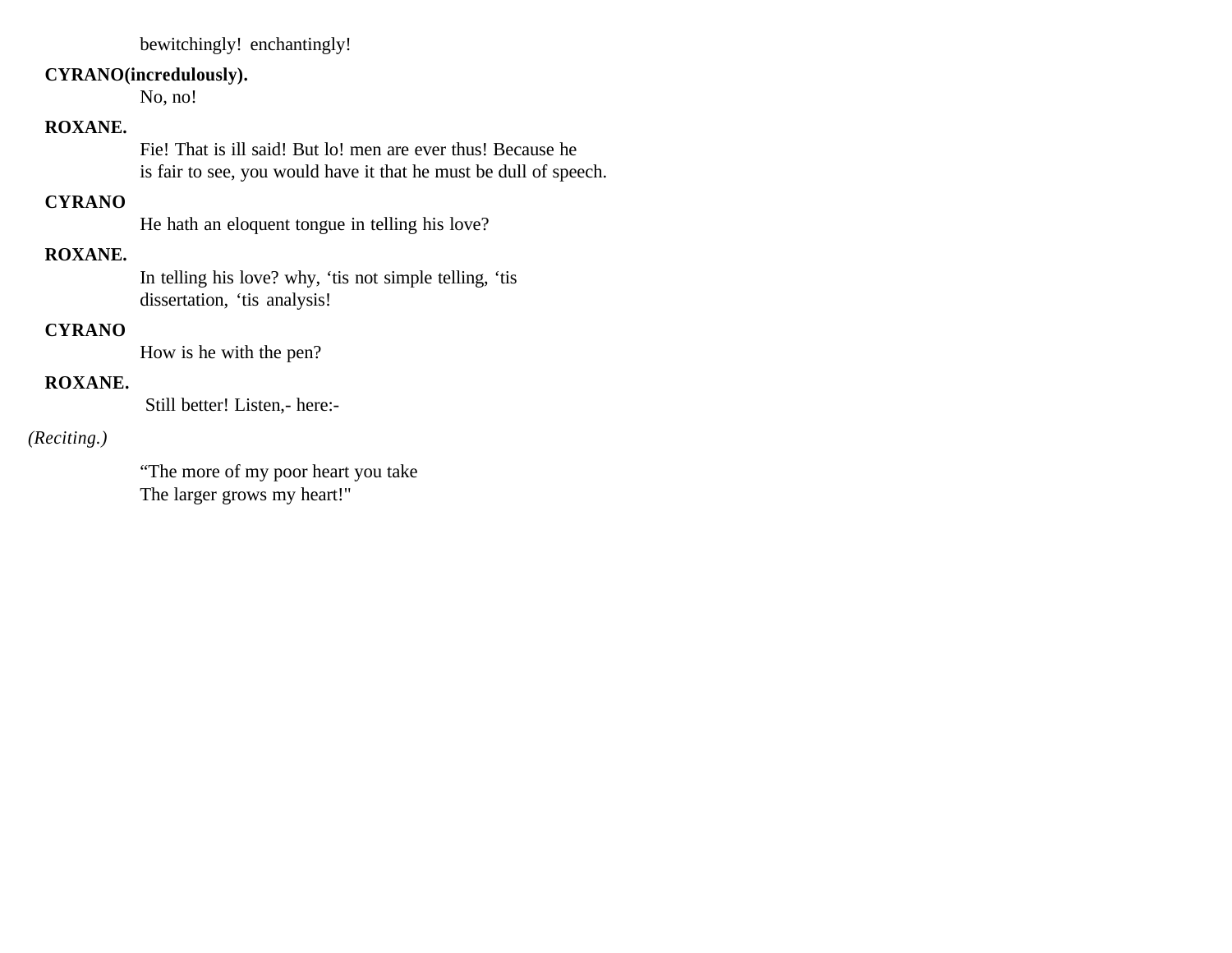### *(Triumphantly to CYRANO.)*

How like you those lines?

#### **CYRANO**

Pooh!

### **ROXANE.**

And thus it goes on "And, since some target I must show For Cupid's cruel dart, Oh, if mine own you deign to keep, Then give me your sweet heart!"

# **CYRANO**

Lord! first he has too much, then anon not enough! How much heart does the fellow want?

### **ROXANE.**

You would vex a saint!... But 'tis your jealousy.

#### **CYRANO(starting).**

What mean you?

## **ROXANE.**

Ay, your poet's jealousy! Hark now, if this again be not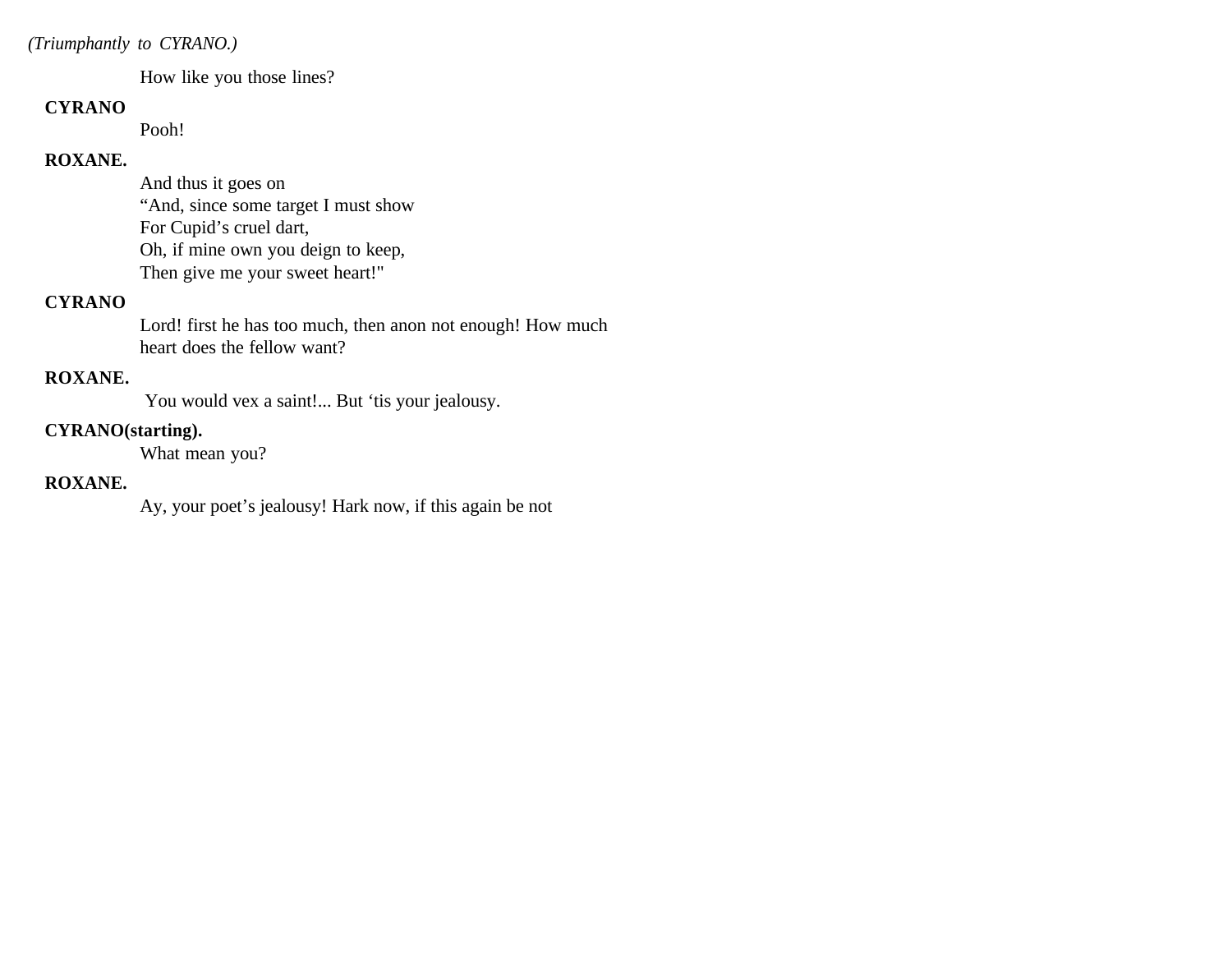tender-sweet?- "My heart to yours sends but one cry: If kisses fast could flee By letter, then with your sweet lips My letters read should be! If kisses could be writ with ink, If kisses fast could flee!"

## **CYRANO**

*(smiling approvingly in spite of himself).*

Ha! those last lines are,- hm!... hm!...

#### *(Correcting himself- contemptuously.)*

-They are paltry enough!

# **ROXANE.**

And this...

### **CYRANO(enchanted).**

Then you have his letters by heart?

# **ROXANE.**

Every one of them!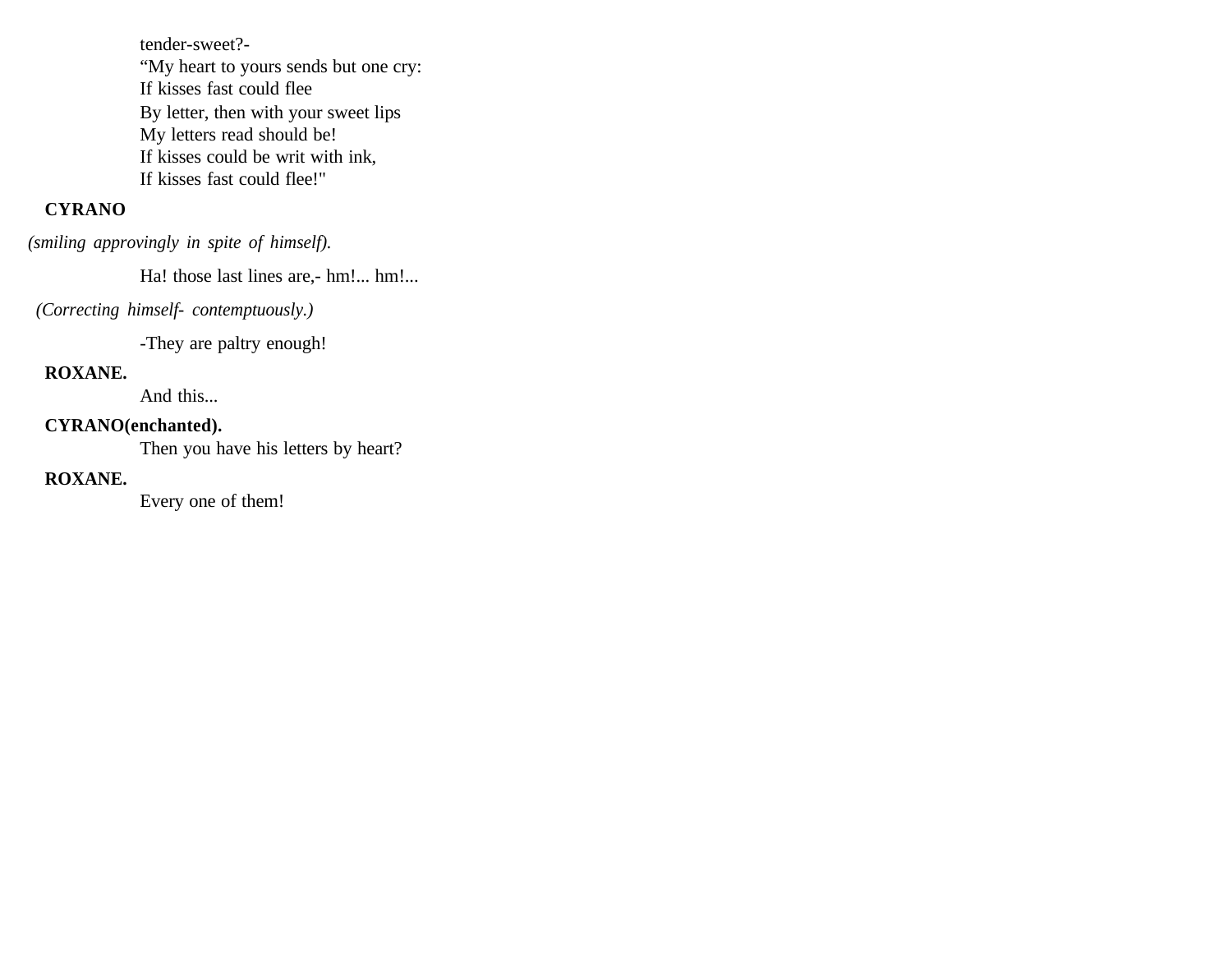### **CYRANO**

By all oaths that can be sworn,- 'tis flattering!

#### **ROXANE.**

They are the lines of a master!

#### **CYRANO(modestly).**

Come, nay... a master?...

## **ROXANE.**

Ay, I say it- a master!

#### **CYRANO**

Good- be it so.

## **THE DUENNA (coming down quickly).**

Here comes Monsieur de Guiche!

*(To CYRANO, pushing him towards the house.)* 

In with you! 'twere best he see you not, it might perchance put him on the scent...

## **ROXANE. (to CYRANO).**

 Ay, of my own dear secret! He loves me, and is powerful, and, if he knew, then all were lost! Marry! he could well deal a deathblow to my love!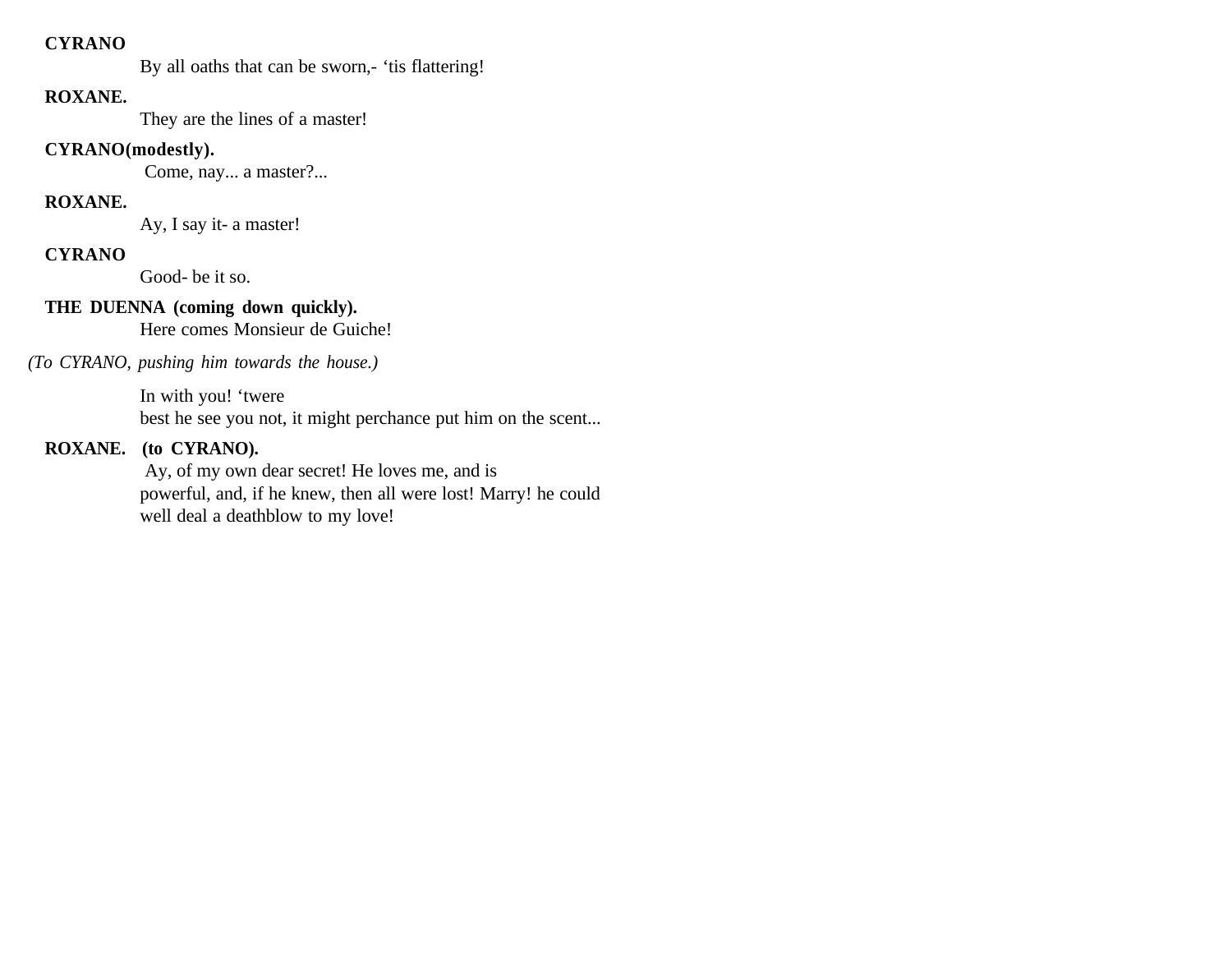### **CYRANO (entering the house).**  Good! good!

*(DE GUICHE appears.)*

# *SCENE II*

*ROXANE, DE GUICHE, the DUENNA Standing a little way off. ROXANE. (curtsying to DE GUICHE).*

*I was going out.*

### **DE GUICHE**

I come to take my leave.

#### **ROXANE.**

Whither go you?

#### **DE GUICHE**

To the war.

## **ROXANE.**

Ah!

# **DE GUICHE**

Ay, to-night.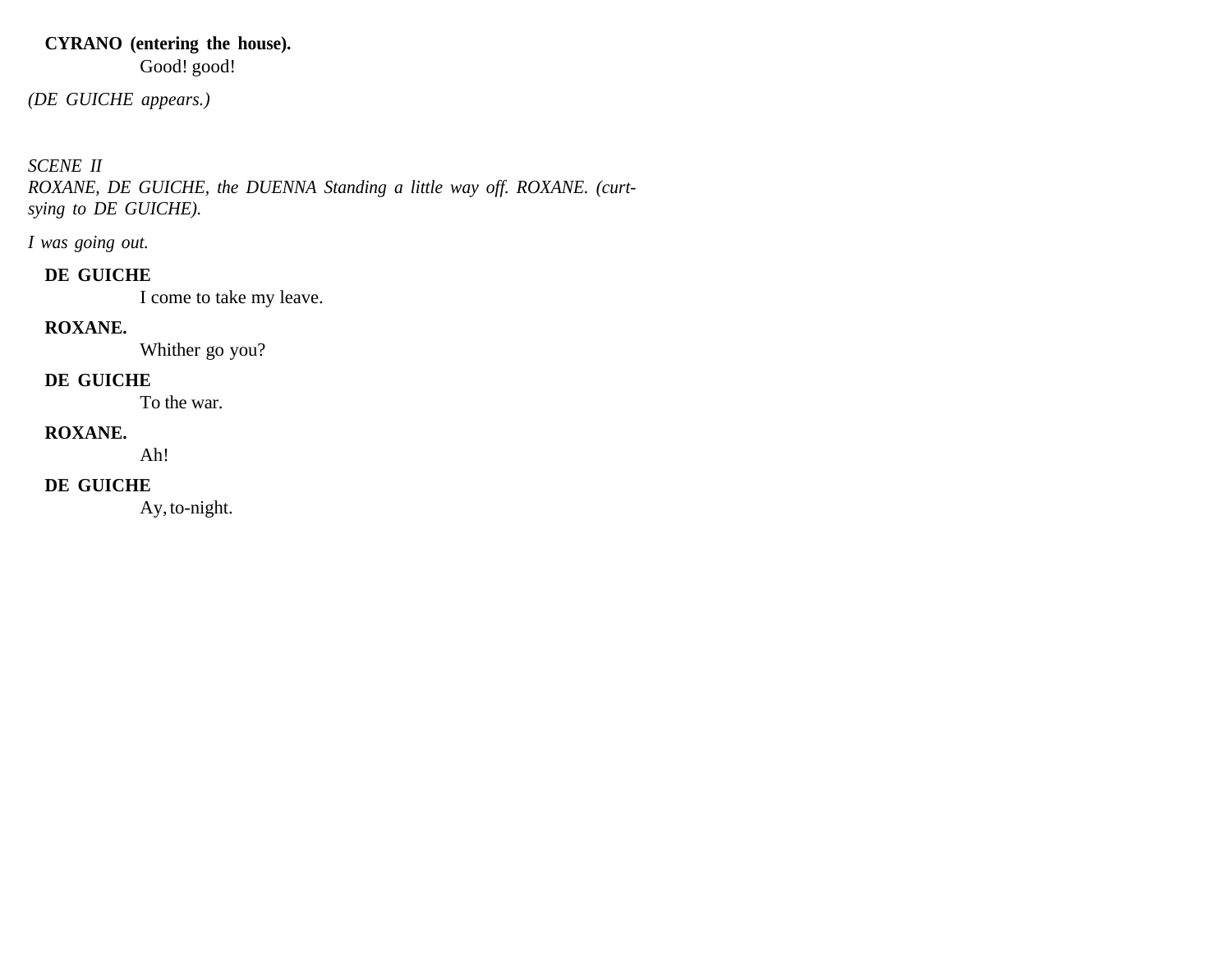#### **ROXANE.**

Oh!

### **DE GUICHE**

I am ordered away. We are to besiege Arras.

## **ROXANE.**

Ah- to besiege?...

# **DE GUICHE**

Ay. My going moves you not, meseems.

# **ROXANE.**

Nay...

# **DE GUICHE**

I am grieved to the core of the heart. Shall I again behold you?... When? I know not. Heard you that I am named commander?...

# **ROXANE. (indifferently).**

Bravo!

# **DE GUICHE**

Of the Guards regiment.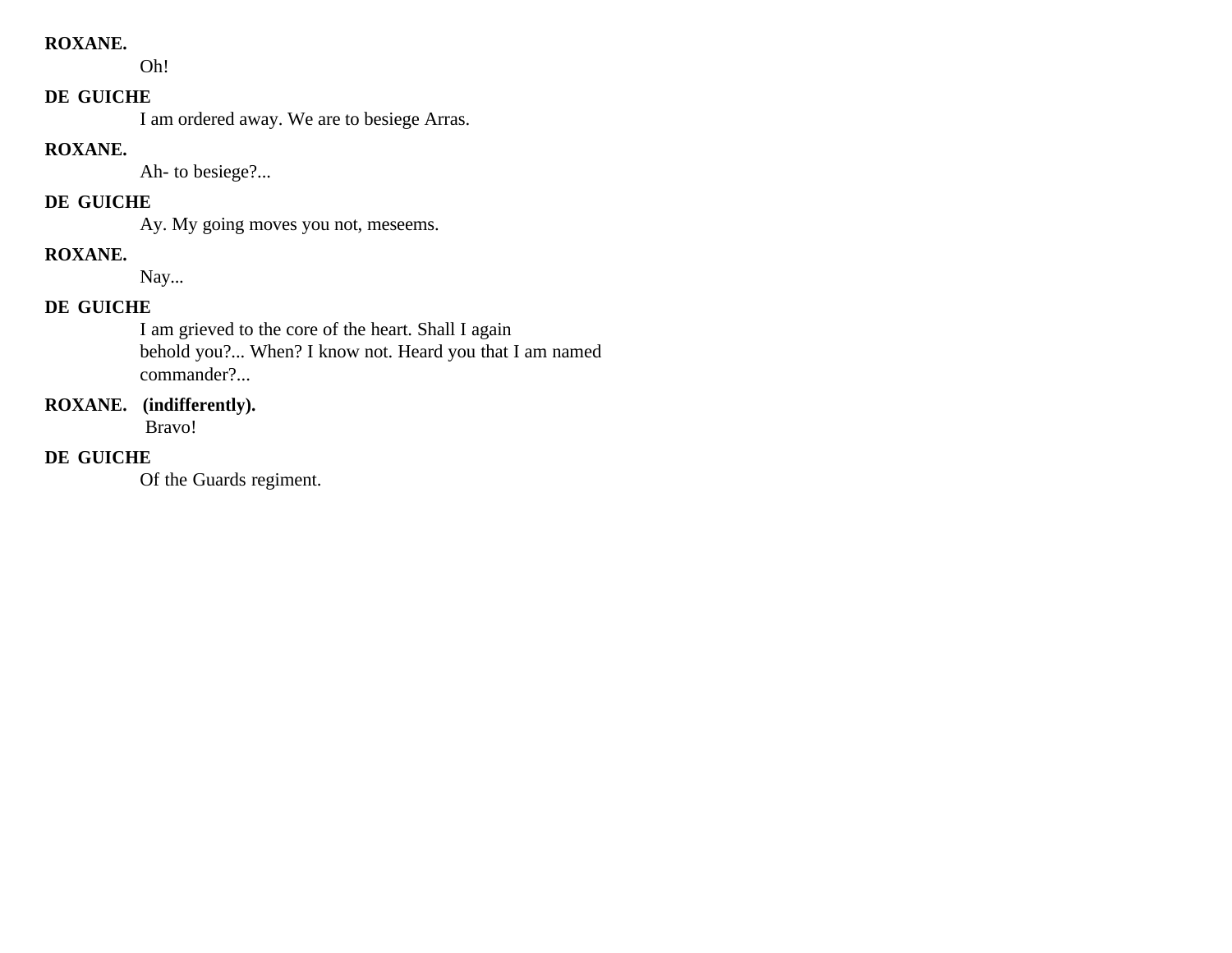### **ROXANE. (startled).**

What! the Guards?

# **DE GUICHE**

Ay, where serves your cousin, the swaggering boaster. I will find a way to revenge myself on him at Arras.

## **ROXANE. (choking).**

What mean you? The Guards go to Arras?

# **DE GUICHE (laughing).**

Bethink you, is it not my own regiment?

**ROXANE. (falling seated on the bench- aside).**  Christian!

### **DE GUICHE**

What ails you?

#### **ROXANE. (moved deeply).**

Oh- I am in despair! The man one loves!- at the war!

# **DE GUICHE (surprised and delighted).**

You say such sweet words to me! 'Tis the first time!- and just when I must quit you!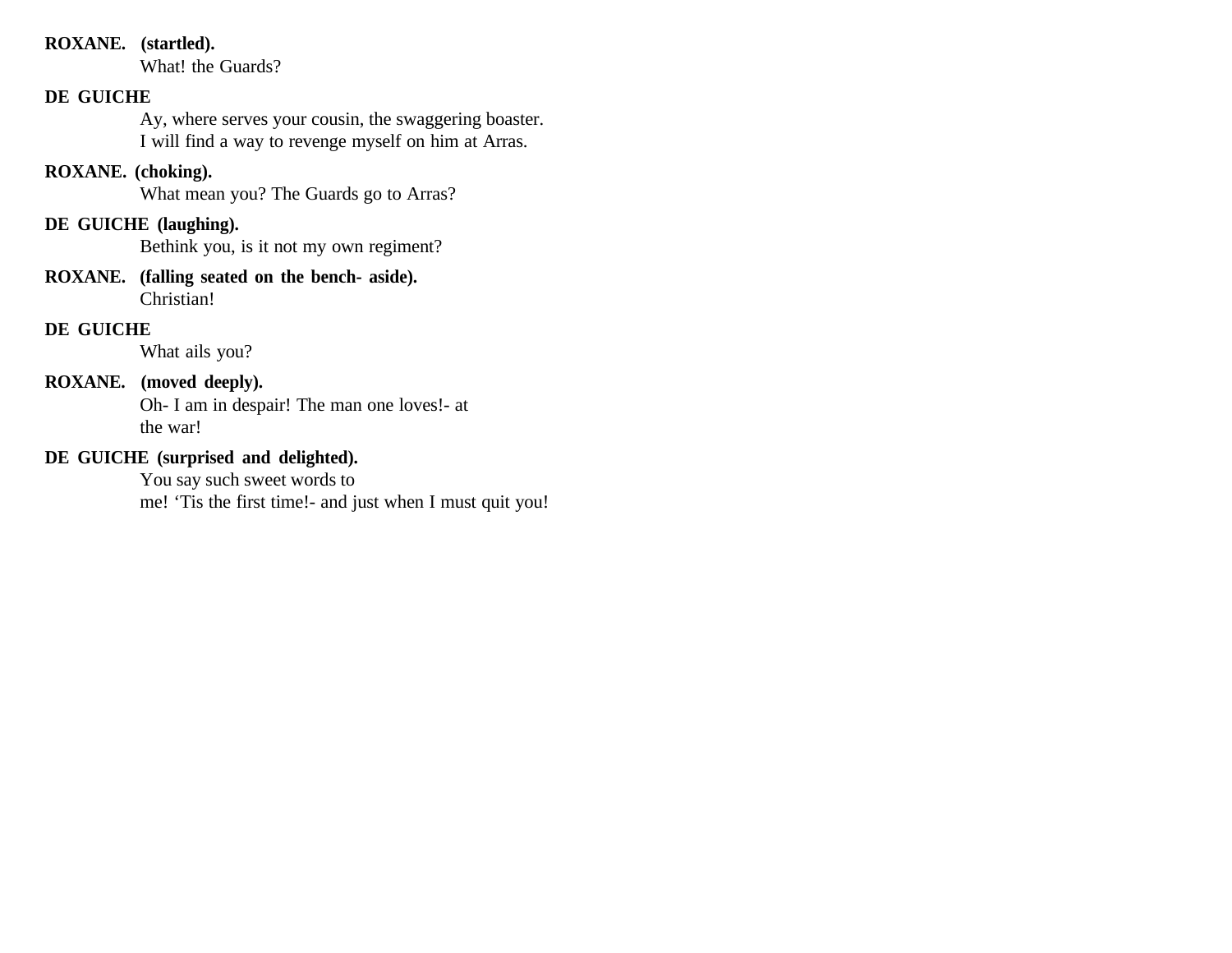## **ROXANE. (collected, and fanning herself).**

Thus,- you would fain revenge your grudge against my cousin?

## **DE GUICHE**

My fair lady is on his side?

## **ROXANE.**

Nay,- against him!

# **DE GUICHE**

Do you see him often?

# **ROXANE.**

But very rarely.

# **DE GUICHE**

He is ever to be met now in company with one of the cadets,... one New- villen- viller-

# **ROXANE.**

Of high stature?

# **DE GUICHE**

Fair-haired?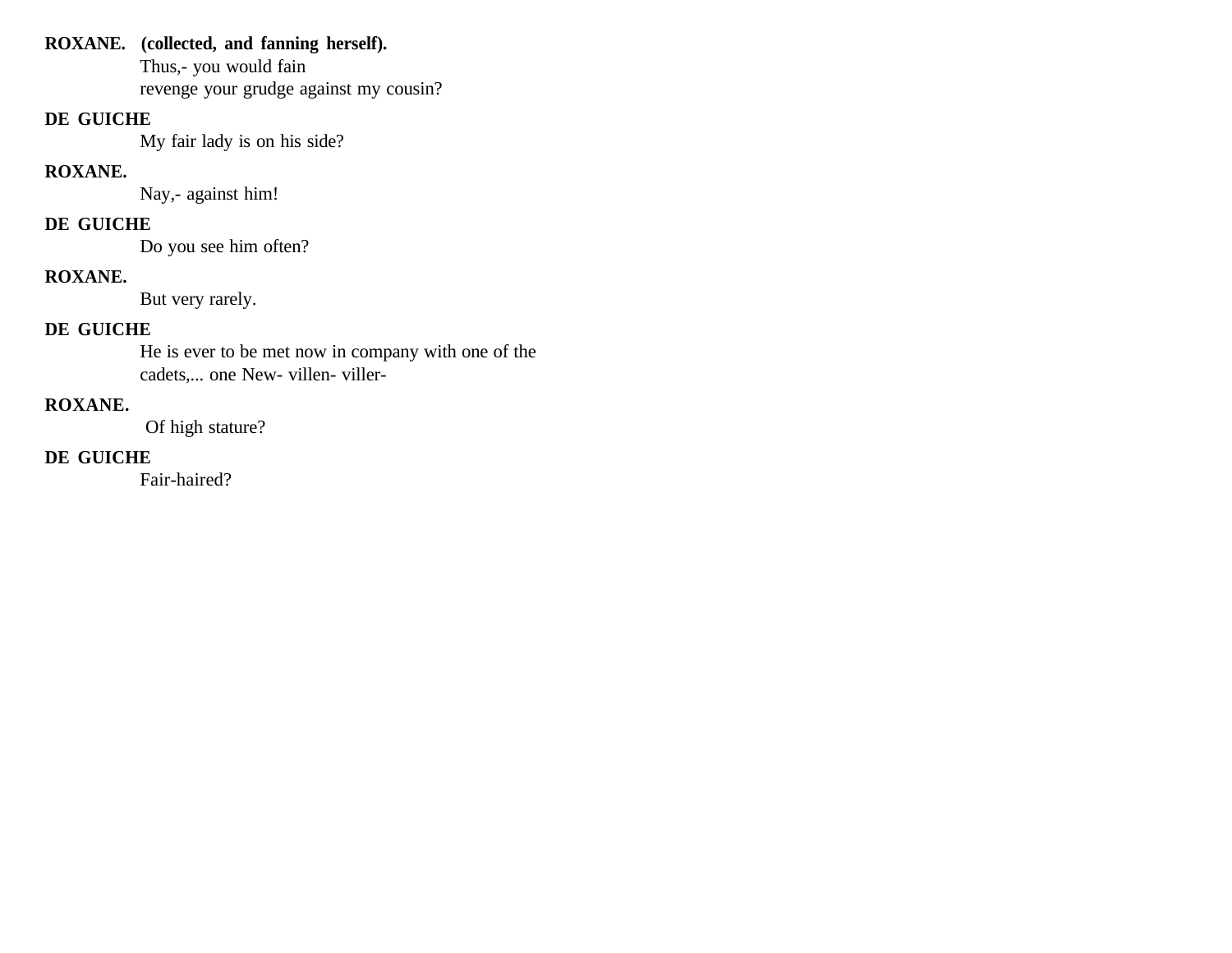#### **ROXANE.**

Ay, a red-headed fellow!

#### **DE GUICHE**

Handsome!...

# **ROXANE.**

Tut!

# **DE GUICHE**

But dull-witted.

# **ROXANE.**

One would think so, to look at him!

# *(Changing her tone.)*

How mean you to play your revenge on Cyrano? Perchance you think

to put him i' the thick of the shots? Nay, believe me, that were a poor vengeance- he would love such a post better than aught else! I know the way to wound his pride far more keenly!

# **DE GUICHE**

What then? tell...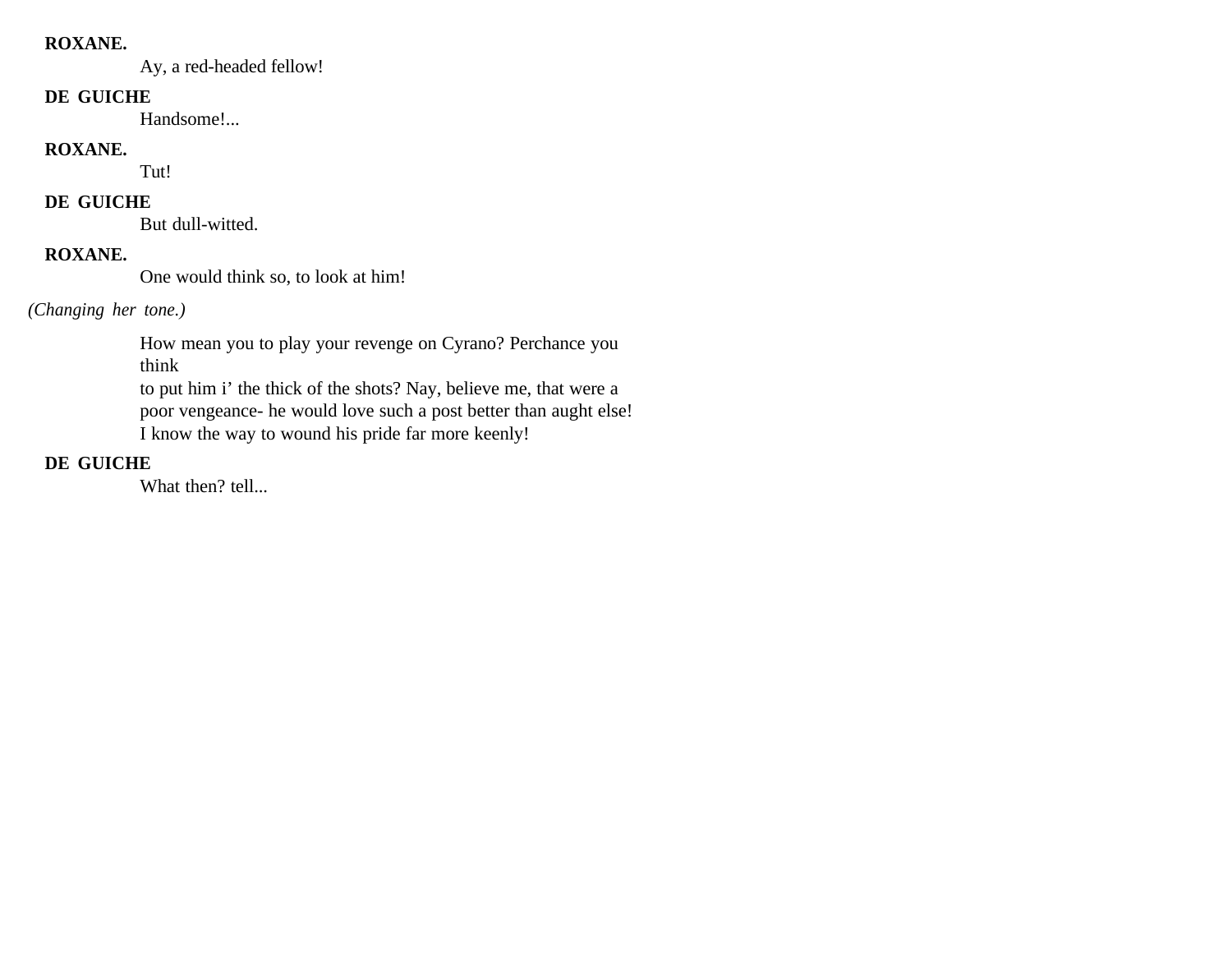#### **ROXANE.**

 If, when the regiment march to Arras, he were left here with his beloved boon companions, the Cadets, to sit with crossed arms so long as the war lasted! There is your method, would you enrage a man of his kind; cheat him of his chance of mortal danger, and you punish him right fiercely.

#### **DE GUICHE (coming nearer).**

 O woman! woman! Who but a woman had e'er devised so subtle a trick?

### **ROXANE.**

See you not how he will eat out his heart, while his friends gnaw their thick fists for that they are deprived of the battle? So are you best avenged.

## **DE GUICHE**

You love me, then, a little?

#### *(She smiles.)*

I would fain- seeing you thus espouse my cause, Roxane- believe it a proof of love!

## **ROXANE. '**

Tis a proof of love!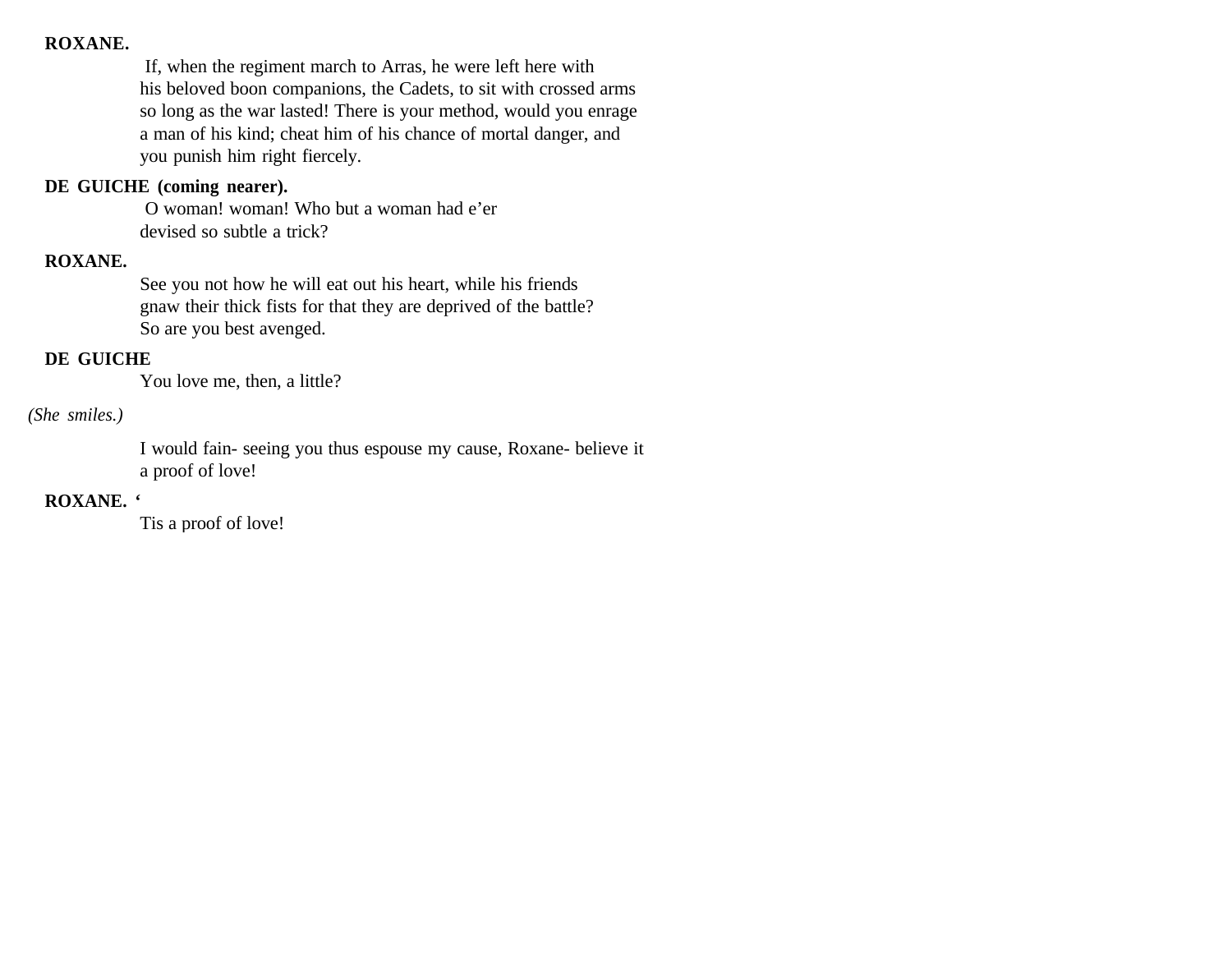# **DE GUICHE (showing some sealed papers).**

Here are the marching orders; they will be sent instantly to each company- except-

# *(He detaches one.)-*

This one! 'Tis that of the Cadets.

# *(He puts it in his pocket.)*

This I keep.

# *(Laughing.)*

Ha! ha! Cyrano! His love of battle!... So you can play tricks on people?... you, of all ladies!

# **ROXANE.**

Sometimes!

# **DE GUICHE**

*(coming close to her).*

 Oh! how I love you!- to distraction! Listen! To-night- true, I ought to start- but- how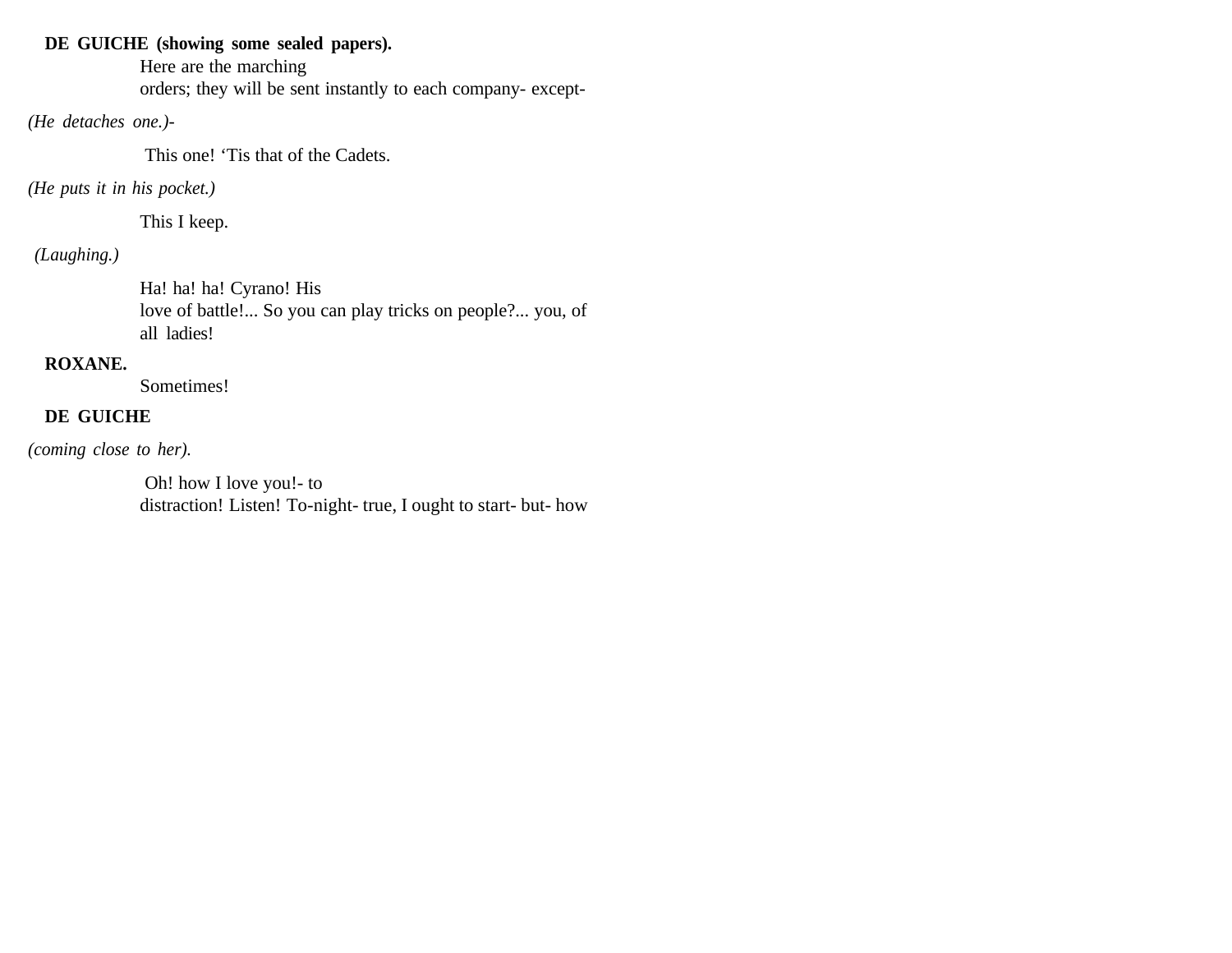leave you now that I feel your heart is touched!- Listen! Hard by, in the Rue d'Orleans, is a convent founded by Father Athanasius, the syndic of the Capuchins. True that no layman may enter- but- I can settle that with the good Fathers!- Their habit-sleeves are wide enough to hide me in. 'Tis they who serve Richelieu's private chapel: and from respect to the uncle, fear the nephew. All will deem me gone. I will come to you, masked. Give me leave to wait till to-morrow, sweet Lady Fanciful!

#### **ROXANE.**

But, if this be rumoured, your glory...

#### **DE GUICHE**

Bah!

# **ROXANE.**

But the siege- Arras...

#### **DE GUICHE**

'Twill take its chance. Grant but permission.

#### **ROXANE.**

No!

### **DE GUICHE**

Give me leave!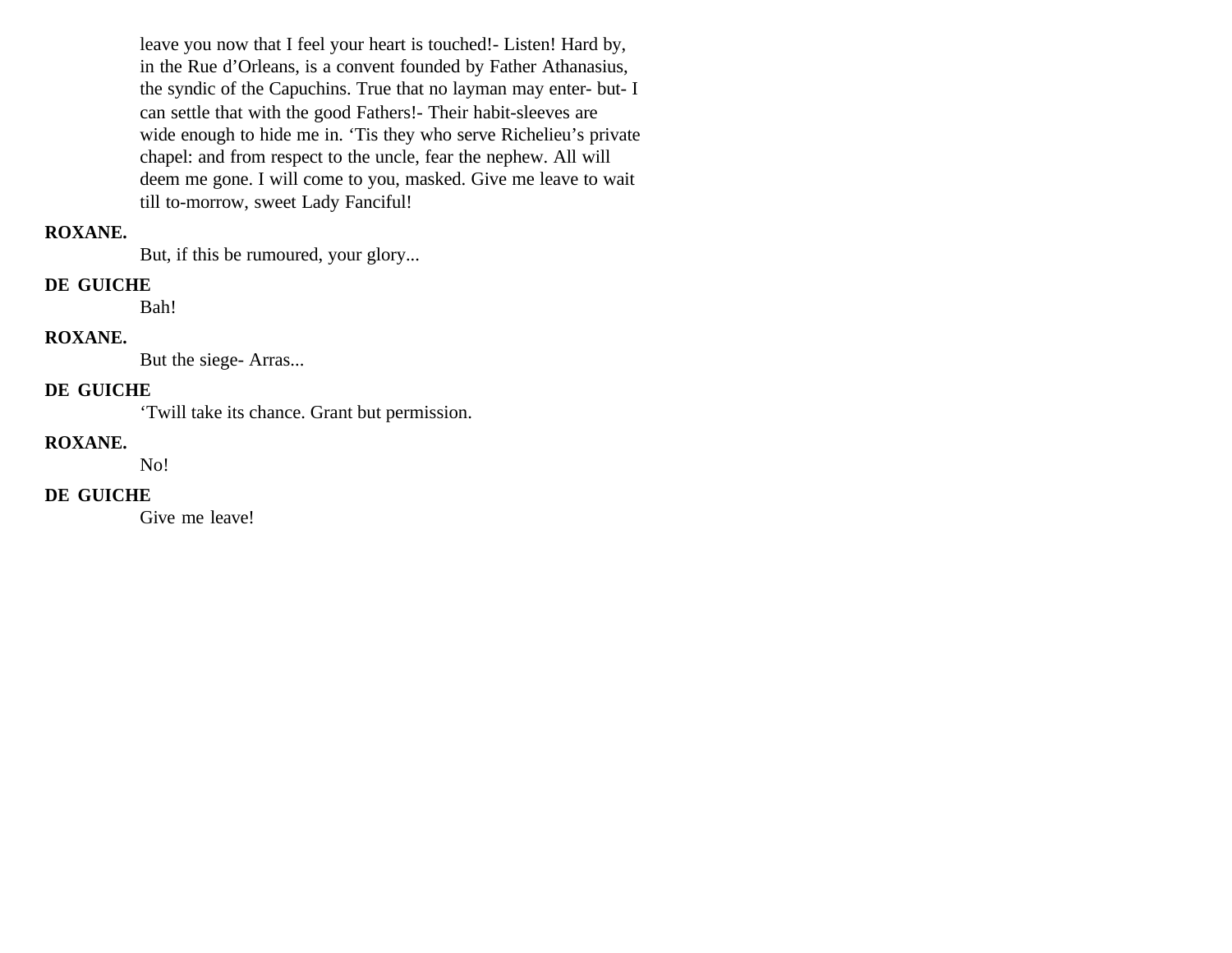### **ROXANE. (tenderly).**

It were my duty to forbid you!

#### **DE GUICHE**

Ah!

#### **ROXANE.**

You must go!

# *(Aside.)*

Christian stays here.

# *(Aloud.) I*

would have you heroic- Antoine!

## **DE GUICHE**

O heavenly word! You love, then, him?...

# **ROXANE. ...**

For whom I trembled.

# **DE GUICHE (in an ecstasy).**

Ah! I go then! (He kisses her hand.) Are you content?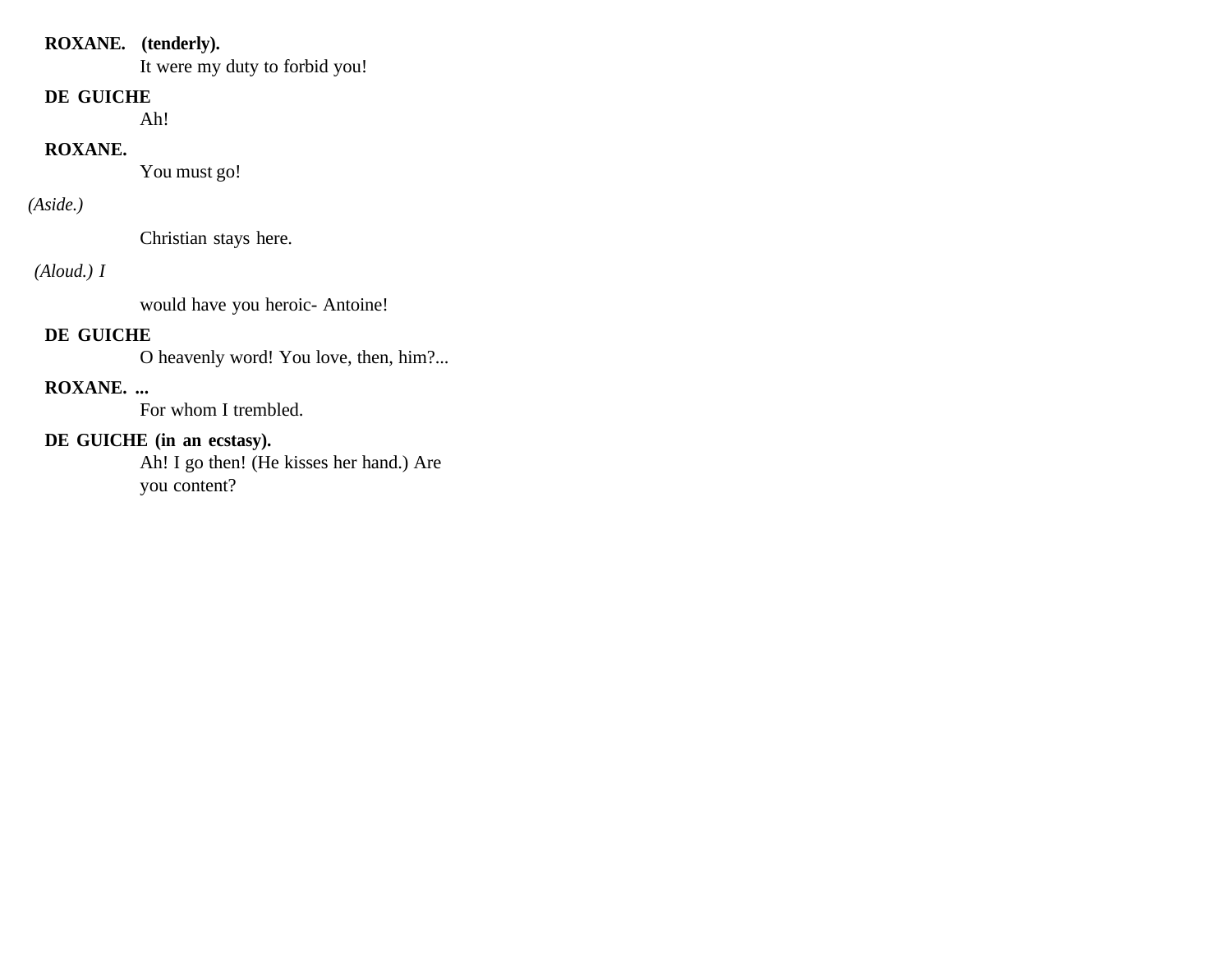#### **ROXANE.**

Yes, my friend.

*(He goes out.)*

#### **THE DUENNA (making behind his back a mocking curtsy).**

Yes, my friend!

## **ROXANE. (to the DUENNA).**

Not a word of what I have done. Cyrano would never pardon me for stealing his fighting from him!

*(She calls towards the house.) Cousin!*

*SCENE III ROXANE, DUENNA, CYRANO. ROXANE. We are going to Clomire's house. (She points to door opposite.) Alcandre and Lysimon are to discourse!*

#### **THE DUENNA (putting her little finger in her ear).**

Yes! But my little finger tells me we shall miss them.

# **CYRANO**

'Twere a pity to miss such apes!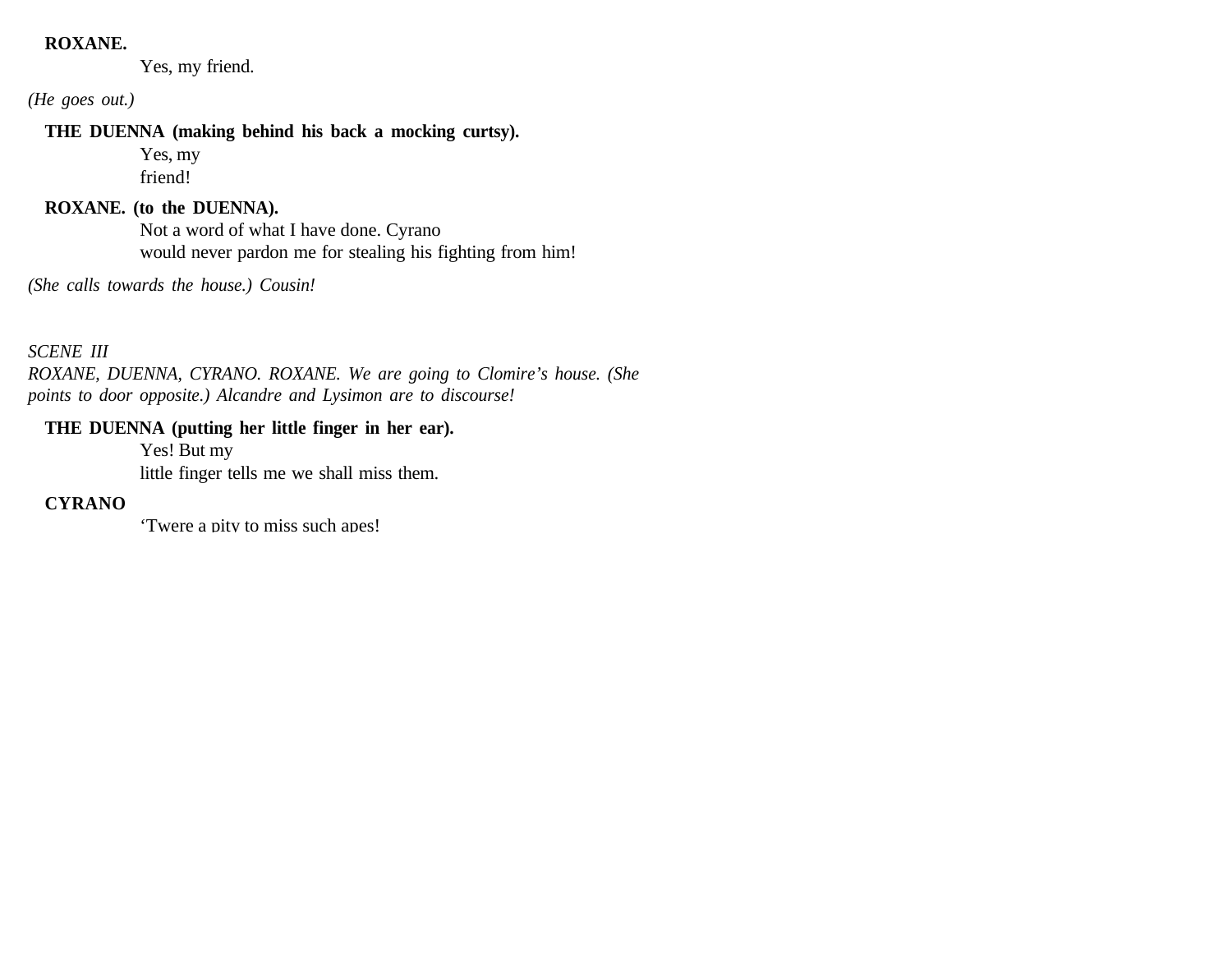*(They have come to CLOMIRE'S door.)*

## **THE DUENNA**

Oh, see! The knocker is muffled up! (Speaking to the knocker.) So they have gagged that metal tongue of yours, little noisy one, lest it should disturb the fine orators! (She lifts it carefully and knocks with precaution.)

**ROXANE. (seeing that the door opens).** Let us enter!

#### *(On the threshold, to CYRANO.)*

 If Christian comes, as I feel sure he will, bid him wait for me!

#### **CYRANO (quickly, as she is going in).**

Listen!

### *(She turns.)*

What mean you to question, him on, as is your wont, to-night?

#### **ROXANE.**

Oh-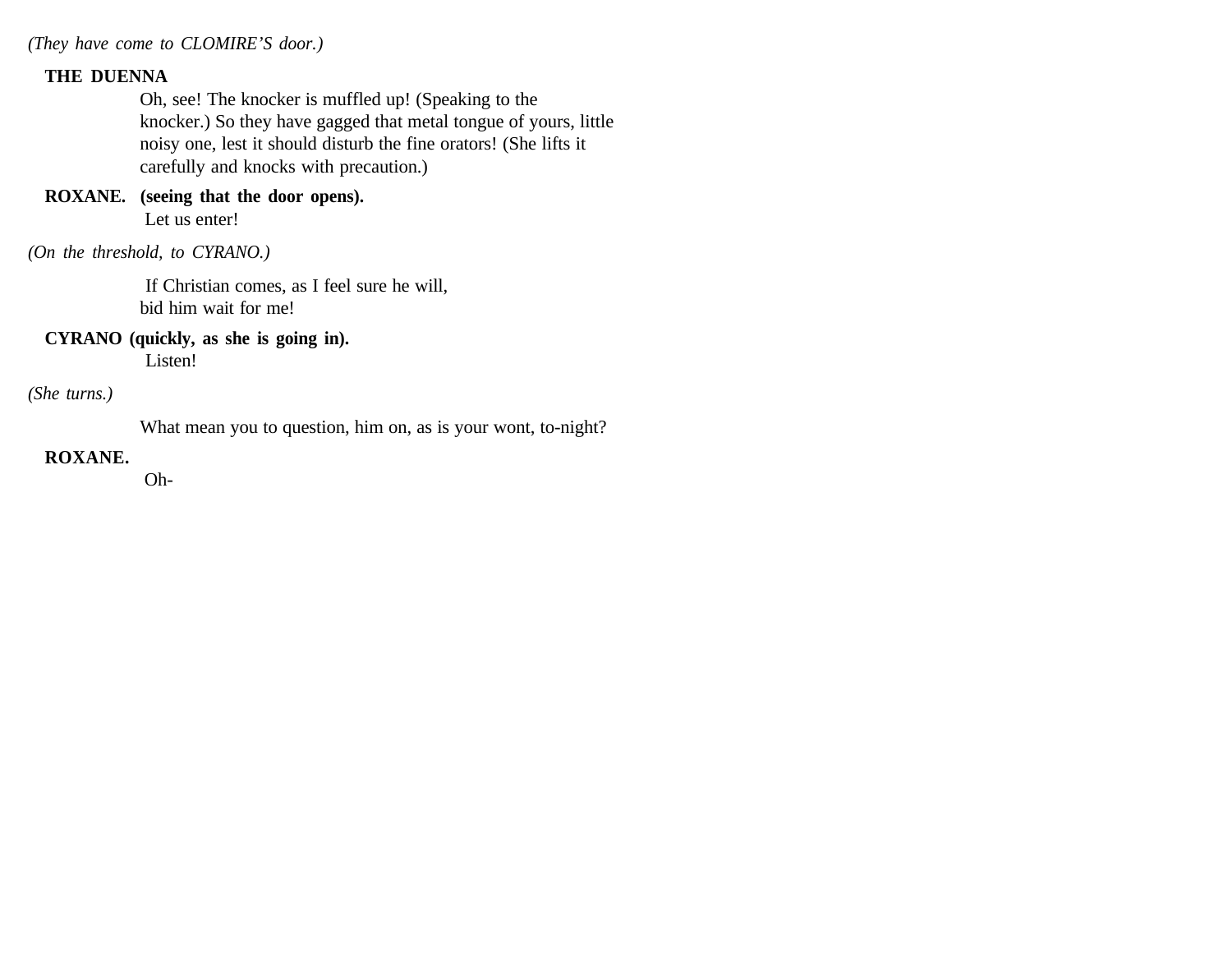# **CYRANO (eagerly).**

Well, say.

## **ROXANE.**

But you will be mute?

### **CYRANO**

Mute as a fish.

# **ROXANE**

. I shall not question him at all, but say: Give rein to your fancy! Prepare not your speeches,- but speak the thoughts as they come! Speak to me of love, and speak splendidly!

## **CYRANO(smiling).**

Very good!

#### **ROXANE.**

But secret!...

## **CYRANO**

Secret.

## **ROXANE.**

Not a word!

 *(She enters and shuts the door.)*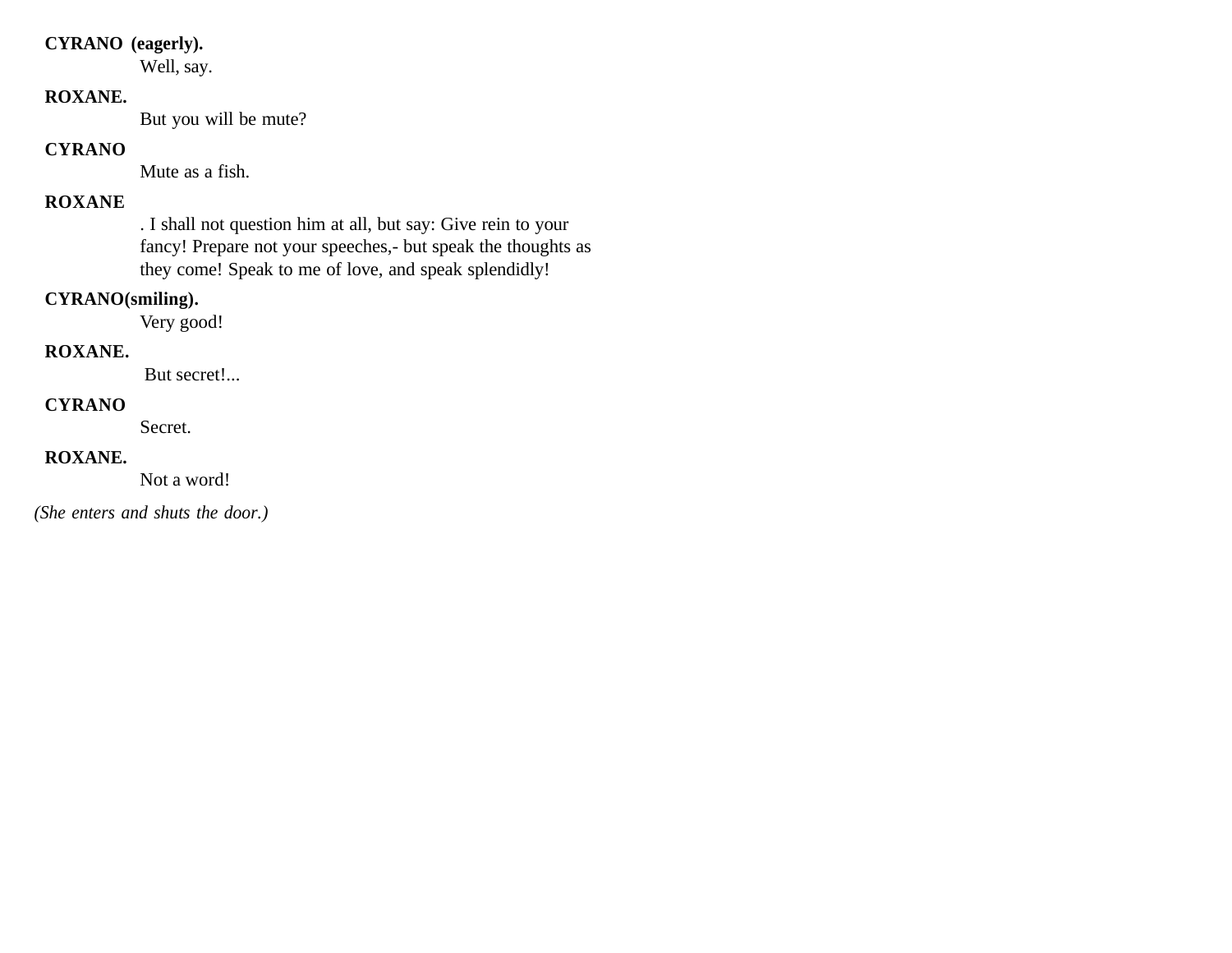## **CYRANO (when the door is shut, bowing to her).**

A thousand thanks!

*(The door opens again, and ROXANE puts her head out.)*

## **ROXANE.**

Lest he prepare himself!

# **CYRANO**

The devil!- no, no!

# **BOTH TOGETHER**

Secret.

*(The door shuts.)*

# **CYRANO(calling).**

Christian!

*SCENE IV CYRANO, CHRISTIAN.*

# **CYRANO**

I know all that is needful. Here's occasion For you to deck yourself with glory. Come, Lose no time; put away those sulky looks, Come to your house with me, I'll teach you...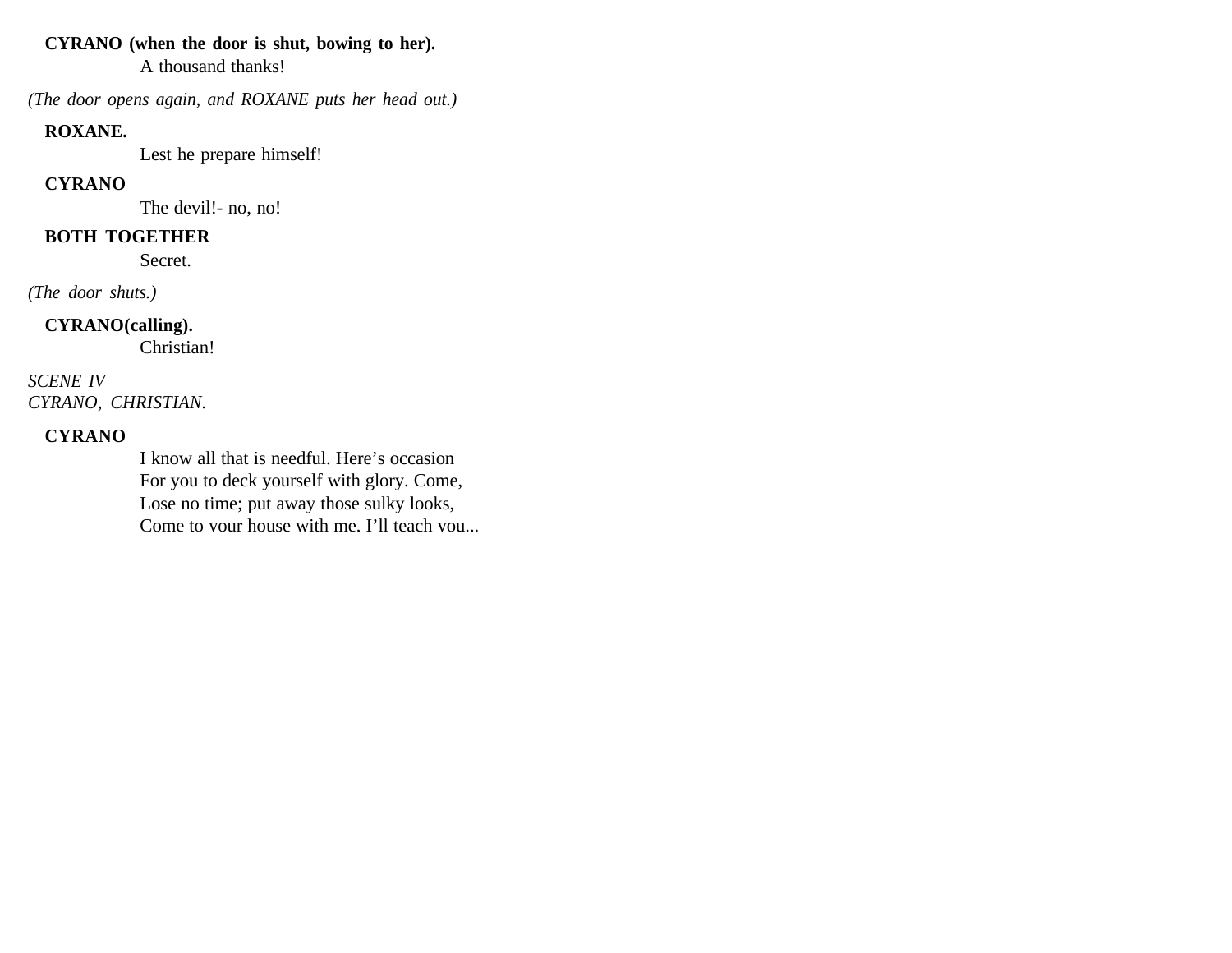### **CHRISTIAN**

No!

#### **CYRANO**

Why?

#### **CHRISTIAN**

I will wait for Roxane here.

# **CYRANO**

How? crazy? Come quick with me and learn...

### **CHRISTIAN**

No! no! I say. I am aweary of these borrowed letters, -Borrowed love-makings! Thus to act a part, And tremble all the time!- 'Twas well enough At the beginning!- Now I know she loves! I fear no longer- I will speak myself.

## **CYRANO**

Mercy!

# **CHRISTIAN**

And how know you I cannot speak?-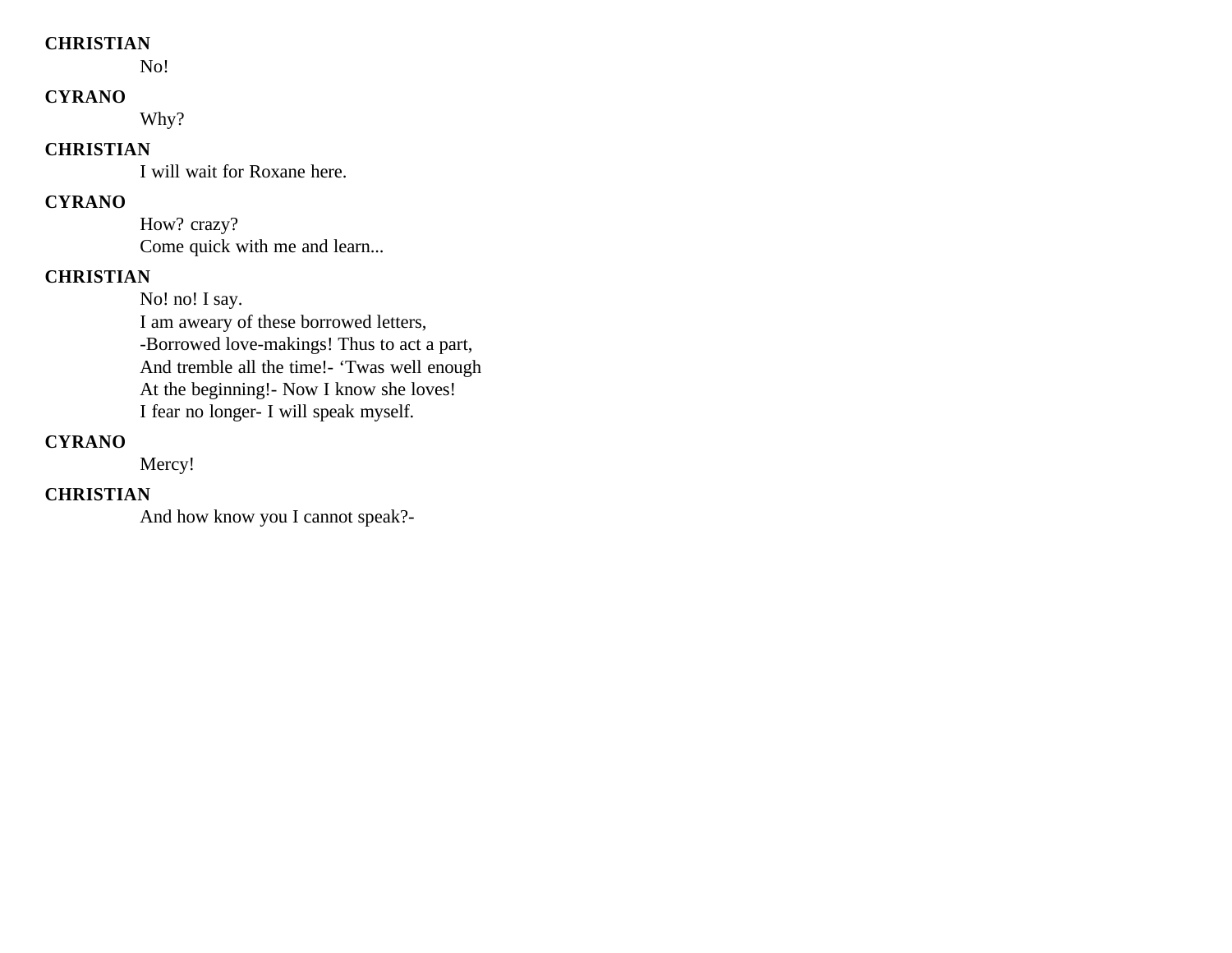I am not such a fool when all is said! I've by your lessons profited. You'll see I shall know how to speak alone! The devil! I know at least to clasp her in my arms!

*(Seeing ROXANE come out from CLOMIRE'S house.)*

-It is she! Cyrano, no!- Leave me not!

## **CYRANO (bowing).**

Speak for yourself, my friend, and take your chance.

 *(He disappears behind the garden wall.)*

*SCENE V CHRISTIAN, ROXANE, the DUENNA. ROXANE. (coming out of CLOMIRE's house, with a company of friends, whom she leaves. Bows and good-byes). Barthenoide!- Alcandre!- Gremione!-*

### **THE DUENNA(bitterly disappointed).**

We've missed the speech upon the Tender Passion!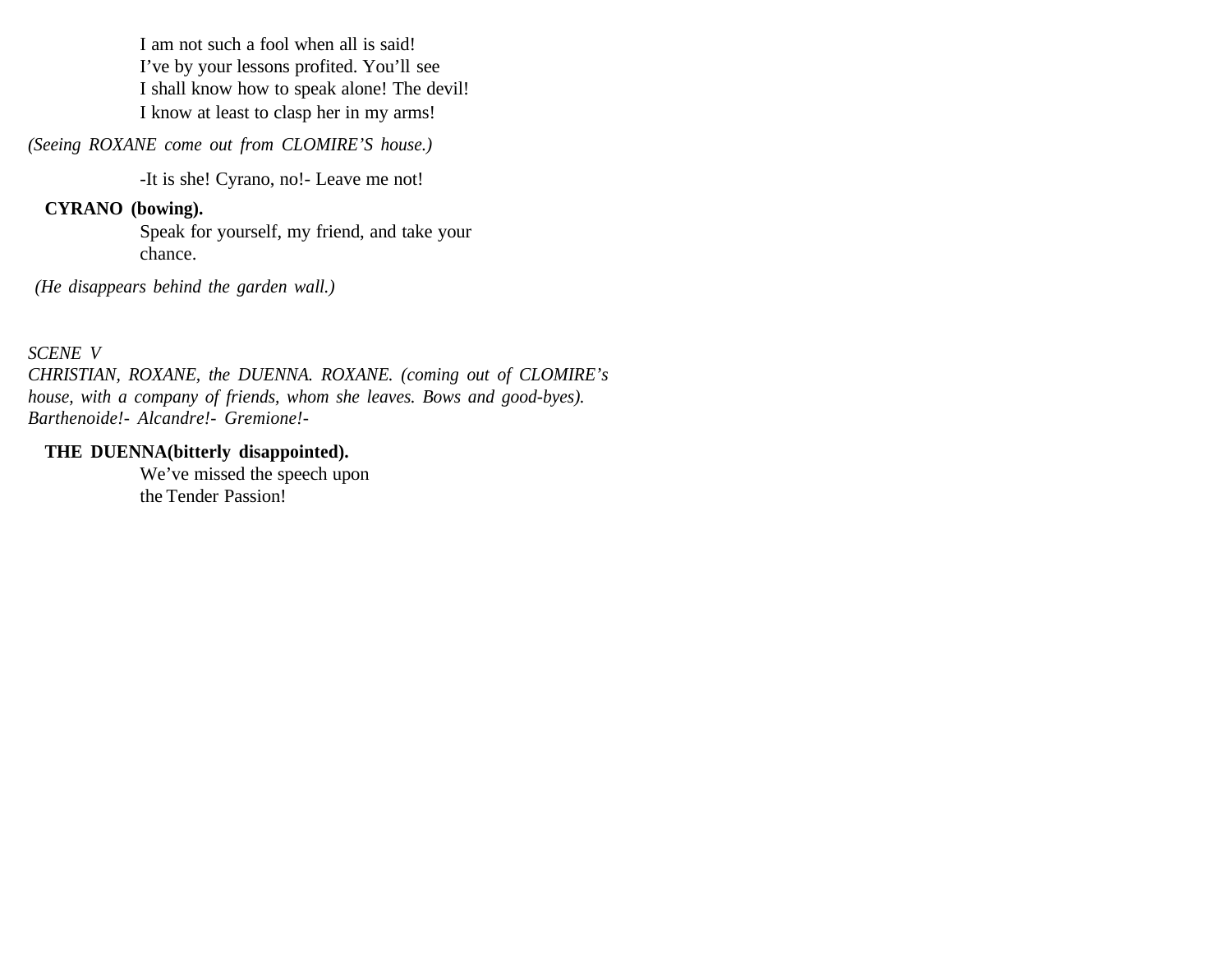*(Goes into ROXANE'S house.)*

**ROXANE. (still bowing).** 

Urimidonte- adieu!

*(All bow to ROXANE and to each other, and then separate, going up different streets. ROXANE suddenly seeing CHRISTIAN.)*

You!

*(She goes to him.)*

Evening falls. Let's sit. Speak on. I listen.

#### **CHRISTIAN (sits by her on the bench. A silence).**

Oh! I love you!

# **ROXANE. (shutting her eyes).**

Ay, speak to me of love.

#### **CHRISTIAN**

I love thee!

## **ROXANE.**

That's The theme! But vary it.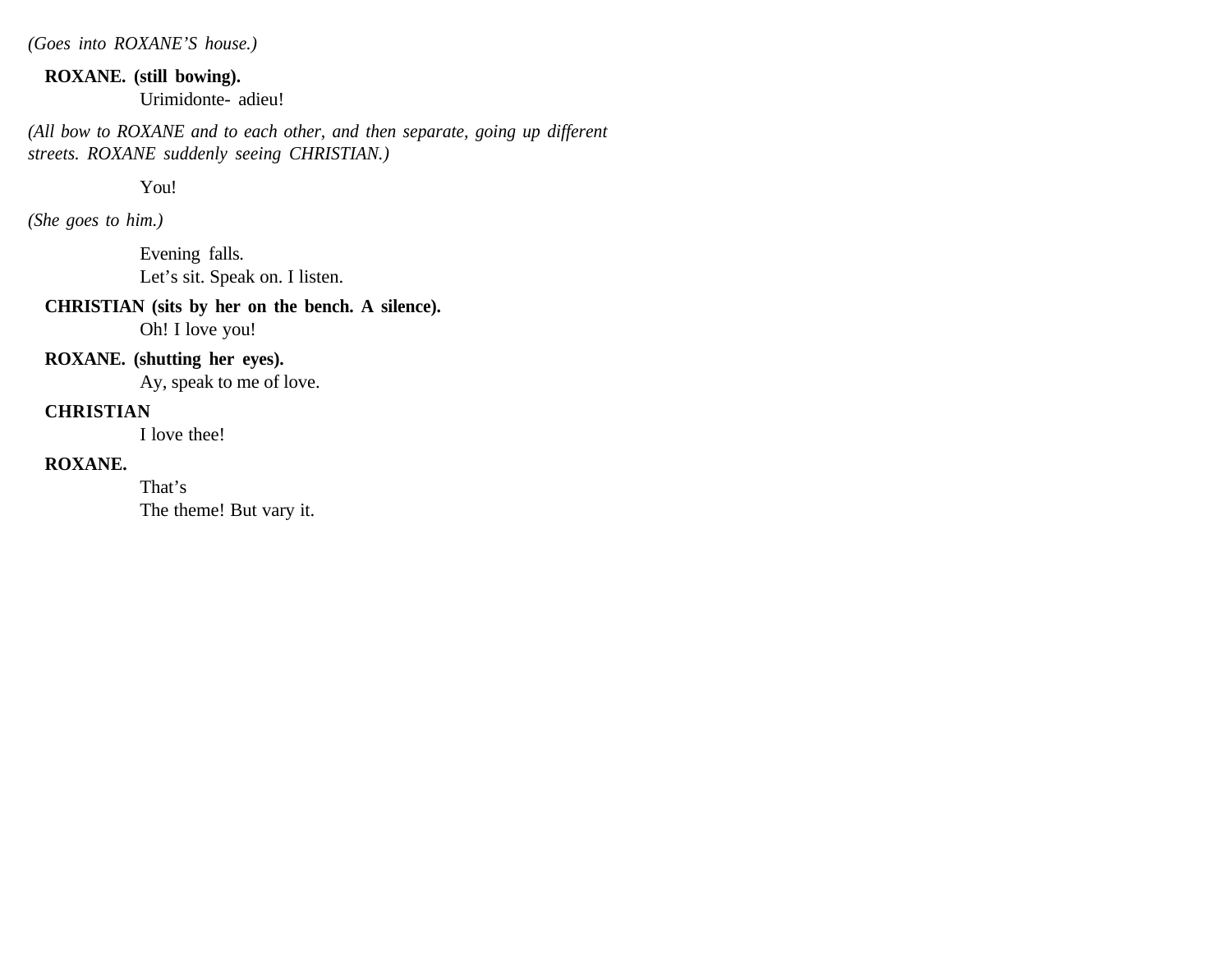### **CHRISTIAN**

I...

## **ROXANE.**

Vary it!

#### **CHRISTIAN**

I love you so!

# **ROXANE.**

Oh! without doubt!- and then?...

### **CHRISTIAN**

And then- I should be- oh! so glad- so glad If you would love me!- Roxane, tell me so!

# **ROXANE. (with a little grimace).**

I hoped for cream,- you give me gruel! Say How love possesses you?

# **CHRISTIAN**

Oh! utterly!

#### **ROXANE.**

Come, come!... unknot those tangled sentiments!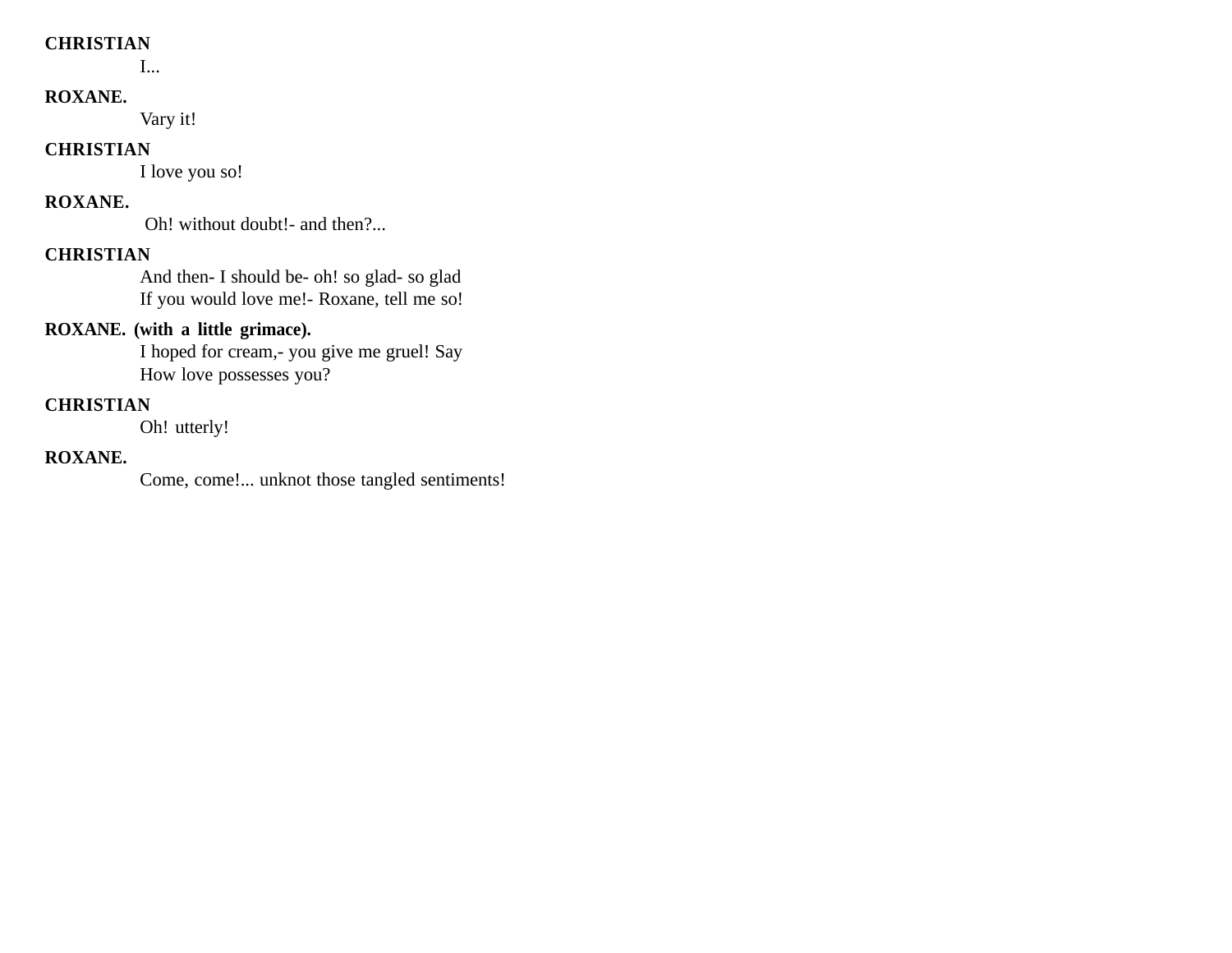### **CHRISTIAN**

Your throat! I'd kiss it!

# **ROXANE.**

Christian!

## **CHRISTIAN**

I love thee!

# **ROXANE. (half-rising).**  Again!

- **CHRISTIAN (eagerly, detaining her).** No no! I love thee not!
- **ROXANE. (reseating herself).**  'Tis well!

# **CHRISTIAN**

But I adore thee!

**ROXANE. (rising, and going further off).** Oh!

# **CHRISTIAN**

I am grown stupid!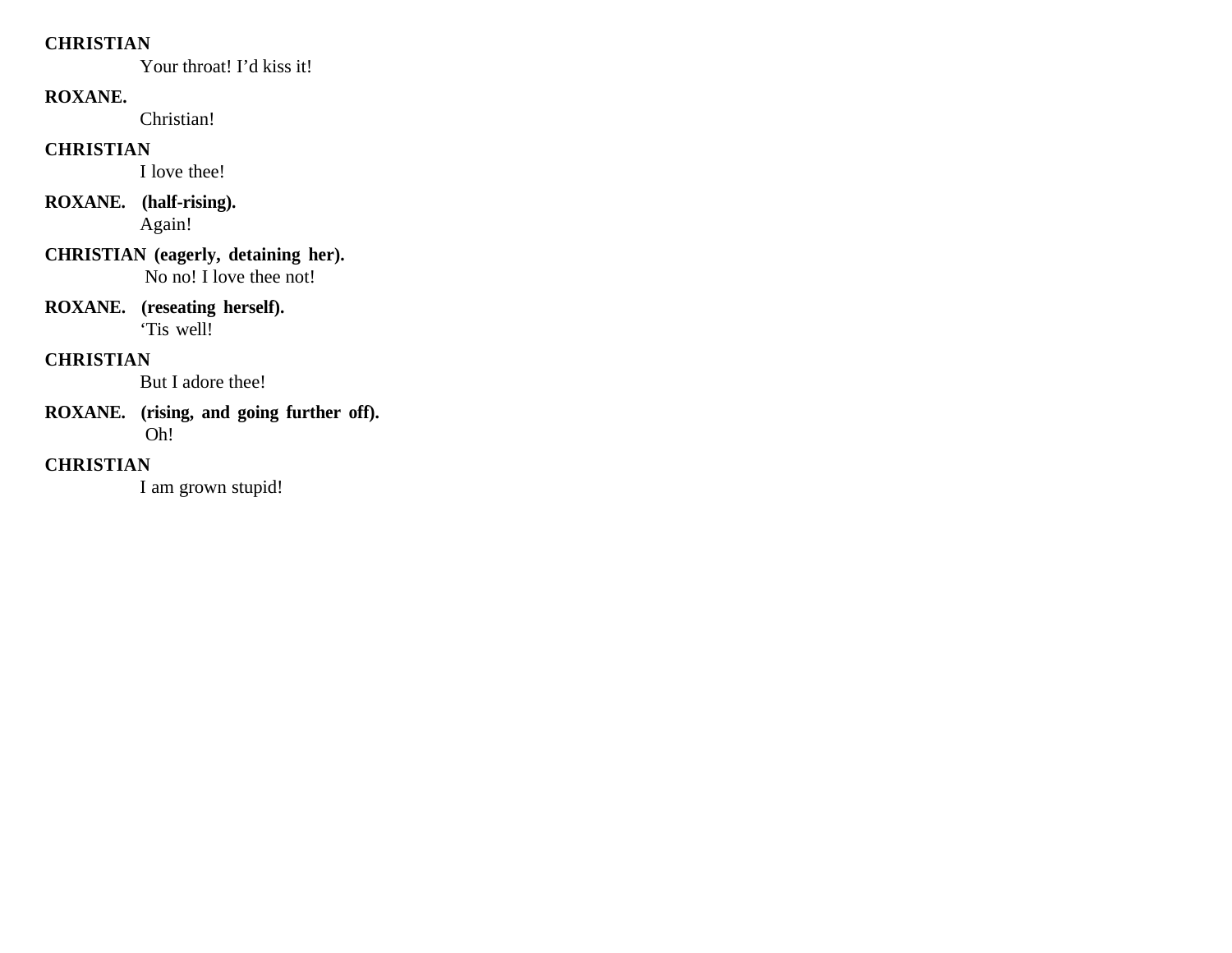#### **ROXANE. (drily).**

 And that displeases me, almost as much As 'twould displease me if you grew ill-favoured.

#### **CHRISTIAN**

But...

## **ROXANE.**

Rally that poor eloquence that's flown!

# **CHRISTIAN**

I...

# **ROXANE.**

Yes, you love me, that I know. Adieu.

*(She goes towards her house.)*

# **CHRISTIAN**

Oh, go not yet! I'd tell you-

# **ROXANE. (opening the door).**

You adore me? I've heard it very oft. No!- Go away!

# **CHRISTIAN**

But I would fain...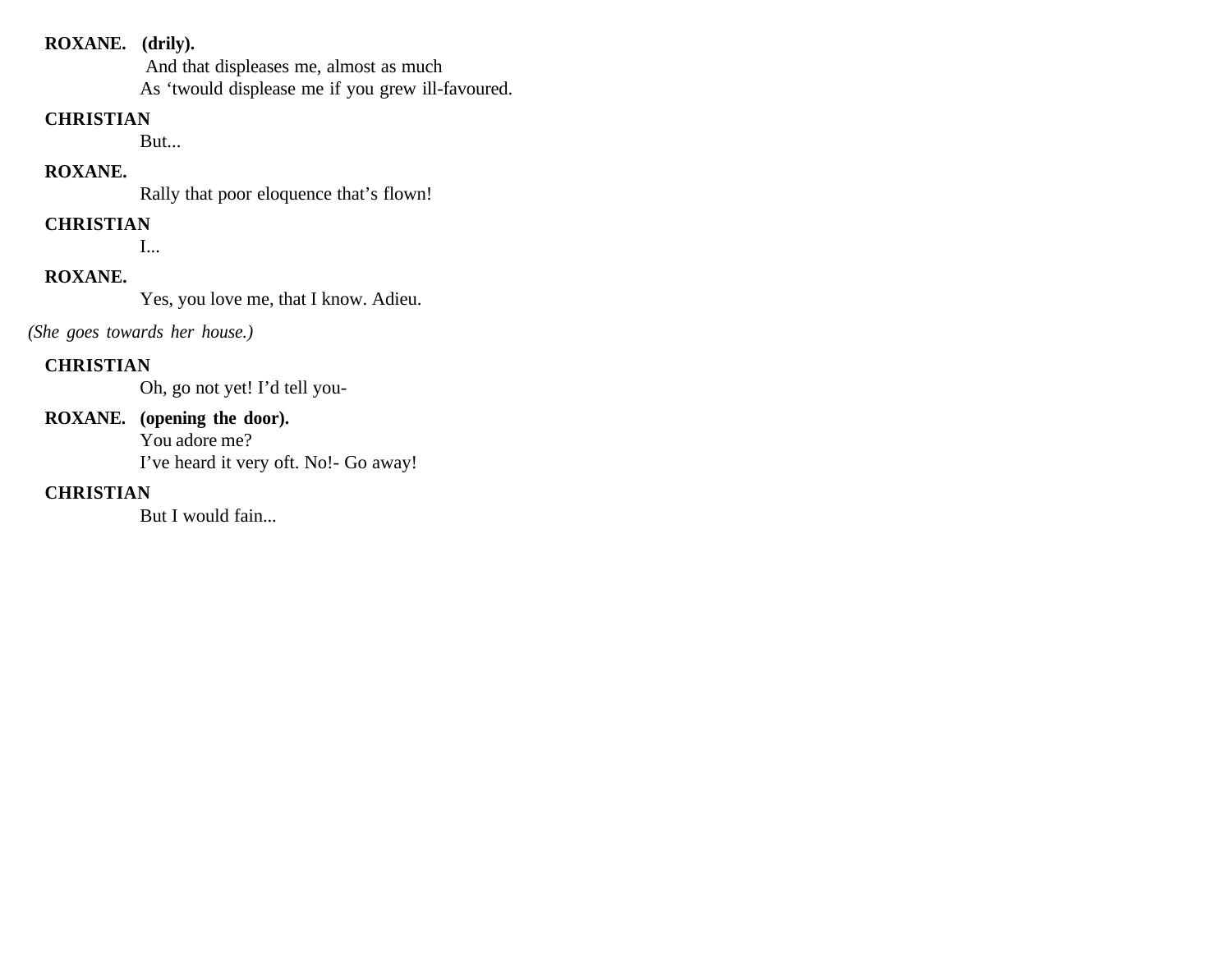*(She shuts the door in his face.)*

#### **CYRANO (who has re-entered unseen).**

I' faith! It is successful!

### *SCENE VI CHRISTIAN, CYRANO, two PAGES.*

## **CHRISTIAN**

Come to my aid!

# **CYRANO**

Not I!

# **CHRISTIAN**

But I shall die, Unless at once I win back her fair favour.

# **CYRANO**

And how can I, at once, i' th' devil's name, Lesson you in...

# **CHRISTIAN (seizing his arm).**

 Oh, she is there! (The window of the balcony is now lighted up.)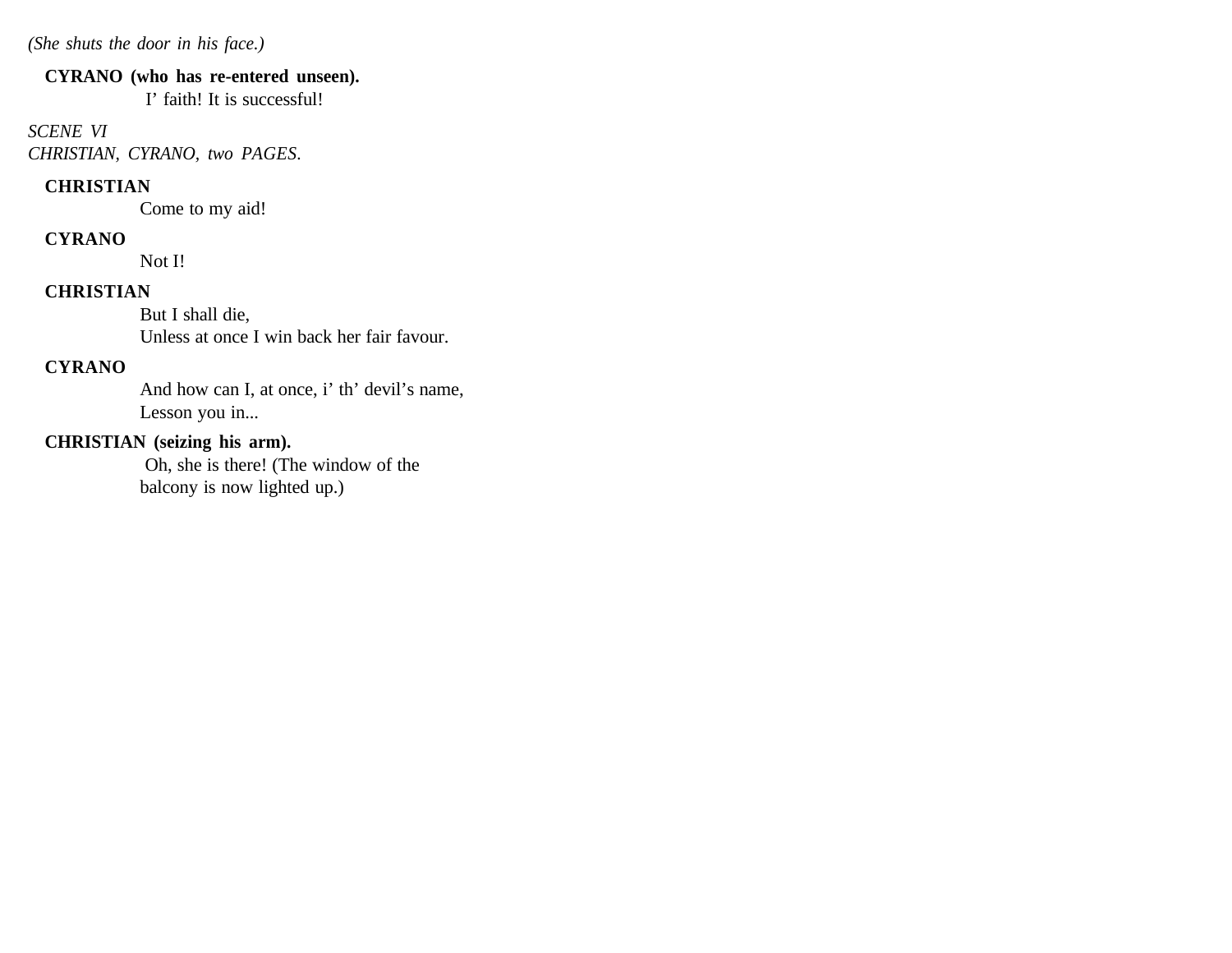## **CYRANO (moved).**

Her window!

#### **CHRISTIAN**

Oh! I shall die!

# **CYRANO**

Speak lower!

# **CHRISTIAN (in a whisper).**

I shall die!

# **CYRANO**

The night is dark.

# **CHRISTIAN**

Well!

# **CYRANO**

 All can be repaired. Although you merit not. Stand there, poor wretch! Fronting the balcony! I'll go beneath And prompt your words to you...

# **CHRISTIAN**

But...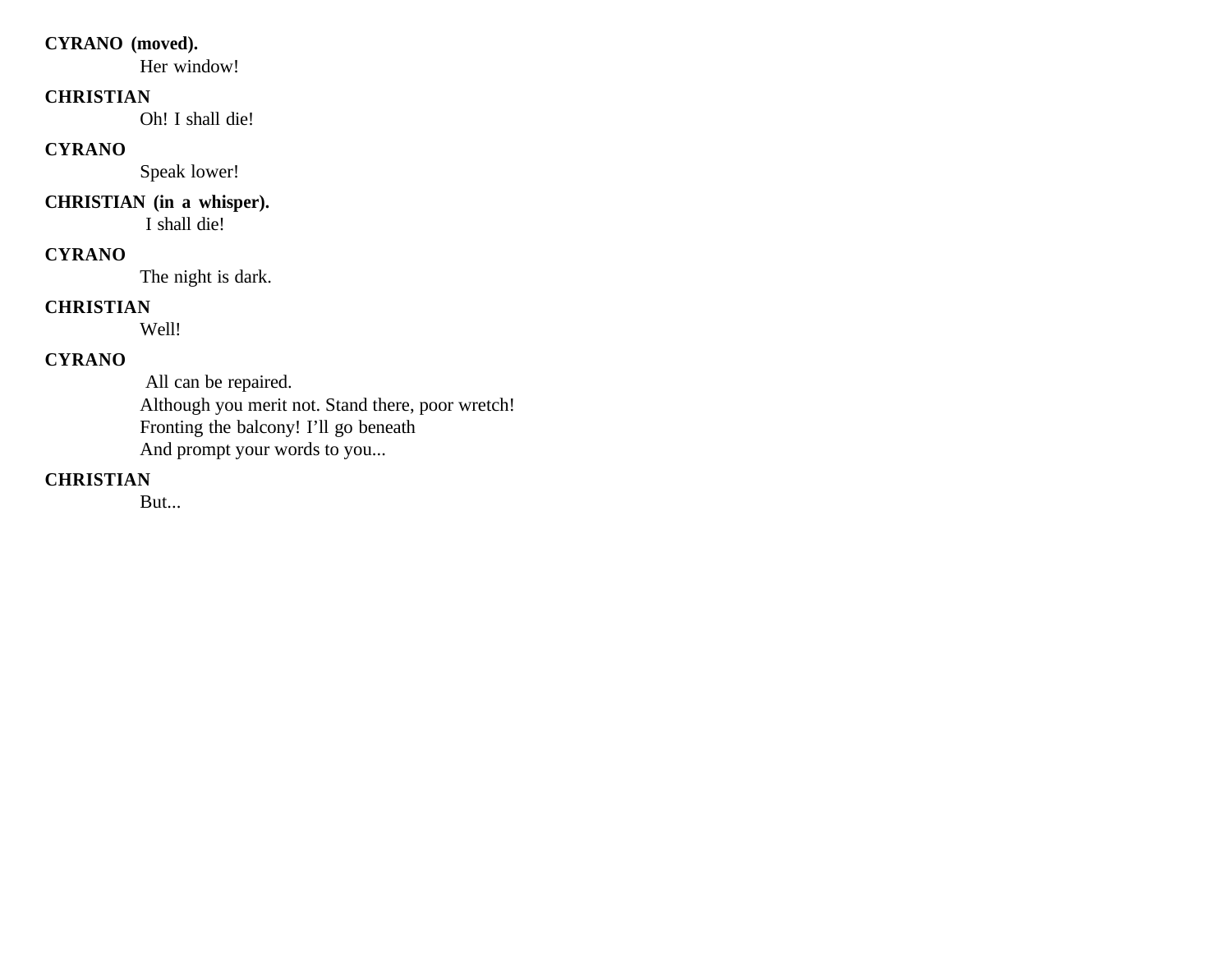### **CYRANO**

Hold your tongue!

# **THE PAGES (reappearing at back- to CYRANO).**

Ho!

# **CYRANO**

Hush!

 *(He signs to them to speak softly.)*

# **FIRST PAGE (in a low voice).**

We've played the serenade you bade To Montfleury!

# **CYRANO (quickly, in a low voice).**

Go! lurk in ambush there, One at this street corner, and one at that; And if a passer-by should here intrude, Play you a tune!

#### **SECOND PAGE**

What tune, Sir Gassendist?

### **CYRANO**

Gay, if a woman comes,- for a man, sad!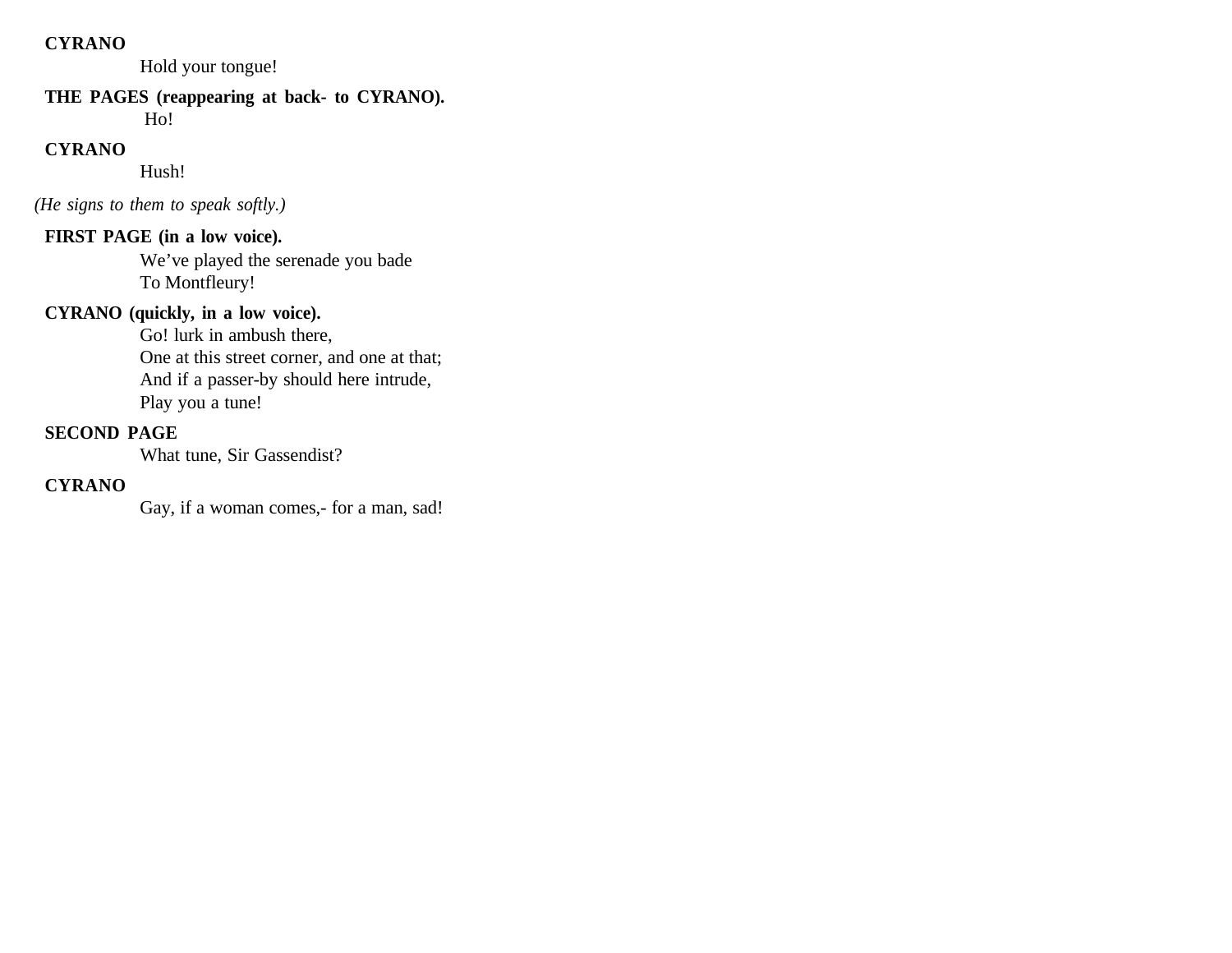*(The PAGES disappear, one at each street corner. To CHRISTIAN.)*

Call her!

#### **CHRISTIAN**

Roxane!

#### **CYRANO (picking up stones and throwing them at the window).**

 Some pebbles! wait a while!

#### **ROXANE.**

(half-opening the casement). Who calls me?

# **CHRISTIAN**

I!

# **ROXANE.**

Who's that?

## **CHRISTIAN**

Christian!

# **ROXANE. (disdainfully).**

Oh! you?

# **CHRISTIAN**

I would speak with you.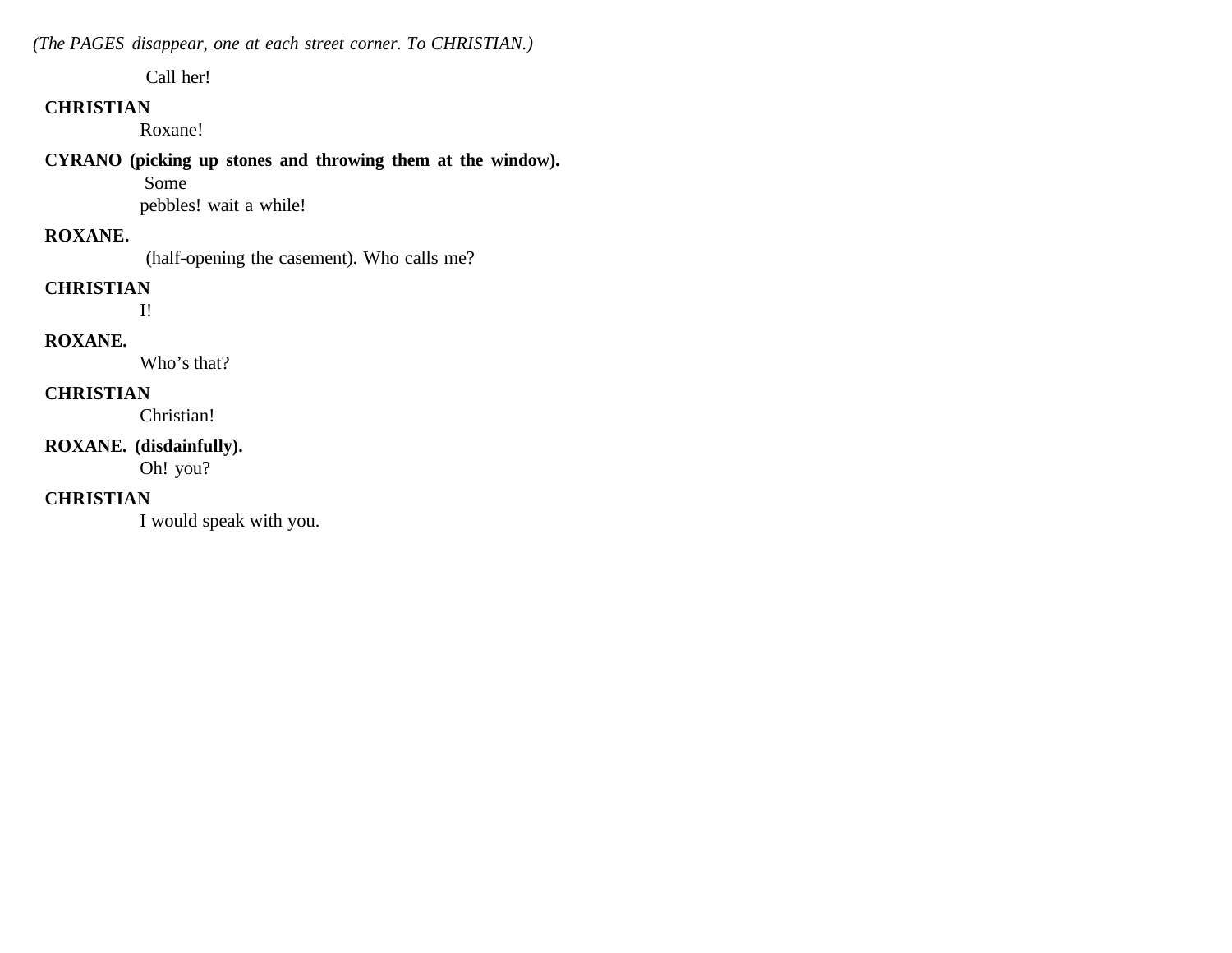# **CYRANO (under the balcony- to CHRISTIAN).**

Good. Speak soft and low.

#### **ROXANE.**

No, you speak stupidly!

#### **CHRISTIAN**

Oh, pity me!

# **ROXANE.**

Not you love me no more!

#### **CHRISTIAN (prompted by CYRANO).**

You say- Great Heaven! I love no more?- when- I- love more and more!

# **ROXANE. (who was about to shut the casement, pausing).**  Hold! 'tis a

trifle better! ay, a trifle!

# **CHRISTIAN (same play).**

Love grew apace, rocked by the anxious beating... Of this poor heart, which the cruel wanton boy... Took for a cradle!

#### **ROXANE. (coming out on to the balcony).** That is better! But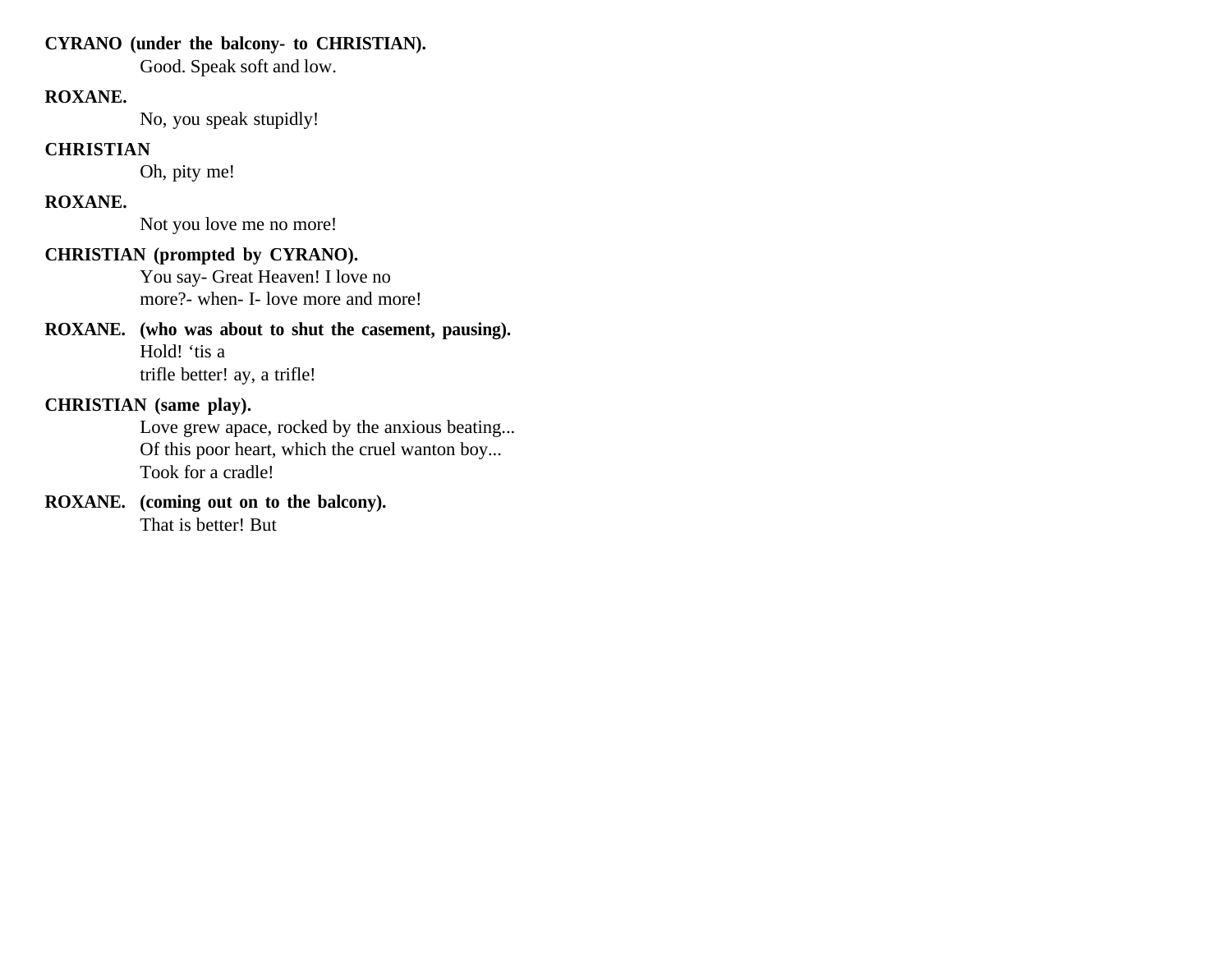An if you deem that Cupid be so cruel You should have stifled baby-love in 's cradle!

# **CHRISTIAN (same play).**

Ah, Madame, I assayed, but all in vain This... new-born babe is a young... Hercules!

### **ROXANE.**

Still better!

# **CHRISTIAN (same play).**

Thus he strangled in my heart The... serpents twain, of... Pride... and Doubt!

## **ROXANE. (leaning over the balcony).**

Well said! -But why so faltering? Has mental palsy Seized on your faculty imaginative?

# **CYRANO (drawing CHRISTIAN under the balcony, and slipping into his**

#### **place).**

Give place! This waxes critical!...

#### **ROXANE.**

Today... Your words are hesitating.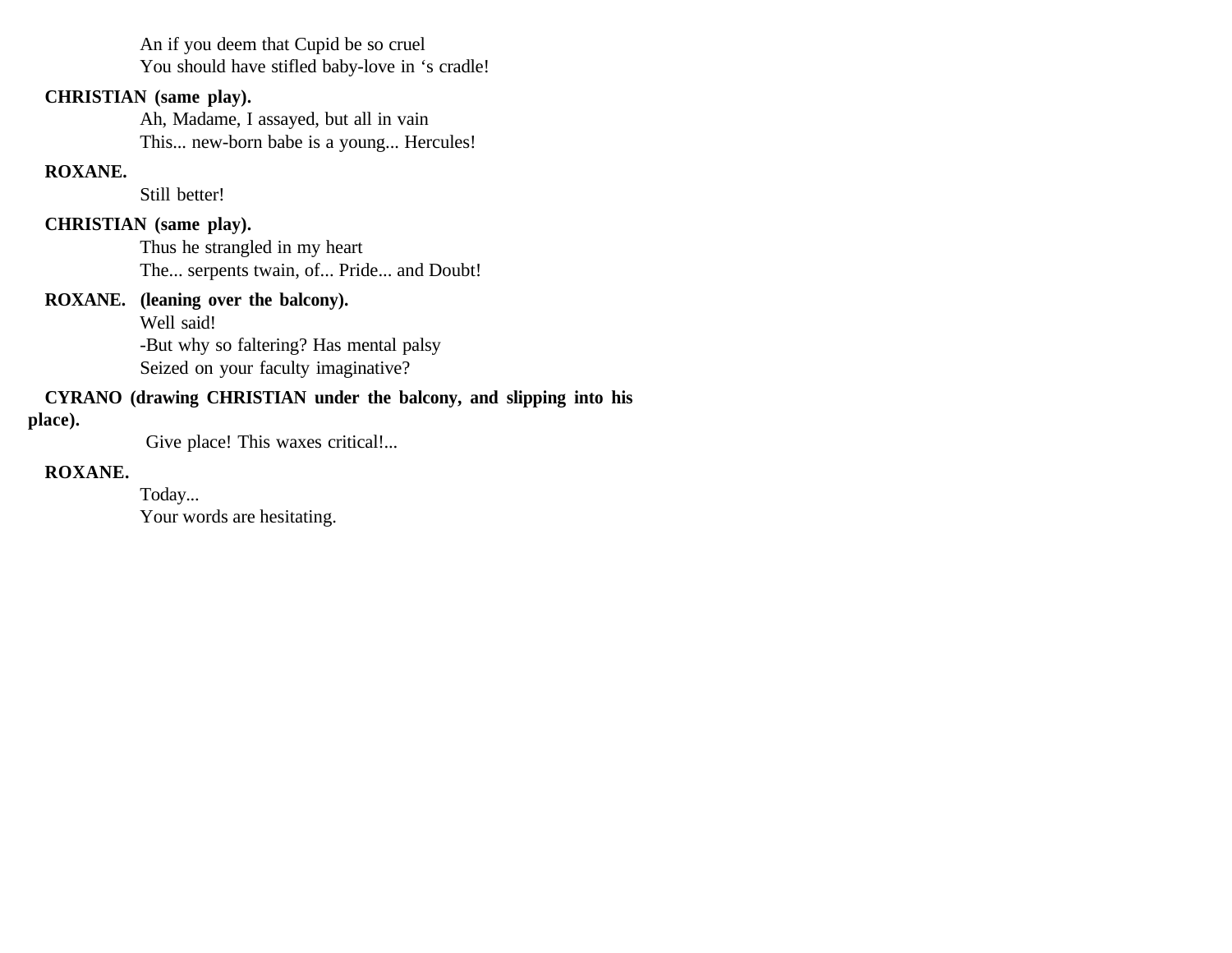#### **CYRANO (imitating CHRISTIAN- in a whisper).**

Night has come...

In the dusk they grope their way to find your ear.

# **ROXANE.**

But my words find no such impediment.

# **CYRANO**

They find their way at once? Small wonder that! For 'tis, within my heart they find their home; Bethink how large my heart, how small your ear! And,- from fair heights descending, words fall fast, But mine must mount, Madame, and that takes time!

### **ROXANE.**

Meseems that your last words have learned to climb.

# **CYRANO**

With practice such gymnastic grows less hard!

### **ROXANE.**

In truth, I seem to speak from distant heights!

#### **CYRANO**

True, far above; at such a height 'twere death If a hard word from you fell on my heart.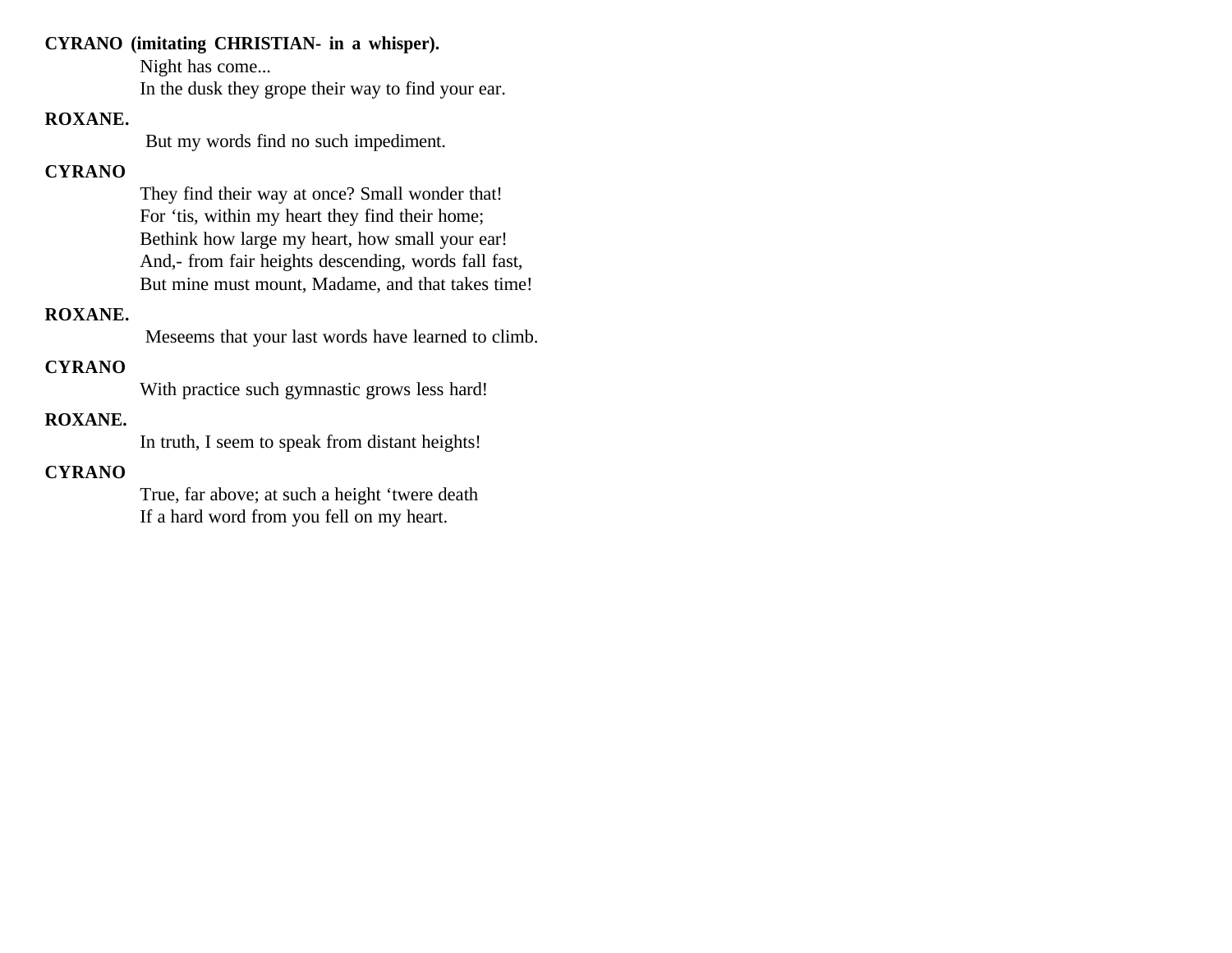# **ROXANE. (moving).**

I will come down...

# **CYRANO (hastily).**

No!

**ROXANE. (showing him the bench under the balcony).** Mount then on the bench!

**CYRANO (starting back alarmed).**  No!

#### **ROXANE.**

How, you will not?

### **CYRANO (more and more moved).**

 Stay a while! 'Tis sweet,... The rare occasion, when our hearts can speak Ourselves unseen, unseeing!

# **ROXANE.**

Why- unseen?

# **CYRANO**

Ay, it is sweet! Half-hidden,- half revealed-You see the dark folds of my shrouding cloak, And I, the glimmering whiteness of your dress: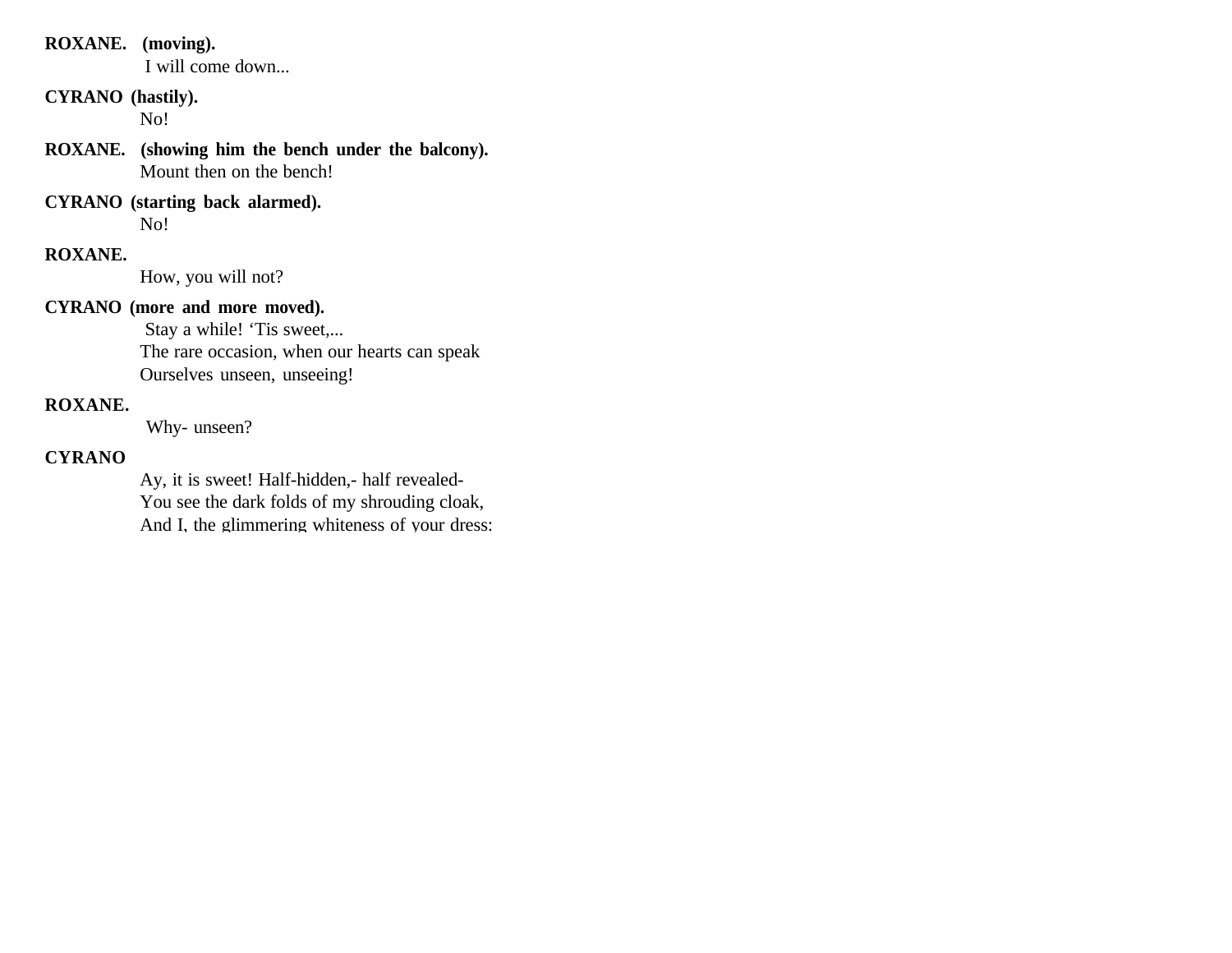I but a shadow- you a radiance fair! Know you what such a moment holds for me? if ever I were eloquent...

# **ROXANE.**

You were!

## **CYRANO**

Yet never till to-night my speech has sprung Straight from my heart as now it springs.

# **ROXANE.**

Why not?

# **CYRANO**

Till now I spoke haphazard...

#### **ROXANE.**

What?

# **CYRANO**

 Your eyes Have beams that turn men dizzy!- But to-night Methinks I shall find speech for the first time!

## **ROXANE.**

'Tis true, your voice rings with a tone that's new.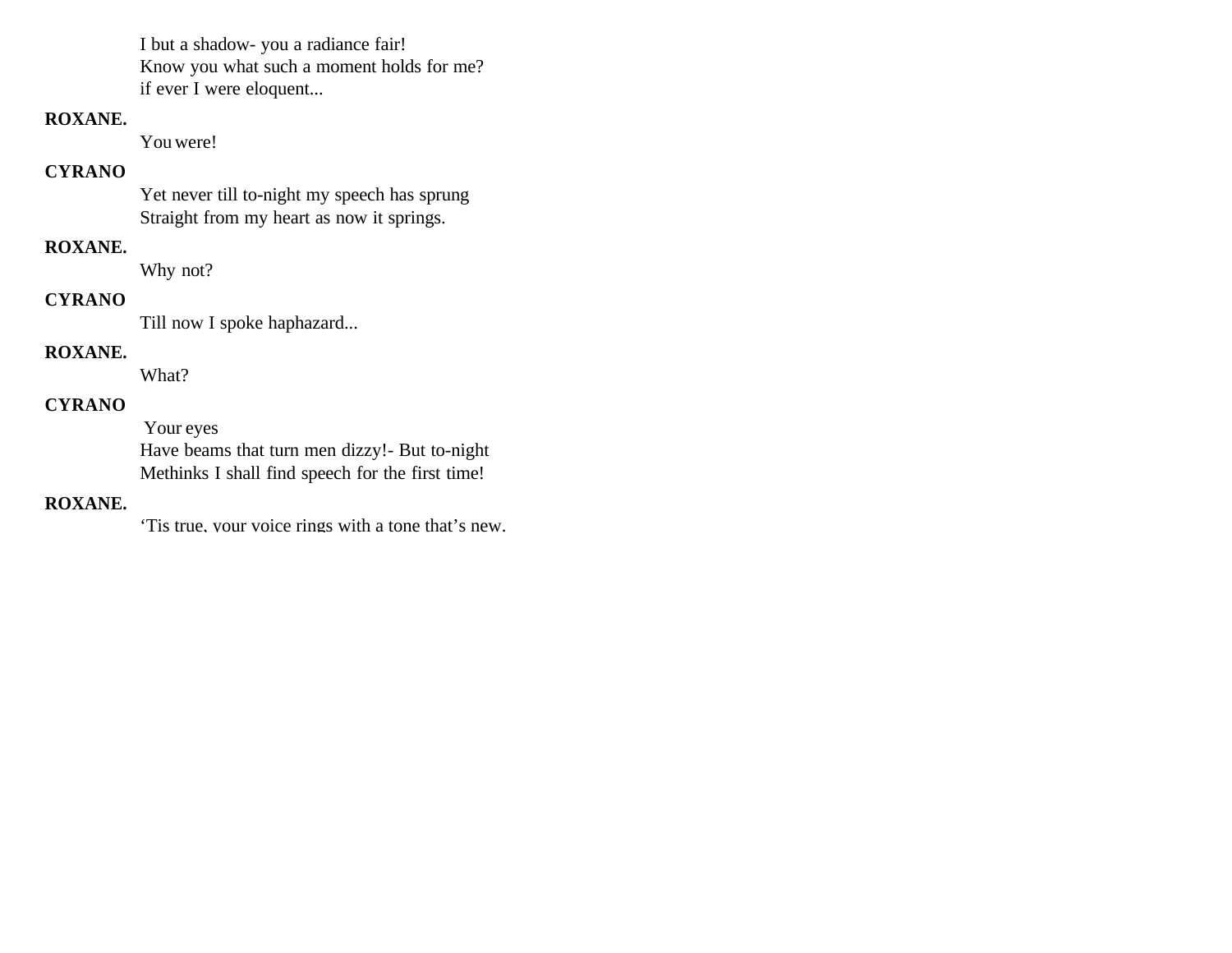## **CYRANO (coming nearer, passionately).**

Ay, a new tone! In the tender, sheltering dusk I dare to be myself for once,- at last!

## *(He stops, falters.)*

What say I? I know not!- Oh, pardon me-It thrills me,- 'tis so sweet, so novel...

#### **ROXANE.**

How? So novel?

#### **CYRANO (off his balance, trying to find the thread of his sentence).**

Ay,- to be at last sincere; Till now, my chilled heart, fearing to be mocked!

#### **ROXANE.**

Mocked, and for what?

#### **CYRANO**

 For its mad beating!- Ay My heart has clothed itself, with witty words, To shroud itself from curious eyes:- impelled At times to aim at a star, I stay my hand, And, fearing ridicule,- cull a wildflower!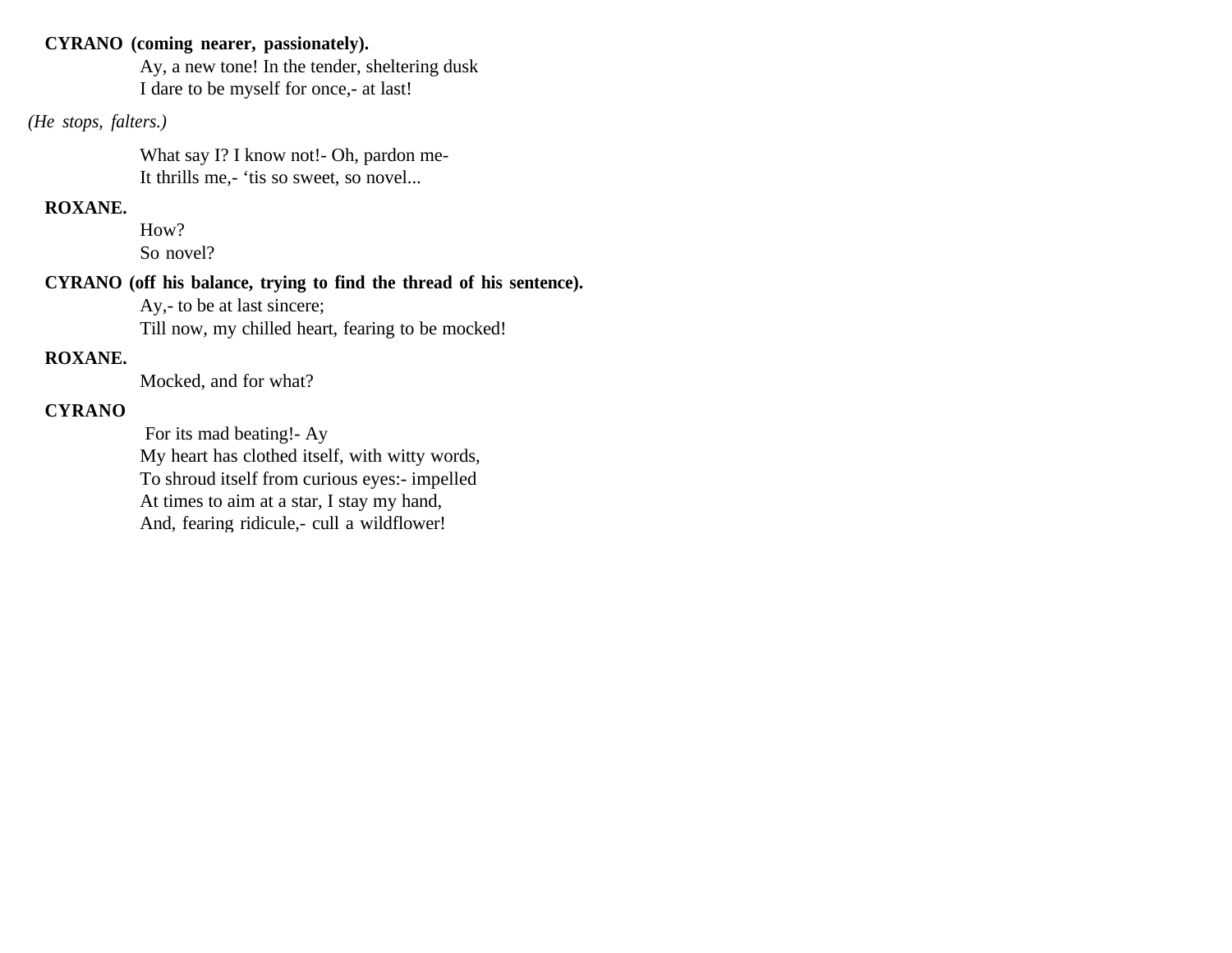#### **ROXANE.**

A wildflower's sweet.

#### **CYRANO**

Ay! but to-night- the star!

# **ROXANE.**

Oh! never have you spoken thus before!

# **CYRANO**

If, leaving Cupid's arrows, quivers, torches, We turned to seek for sweeter- fresher things! Instead of sipping in a pigmy glass Dull fashionable waters,- did we try How the soul slakes its thirst in fearless draught By drinking from the river's flooding brim!

# **ROXANE.**

But wit?...

# **CYRANO**

If I have used it to arrest you At the first starting,- now, 'twould be an outrage, An insult- to the perfumed Night- to Nature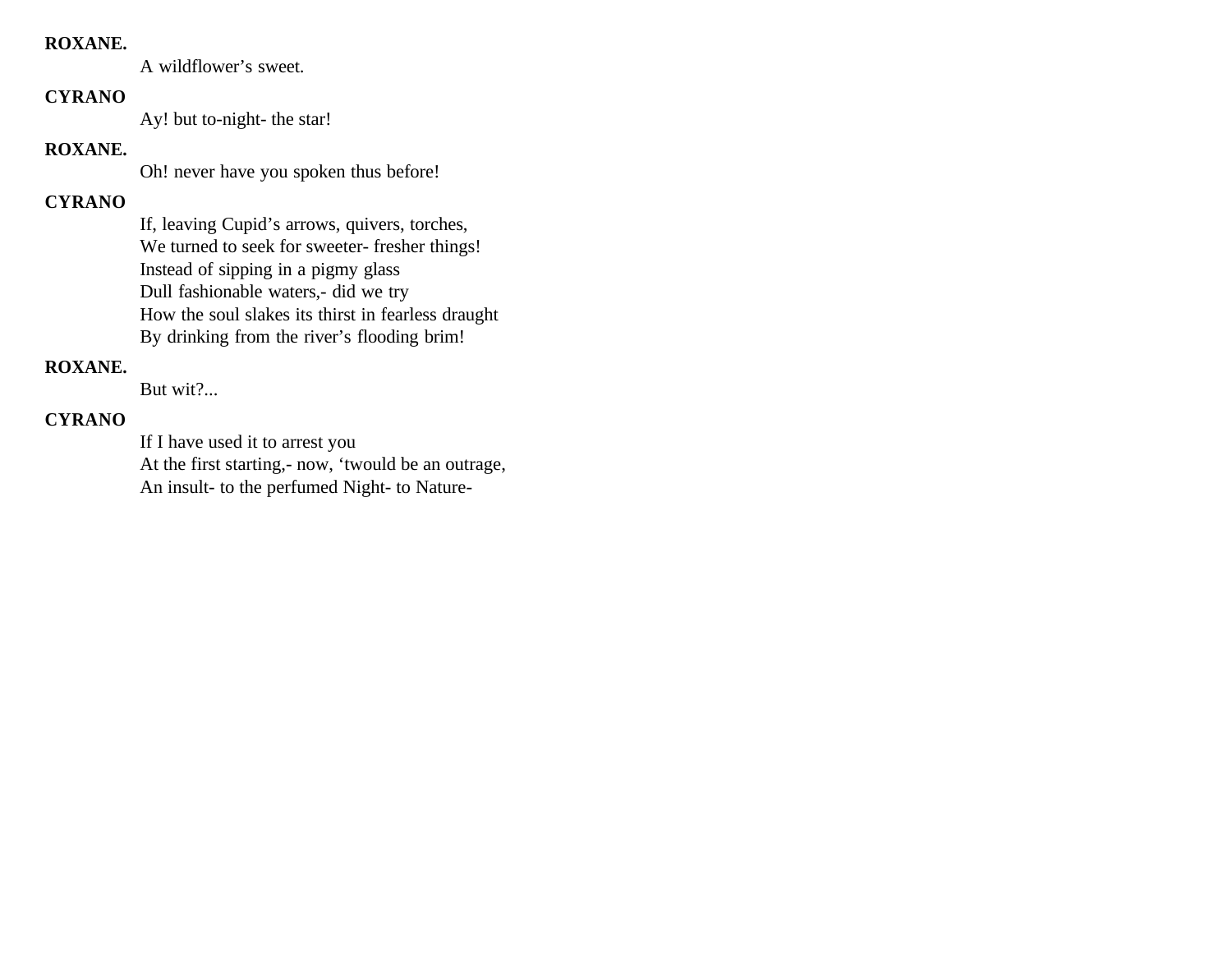To speak fine words that garnish vain love-letters! Look up but at her stars! The quiet Heaven Will ease our hearts of all things artificial; I fear lest, 'midst the alchemy we're skilled in The truth of sentiment dissolve and vanish,-

The soul exhausted by these empty pastimes, The gain of fine things be the loss of all things!

#### **ROXANE.**

But wit? I say...

#### **CYRANO**

In love 'tis crime,- 'tis hateful! Turning frank loving into subtle fencing! At last the moment comes, inevitable,-

-Oh, woe for those who never know that moment! When feeling love exists in us, ennobling, Each well-weighed word is futile and soul-saddening!

#### **ROXANE.**

Well, if that moment's come for us- suppose it! What words would serve you?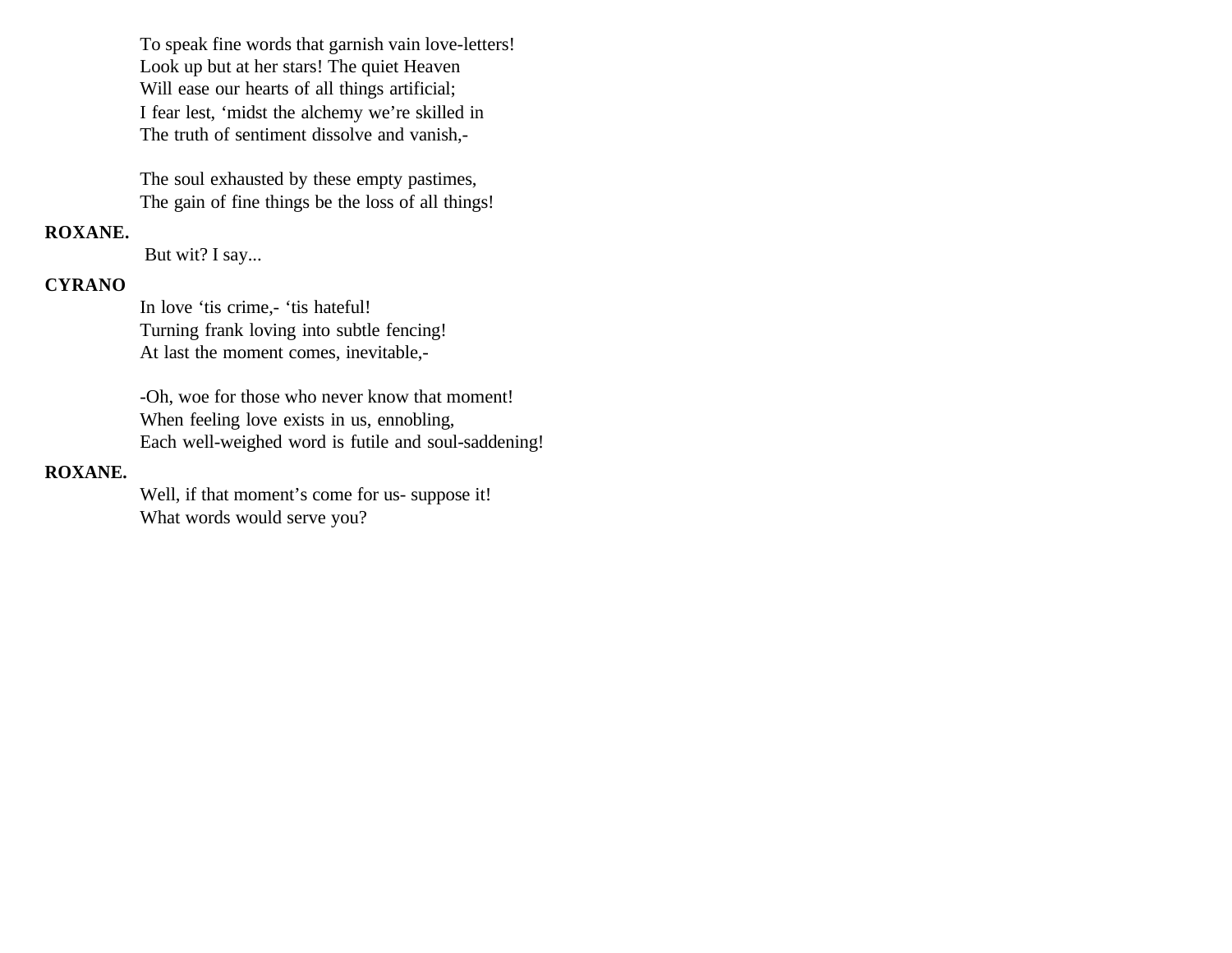All, all, all, whatever That came to me, e'en as they came, I'd fling them In a wild cluster, not a careful bouquet. I love thee! I am mad! I love, I stifle! Thy name is in my heart as in a sheep-bell, And as I ever tremble, thinking of thee, Ever the bell shakes, ever thy name ringeth! All things of thine I mind, for I love all things; I know that last year on the twelfth of May-month, To walk abroad, one day you changed your hair-plaits! I am so used to take your hair for daylight That,- like as when the eye stares on the sun's disc, One sees long after a red blot on all things-So, when I quit thy beams, my dazzled vision Sees upon all things a blonde stain imprinted.

#### **ROXANE. (agitated).**

Why, this is love indeed!...

# **CYRANO**

 Ay, true, the feeling Which fills me, terrible and jealous, truly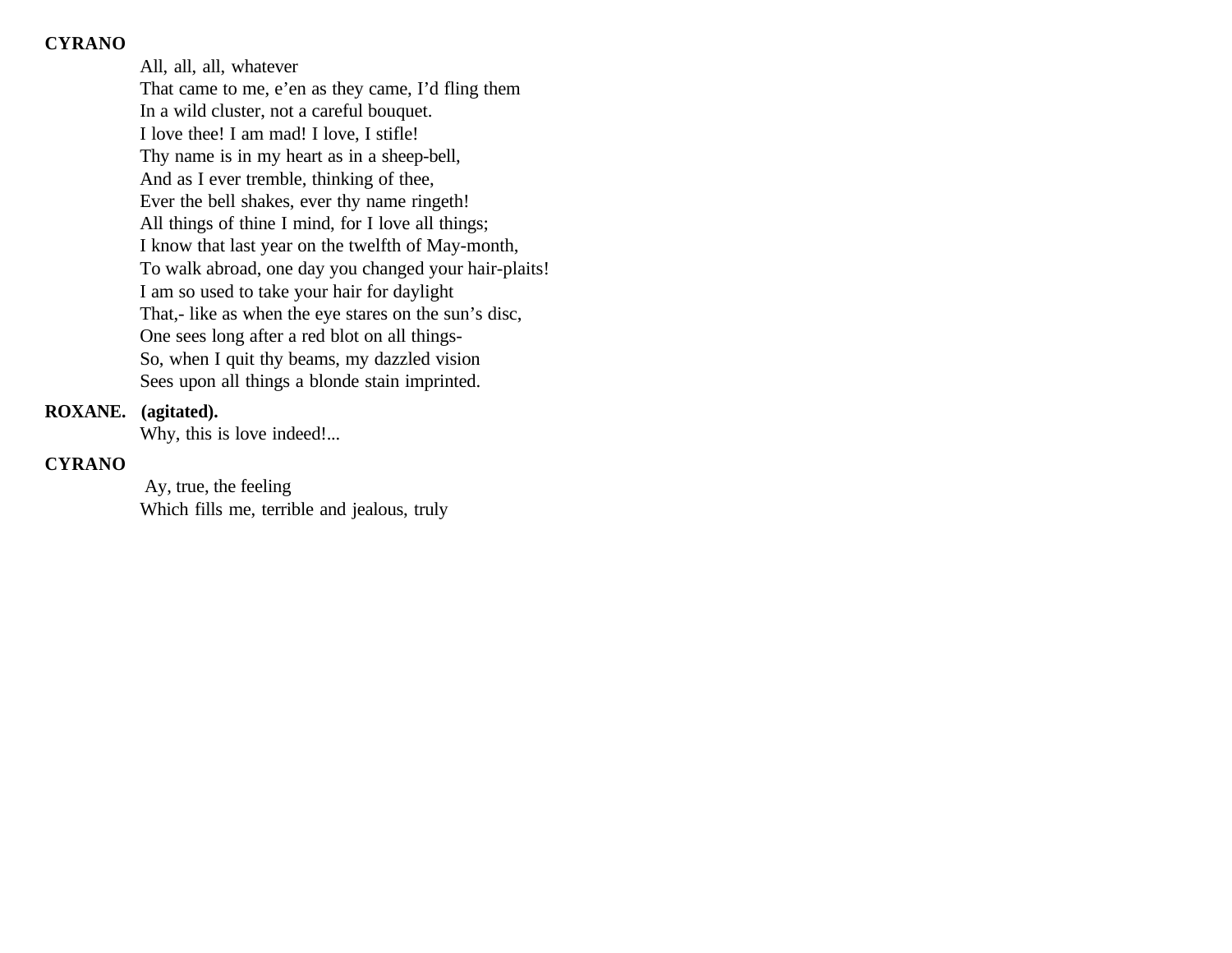Love,- which is ever sad amid its transports! Love,- and yet, strangely, not a selfish passion! I for your joy would gladly lay mine own down, -E'en though you never were to know it,- never! -If but at times I might- far off and lonely,- Hear some gay echo of the joy I bought you! Each glance of thine awakes in me a virtue,- A novel, unknown valour. Dost begin, sweet, To understand? So late, dost understand me? Feel'st thou my soul, here, through the darkness mounting? Too fair the night! Too fair, too fair the moment! That I should speak thus, and that you should hearken! Too fair! In moments when my hopes rose proudest, I never hoped such guerdon. Nought is left me But to die now! Have words of mine the power To make you tremble,- throned there in the branches? Ay, like a leaf amongst the leaves, you tremble! You tremble! For I feel,- an if you will it, Or will it not,- your hand's beloved trembling Thrill through the branches, down your sprays of jasmine! (He kisses passionately one of the hanging tendrils.)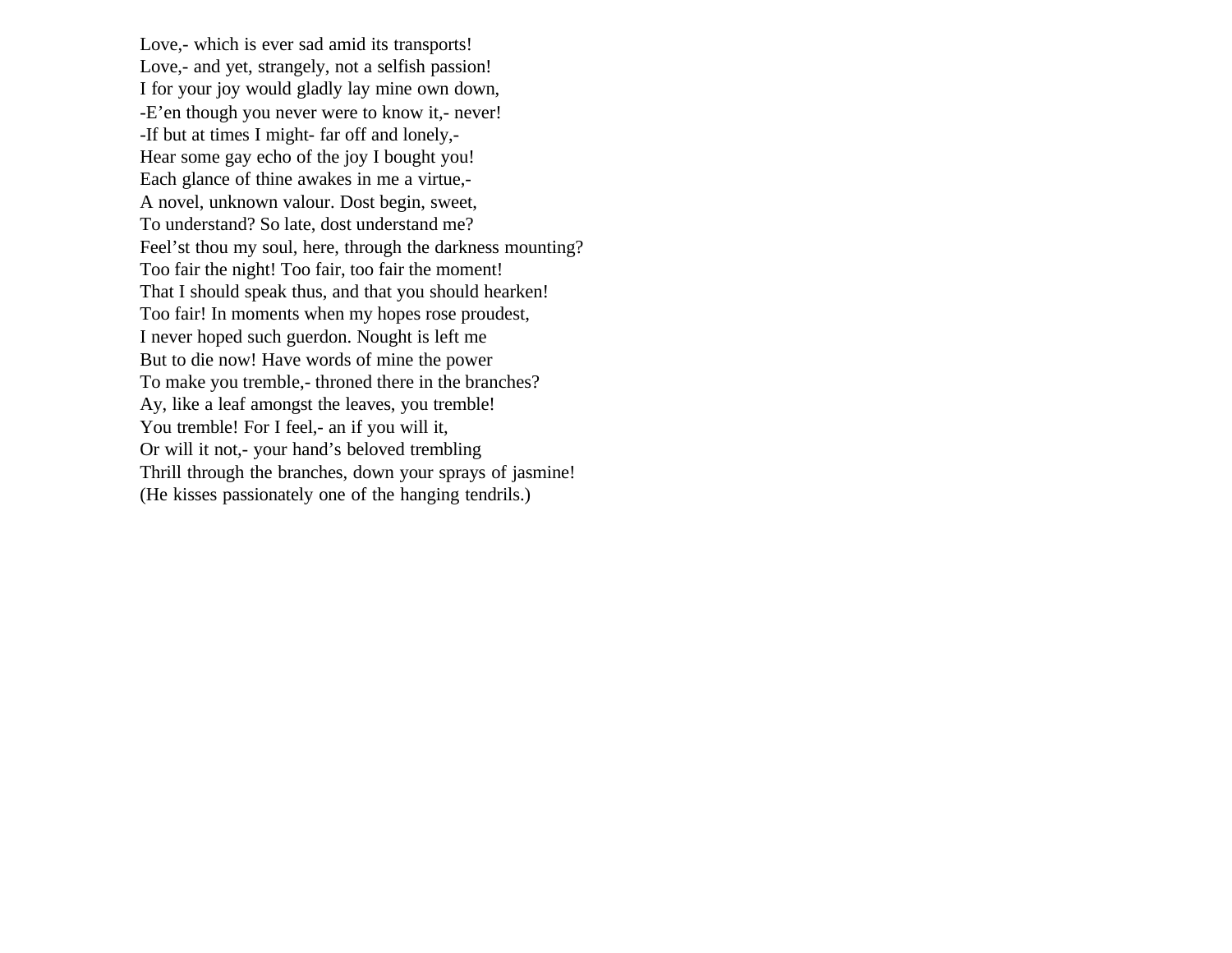#### **ROXANE.**

Ay! I am trembling, weeping!- I am thine! Thou hast conquered all of me!

# **CYRANO**

Then let death come! 'Tis I, 'tis I myself, who conquered thee! One thing, but one, I dare to ask-

# **CHRISTIAN (under the balcony).**

A kiss!

**ROXANE. (drawing back).**  What?

# **CYRANO**

Oh!

# **ROXANE.**

You ask...?

# **CYRANO**

I...

# *(To CHRISTIAN, whispering.)*

Fool! you go too quick!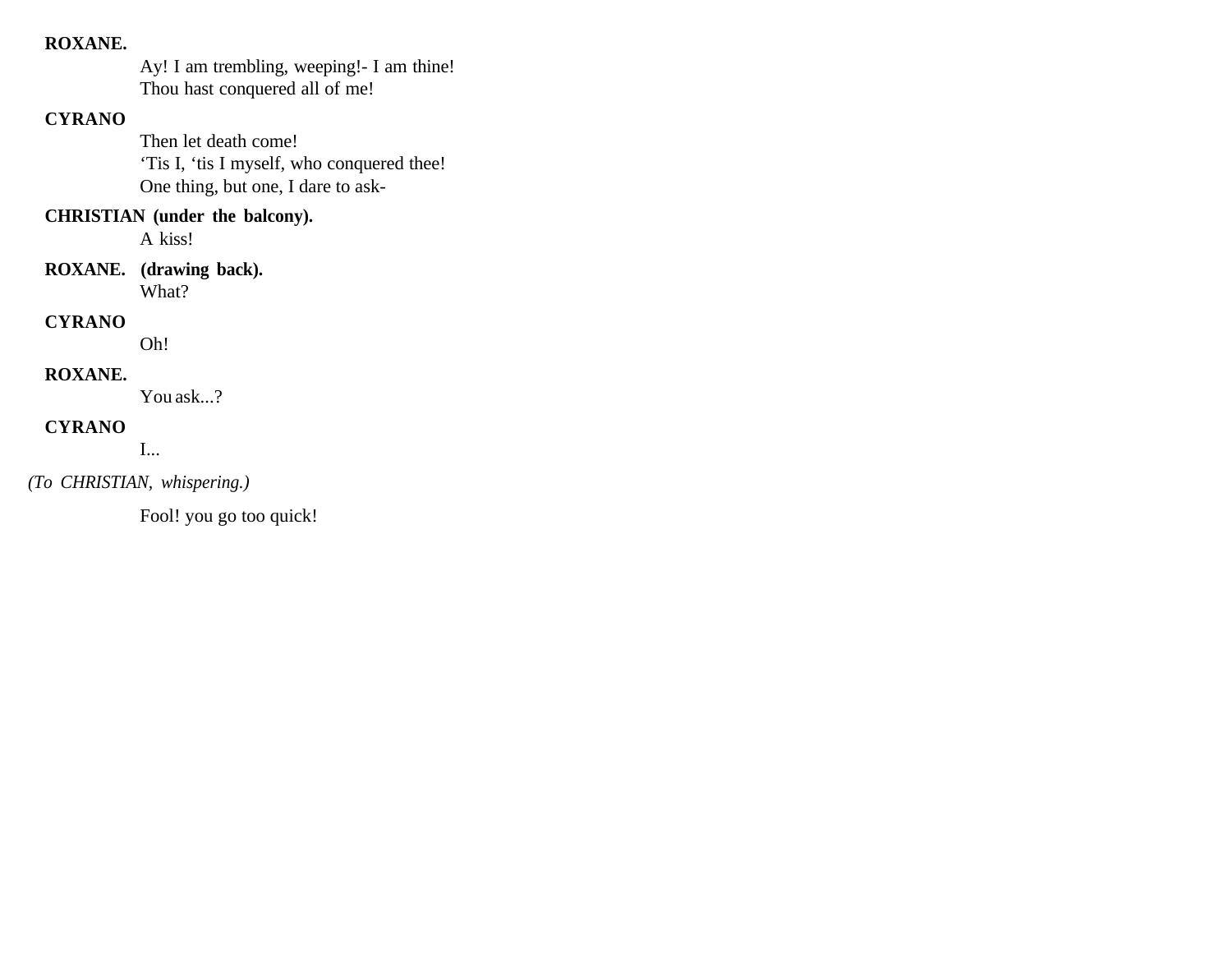## **CHRISTIAN**

Since she is moved thus- I will profit by it!

# **CYRANO (to ROXANE).**

My words sprang thoughtlessly, but now I see-Shame on me!- I was too presumptuous.

**ROXANE. (a little chilled).** 

How quickly you withdraw!

# **CYRANO**

Yes, I withdraw Without withdrawing! Hurt I modesty? If so- the kiss I asked- oh, grant it not.

# **CHRISTIAN (to CYRANO, pulling him by his cloak).**

Why?

# **CYRANO**

Silence, Christian! Hush!

#### **ROXANE. (leaning over).**

What whisper you?

## **CYRANO**

I chid myself for my too bold advances; Said, "Silence, Christian!"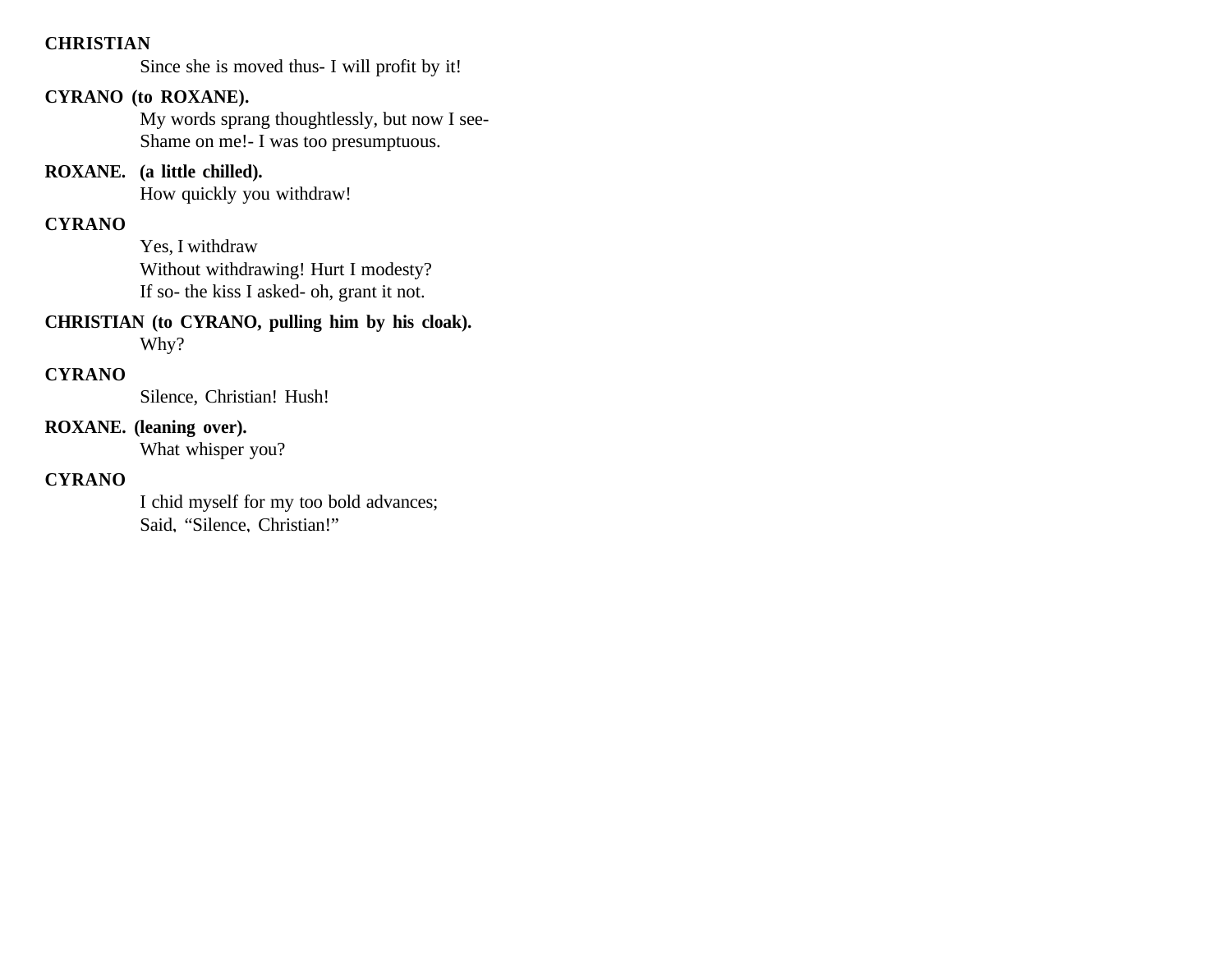*(The lutes begin to play.)*

Hark! Wait a while,... Steps come!

*(ROXANE shuts the window. CYRANO listens to the lutes, one of which plays a merry, the other a melancholy, tune.)*

> Why, they play sad- then gay- then sad! What? Neither man nor woman?- oh! a monk!

*(Enter a CAPUCHIN FRIAR, with a lantern. He goes from house to house, looking at every door.)*

*SCENE VII CYRANO, CHRISTIAN, a CAPUCHIN FRIAR.*

# **CYRANO (to the FRIAR).**

What do you, playing at Diogenes?

## **THE FRIAR**

I seek the house of Madame...

# **CHRISTIAN**

Oh! plague take him!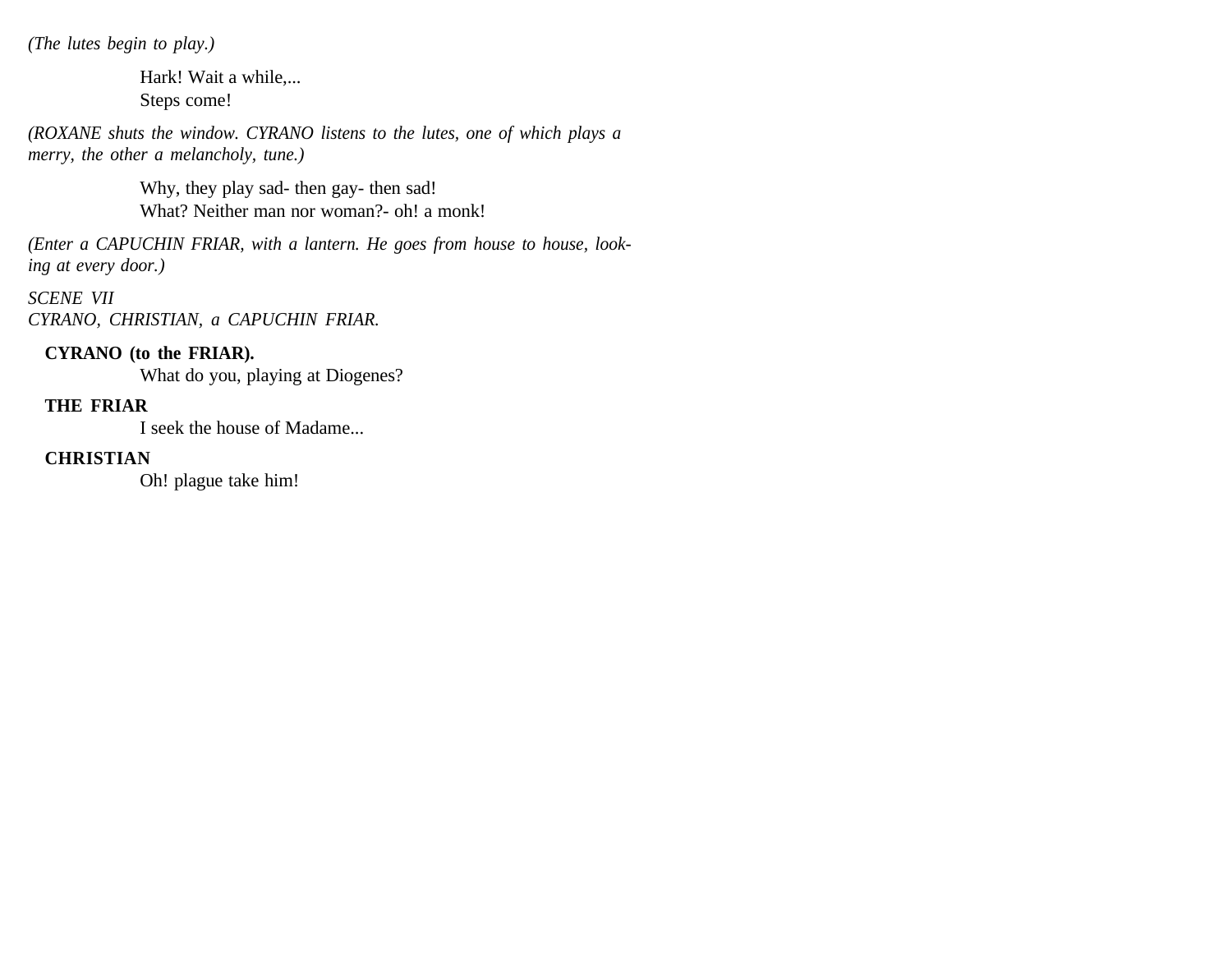#### **THE FRIAR**

Madeleine Robin...

# **CHRISTIAN**

What would he?...

# **CYRANO (pointing to a street at the back).**

This way! Straight on...

# **THE FRIAR**

I thank you, and, in your intention Will tell my rosary to its last bead. (He goes out.)

# **CYRANO**

Good luck! My blessings rest upon your cowl!

*(He goes back to CHRISTIAN.)*

*SCENE VIII CYRANO, CHRISTIAN.*

# **CHRISTIAN**

Oh! win for me that kiss...

# **CYRANO**

No!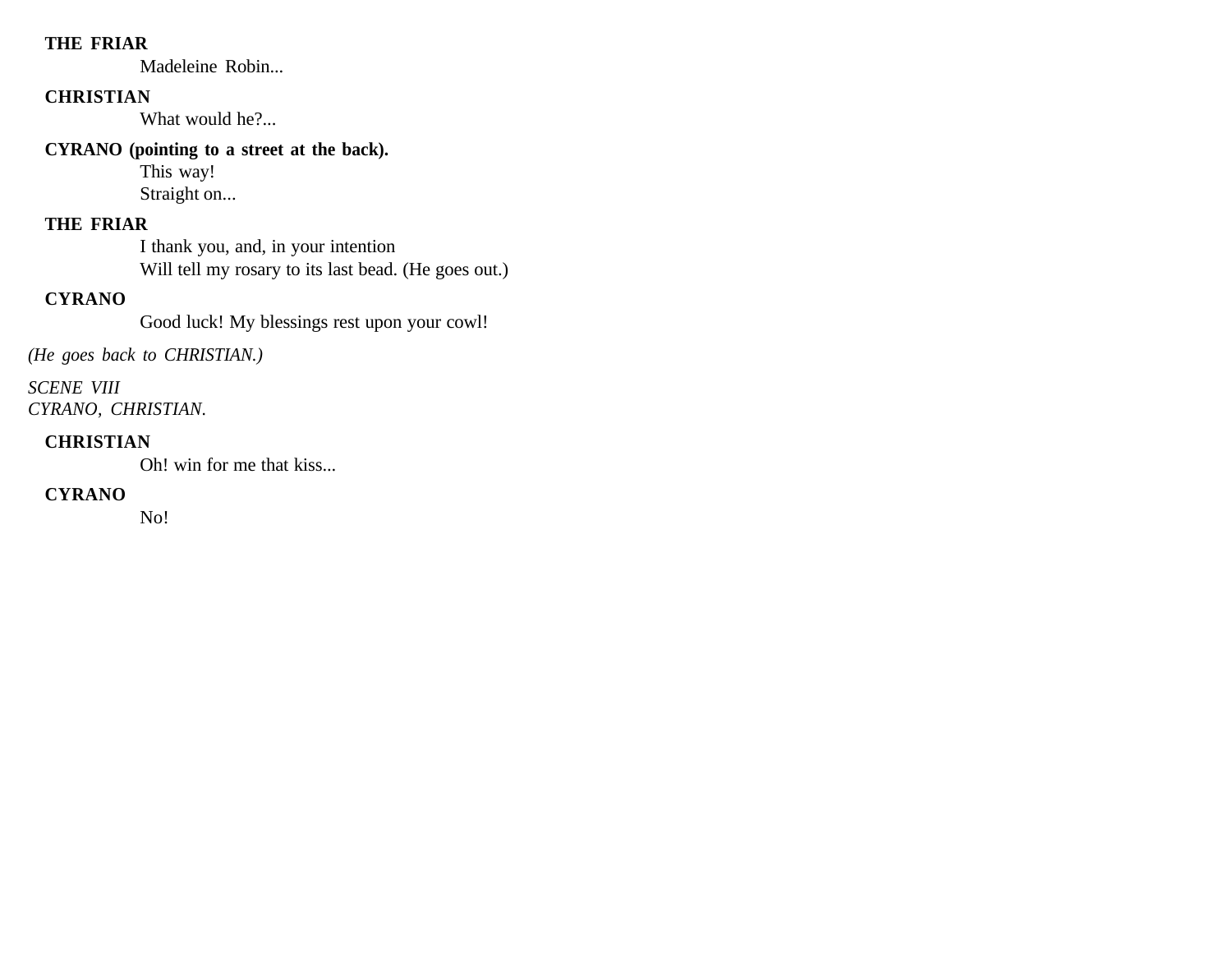# **CHRISTIAN**

Soon or late!...

#### **CYRANO**

'Tis true! The moment of intoxication-Of madness,- when your mouths are sure to meet, Thanks to your fair moustache- and her rose lips!

*(To himself.)* 

I'd fainer it should come, thanks to...

*(A sound of shutters re-opening. CHRISTIAN goes in again under the balcony.)*

*SCENE IX*

*CYRANO, CHRISTIAN, ROXANE. ROXANE. (coming out on balcony). Still there? We spoke of a...*

## **CYRANO**

 A kiss! The word is sweet. I see not why your lip should shrink from it; If the word burns it,- what would the kiss do? Oh! let it not your bashfulness affright; Have you not, all this time, insensibly, Left badinage aside, and unalarmed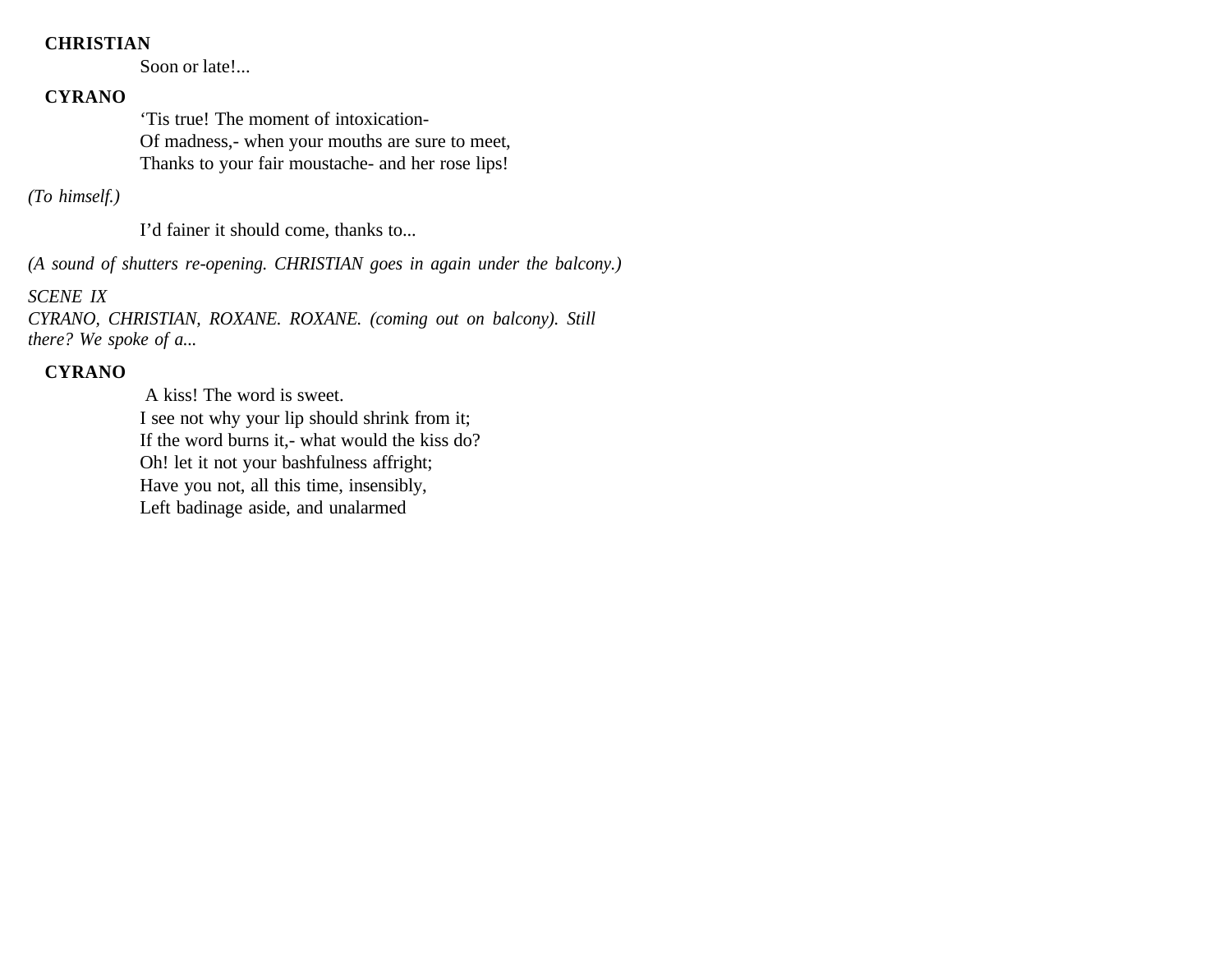Glided from smile to sigh,- from sigh to weeping? Glide gently, imperceptibly, still onward-

From tear to kiss,- a moment's thrill! a heart-beat!

# **ROXANE.**

Hush! hush!

# **CYRANO**

A kiss, when all is said,- what is it? An oath that's ratified,- a sealed promise, A heart's avowal claiming confirmation,- A rose-dot on the "i" of "adoration,"- A secret that to mouth, not ear, is whispered,- Brush of a bee's wing, that makes time eternal,- Communion perfumed like the spring's wildflowers,- The heart's relieving in the heart's outbreathing, When to the lips the soul's flood rises, brimming.

## **ROXANE.**

Hush! hush!

# **CYRANO**

 A kiss, Madame, is honourable: The Queen of France, to a most favoured lord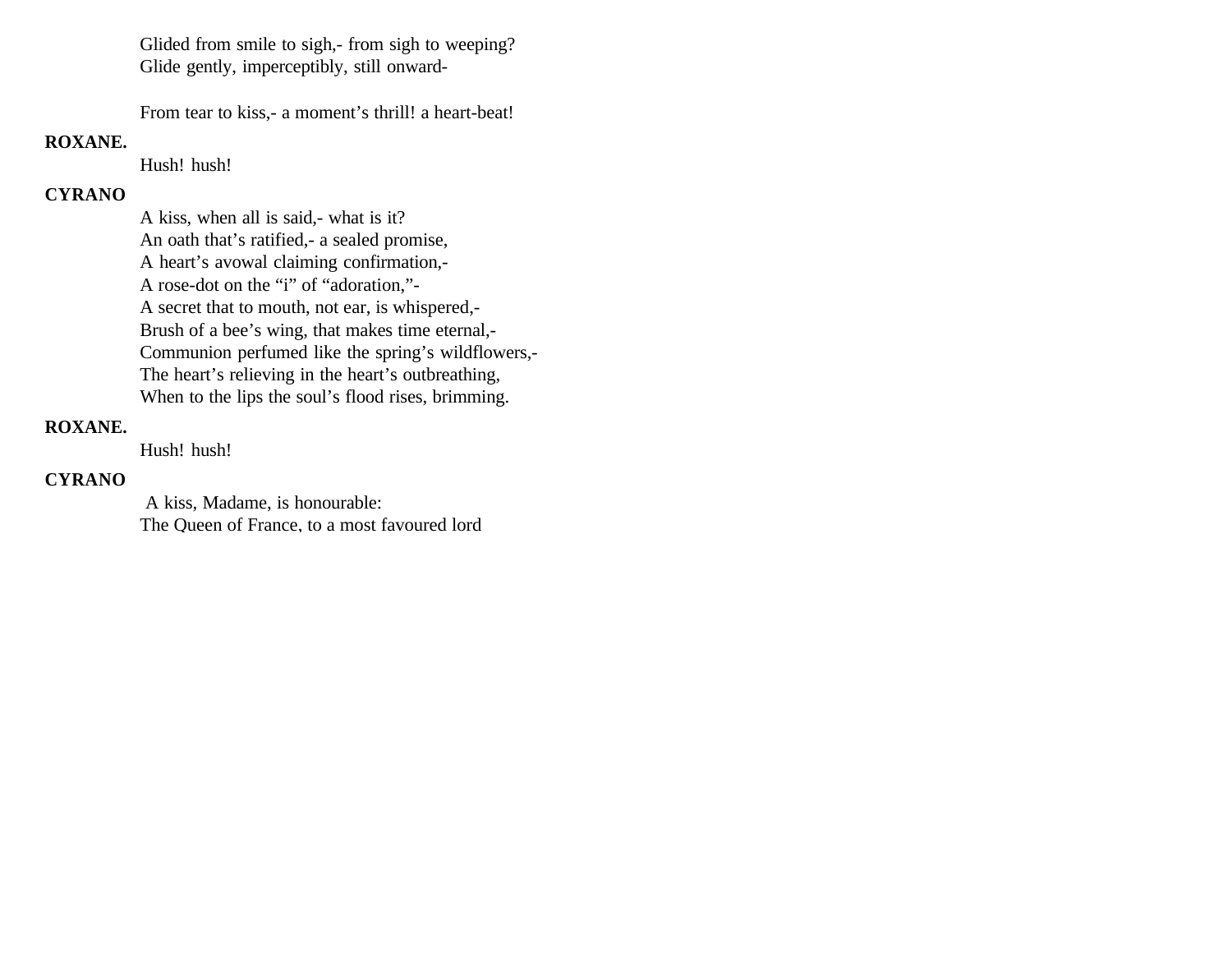Did grant a kiss- the Queen herself!

# **ROXANE.**

What then?

## **CYRANO**

(speaking more warmly). Buckingham! suffered dumbly,- So have I,- Adored his Queen, as loyally as I,- Was sad, but faithful,- so am I...

# **ROXANE.**

And you Are fair as Buckingham!

#### **CYRANO (aside- suddenly cooled). True,-**  I forgot!

## **ROXANE.**

Must I then bid thee mount to cull this flower?...

#### **CYRANO (pushing CHRISTIAN towards the balcony).** Mount!

#### **ROXANE.**

This heart-breathing!...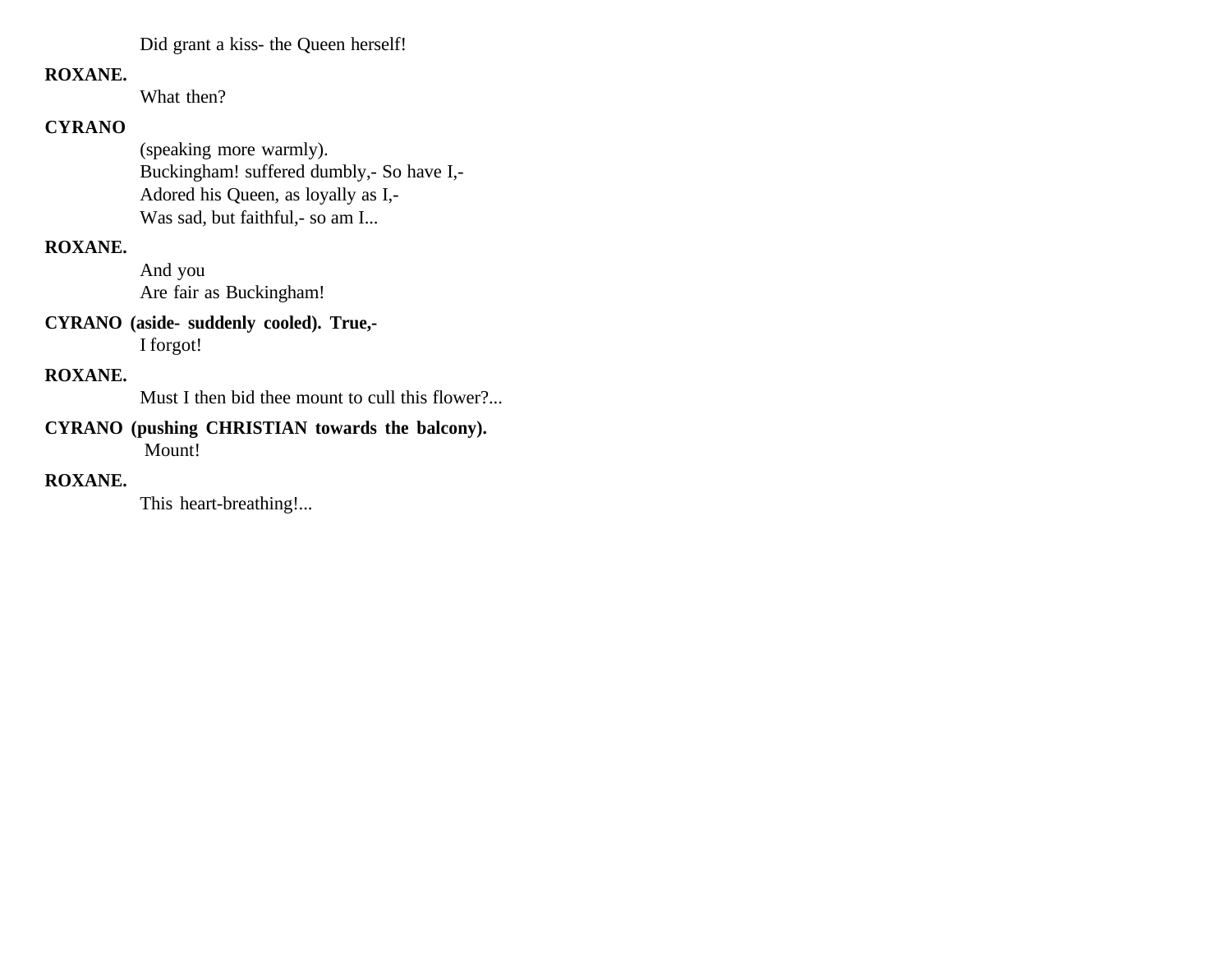Mount!

# **ROXANE.**

This brush of bee's wing!...

# **CYRANO**

Mount!

# **CHRISTIAN (hesitating).**

But I feel now, as though 'twere ill done!

# **ROXANE.**

This moment infinite!...

# **CYRANO (still pushing him).**

Come, blockhead, mount!

*(CHRISTIAN Springs forward, and by means of the bench, the branches, and the pillars, climbs to the balcony and strides over it.)* 

# **CHRISTIAN**

Ah, Roxane!

*(He takes her in his arms, and bends over her lips.)*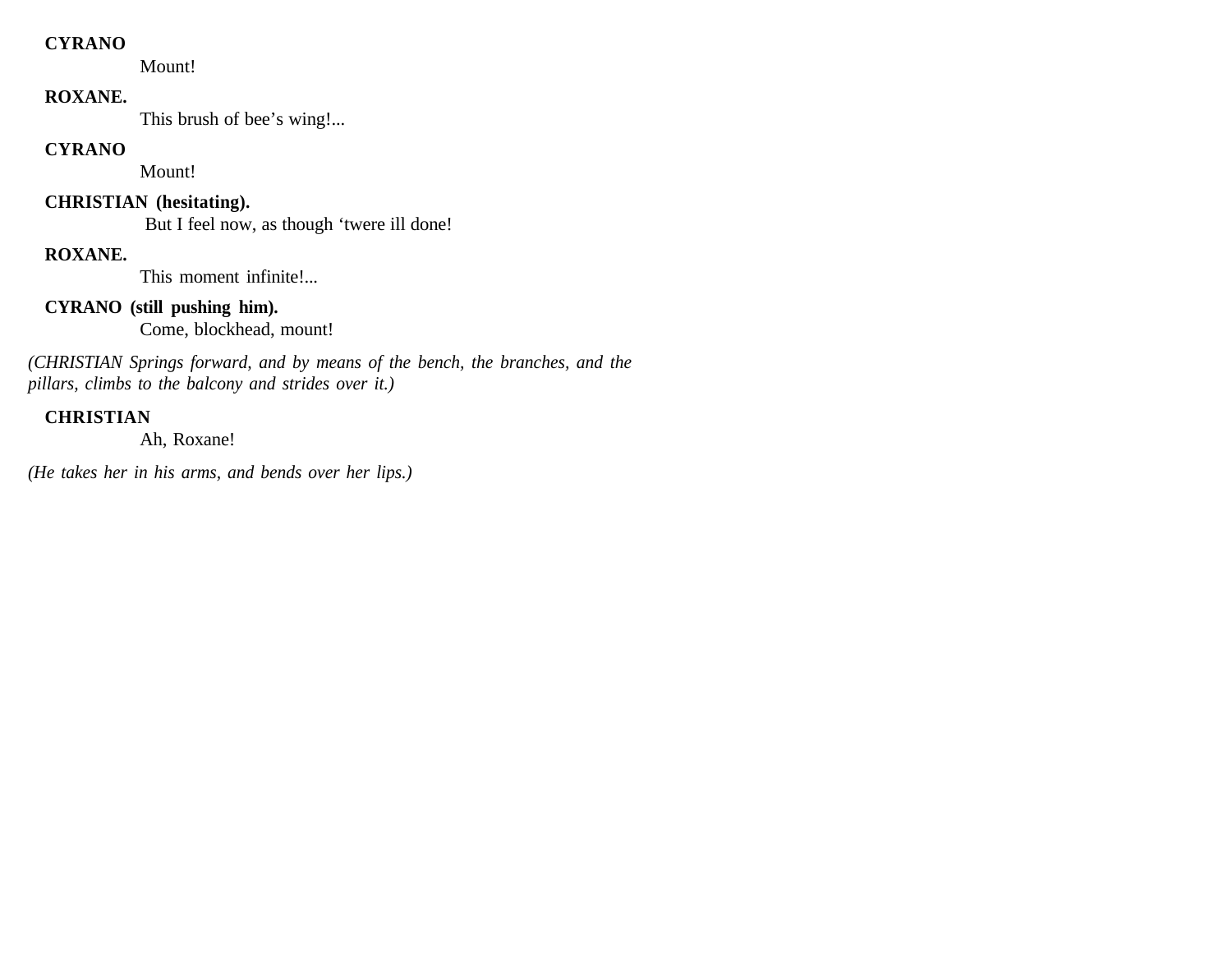Aie! Strange pain that wings my heart! The kiss, love's feast, so near! I, Lazarus, Lie at the gate in darkness. Yet to me Falls still a crumb or two from the rich man's board-

Ay, 'tis my heart receives thee, Roxane- mine! For on the lips you press you kiss as well The words I spoke just now!- my words- my words!

*(The lutes play.) A sad air,- a gay air: the monk! (He begins to run as if he came from a long way off, and cries out.) Hola!*

#### **ROXANE.**

Who is it?

# **CYRANO**

I- I was but passing by... Is Christian there?

#### **CHRISTIAN (astonished).**

Cyrano!

# **ROXANE.**

Good-day, cousin!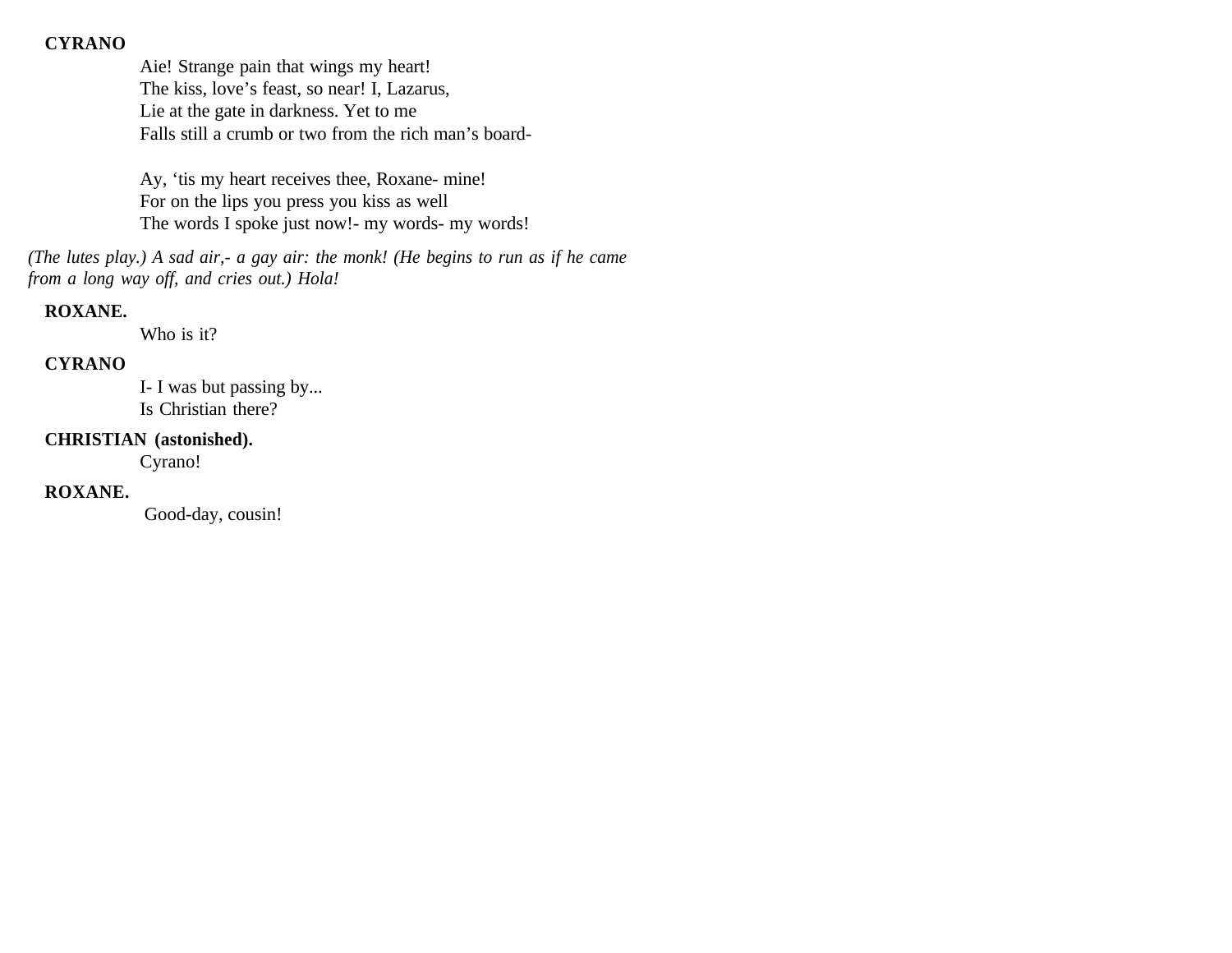Cousin, good-day!

# **ROXANE.**

I'm coming!

*(She disappears into the house. At the back re-enter the FRIAR.)*

## **CHRISTIAN (seeing him).**

Back again! (He follows ROXANE.)

## *SCENE X*

*CYRANO, CHRISTIAN, ROXANE, the FRIAR, RAGUENEAU.*

# **THE FRIAR**

'Tis here,- I'm sure of it- Madame Madeleine Robin.

# **CYRANO**

Why, you said Ro-lin.

# **THE FRIAR**

No, not I.

B, i, n, bin!

**ROXANE. (appearing on the threshold, followed by RAGUENEAU who carries a lantern, and CHRISTIAN).** 

What is 't?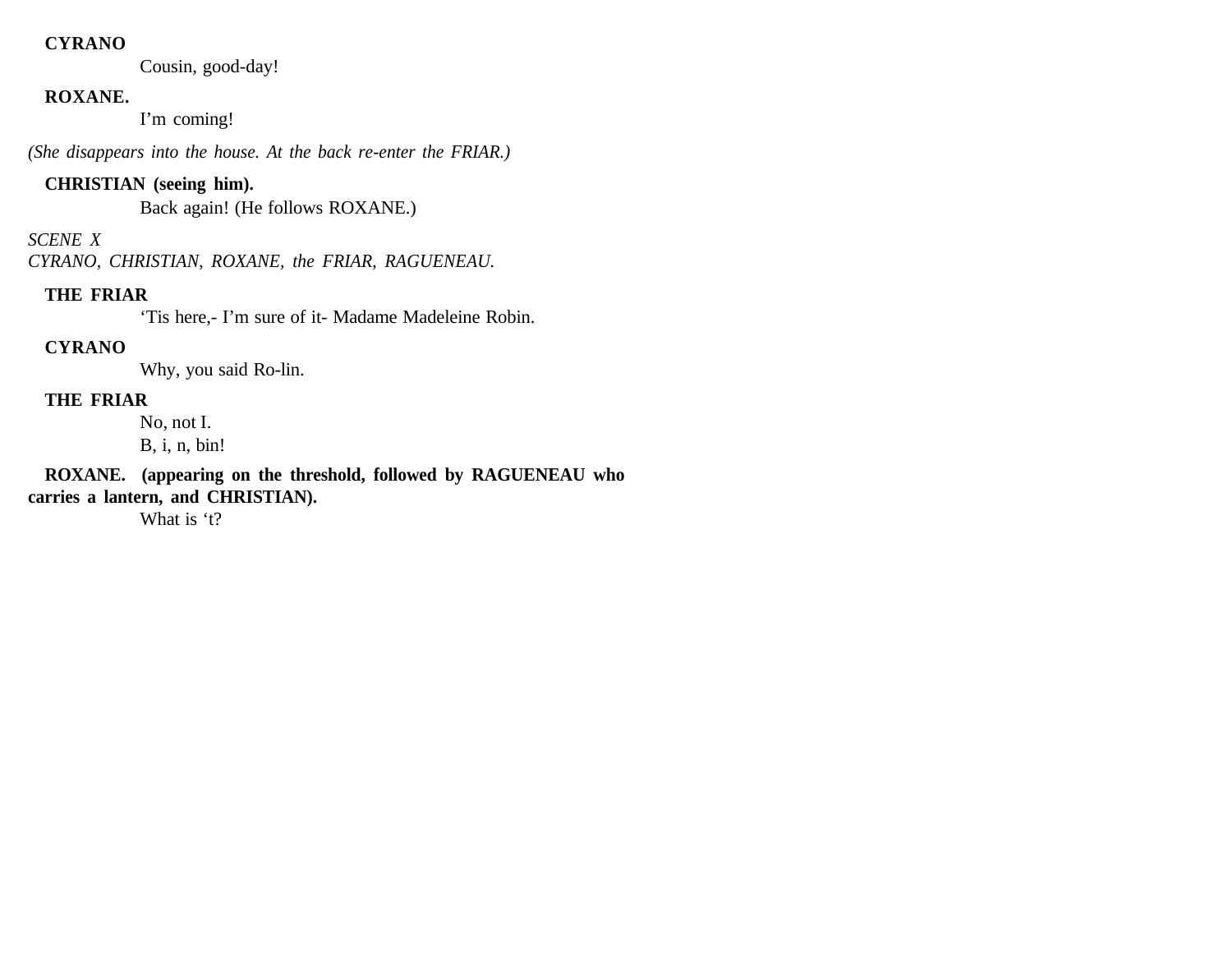# **THE FRIAR**

A letter.

## **CHRISTIAN**

What?

# **THE FRIAR (to ROXANE).**

 Oh, it can boot but holy business! 'Tis from a worthy lord...

# **ROXANE. (to CHRISTIAN).**

De Guiche!

## **CHRISTIAN**

He dares?...

#### **ROXANE.**

Oh, he will not importune me for ever!

#### *(Unsealing the letter.)*

I love you,- therefore- (She reads in a low voice by the aid of RAGUENEAU'S lantern). "LADY, The drums beat; My regiment buckles its harness on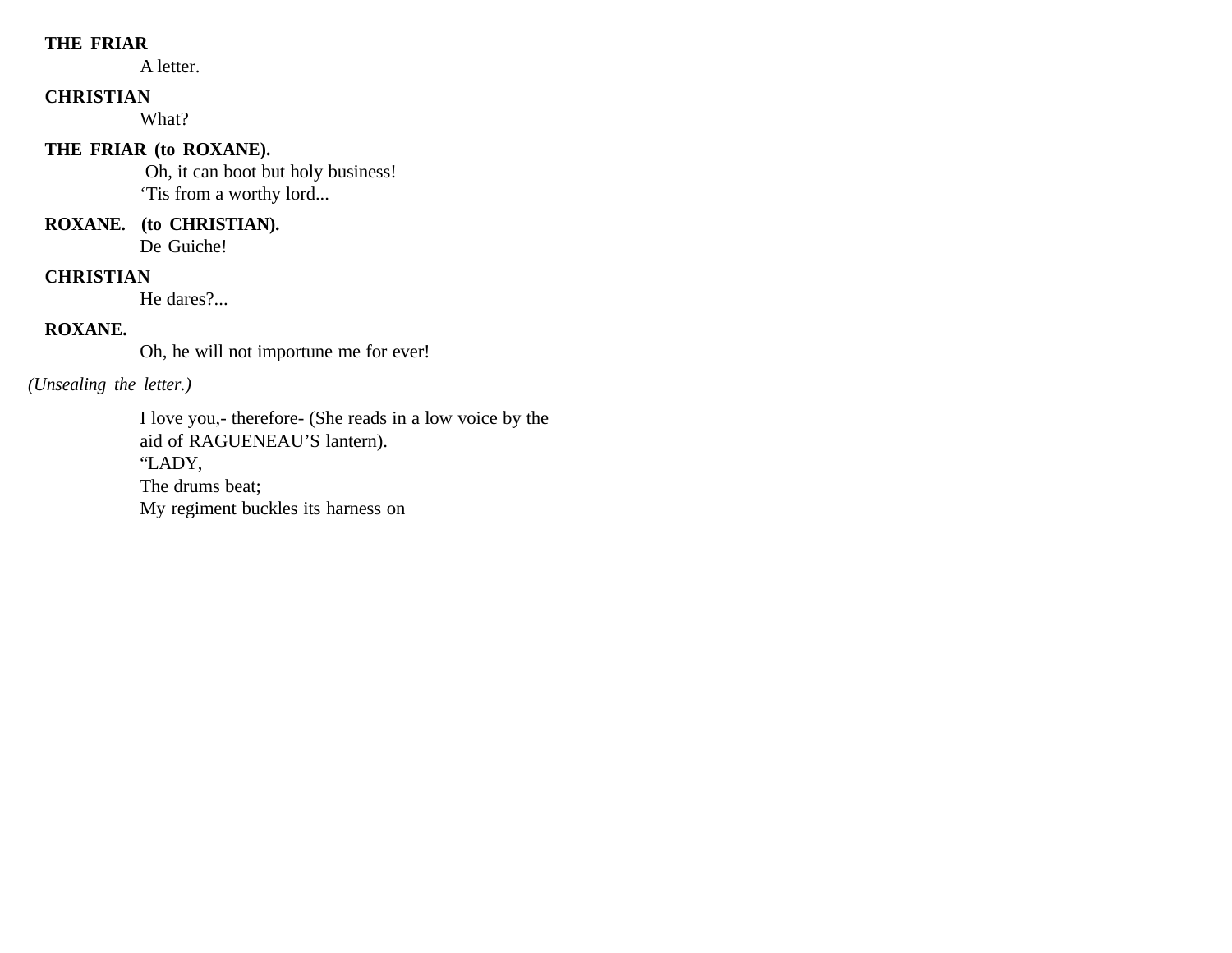And starts; but I,- they deem me gone before-But I stay. I have dared to disobey Your mandate. I am here in convent walls. I come to you to-night. By this poor monk-A simple fool who knows not what he bears-I send this missive to apprise your ear. Your lips erewhile have smiled on me, too sweet: I go not ere I've seen them once again! I would be private; send each soul away, Receive alone him,- whose great boldness you Have deigned, I hope, to pardon, ere he asks,- He who is ever your- et cetera."

*(To the MONK.)* 

Father, this is the matter of the letter:-

*(All come near her, and she reads aloud.)*

"LADY, The Cardinal's wish is law; albeit It be to you unwelcome. For this cause I send these lines- to your fair ear addressed-By a holy man, discreet, intelligent: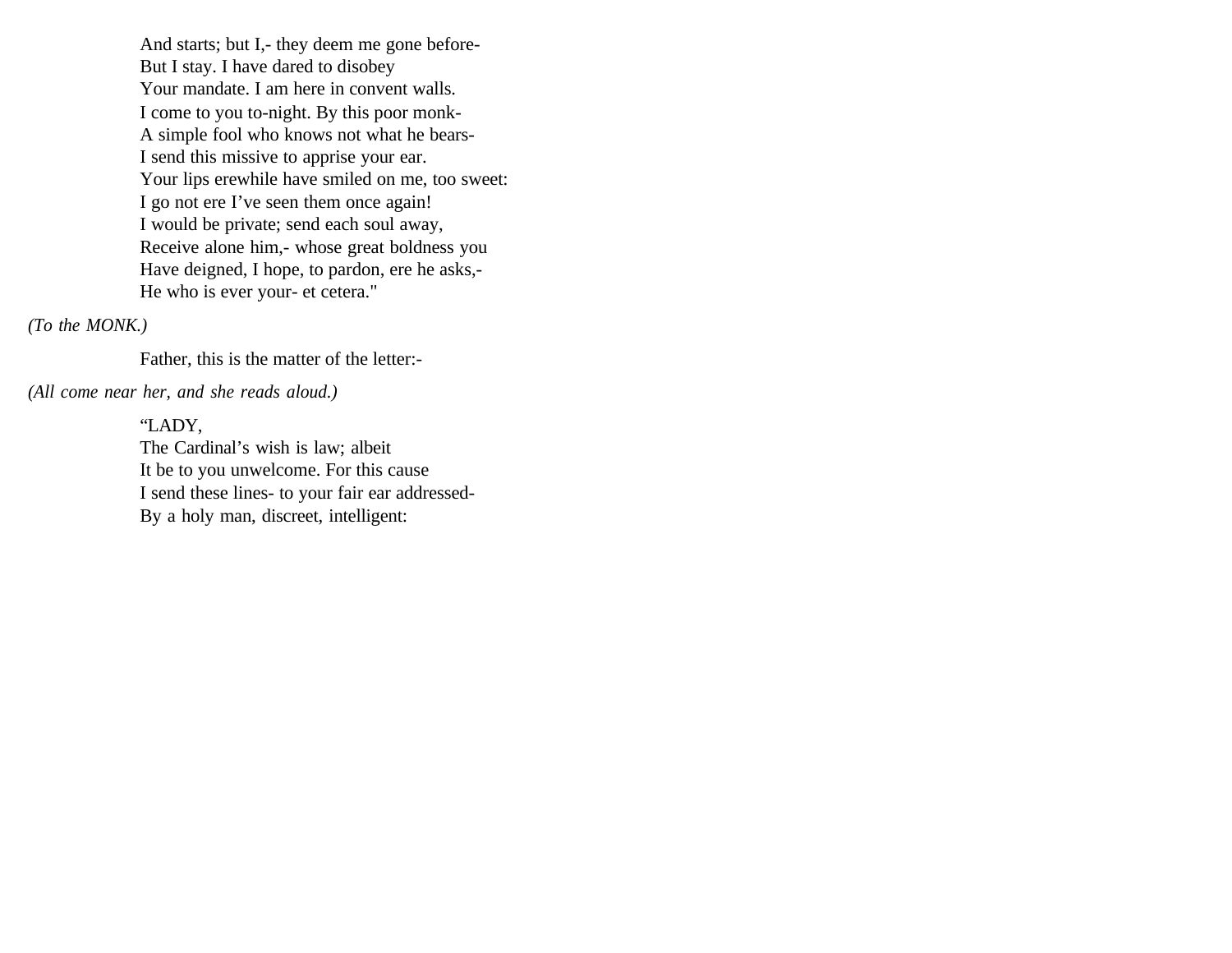It is our will that you receive from him, In your own house, the marriage (She turns the page.) benediction Straightway, this night. Unknown to all the world Christian becomes your husband. Him we send. He is abhorrent to your choice. Let be. Resign yourself, and this obedience Will be by Heaven well recompensed. Receive, Fair lady, all assurance of respect, From him who ever was, and still remains, Your humble and obliged- et cetera."

## **THE FRIAR (with great delight).**

O worthy lord! I knew nought was to fear; It could be but a holy business!

**ROXANE. (to CHRISTIAN, in a low voice).** Am I not apt at reading letters?

#### **CHRISTIAN**

Hum!

**ROXANE. (aloud, with despair).**  But this is horrible!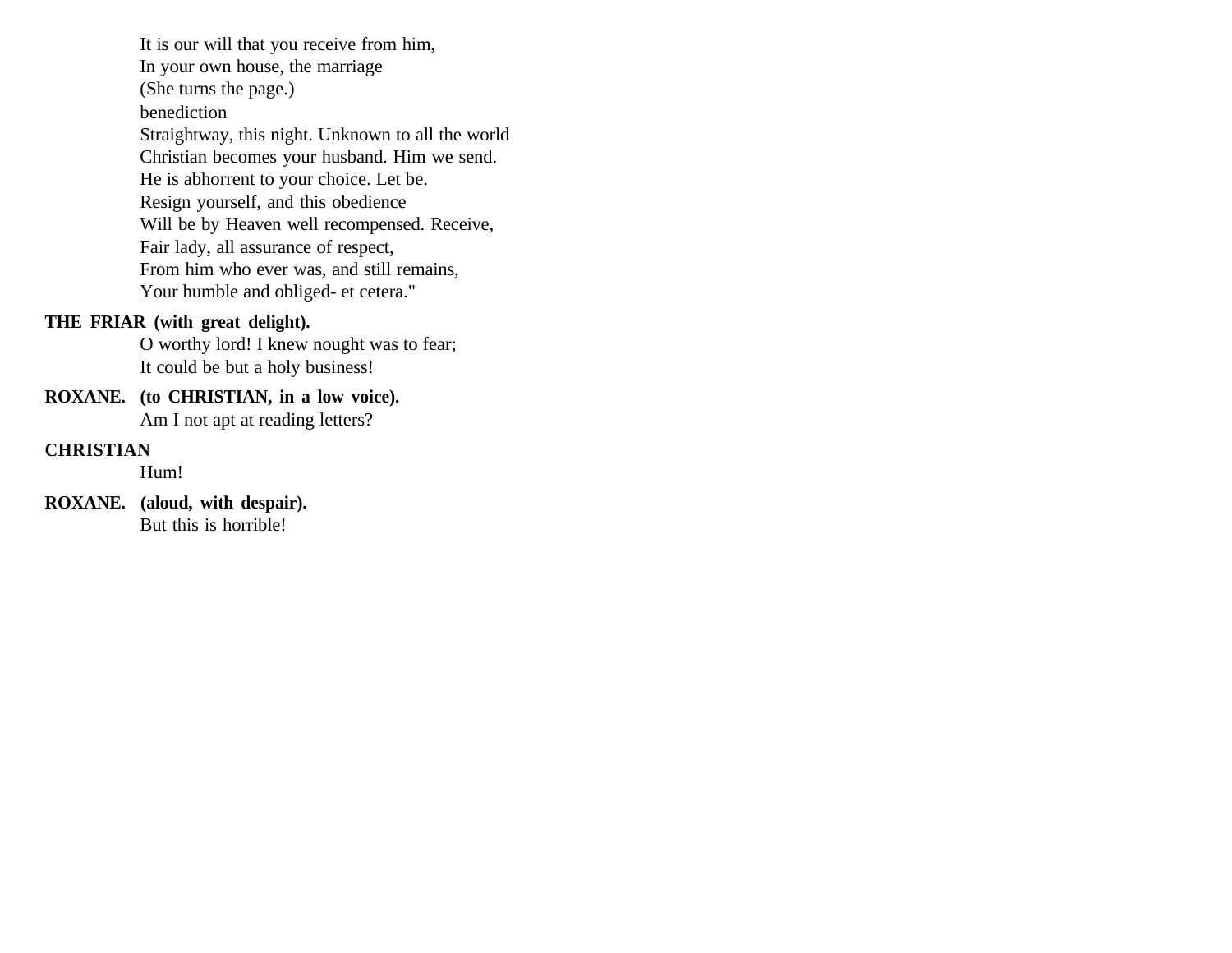#### **THE FRIAR (who has turned his lantern on CYRANO).'**

Tis you?

#### **CHRISTIAN**

'Tis I!

**THE FRIAR (turning the light on to him, and as if a doubt struck him on seeing his beauty).** 

But...

#### **ROXANE. (quickly).**

I have overlooked the postcript- see:- "Give twenty pistoles for the Convent."

## **THE FRIAR**

Oh!

Most worthy lord!

# *(To ROXANE.)*

Submit you!

#### **ROXANE. (with a martyr's look).** I submit!

*(While RAGUENEAU opens the door, and CHRISTIAN invites the FRIAR to enter, she whispers to CYRANO.)*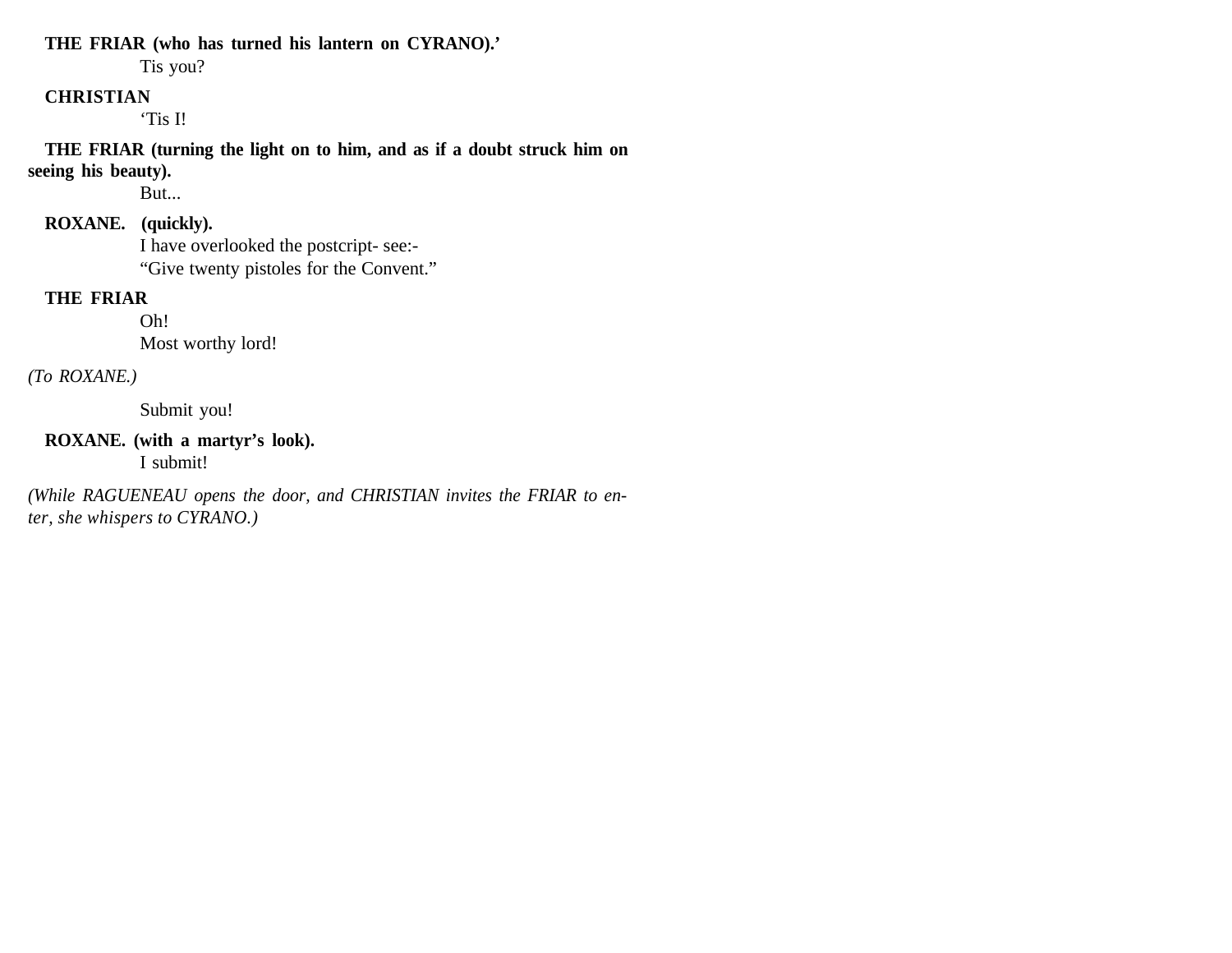Oh, keep De Guiche at bay! He will be here! Let him not enter till...

## **CYRANO**

I understand!

#### *(To the FRIAR.)*

What time need you to tie the marriage-knot?

# **THE FRIAR**

A quarter of an hour.

# **CYRANO (pushing them all towards the house).**  Go! I stay.

**ROXANE. (to CHRISTIAN).**  Come!...

# *(They enter.)*

# **CYRANO**

Now, how to detain De Guiche so long? (He jumps on the bench, climbs to the balcony by the wall.) Come!... up I go!... I have my plan!...

*(The lutes begin to play a very sad air.)*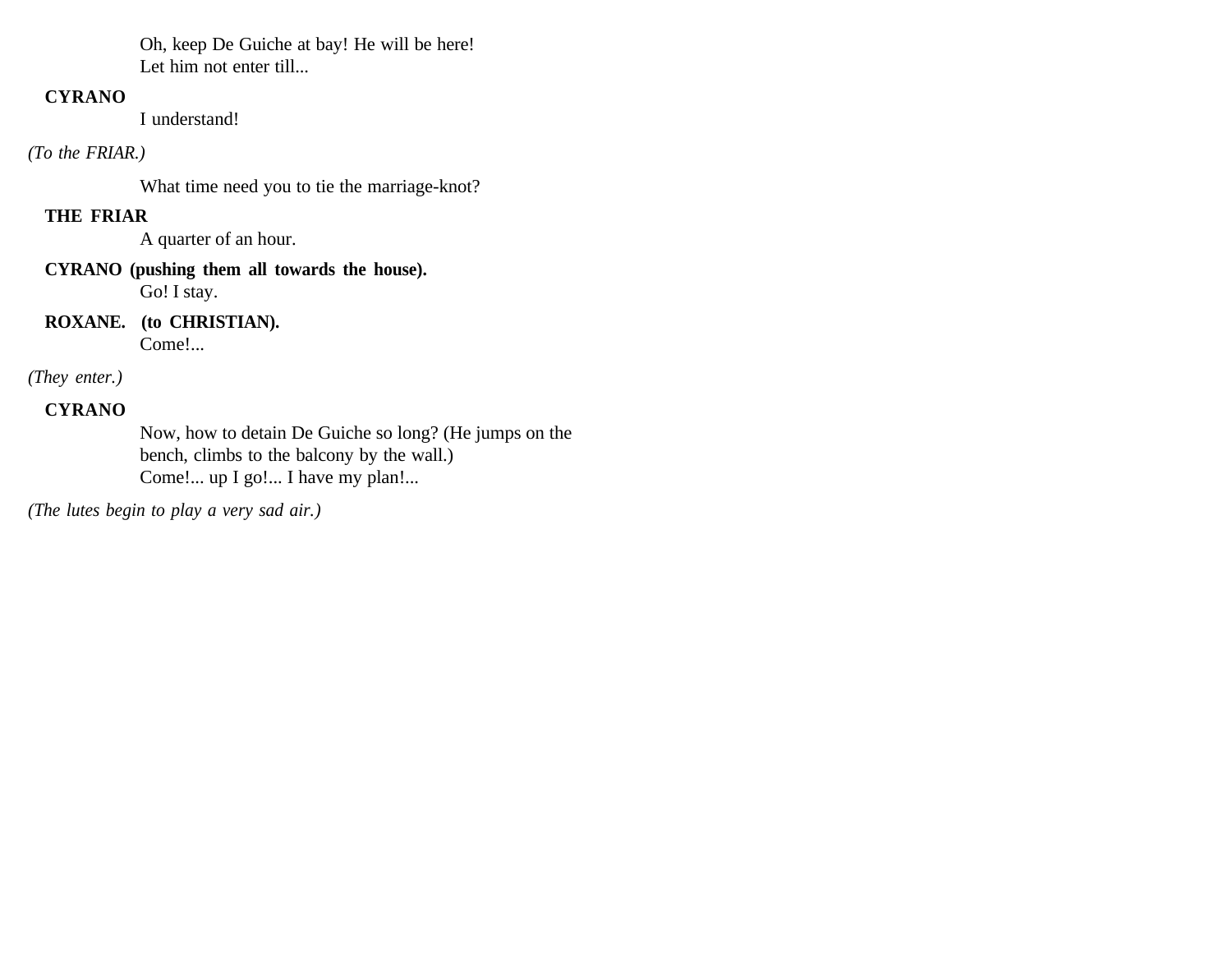What, ho!

(The tremolo grows more and more weird). It is a man! ay! 'tis a man this time!

*(He is on the balcony, pulls his hat over his eyes, takes off his sword, wraps himself in his cloak, then leans over.)*

'Tis not too high!

*(He strides across the balcony, and drawing to him a long branch of one of the trees that are by the garden wall, he hangs on to it with both hands, ready to let himself fall.)*

I'll shake this atmosphere!

*SCENE XI CYRANO, DE GUICHE.*

#### **DE GUICHE (who enters, masked, feeling his way in the dark).** What can that cursed Friar be about?

**CYRANO**

The devil!... If he knows my voice!

 *(Letting go with one hand, he pretends to turn an invisible key. Solemnly.)* 

Cric! crac!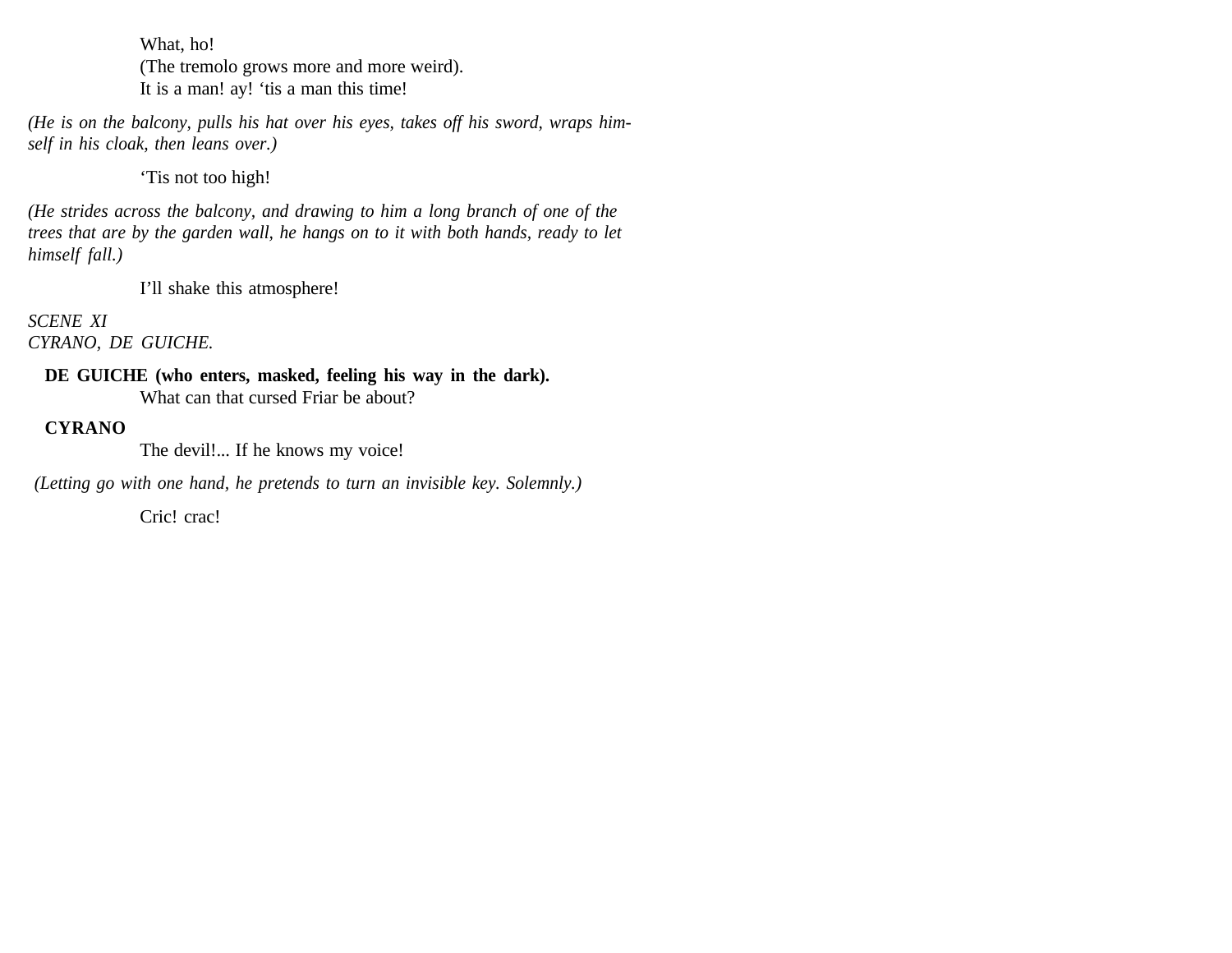Assume thou, Cyrano, to serve the turn, The accent of thy native Bergerac!...

#### **DE GUICHE (looking at the house).**

'Tis there. I see dim,- this mask hinders me!

*(He is about to enter, when CYRANO leaps from the balcony, holding on to the branch, which bends, dropping him between the door and DE GUICHE; he pretends to fall heavily, as from a great height, and lies flat on the ground, motionless, as if stunned. DE GUICHE starts back.)*

What's this?

*(When he looks up, the branch has sprung back into its place. He sees only the sky, and is lost in amazement.)*

Where fell that man from?

**CYRANO (sitting up, and speaking with a Gascon accent).** From the moon!

# **DE GUICHE**

From...?

**CYRANO (in a dreamy voice).** 

What's o'clock?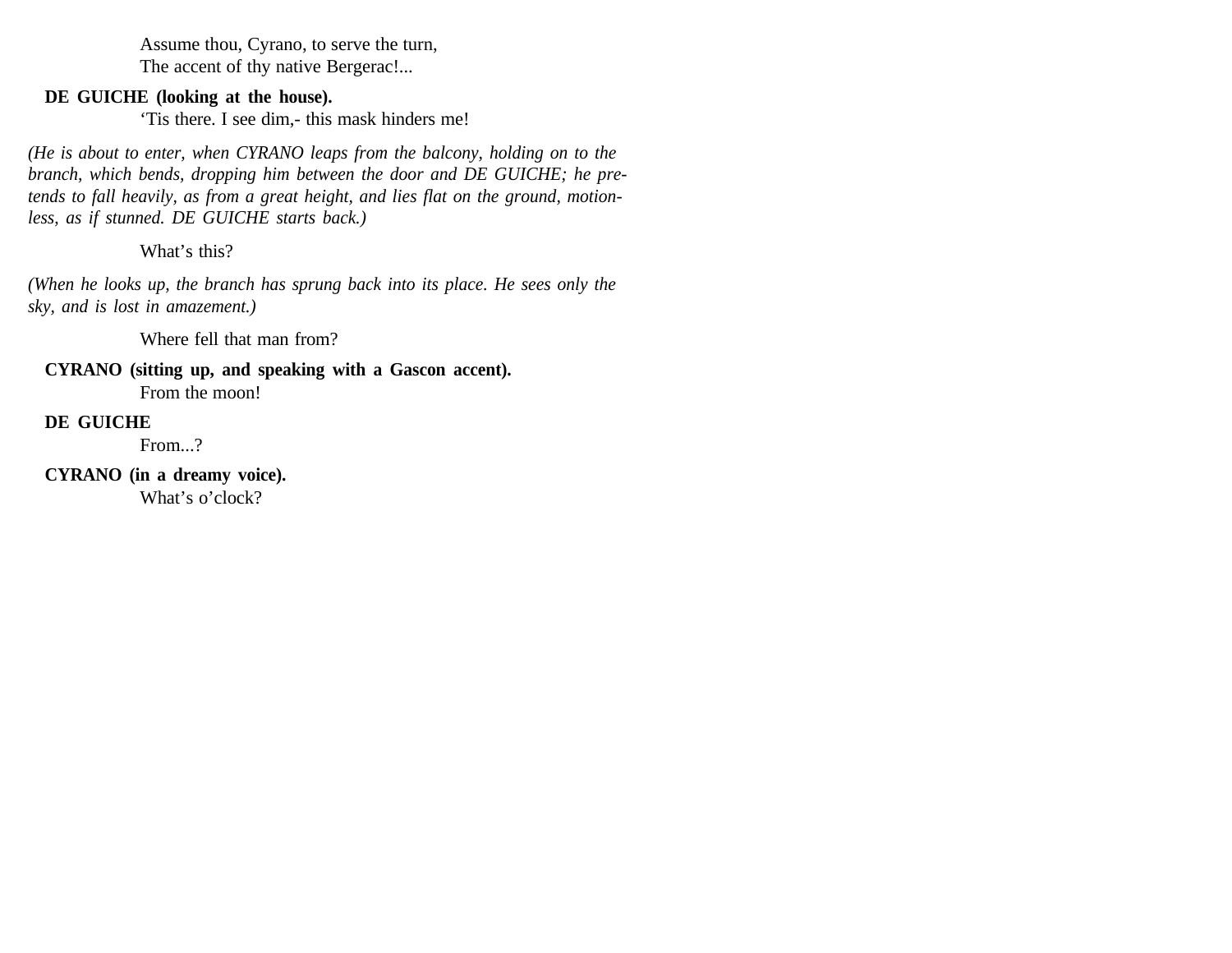#### **DE GUICHE**

He's lost his mind, for sure!

## **CYRANO**

What hour? What country this? What month? What day?

# **DE GUICHE**

But...

# **CYRANO**

I am stupefied!

# **DE GUICHE**

Sir!

# **CYRANO**

Like a bomb I fell from the moon!

# **DE GUICHE (impatiently).**

Come now!

# **CYRANO (rising, in a terrible voice).**

I say,- the moon!

# **DE GUICHE (recoiling).**

Good, good! let it be so!... He's raving mad!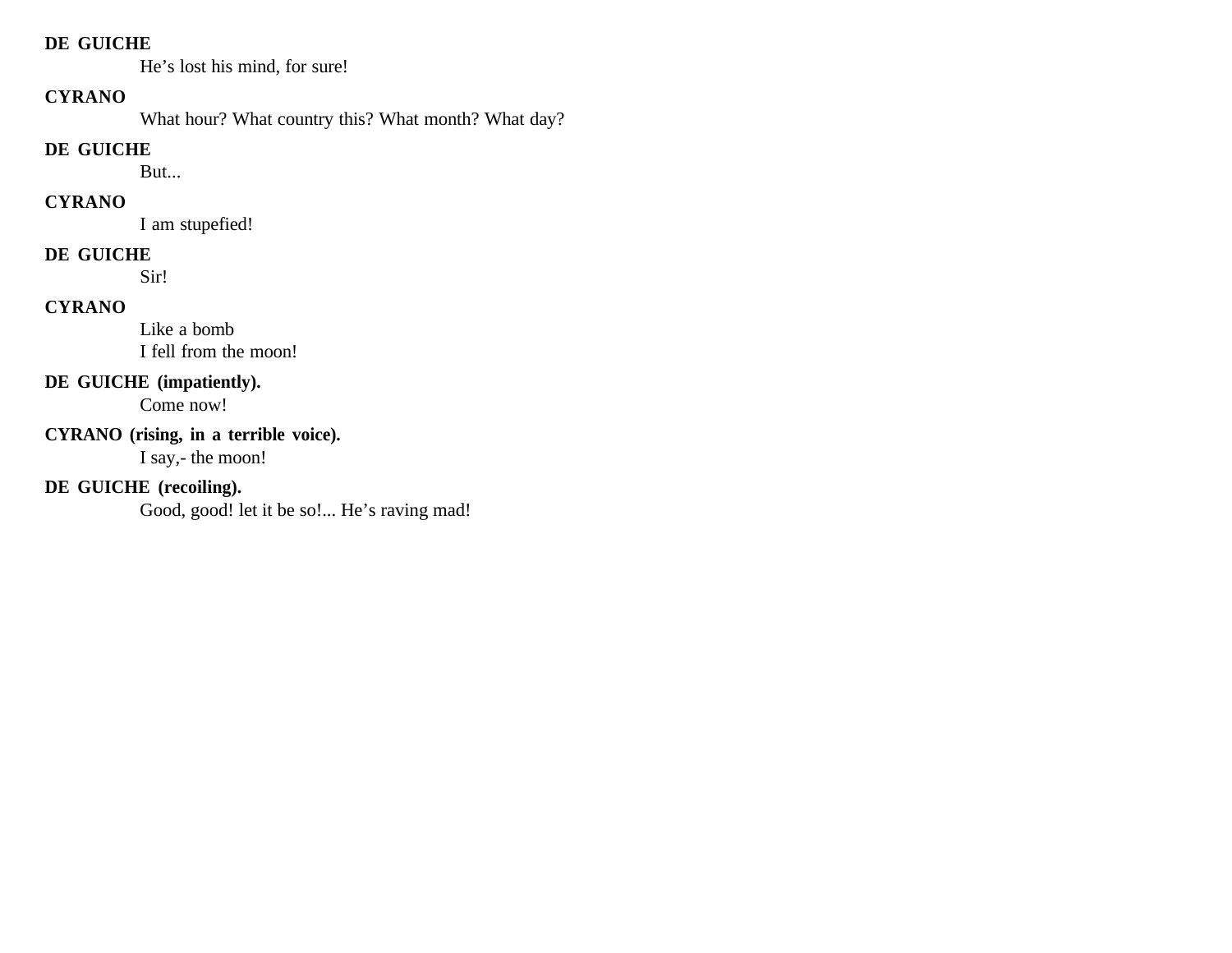# **CYRANO (walking up to him).**

I say from the moon! I mean no metaphor!...

## **DE GUICHE**

But...

## **CYRANO**

Was't a hundred years- a minute, since? -I cannot guess what time that fall embraced!- That I was in that saffron-coloured ball?

#### **DE GUICHE (shrugging his shoulders).**

Good! let me pass!

# **CYRANO (intercepting him).**

Where am I? Tell the truth! Fear not to tell! Oh, spare me not! Where? where? Have I fallen like a shooting star?

## **DE GUICHE**

Morbleu!

#### **CYRANO**

The fall was lightning-quick! no time to choose Where I should fall- I know not where it be! O tell me! Is it on a moon or earth,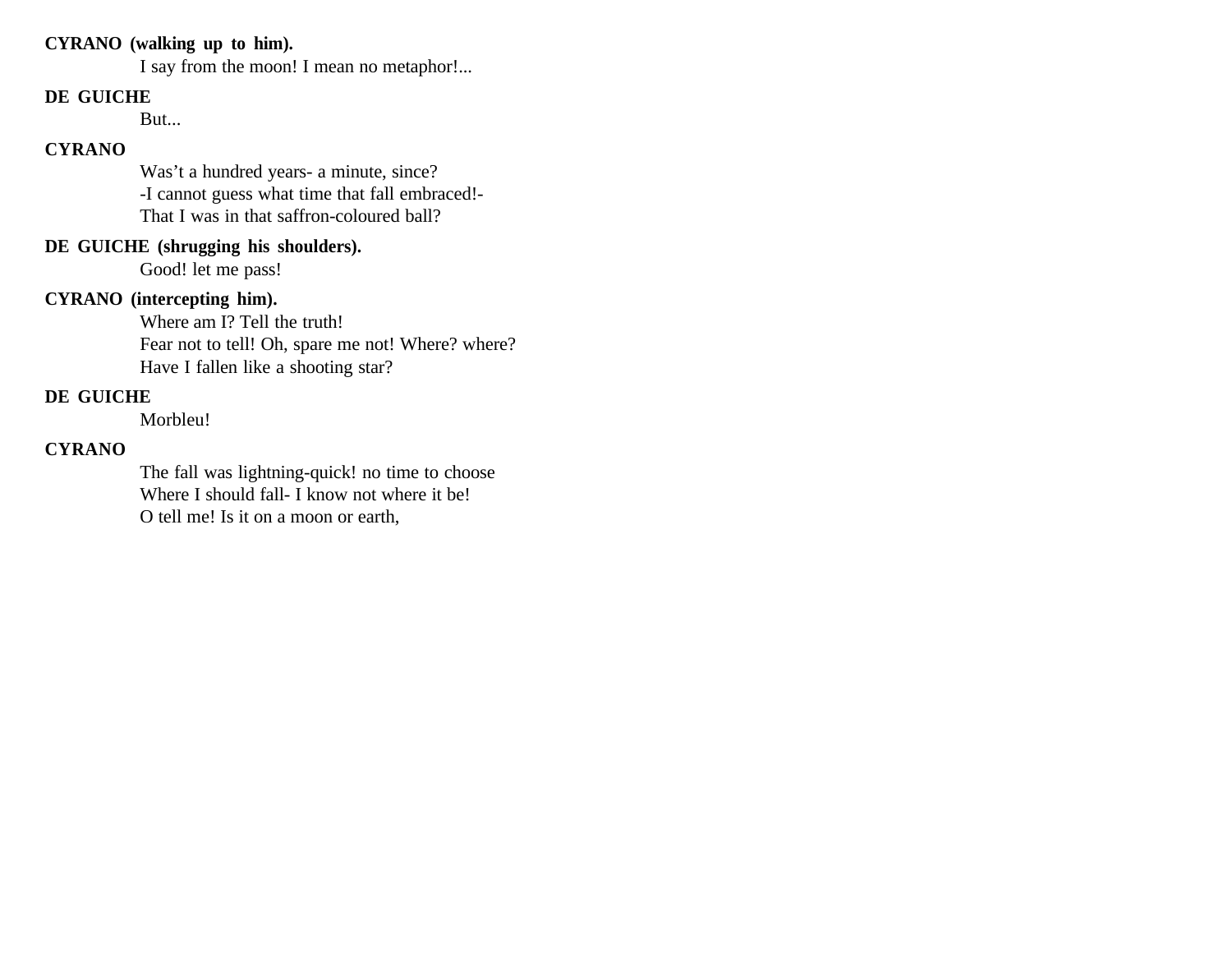That my posterior weight has landed me?

# **DE GUICHE**

I tell you, Sir...

**CYRANO (with a screech of terror, which makes DE GUICHE start back).** 

No? Can it be? I'm on

A planet where men have black faces?

**DE GUICHE (putting his hand to his face).**  What?

- **CYRANO (feigning great alarm).**  Am I in Africa? A native you?
- **DE GUICHE (who has remembered his mask).**  This mask of mine...
- **CYRANO (pretending to be reassured).** In Venice? ha!- or Rome?

# **DE GUICHE (trying to pass).**

A lady waits...

**CYRANO (quite reassured).** 

Oh-ho! I am in Paris!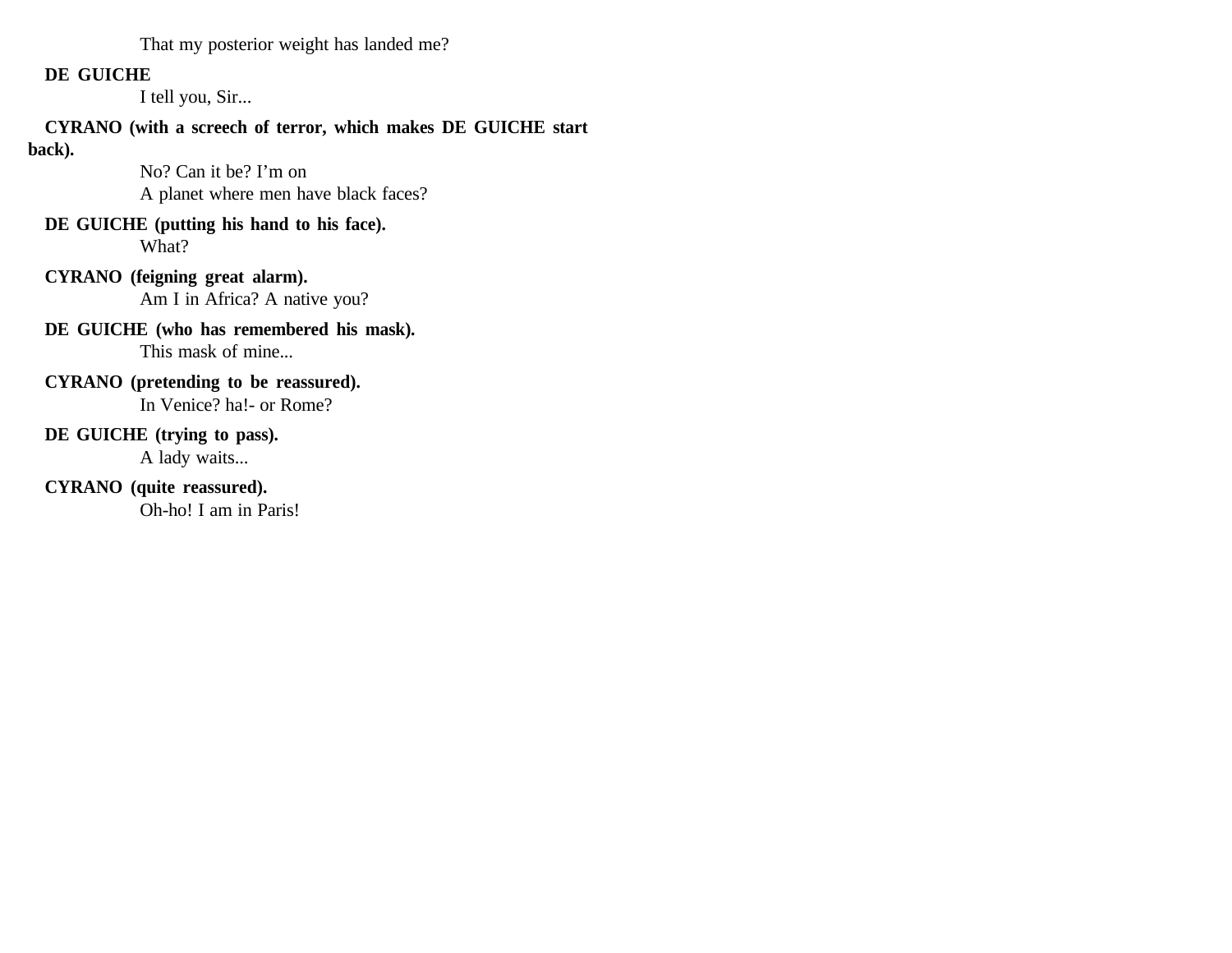#### **DE GUICHE (smiling in spite of himself).**

The fool is comical!

## **CYRANO**

You laugh?

#### **DE GUICHE**

I laugh, But would get by!

# **CYRANO (beaming with joy).**

I have shot back to Paris!

*(Quite at ease, laughing, dusting himself, bowing.)*

Come- pardon me- by the last water-spout, Covered with ether,- accident of travel! My eyes still full of star-dust, and my spurs Encumbered by the planets' filaments!

*(Picking something off his sleeve.)*

Ha! on my doublet?- ah, a comet's hair!...

*(He puffs as if to blow it away.)*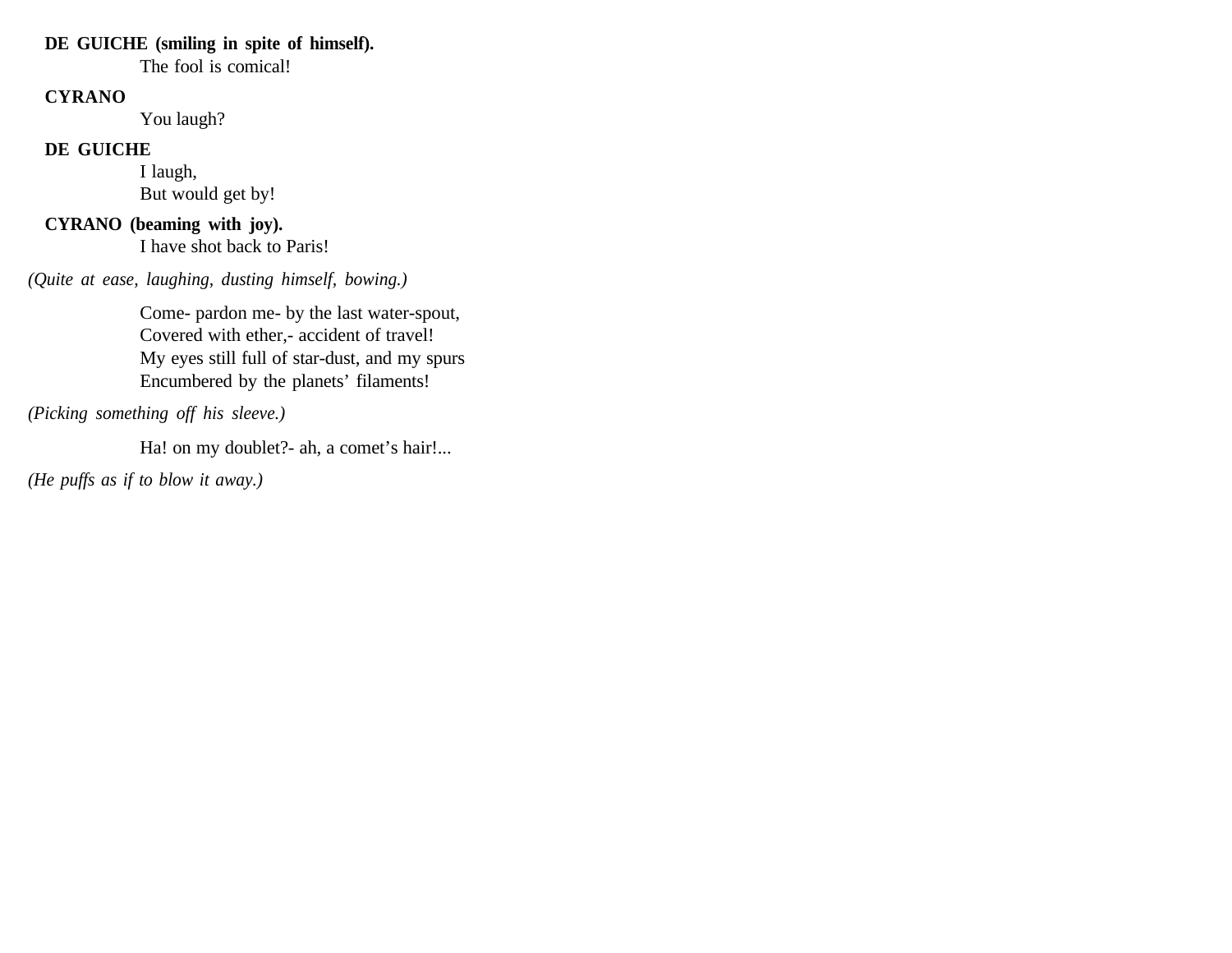#### **DE GUICHE (beside himself).**

Sir!...

#### **CYRANO (just as he is about to pass, holds out his leg as**

if to show him something and stops him). In my leg- the calf- there is a tooth Of the Great Bear,- and, passing Neptune close, I would avoid his trident's point, and fell, Thus sitting, plump, right in the Scales! My weight Is marked, still registered, up there in heaven!

*(Hurriedly preventing DE GUICHE from passing, and detaining him by the button of his doublet.)*

> I swear to you that if you squeezed my nose It would spout milk!

#### **DE GUICHE**

Milk?

## **CYRANO**

From the Milky Way!

# **DE GUICHE**

Oh, go to hell!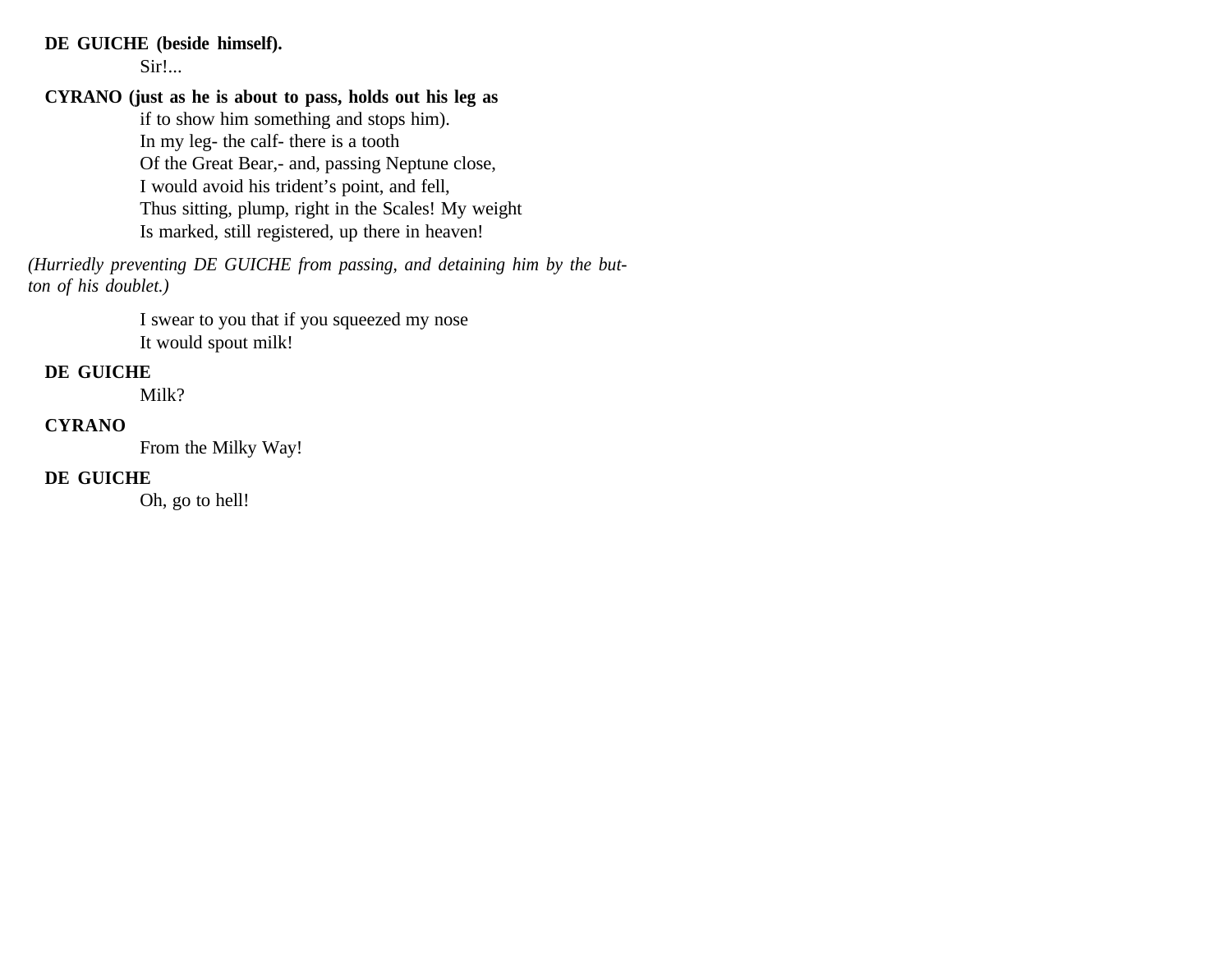# **CYRANO (crossing his arms).**

I fell, Sir, out of heaven! Now, would you credit it, that as I fell I saw that Sirius wears a nightcap? True!

## *(Confidentially.)*

The other Bear is still too small to bite.

# *(Laughing.)*

I went through the Lyre, but I snapped a cord;

# *(Grandiloquent.)*

I mean to write the whole thing in a book; The small gold stars, that, wrapped up in my cloak I carried safe away at no small risks Will serve for asterisks i' the printed page!

# **DE GUICHE**

Come, make an end! I want...

# **CYRANO**

Oh-ho! You are sly!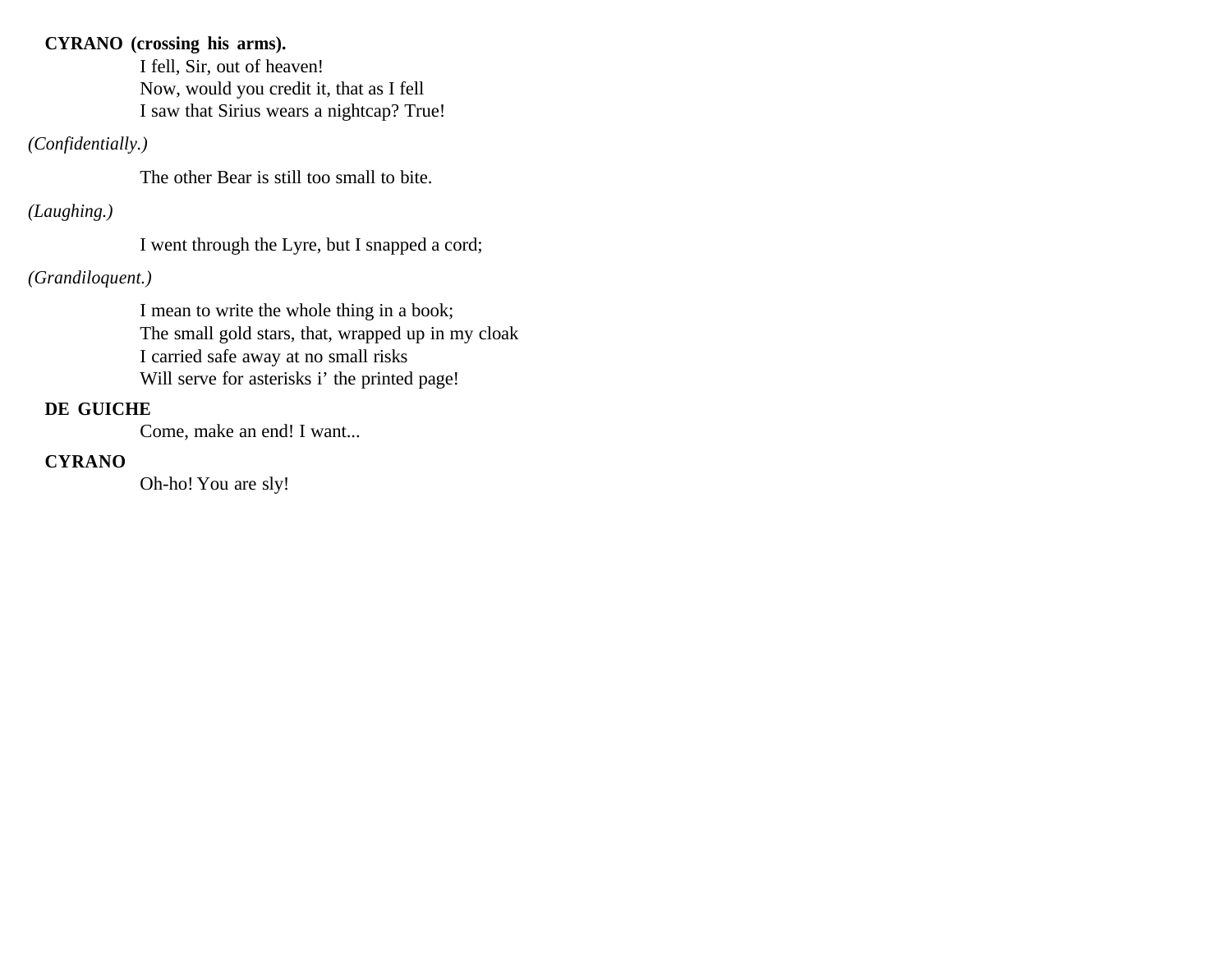# **DE GUICHE**

Sir!

# **CYRANO**

 You would worm all out of me!- the way The moon is made, and if men breathe and live In its rotund cucurbita?

#### **DE GUICHE (angrily).**

No, no! I want...

# **CYRANO**

Ha, ha!- to know how I got up? Hark! It was by a method all my own.

## **DE GUICHE (wearied).**

Sir!

# **CYRANO (contemptuously).**

No! not for me the stupid eagle Of Regiomontanus, nor the timid Pigeon of Archytas- neither of those!

# **DE GUICHE**

Ay, 'tis a fool! But 'tis a learned fool!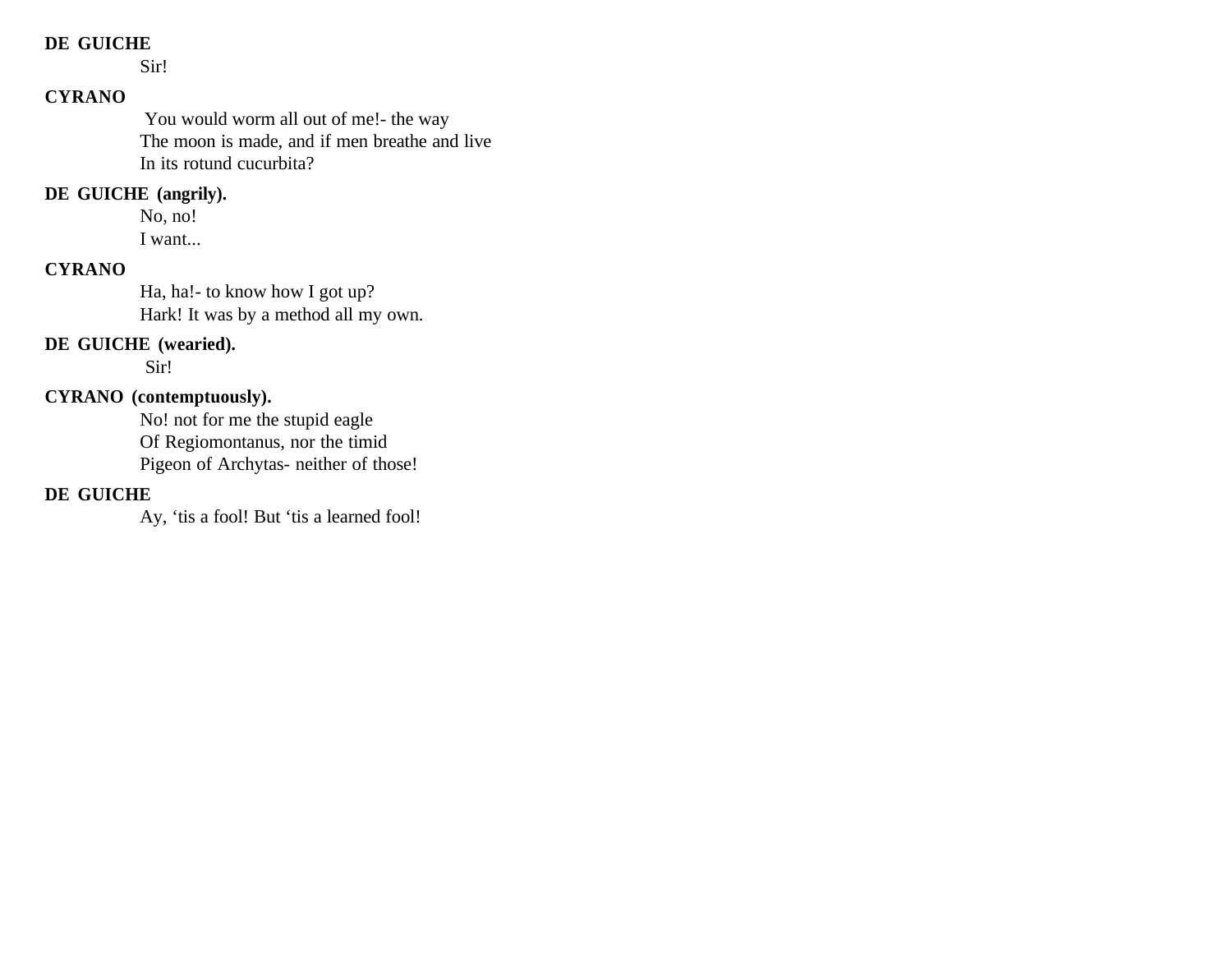No imitator I of other men!

*(DE GUICHE has succeeded in getting by, and goes towards ROXANE'S door. CYRANO. follows him, ready to stop him by force.)*

Six novel methods, all, this brain invented!

**DE GUICHE (turning round).** 

Six?

# **CYRANO (volubly).**

First, with body naked as your hand, Festooned about with crystal flacons, full O' th' tears the early morning dew distils; My body to the sun's fierce rays exposed To let it suck me up, as 't sucks the dew!

# **DE GUICHE (surprised, making one step towards CYRANO).**

Ah! That makes one!

#### **CYRANO (stepping back, and enticing him further away).**

And then, the second way, To generate wind- for my impetus-To rarefy air, in a cedar case, By mirrors placed icosahedron-wise.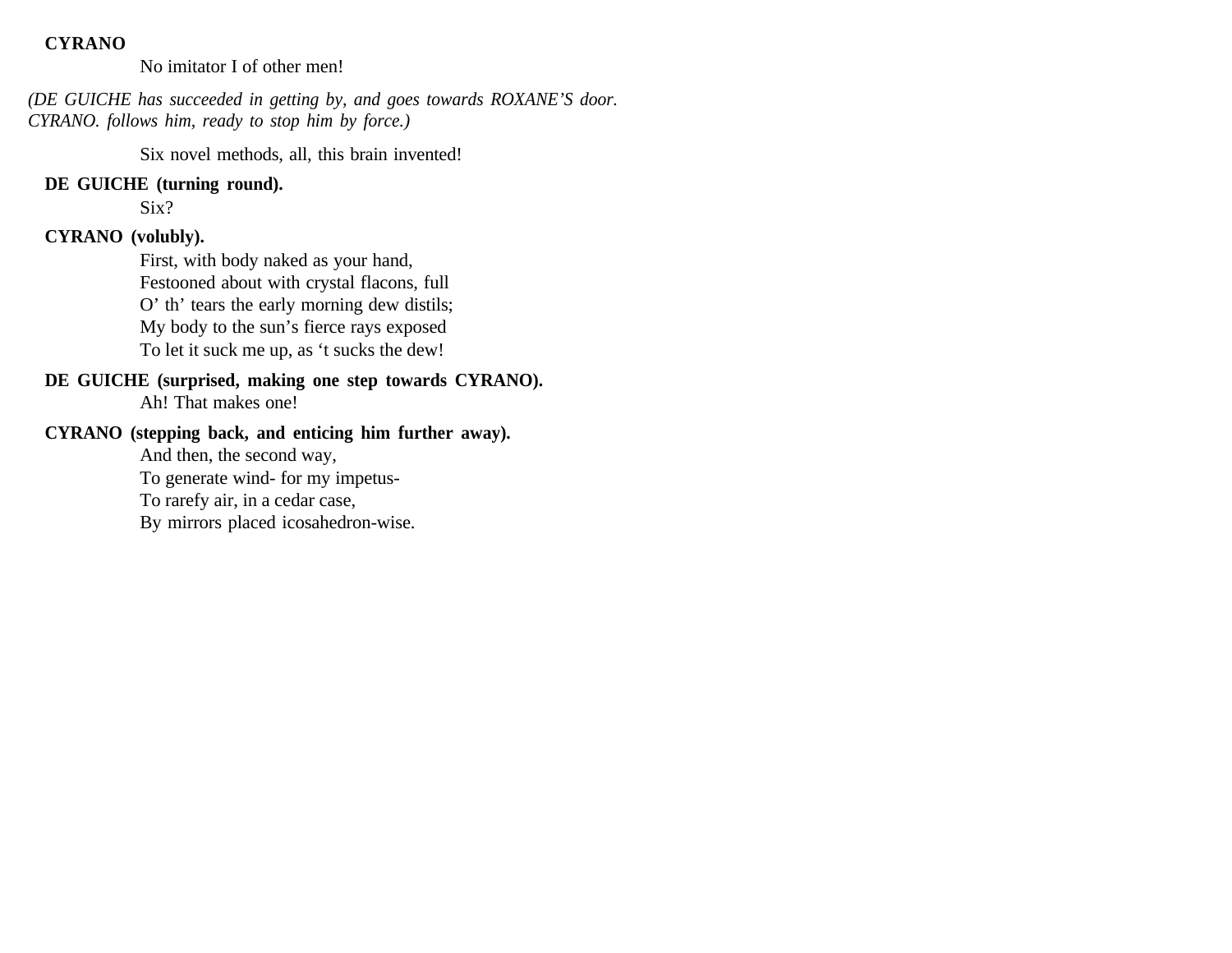#### **DE GUICHE (making another step).**

Two!

# **CYRANO (still stepping backwards).**

Or- for I have some mechanic skill-To make a grasshopper, with springs of steel, And launch myself by quick succeeding fires Saltpetre-fed- to the stars' pastures blue!

#### **DE GUICHE (unconsciously following him and counting on his fingers).**  Three!

**CYRANO**

Or

 *(since fumes have property to mount)-*

To charge a globe with fumes, sufficiently To carry me aloft!

# **DE GUICHE (same play, more and more astonished).**

Well, that makes four!

## **CYRANO**

Or smear myself with marrow from a bull, Since, at the lowest point of Zodiac,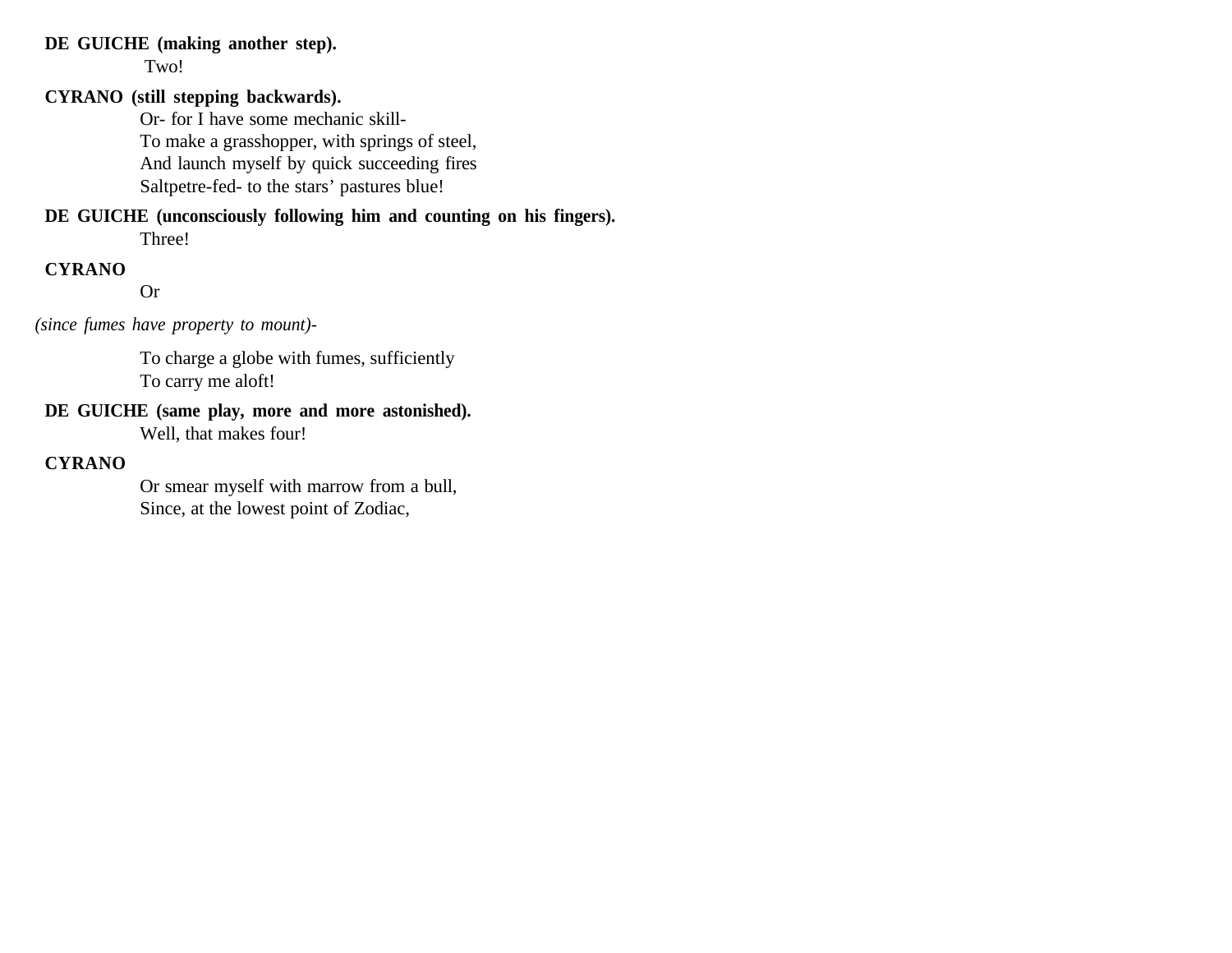Phoebus well loves to suck that marrow up!

#### **DE GUICHE (amazed).**

Five!

## **CYRANO (who, while speaking, had drawn him to the other side of the square near a bench).**

 Sitting on an iron platform- thence To throw a magnet in the air. This is A method well conceived- the magnet flown Infallibly the iron will pursue: Then quick! relaunch your magnet, and you thus Can mount and mount unmeasured distances!

#### **DE GUICHE**

Here are six excellent expedients! Which of the six chose you?

# **CYRANO**

Why, none!- a seventh!

#### **DE GUICHE**

Astonishing! What was it?

#### **CYRANO**

I'll recount.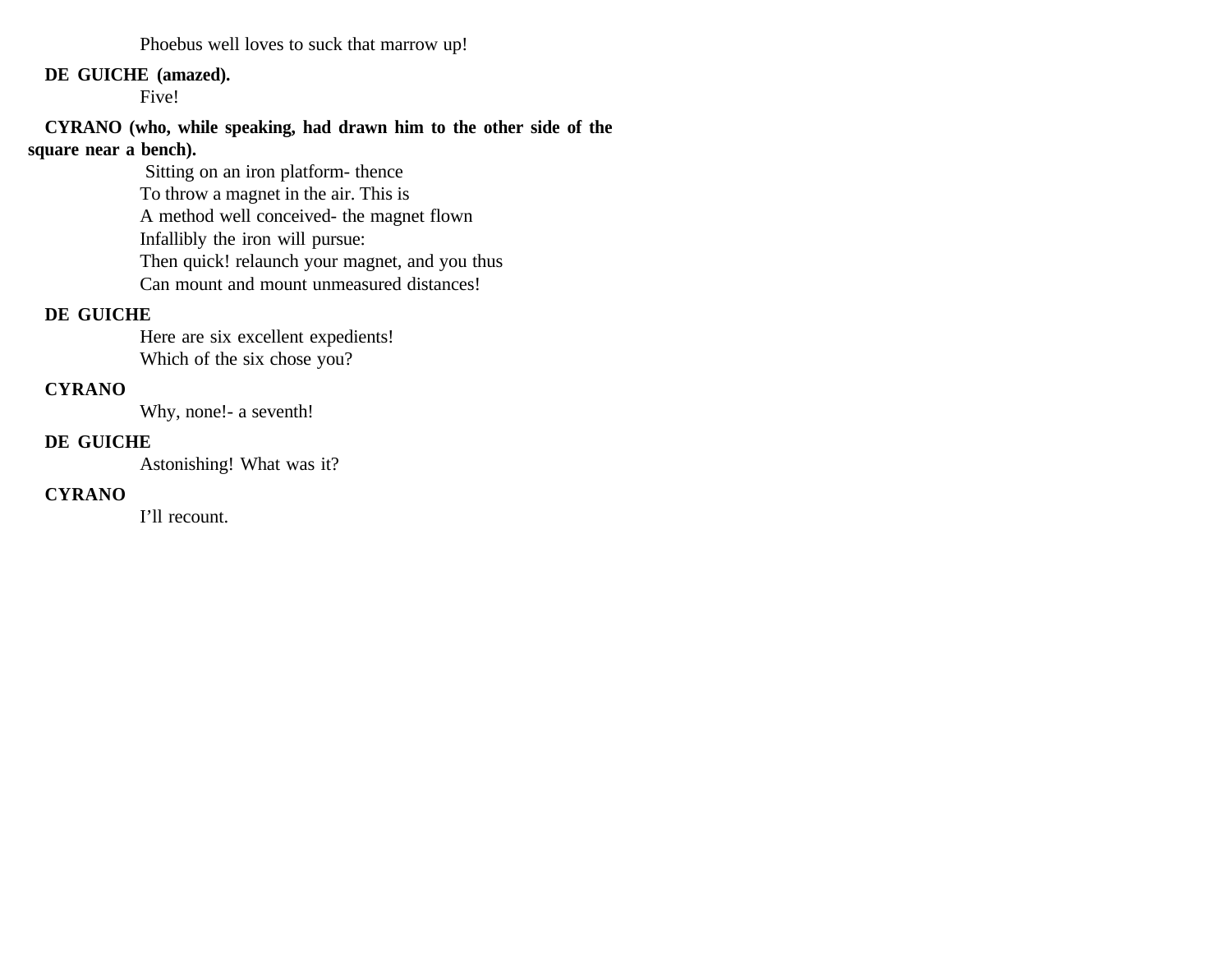#### **DE GUICHE**

This wild eccentric becomes interesting!

**CYRANO (making a noise like the waves, with weird gestures).** Houuh! houuh!

#### **DE GUICHE**

Well.

# **CYRANO**

You have guessed?

#### **DE GUICHE**

Not I!

## **CYRANO**

The tide!

I' the' witching hour when the moon woos the wave, I laid me, fresh from a sea-bath, on the shore-And, failing not to put head foremost- for The hair holds the sea-water in its mesh-I rose in air, straight! straight!- like angel's flight, And mounted, mounted, gently, effortless,... When  $\text{Io}$ ! a sudden shock! Then...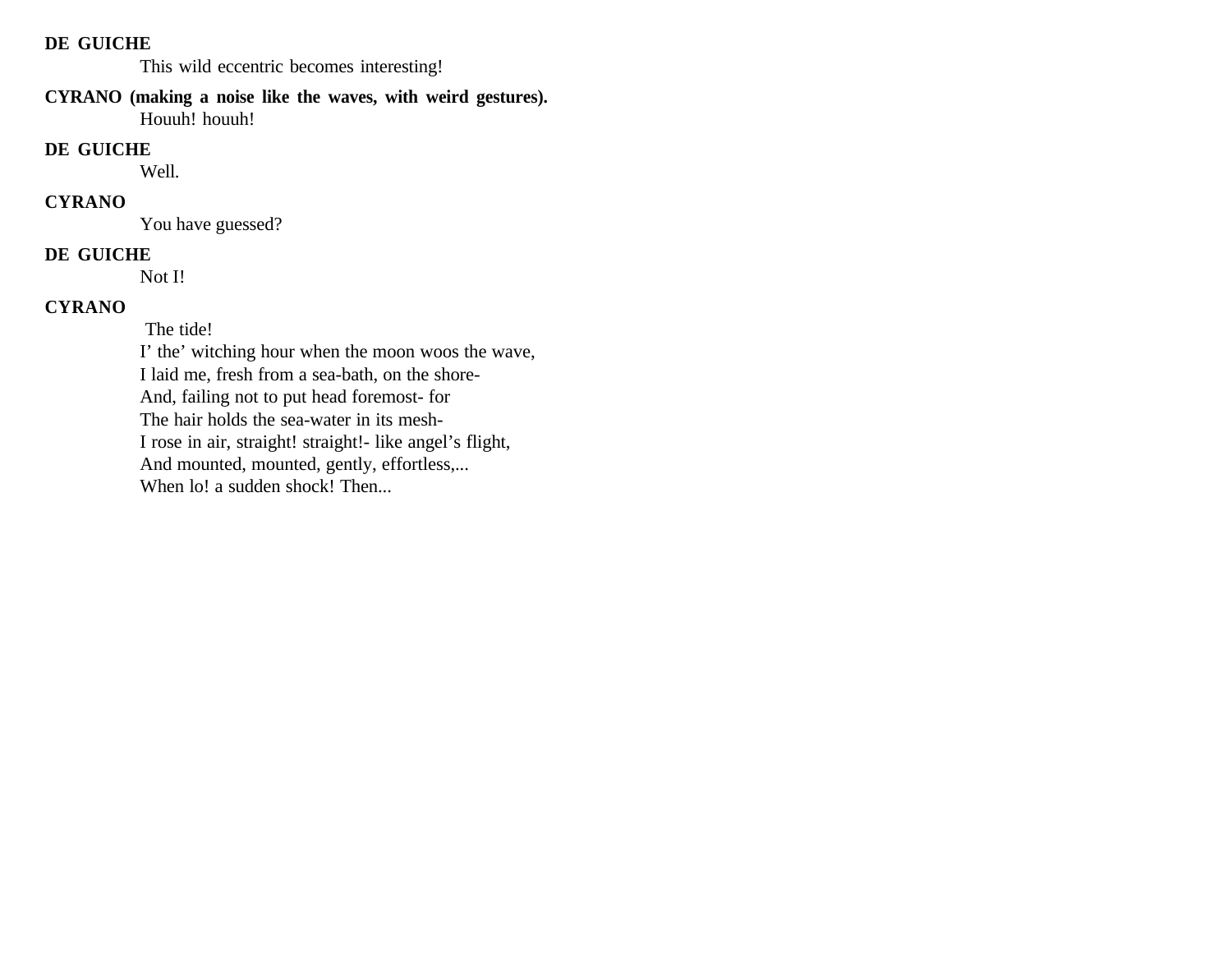#### **DE GUICHE (overcome by curiosity, sitting down on the bench).**

Then?

# **CYRANO**

Oh! then...

*(Suddenly returning to his natural voice).*

The quarter's gone- I'll hinder you no more: The marriage-vows are made.

# **DE GUICHE (springing up).**

What! Am I mad? That voice?

*(The house-door opens. Lackeys appear carrying lighted candelabra. Light. CYRANO gracefully uncovers.)*

That nose- Cyrano?

# **CYRANO (bowing).**

Cyrano.

While we were chatting, they have plighted troth.

#### **DE GUICHE**

Who?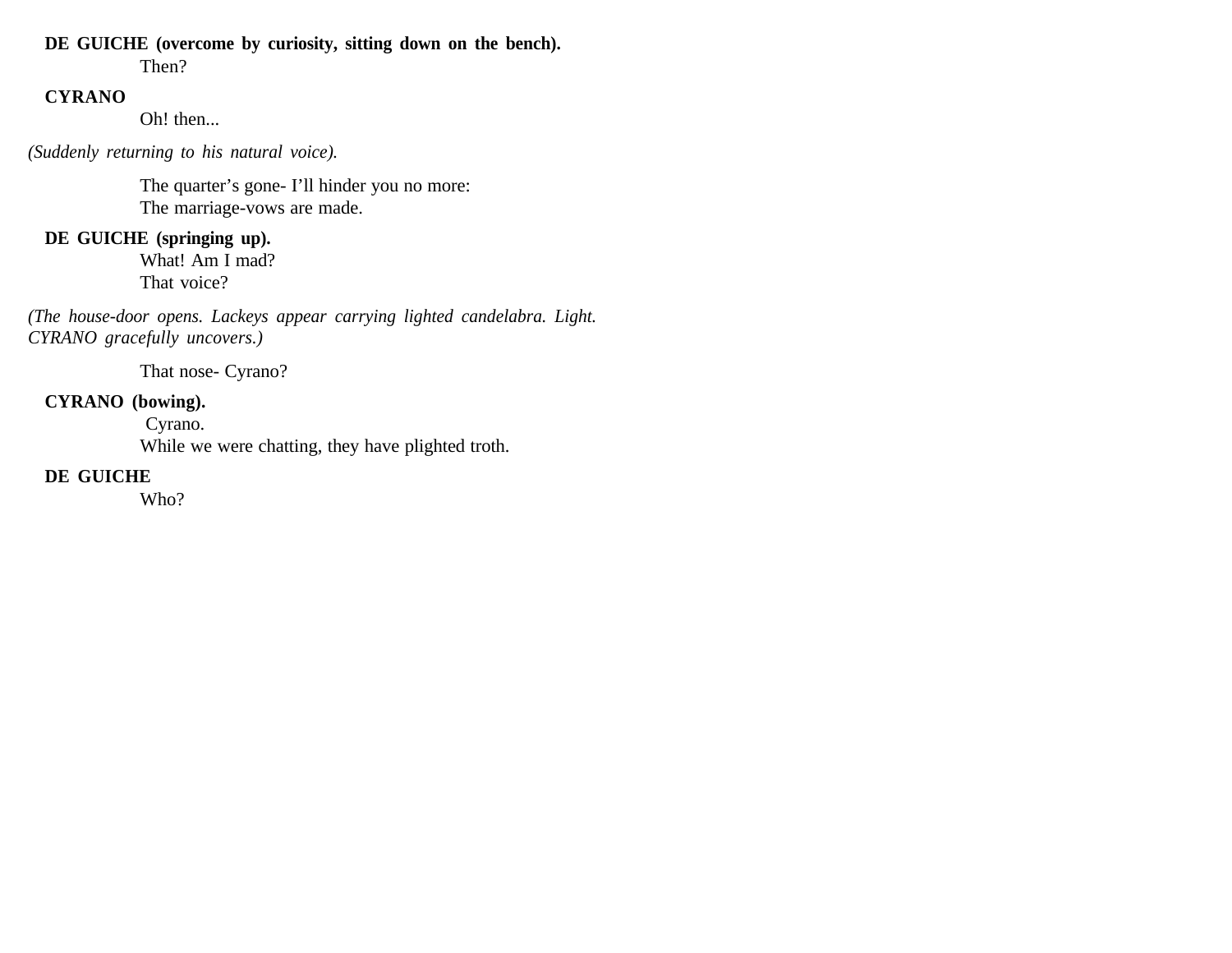*(He turns round. Tableau. Behind the lackeys appear ROXANE and CHRISTIAN, holding each other by the hand. The FRIAR follows them, smiling. RAGUENEAU also holds a candlestick. The DUENNA closes the rear, bewildered, having made a hasty toilet.)*

#### Heavens!

# *SCENE XII*

*The SAME. ROXANE, CHRISTIAN, the FRIAR RAGUENEAU, LACKEYS, the DUENNA.*

#### **DE GUICHE (to ROXANE).**

You?

*(Recognising CHRISTIAN, in amazement.)*

He?

*(Bowing, with admiration to ROXANE.)* 

Cunningly contrived!

*(To CYRANO.)* 

My compliments- Sir Apparatus-maker! Your story would arrest at Peter's gate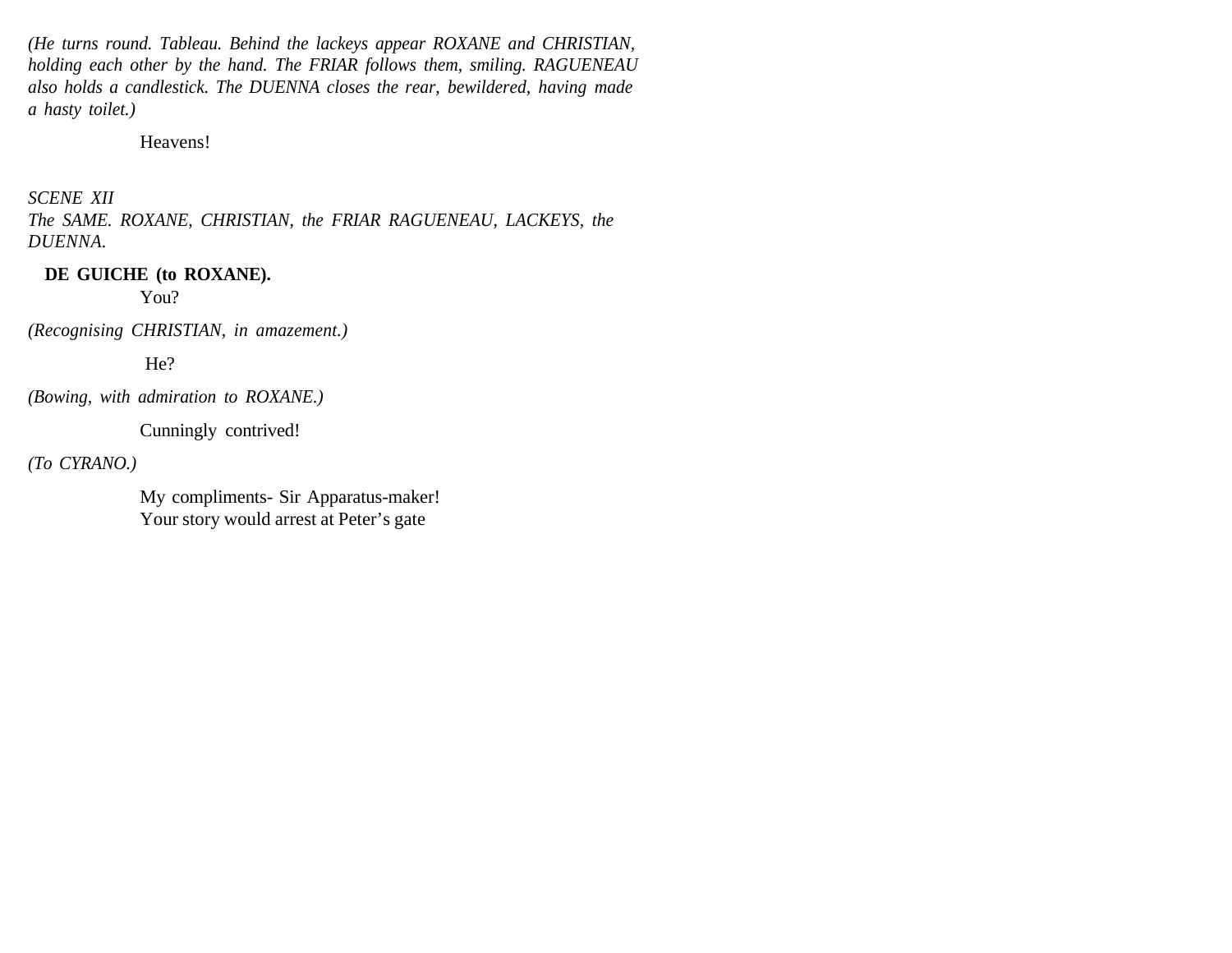Saints eager for their Paradise! Note well The details. 'Faith! They'd make a stirring book!

### **CYRANO (bowing).**

I shall not fail to follow your advice.

### **THE FRIAR (showing with satisfaction the two lovers to DE GUICHE).**

A handsome couple, son, made one by you!

## **DE GUICHE**

(with a freezing look) Ay!

## *(To ROXANE.)*

Bid your bridegroom, Madame, fond farewell.

## **ROXANE.**

Why so!

## **DE GUICHE (to CHRISTIAN).**

 Even now the regiment departs. Join it!

### **ROXANE.**

It goes to battle?

### **DE GUICHE**

Without doubt.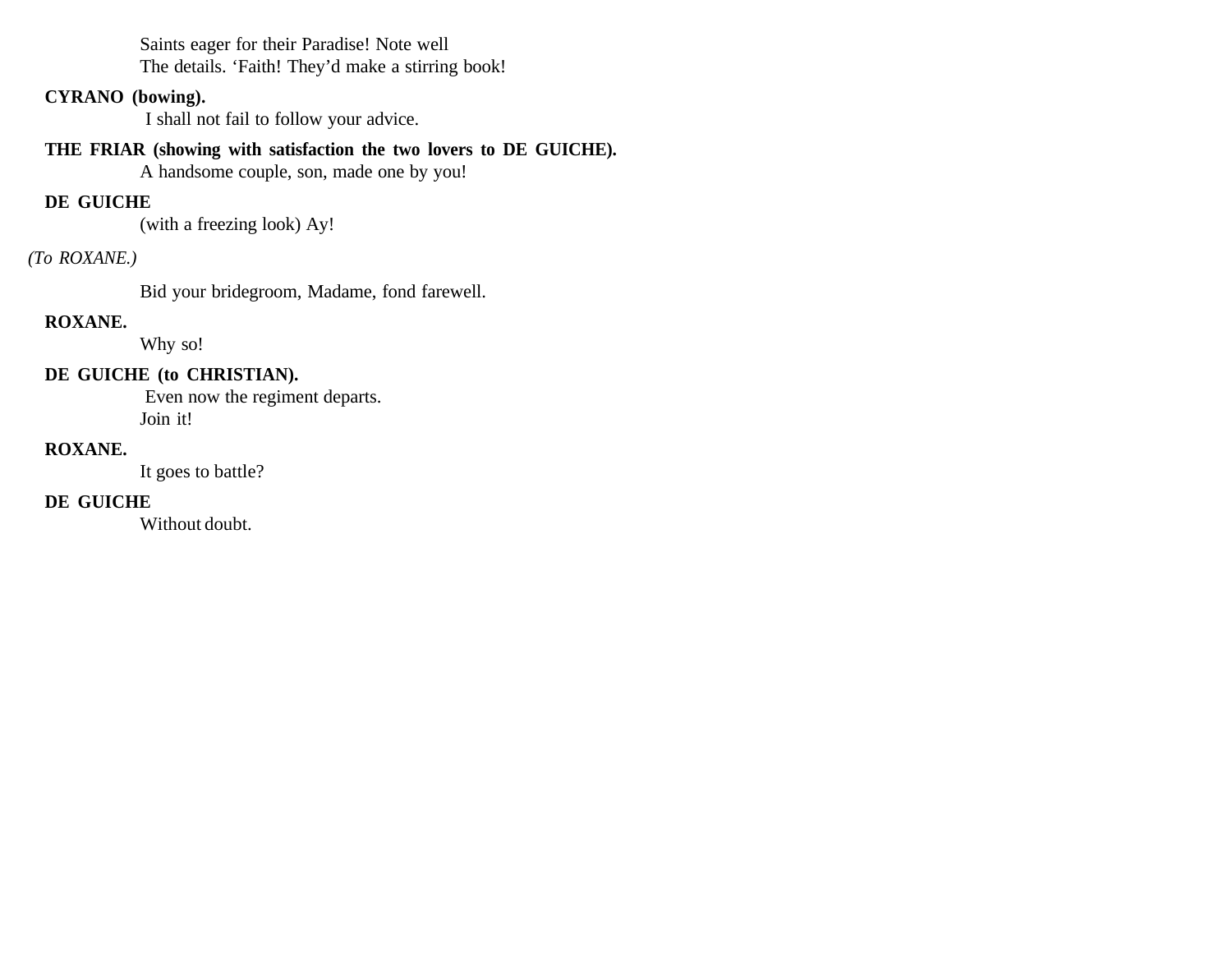### **ROXANE.**

But the Cadets go not?

## **DE GUICHE**

Oh ay! they go.

*(Drawing out the paper he had put in his pocket.)*

Here is the order.

## *(To CHRISTIAN.)*

Baron, bear it, quick!

### **ROXANE. (throwing herself in CHRISTIAN'S arms).**  Christian!

## **DE GUICHE (sneeringly to CYRANO).**

The wedding-night, is far, methinks!

### **CYRANO (aside).**

He thinks to give me pain of death by this!

## **CHRISTIAN (to ROXANE).**

Oh! once again! Your lips!

## **CYRANO**

Come, come, enough!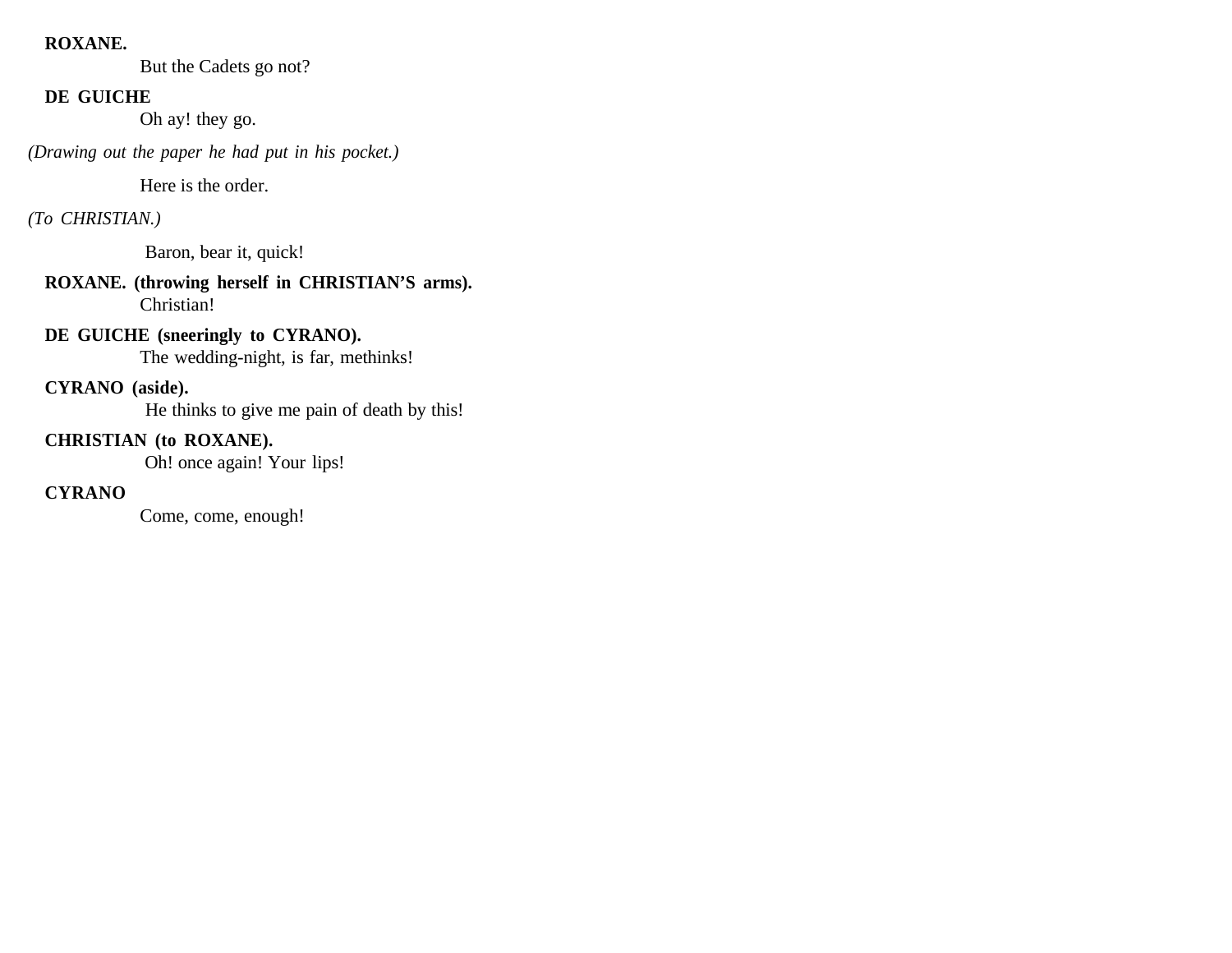### **CHRISTIAN (still kissing ROXANE).**

'Tis hard to leave her,- you know not...

### **CYRANO (trying to draw him away).**

I know.

*(Sound of drums beating a march in the distance.)*

## **DE GUICHE**

The regiment starts!

## **ROXANE. (to CYRANO, holding back CHRISTIAN, whom CYRANO is**

### **drawing away).**

Oh!- I trust him you! Promise me that no risks shall put his life In danger!

## **CYRANO**

I will try my best, but promise... That I cannot!

### **ROXANE.**

But swear he shall be prudent?

### **CYRANO**

Again, I'll do my best, but...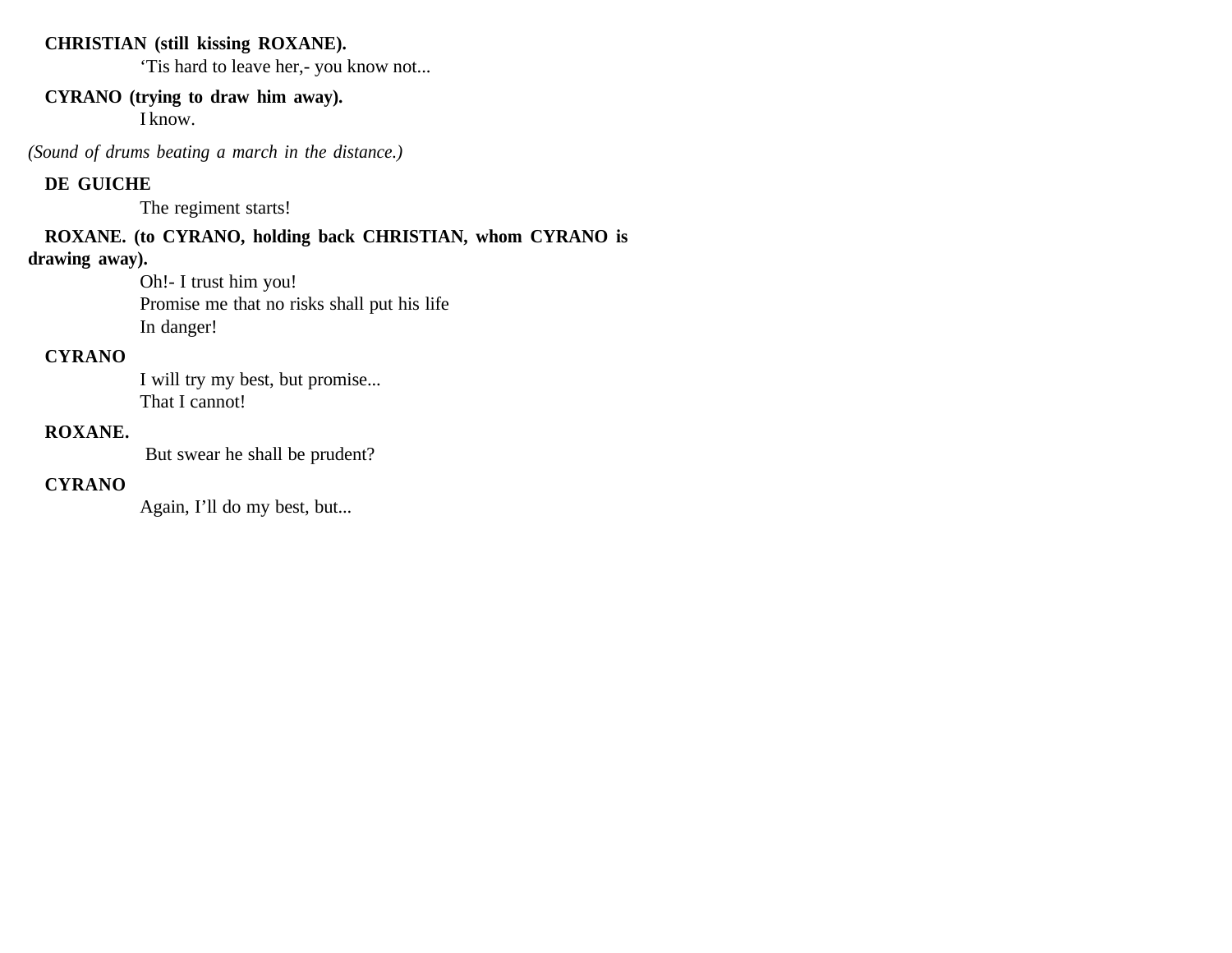### **ROXANE.**

In the siege Let him not suffer!

## **CYRANO**

All that man can do, I...

## **ROXANE.**

That he shall be faithful!

## **CYRANO**

Doubtless, but...

## **ROXANE.**

That he will write oft?

## **CYRANO (pausing).**

That,- I promise you!

## *CURTAIN.*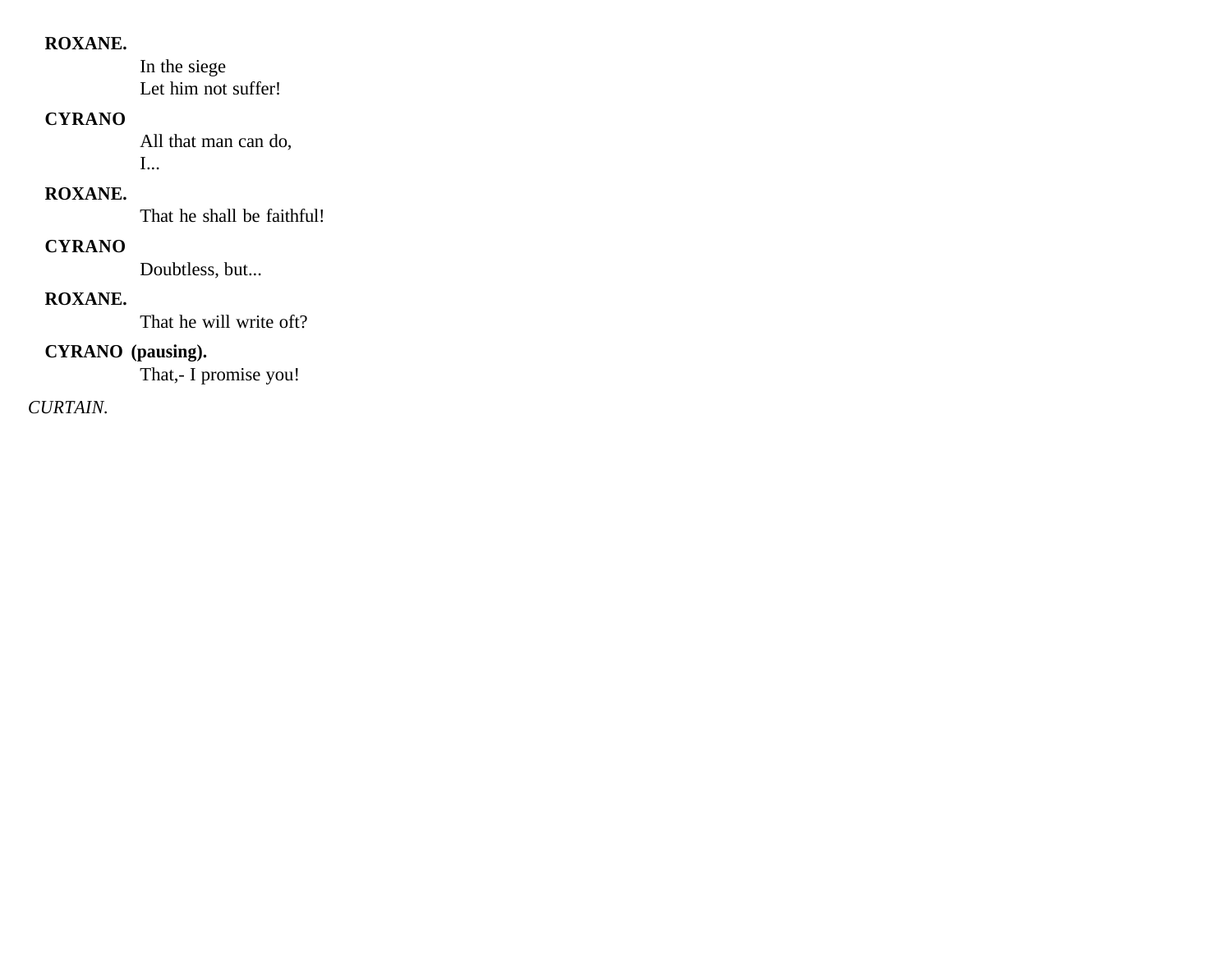# ACT IV

#### *THE CADETS OF GASCONY*

*Post occupied by company of CARBON DE CASTEL-JALOUX at the siege of Arras.*

*In the background an embankment across the whole stage. Beyond, view of plain extending to the horizon. The country covered with entrenchments. The walls of Arras and the outlines of its roofs against the sky in the distance. Tents. Arms strewn about, drums, etc. Day is breaking with a faint glimmer of yellow sunrise in the east. Sentinels at different points. Watch-fires. The CADETS OF GAS-CONY, wrapped in their mantles, are sleeping. CARBON DE CASTEL-JALOUX and LE BRET are keeping watch. They are very pale and thin. CHRISTIAN sleeps among the others in his cloak in the foreground, his face illuminated by the fire. Silence.*

### *SCENE I*

*CHRISTIAN, CARBON DE CASTEL-JALOUX, LE BRET, the CADETS, then*

### **LE BRET**

'Tis terrible.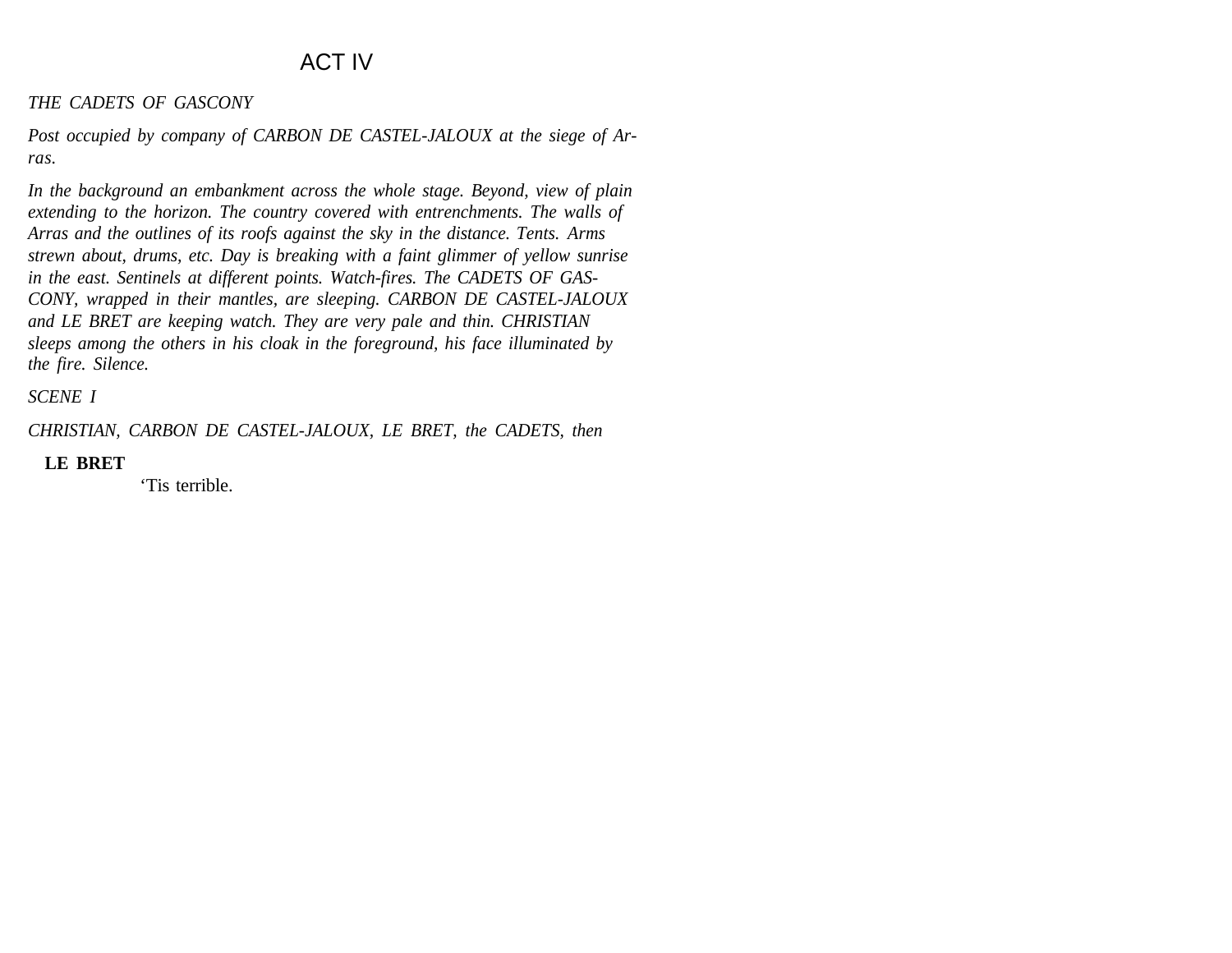### **CARBON**

Not a morsel left.

## **LE BRET**

Mordious!

## **CARBON (making a sign that he should speak lower).**

Curse under your breath. You will awake them.

## *(To the CADETS.)*

Hush! Sleep on.

## *(To LE BRET.)*

He who sleeps, dines!

## **LE BRET**

But that is sorry comfort for the sleepless!... What starvation!

*(Firing is heard in the distance.)*

## **CARBON**

Oh, plague take their firing! 'Twill wake my sons.

*(To the CADETS, who lift up their heads.)*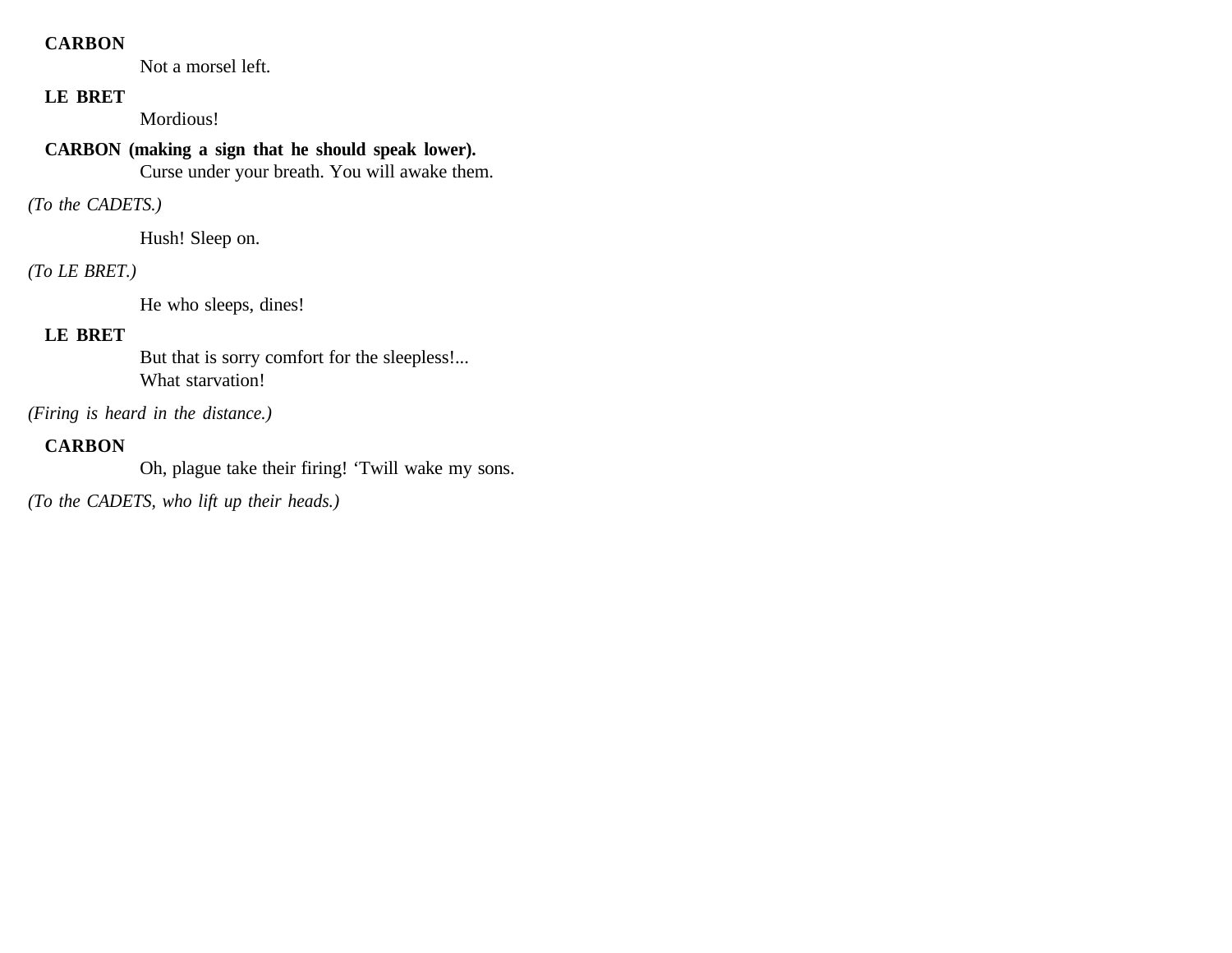Sleep on!

*(Firing is again heard, nearer this time.)*

### **A CADET (moving).**

The devil!... Again.

## **CARBON**

'Tis nothing! 'Tis Cyrano coming back!

*(Those who have lifted up their heads prepare to sleep again.)*

## **A SENTINEL (from without).**

Ventrebieu! Who goes there?

## **THE VOICE OF CYRANO.**

Bergerac.

# **THE SENTINEL (who is on the redoubt).**  Ventrebieu!

Who goes there?

# **CYRANO (appearing at the top).**

Bergerac, idiot!

*(He comes down, LE BRET advances anxiously to meet him.)*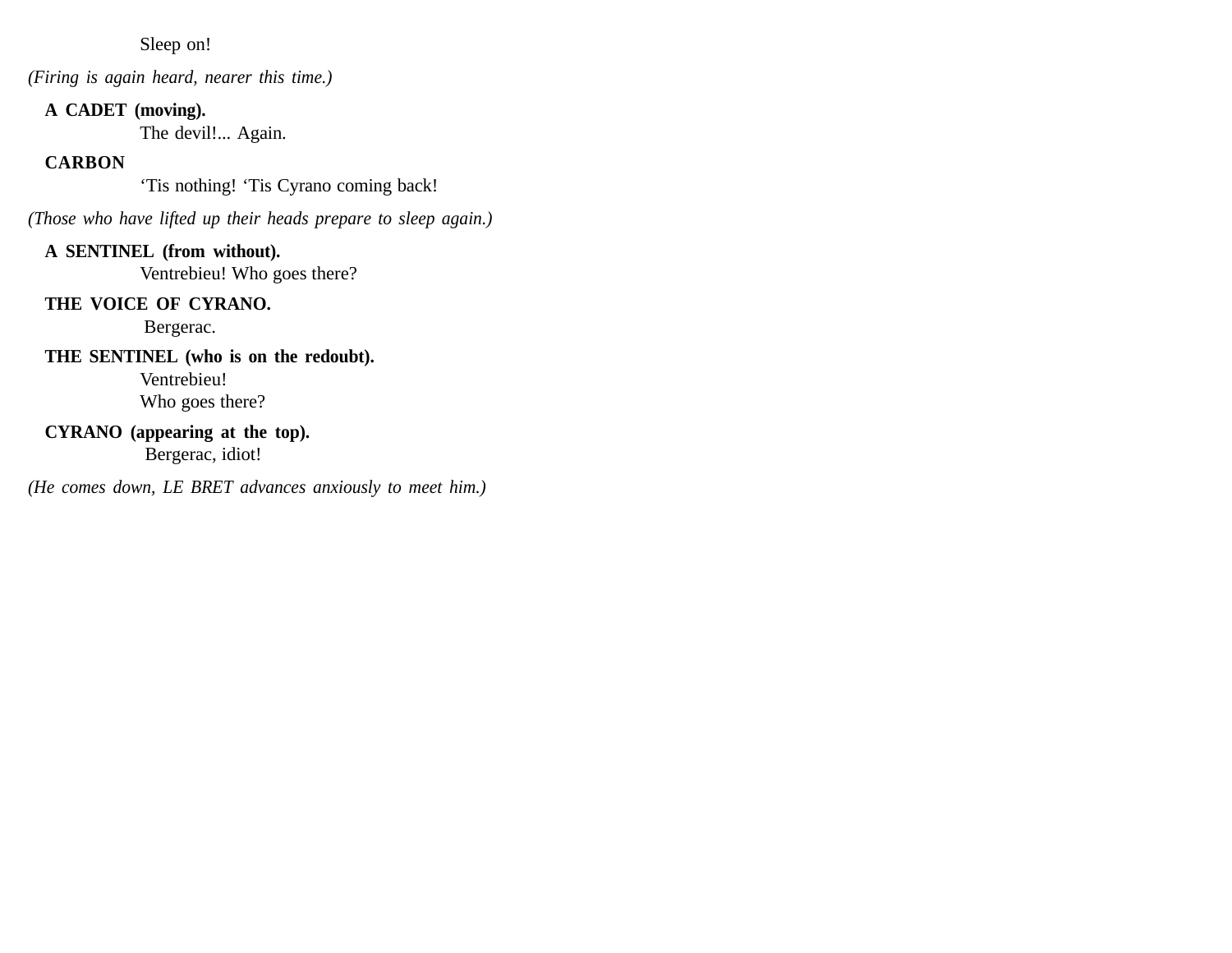### **LE BRET**

Heavens!

### **CYRANO (making signs that he should not awake the others).** Hush!

### **LE BRET**

Wounded?

## **CYRANO**

Oh! you know it has become their custom to shoot at me every morning and to miss me.

### **LE BRET**

This passes all! To take letters at each day's dawn. To risk...

## **CYRANO (stopping before CHRISTIAN).**

I promised he should write often.

### *(He looks at him.)*

He sleeps. How pale he is! But how handsome still, despite his sufferings. If his poor little lady-love knew that he is dying of hunger...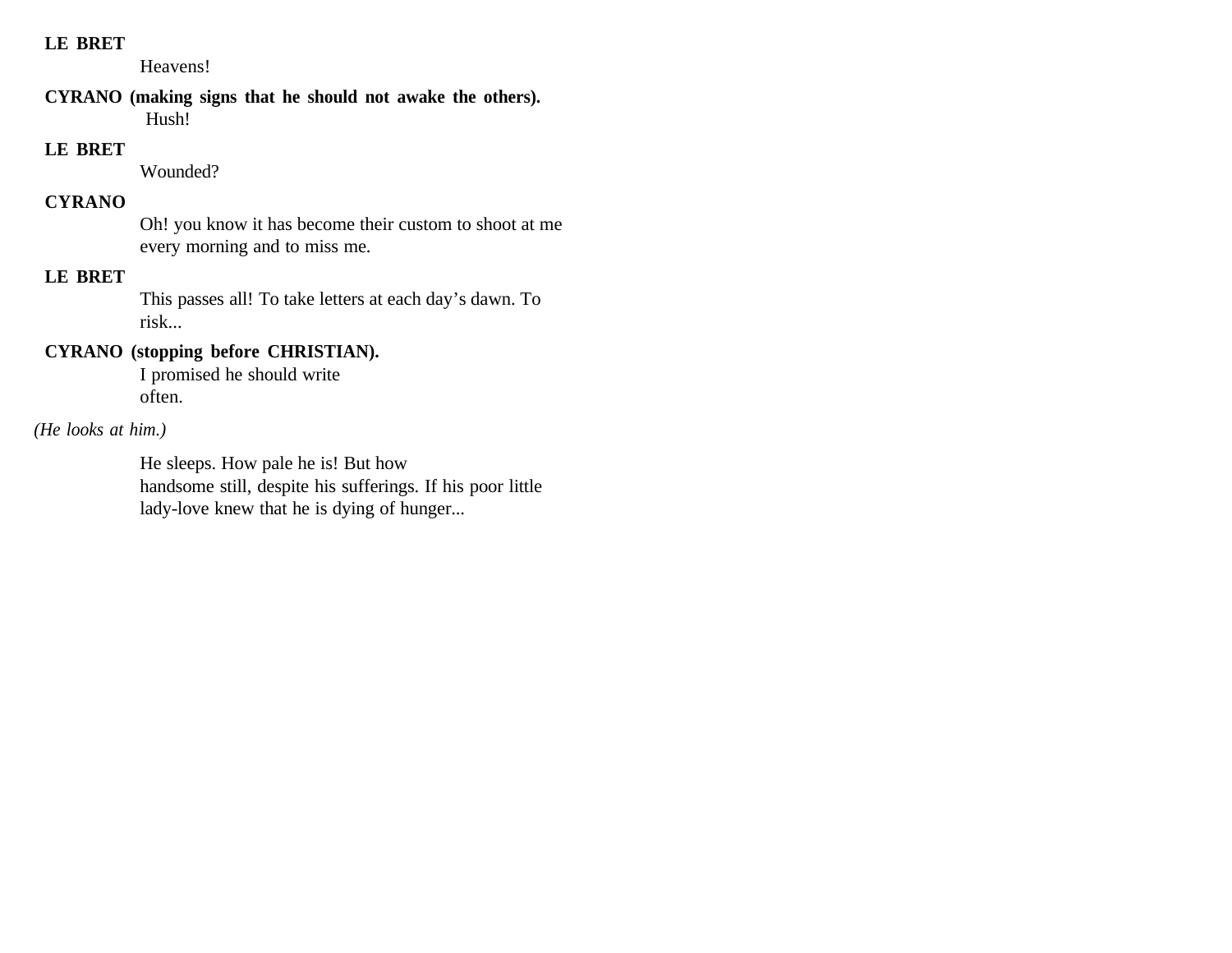### **LE BRET**

Get you quick to bed.

## **CYRANO**

Nay, never scold, Le Bret. I ran but little risk. I have found me a spot to pass the Spanish lines, where each night they lie drunk.

## **LE BRET**

You should try to bring us back provision.

## **CYRANO**

A man must carry no weight who would get by there! But there will be surprise for us this night. The French will eat or die... if I mistake not!

## **LE BRET**

Oh!... tell me!...

## **CYRANO**

Nay, not yet. I am not certain... You will see!

### **CARBON**

It is disgraceful that we should starve while we're besieging!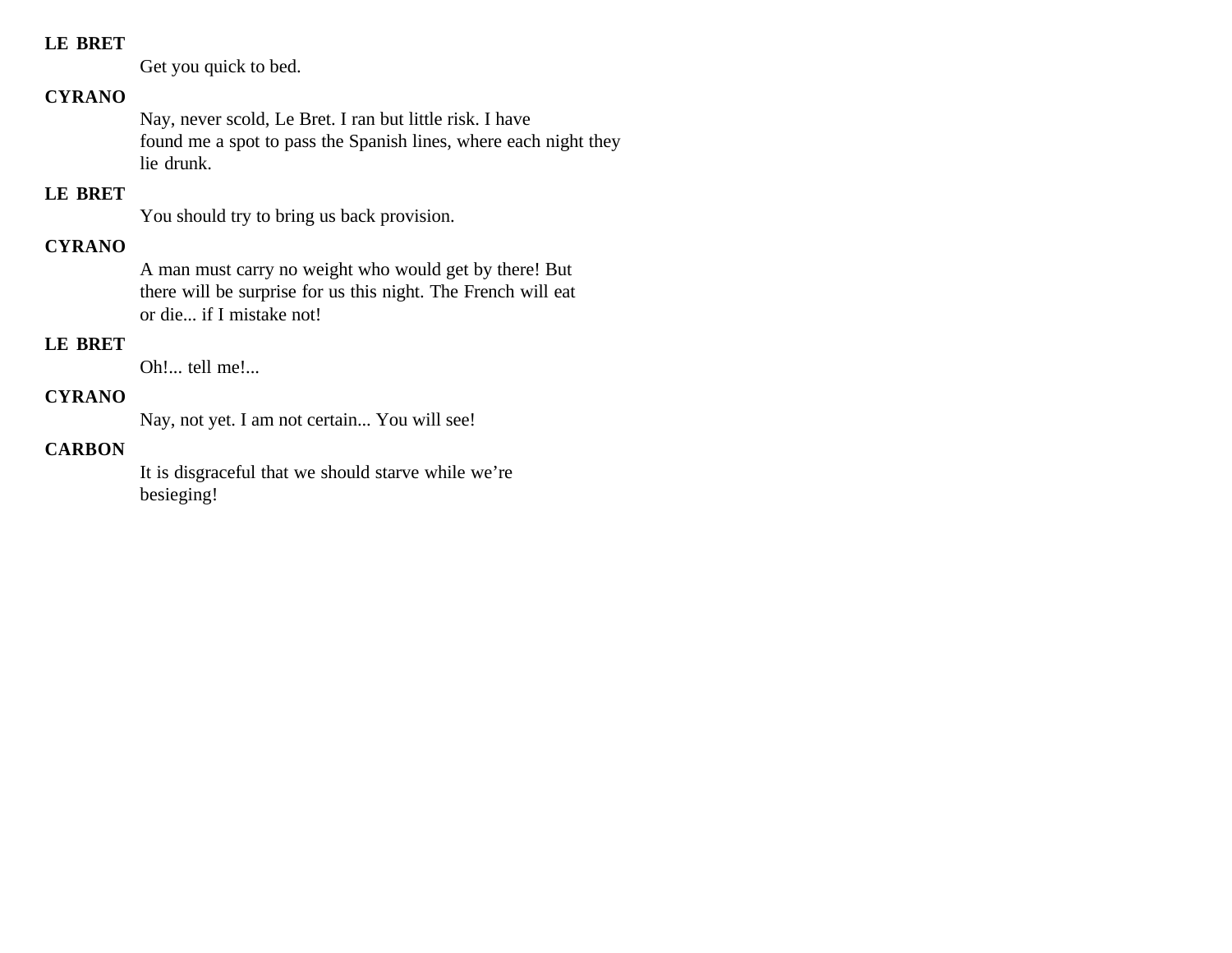### **LE BRET**

Alas, how full of complication is this siege of Arras!To think that while we are besieging, we should ourselves be caught in a trap and besieged by the Cardinal Infante of Spain.

### **CYRANO**

It were well done if he should be besieged in his turn.

## **LE BRET**

I am in earnest.

### **CYRANO**

Oh! indeed!

## **LE BRET**

To think you risk a life so precious... for the sake of a letter... Thankless one.

 *(Seeing him turning to enter the tent.)*

Where are you going?

## **CYRANO**

I am going to write another.

*(He enters the tent and disappears.)*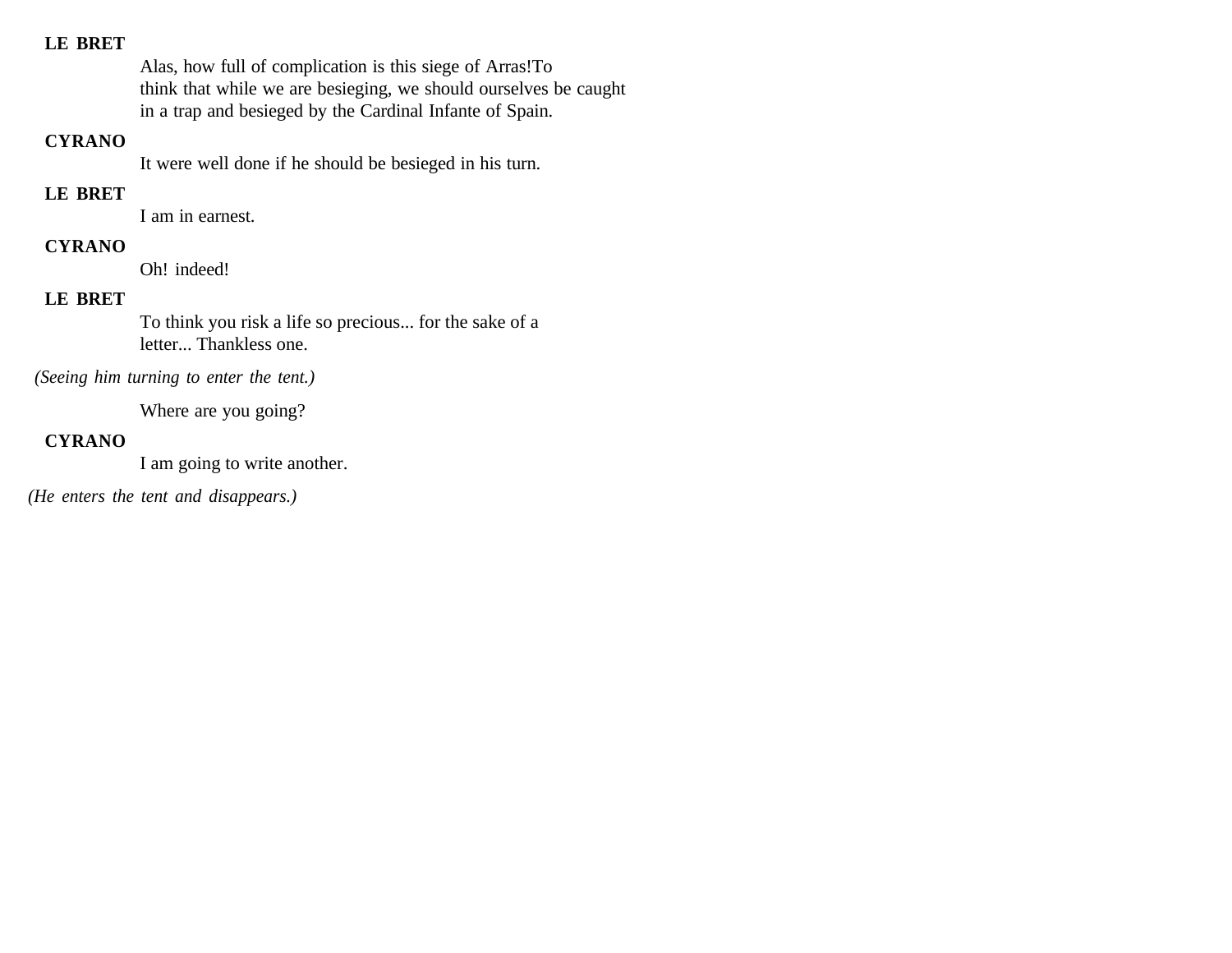### *SCENE II*

*The SAME, all but CYRANO. The day is breaking in rosy light. The town of Arras is golden in the horizon. The report of cannon is heard in the distance, followed immediately by the beating of drums far away to the left. Other drums are heard much nearer. Sounds of stirring in the camp. Voices of officers in the distance.*

### **CARBON (sighing).**

The reveille!

*(The CADETS move and stretch themselves.)*

Nourishing sleep! thou art at an end!... I know well what will be

*their first cry!*

### **A CADET (sitting up).**

I am so hungry!

## **ANOTHER**

I am dying of hunger! TOGETHER. Oh!

### **CARBON**

Up with you!

## **THIRD CADET**

-Cannot move a limb.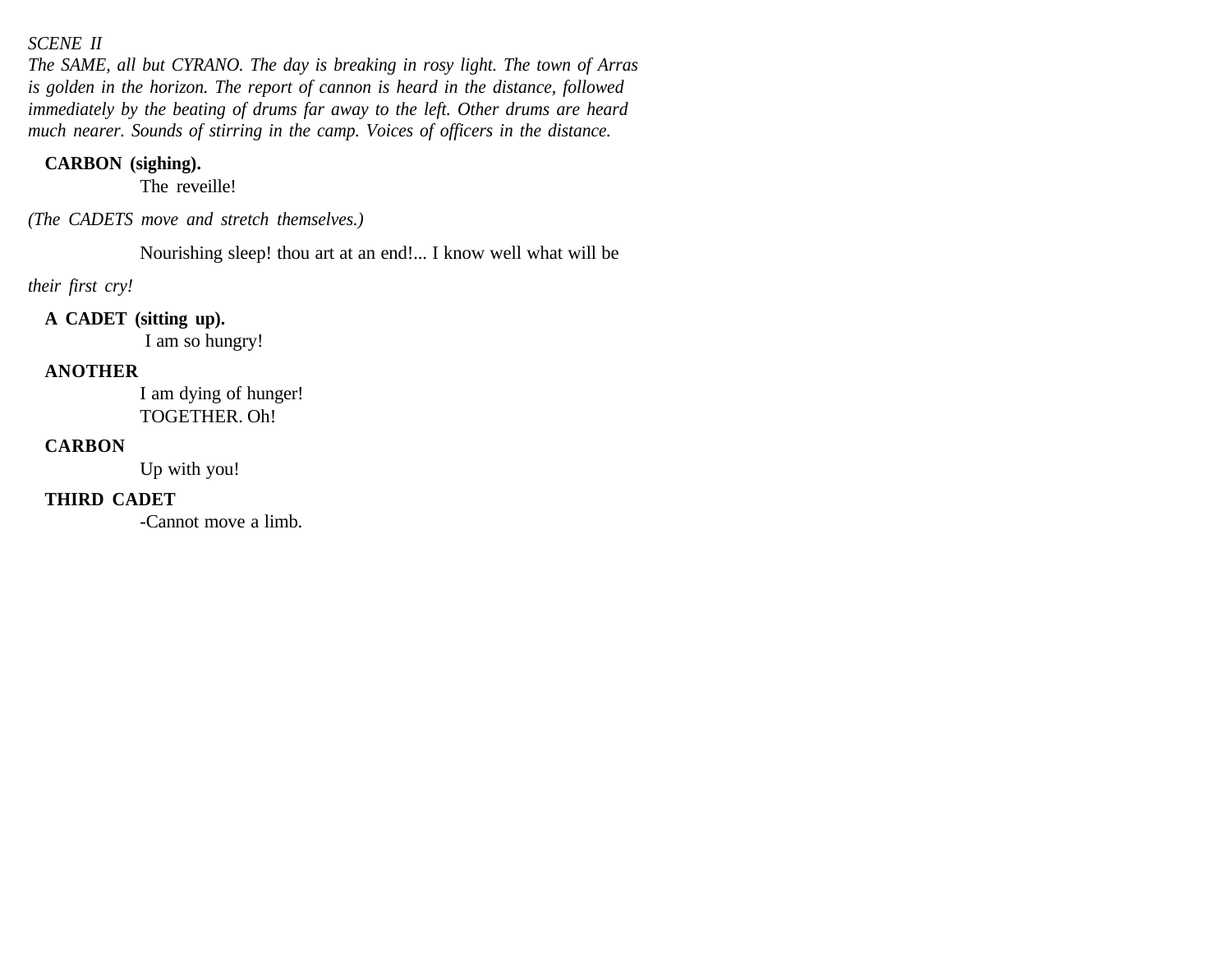### **FOURTH CADET**

Nor can I.

## **THE FIRST (looking at himself in a bit of armour).**

My tongue is

yellow. The air at this season of the year is hard to digest.

## **ANOTHER**

My coronet for a bit of Chester!

## **ANOTHER**

If none can furnish to my gaster wherewith to make a pint of chyle, I shall retire to my tent- like Achilles!

## **ANOTHER**

Oh! something! were it but a crust!

## **CARBON (going to the tent and calling softly).**

Cyrano!

## **ALL THE CADETS**

We are dying!

#### **CARBON (continuing to speak under his breath at the opening of the tent).**

Come to my aid, you, who have the art of quick retort and gay jest. Come, hearten them up.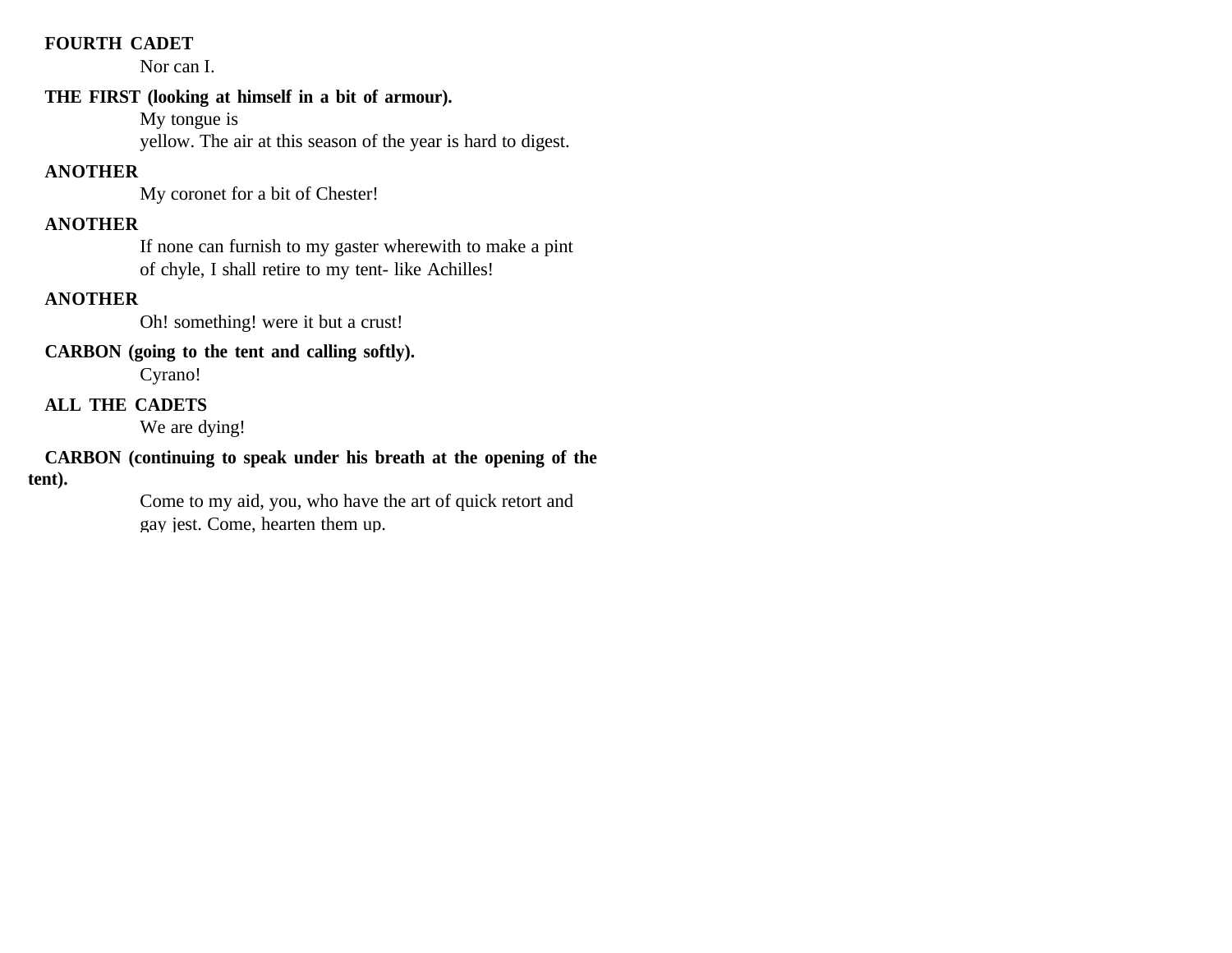### **SECOND CADET (rushing towards another who is munching something).**

What are you crunching there?

### **FIRST CADET**

Cannon-wads, soaked in axle-grease! 'Tis poor hunting round about Arras!

## **A CADET (entering).**

I have been after game.

#### **ANOTHER (following him).**

And I after fish.

## **ALL (rushing to the two new-comers).**

Well! what have you brought? a pheasant?- a carp?- Come, show us quick!

### **THE ANGLER**

A gudgeon!

### **THE SPORTSMAN.**

A sparrow!

## **ALL TOGETHER**

(beside themselves). 'Tis more than can be borne? We will mutiny!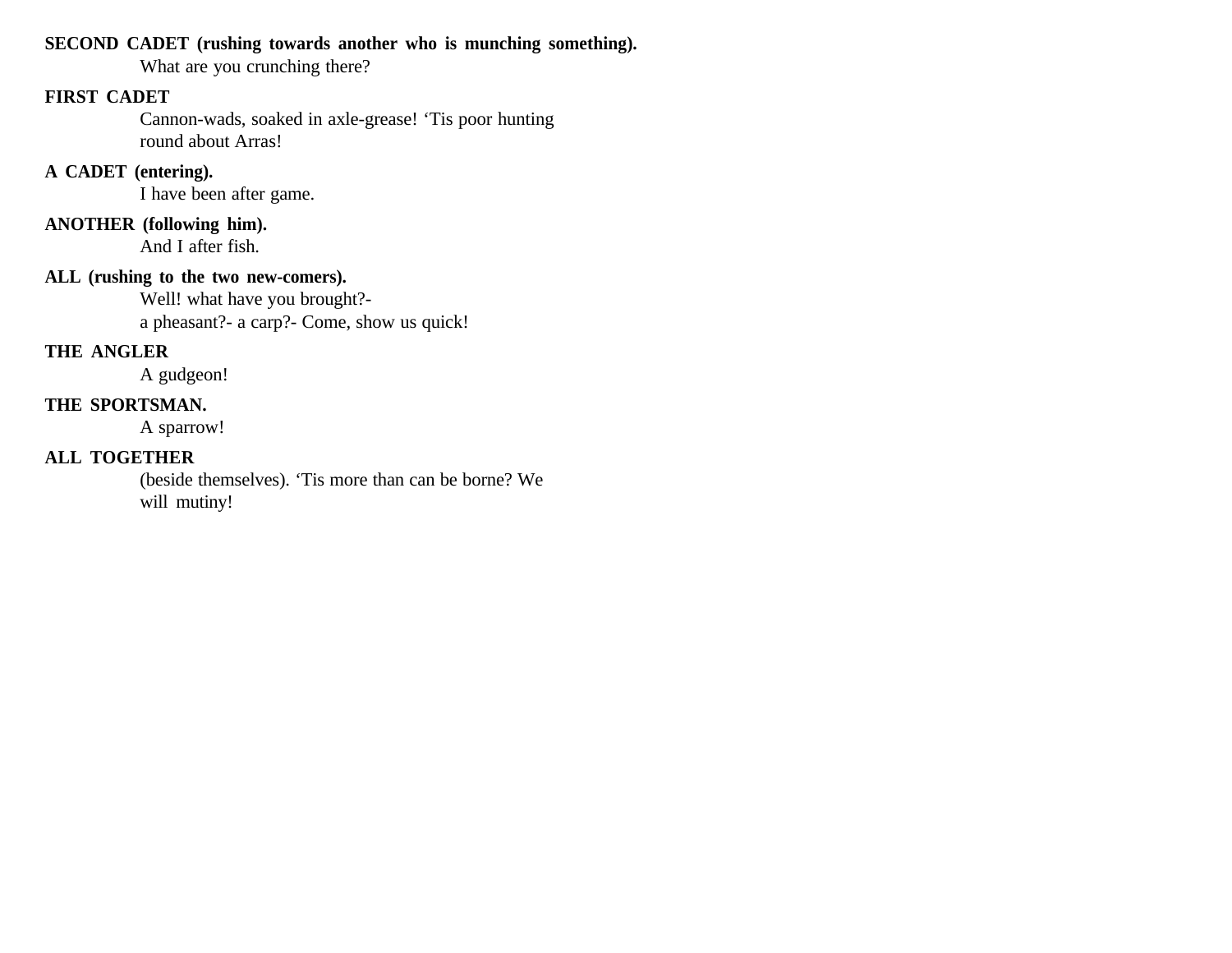### **CARBON**

Cyrano! come to my help.

*(The daylight has now come.)*

### *SCENE III The SAME. CYRANO.*

**CYRANO (appearing from the tent, very calm, with a pen stuck behind** his ear and a book in his hand). What is wrong?

## *(Silence.)*

*(To the FIRST CADET.)* 

Why drag you your legs so sorrowfully?

## **THE CADET**

I have something in my heels which weighs them down.

## **CYRANO**

And what may that be?

## **THE CADET**

My stomach!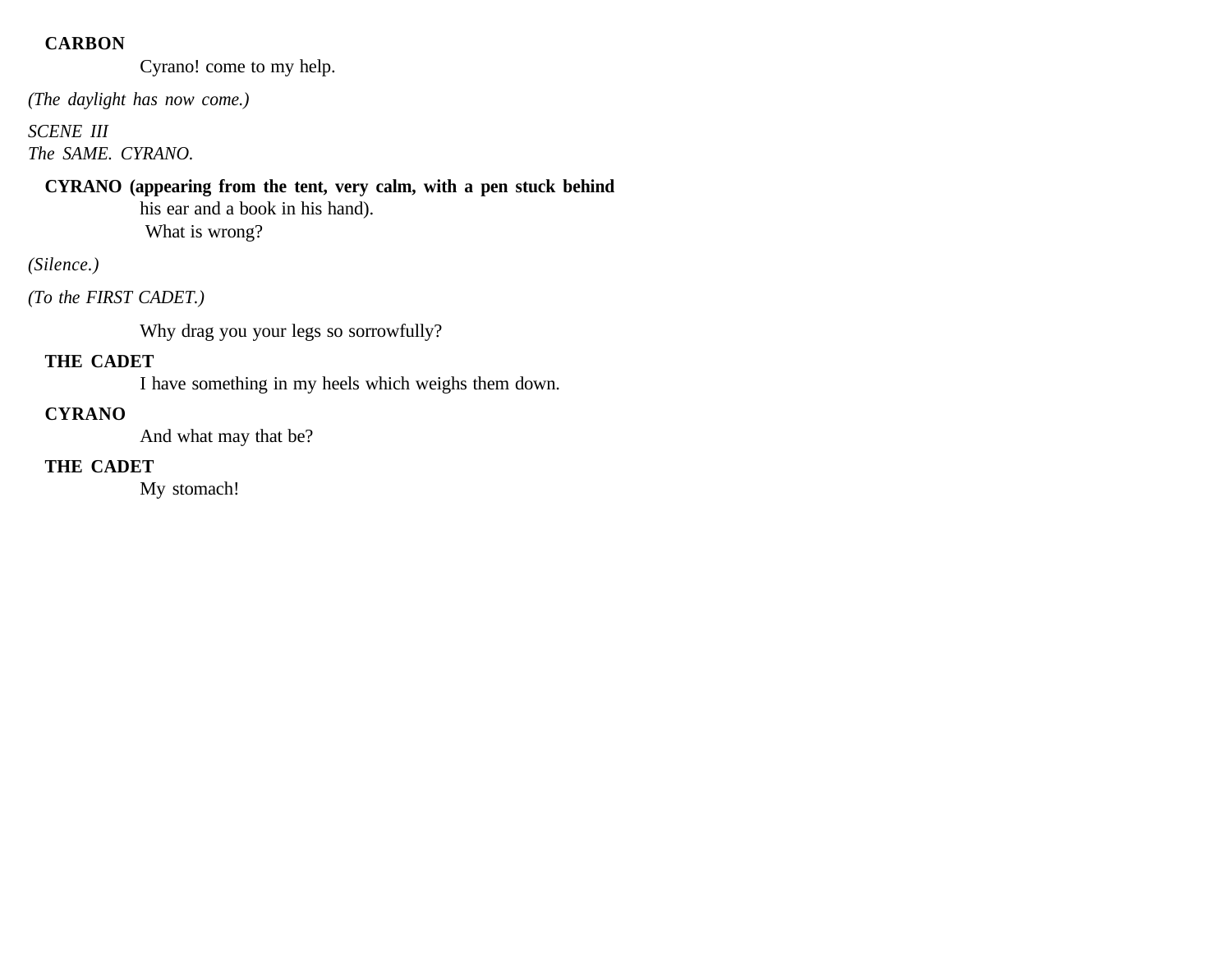### **CYRANO**

So have I, 'faith!

### **THE CADET**

It must be in your way?

### **CYRANO**

Nay, I am all the taller.

## **A THIRD**

My stomach's hollow.

## **CYRANO**

'Faith 'twill make a fine drum to sound the assault.

## **ANOTHER**

I have a ringing in my ears.

## **CYRANO**

No, no, 'tis false; a hungry stomach has no ears.

## **ANOTHER**

Oh to eat something- something oily!

**CYRANO (pulling off the CADET'S helmet and holding it out to him).** Behold your salad!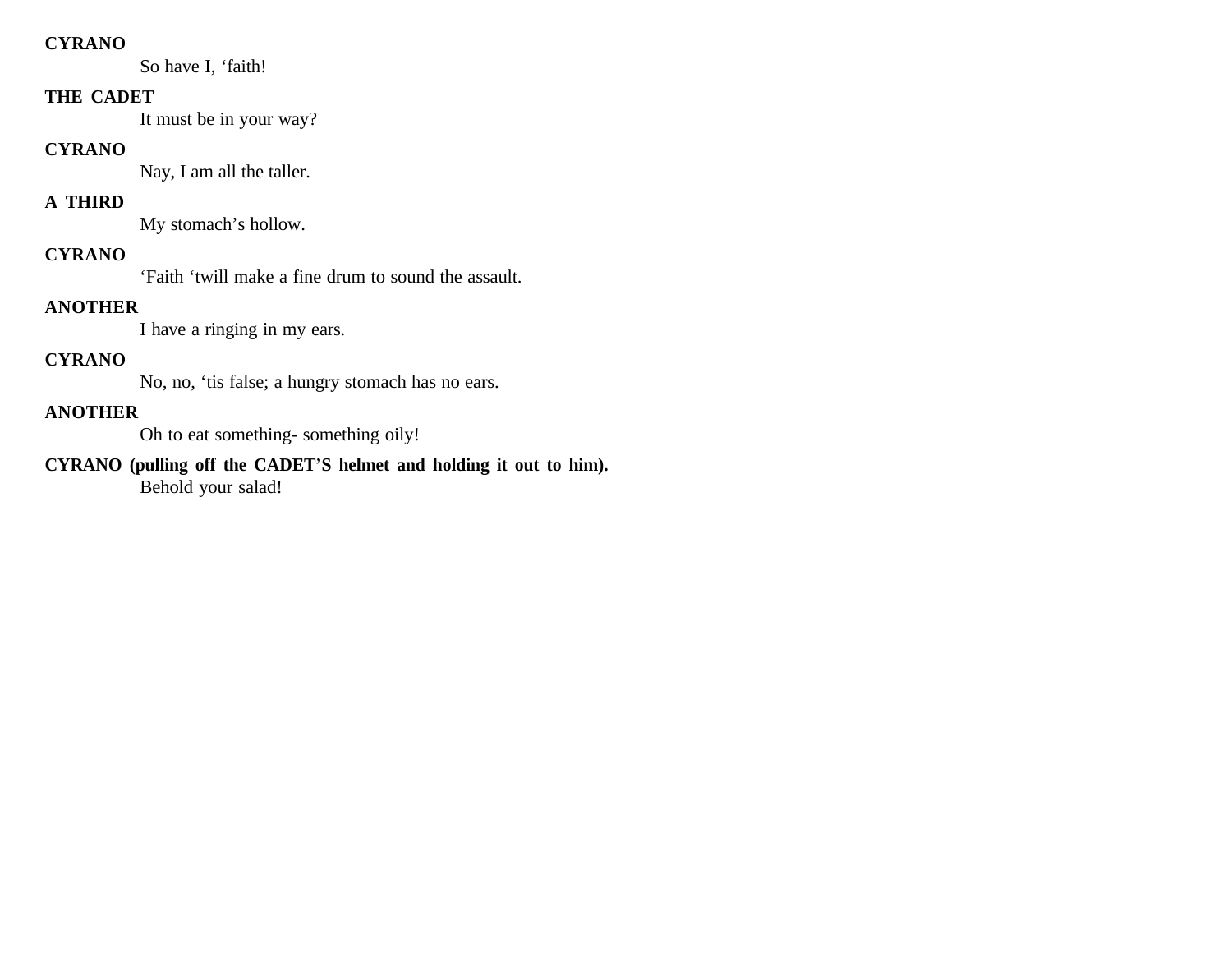### **ANOTHER**

What, in God's name, can we devour?

### **CYRANO (throwing him the book which he is carrying).**  The Iliad.

### **ANOTHER**

The first minister in Paris has his four meals a day!

## **CYRANO**

'Twere courteous an he sent you a few partridges!

### **THE SAME**

And why not? with wine too!

## **CYRANO**

A little Burgundy, Richelieu, s'il vous plait!

## **THE SAME**

He could send it by one of his friars.

#### **CYRANO**

Ay! by His Eminence Joseph himself.

## **ANOTHER**

I am as ravenous as an ogre!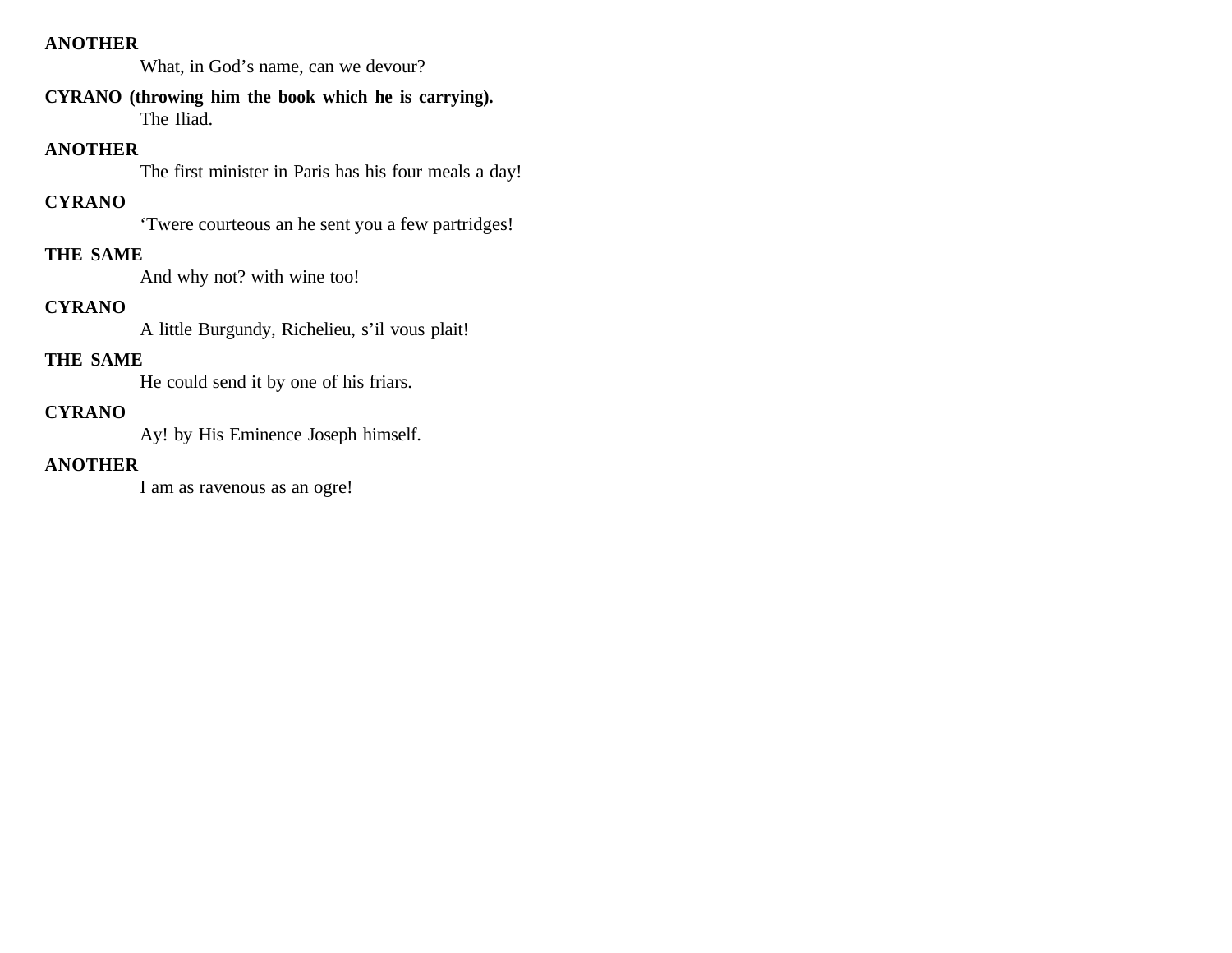#### **CYRANO**

Eat your patience, then.

# **THE FIRST CADET. (shrugging his shoulders).**

Always your pointedword!

## **CYRANO**

Ay, pointed words! I would fain die thus, some soft summer eve, Making a pointed word for a good cause. -To make a soldier's end by soldier's sword, Wielded by some brave adversary- die On blood-stained turf, not on a fever-bed, A point upon my lips, a point within my heart.

## **CRIES FROM ALL**

I'm hungry!

## **CYRANO (crossing his arms).**

 All your thoughts of meat and drink! Bertrand the fifer!- you were shepherd once,- Draw from its double leathern case your fife, Play to these greedy, guzzling soldiers. Play Old country airs with plaintive rhythm recurring, Where lurk sweet echoes of the dear home-voices,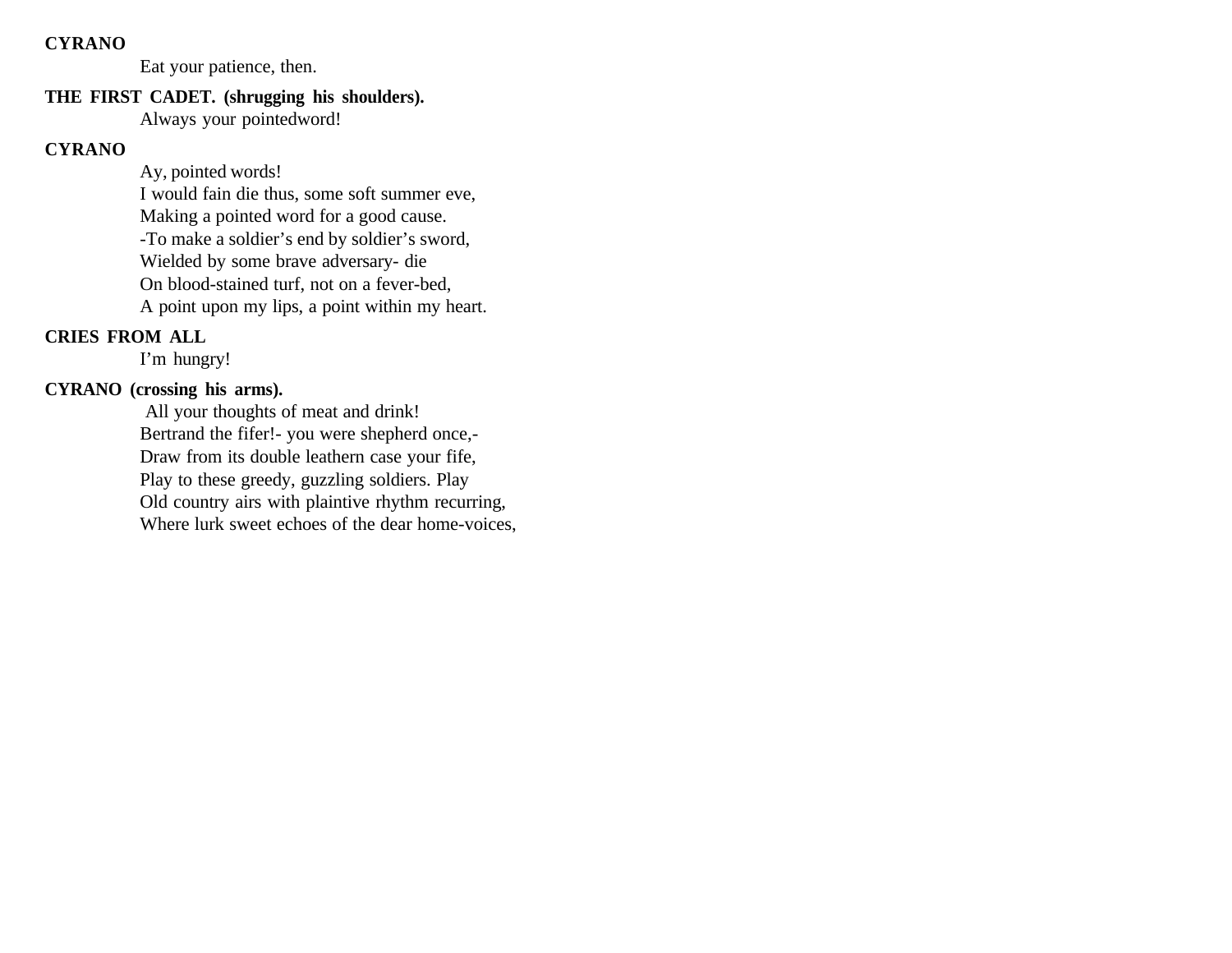Each note of which calls like a little sister, Those airs slow, slow ascending, as the smoke-wreaths Rise from the hearthstones of our native hamlets, Their music strikes the ear like Gascon patois!...

### *(The old man seats himself, and gets his flute ready.)*

Your flute was now a warrior in durance; But on its stem your fingers are a-dancing A bird-like minuet! O flute! Remember That flutes were made of reeds first, not laburnum; Make us a music pastoral days recalling-The soul-time of your youth, in country pastures!...

## *(The old man begins to play the airs of Languedoc.)*

Hark to the music, Gascons!... 'Tis no longer The piercing fife of camp- but 'neath his fingers The flute of the woods! No more the call to combat, 'Tis now the love-song of the wandering goat-herds!... Hark!... 'tis the valley, the wet landes, the forest, The sunburnt shepherd-boy with scarlet beret, The dusk of evening on the Dordogne river,-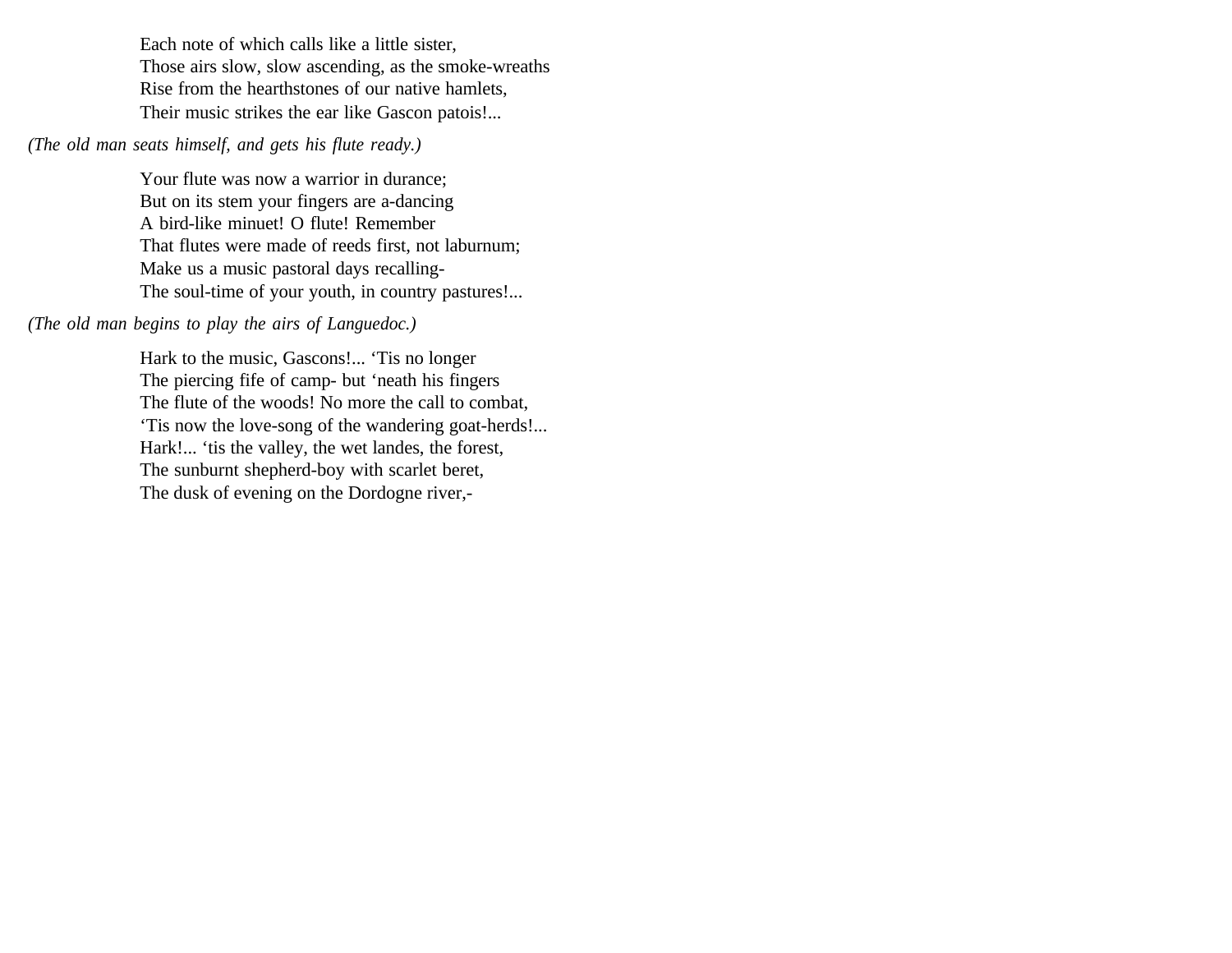'Tis Gascony! Hark, Gascons, to the music!

*(The CADETS sit with bowed heads; their eyes have a far-off look as if dreaming, and they surreptitiously wipe away their tears with their cuffs and the corner of their cloaks.)*

### **CARBON (to CYRANO in a whisper).**

But you make them weep!

### **CYRANO**

Ay, for home-sickness. A nobler pain than hunger,- 'tis of the soul, not of the body! I am well pleased to see their pain change its viscera. Heart-ache is better than stomach-ache.

## **CARBON**

But you weaken their courage by playing thus on their heart-strings!

### **CYRANO (making a sign to a drummer to approach).**

Not I. The hero

that sleeps in Gascon blood is ever ready to awake in them. 'Twould suffice...

*(He makes a signal; the drum beats.)*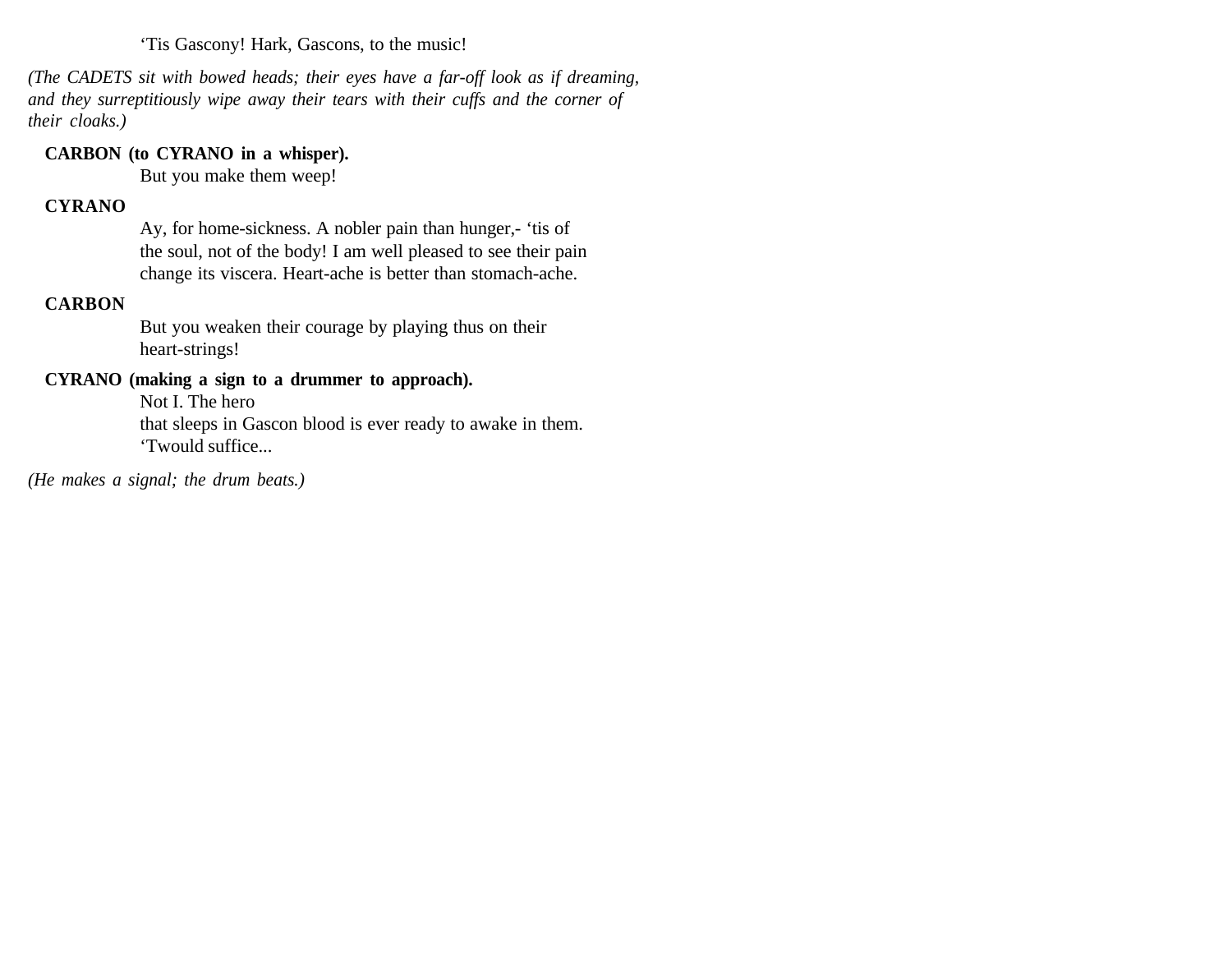#### **ALL THE CADETS (stand up and rush to take arms).**

What? What is it?

### **CYRANO (smiling).**

You see! One roll of the drum is enough! Good-bye dreams, regrets, native land, love.... All that the pipe called forth the drum has chased away!

## **A CADET (looking towards the back of the stage).**

Ho, here comes Monsieur de Guiche.

#### **ALL THE CADETS (muttering).**

Ugh!... Ugh!...

## **CYRANO (smiling).**

A flattering welcome!

## **A CADET**

We are sick to death of him!

## **ANOTHER CADET**

-With his lace collar over his armour, playing the fine gentleman!

## **ANOTHER**

As if one wore linen over steel!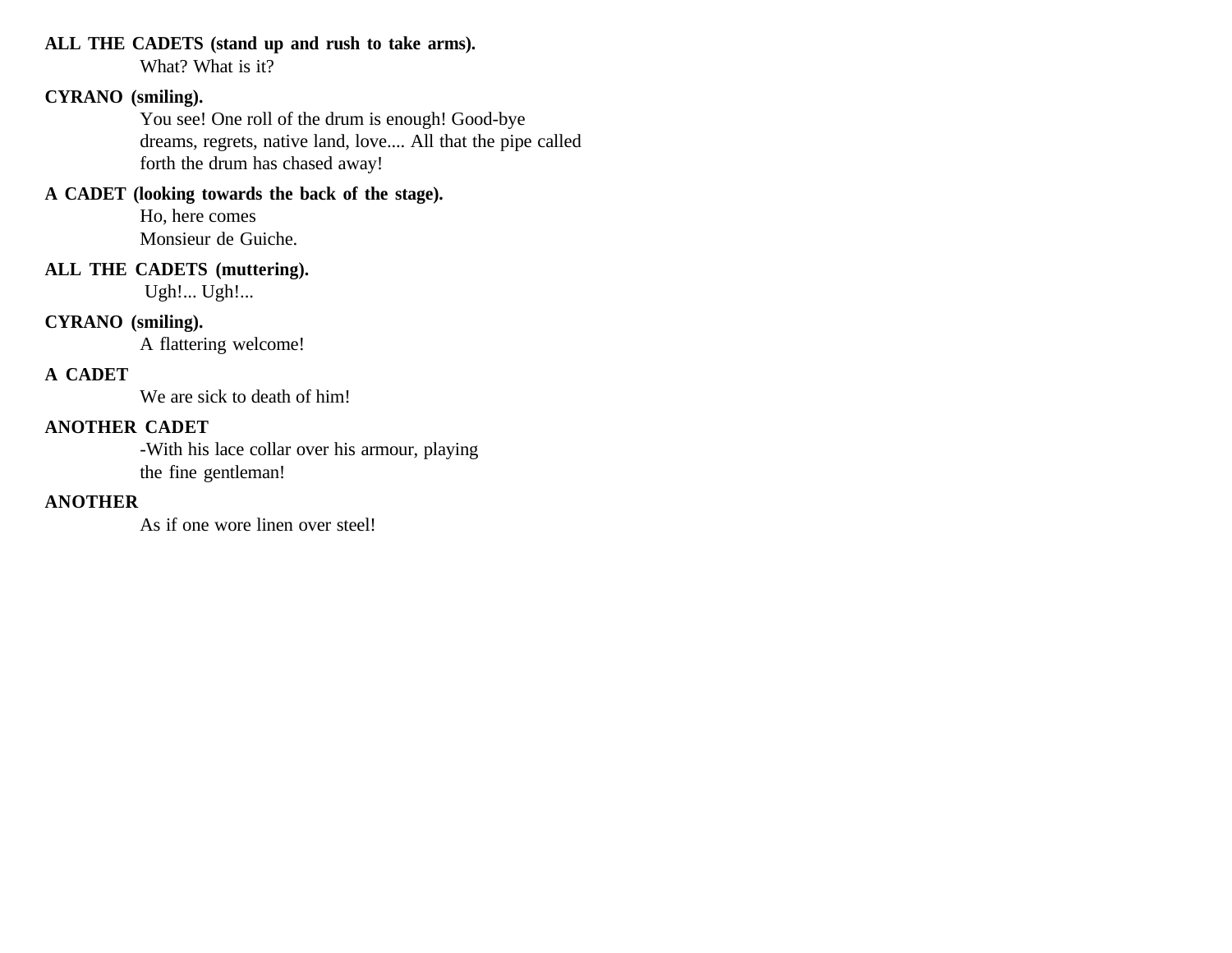### **THE FIRST**

It were good for a bandage had he boils on his neck.

#### **THE SECOND**

Another plotting courtier!

## **ANOTHER CADET**

His uncle's own nephew!

## **CARBON**

For all that- a Gascon.

### **THE FIRST**

Ay, false Gascon!... trust him not... Gascons should ever be crack-brained. Nought more dangerous than a rational Gascon.

## **LE BRET**

How pale he is!

## **ANOTHER**

Oh! he is hungry, just like us poor devils; but under his cuirass, with its fine gilt nails, his stomach-ache glitters brave in the sun.

## **CYRANO (hurriedly).**

Let us not seem to suffer either! Out with your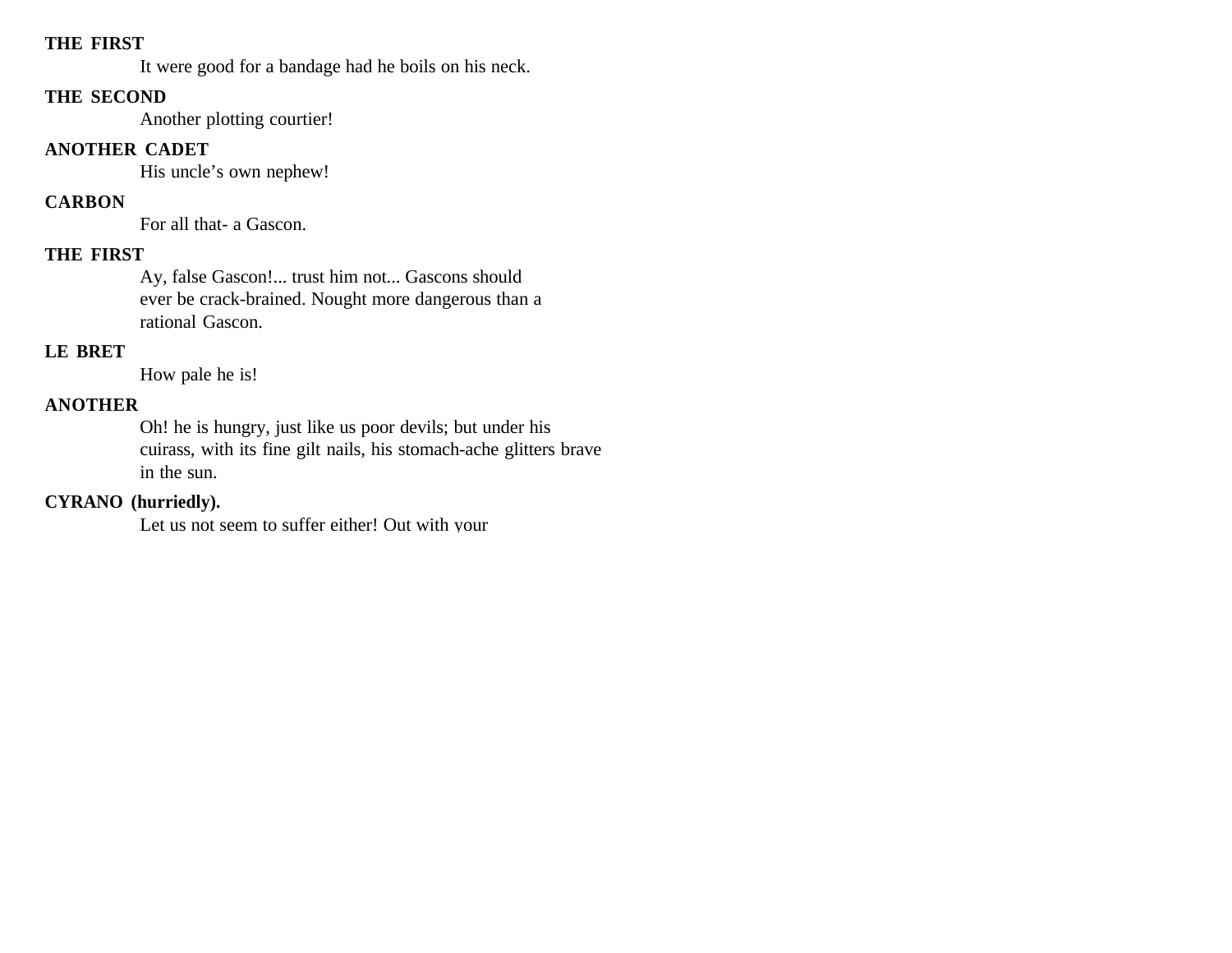cards, pipes, and dice...

*(All begin spreading out the games on the drums, the stools, the ground, and on their cloaks, and light long pipes.)*

And I shall read Descartes.

*(He walks up and down, reading a little book which he has drawn from his pocket. Tableau. Enter DE GUICHE. All appear absorbed and happy. He is very pale. He goes up to CARBON.)*

*SCENE IV The SAME. DE GUICHE.*

### **DE GUICHE (to CARBON).**

Good-day!

*(They examine each other. Aside,with satisfaction.)* 

He's green.

### **CARBON (aside).**

He has nothing left but eyes.

## **DE GUICHE (looking at the CADETS).**

Here are the rebels! Ay, Sirs, on all sides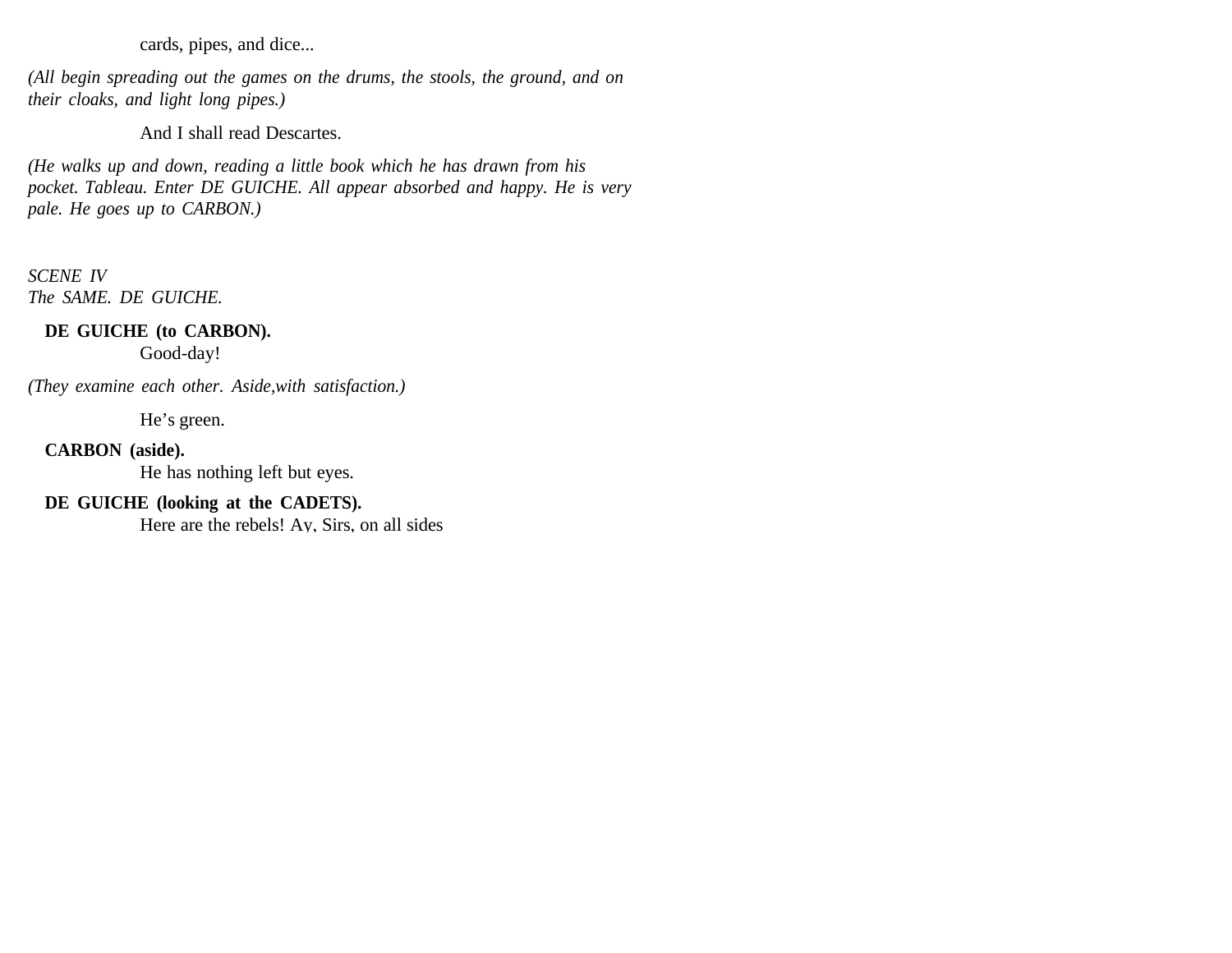I hear that in your ranks you scoff at me; That the Cadets, these loutish, mountain-bred, Poor country squires, and barons of Perigord Scarce find for me- their Colonel- a disdain Sufficient! call me plotter, wily courtier! It does not please their mightiness to see A point-lace collar on my steel cuirass,- And they enrage, because a man, in sooth, May be no ragged-robin, yet a Gascon!

*(Silence. All smoke and play.)*

Shall I command your Captain punish you? No.

### **CARBON**

I am free, moreover,- will not punish-

#### **DE GUICHE**

Ah!

#### **CARBON**

I have paid my company- 'tis mine. I bow but to headquarters.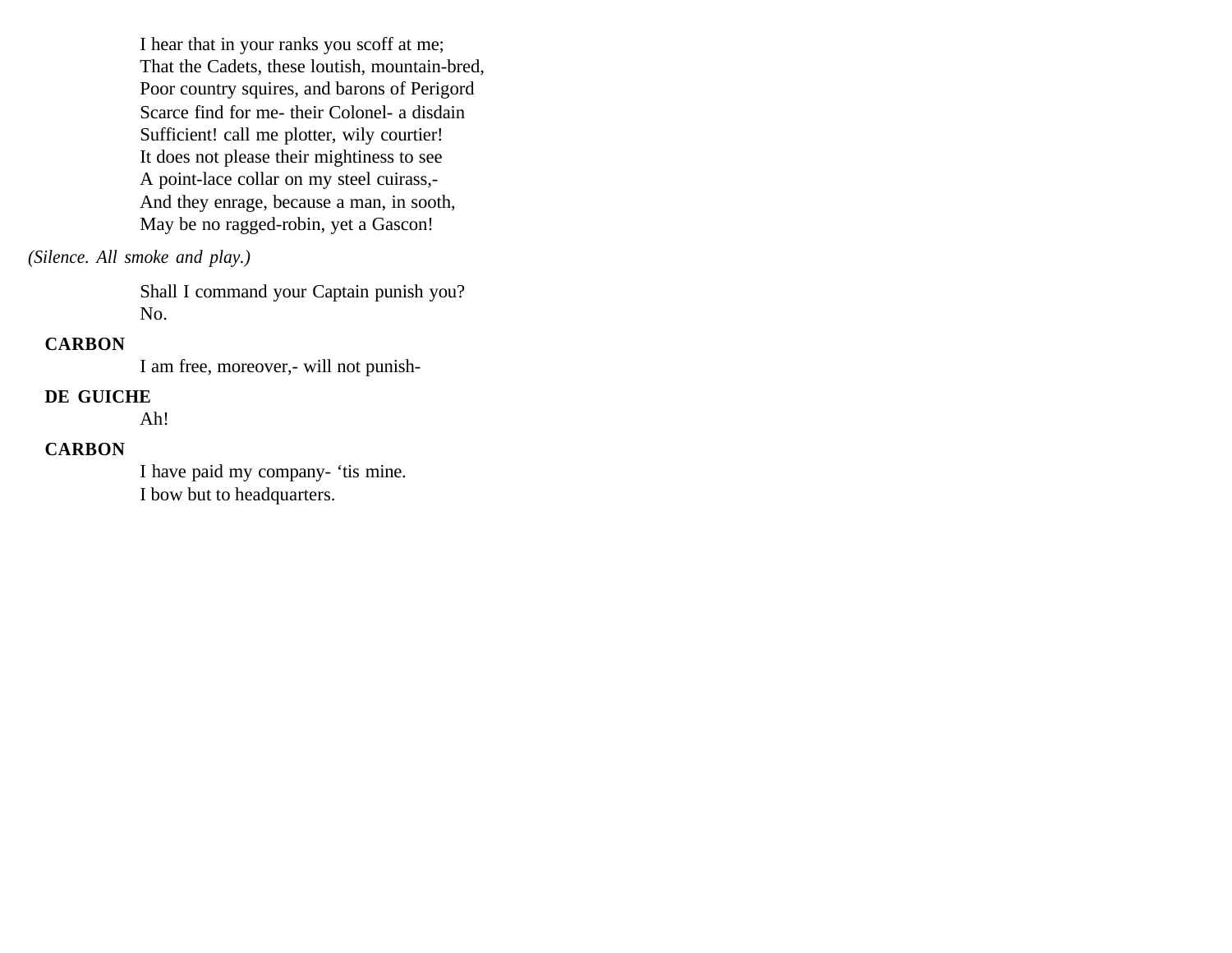### **DE GUICHE**

 So?- In faith! That will suffice.

#### *(Addressing himself to the CADETS.)*

I can despise your taunts; 'Tis well known how I bear me in the war; At Bapaume, yesterday, they saw the rage With which I beat back the Count of Bucquoi; Assembling my own men, I fell on his, And charged three separate times!

### **CYRANO (without lifting his eyes from his book).**

And your white scarf?

### **DE GUICHE (surprised and gratified).**

You know that detail?... Troth! it happened thus: While caracoling to recall the troops For the third charge, a band of fugitives Bore me with them, close by the hostile ranks: I was in peril- capture, sudden death!- When I thought of the good expedient To loosen and let fall the scarf which told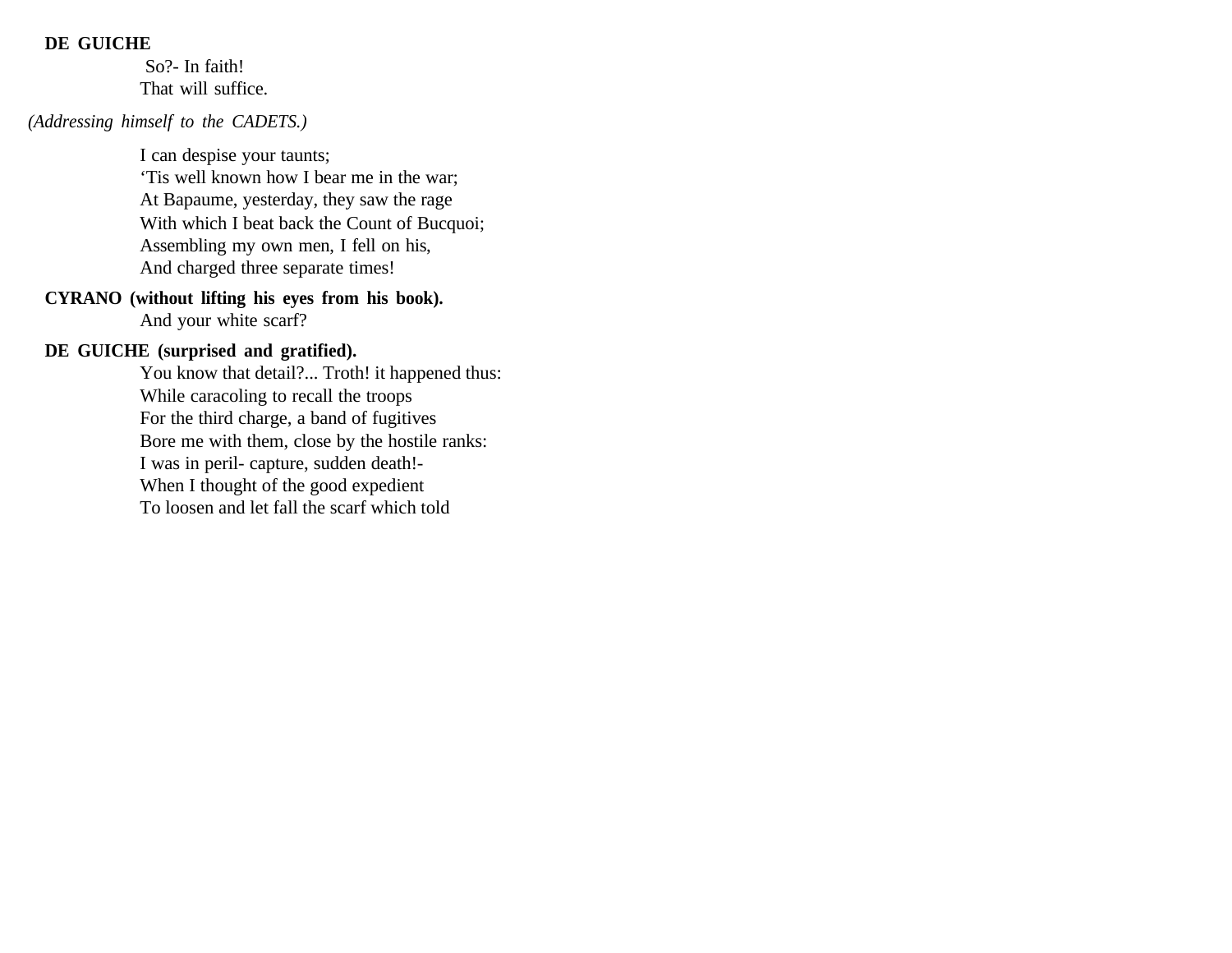My military rank; thus I contrived -Without attention waked- to leave the foes, And suddenly returning, reinforced With my own men, to scatter them! And now, -What say you, Sir?

*(The CADETS pretend not to be listening, but the cards and the dice-boxes remain suspended in their hands, the smoke of their pipes in their cheeks. They wait.)*

### **CYRANO**

 I say, that Henri Quatre Had not, by any dangerous odds, been forced To strip himself of his white helmet plume.

*(Silent delight. The cards fall, the dice rattle. The smoke is puffed.)*

## **DE GUICHE**

The ruse succeeded, though!

*(Same suspension of play, etc.)*

## **CYRANO**

Oh, may be! But One does not lightly abdicate the honour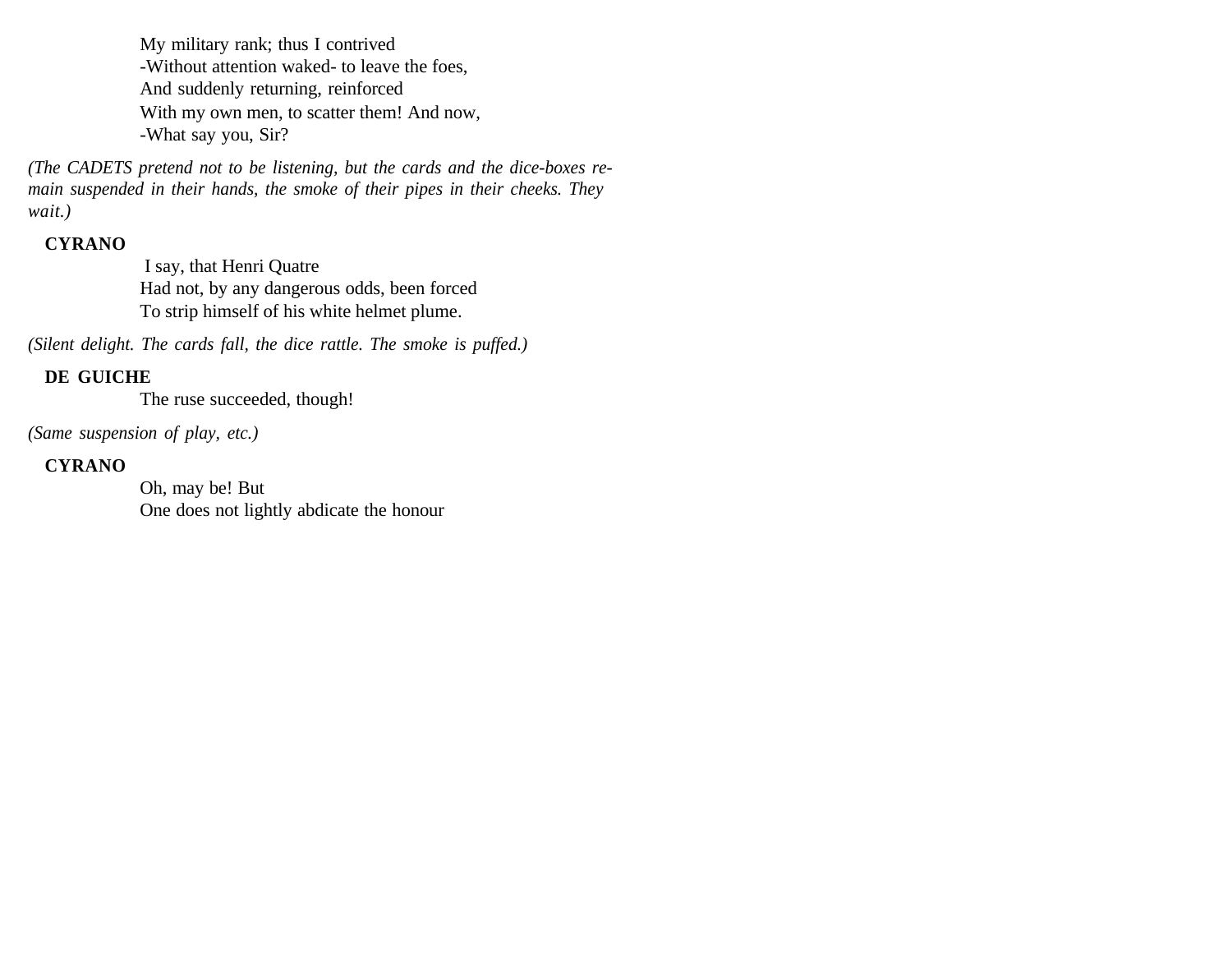To serve as target to the enemy.

*(Cards, dice, fall again, and the CADETS smoke with evident delight.)*

Had I been present when your scarf fell low, -Our courage, Sir, is of a different sort-I would have picked it up and put it on.

### **DE GUICHE**

Oh, ay! Another Gascon boast!

### **CYRANO**

 A boast? Lend it to me. I pledge myself, to-night, -With it across my breast,- to lead th' assault.

### **DE GUICHE**

Another Gascon vaunt! You know the scarf Lies with the enemy, upon the brink Of the stream,... the place is riddled now with shot,- No one can fetch it hither!

**CYRANO (drawing the scarf from his pocket, and holding it out to him).** 

Here it is.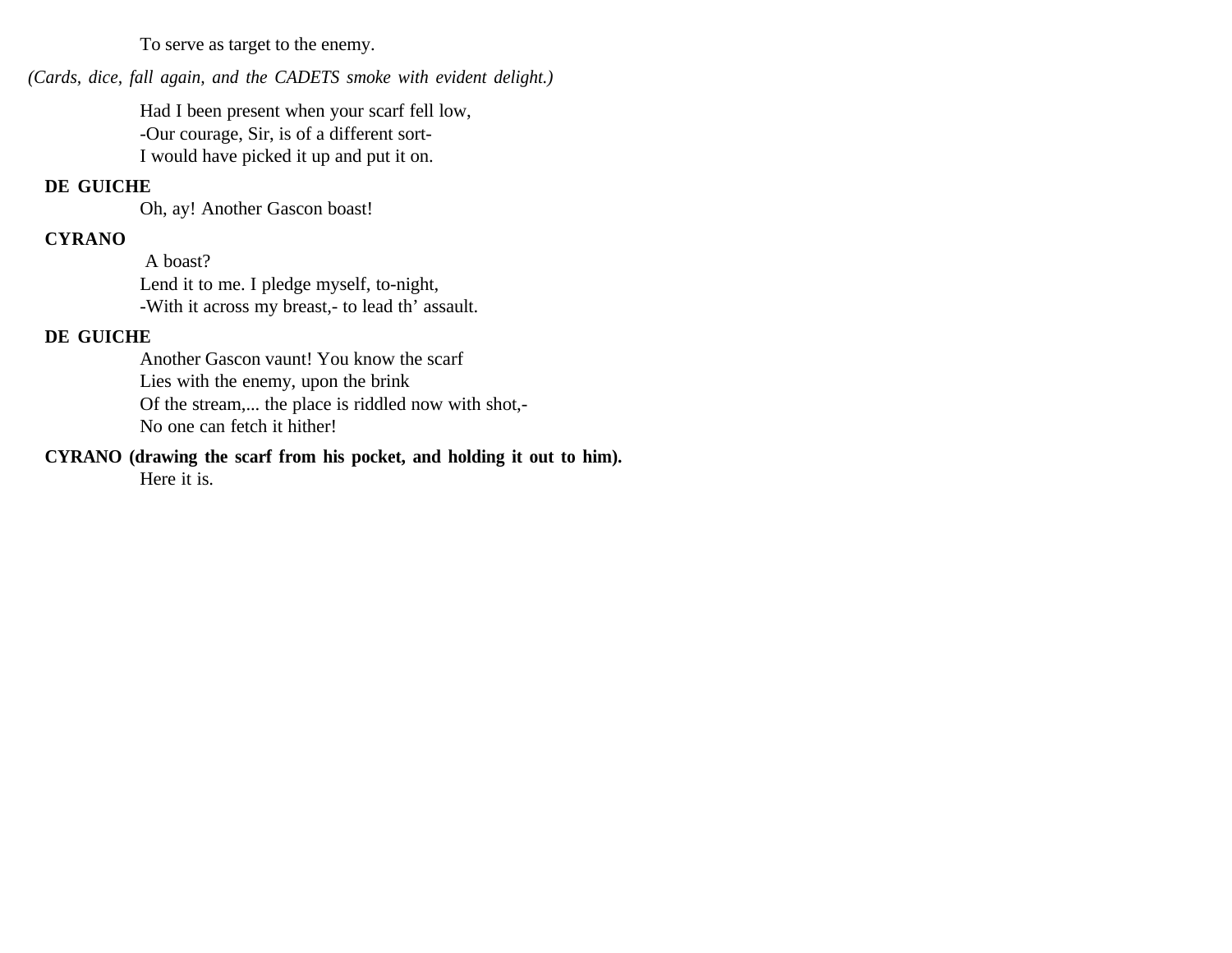*(Silence. The CADETS stifle their laughter in their cards and dice-boxes. DE GUICHE turns and looks at them; they instantly become grave, and set to play. One of them whistles indifferently the air just played by the fifer.)*

### **DE GUICHE (taking the scarf).**

I thank you. It will now enable me To make a signal,- that I had forborne To make- till now.

*(He goes to the rampart, climbs it, and waves the scarf thrice.)*

## **ALL**

What's that?

**THE SENTINEL (from the top of the rampart). See you yon man** Down there, who runs?...

## **DE GUICHE (descending).**

'Tis a false Spanish spy Who is extremely useful to my ends. The news he carries to the enemy Are those I prompt him with- so, in a word, We have an influence on their decisions!

## **CYRANO**

Scoundrel!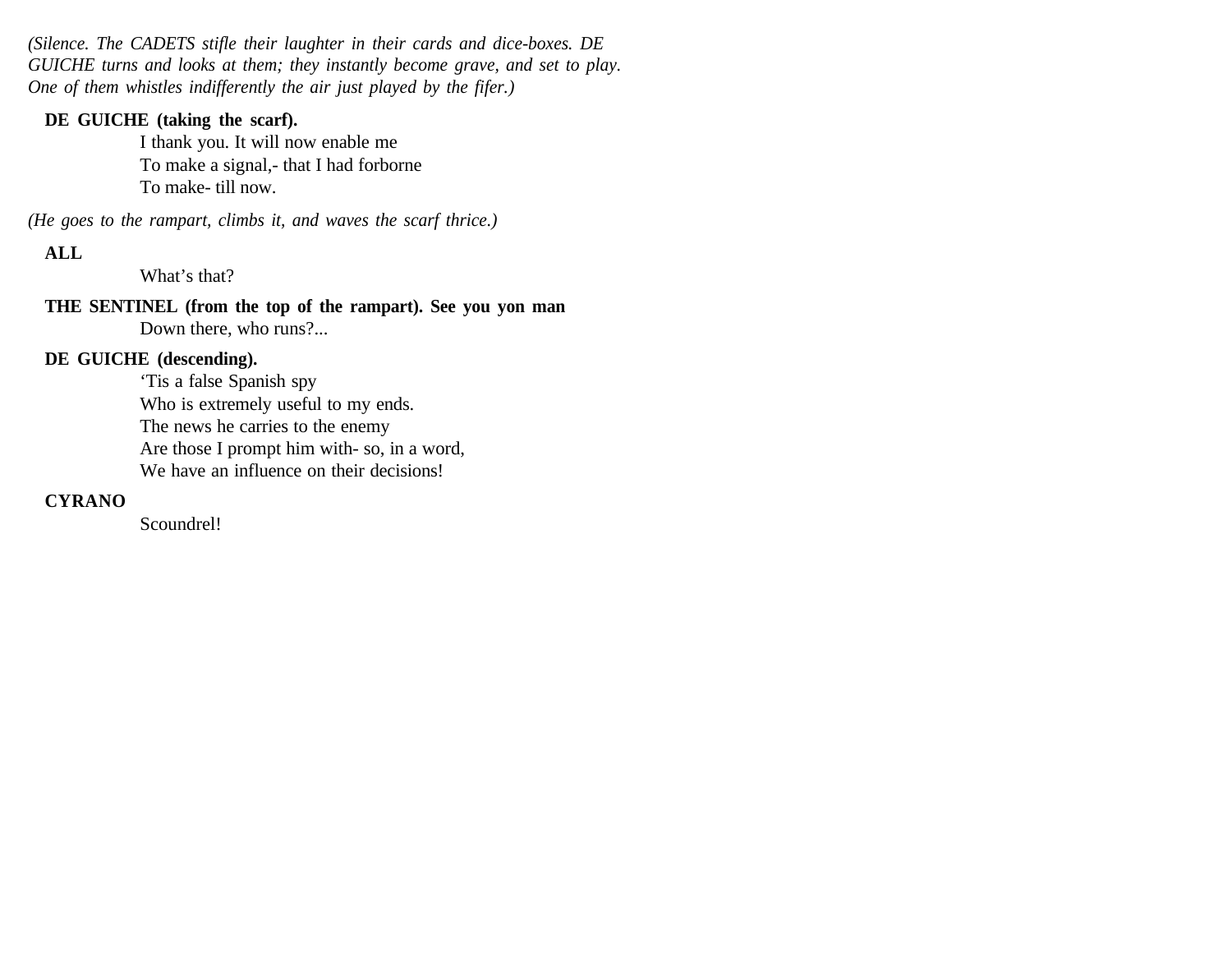#### **DE GUICHE (carelessly knotting on his scarf).**

'Tis opportune. What were we saying? Ah! I have news for you. Last evening -To victual us- the Marshal did attempt A final effort:- secretly he went To Dourlens, where the King's provisions be. But- to return to camp more easily-He took with him a goodly force of troops. Those who attacked us now would have fine sport! Half of the army's absent from the camp!

### **CARBON**

Ay, if the Spaniards knew, 'twere ill for us, But they know nothing of it?

### **DE GUICHE**

 Oh! they know. They will attack us.

### **CARBON**

Ah!

### **DE GUICHE**

For my false spy Came to warn me of their attack. He said,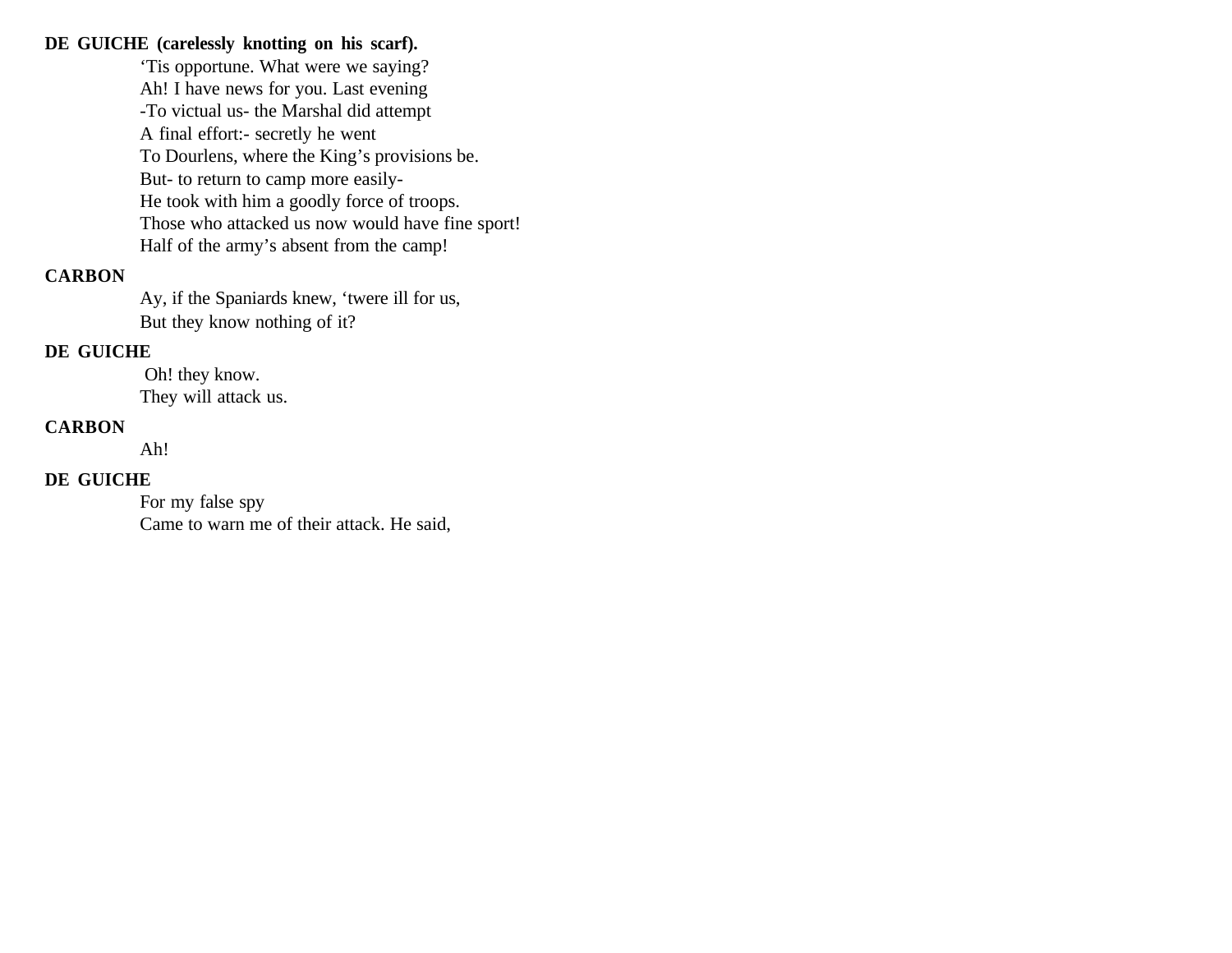"I can decide the point for their assault; Where would you have it? I will tell them 'tis The least defended- they'll attempt you there." I answered, "Good. Go out of camp, but watch My signal. Choose the point from whence it comes.

## **CARBON (to CADETS).**

Make ready!

*(All rise; sounds of swords and belts being buckled.)*

### **DE GUICHE**

'Twill be in an hour.

## **FIRST CADET**

Good!...

*(They all sit down again and take up their games.)*

## **DE GUICHE (to CARBON).**

Time must be gained. The Marshal will return.

### **CARBON**

How gain it?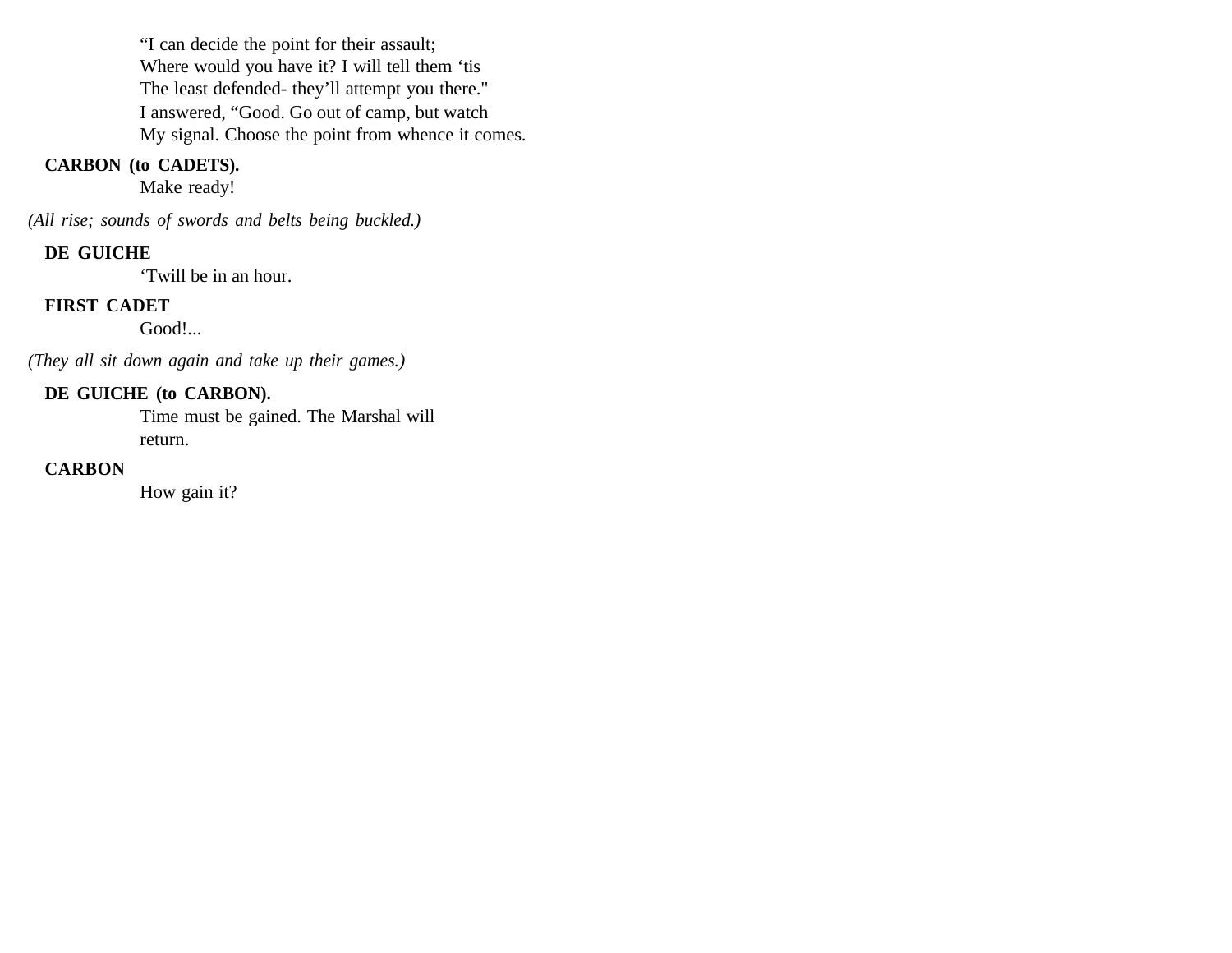#### **DE GUICHE**

 You will all be good enough To let yourselves be killed.

## **CYRANO**

Vengeance! oho!

## **DE GUICHE**

I do not say that, if I loved you well, I had chosen you and yours,- but, as things stand, -Your courage yielding to no corps the palm-I serve my King, and serve my grudge as well.

## **CYRANO**

Permit that I express my gratitude.

## **DE GUICHE**

I know you love to fight against fivescore; You will not now complain of paltry odds.

## *(He goes up with CARBON.)*

## **CYRANO (to CADETS).**

 We shall add to the Gascon coat of arms, With its six bars of blue and gold, one more-The blood-red bar that was a-missing there!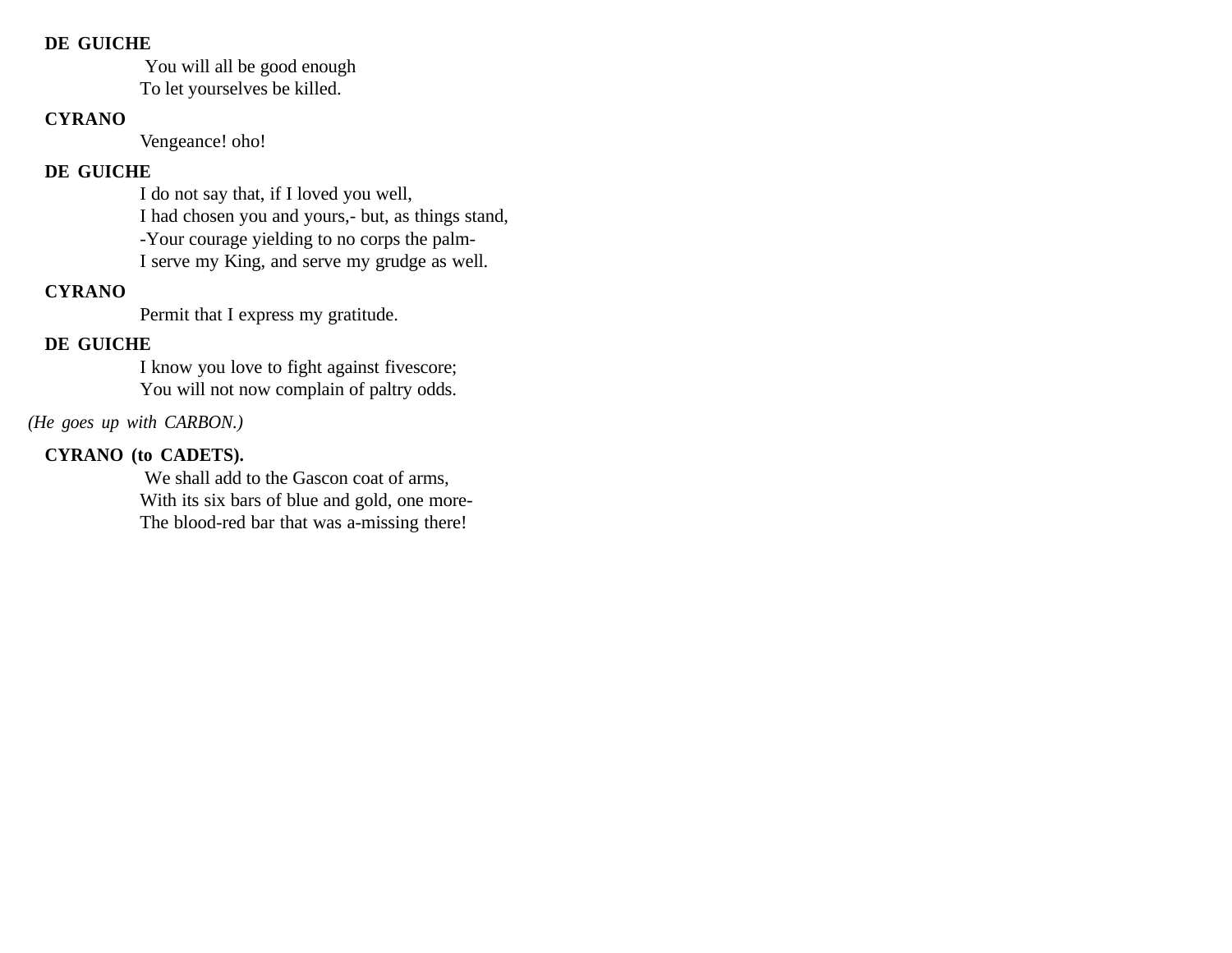*(DE GUICHE speaks in a low voice with CARBON at the back. Orders are given. Preparations go forward. CYRANO goes up to CHRISTIAN, who stands with crossed arms.)*

**CYRANO (putting his hand on CHRISTIAN'S shoulder).** Christian!

**CHRISTIAN (shaking his head).** 

Roxane!

### **CYRANO**

Alas!

### **CHRISTIAN**

At least, I'd send My heart's farewell to her in a fair letter!...

## **CYRANO**

I had suspicion it would be to-day,

*(He draws a letter out of his doublet.)*

And had already writ...

### **CHRISTIAN**

Show!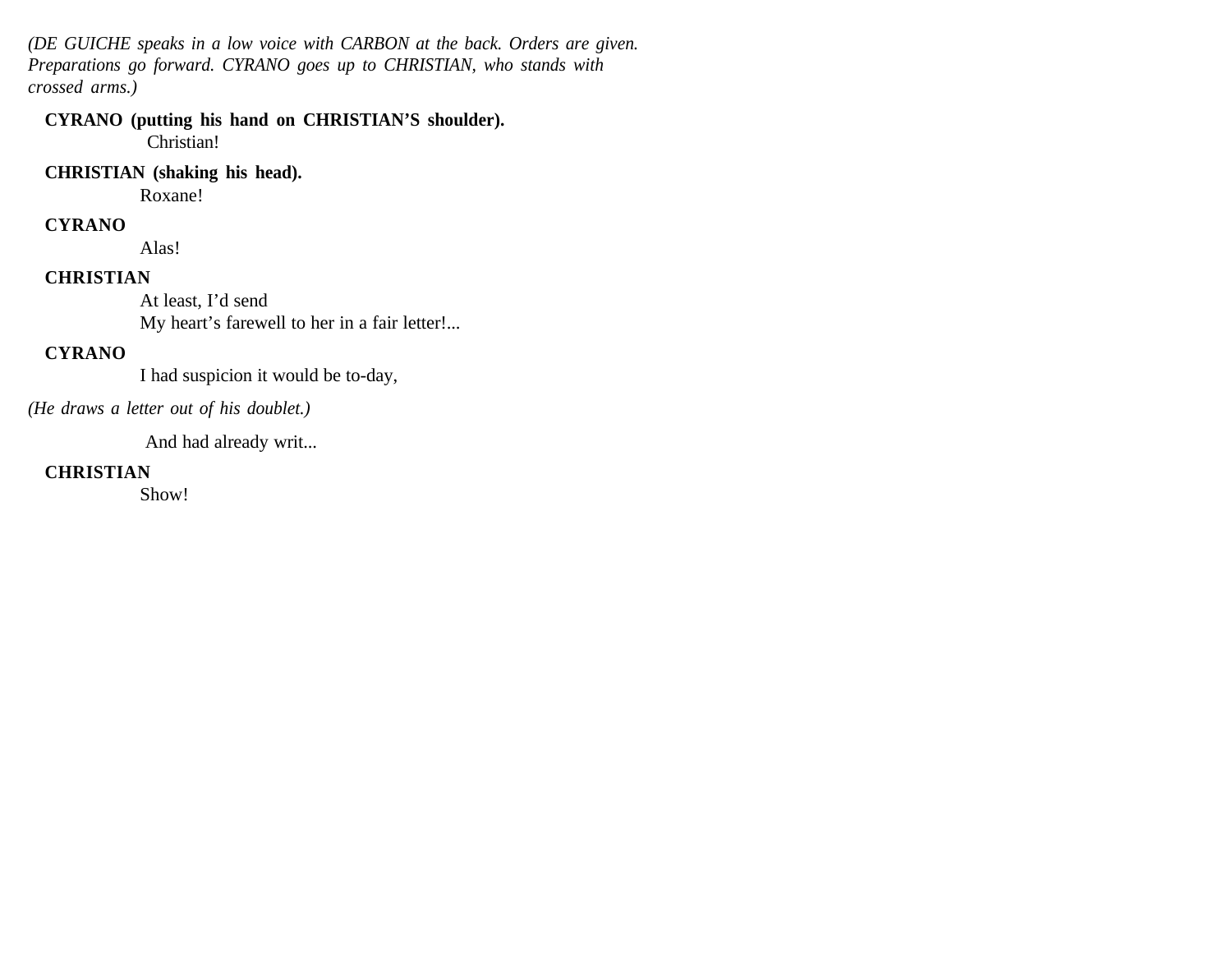### **CYRANO**

Will you...?

### **CHRISTIAN (taking the letter).**

Ay!

 *(He opens and reads it.) Hold!*

### **CYRANO**

What?

## **CHRISTIAN**

This little spot!

**CYRANO (taking the letter, with an innocent look).**  A spot?

## **CHRISTIAN**

A tear!

## **CYRANO**

Poets, at last,- by dint of counterfeiting-Take counterfeit for true- that is the charm! This farewell letter,- it was passing sad, I wept myself in writing it!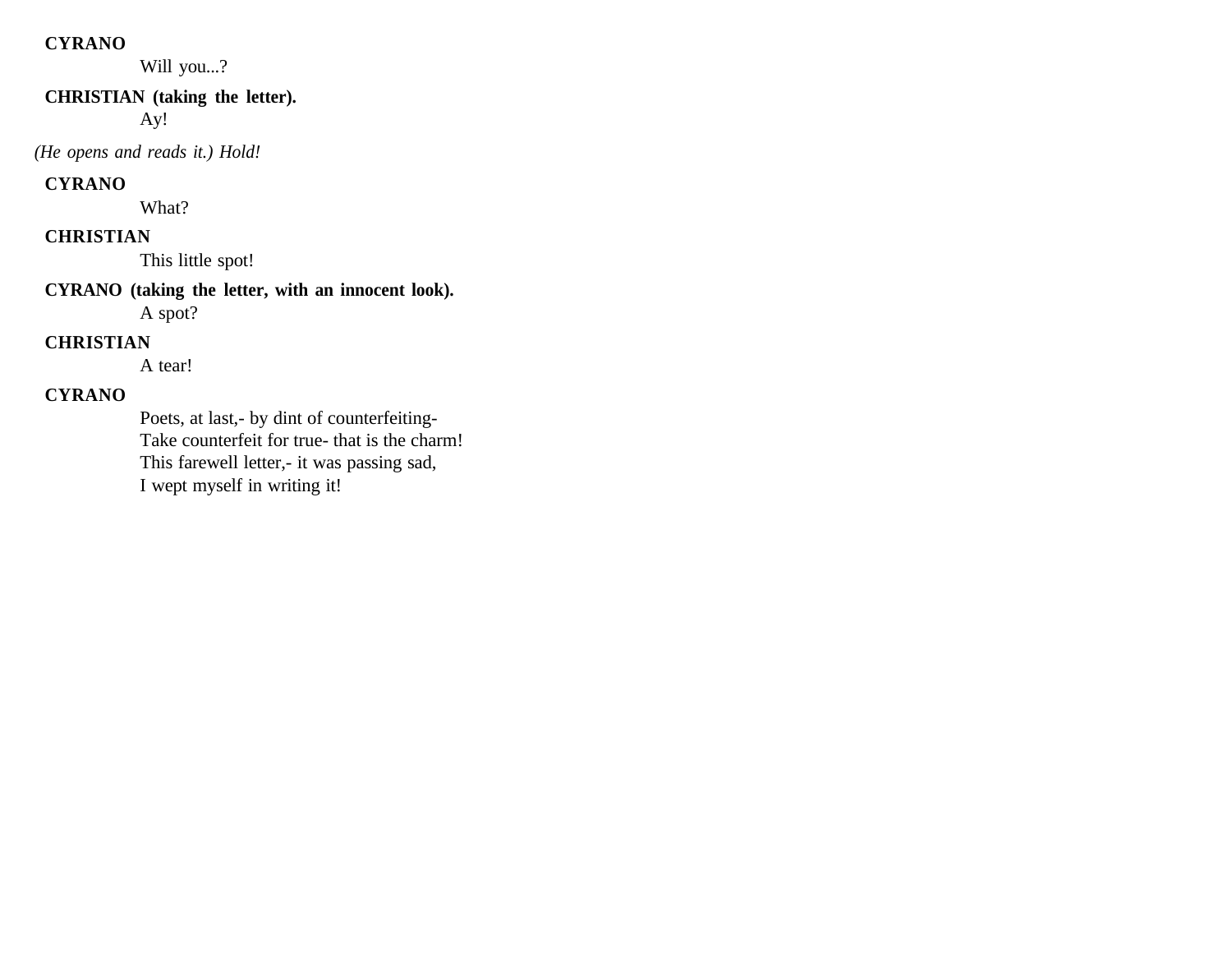### **CHRISTIAN**

Wept? why?

## **CYRANO**

Oh!... death itself is hardly terrible,... -But, ne'er to see her more! That is death's sting! -For... I shall never...

### *(CHRISTIAN looks at him.)*

We shall...

## *(Quickly.)*

I mean, you...

# **CHRISTIAN (snatching the letter from him).**

Give me that letter!

*(A rumour, far off in the camp.)*

### **VOICE OF SENTINEL.**

Who goes there? Hallo! (Shots- voices- carriage-bells.)

### **CARBON**

What is it!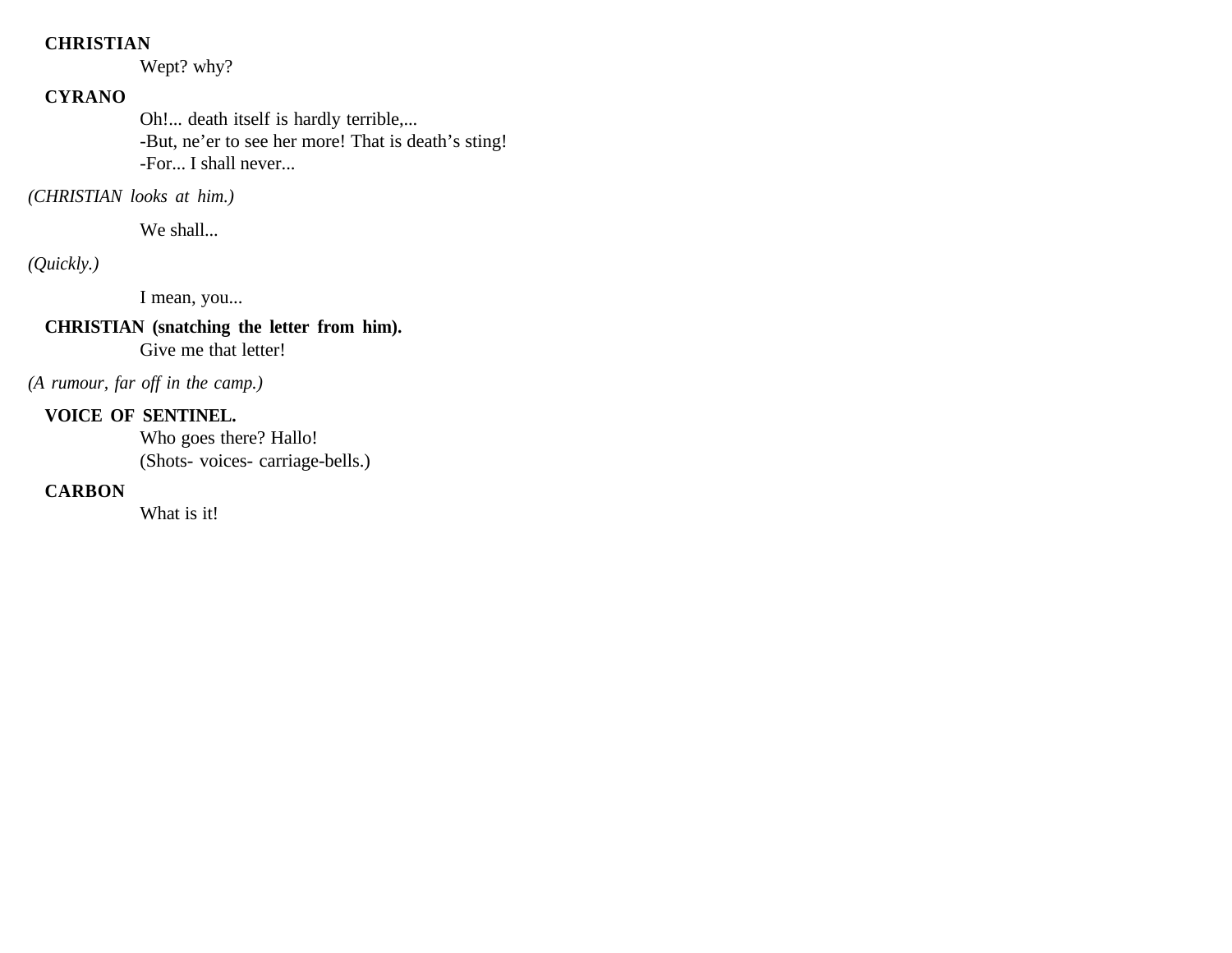#### **A SENTINEL (on the rampart).**

'Tis a carriage!

### *(All rush to see.)*

## **CRIES**

In the camp? It enters!- It comes from the enemy! -Fire!- No!- The coachman cries!- What does he say? -"On the King's service!" (Every one is on the rampart; staring. The bells come nearer.)

## **DE GUICHE**

The King's service? How?

*(All descend and draw up in line.)*

## **CARBON**

Uncover, all!

## **DE GUICHE**

The King's! Draw up in line! Let him describe his curve as it befits!

*(The carriage enters at full speed covered with dust and mud. The curtains are drawn close. Two lackeys behind. It is pulled up suddenly.)*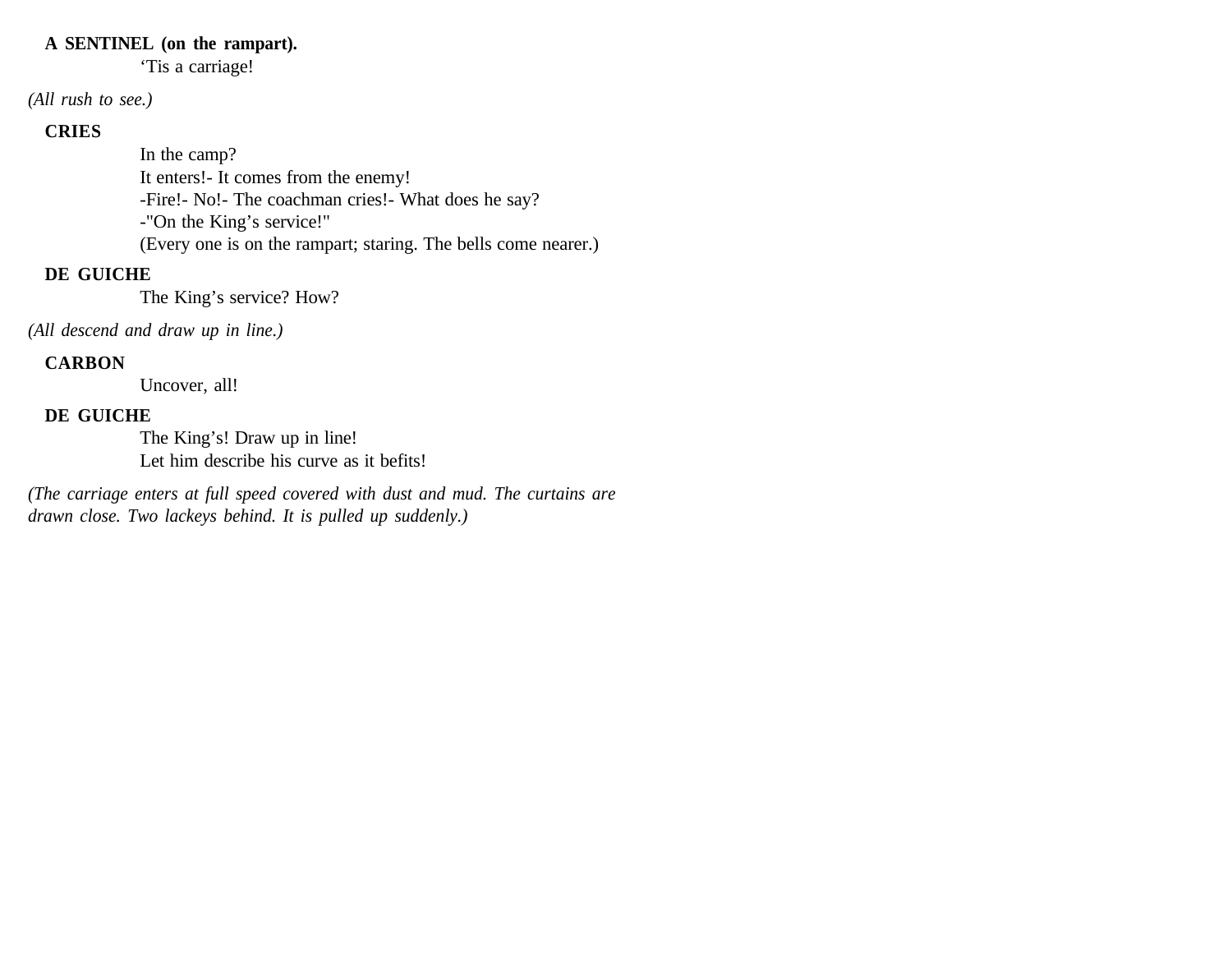### **CARBON**

Beat a salute!

*(A roll of drums. The CADETS uncover.)*

## **DE GUICHE**

Lower the carriage-steps!

*(Two CADETS rush forward. The door opens.) ROXANE. (Jumping down from the carriage). Good-day! (All are bowing to the ground, but at the sound of a woman's voice every head is instantly raised.)*

*SCENE V The SAME. ROXANE.*

## **DE GUICHE**

On the King's service! You?

## **ROXANE.**

Ay,- King Love's! What other king?

## **CYRANO**

Great God!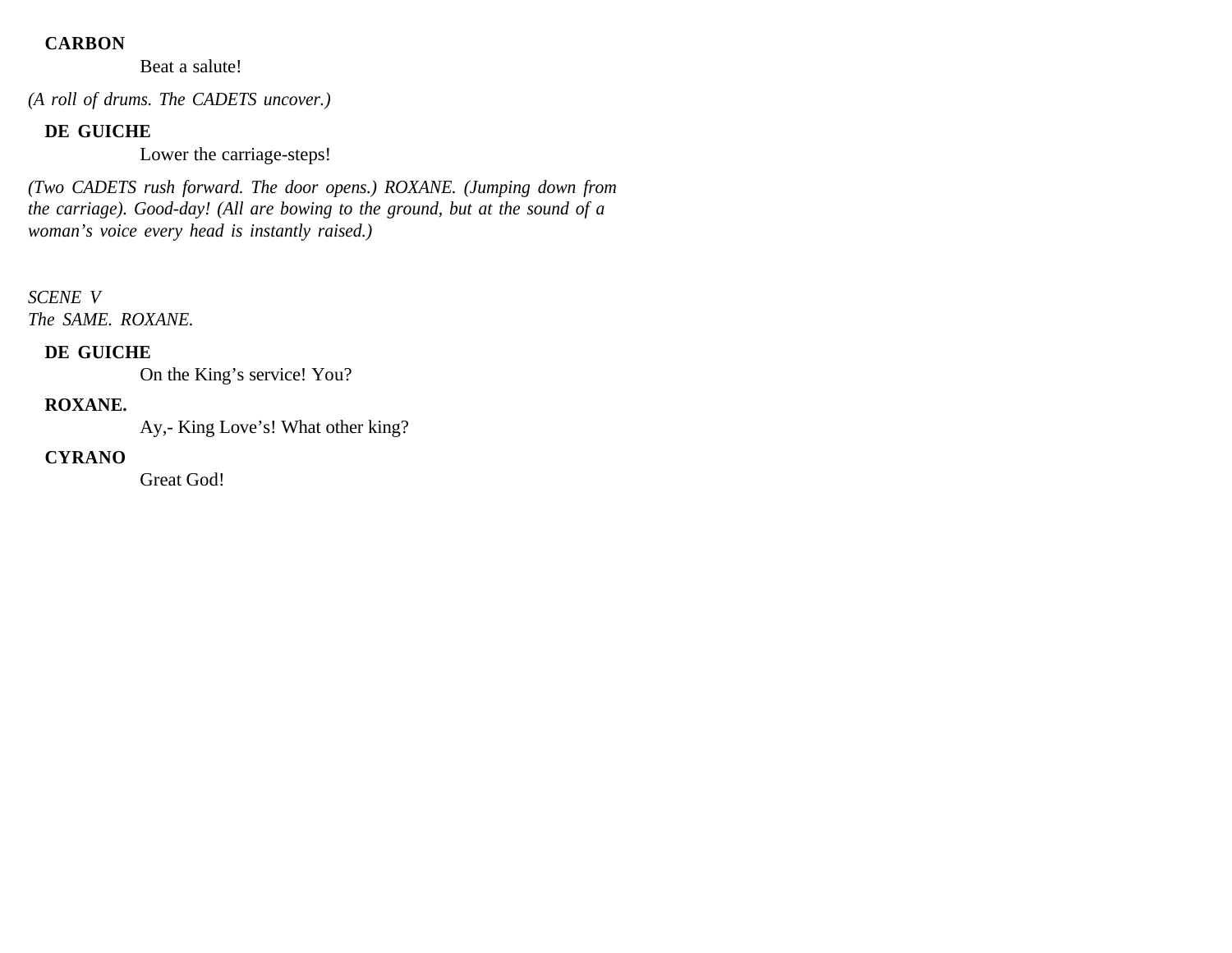### **CHRISTIAN (rushing forward).**

Why have you come?

### **ROXANE.**

This siege- 'tis too long!

### **CHRISTIAN**

But why?...

## **ROXANE.**

I will tell you all!

## **CYRANO (who, at the sound of her voice, has stood still, rooted to the ground, afraid to raise his eyes).**

My God! dare I look at her?

## **DE GUICHE**

You cannot remain here!

## **ROXANE. (merrily).**

 But I say yes! Who will push a drum hither for me?

*(She seats herself on the drum they roll forward.)* 

So! I thank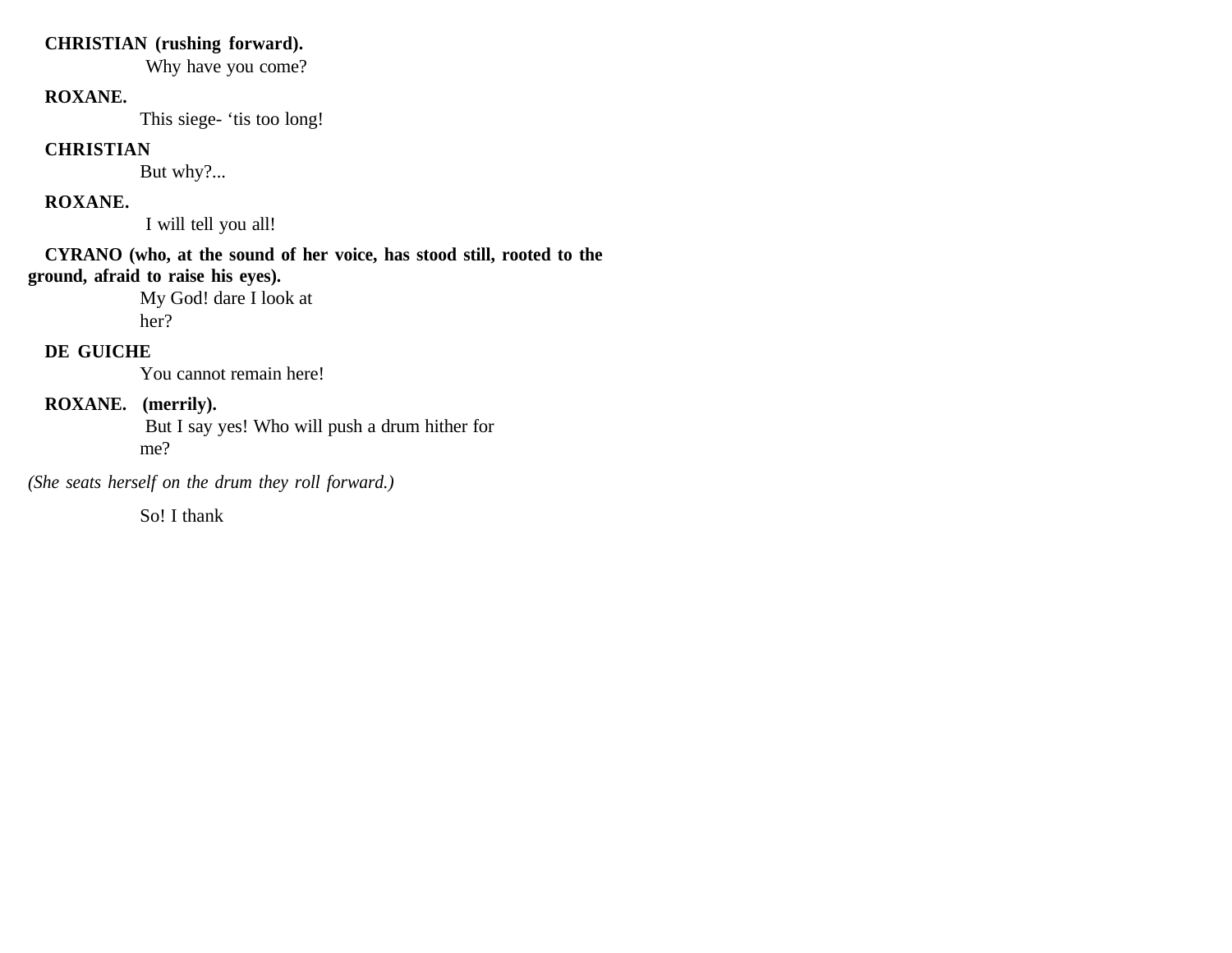you.

*(She laughs.)*

My carriage was fired at

# *(proudly*

#### by the

patrol! Look! would you not think 'twas made of a pumpkin, like Cinderella's chariot in the tale,- and the footman out of rats?

*(Sending a kiss with her lips to CHRISTIAN.)*

Good-morrow!

*(Examining them all.)* 

You look not merry, any of you! Ah! know you that 'tis a long road to get to Arras?

 *(Seeing CYRANO.)* 

Cousin,delighted!

# **CYRANO (coming up to her).**

But how, in Heaven's name?...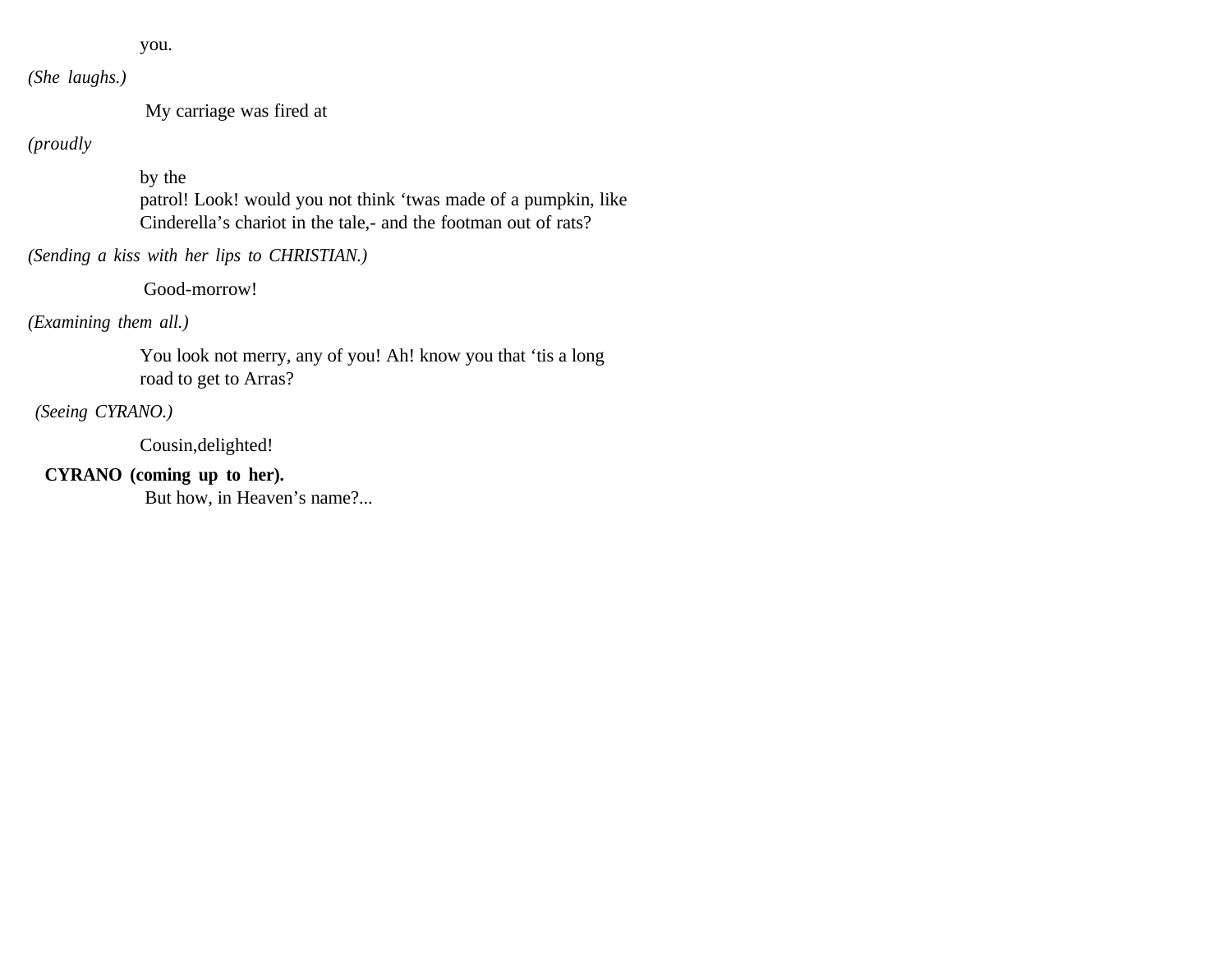How found I the way to the army? It was simple enough, for I had but to pass on and on, as far as I saw the country laid waste. Ah! what horrors were there! Had I not seen, then I could never have believed it! Well, gentlemen, if such be the service of your King, I would fainer serve mine!

### **CYRANO**

But 'tis sheer madness! Where in the fiend's name did you get through?

### **ROXANE.**

Where? Through the Spanish lines.

### **FIRST CADET**

-For subtle craft, give me a woman!

### **DE GUICHE**

But how did you pass through their lines?

### **LE BRET**

Faith! that must have been a hard matter!...

#### **ROXANE.**

None too hard. I but drove quietly forward in my carriage,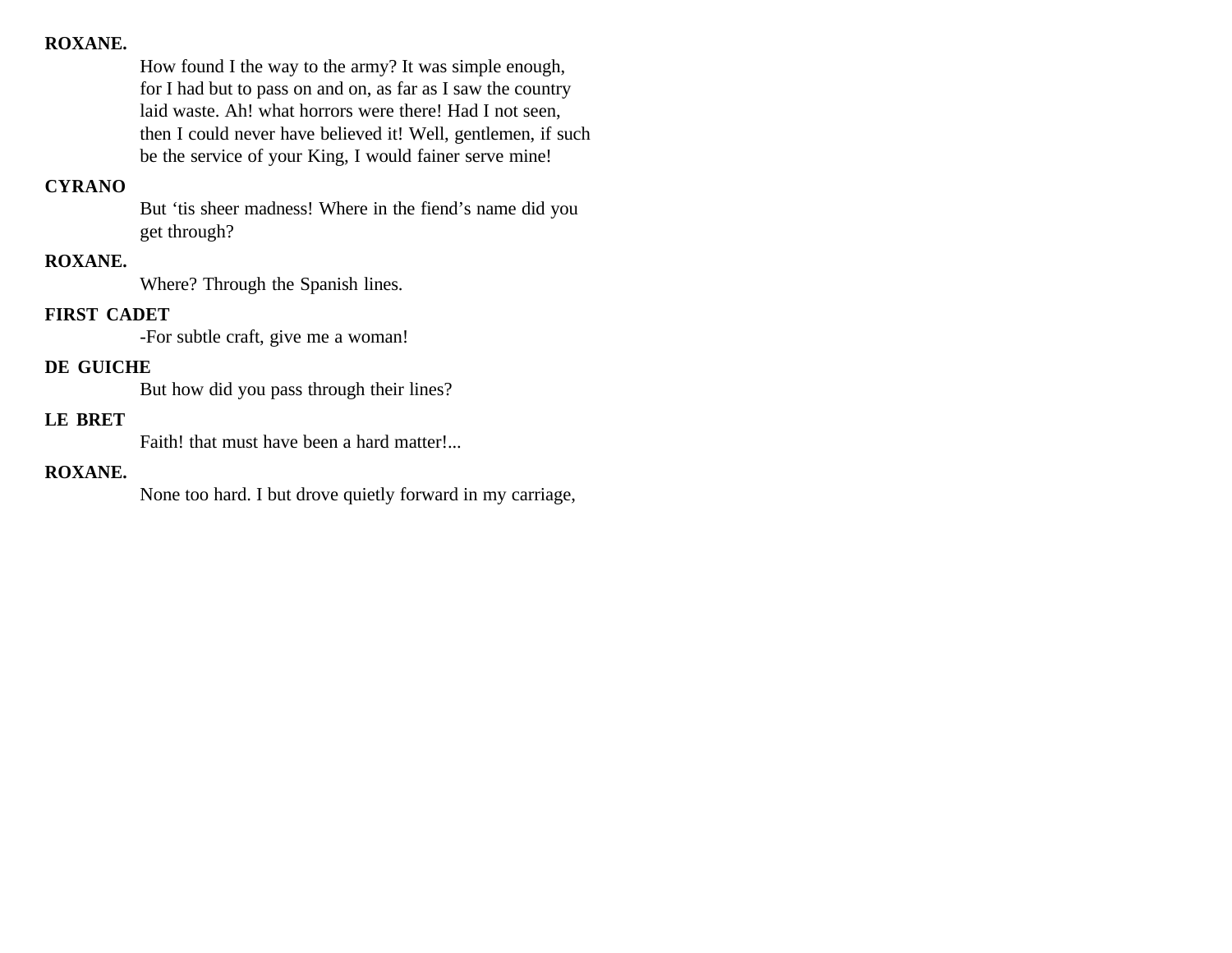and when some hidalgo of haughty mien would have stayed me, lo! I

showed at the window my sweetest smile, and these Senors being

### *(with no disrespect to you)*

 the most gallant gentlemen in the world,- I passed on!

# **CARBON**

True, that smile is a passport! But you must have been asked frequently to give an account of where you were going, Madame?

### **ROXANE.**

Yes, frequently. Then I would answer, "I go to see my lover." At that word the very fiercest Spaniard of them all would gravely shut the carriage-door, and, with a gesture that a king might envy, make signal to his men to lower the muskets levelled at me;- then, with melancholy but withal very graceful dignityhis beaver held to the wind that the plumes might flutter bravely, he would bow low, saying to me, "Pass on, Senorita!"

### **CHRISTIAN**

But, Roxane...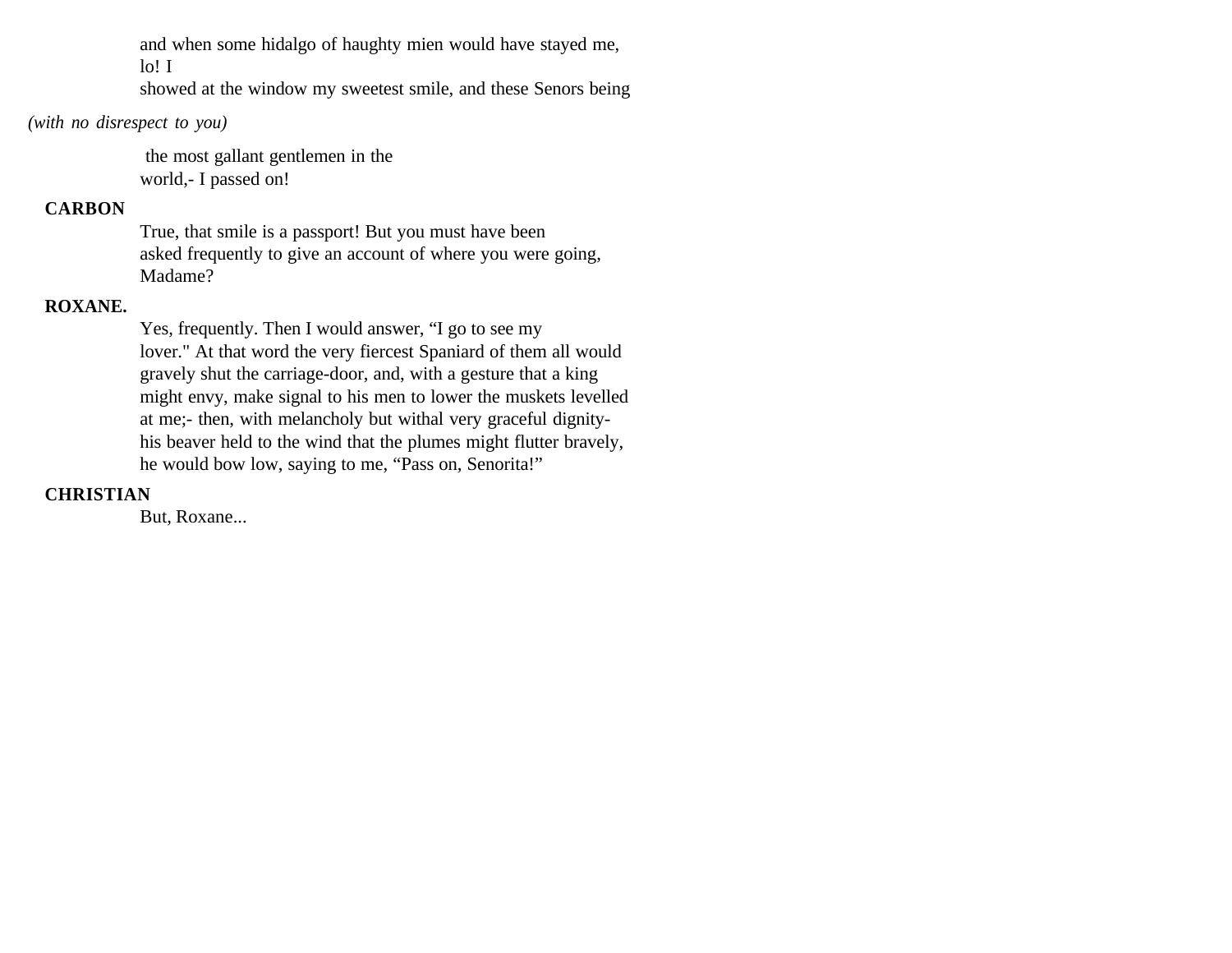Forgive me that I said, "my lover"! But bethink you, had I said "my husband" not one of them had let me pass!

#### **CHRISTIAN**

But...

### **ROXANE.**

What ails you?

# **DE GUICHE**

You must leave this place!

#### **ROXANE.**

I?

### **CYRANO**

And that instantly!

### **LE BRET**

No time to lose.

### **CHRISTIAN**

Indeed, you must.

### **ROXANE.**

But wherefore must I?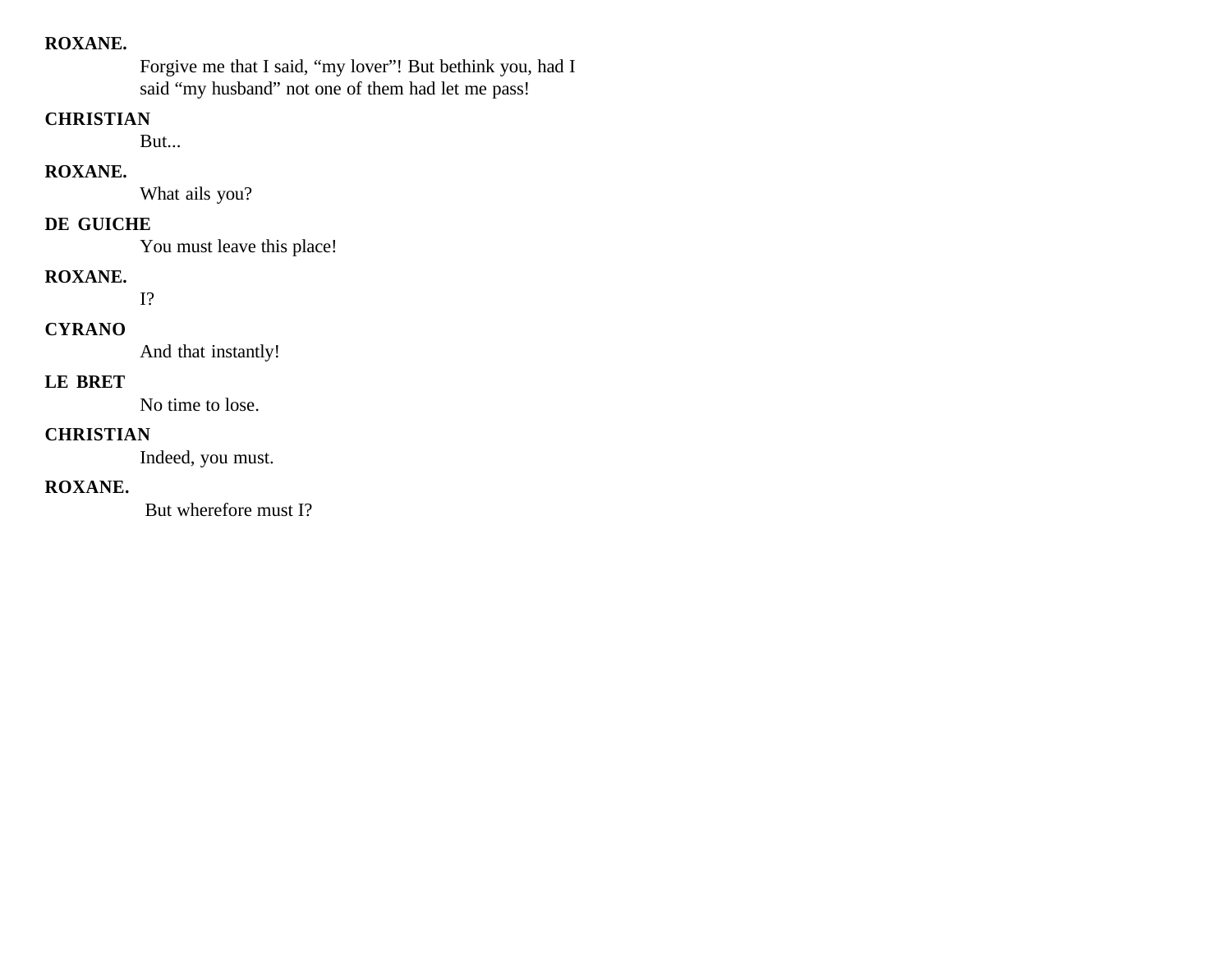### **CHRISTIAN (embarrassed).**

'Tis that...

### **CYRANO (the same).**

-In three quarters of an hour...

### **DE GUICHE (the same).**

-Or four...

# **CARBON (the same).**

It were best...

# **LE BRET (the same).**

You might...

# **ROXANE.**

You are going to fight?- I stay here.

# **ALL**

No, no!

# **ROXANE.**

He is my husband!

 *(She throws herself into CHRISTIAN'Sarms.)* 

They shall kill us both together!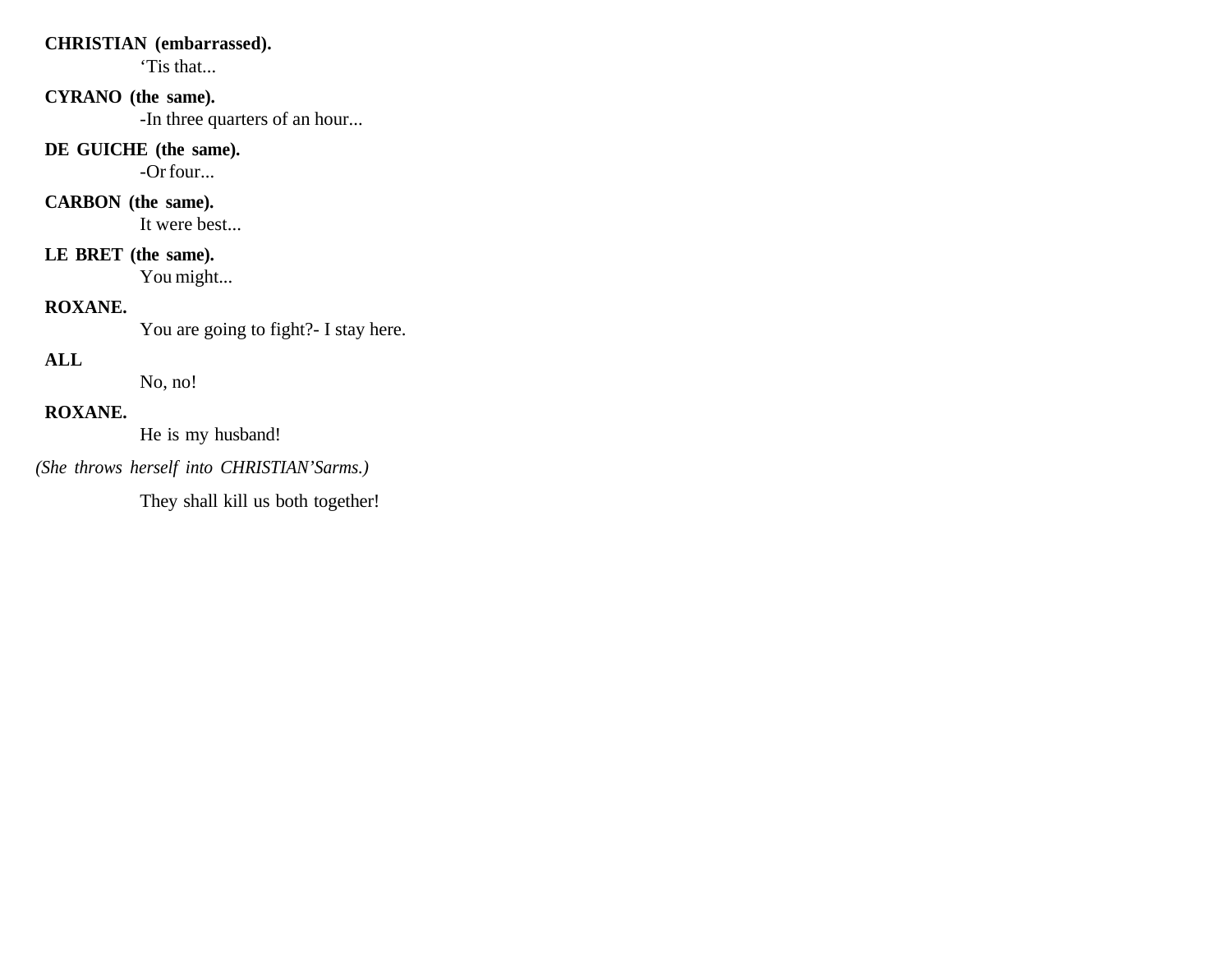### **CHRISTIAN**

Why do you look at me thus?

### **ROXANE.**

I will tell you why!

# **DE GUICHE (in despair).**

'Tis a post of mortal danger!

# **ROXANE. (turning round).**

Mortal danger?

# **CYRANO**

Proof enough, that he has put us here!

### **ROXANE. (to DE GUICHE).**

So, Sir, you would have made a widow of me?

# **DE GUICHE**

Nay, on my oath.

### **ROXANE.**

I will not go! I am reckless now, and I shall not stir from here!- Besides, 'tis amusing!

### **CYRANO**

Oh-ho! So our precieuse is a heroine!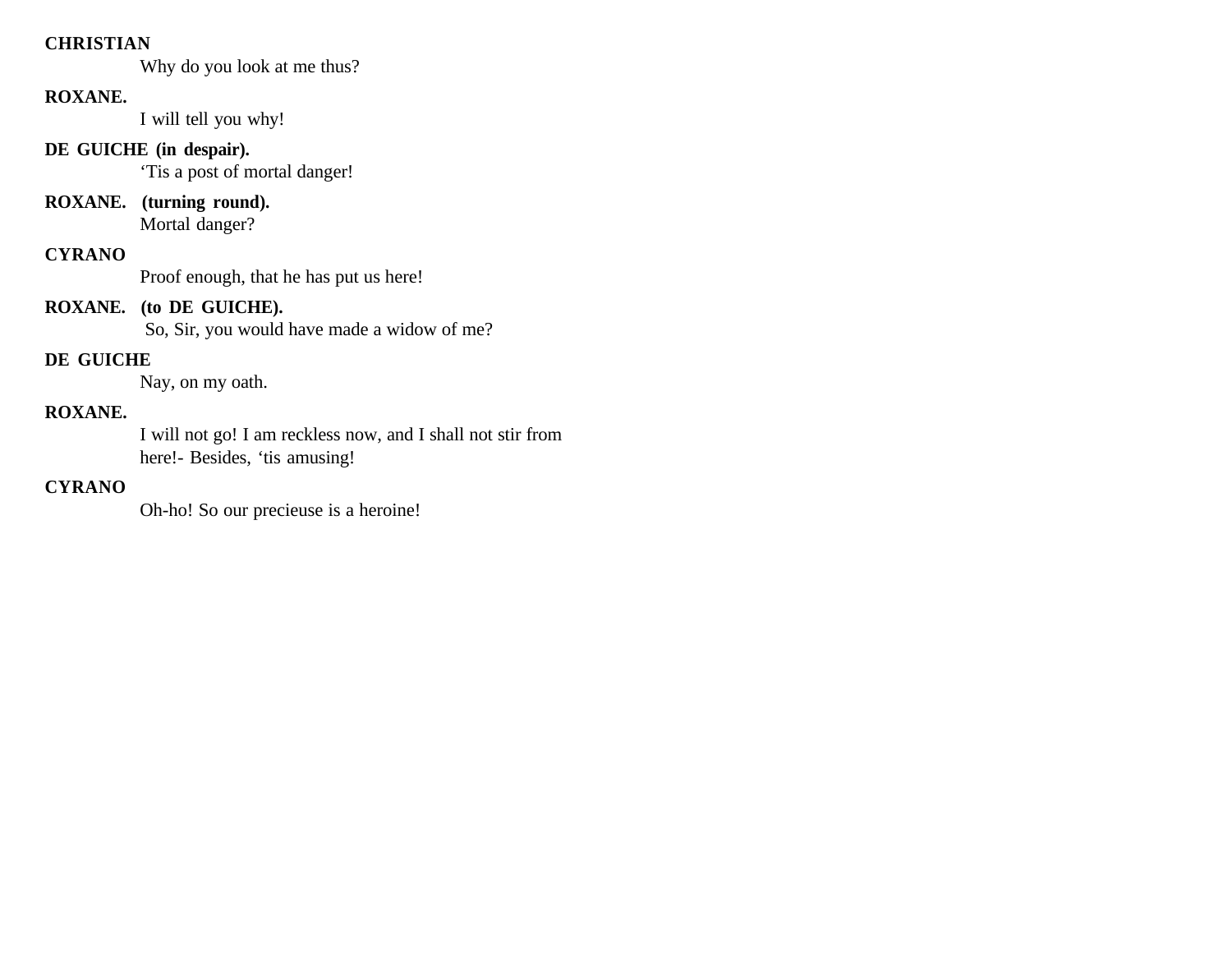Monsieur de Bergerac, I am your cousin.

### **A CADET**

We will defend you well!

# **ROXANE. (more and more excited).**

I have no fear of that, my friends!

# **ANOTHER (in ecstasy).**

The whole camp smells sweet of orris-root!

#### **ROXANE.**

 And, by good luck, I have chosen a hat that will suit well with the battle-field!

#### *(Looking at DE GUICHE.)*

 But were it not wisest that the Count retire? They may begin the attack.

#### **DE GUICHE**

That is not to be brooked! I go to inspect the cannon, and shall return. You have still time- think better of it!

# **ROXANE.**

Never!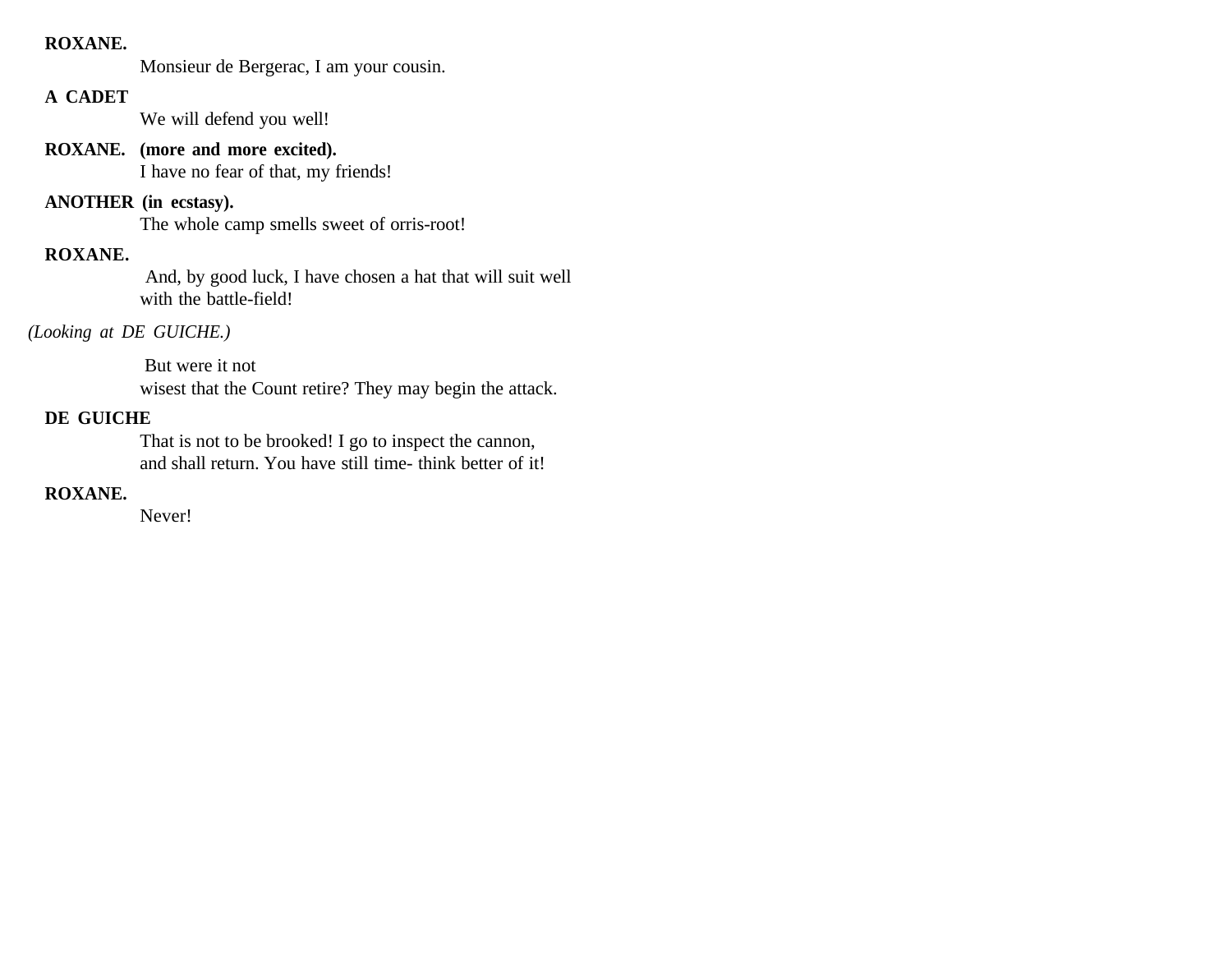*(DE GUICHE goes out.)*

*SCENE VI The SAME, all but DE GUICHE.*

#### **CHRISTIAN (entreatingly).**

Roxane!

### **ROXANE.**

No!

### **FIRST CADET (to the others).**

She stays!

### **ALL (hurrying, hustling each other, tidying themselves).**

A comb!-

Soap!- My uniform is torn!- A needle!- A ribbon!- Lend your mirror!- My cuffs!- Your curling-iron!A razor!...

### **ROXANE. (to CYRANO, who still pleads with her).**

 No! Nought shall make me stir from this spot!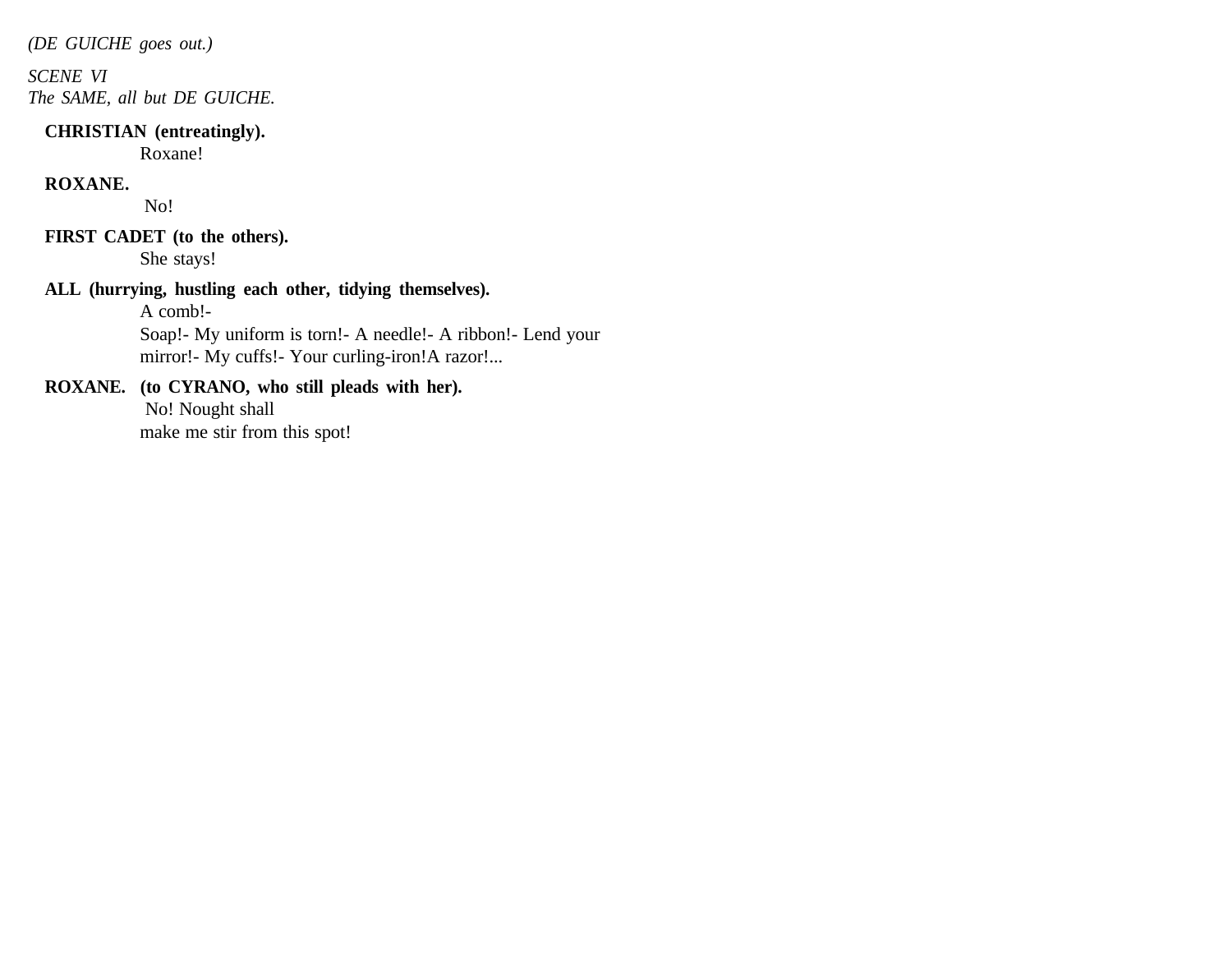**CARBON (who, like the others, has been buckling, dusting, brushing his hat, settling the plume, and drawing on his cuffs, advances to ROXANE, and ceremoniously).** 

It is perchance more seemly, since

things are thus, that I present to you some of these gentlemen who are about to have the honour of dying before your eyes.

*(ROXANE bows, and stands leaning on CHRISTIAN'S arm, while CARBON introduces the CADETS to her.)*

Baron de Peyrescous de Colignac!

#### **THE CADET (with a low reverence).**

Madame...

#### **CARBON (continuing).**

 Baron de Casterac de Cahuzac,- Vidame de Malgouyre Estressac Lesbas d'Escarabiot, Chevalier d'Antignac-Juzet, Baron Hillot de Blagnac- Salechan de Castel Crabioules...

### **ROXANE.**

But how many names have you each?

### **BARON HILLOT.**

Scores!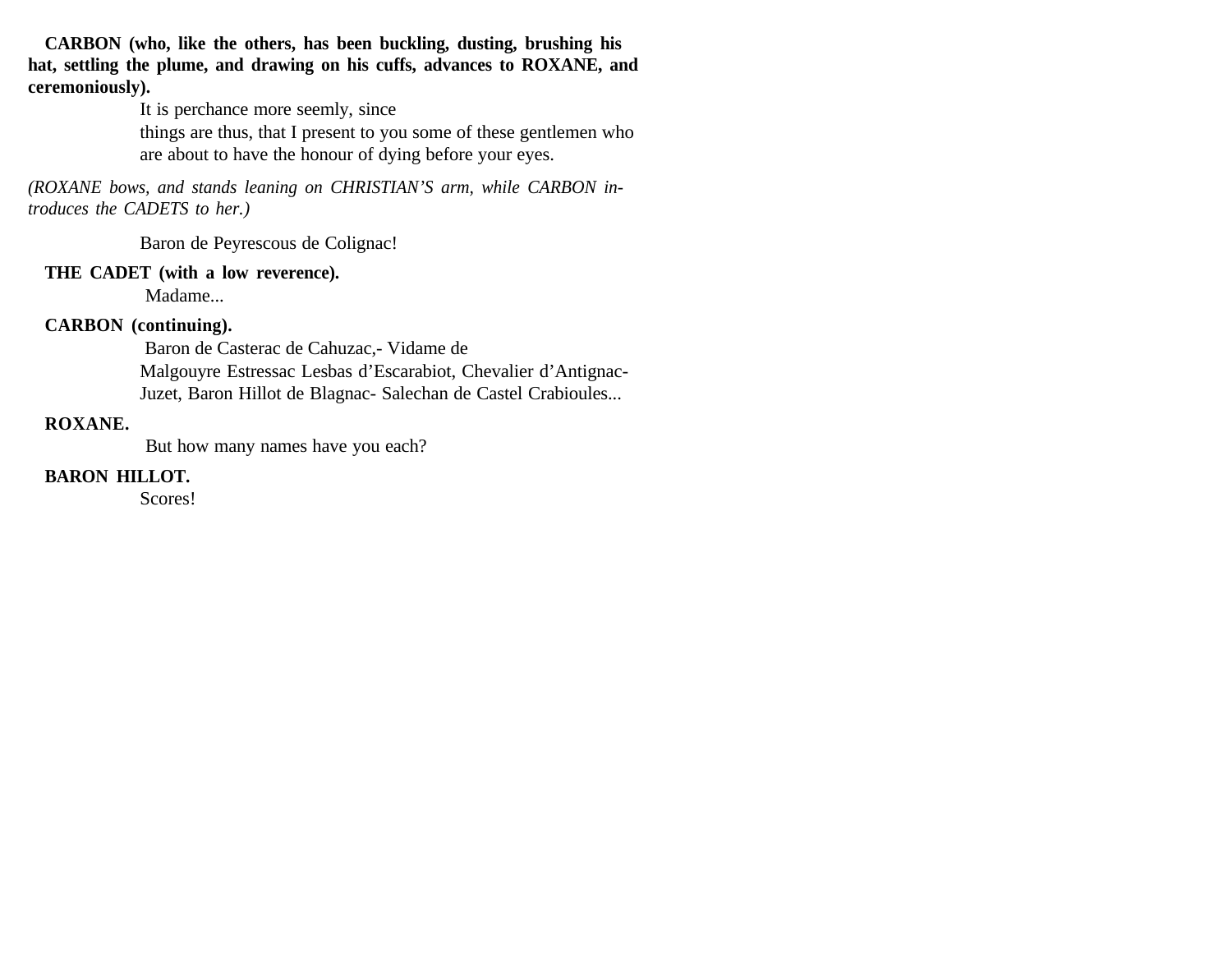#### **CARBON (to ROXANE).**

Pray, open the hand that holds your kerchief.

#### **ROXANE. (opens her hand, and the handkerchief falls).**  Why?

 *(The whole company start forward to pick it up.)*

# **CARBON (quickly raising it).**

My company had no flag. But now, by my faith, they will have the fairest in all the camp!

### **ROXANE. (smiling).**

'Tis somewhat small.

### **CARBON (tying the handkerchief on the staff of his lance).**

But- 'tis of lace!

### **A CADET (to the rest).**

 I could die happy, having seen so sweet aface, if I had something in my stomach- were it but a nut!

# **CARBON (who has overheard, indignantly).**

 Shame on you! What, talk of eating when a lovely woman...!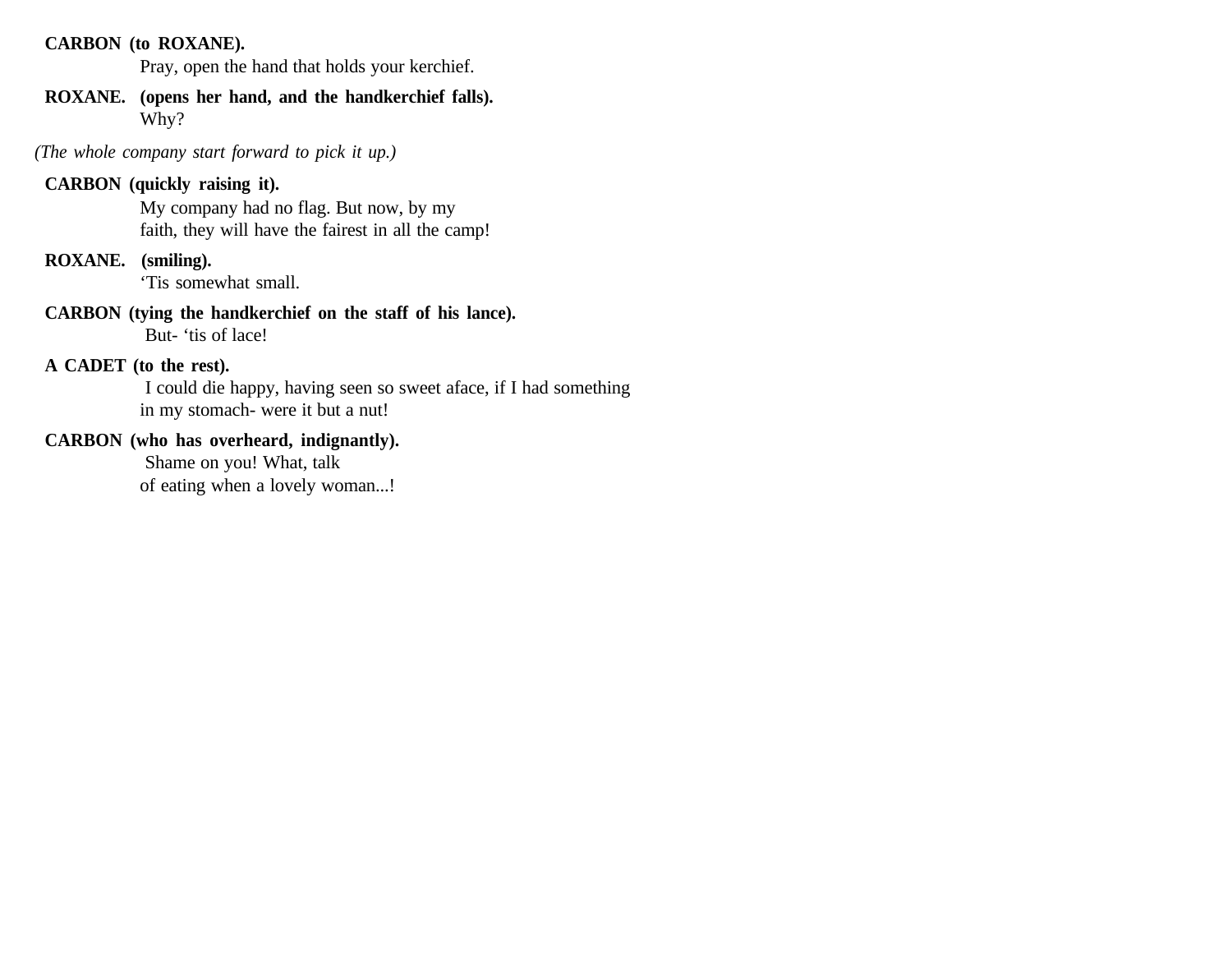But your camp air is keen; I myself am famished; Pasties, cold fricassee, old wines- there is my bill of fare! Pray bring it all here.

### *(Consternation.)*

### **A CADET**

All that?

### **ANOTHER**

But where on earth find it?

# **ROXANE. (quietly).**

In my carriage.

# **ALL**

How?

### **ROXANE.**

Now serve up- carve! Look a little closer at my coachman, gentlemen, and you will recognise a man most welcome. All the sauces can be sent to table hot, if we will!

### **THE CADETS (rushing pell-mell to the carriage).**

'Tis Ragueneau! (Acclamations.) Oh, oh!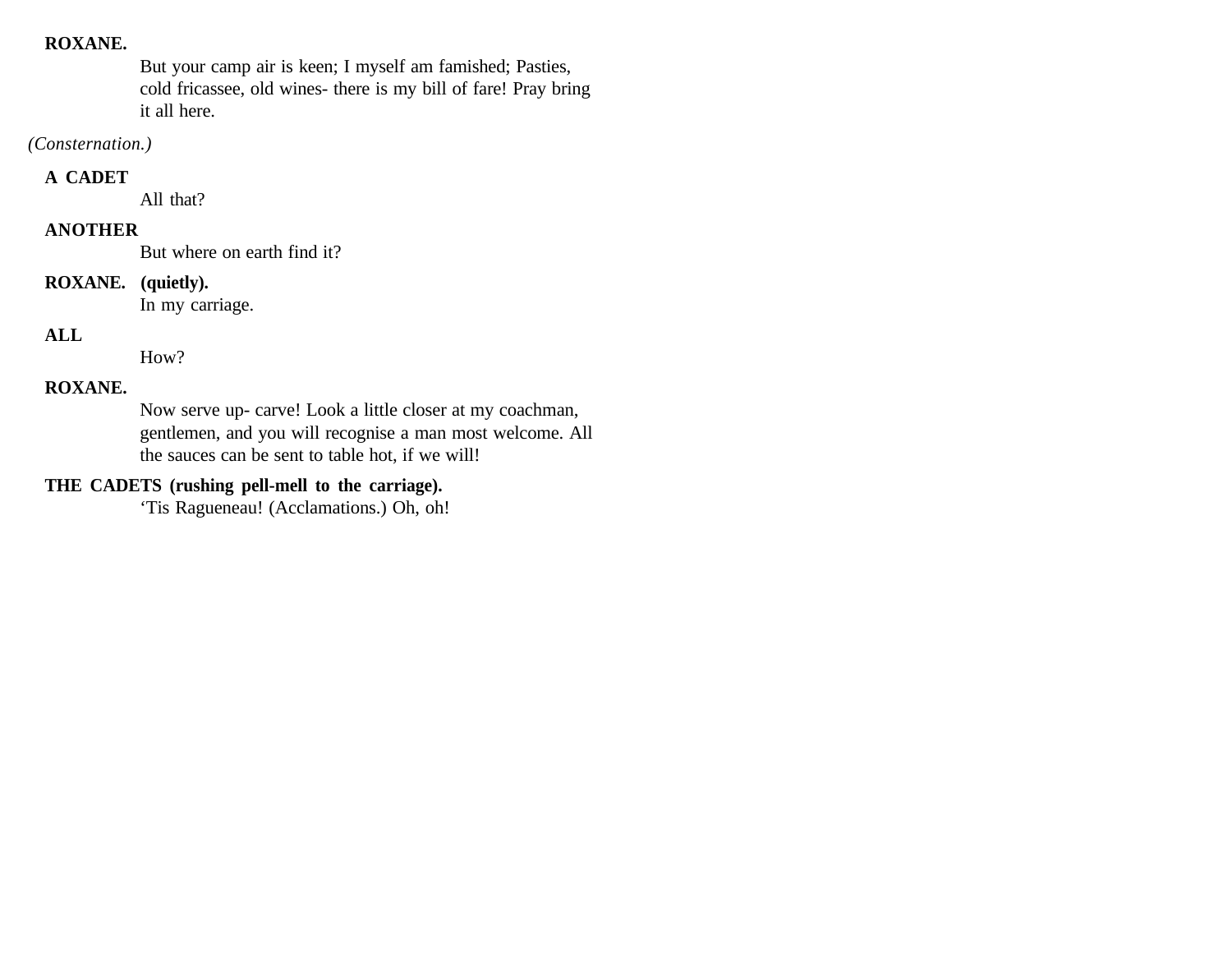**ROXANE. (looking after them).**  Poor fellows!

### **CYRANO (kissing her hand).**  Kind fairy!

**RAGUENEAU (standing on the box like a quack doctor at a fair).** Gentlemen!...

*(General delight).*

# **THE CADETS**

Bravo! bravo!

### **RAGUENEAU**

...The Spaniards, gazing on a lady so dainty fair, overlooked the fare so dainty!...

# *(Applause.)*

**CYRANO (in a whisper to CHRISTIAN).** Hark, Christian!

# **RAGUENEAU**

...And, occupied with gallantry, perceived not-

*(He draws a plate from under the seat, and holds it up)*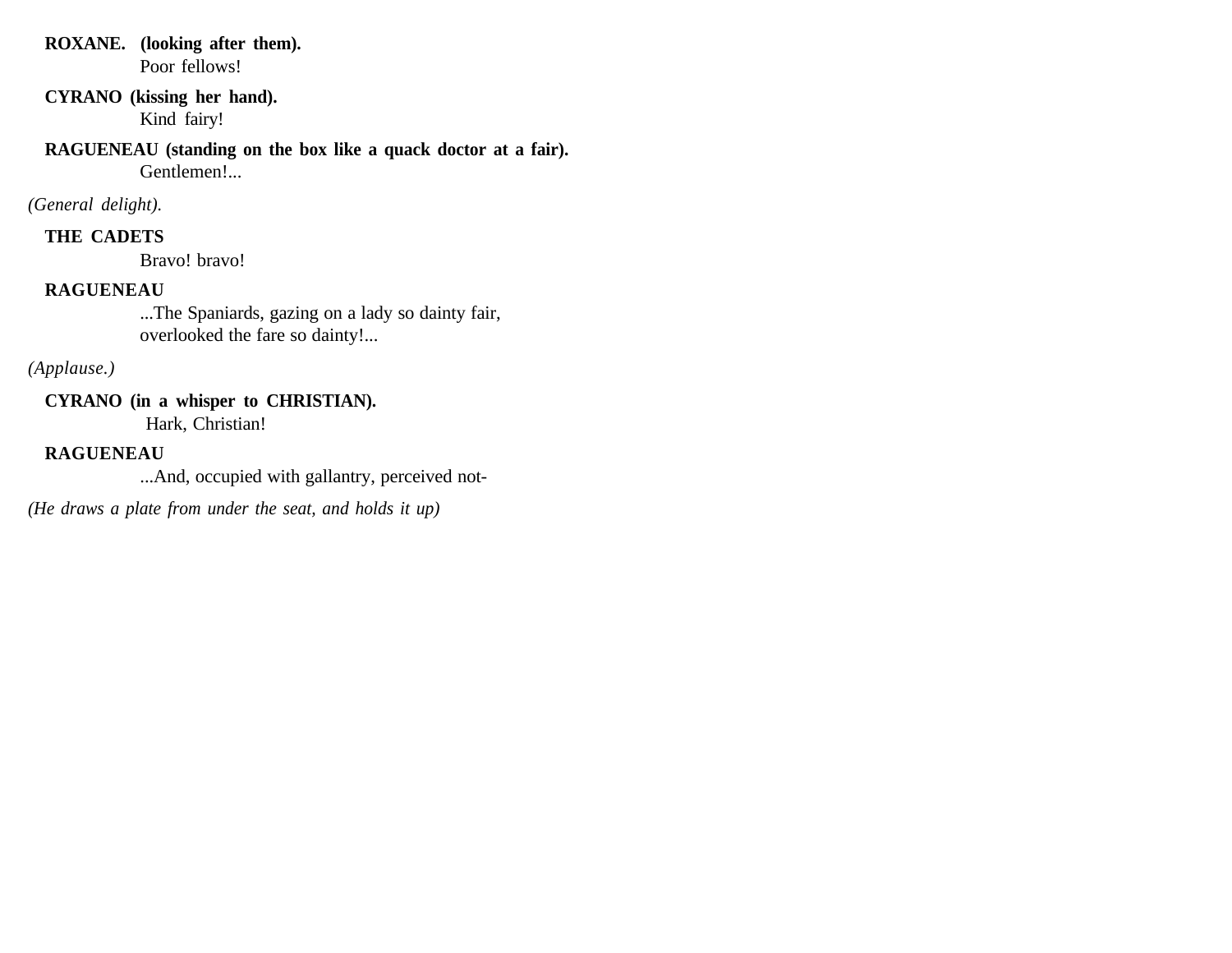the galantine!...

*(Applause. The galantine passes from hand to hand.)*

#### **CYRANO (still whispering to CHRISTIAN).**

Prythee, one word!

# **RAGUENEAU**

And Venus so attracted their eyes that Diana could secretly pass by with-

*(He holds up a shoulder of mutton)-* 

her fawn!

*(Euthusiasm. Twenty hands are held out to seize the shoulder of mutton.)*

### **CYRANO (in a lower whisper to CHRISTIAN).** I must speak to you!

# **ROXANE.**

*(to the CADETS, who come down, their arms laden with food). Put it all on the ground! (She lays all out on the grass, aided by the two imperturbable lackeys who were behind the carriage.) (to CHRISTIAN, just as CYRANO is drawing him apart).*

Come, make yourself of use!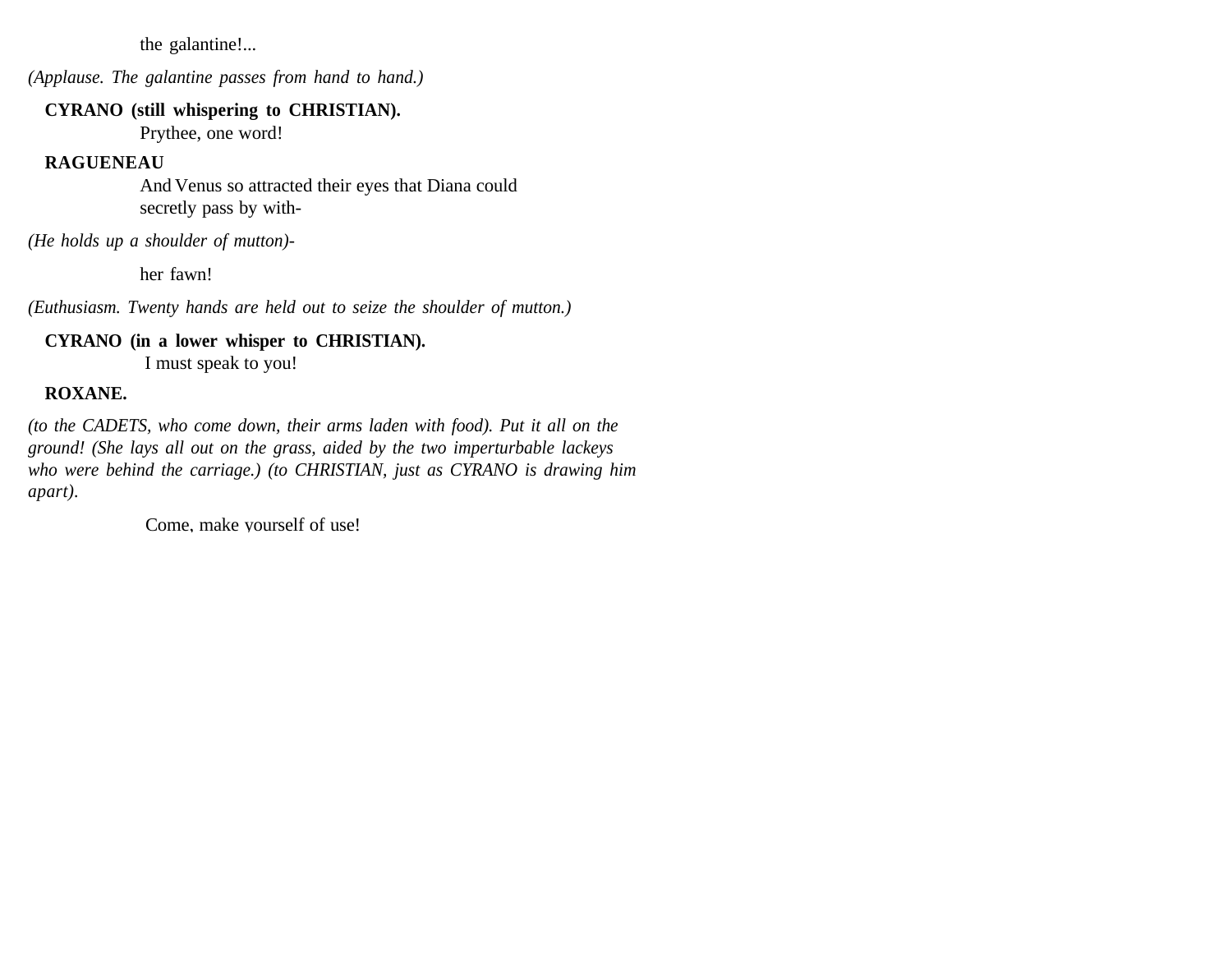*(CHRISTIAN comes to help her. CYRANO'S uneasiness increases.)*

#### **RAGUENEAU**

Truffled peacock!

# **FIRST CADET**

*(radiant, coming down, cutting a big slice of ham).*

 Bythe mass! We shall not brave the last hazard without having had agullet-full!

 *(quickly correcting himself on seeing ROXANE)-*

Pardon!- a Balthazar-feast!

# **RAGUENEAU**

*(throwing down the carriage cushions).* 

The cushions are stuffed with ortolans!

*(Hubbub. They tear open and turn out the contents of the cushions. Bursts of laughter- merriment.)*

# **RAGUENEAU**

*(throwing down to the CADETS bottles of red wine).*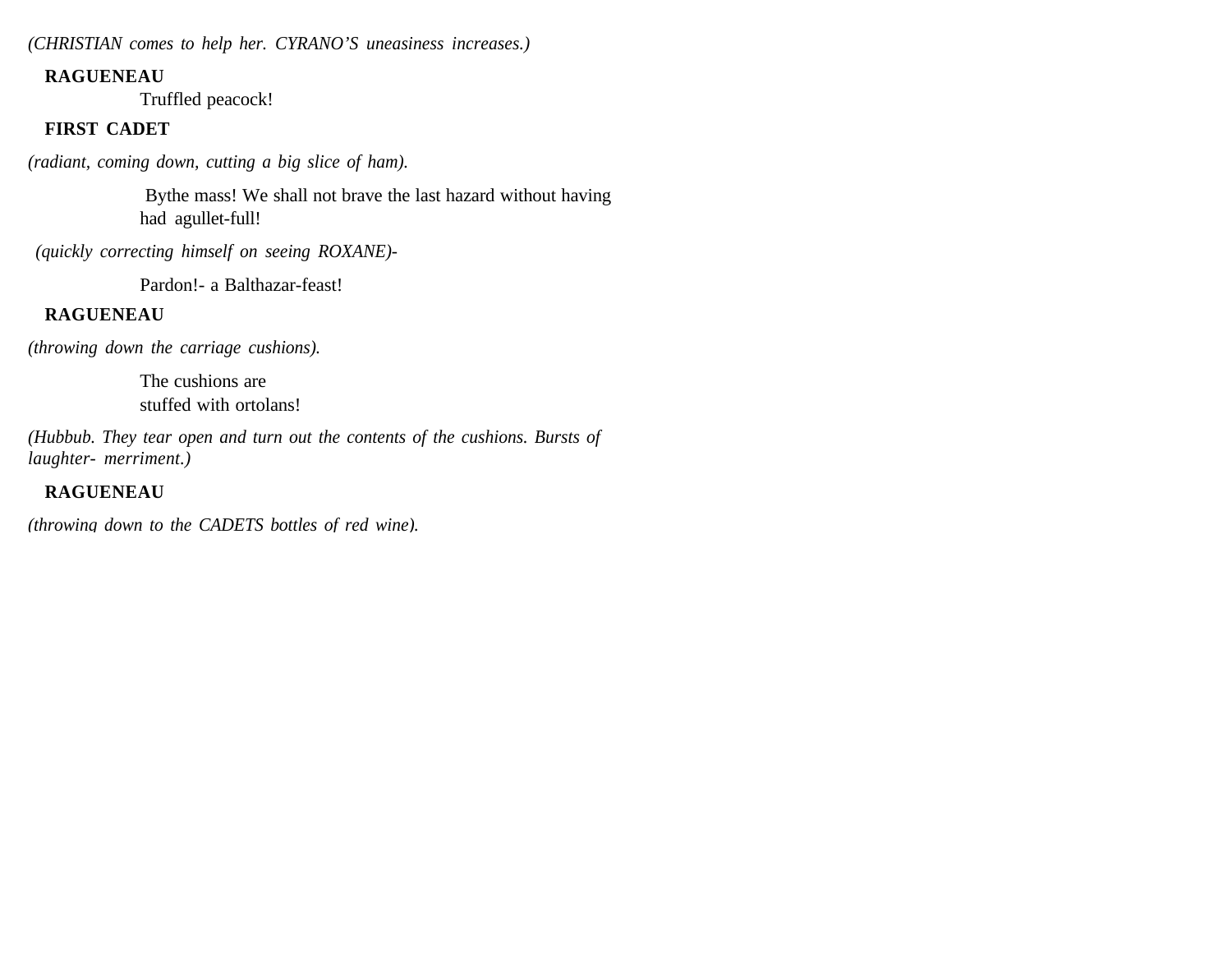# Flasks

of rubies!-

### *(and white wine)-*

Flasks of topaz!

# **ROXANE. (throwing a folded tablecloth at CYRANO'S head).**

Unfold me that napkin!- Come, come! be nimble!

# **RAGUENEAU (waving a lantern).**

Each of the carriage-lamps is a little larder!

#### **CYRANO (in a low voice to CHRISTIAN, as they arrange the cloth together).**

I must speak with you ere you speak to her.

# **RAGUENEAU**

My whip-handle is an Arles sausage!

# **ROXANE. (pouring out wine, helping).**

 Since we are to die, let the rest of the army shift for itself. All for the Gascons! And mark! if De Guiche comes, let no one invite him!

 *(Going from one to the other.)*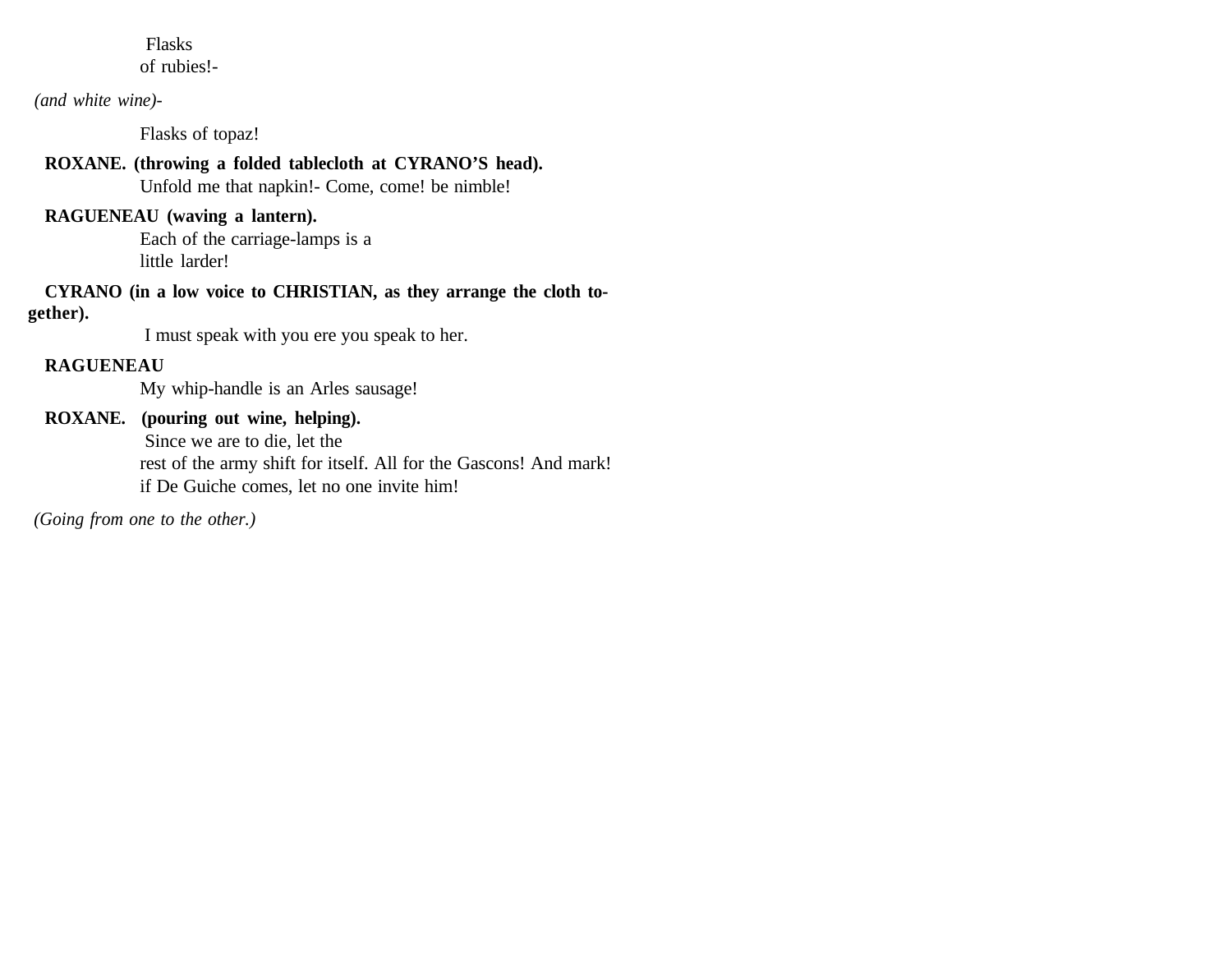There! there!, You have time enough! Do not eat too fast!- Drink a little.- Why are you crying?

### **FIRST CADET**

It is all so good!.

#### **ROXANE.**

Tut!- Red or white?- Some bread for Monsieur de Carbon!- a knife! Pass your plate!- a little of the crust! Some more? Let me help you!- Some champagne?- A wing?

# **CYRANO**

(who follows her, his arms laden with dishes, helping her to wait on everybody). How I worship her!

# **ROXANE. (going up to CHRISTIAN).**

What will you?

# **CHRISTIAN**

Nothing.

### **ROXANE.**

 Nay, take this biscuit, steeped in muscat; come!... but two drops!

# **CHRISTIAN (trying to detain her).**

Oh! tell me why you came?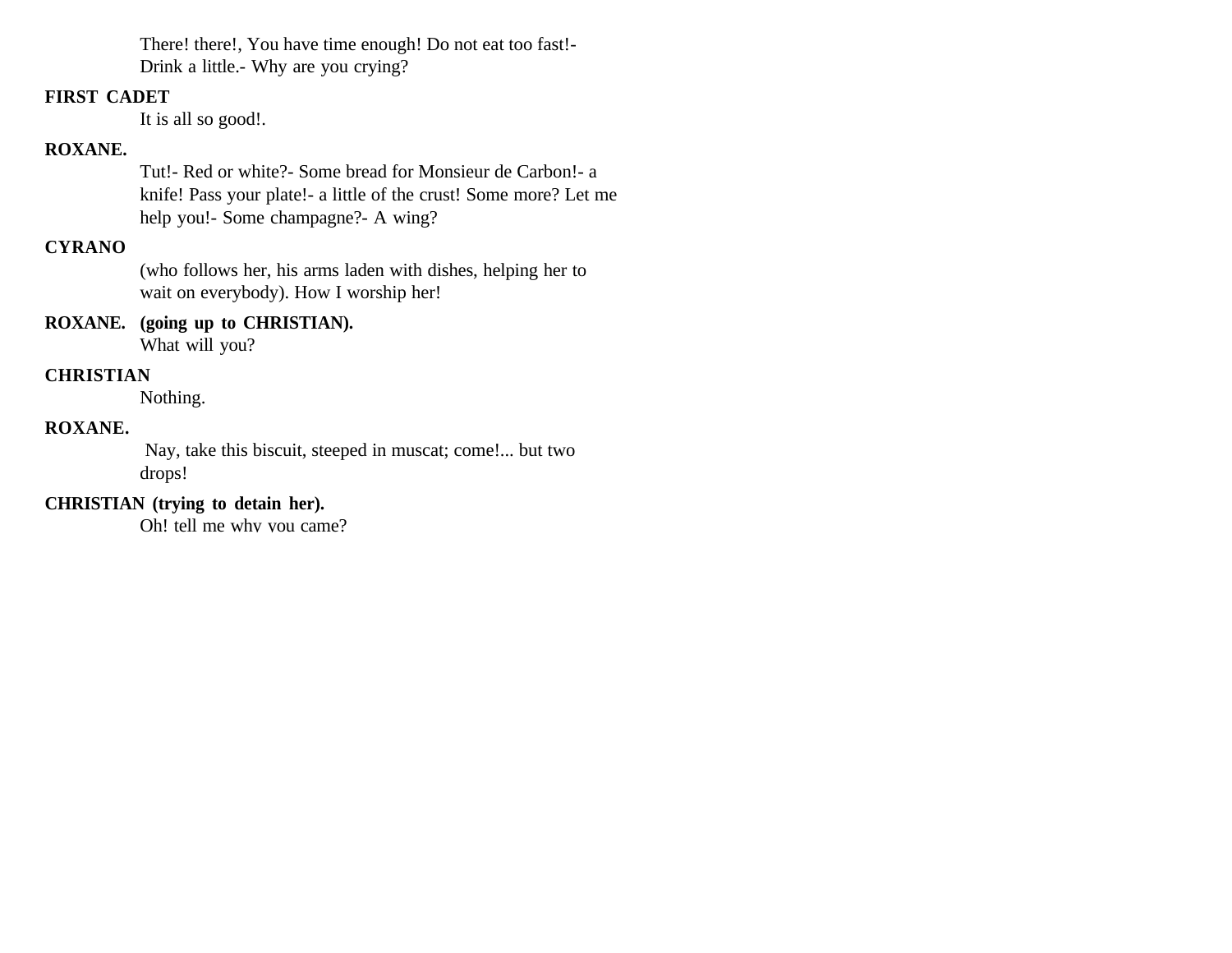Wait, my first duty is to these poor fellows.- Hush! In a few minutes...

**LE BRET (who had gone up to pass a loaf on the end of a lance to the sentry on the rampart).**

De Guiche!

#### **CYRANO**

Quick! hide flasks, plates, pie-dishes, game-baskets! Hurry!- Let us all look unconscious!

 *(To RAGUENEAU.)* 

Up on your seat!- Is everything covered up?

*(In an instant all has been pushed into the tents, or hidden under doublets, cloaks, and beavers. DE GUICHE enters hurriedly,- stops suddenly, sniffing the air. Silence.)*

*SCENE VII The SAME. DE GUICHE.*

### **DE GUICHE**

It smells good here.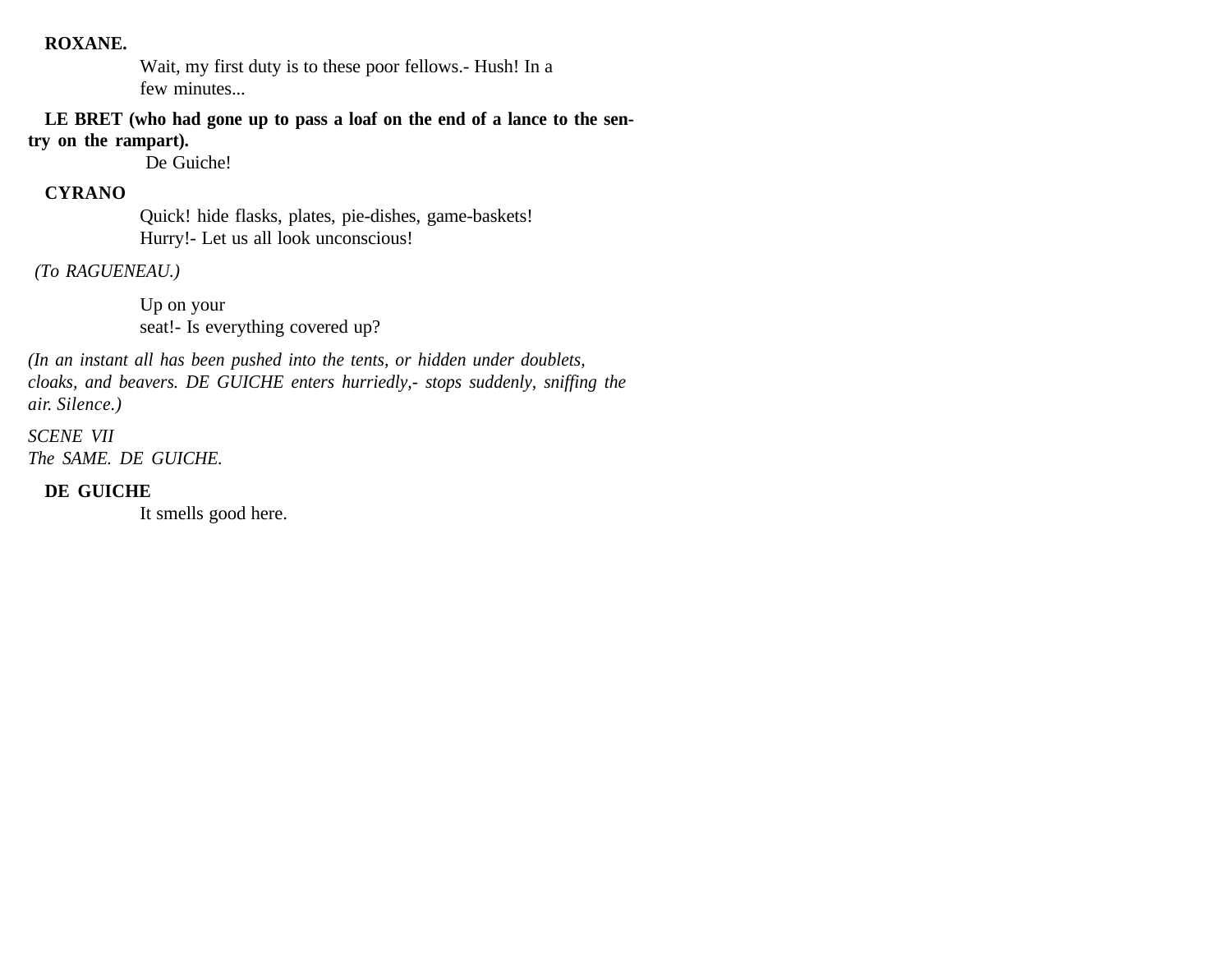### **A CADET (humming).**

Lo! lo-lo!

# **DE GUICHE (looking at him).**

What is the matter?- You are very red!

### **THE CADET**

The matter?- Nothing!- 'Tis my blood-boiling at the thought of the coming battle!

# **ANOTHER**

Poum, poum- poum...

# **DE GUICHE (turning round).**

What's that?

### **THE CADET (slightly drunk).**

Nothing!... 'Tis a song!- a little...

# **DE GUICHE**

You are merry, my friend!

# **THE CADET**

The approach of danger is intoxicating!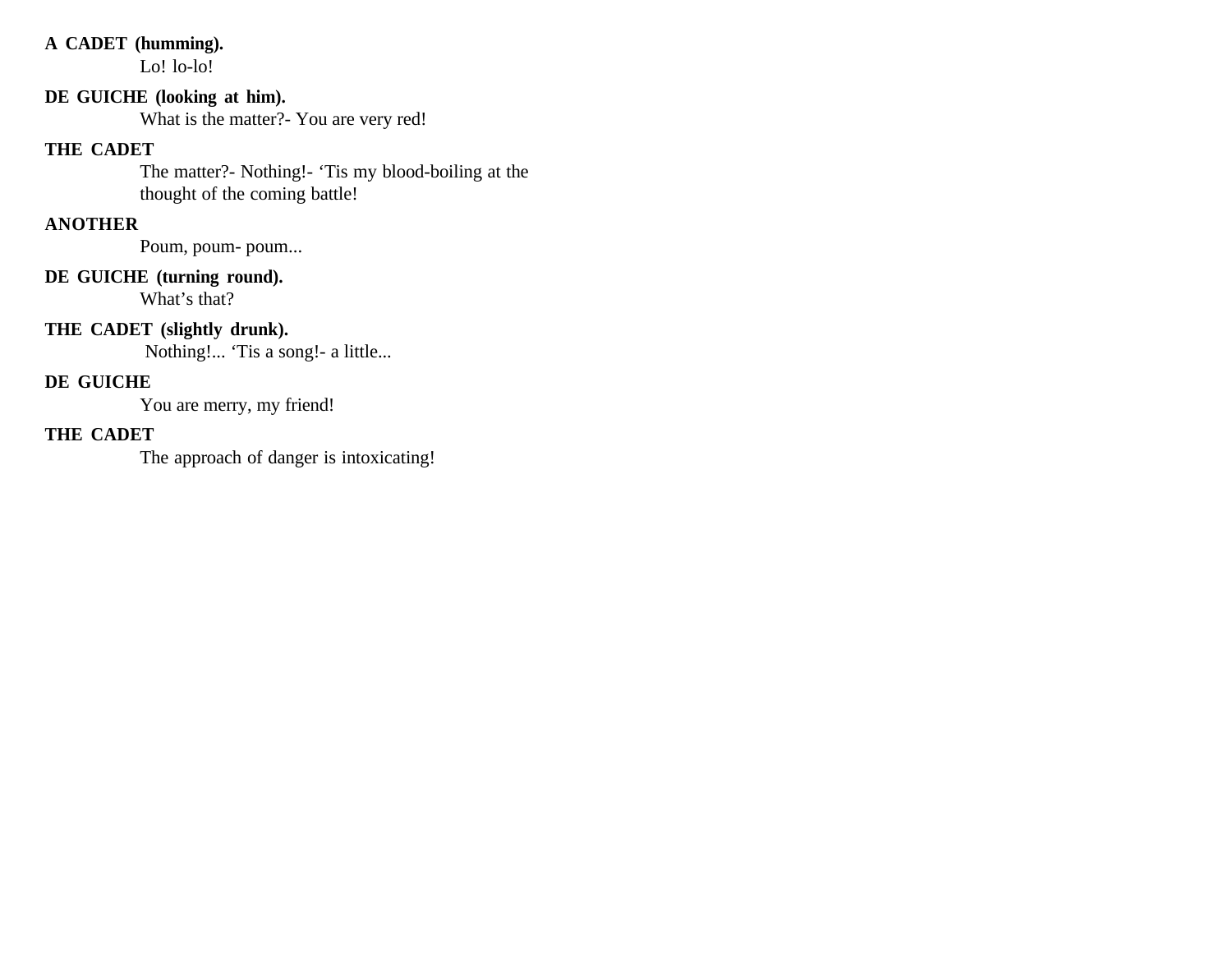### **DE GUICHE (calling CARBON DE CASTEL-JALOUX, to give him an order).**

Captain! I...

*(He stops short on seeing him.)* 

Plague take me! but you look bravely, too!

# **CARBON**

*(crimson in the face, hiding a bottle behind his back, with an evasive movement).* 

Oh!...

# **DE GUICHE**

I have one cannon left, and have had it carried here-

*(He points behind the scenes)-*

 in that corner:... Your men can use it in case of need.

# **A CADET(reeling slightly).**

Charming attention!

**ANOTHER(with a gracious smile).**  Kind solicitude!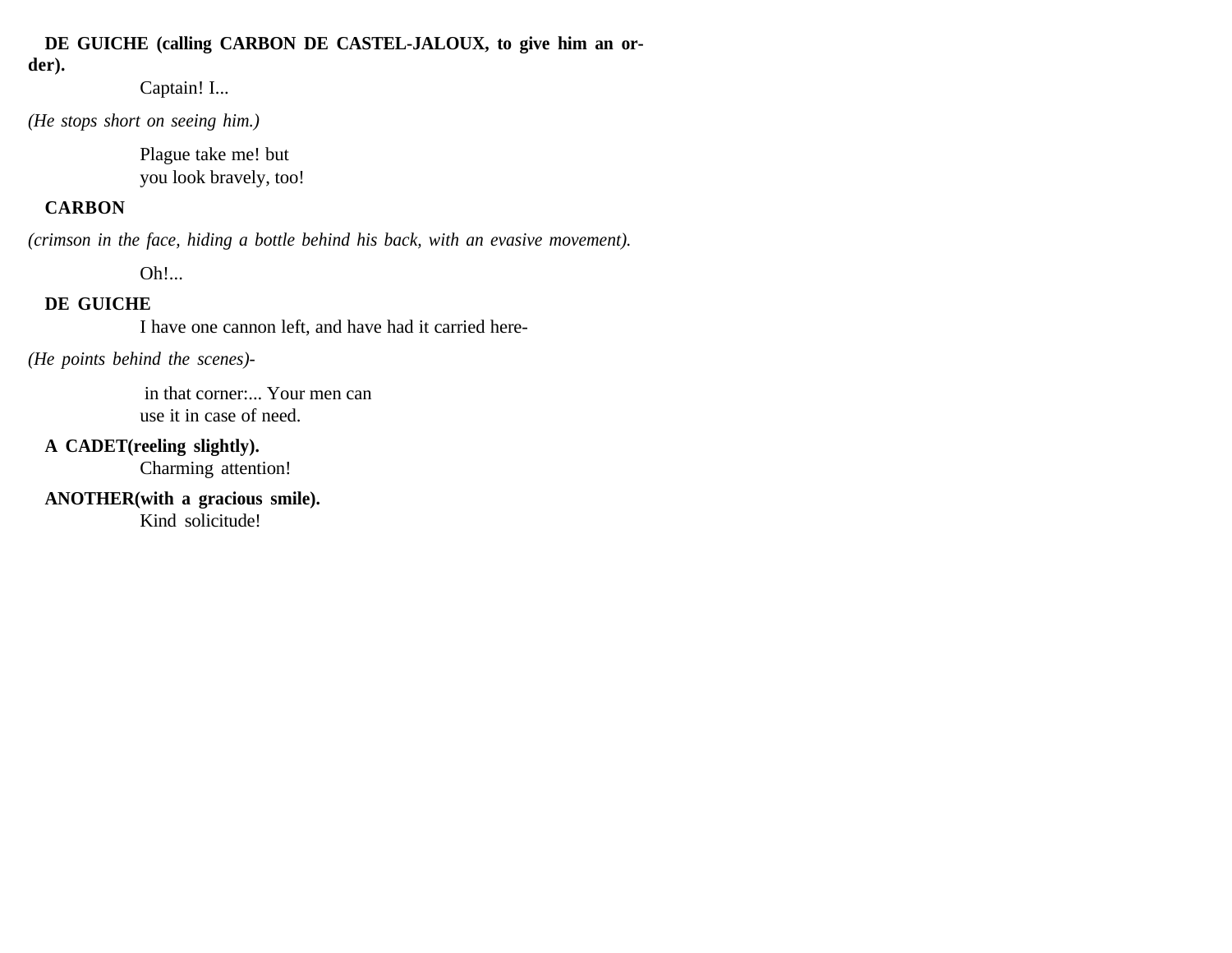### **DE GUICHE**

How? they are all gone crazy!

# *(Drily.)*

As you are not used to cannon, beware of the recoil.

# **FIRST CADET**

Pooh!

# **DE GUICHE (furious, going up to him).**

But...

# **THE CADET**

Gascon cannons never recoil!

# **DE GUICHE (taking him by the arm and shaking him).**

You are tipsy! but what with?

# **THE CADET (grandiloquently).**

-with the smell of powder!

# **DE GUICHE (shrugging his shoulders and pushing him away, then going**

**quickly to ROXANE).** 

Briefly, Madame, what decision do you deign to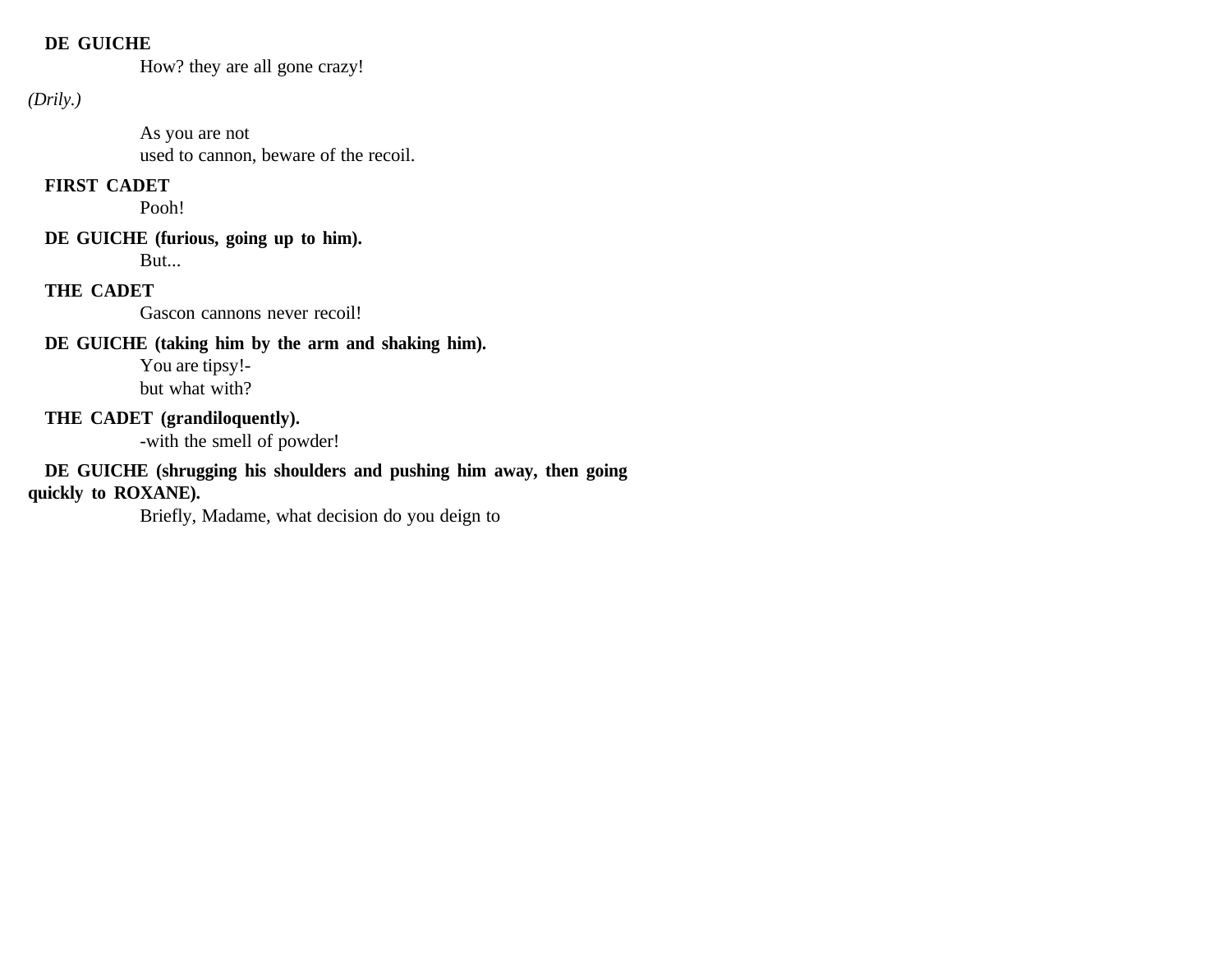take?

### **ROXANE.**

I stay here.

# **DE GUICHE**

You must fly!

# **ROXANE.**

No! I will stay.

# **DE GUICHE**

Since things are thus, give me a musket, one of you!

# **CARBON**

Wherefore?

# **DE GUICHE**

Because I too- mean to remain.

# **CYRANO**

At last? This is true valour, Sir!

# **FIRST CADET**

Then you are a Gascon after all, spite of your lace collar?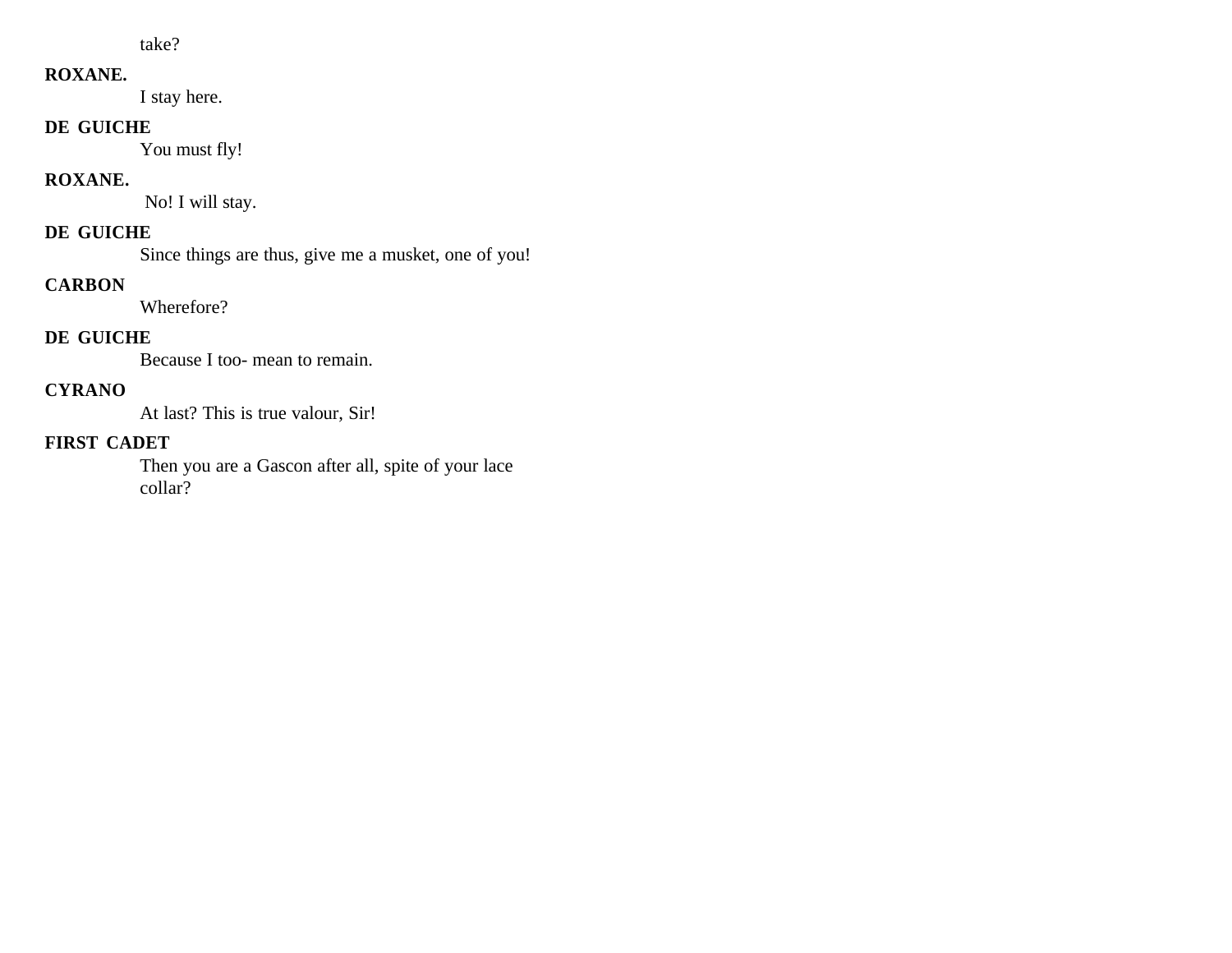What is all this?

### **DE GUICHE**

I leave no woman in peril.

# **SECOND CADET (to the FIRST).**

Hark you! Think you not we might give him something to eat?

*(All the viands reappear as if by magic.)*

# **DE GUICHE (whose eyes sparkle).**

Victuals!

# **THE THIRD CADET**

Yes, you'll see them coming from under every coat!

# **DE GUICHE (controlling himself, haughtily).**

Do you think I will eat your leavings?

# **CYRANO (saluting him).**

You make progress.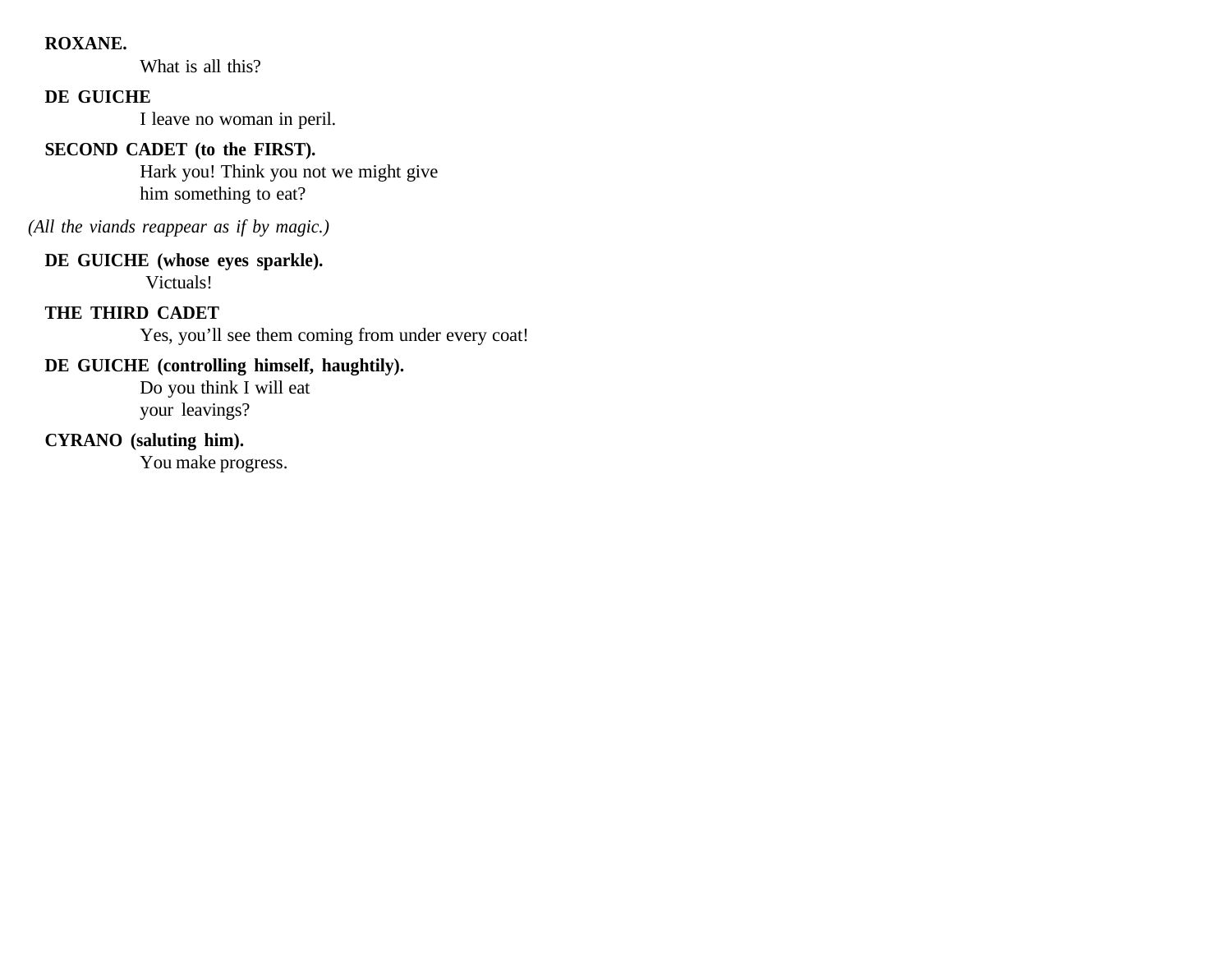**DE GUICHE (proudly, with a light touch of accent on the word "breaking").**

I will fight without br-r-eaking my fast!

# **FIRST CADET (wild with delight).**

 Br-r-r-eaking! He has got the accent!

# **DE GUICHE (laughing).**

I?

# **A CADET**

'Tis a Gascon!

 *(All begin to dance.)*

#### **CARBON DE CASTEL-JALOUX (who had disappeared behind the rampart, reappearing on the ridge).**

I have drawn my pikemen up in line.

They are a resolute troop. (He points to a row of pikes, the tops of which are seen over the ridge.)

# **DE GUICHE (bowing to ROXANE).**

Will you accept my hand, and accompany me while I review them?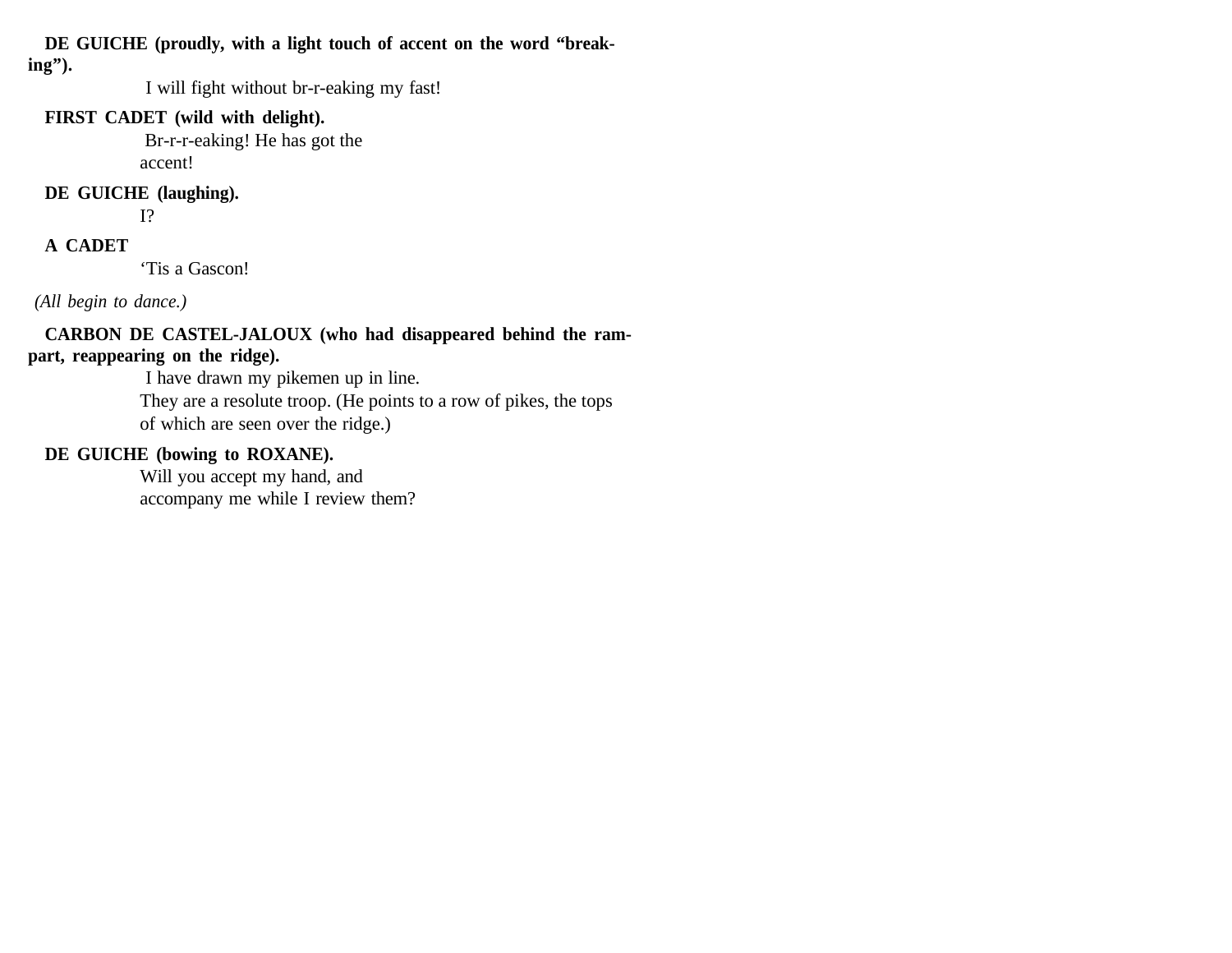*(She takes it, and they go up towards the rampart. All uncover and follow them.)*

# **CHRISTIAN (going to CYRANO, eagerly).**

Tell me quickly!

*(As ROXANE appears on the ridge, the tops of the lances disappear, lowered for the salute, and a shout is raised. She bows.)*

#### **THE PIKEMEN (outside).**

Vivat!

### **CHRISTIAN**

What is this secret?

### **CYRANO**

If Roxane should...

### **CHRISTIAN**

Should?...

### **CYRANO**

Speak of the letters?...

### **CHRISTIAN**

Yes! I know!...

### **CYRANO**

Do not spoil all by seeming surprised...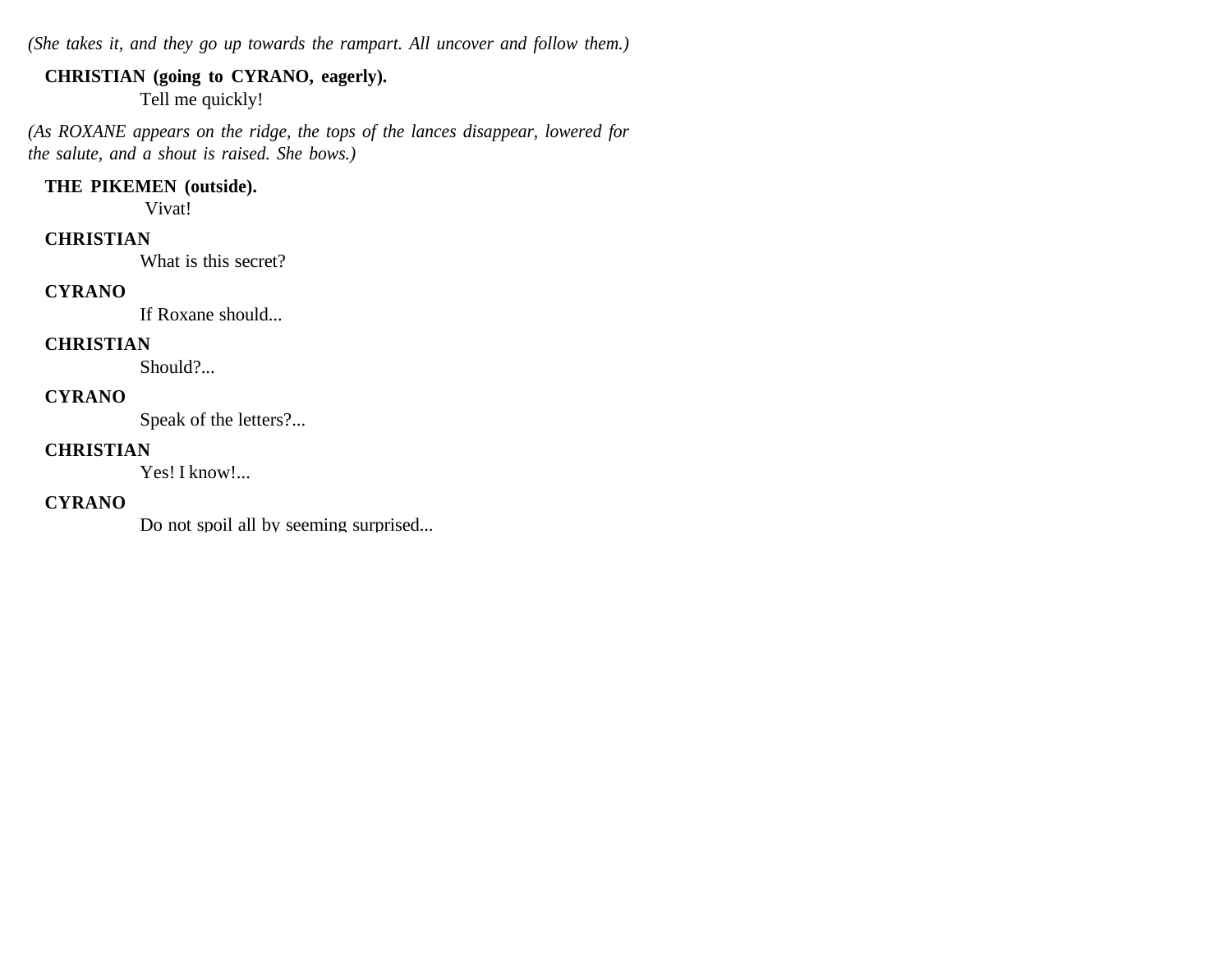### **CHRISTIAN**

At what?

# **CYRANO**

I must explain to you!... Oh! 'tis no great matter,- I but thought of it to-day on seeing her. You have...

### **CHRISTIAN**

Tell quickly!

# **CYRANO**

You have... written to her oftener than you think...

# **CHRISTIAN**

How so?

# **CYRANO**

Thus, 'faith! I had taken it in hand to express your flame for you!... At times I wrote without saying, "I am waiting"!

# **CHRISTIAN**

Ah!...

# **CYRANO**

'Tis simple enough!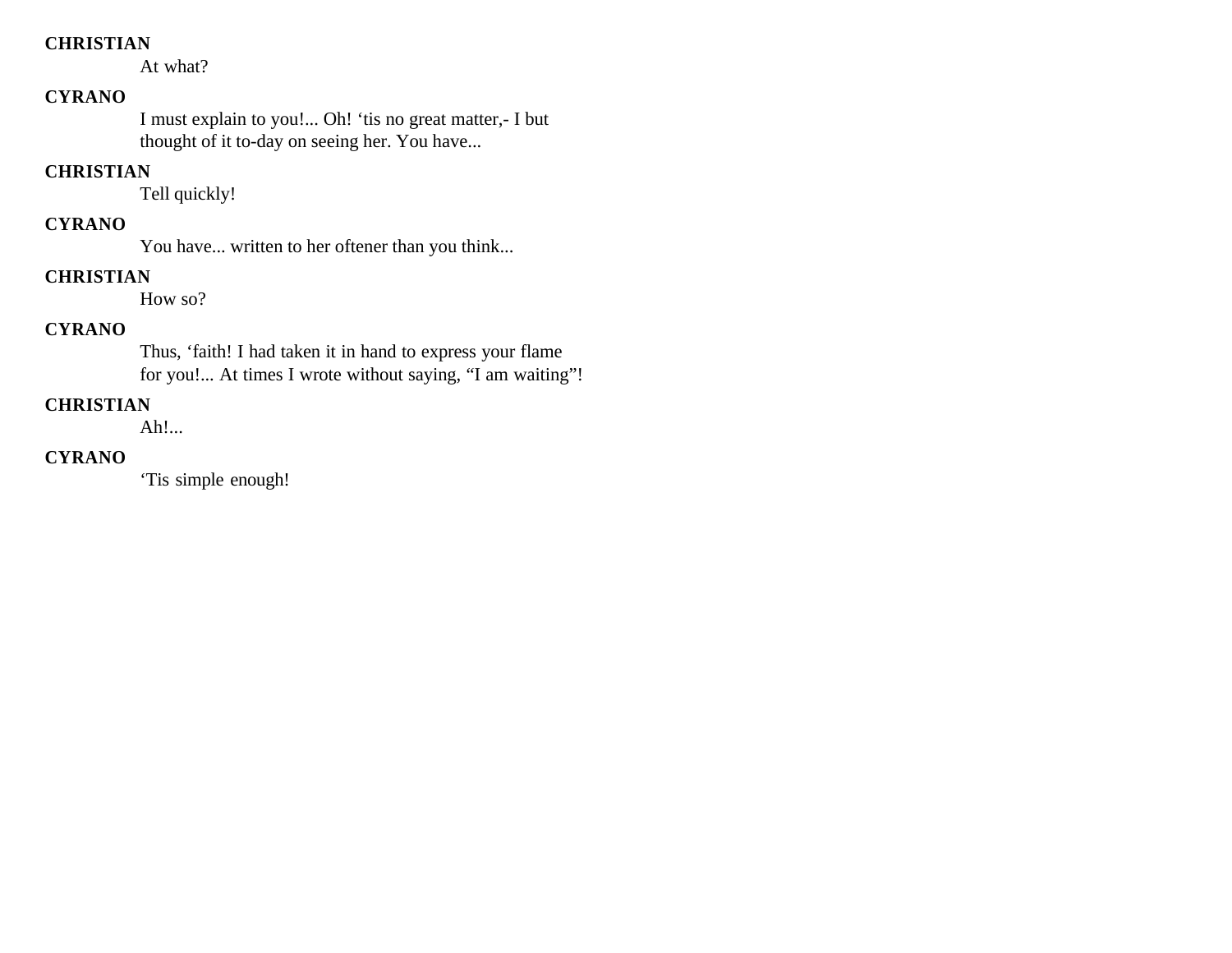#### **CHRISTIAN**

But how did you contrive, since we have been cut off, thus... to?...

### **CYRANO**

Oh! before dawn... I was able to get through.

## **CHRISTIAN (folding his arms).**

 That was simple too? And how oft, pray you, have I written?... Twice in the week?... Three times?... Four?...

### **CYRANO**

More often still.

# **CHRISTIAN**

What! Every day?

### **CYRANO**

Yes, every day,- twice.

### **CHRISTIAN (violently).**

And that became so mad a joy for you, that you braved death...

# **CYRANO (seeing ROXANE returning).**

Hush! Not before her!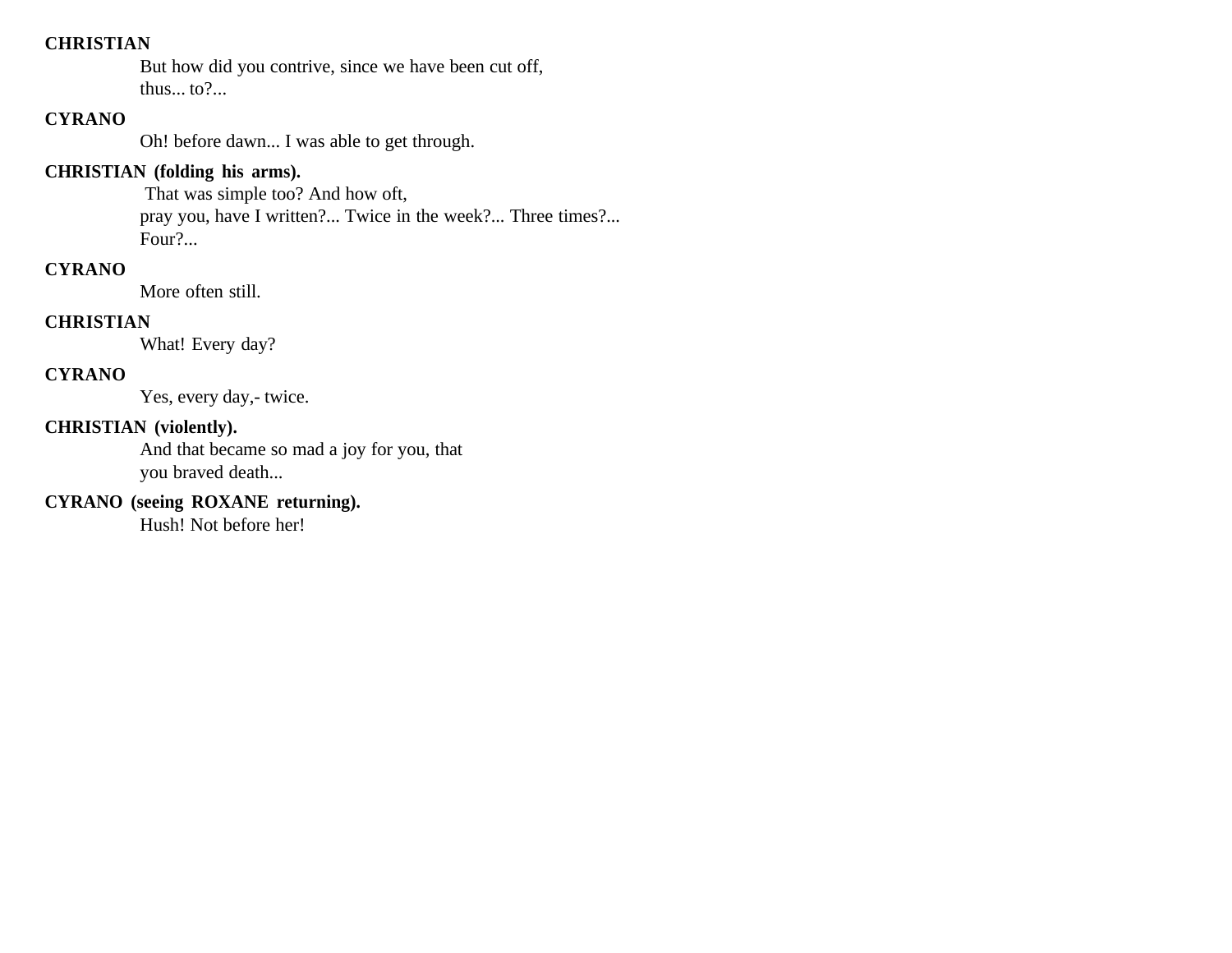*(He goes hurriedly into his tent.)*

*SCENE VIII ROXANE, CHRISTIAN. In the distance CADETS coming and going. CARBON and DE GUICHE give orders. ROXANE. (running up to CHRISTIAN). Ah, Christian, at last!...*

### **CHRISTIAN (taking her hands).**

 Now tell me why-Why, by these fearful paths so perilous-Across these ranks of ribald soldiery, You have come?

### **ROXANE.**

Love, your letters brought me here!

# **CHRISTIAN**

What say you?

### **ROXANE.**

'Tis your fault if I ran risks! Your letters turned my head! Ah! all this month, How many!- and the last one ever bettered The one that went before!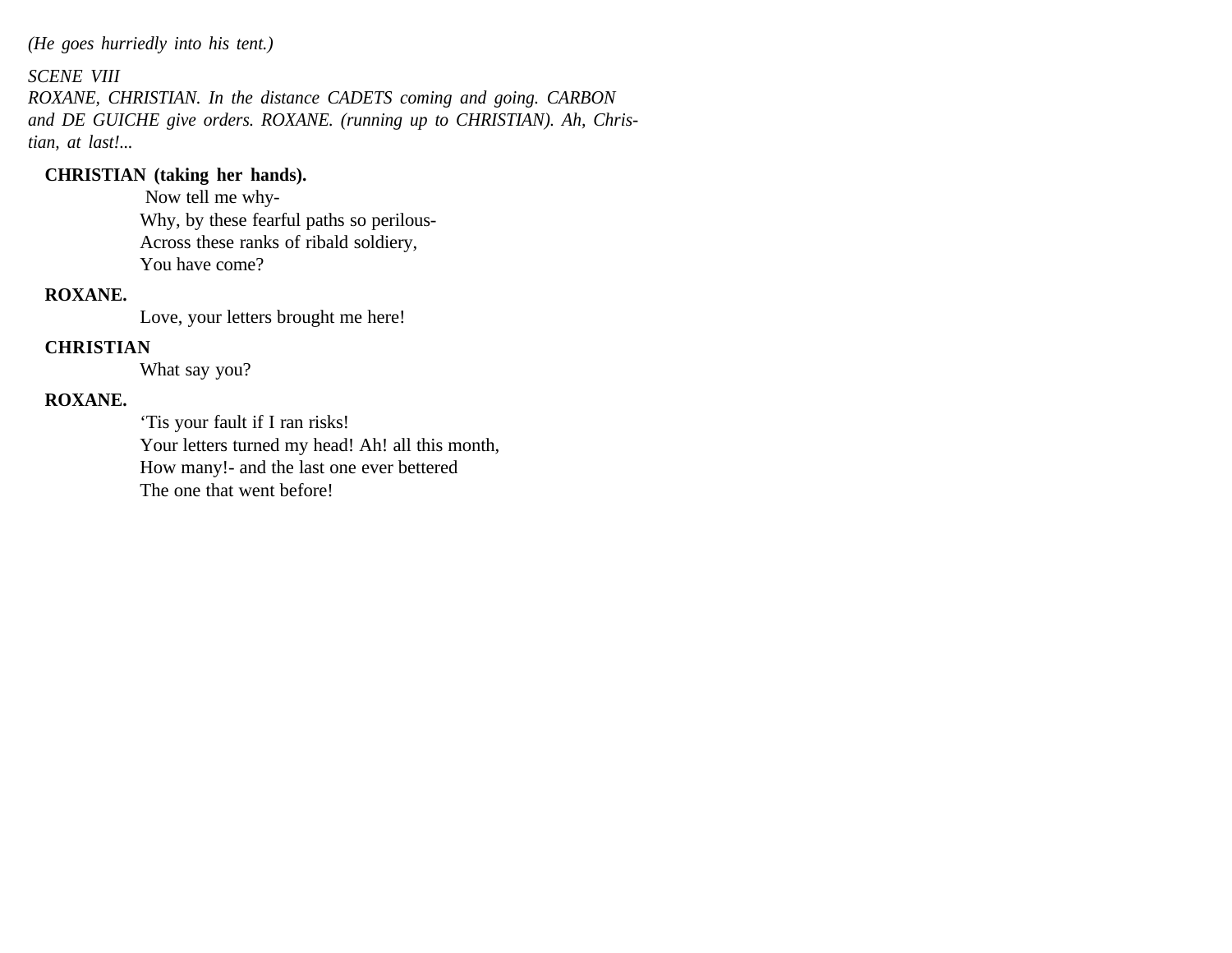#### **CHRISTIAN**

What!- for a few Inconsequent love-letters!

# **ROXANE.**

Hold your peace! Ah! you cannot conceive it! Ever since That night, when, in a voice all new to me, Under my window you revealed your soul-Ah! ever since I have adored you! Now Your letters all this whole month long!- meseemed As if I heard that voice so tender, true, Sheltering, close! Thy fault, I say! It drew me, The voice o' th' night! Oh! wise Penelope Would ne'er have stayed to broider on her hearthstone, If her Ulysses could have writ such letters! But would have cast away her silken bobbins, And fled to join him, mad for love as Helen!

### **CHRISTIAN**

But...

# **ROXANE.**

I read, read again- grew faint for love.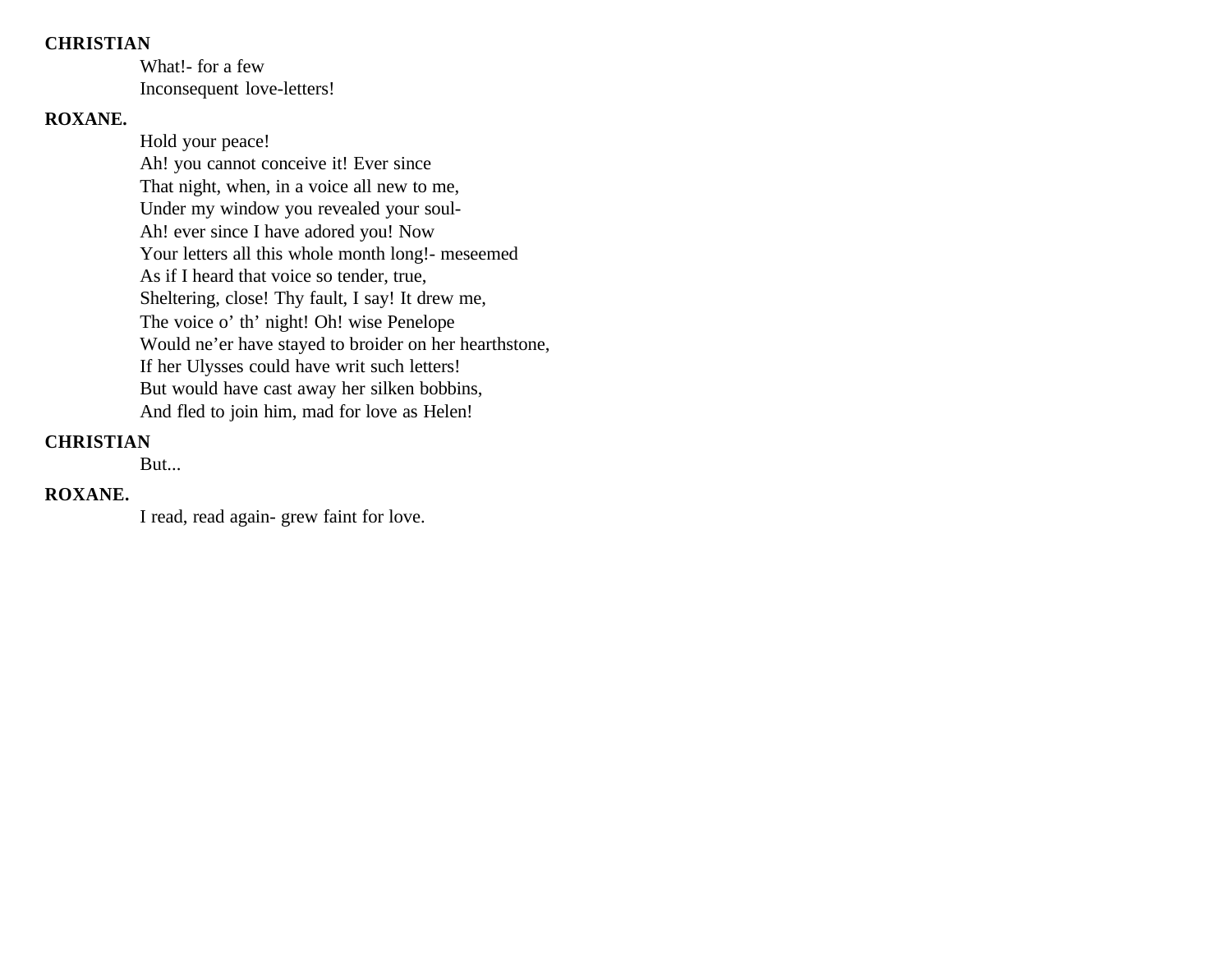I was thine utterly. Each separate page Was like a fluttering flower-petal, loosed From your own soul, and wafted thus to mine. Imprinted in each burning word was love Sincere, all-powerful...

### **CHRISTIAN**

 A love sincere! Can that be felt, Roxane?

### **ROXANE.**

Ay, that it can!

#### **CHRISTIAN**

You come...?

### **ROXANE.**

O Christian, my true lord, I come-

*(Were I to throw myself, here, at your knees, You would raise me- but 'tis my soul I lay At your feet- you can- raise it nevermore!)*

-I come to crave your pardon.

*(Ay, 'tis time To sue for pardon, now that death may come!)*

For the insult done to you when, frivolous,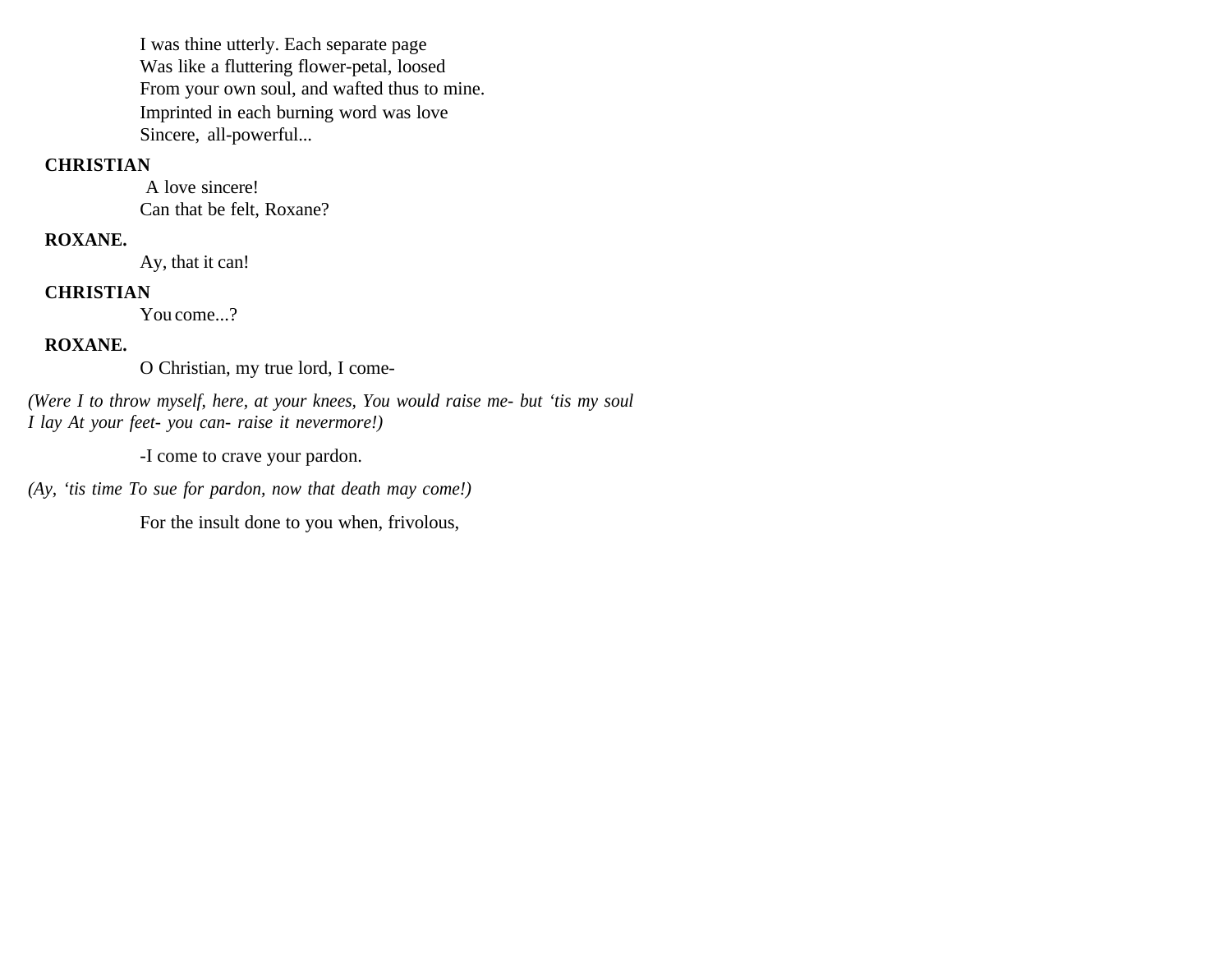At first I loved you only for your face!

#### **CHRISTIAN (horror-stricken).**

Roxane!

### **ROXANE.**

And later, love- less frivolous-Like a bird that spreads its wings, but cannot fly-Arrested by your beauty, by your soul Drawn close- I loved for both at once!

### **CHRISTIAN**

And now?

### **ROXANE.**

Ah! you yourself have triumphed o'er yourself, And now, I love you only for your soul!

### **CHRISTIAN (stepping backwards).**

Roxane!

### **ROXANE.**

Be happy. To be loved for beauty-A poor disguise that time so soon wears threadbare-Must be to noble souls- to souls aspiring-A torture. Your dear thoughts have now effaced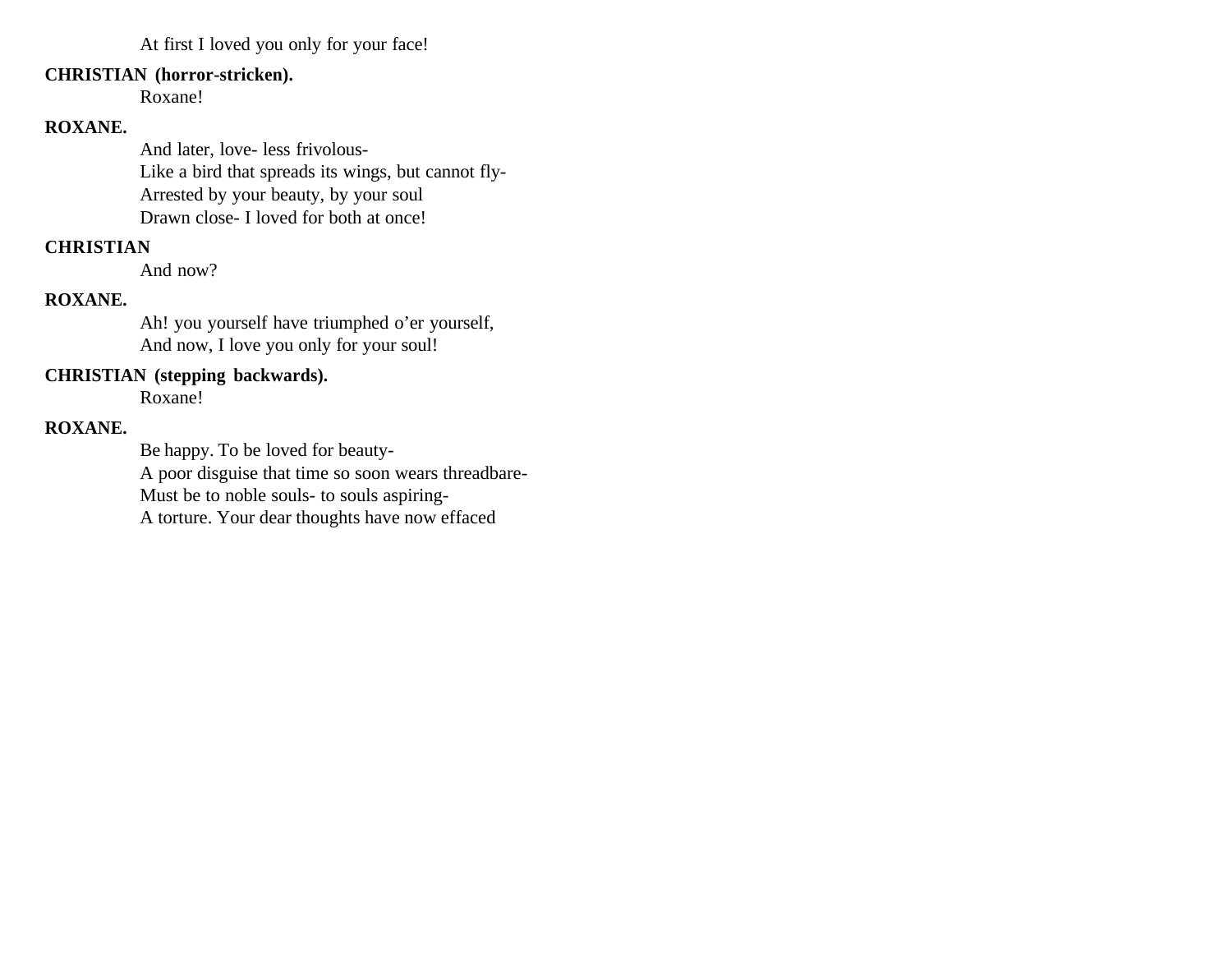That beauty that so won me at the outset.

Now I see clearer- and I no more see it!

### **CHRISTIAN**

Oh!...

### **ROXANE.**

You are doubtful of such victory?

### **CHRISTIAN (pained).**

Roxane!

## **ROXANE.**

I see you cannot yet believe it. Such love...

### **CHRISTIAN**

I do not ask such love as that! I would be loved more simply; for...

# **ROXANE.**

For that Which they have all in turns loved in thee?- Shame! Oh! be loved henceforth in a better way!

# **CHRISTIAN**

No! the first love was best!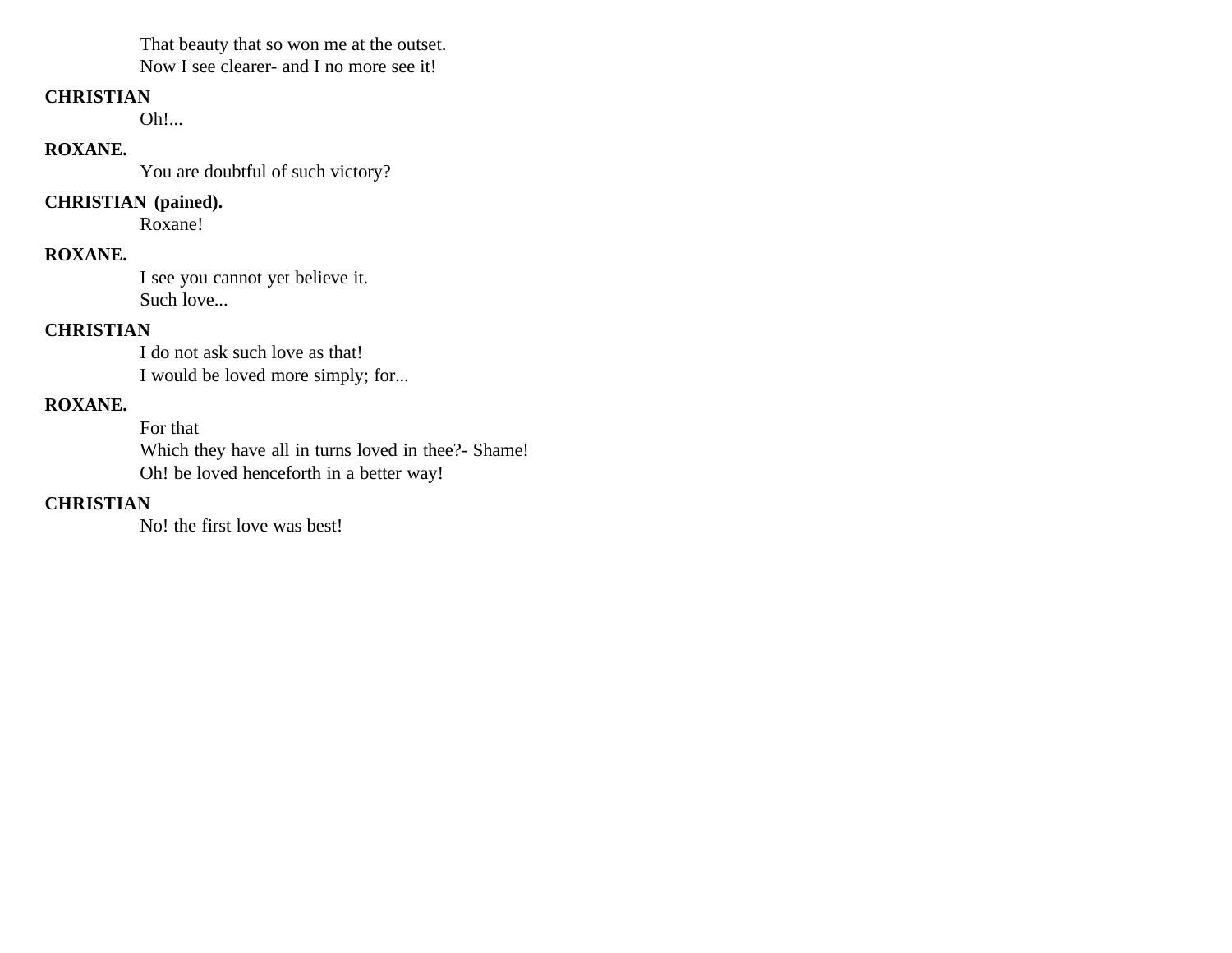Ah! how you err! 'Tis now that I love best- love well! 'Tis that Which is thy true self, see!- that I adore! Were your brilliance dimmed...

### **CHRISTIAN**

Hush!

# **ROXANE.**

 I should love still! Ay, if your beauty should to-day depart...

### **CHRISTIAN**

Say not so!

# **ROXANE.**

Ay, I say it!

### **CHRISTIAN**

Ugly? How?

### **ROXANE.**

Ugly! I swear I'd love you still!

# **CHRISTIAN**

My God!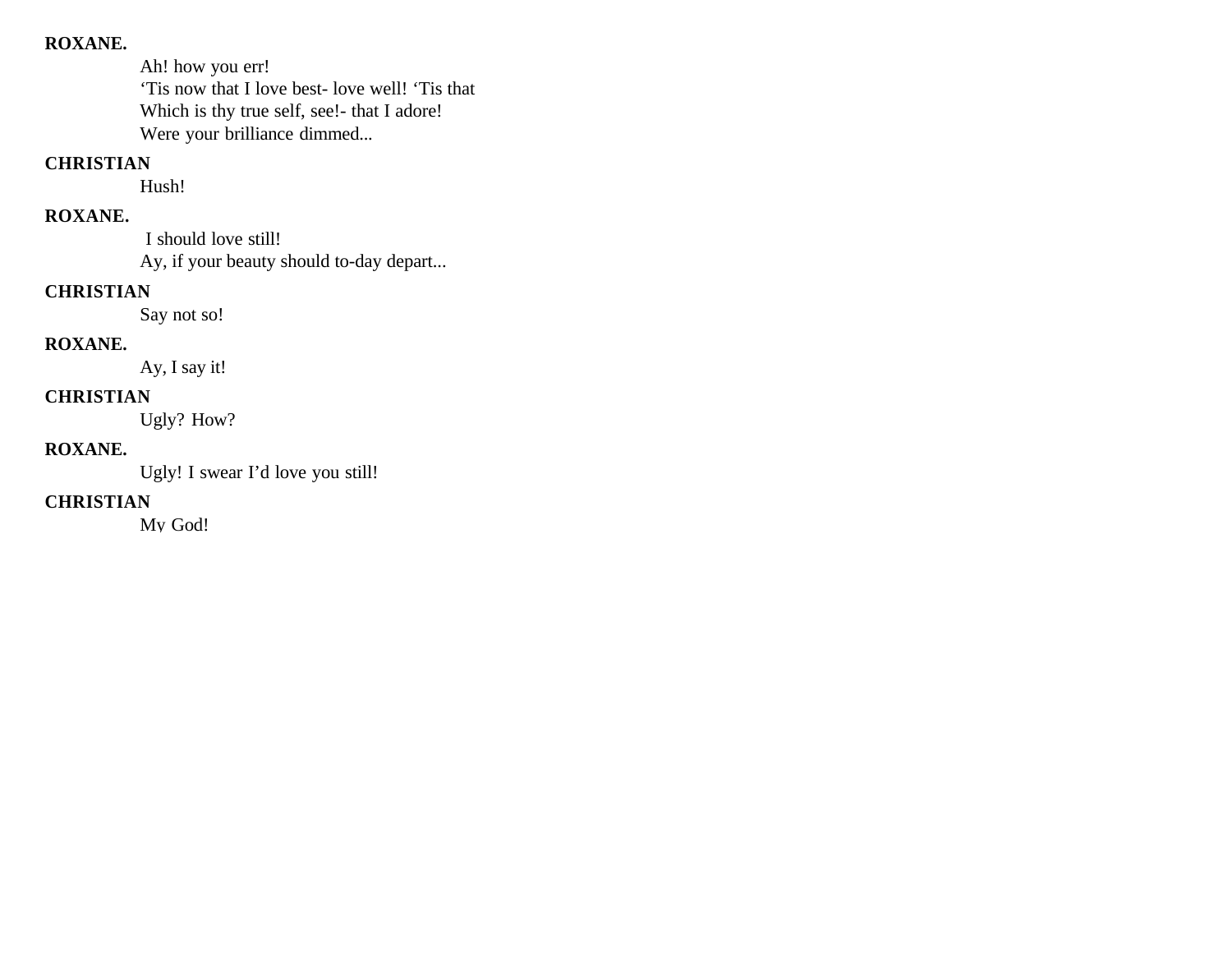Are you content at last?

### **CHRISTIAN (in a choked voice).**

Ay!...

### **ROXANE.**

What is wrong?

# **CHRISTIAN (gently pushing her away).**

Nothing... I have two words to say:- one second...

# **ROXANE.**

But?...

# **CHRISTIAN (pointing to the CADETS).**

Those poor fellows, shortly doomed to death,- My love deprives them of the sight of you: Go,- speak to them, smile on them ere they die!

# **ROXANE. (deeply affected).**

Dear Christian!.

*(She goes up to the CADETS, who respectfully crowd round her.)*

# *SCENE IX*

*CHRISTIAN, CYRANO. At back ROXANE talking to CARBON and some*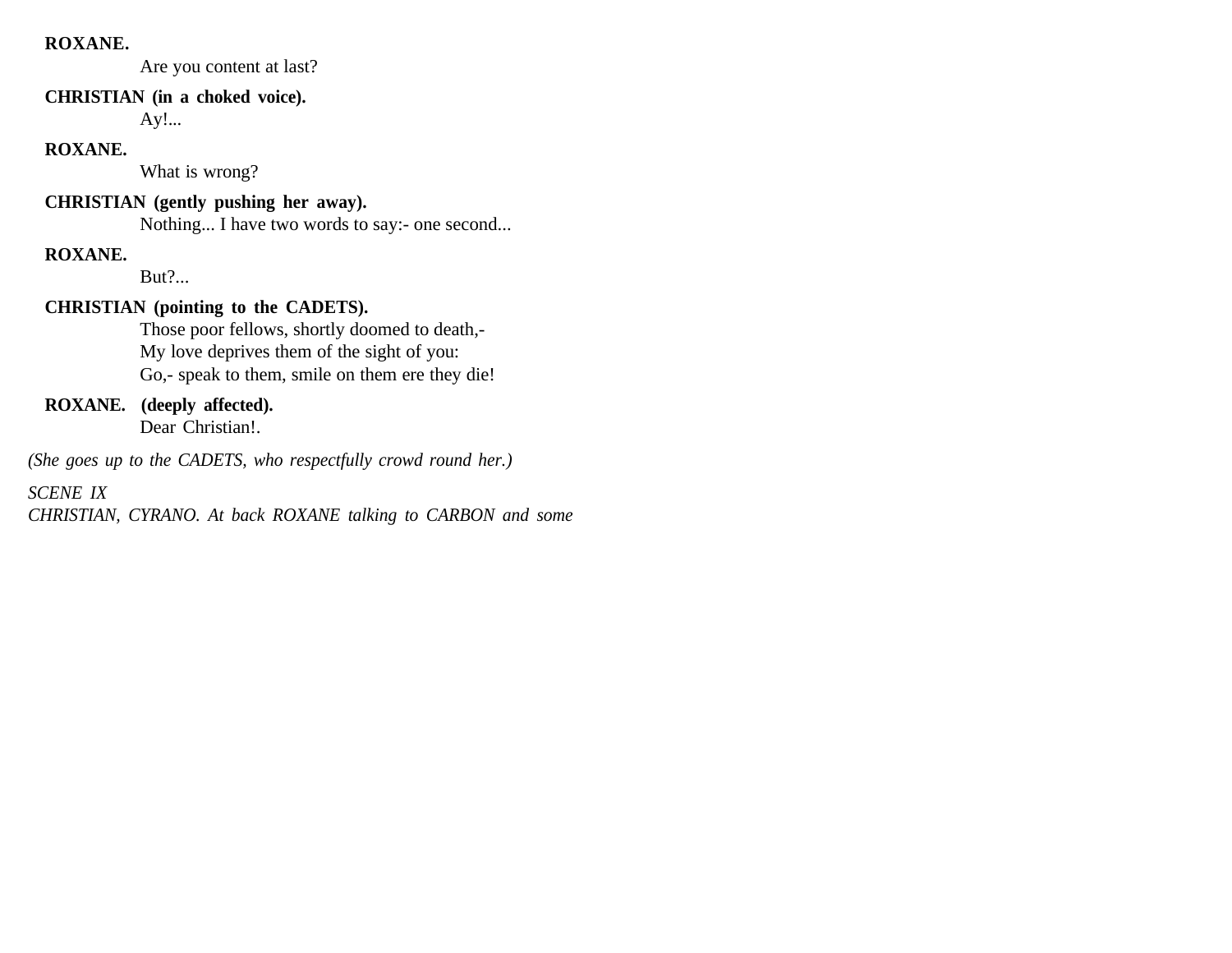# **CHRISTIAN (calling towards CYRANO'S tent).**

Cyrano!

### **CYRANO (reappearing, fully armed).**  What? Why so pale?

#### **CHRISTIAN**

She does not love me!

### **CYRANO**

What?

# **CHRISTIAN**

'Tis you she loves!

# **CYRANO**

No!

# **CHRISTIAN**

-For she loves me only for my soul!

# **CYRANO**

Truly?

# **CHRISTIAN**

Yes! Thus- you see, that soul is you, Therefore, 'tis you she loves!- And you- love her!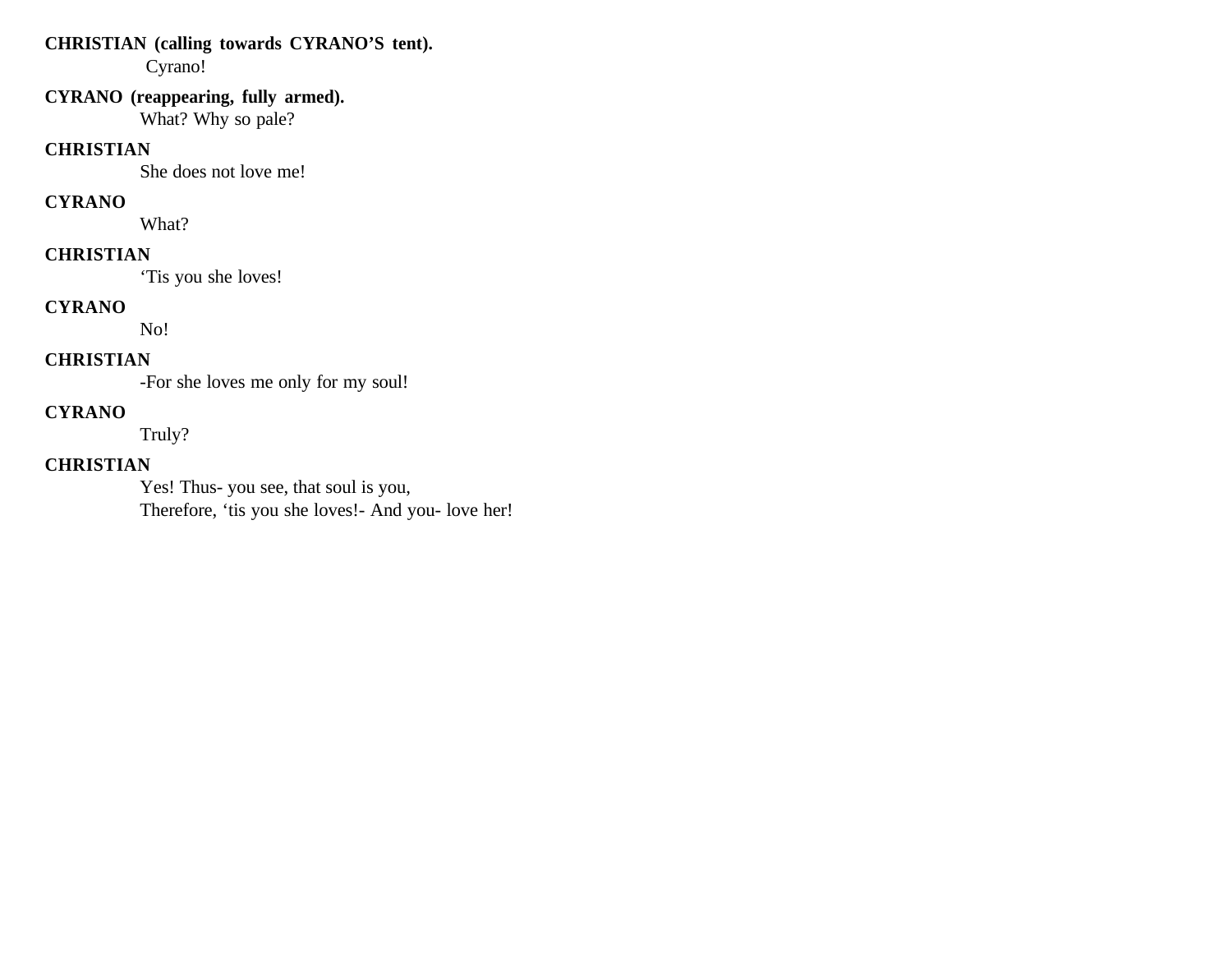#### **CYRANO**

I?

# **CHRISTIAN**

Oh, I know it!

### **CYRANO**

Ay, 'tis true!

### **CHRISTIAN**

You love To madness!

### **CYRANO**

Ay! and worse!

# **CHRISTIAN**

Then tell her so!

### **CYRANO**

No!

### **CHRISTIAN**

And why not!

### **CYRANO**

Look at my face!- be answered!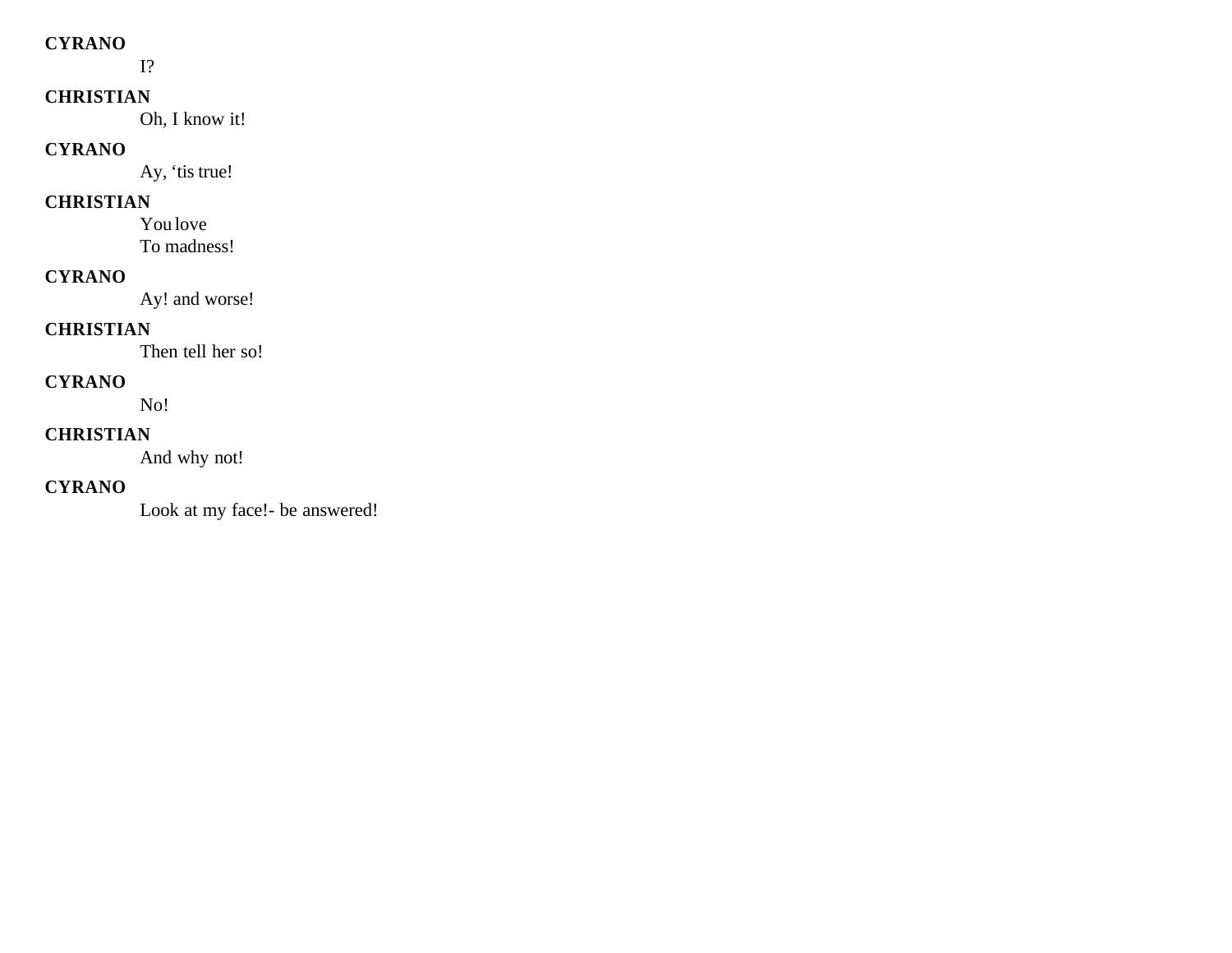### **CHRISTIAN**

She'd love me- were I ugly.

### **CYRANO**

Said she so?

### **CHRISTIAN**

Ay! in those words!

# **CYRANO**

I'm glad she told you that! But pooh!- believe it not! I am well pleased She thought to tell you. Take it not for truth. Never grow ugly:- she'd reproach me then!

# **CHRISTIAN**

That I intend discovering!

# **CYRANO**

No! I beg!

# **CHRISTIAN**

Ay, she shall choose between us!- Tell her all!

# **CYRANO**

No! no! I will not have it! Spare me this.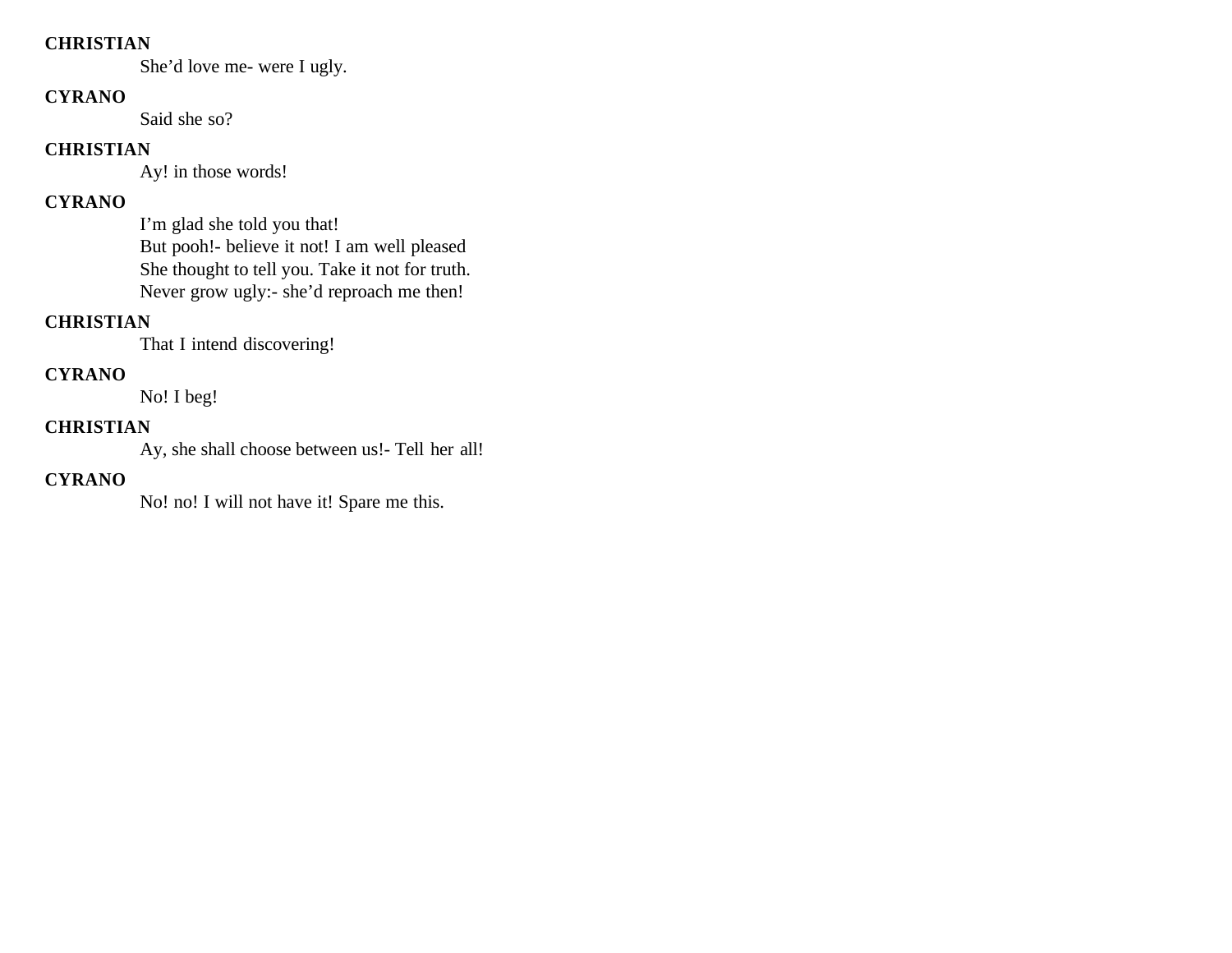#### **CHRISTIAN**

Because my face is haply fair, shall I Destroy your happiness? 'Twere too unjust!

#### **CYRANO**

And I,- because by Nature's freak I have The gift to say- all that perchance you feel, Shall I be fatal to your happiness?

#### **CHRISTIAN**

Tell all!

### **CYRANO**

It is ill done to tempt me thus!

### **CHRISTIAN**

Too long I've borne about within myself A rival to myself- I'll make an end!

#### **CYRANO**

Christian!

#### **CHRISTIAN**

Our union, without witness- secret-Clandestine,- can be easily dissolved If we survive.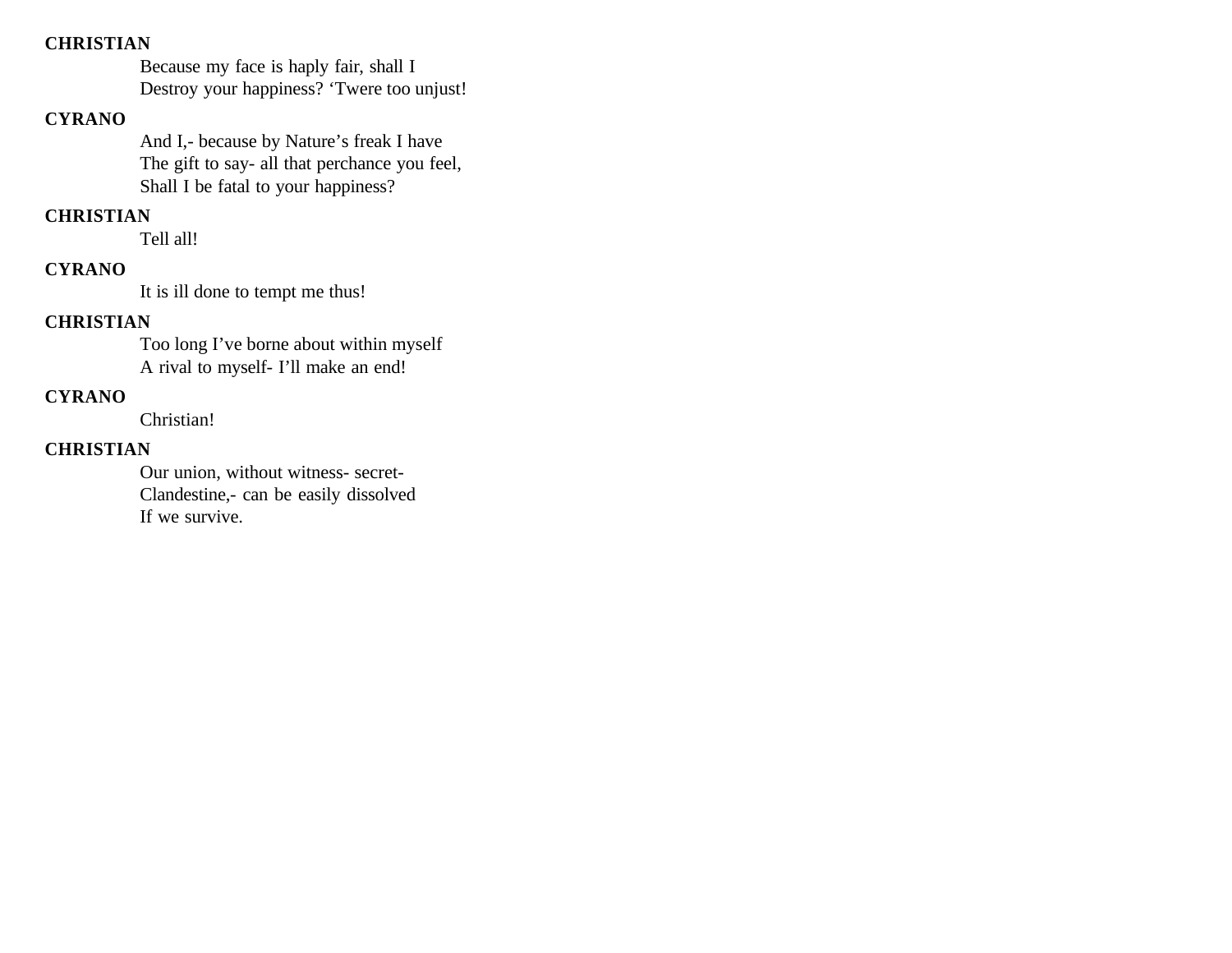### **CYRANO**

My God!- he still persists!

# **CHRISTIAN**

I will be loved myself- or not at all! -I'll go see what they do- there, at the end Of the post: speak to her, and then let her choose One of us two!

# **CYRANO**

It will be you!

### **CHRISTIAN**

Pray God!

### *(He calls.)*

Roxane!

### **CYRANO**

No! no!

### **ROXANE. (coming up quickly).** What?

#### **CHRISTIAN**

Cyrano has things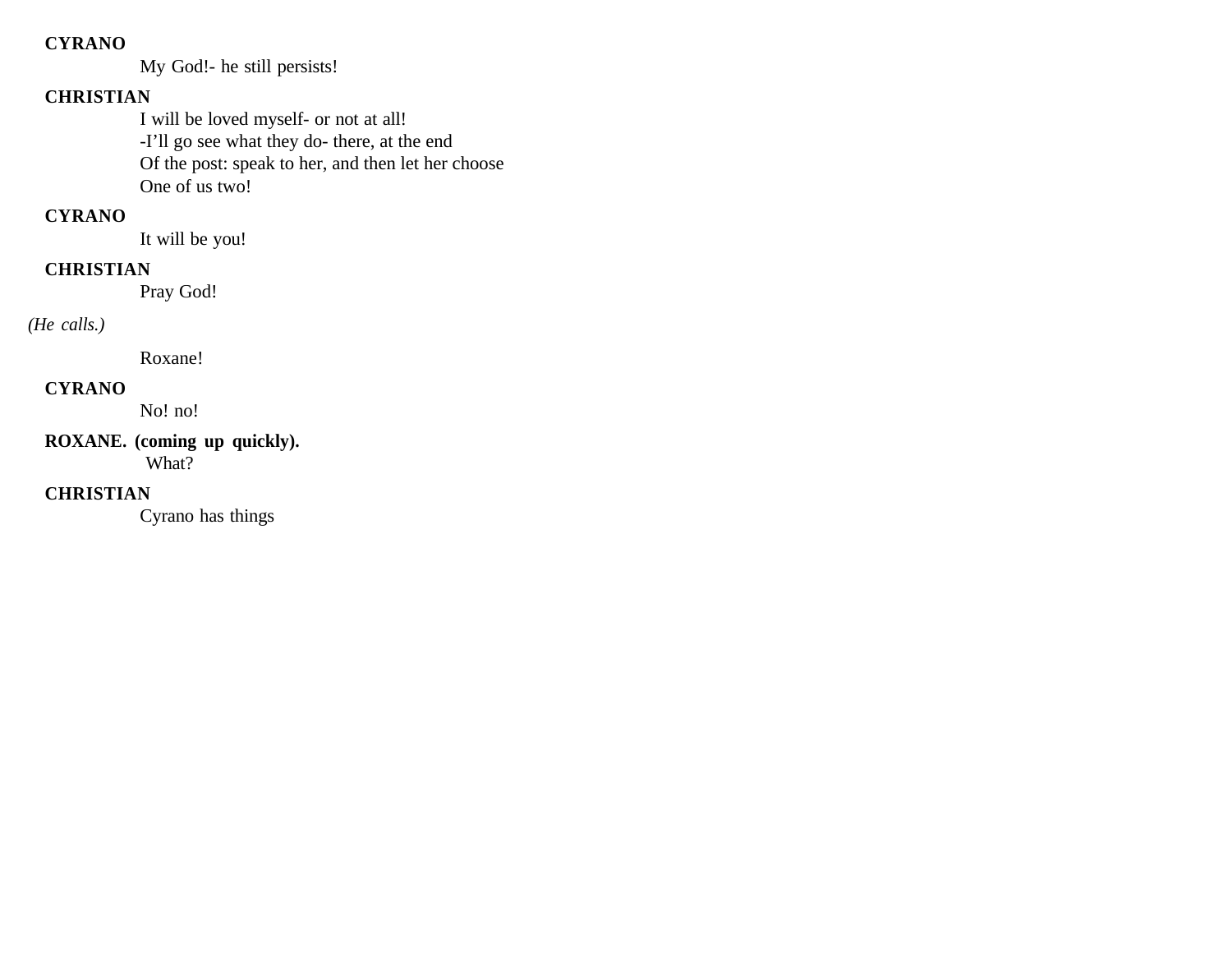#### Important for your ear...

*(She hastens to CYRANO. CHRISTIAN goes out.)*

### *SCENE X*

*ROXANE, CYRANO. Then LE BRET, CARBON DE CASTEL-JALOUX, the CA-DETS, RAGUENEAU, DE GUICHE, etc. ROXANE. Important, how?...*

### **CYRANO (in despair. To ROXANE).**

He's gone! 'Tis nought!- Oh, you know how he sees Importance in a trifle!

# **ROXANE. (warmly).**

Did he doubt Of what I said?- Ah yes, I saw he doubted!

## **CYRANO (taking her hand).**

But are you sure you told him all the truth?

# **ROXANE.**

Yes, I would love him were he...

### *(She hesitates.)*

# **CYRANO**

Does that word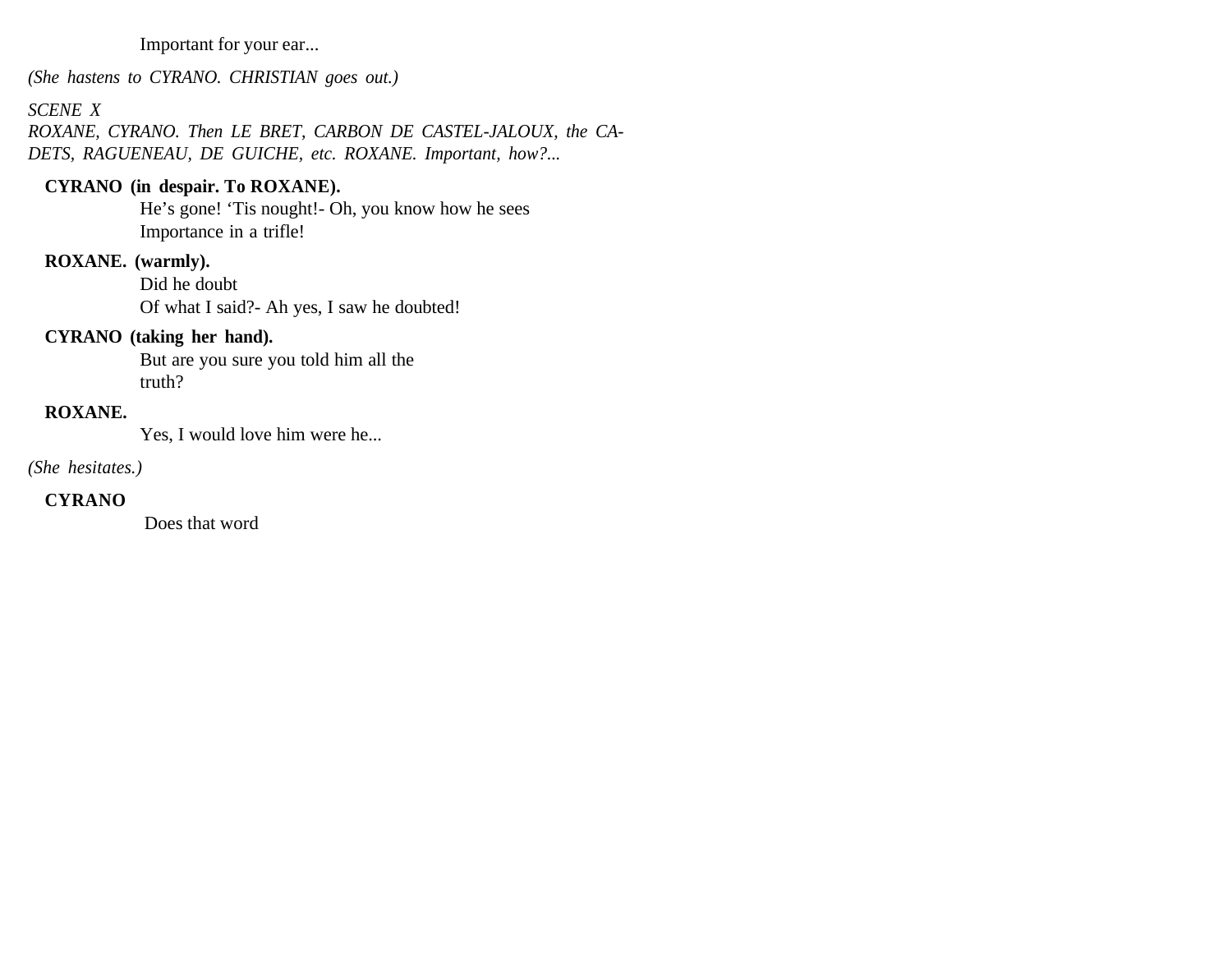Embarrass you before my face, Roxane?

### **ROXANE.**

I...

### **CYRANO (smiling sadly).**

'Twill not hurt me! Say it! If he were Ugly!...

# **ROXANE.**

Yes, ugly!

### *(Musket-report outside.)*

Hark! I hear a shot!

### **CYRANO (ardently).**

Hideous!

#### **ROXANE.**

Hideous! yes!

### **CYRANO**

Disfigured.

### **ROXANE.**

Ay!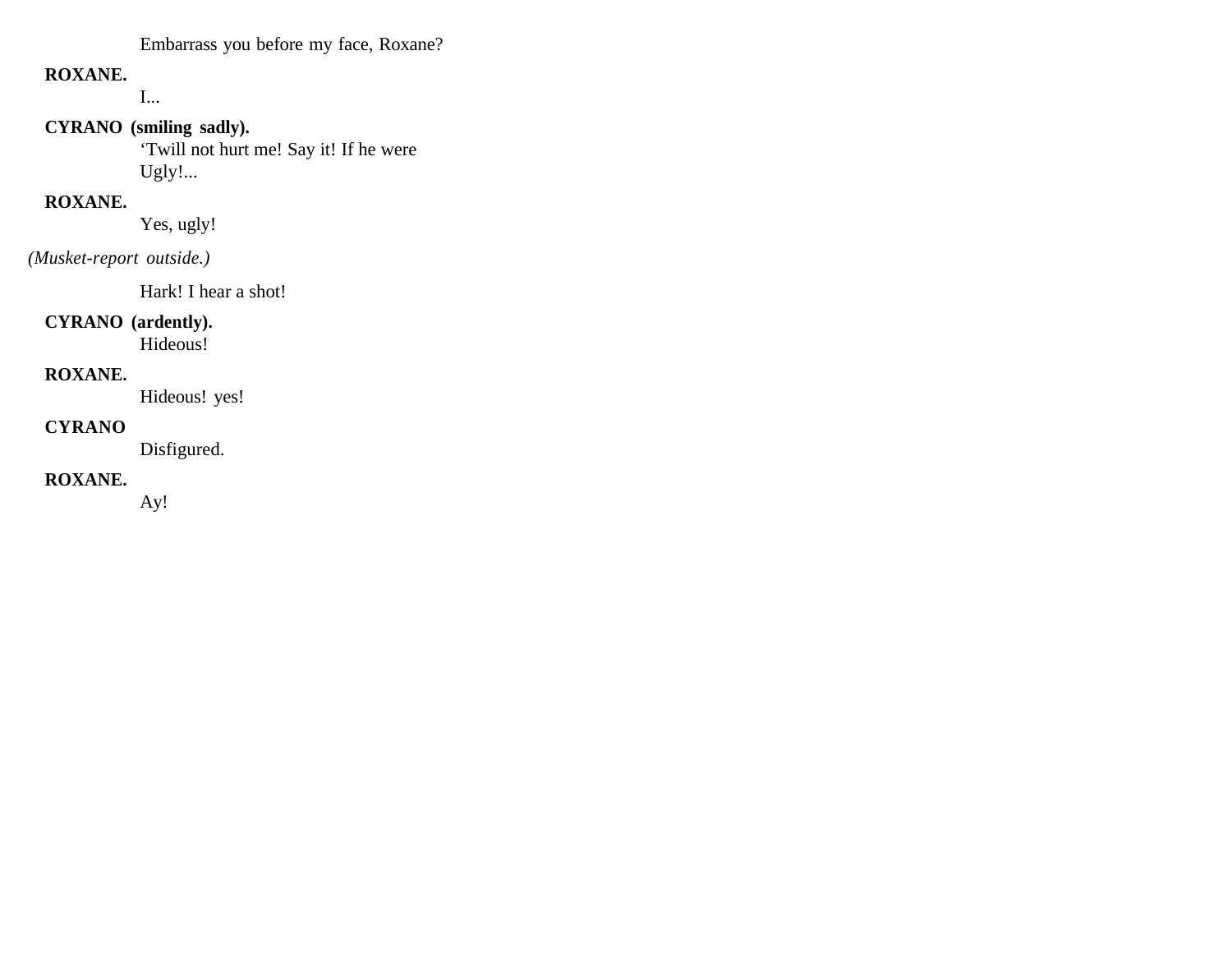#### **CYRANO**

Grotesque?

### **ROXANE.**

He could not be grotesque to me!

### **CYRANO**

You'd love the same?...

# **ROXANE.**

The same- nay, even more!

# **CYRANO (losing command over himself- aside).**

My God! it's true, perchance, love waits me there!

# *(To ROXANE.)*

I... Roxane... listen...

### **LE BRET (entering hurriedly- to CYRANO).** Cyrano!

**CYRANO (turning round).**  What?

# **LE BRET**

Hush!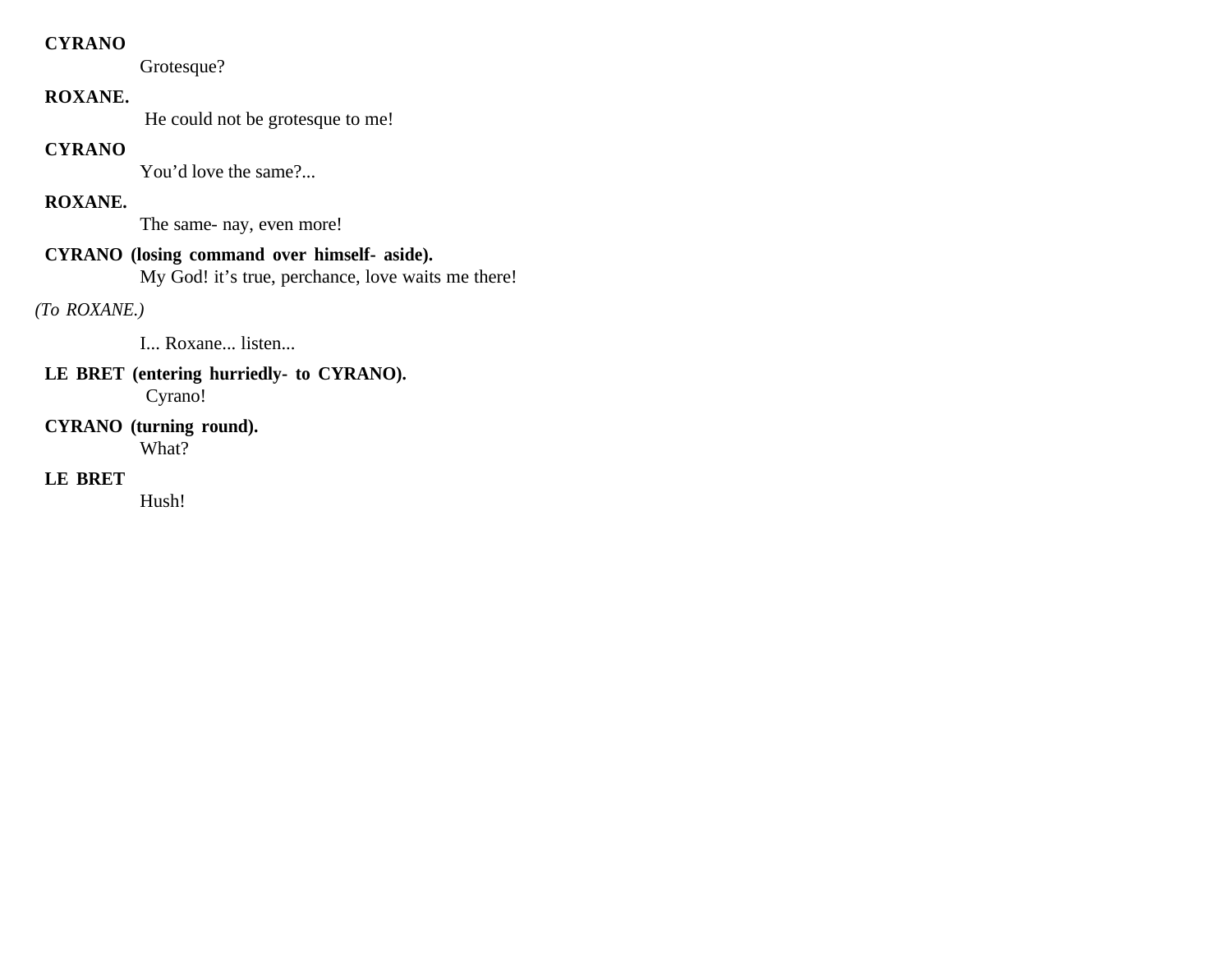*(He whispers something to him.)*

# **CYRANO (letting go ROXANE'S hand and exclaiming).**

Ah God!

# **ROXANE.**

What is it?

# **CYRANO (to himself- stunned).**

All is over now.

*(Renewed reports.)*

# **ROXANE.**

What is the matter? Hark! another shot!

*(She goes up to look outside.)*

# **CYRANO**

It is too late, now I can never tell

- **ROXANE. (trying to rush out).**  What has chanced?
- **CYRANO (rushing to stop her).**  Nothing!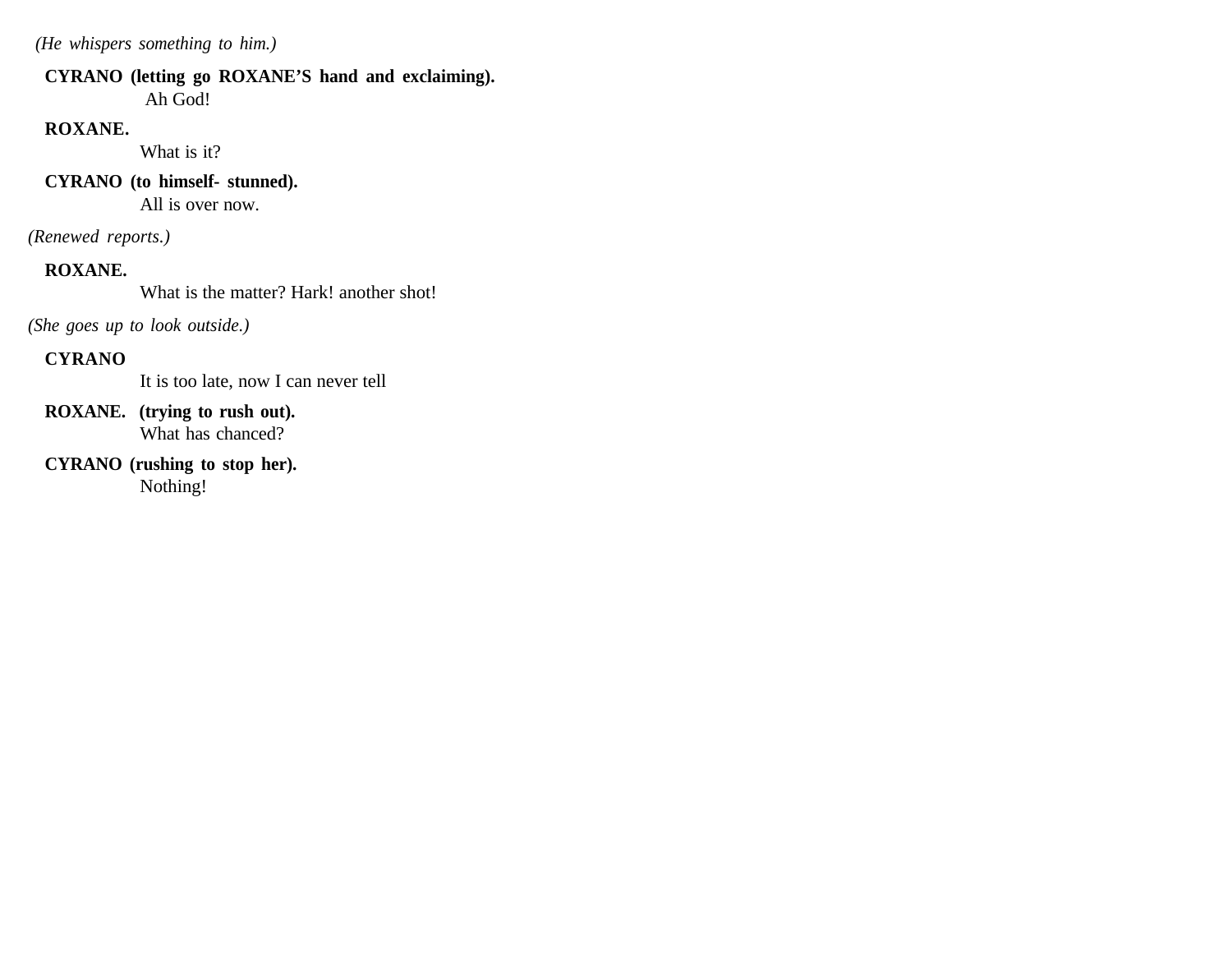*(Some CADETS enter, trying to hide something they are carrying, and close round it to prevent ROXANE approaching.)*

### **ROXANE.**

And those men?

### **CYRANO (drawing her away).**

Let be!-

# **ROXANE.**

What were you just about to say before...?

### **CYRANO**

What was I saying? Nothing now, I swear!

### *(Solemnly.)*

I swear that Christian's soul, his nature, were...

### *(Hastily correcting himself.)*

Nay, that they are, the noblest, greatest...

### **ROXANE.**

Were?

 *(with a loud scream.)*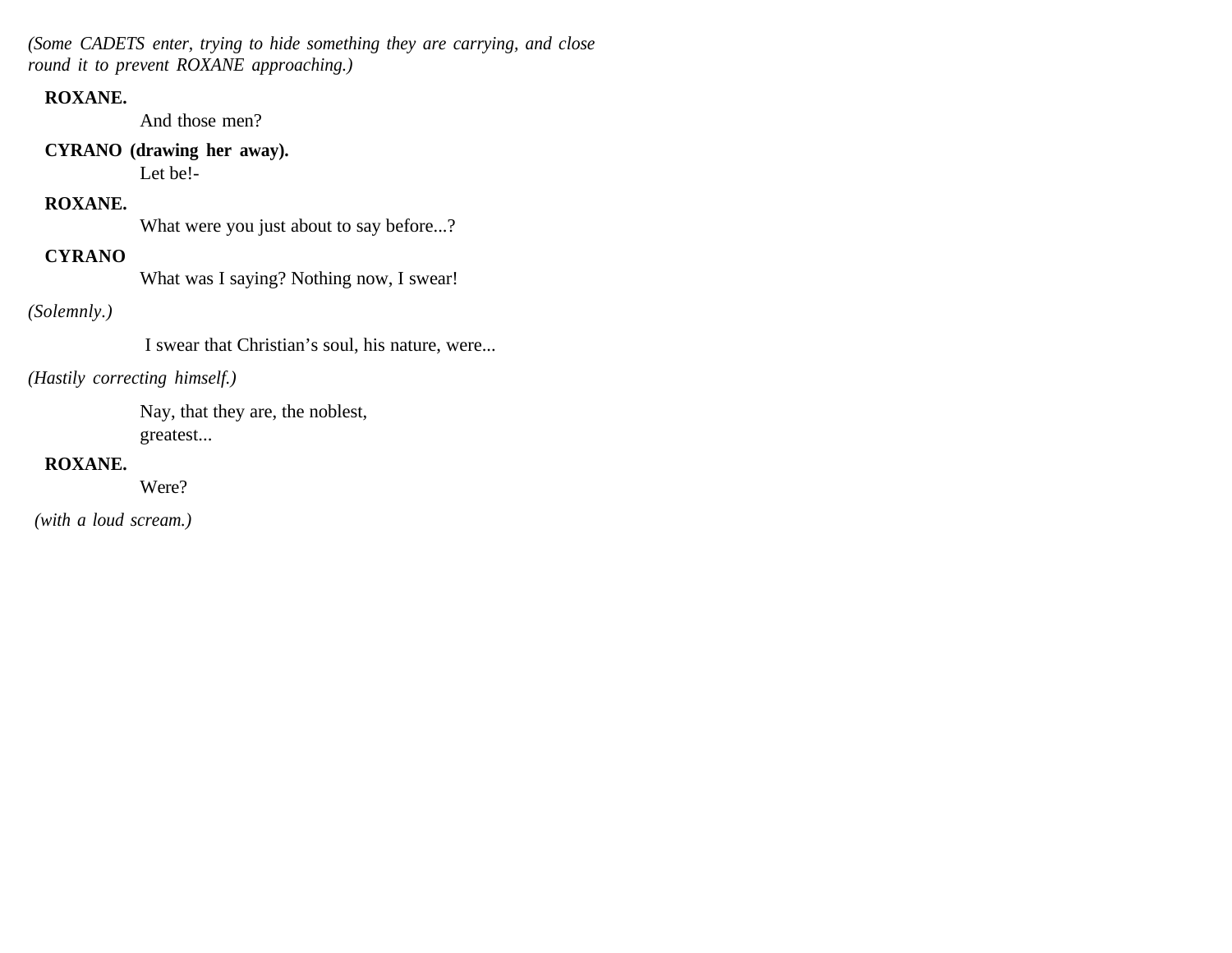#### Oh!

*(She rushes up, pushing every one aside.)*

#### **CYRANO**

All is over now!

**ROXANE. (seeing CHRISTIAN lying on the ground, wrapped in his cloak).** 

O Christian!

# **LE BRET (to CYRANO).**

Struck by the first shot of the enemy!

*(ROXANE flings herself down by CHRISTIAN. Fresh reports of cannon- clash of arms- clamour- beating of drums.)*

### **CARBON(with sword in the air).**

They come! Your muskets!

*(Followedby the CADETS, he passes to the other side of the ramparts.)*

#### **ROXANE.**

 Christian! THE VOICE OF CARBON. (from the other side). Ho! make haste!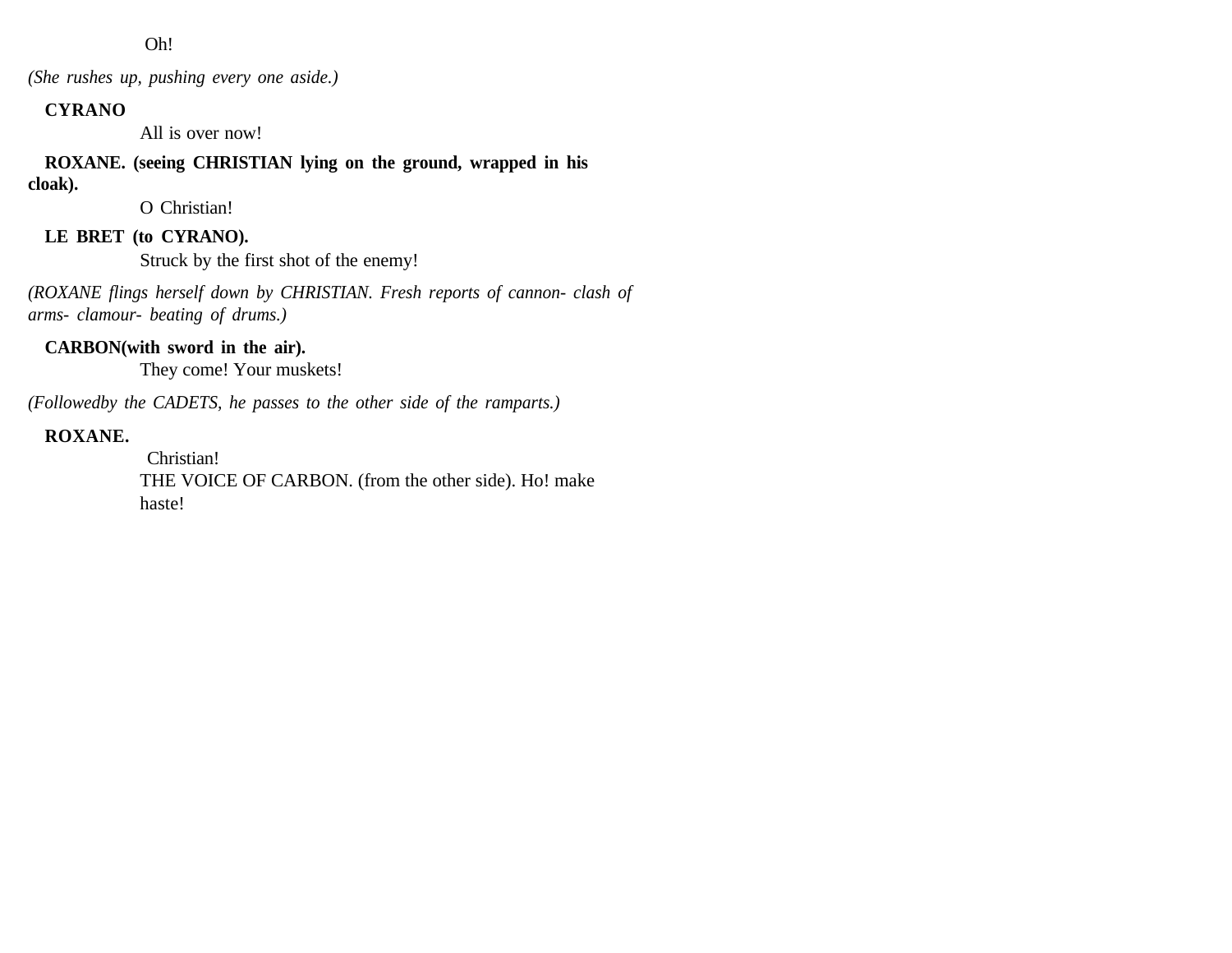#### **ROXANE.**

Christian!

#### **CARBON**

Form line!

#### **ROXANE.**

Christian!

### **CARBON**

Handle your match!

*(RAGUENEAU rushes up, bringing water in a helmet.)*

#### **CHRISTIAN (in a dying voice).**

Roxane!

**CYRANO (quickly, whispering into CHRISTIAN'S ear, while ROXANE distractedly tears a piece of linen from his breast, which she dips into the water, trying to stanch the bleeding).**

I told her all. She loves you still.

*(CHRISTIAN closes his eyes.)*

#### **ROXANE.**

How, my sweet love?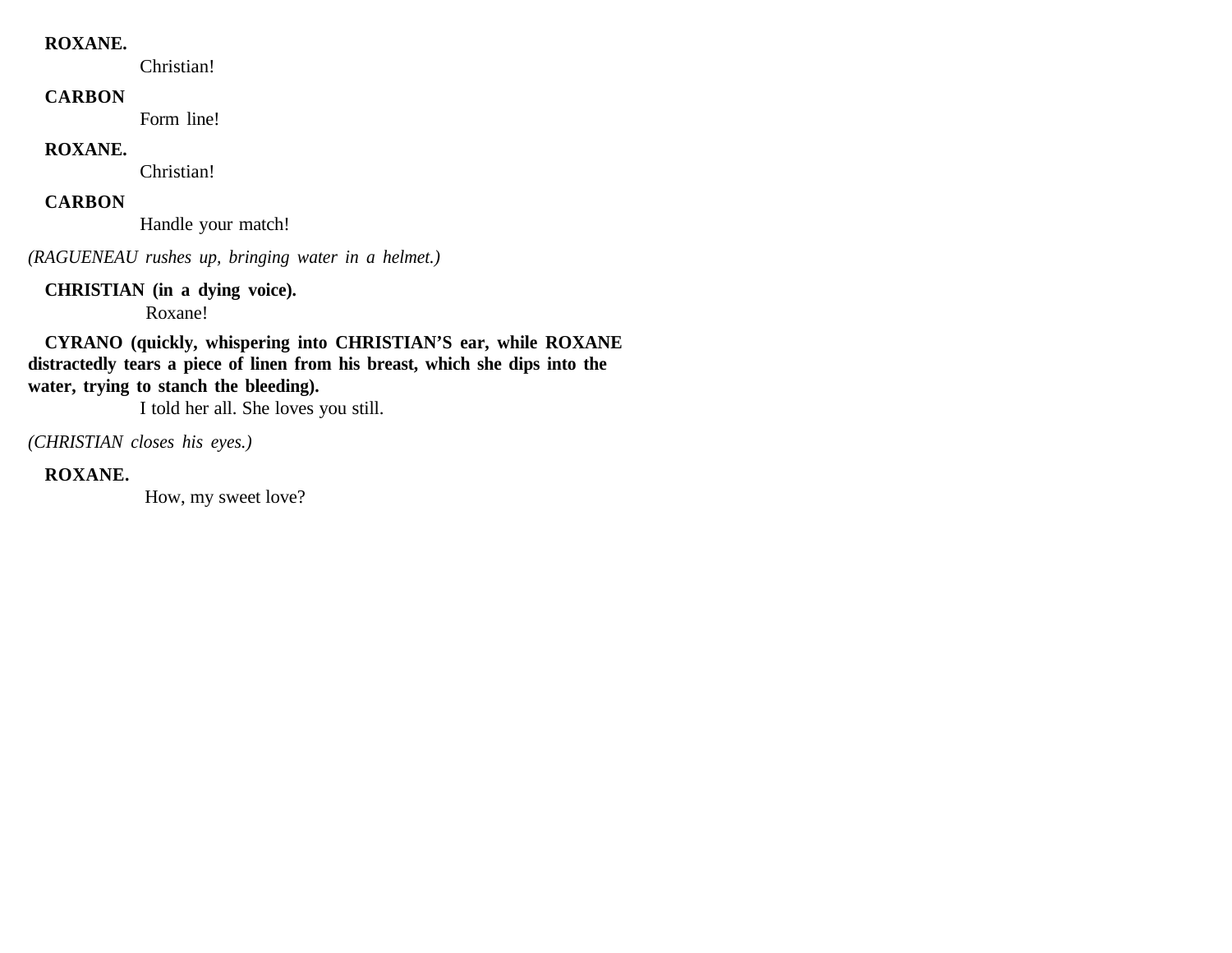#### **CARBON**

Draw ramrods!

**ROXANE. (to CYRANO).** He is not dead?

#### **CARBON**

Open your charges with your teeth!

### **ROXANE.**

His cheek Grows cold against my own!

#### **CARBON**

Ready! Present!

# **ROXANE. (seeing a letter in CHRISTIAN'S doublet).** A letter!...

'Tis for me!

### *(She opens it.)*

### **CYRANO (aside).**

My letter!

### **CARBON**

Fire!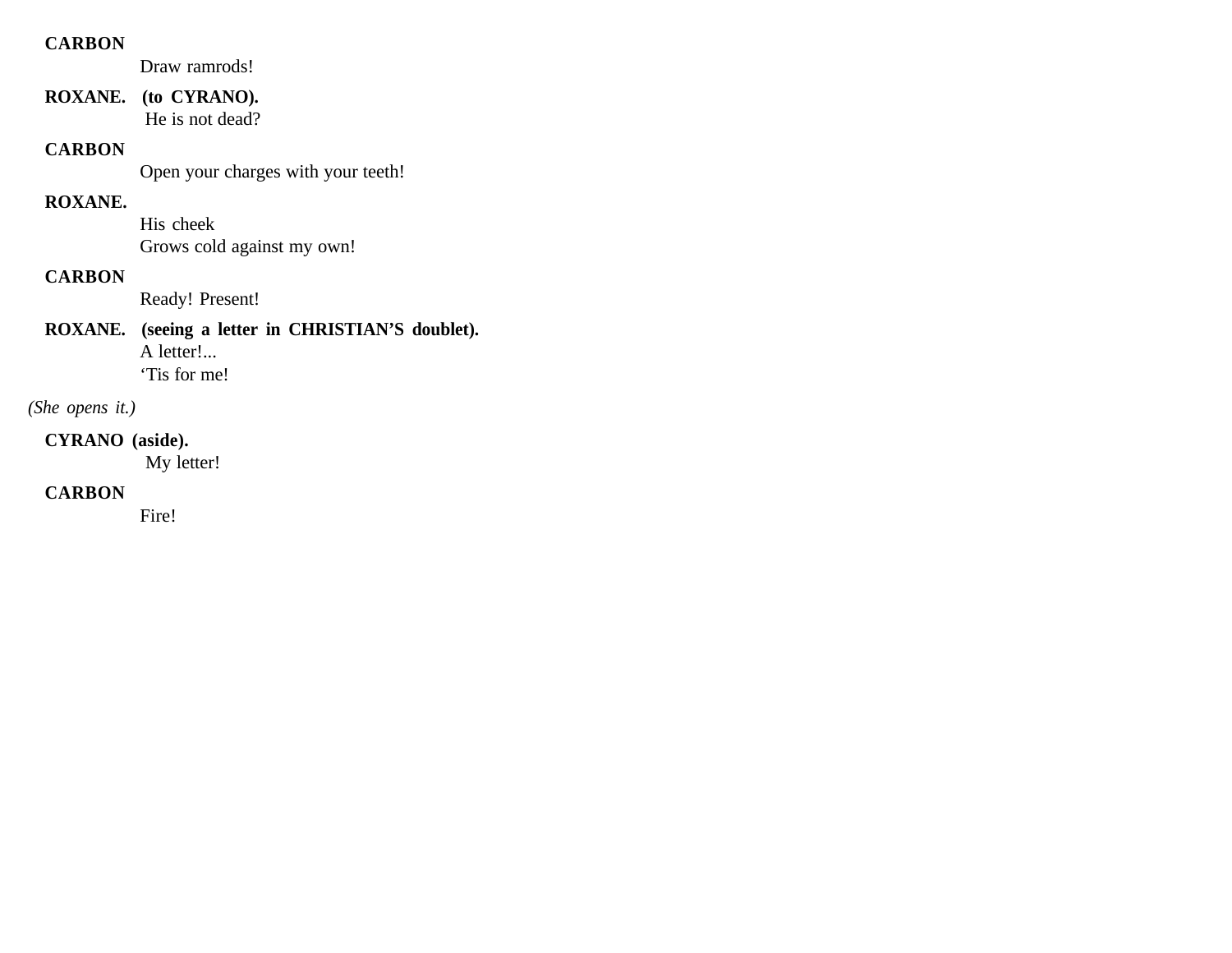*(Musket reports- shouts- noise of battle.)*

# **CYRANO (trying to disengage his hand, which ROXANE on her knees is**

### **holding).**

But, Roxane, hark, they fight!

### **ROXANE. (detaining him).**

Stay yet a while. For he is dead. You knew him, you alone.

# *(Weeping quietly.)*

Ah, was not his a beauteous soul, a soul Wondrous!

### **CYRANO (standing up- bareheaded).**

Ay, Roxane.

# **ROXANE.**

An inspired poet?

### **CYRANO**

Ay, Roxane.

### **ROXANE.**

And a mind sublime?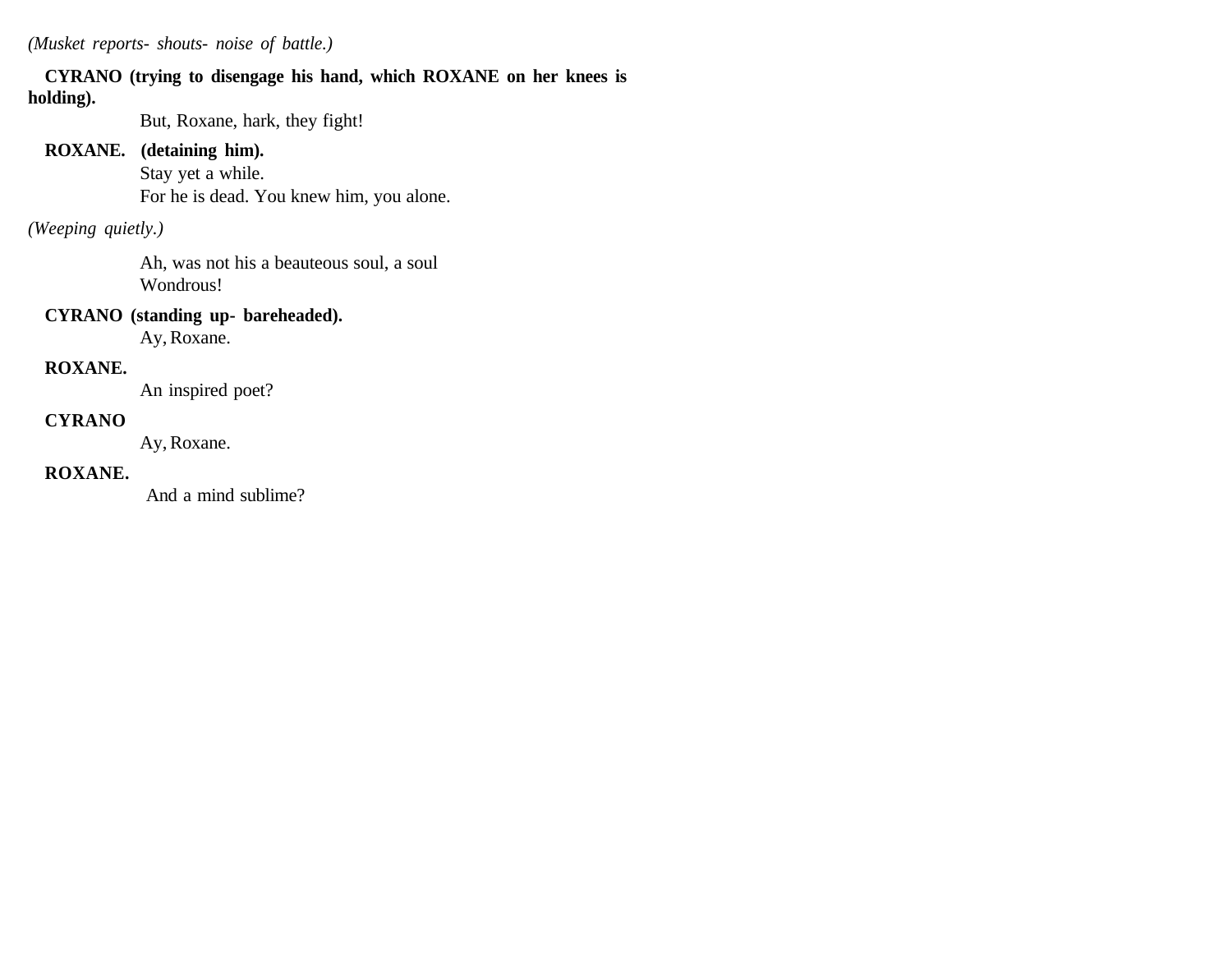#### **CYRANO**

Oh yes.

# **ROXANE.**

A heart too deep for common minds to plumb, A spirit subtle, charming?

### **CYRANO (firmly).**

Ay, Roxane.

**ROXANE. (flinging herself on the dead body).**  Dead, my love!

# **CYRANO (aside- drawing his sword).**

Ay, and let me die to-day, Since, all unconscious, she mourns me- in him!

### *(Sounds of trumpets in the distance.)*

**DE GUICHE (appearing on the ramparts- bareheaded- with a wound on his forehead- in a voice of thunder).**

It is the signal! Trumpet flourishes! The French bring the provisions into camp! Hold but the place a while!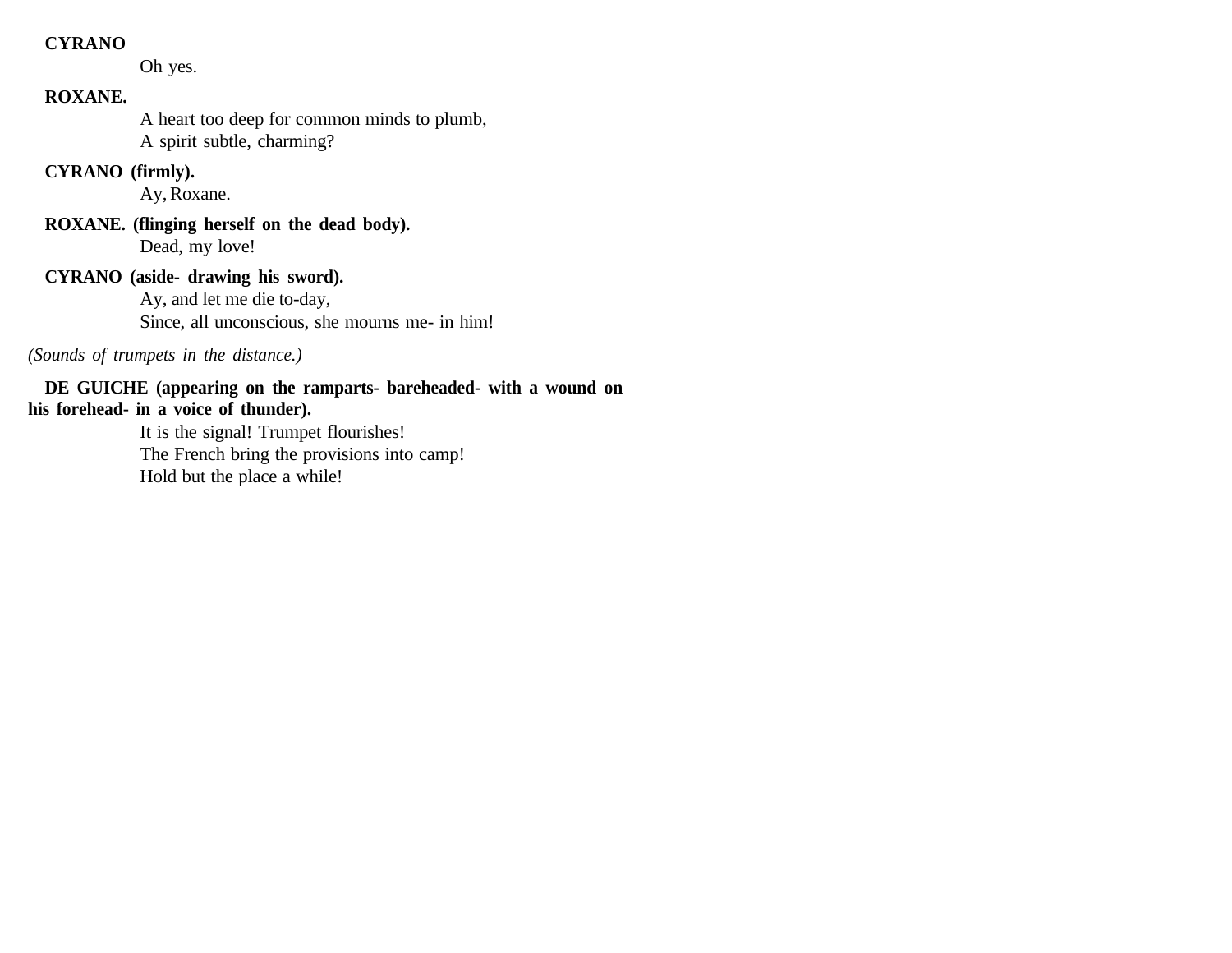#### **ROXANE.**

See, there is blood Upon the letter- tears!

**A VOICE. (outside- shouting).**  Surrender!

#### **VOICE OF CADETS.**

No!

**RAGUENEAU (standing on the top of his carriage, watches the battle over the edge of the ramparts).** 

The danger's ever greater!

**CYRANO (to DE GUICHE- pointing to ROXANE).** 

I will charge! Take her away!

**ROXANE. (kissing the letter- in a half-extinguished voice).** O God! his tears! his blood!...

**RAGUENEAU (jumping down from the carriage and rushing towards her).**

She's swooned away!

**DE GUICHE (on the rampart- to the CADETS- with fury).** Stand fast!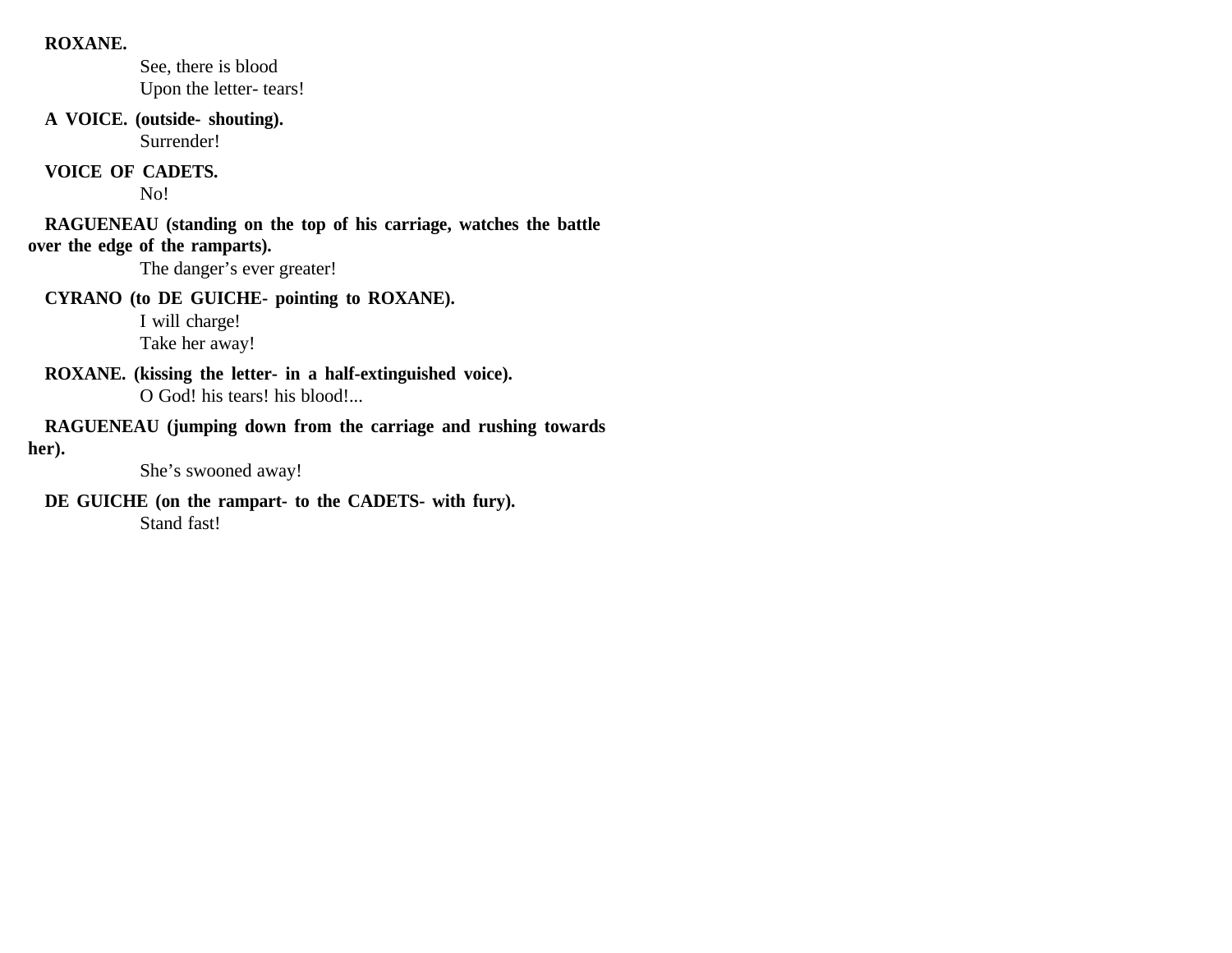#### **A VOICE. (outside).**

Lay down your arms!

#### **THE CADETS**

No!

### **CYRANO (to DE GUICHE).**

Now that you have proved your valour, Sir,

*(Pointing to ROXANE.)* 

Fly, and save her!

# **DE GUICHE (rushing to ROXANE, and carrying her away in his arms).**

So be it! Gain but time,

The victory's ours!

# **CYRANO**

Good.

 *(Calling out to ROXANE, whom DE GUICHE, aided by RAGUENEAU, is bearing away in a fainting condition)*

Farewell, Roxane!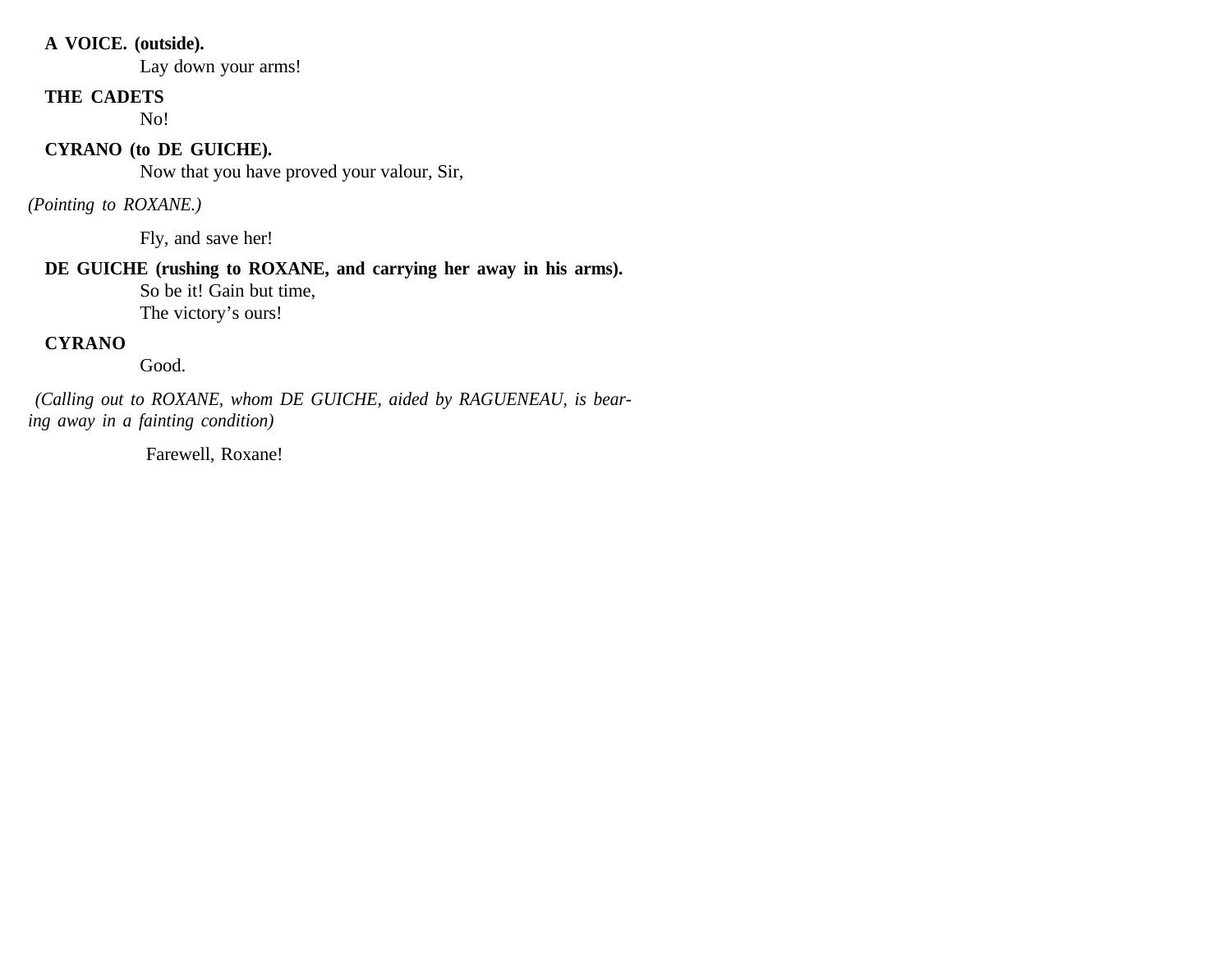*(Tumult. Shouts. CADETS reappear, wounded, falling on the scene. CYRANO, rushing to the battle, is stopped by CARBON DE CASTEL-JALOUX, who is streaming with blood.)*

### **CARBON**

We are breaking! I am wounded- wounded twice!

# **CYRANO (shouting to the GASCONS).**

Gascons! Ho, Gascons! Never turn Your backs!

# *(To CARBON, whom he is supporting.)*

Have no fear! I have two deaths to avenge: My friend who's slain;- and my dead happiness!

*(They come down- CYRANO brandishing the lance to which is attached ROX-ANE'S handkerchief).*

Float there! laced kerchief broidered with her name!

*(He sticks it in the ground and shouts to the CADETS.)*

Fall on them, Gascons! Crush them!

*(To the Fifer.)* 

Fifer, play!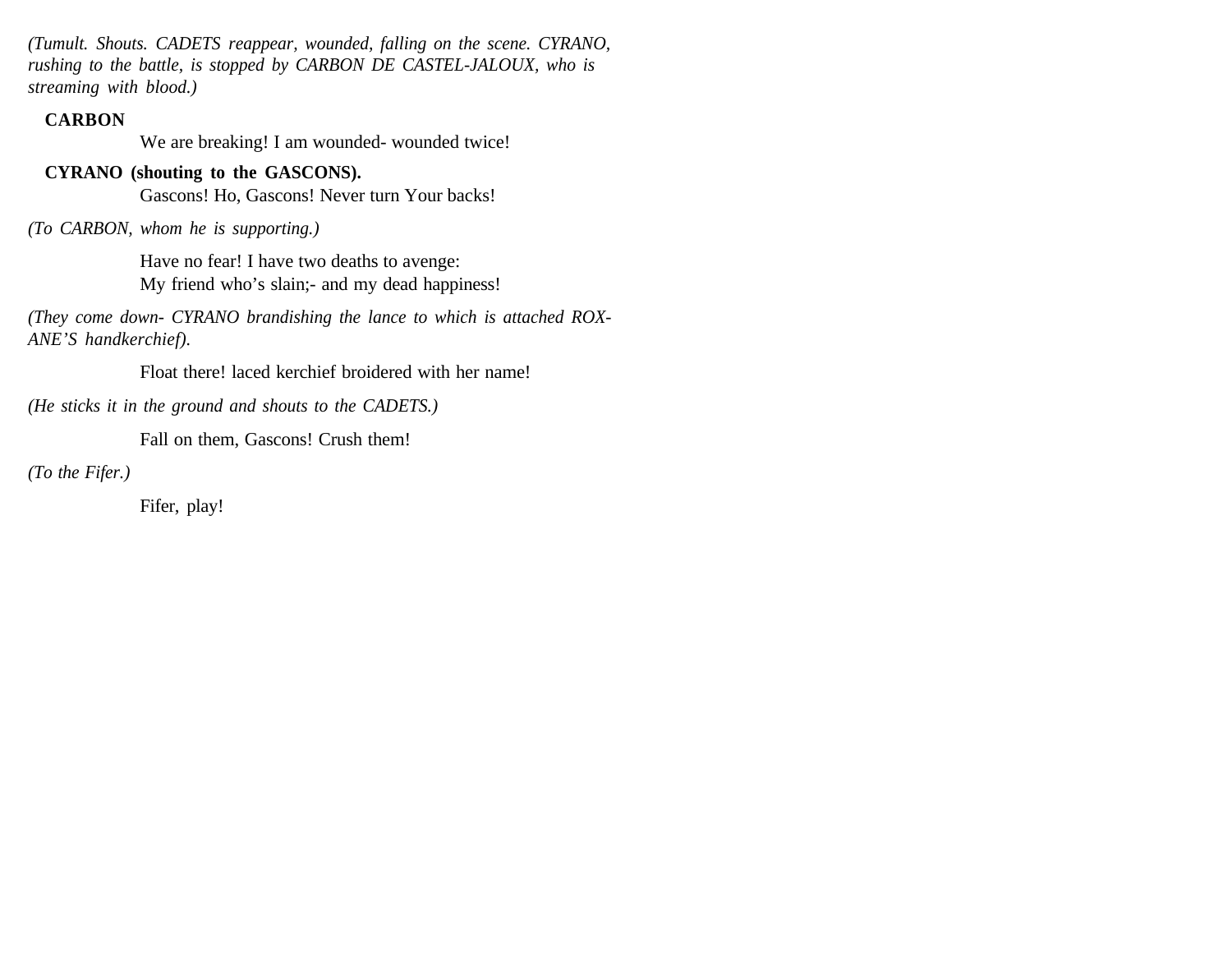*(The fife plays. The wounded try to rise. Some CADETS, falling one over the other down the slope, group themselves round CYRANO and the little flag. The carriage is crowded with men inside and outside, and, bristling with arquebuses, is turned into a fortress.)*

**A CADET (appearing on the crest, beaten backwards, but still fighting, cries)**

They're climbing the redoubt!

 *(and falls dead.)*

# **CYRANO**

Let us salute them!

*(The rampart is covered instantly by a formidable row of enemies. The standards of the Imperialists are raised.)*

Fire!

*(General discharge.)*

### **A CRY IN THE ENEMY'S RANKS.**  Fire!

*(A deadly answering volley. The CADETS fall on all sides.)*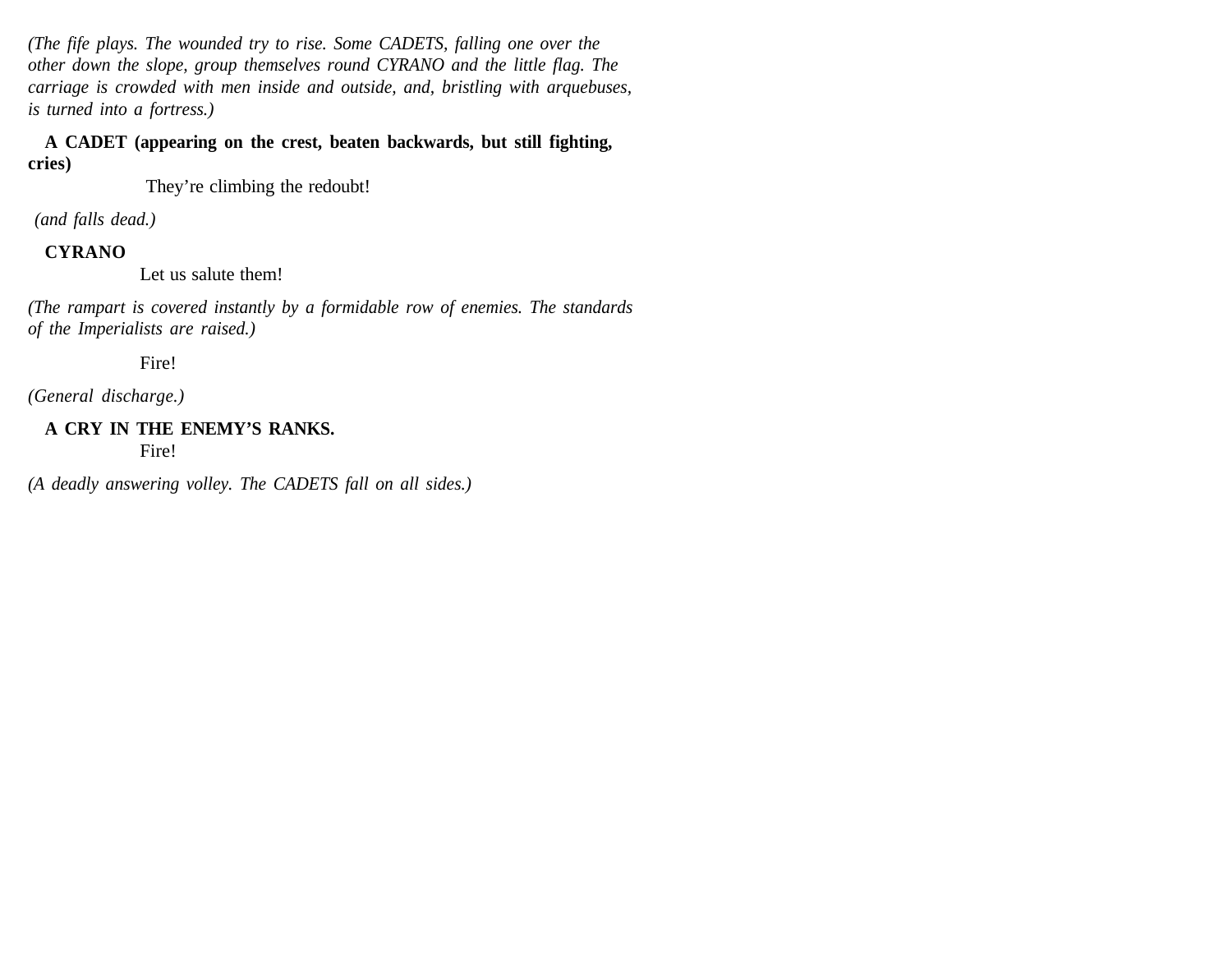#### **A SPANISH OFFICER. (uncovering).**

 Who are these men who rush on death?

#### **CYRANO (reciting, erect, amid a storm of bullets).**

The bold Cadets of Gascony, Of Carbon of Castel-Jaloux! Brawling, swaggering boastfully,

*(He rushes forward, followed by a few survivors.)*

The bold Cadets...

*(His voice is drowned in the battle.)*

*CURTAIN.*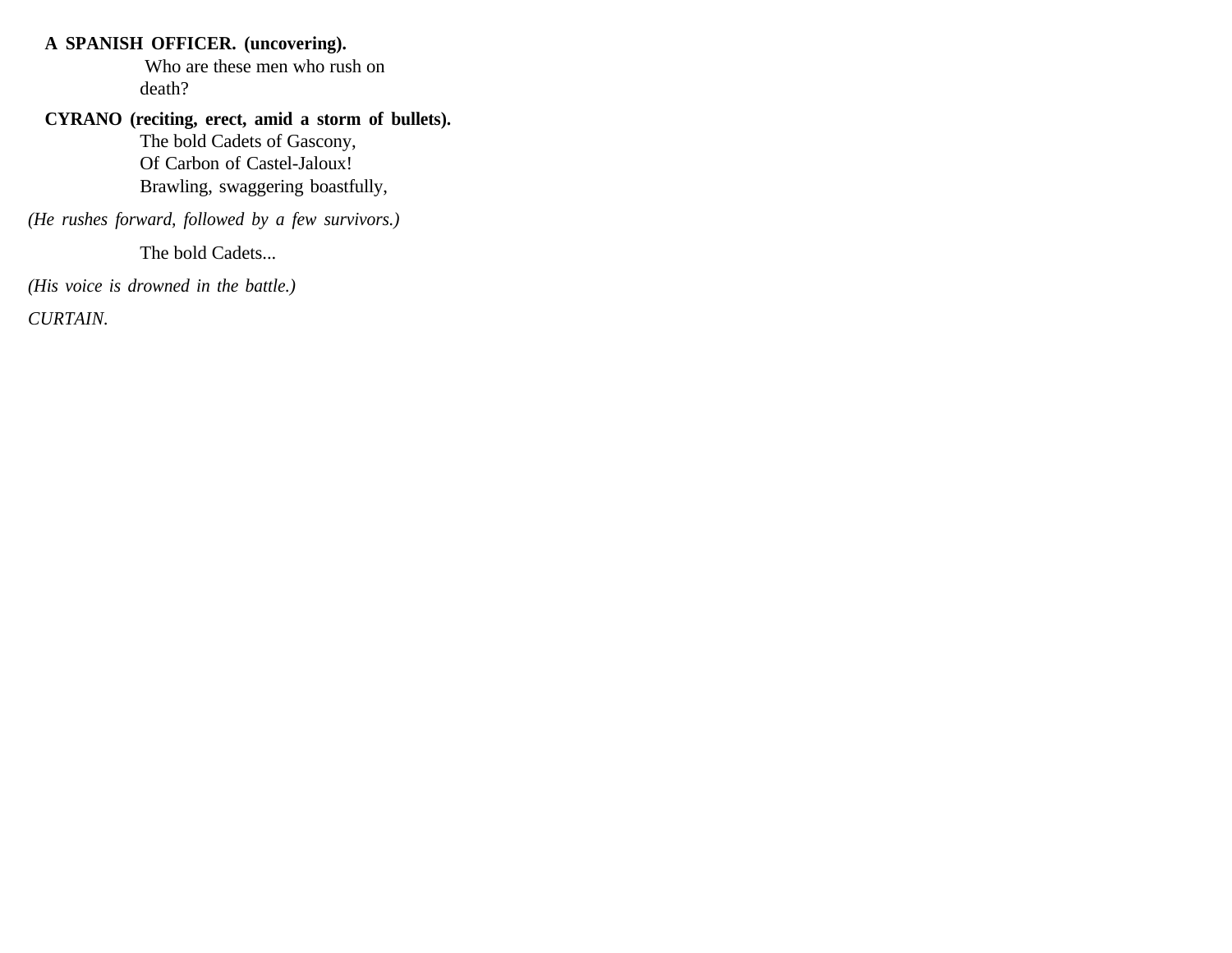# ACT V

#### *CYRANO'S GAZETTE.*

*Fifteen years later, in 1655. Park of the Sisters of the Holy Cross in Paris. Magnificent trees. On the left the house: broad steps on to which open several doors. An enormous Plane-tree in the middle of the stage, standing alone. On the right, amongst big boxwood trees, a semicircular stone bench.*

*The whole background of the stage is crossed by an alley of chestnut-trees leading on the right hand to the door of a chapel seen through the branches. Through the double row of trees of this alley are seen lawns, other alleys, clusters of trees, winding of the park, the sky.*

*The chapel opens by a little side-door on to a colonnade which is wreathed with autumn leaves, and is lost to view a little further on in the right-hand foreground behind the boxwood.*

*It is autumn. All the foliage is red against the fresh green of the lawns. The green boxwood and yews stand out dark.*

*Under each tree a patch of yellow leaves.*

*The stage is strewn with dead leaves, which rustle under foot in the alleys, and half cover the steps and benches.*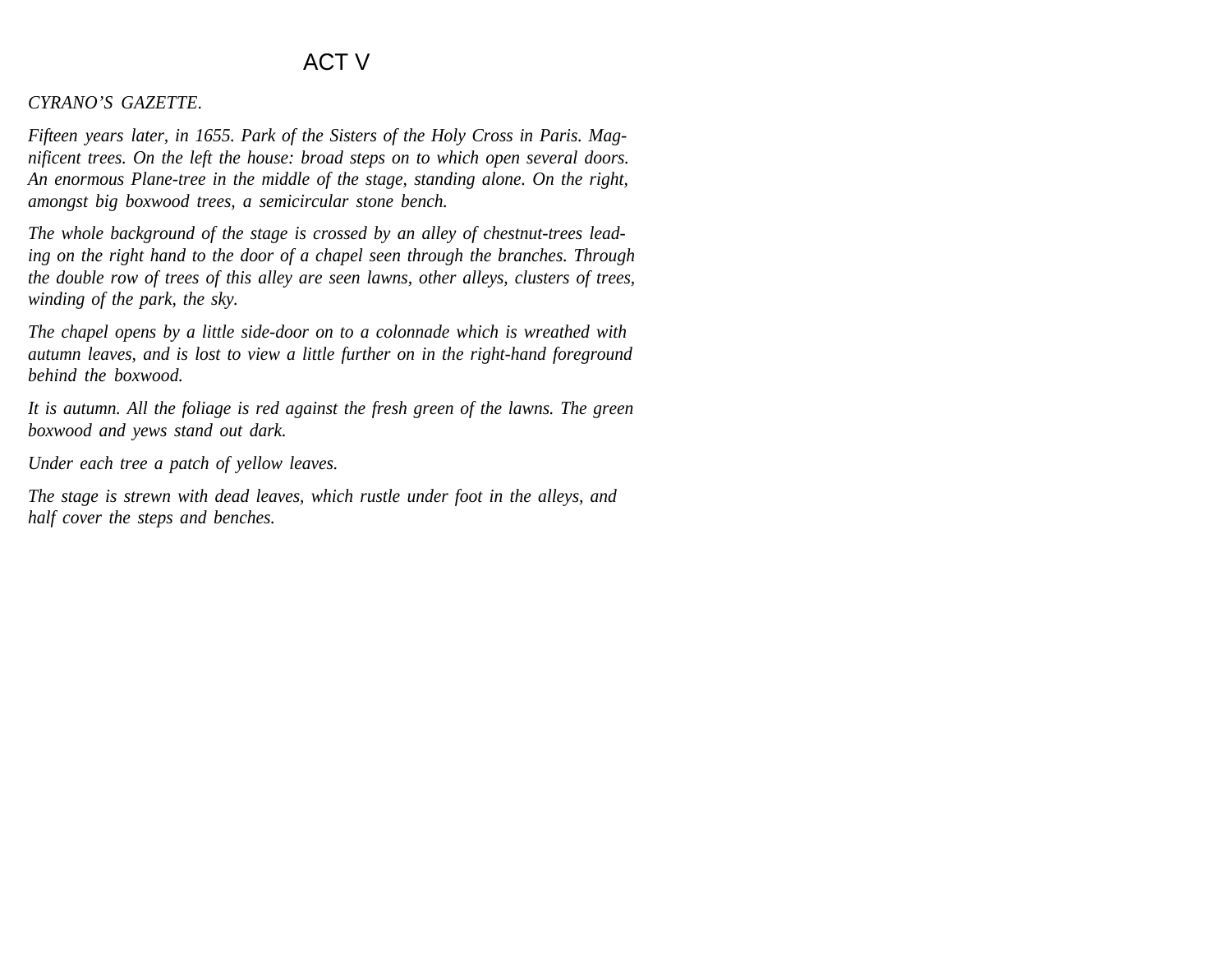*Between the benches on the right hand and the tree a large embroidery frame, in front of which a little chair has been set.*

*Baskets full of skeins and balls of wool. A tapestry begun.*

*At the rising of the curtain nuns are walking to and fro in the park; some are seated on the bench around an older Sister.*

*The leaves are falling.*

*SCENE I*

*MOTHER MARGUERITE, SISTER MARTHA, SISTER CLAIRE, other SISTERS.*

### **SISTER MARTHA (to MOTHER MARGUERITE).**

Sister Claire glanced in the mirror, once- nay, twice, To see if her coif suited.

#### **MOTHER MARGUERITE (to SISTER CLAIRE).**

'Tis not well.

#### **SISTER CLAIRE**

But I saw Sister Martha take a plum Out of the tart.

#### **MOTHER MARGUERITE (to SISTER MARTHA).**

That was ill done, my sister.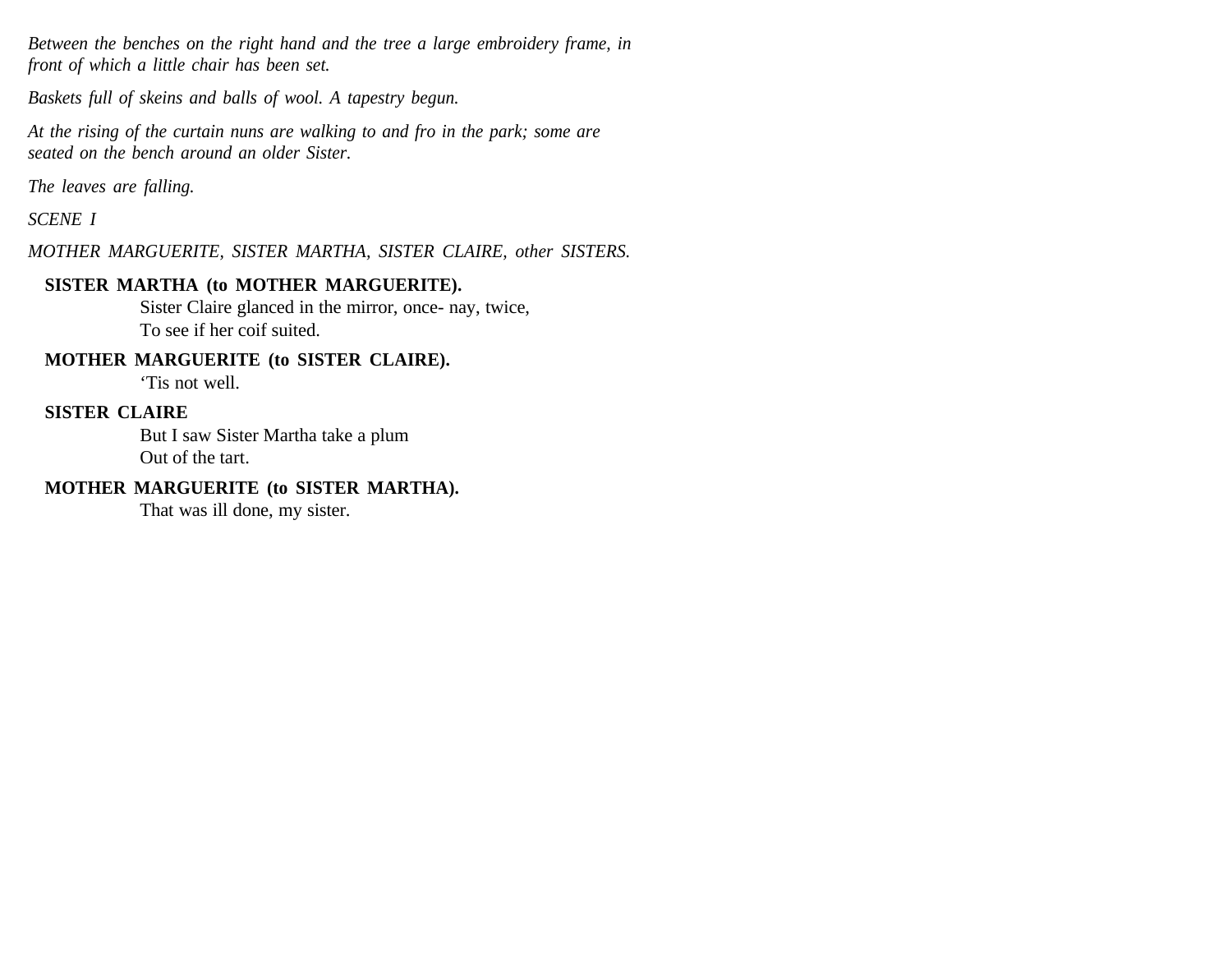### **SISTER CLAIRE**

A little glance!

### **SISTER MARTHA**

And such a little plum!

### **MOTHER MARGUERITE**

I shall tell this to Monsieur Cyrano.

# **SISTER CLAIRE**

Nay, prithee do not!- he will mock!

### **SISTER MARTHA**

 He'll say We nuns are vain!

### **SISTER CLAIRE**

And greedy!

# **MOTHER MARGUERITE (smiling).**

Ay, and kind!

# **SISTER CLAIRE**

Is it not true, pray, Mother Marguerite, That he has come, each week, on Saturday For ten years, to the convent!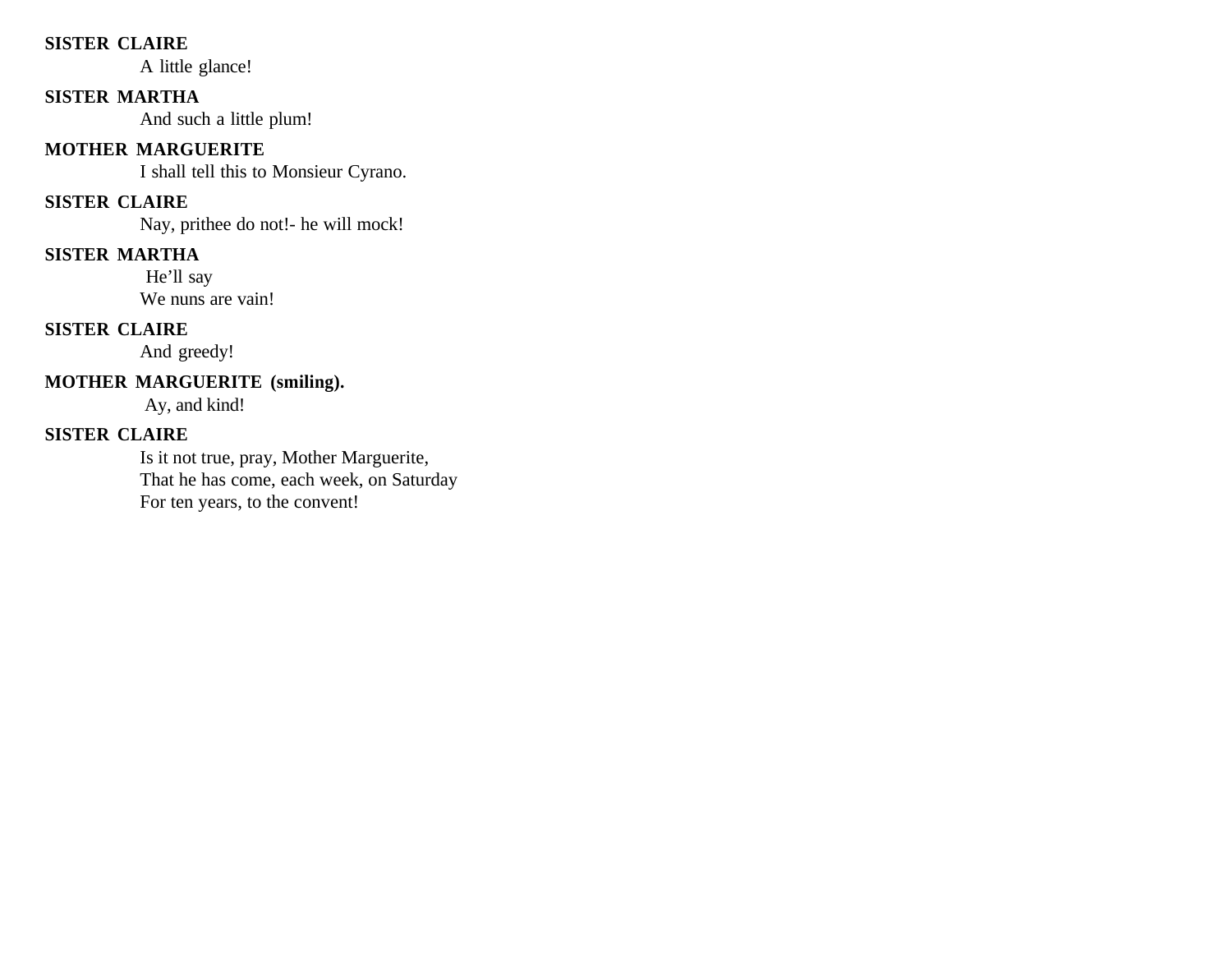### **MOTHER MARGUERITE**

Ay! and more! Ever since- fourteen years ago- the day His cousin brought here, 'midst our woollen coifs, The worldly mourning of her widow's veil, Like a blackbird's wing among the convent doves!

### **SISTER MARTHA**

He only has the skill to turn her mind From grief- unsoftened yet by Time- unhealed!

### **ALL THE SISTERS**

He is so droll!- It's cheerful when he comes!- He teases us!- But we all like him well!- -We make him pasties of angelica!

### **SISTER MARTHA**

But, he is not a faithful Catholic!

#### **SISTER CLAIRE**

We will convert him!

### **THE SISTERS**

Yes! Yes!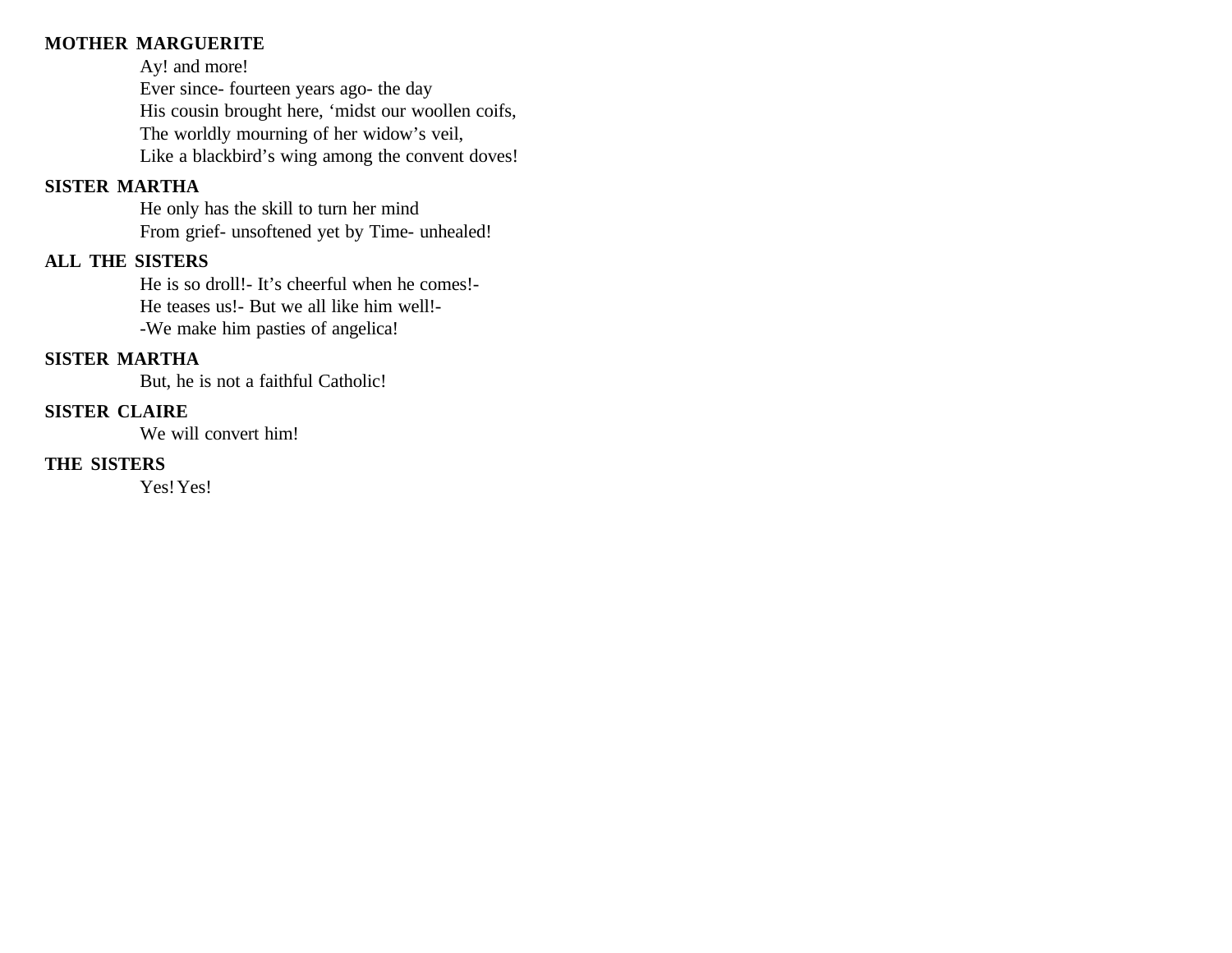### **MOTHER MARGUERITE**

I forbid,

My daughters, you attempt that subject. Nay, Weary him not- he might less oft come here!

### **SISTER MARTHA**

But... God...

### **MOTHER MARGUERITE**

Nay, never fear! God knows him well!

# **SISTER MARTHA**

But- every Saturday, when he arrives, He tells me, "Sister, I eat meat on Friday!"

# **MOTHER MARGUERITE**

Ah! says he so? Well, the last time he came Food had not passed his lips for two whole days!

### **SISTER MARTHA**

Mother!

### **MOTHER MARGUERITE**

He's poor.

# **SISTER MARTHA**

Who told you so, dear Mother?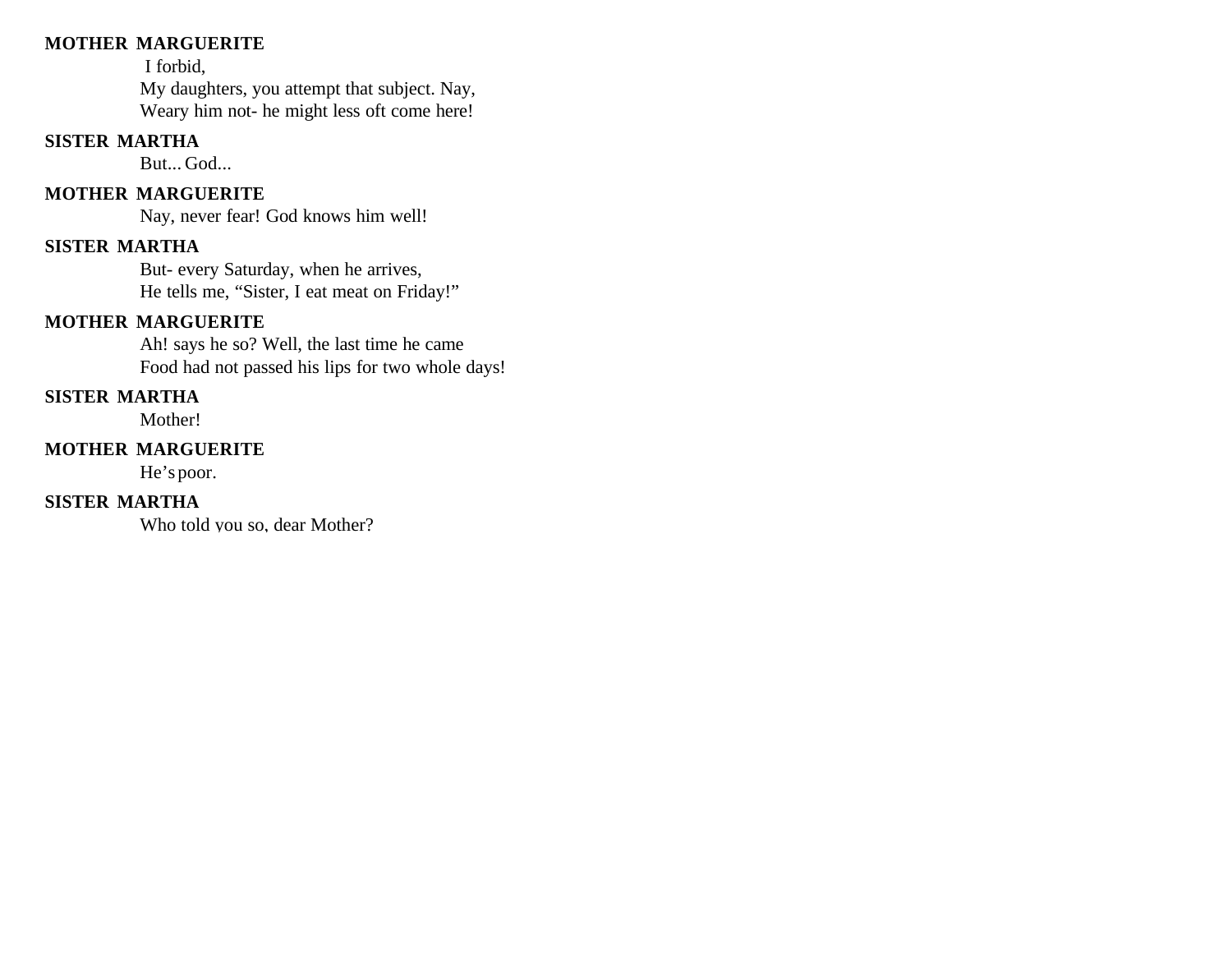#### **MOTHER MARGUERITE**

Monsieur le Bret.

#### **SISTER MARTHA**

None help him?

### **MOTHER MARGUERITE**

He permits not.

*(In an alley at the back ROXANE appears, dressed in black with a widow's coif and veil. DE GUICHE, imposing-looking and visibly aged, walks by her side. They saunter slowly. MOTHER MARGUERITE rises.)*

> 'Tis time we go in; Madame Madeleine Walks in the garden with a visitor.

### **SISTER MARTHA (to SISTER CLAIRE, in a low voice).**

The Marshal of Grammont?

#### **SISTER CLAIRE (looking at him).**

'Tis he, I think.

### **SISTER MARTHA**

'Tis many months now since he came to see her.

#### **THE SISTERS**

He is so busy!- The Court,- the camp!...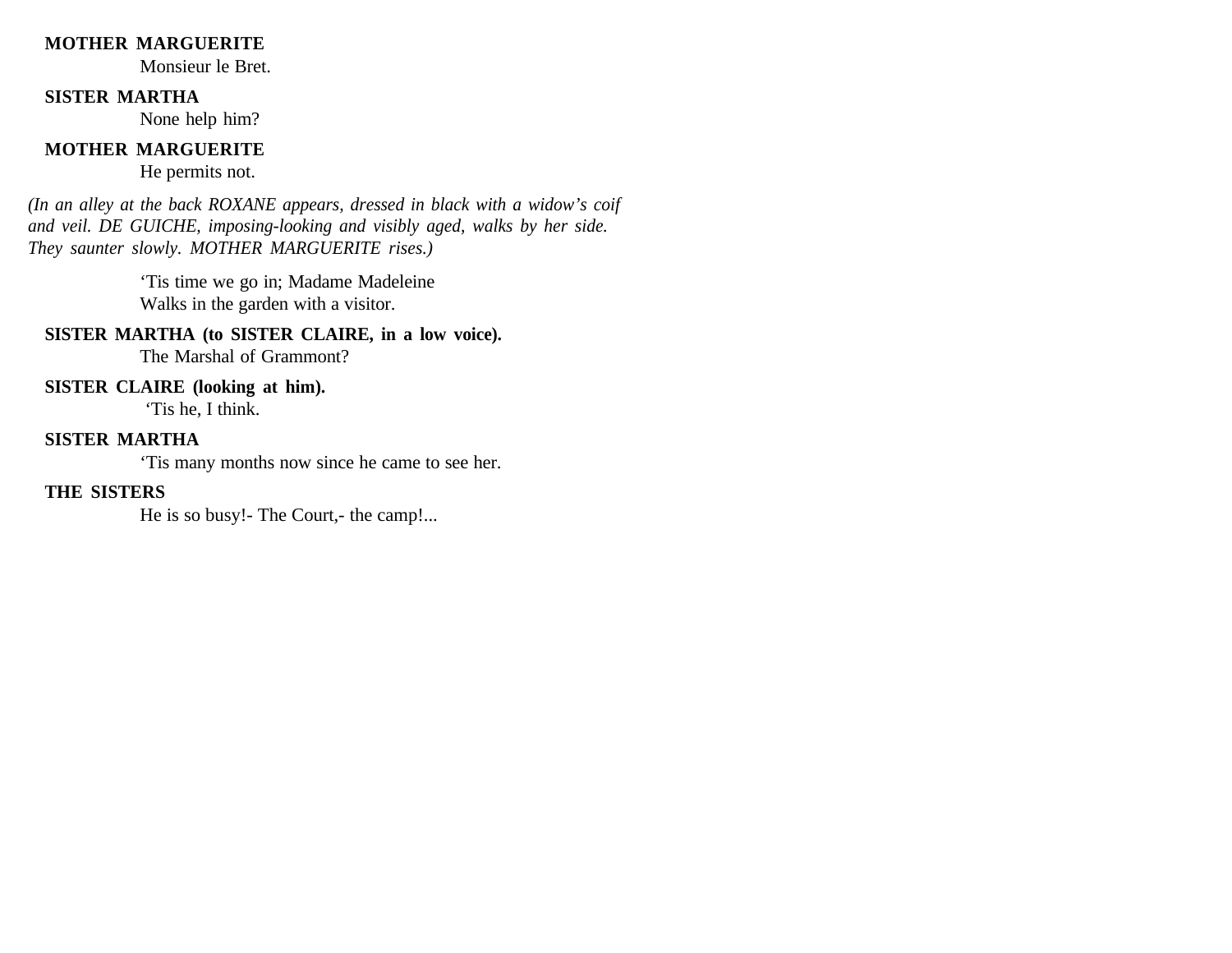### **SISTER CLAIRE**

The World!

*(They go out. DE GUICHE and ROXANE come forward in silence, and stop close to the embroidery frame.)*

### *SCENE II*

*ROXANE; the DUKE DE GRAMMONT, formerly COUNT DE GUICHE. Then LE BRET and RAGUENEAU.*

# **THE DUKE**

And you stay here still- ever vainly fair, Ever in weeds?

### **ROXANE.**

Ever.

### **THE DUKE**

Still faithful?

#### **ROXANE.**

Still.

**THE DUKE (after a pause).** 

Am I forgiven?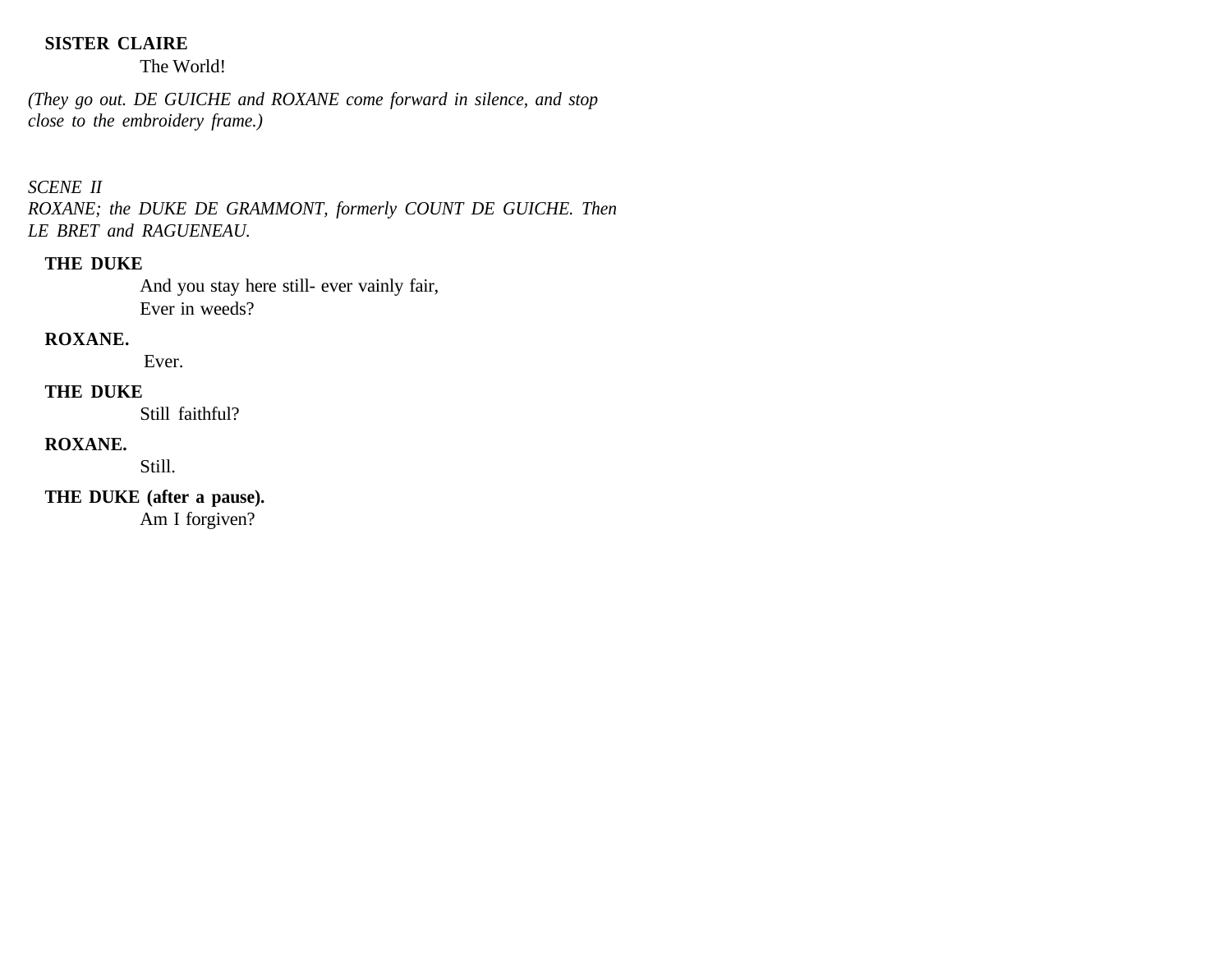#### **ROXANE.**

Ay, since I am here.

 *(Another pause.)*

### **THE DUKE**

His was a soul, you say?...

# **ROXANE.**

Ah!- when you knew him!

# **THE DUKE**

Ah, may be!... I, perchance, too little knew him. ...And his last letter, ever next your heart?

# **ROXANE.**

Hung from this chain, a gentle scapulary.

# **THE DUKE**

And, dead, you love him still?

# **ROXANE.**

 At times,- meseems He is but partly dead,- our hearts still speak As if his love, still living, wrapped me round!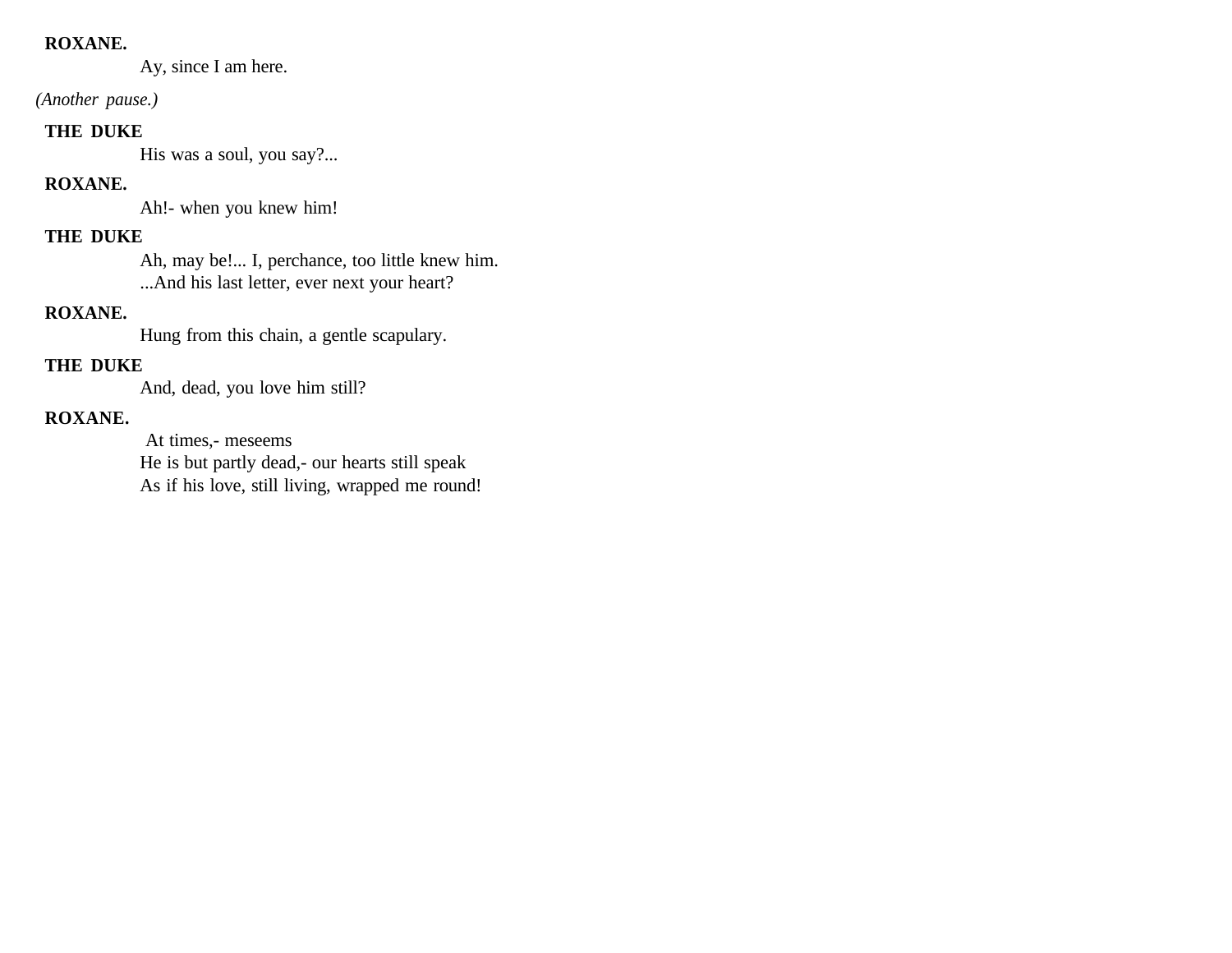#### **THE DUKE (after another pause).**

Cyrano comes to see you?

### **ROXANE.**

Often, ay.

Dear, kind old friend! We call him my "Gazette." He never fails to come: beneath this tree They place his chair, if it be fine:- I wait, I broider;- the clock strikes;- at the last stroke I hear,- for now I never turn to look-Too sure to hear his cane tap down the steps; He seats himself:- with gentle raillery He mocks my tapestry that's never done; He tells me all the gossip of the week...

*(LE BRET appears on the steps.) Why, here's Le Bret! (LE BRET descends.)*

How goes it with our friend?

### **LE BRET**

Ill!- very ill.

#### **THE DUKE**

How?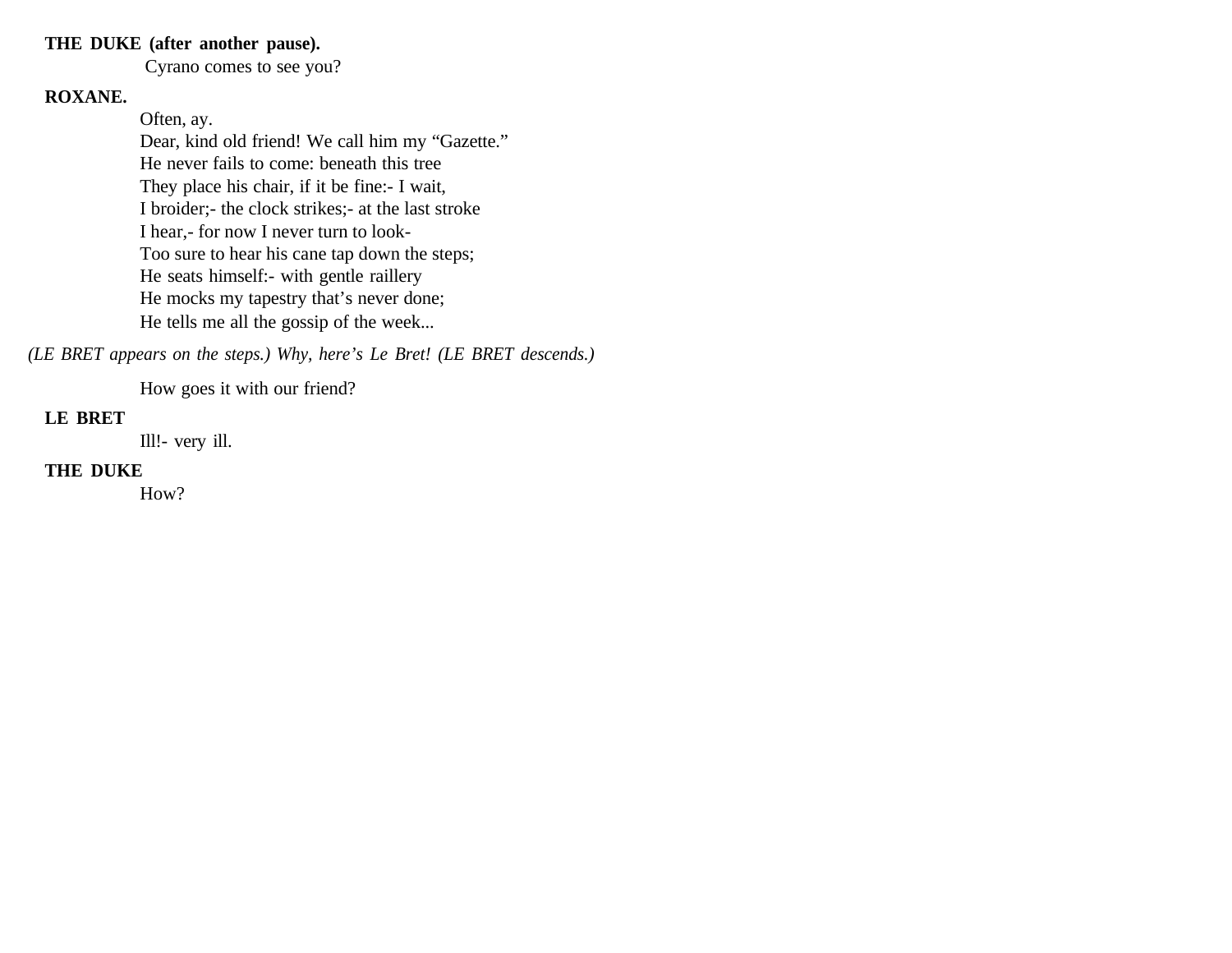#### **ROXANE. (to the DUKE).**

He exaggerates!

### **LE BRET**

All that I prophesied: desertion, want!... His letters now make him fresh enemies!- Attacking the sham nobles, sham devout, Sham brave,- the thieving authors,- all the world!

### **ROXANE.**

Ah! but his sword still holds them all in check; None get the better of him.

#### **THE DUKE (shaking his head).**

Time will show!

## **LE BRET**

Ah, but I fear for him- not man's attack,- Solitude- hunger- cold December days, That wolf-like steal into his chamber drear:- Lo! the assassins that I fear for him! Each day he tightens by one hole his belt: That poor nose tinted like old ivory: He has retained one shabby suit of serge.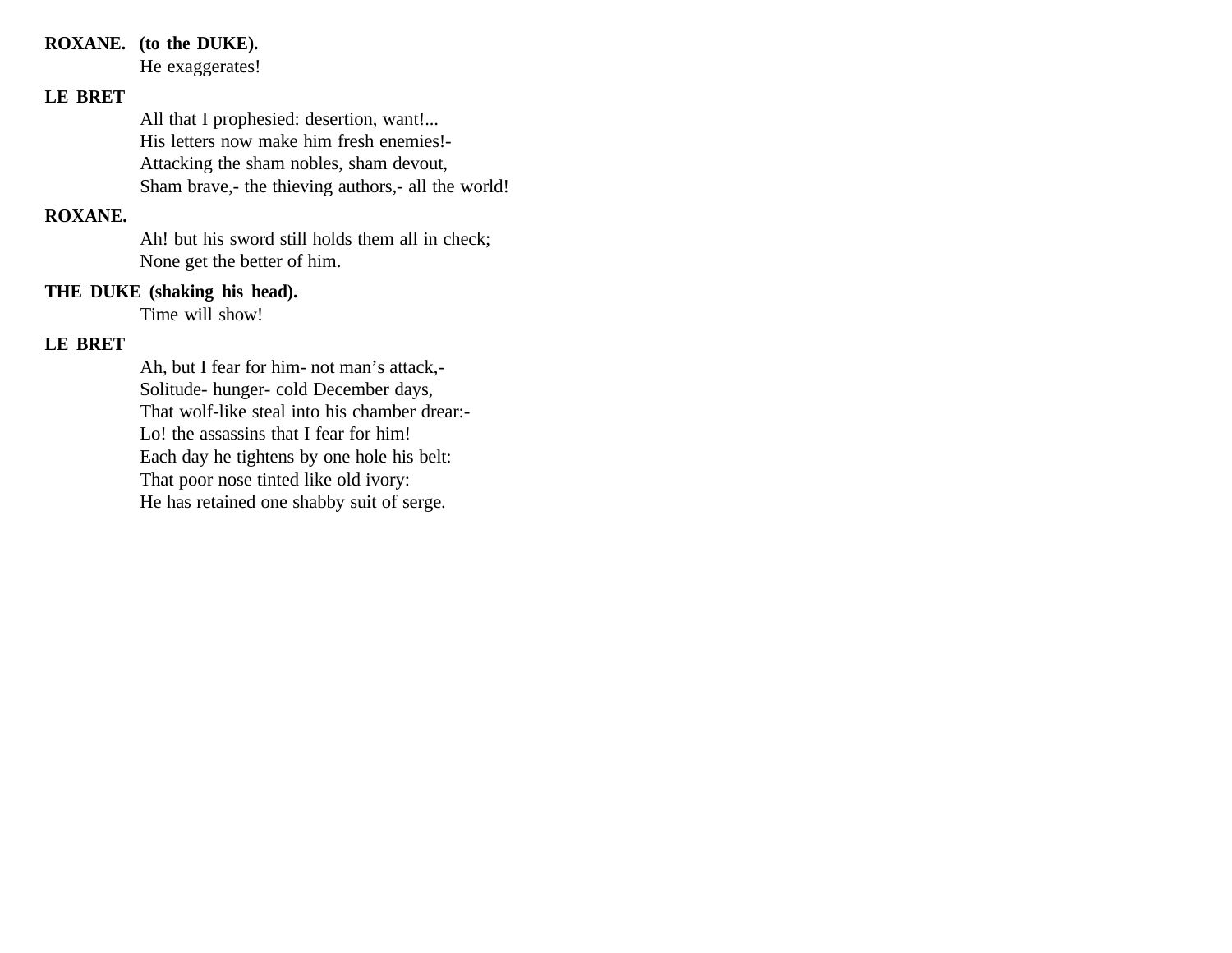#### **THE DUKE**

Ay, there is one who has no prize of Fortune!- Yet is not to be pitied!

### **LE BRET (with a bitter smile).**

My Lord Marshall...

### **THE DUKE**

Pity him not! He has lived out his vows, Free in his thoughts, as in his actions free!

# **LE BRET (in the same tone).**

My Lord!...

### **THE DUKE (haughtily).**

 True! I have all, and he has nought;... Yet I were proud to take his hand!

 *(Bowing to ROXANE.)*

Adieu!

### **ROXANE.**

I go with you.

*(The DUKE bows to LE BRET, and goes with ROXANE towards the steps.)*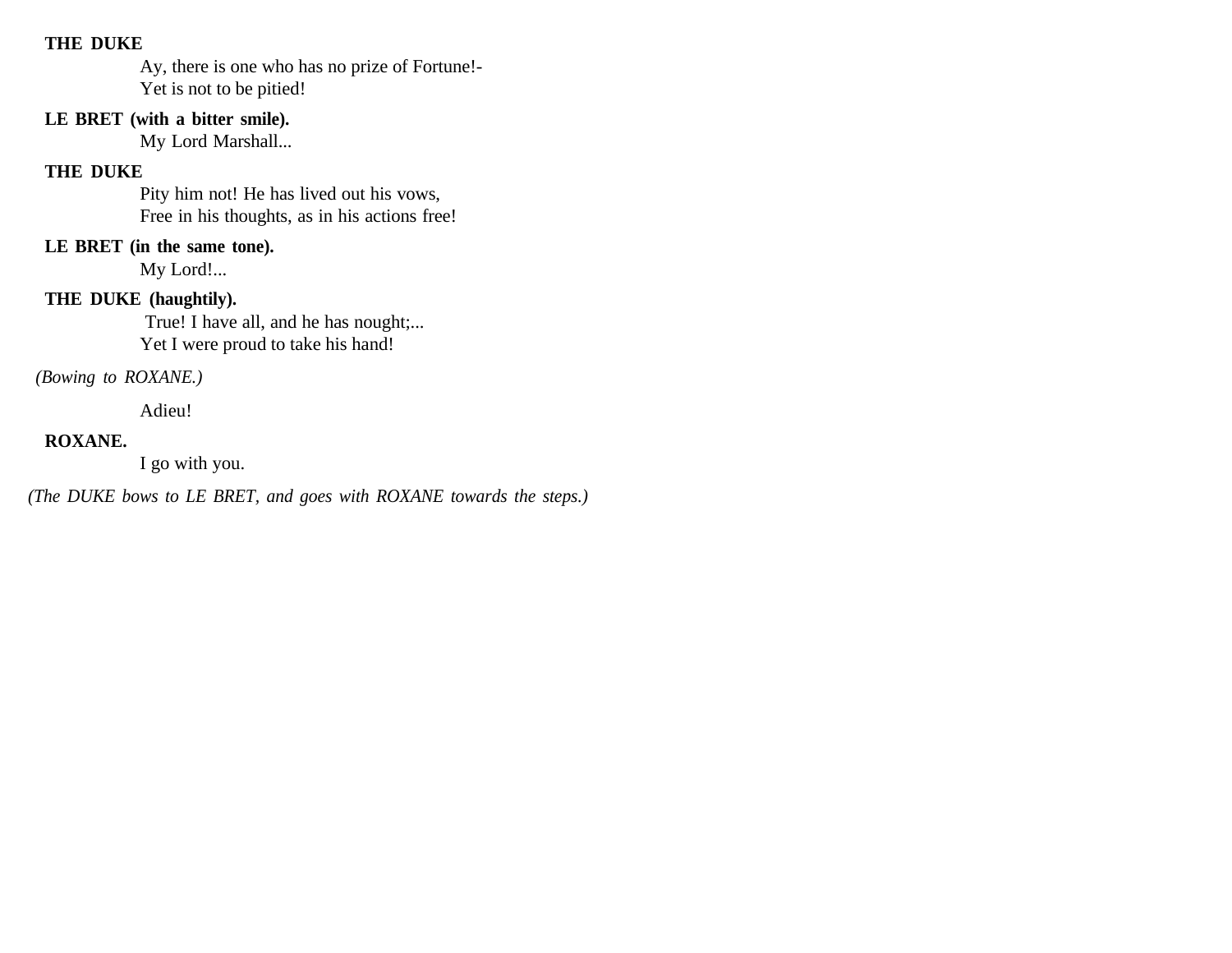#### **THE DUKE (pausing, while she goes up).**

Ay, true,- I envy him. Look you, when life is brimful of success -Though the past hold no action foul- one feels A thousand self-disgusts, of which the sum Is not remorse, but a dim, vague unrest; And, as one mounts the steps of worldly fame, The Dukes' furred mantles trail within their folds A sound of dead illusions, vain regrets, A rustle- scarce a whisper,- like as when, Mounting the terrace steps, your mourning robe Sweeps in its train the dying autumn leaves.

#### **ROXANE.**

(ironically). You are pensive?

#### **THE DUKE**

True! I am!

*(As he is going out, suddenly.)* 

Monsieur Le Bret!

*(To ROXANE.)*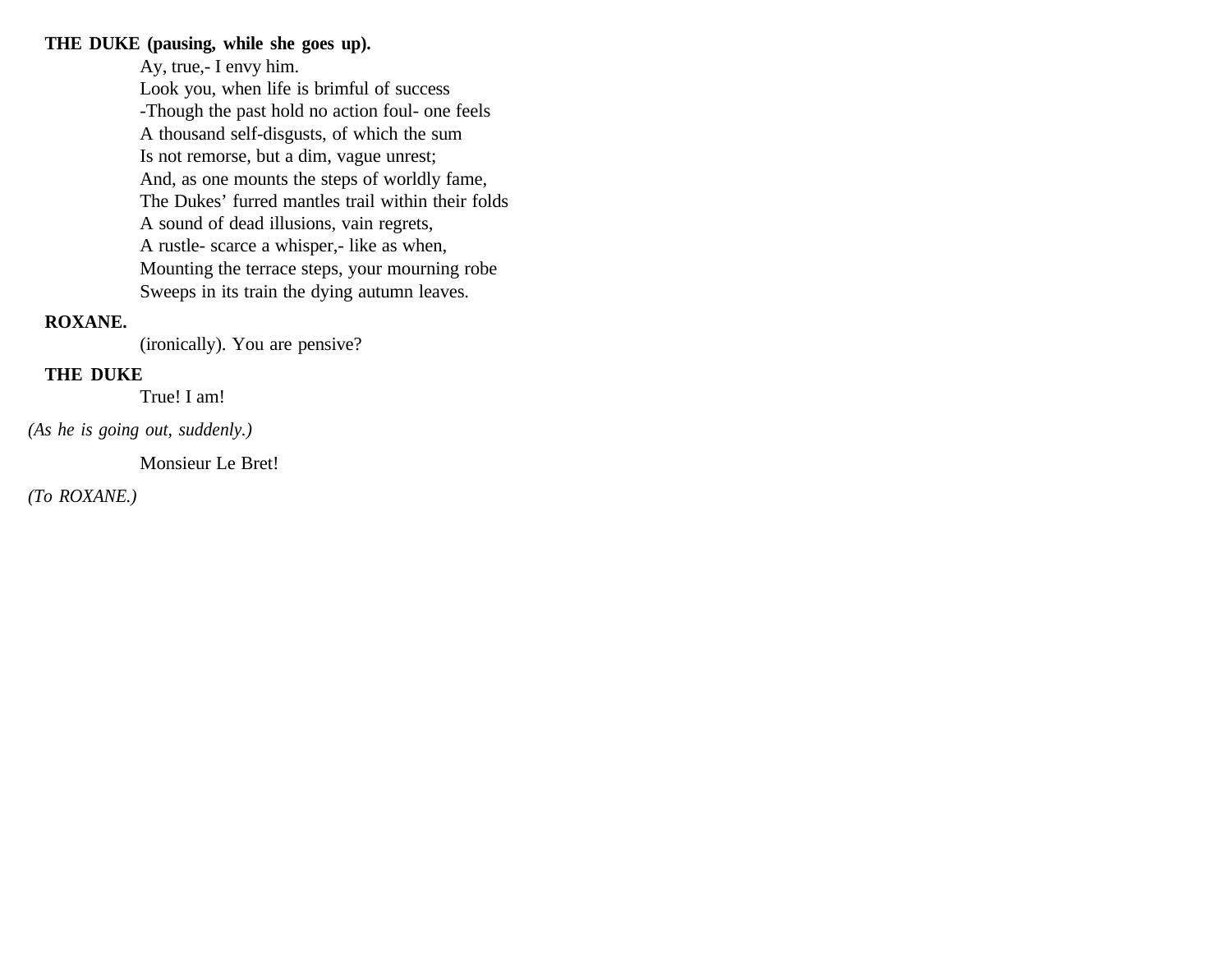A word, with your permission?

#### *(He goes to LE BRET, and in a low voice.)*

True, that none Dare to attack your friend;- but many hate him; Yesterday, at the Queen's card-play 'twas said "That Cyrano may die- by accident!" Let him stay in- be prudent!

#### **LE BRET(raising his arms to heaven).**

Prudent! He!... He's coming here. I'll warn him- but!...

#### **ROXANE. (who has stayed on the steps, to a SISTER who comes towards her).**

What is it?

#### **THE SISTER.**

Ragueneau would see you, Madame.

#### **ROXANE.**

Let him come.

#### *(To the DUKE and LE BRET.)*

He comes to tell his troubles. Having been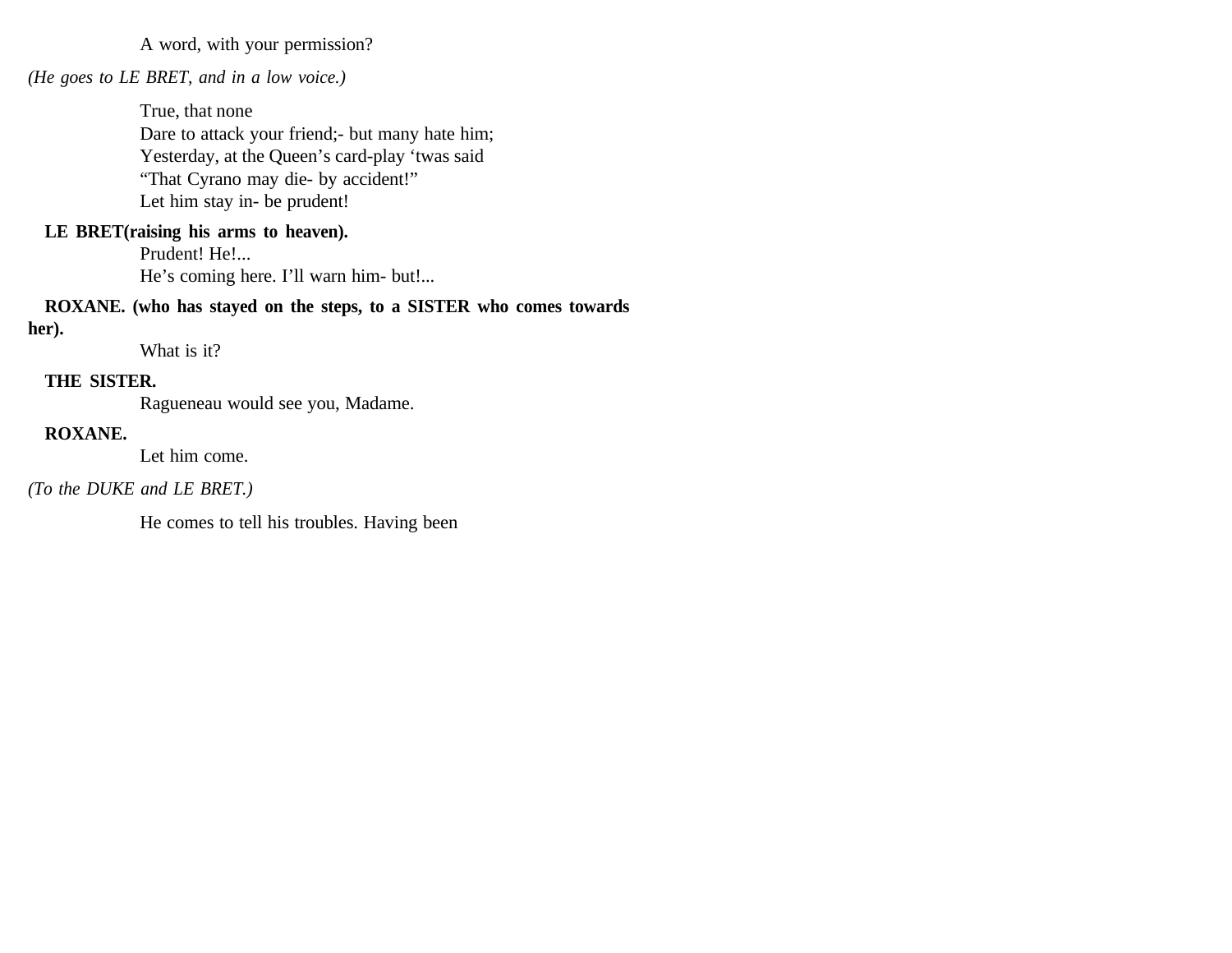### An author

### *(save the mark!)-*

 poor fellow,-now By turns he's singer...

# **LE BRET**

Bathing-man...

### **ROXANE.**

Then actor...

## **LE BRET**

Beadle...

### **ROXANE.**

Wig-maker...

#### **LE BRET**

Teacher of the lute...

### **ROXANE.**

What will he be to-day, by chance?

# **RAGUENEAU (entering hurriedly).**

Ah! Madame!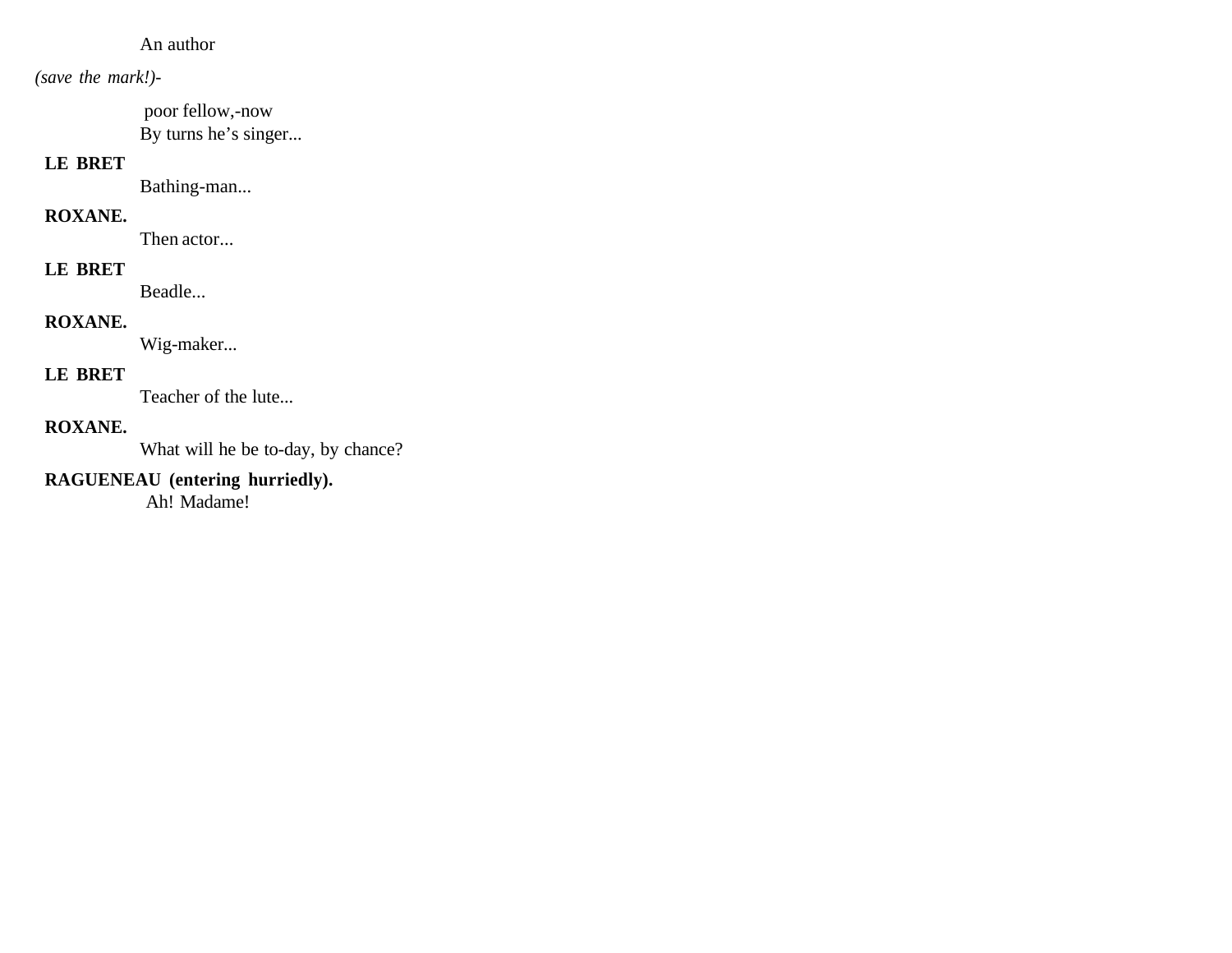*(He sees LE BRET.)* 

Ah! you here, Sir!

#### **ROXANE.**

(smiling). Tell all your miseries To him; I will return anon.

### **RAGUENEAU**

But, Madame...

*(ROXANE goes out with the DUKE. He goes towards LE BRET.)*

*SCENE III LE BRET, RAGUENEAU.*

### **RAGUENEAU**

Since you are here, 'tis best she should not know! I was going to your friend just now- was but A few steps from the house, when I saw him Go out. I hurried to him. Saw him turn The corner... suddenly, from out a window Where he was passing- was it chance?... may be! A lackey let fall a large piece of wood.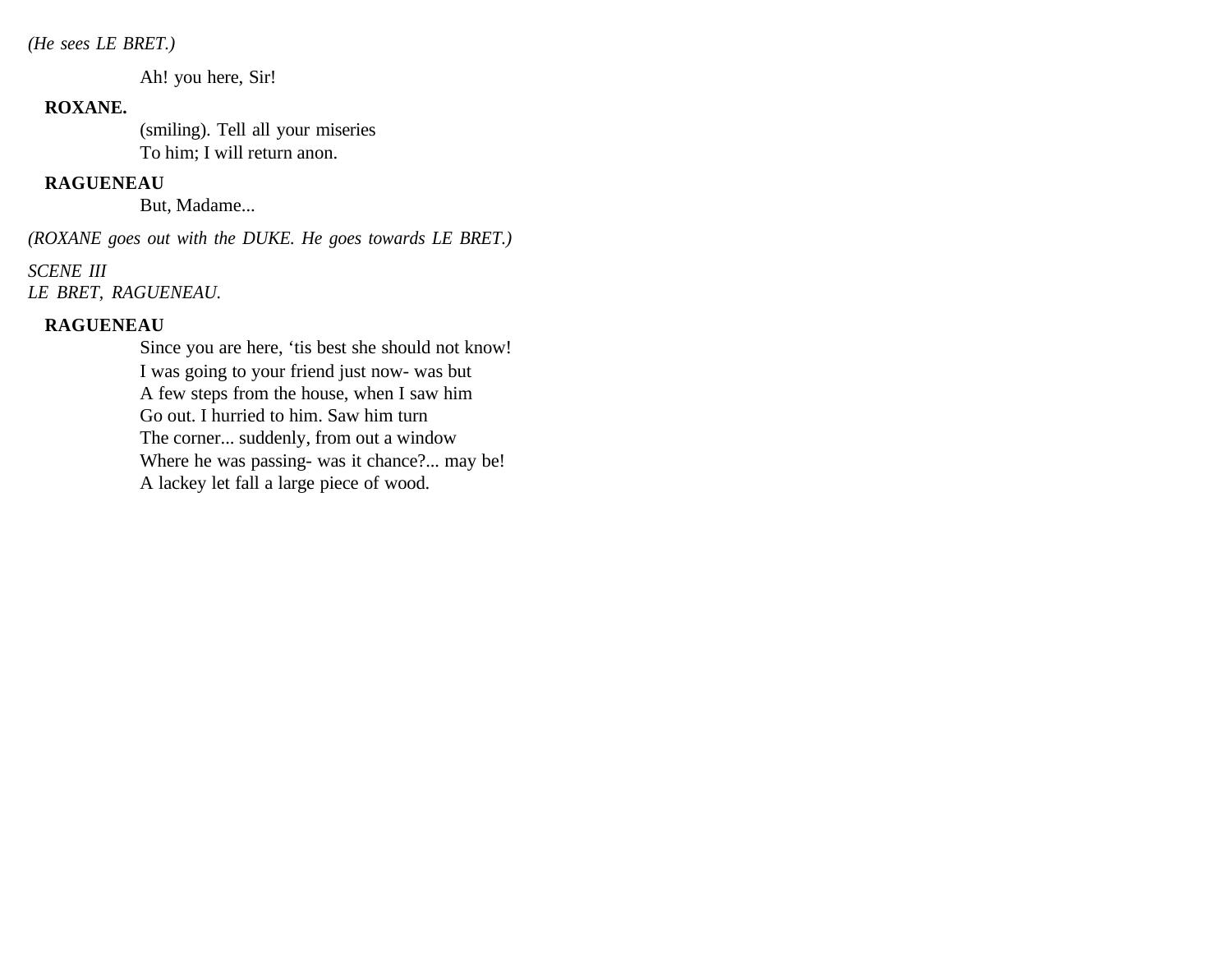#### **LE BRET**

Cowards! O Cyrano!

### **RAGUENEAU**

I ran- I saw...

### **LE BRET**

'Tis hideous!

# **RAGUENEAU**

Saw our poet, Sir- our friend-Struck to the ground,- a large wound in his head?

### **LE BRET**

He's dead?

### **RAGUENEAU**

No- but- I bore him to his room... Ah! his room! What a thing to see!- that garret!

# **LE BRET**

He suffers?

### **RAGUENEAU**

No, his consciousness has flown.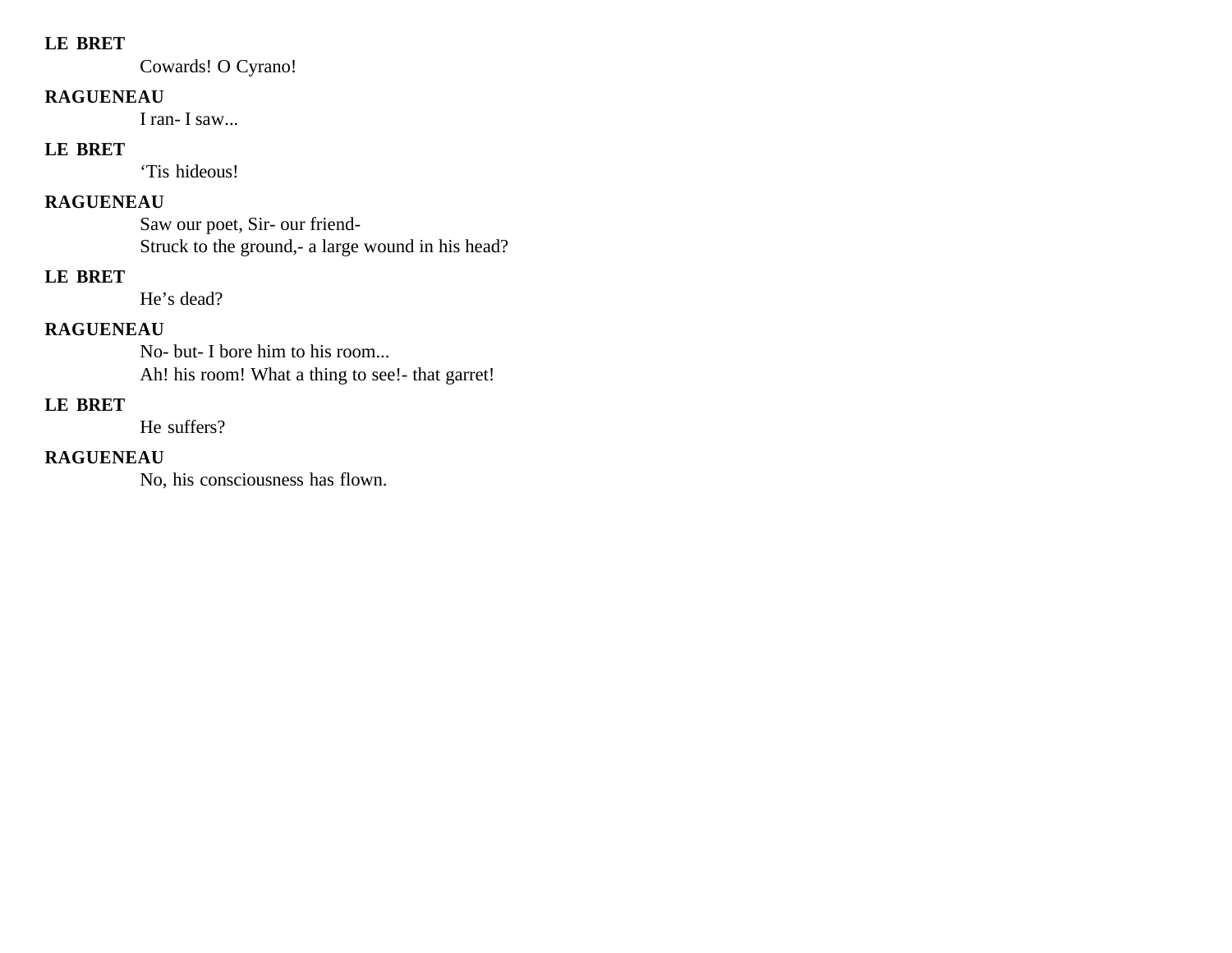#### **LE BRET**

Saw you a doctor?

#### **RAGUENEAU**

One was kind- he came.

### **LE BRET**

My poor Cyrano!- We must not tell this To Roxane suddenly.- What said this leech?-

# **RAGUENEAU**

Said,- what, I know not- fever, meningitis!- Ah! could you see him- all his head bound up!- But let us haste!- There's no one by his bed!- And if he try to rise, Sir, he might die!

# **LE BRET (dragging him towards the right).**

Come! Through the chapel! 'Tis the quickest way.

### **ROXANE. (appearing on the steps, and seeing LE BRET go away by the colonnade leading to the chapel door).**

Monsieur le Bret!

*(LE BRET and RAGUENEAU disappear without answering.) Le Bret goes- when I call! 'Tis some new trouble of good Ragueneau's. (She descends the steps.)*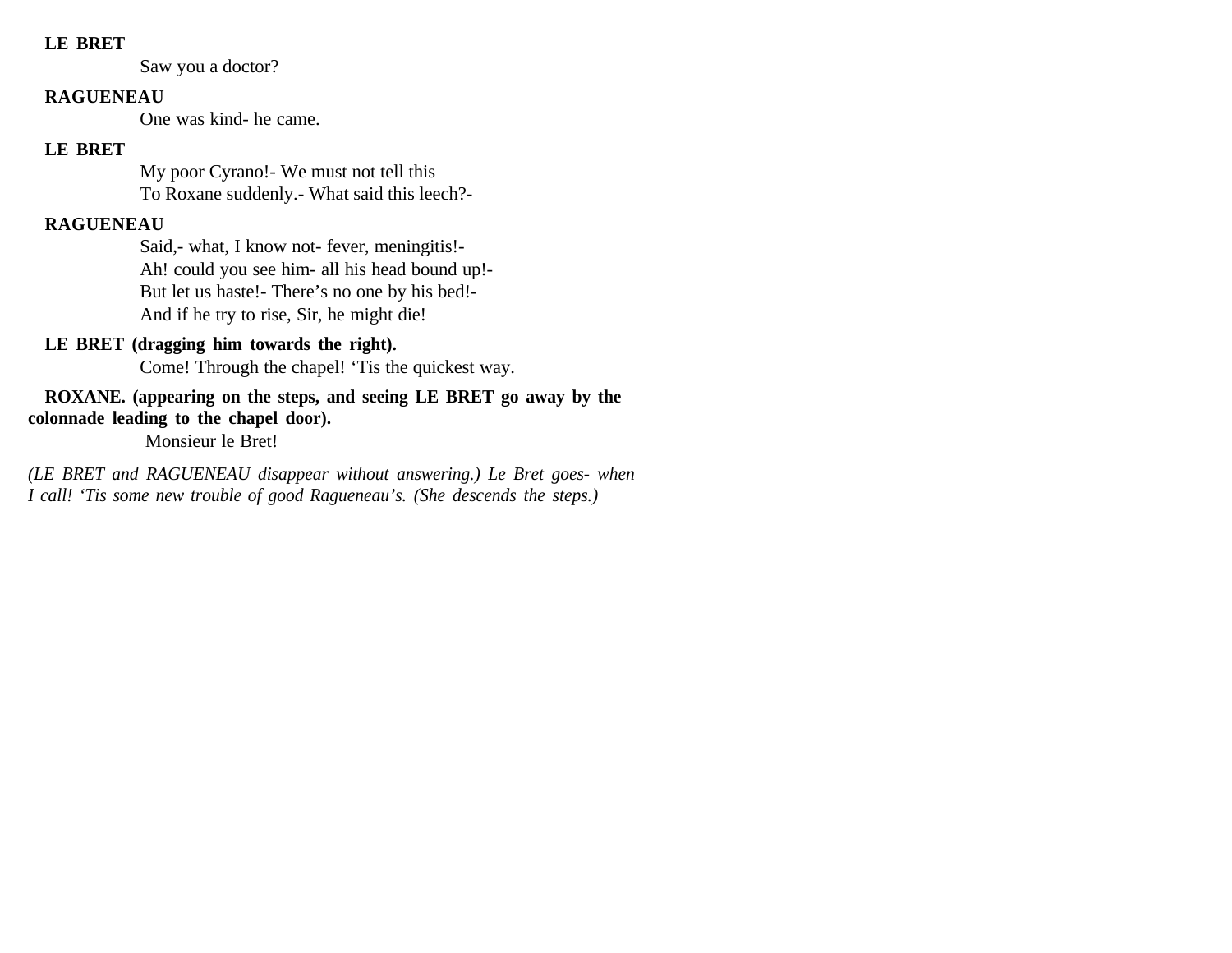*SCENE IV ROXANE alone. Two SISTERS, for a moment.* 

#### **ROXANE.**

 Ah! what a beauty in September's close! My sorrow's eased. April's joy dazzled it, But autumn wins it with her dying calm.

 *(She seats herself at the embroidery frame. Two SISTERS come out of the house, and bring a large arm-chair under the tree.)* 

> There comes the famous arm-chair, where he sits, Dear faithful friend!

### **SISTER MARTHA**

It is the parlour's best!

### **ROXANE.**

Thanks, sister.

*(The SISTERS go.)*

He'll be here now.

*(She seats herself. A clock strikes.)*

The hour strikes. -My silks?- Why, now, the hour's struck! How strange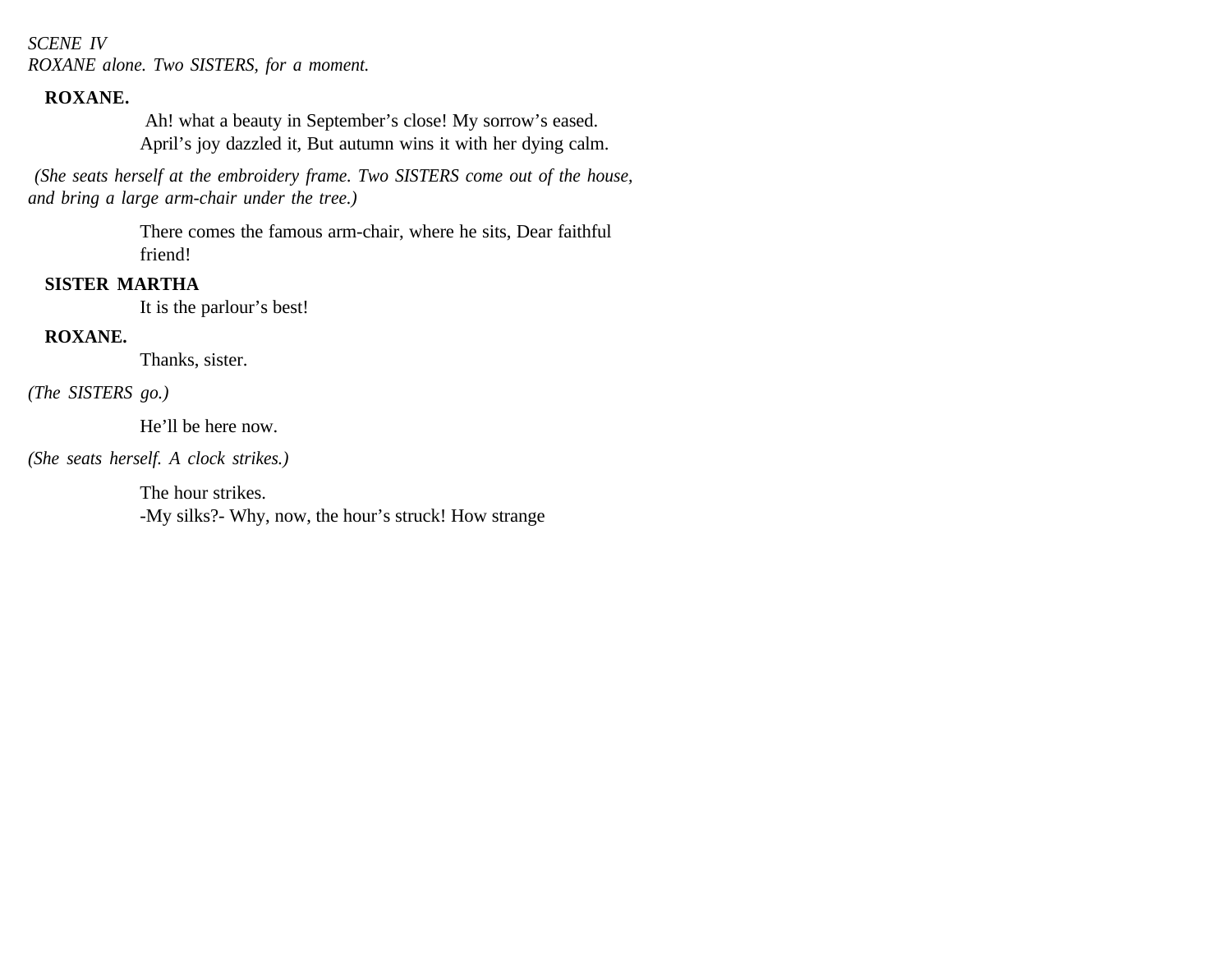To be behind his time, at last, to-day! Perhaps the portress- where's my thimble?... Here! -Is preaching to him.

*(A pause.)*

Yes, she must be preaching! Surely he must come soon!- Ah! a dead leaf!-

*(She brushes off the leaf from her work.)*

Nothing, besides, could- scissors?- In my bag! -Could hinder him...

**A SISTER. (coming to the steps.)** Monsieur de Bergerac.

*SCENE V ROXANE. (without turning round).*

What was I saying?...

*(She embroiders. CYRANO, Very pale, his hat pulled down over his eyes, appears. The SISTER who had announced him retires. He descends the steps slowly, with a visible difficulty in holding himself upright, bearing heavily on his cane. ROXANE still works at her tapestry.)*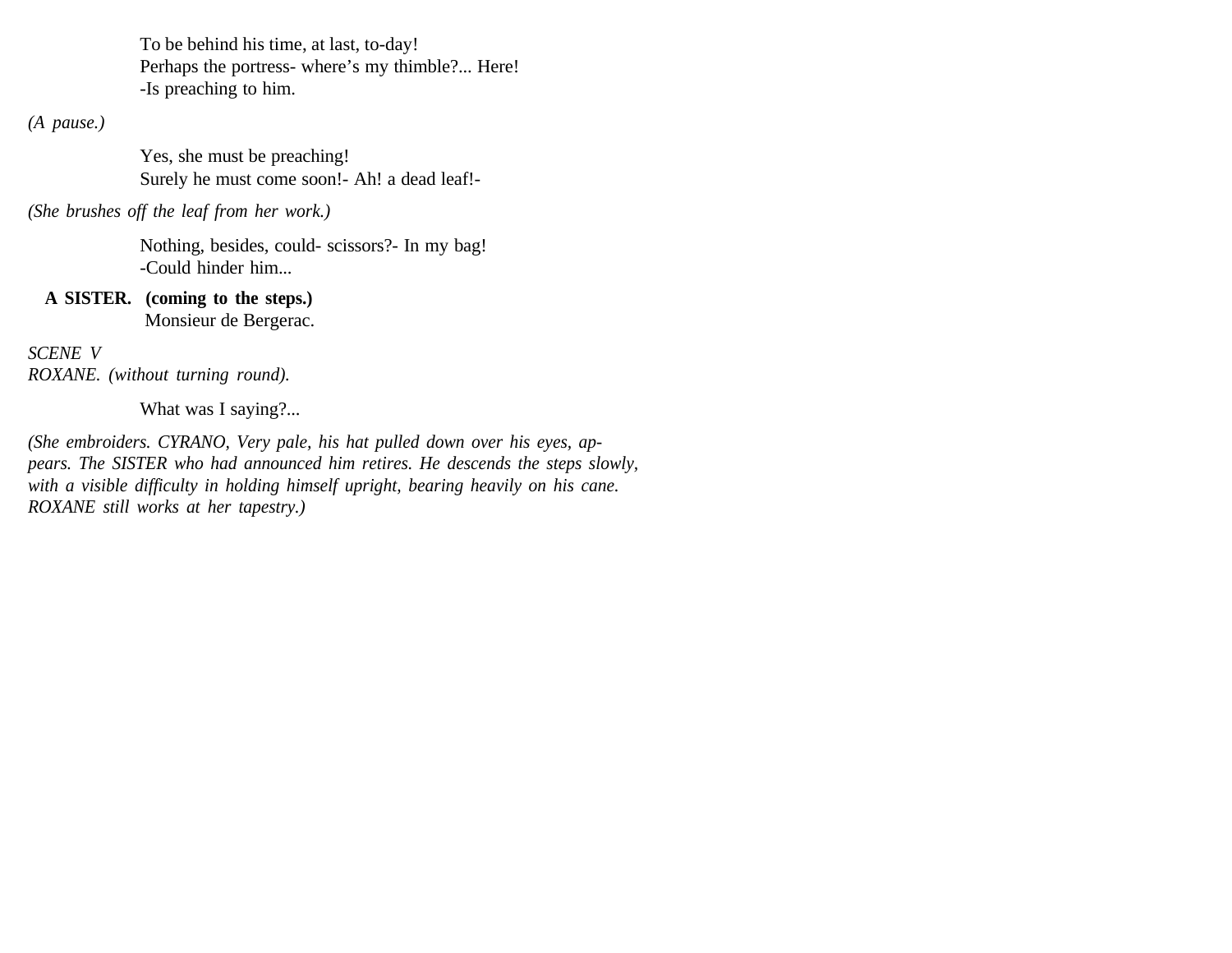*Time has dimmed the tints... How harmonise them now? (To CYRANO, with playful reproach.) For the first time Late!- For the first time, all these fourteen years!*

**CYRANO (who has succeeded in reaching the chair, and has seated himself- in a lively voice, which is in great contrast with his pale face).**

Ay! It is villainous! I raged- was stayed...

#### **ROXANE.**

By?...

#### **CYRANO**

By a bold, unwelcome visitor.

**ROXANE. (absently, working).**  Some creditor?

#### **CYRANO**

Ay, cousin,- the last creditor Who has a debt to claim from me.

#### **ROXANE.**

And you Have paid it?

### **CYRANO**

No, not yet! I put it off; -Said, "Cry you mercy; this is Saturday,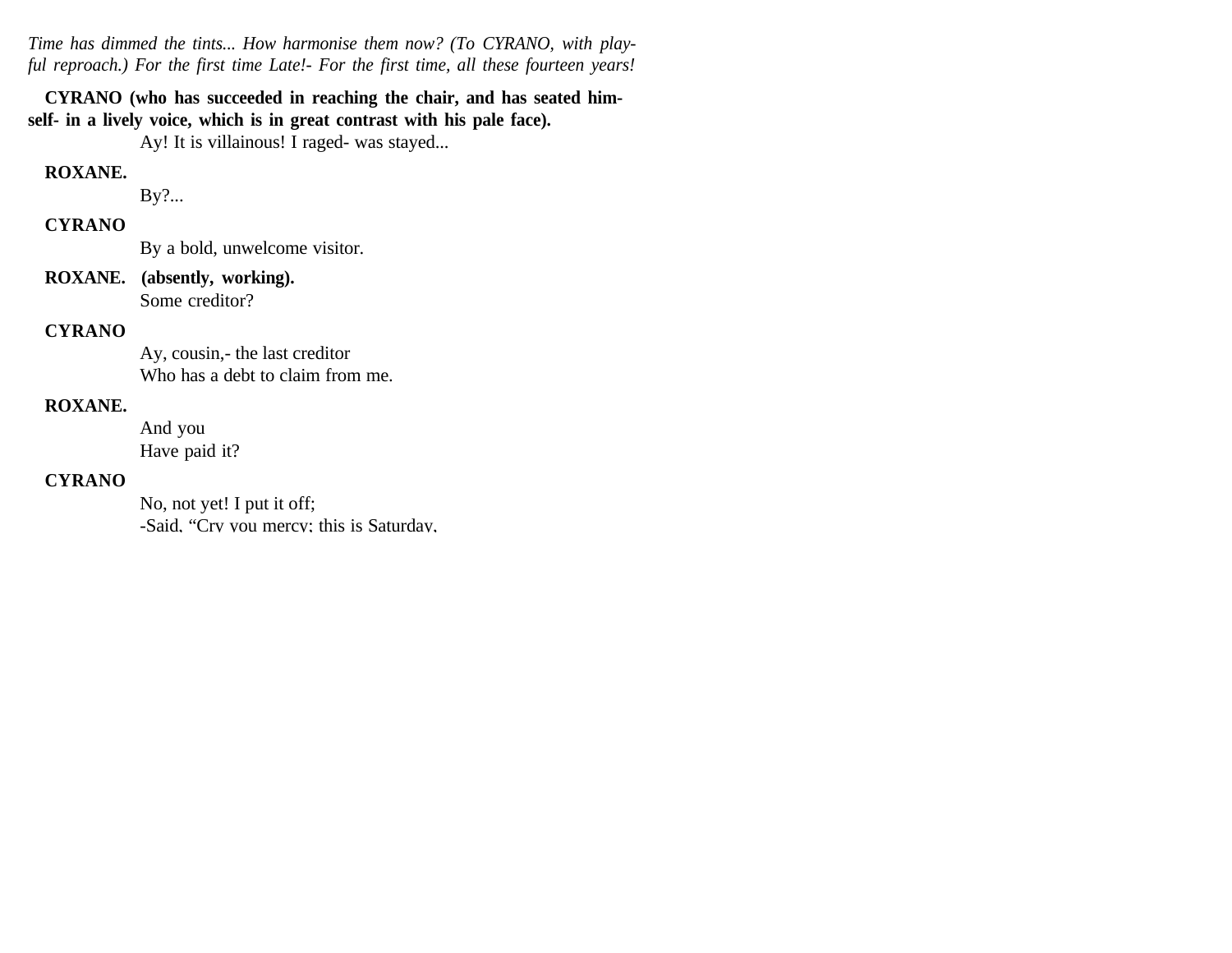When I have got a standing rendezvous That nought defers. Call in an hour's time!"

### **ROXANE. (carelessly).**

Oh, well, a creditor can always wait! I shall not let you go ere twilight falls.

### **CYRANO**

Haply perforce I quit you ere it falls!

*(He shuts his eyes, and is silent for a moment. SISTER MARTHA. crosses the park from the chapel to the flight of steps. ROXANE, seeing her, signs to her to approach.)*

# **ROXANE. (to CYRANO).**

How now? You have not teased the Sister?

#### **CYRANO (hastily opening his eyes).**  True!

*(In a comically loud voice.)*

Sister! come here!

*(The SISTER glides up to him.)*

Ha-ha! What? Those bright eyes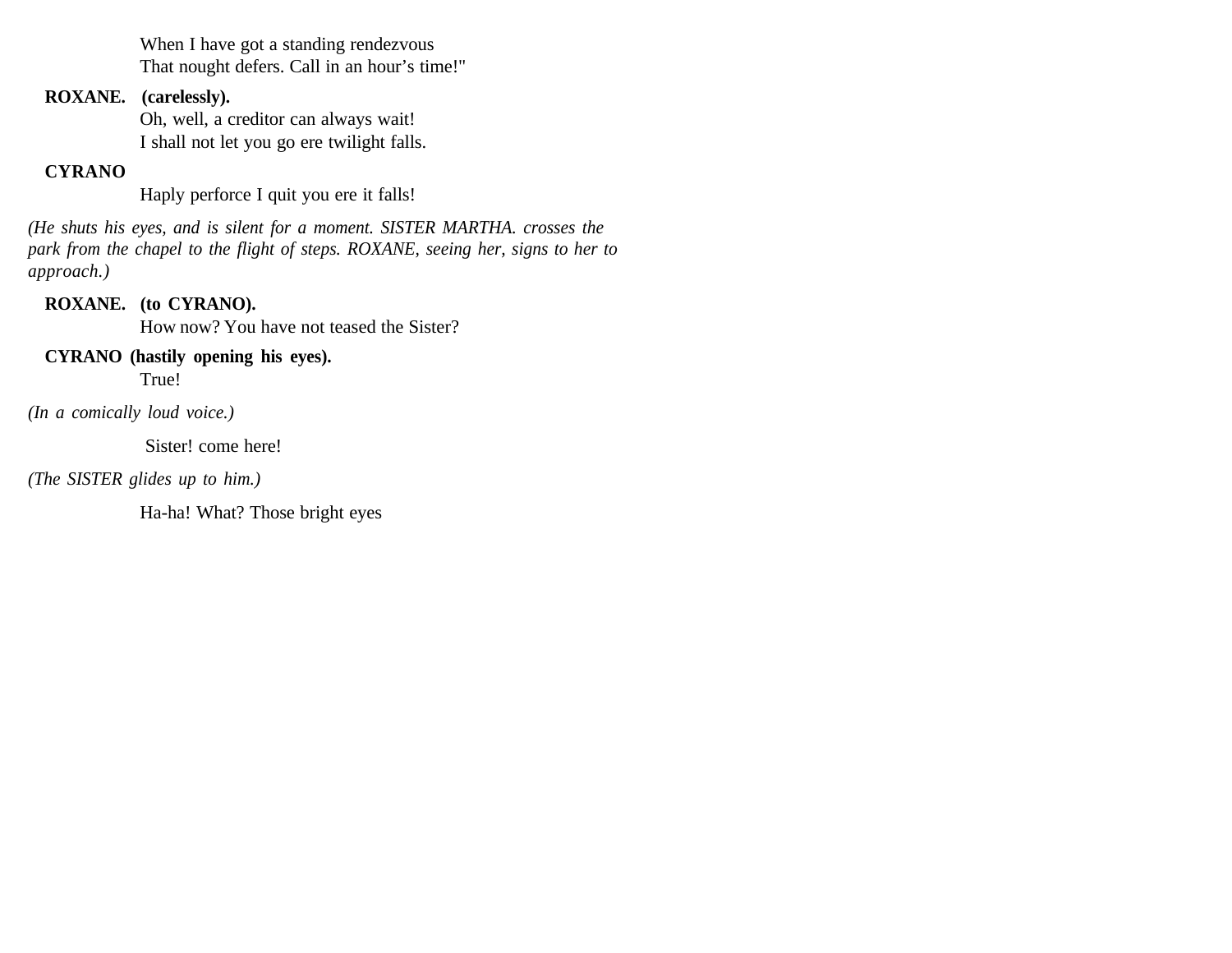Bent ever on the ground?

#### **SISTER MARTHA (who makes a movement of astonishment on seeing his**

face).

Oh!

### **CYRANO (in a whisper, pointing to ROXANE).**

Hush! 'tis nought!-

*(Loudly, in a blustering voice.)*

I broke fast yesterday!

#### **SISTER MARTHA (aside).**

I know, I know! That's how he is so pale! Come presently To the refectory, I'll make you drink A famous bowl of soup... You'll come?

## **CYRANO**

Ay, ay!

### **SISTER MARTHA**

There, see! You are more reasonable to-day!

# **ROXANE. (who hears them whispering).**

The Sister would convert you?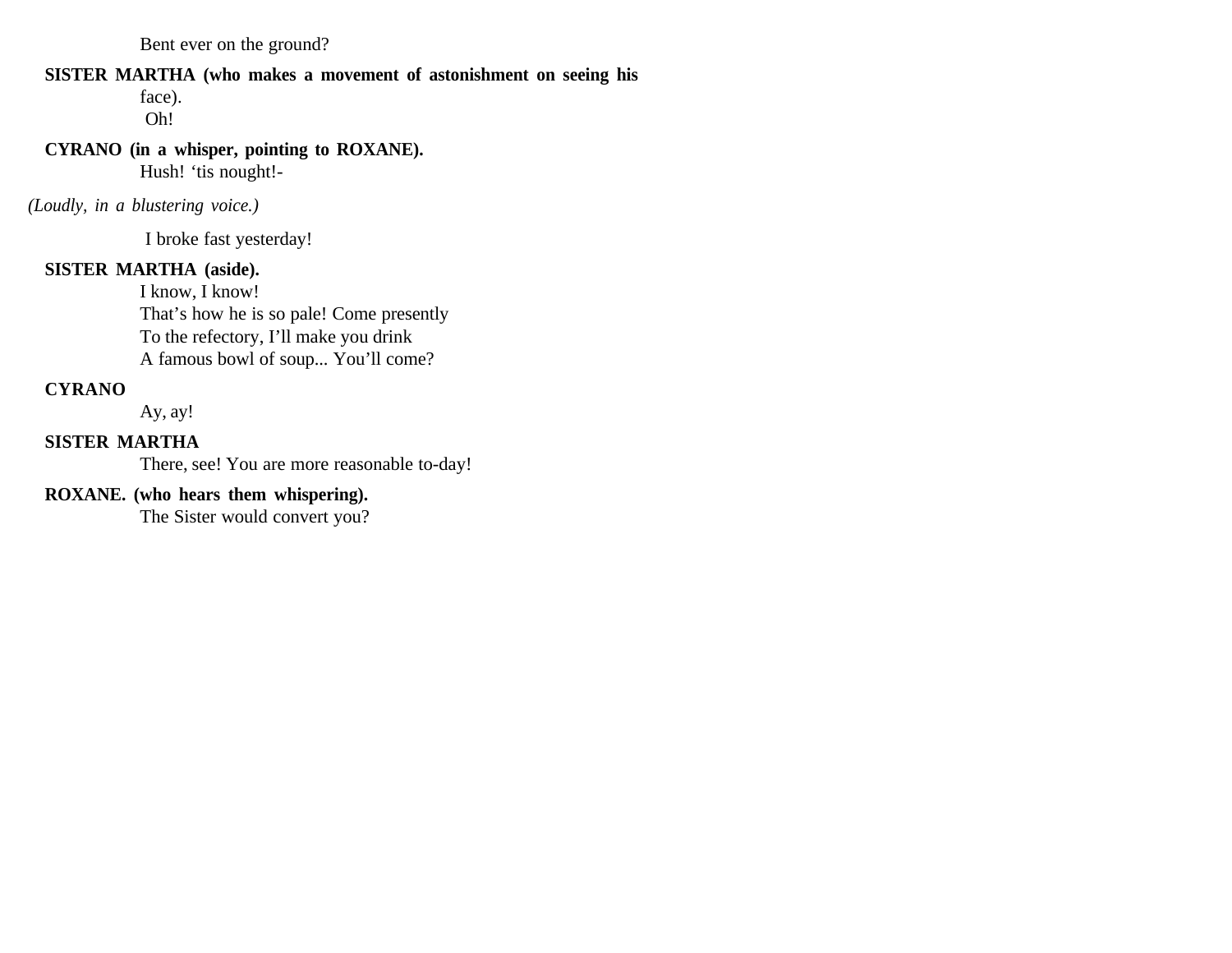# **SISTER MARTHA**

Nay, not I!

# **CYRANO**

Hold! but it's true! You preach to me no more, You, once so glib with holy words! I am Astonished!...

*(With burlesque fury.)*

Stay, I will surprise you too! Hark! I permit you...

*(He pretends to be seeking for something to tease her with, and to have found it.)*

.It is something new!- To- pray for me, to-night, at chapel-time!

### **ROXANE.**

*..*

Oh! oh!

## **CYRANO (laughing).**

Good Sister Martha is struck dumb!

# **SISTER MARTHA (gently).**

I did not wait your leave to pray for you.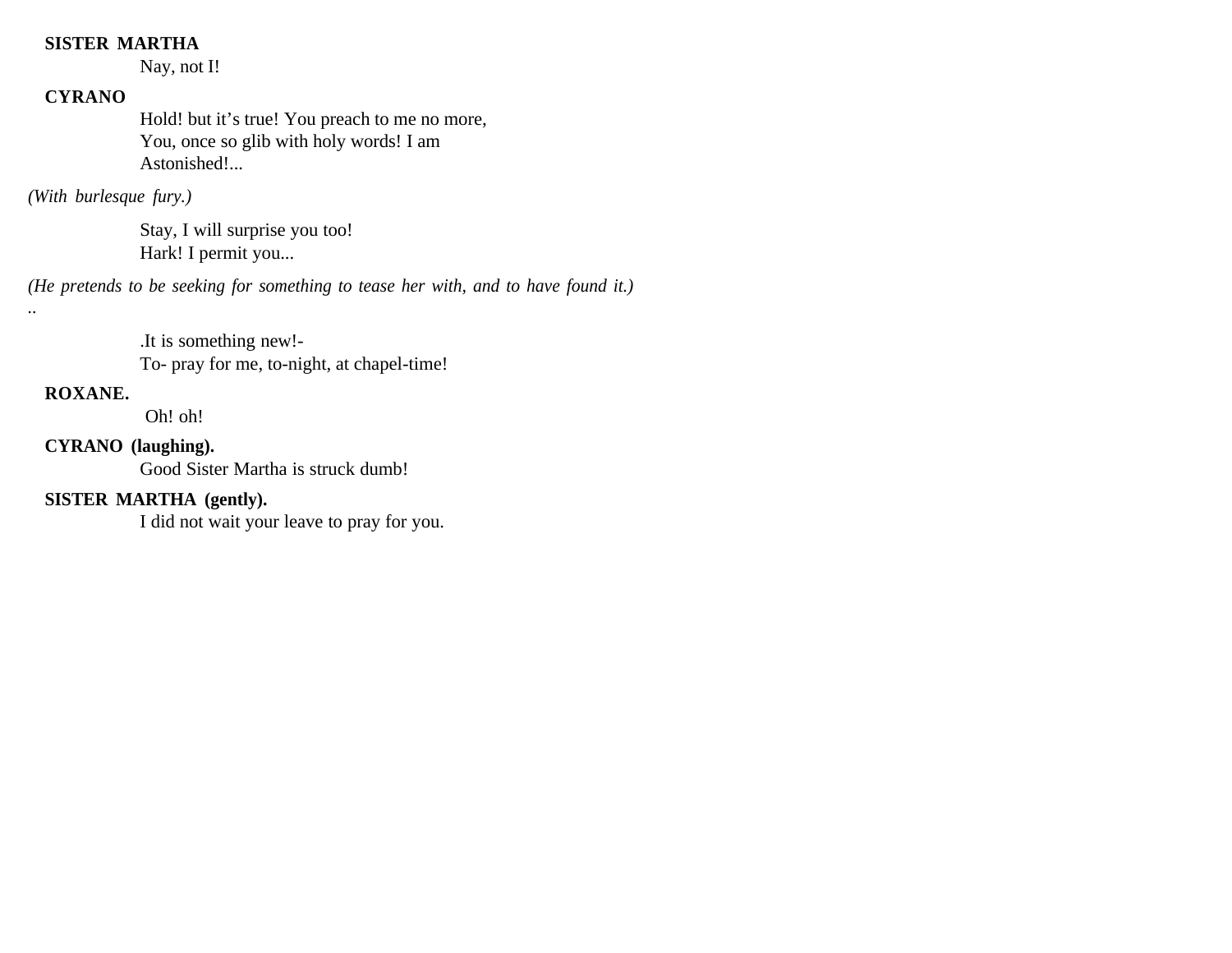*(She goes out.)*

#### **CYRANO (turning to ROXANE, who is still bending over her work).**

That tapestry! Beshrew me if my eyes Will ever see it finished!

## **ROXANE.**

I was sure To hear that well-known jest!

*(A light breeze causes the leaves to fall.)*

### **CYRANO**

The autumn leaves!

#### **ROXANE. (lifting her head, and looking down the distant alley).** Soft golden brown, like a Venetian's hair. -See how they fall!

### **CYRANO**

 Ay, see how brave they fall, In their last journey downward from the bough, To rot within the clay; yet, lovely still, Hiding the horror of the last decay, With all the wayward grace of careless flight!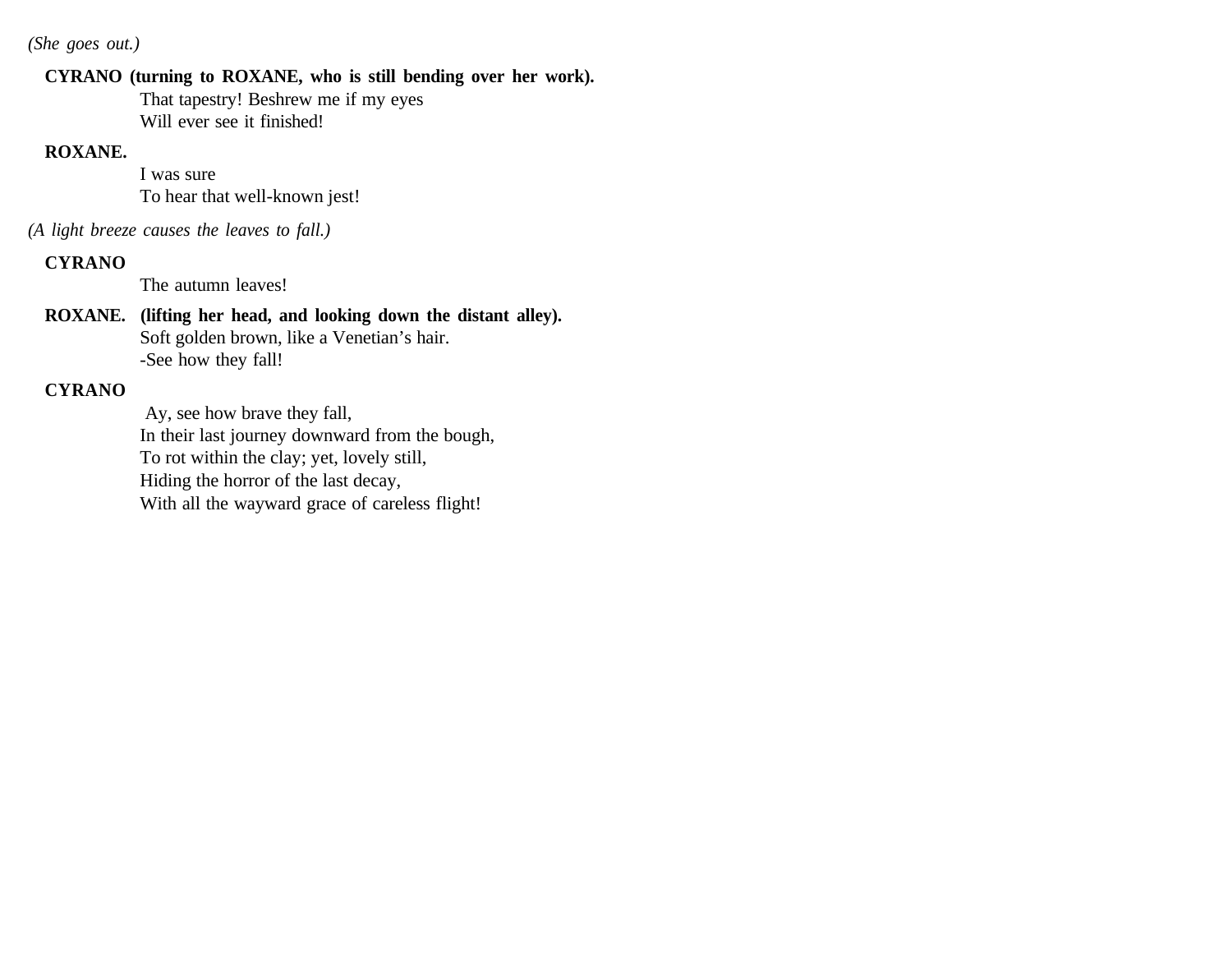#### **ROXANE.**

What, melancholy- you?

### **CYRANO (collecting himself).**

Nay, nay, Roxane!

### **ROXANE.**

Then let the dead leaves fall the way they will... And chat. What, have you nothing new to tell, My Court Gazette?

### **CYRANO**

Listen.

### **ROXANE.**

Ah!

### **CYRANO (growing whiter and whiter).**

Saturday

The nineteenth: having eaten to excess Of pear-conserve, the King felt feverish; The lancet quelled this treasonable revolt, And the august pulse beats at normal pace. At the Queen's ball on Sunday thirty score Of best white waxen tapers were consumed.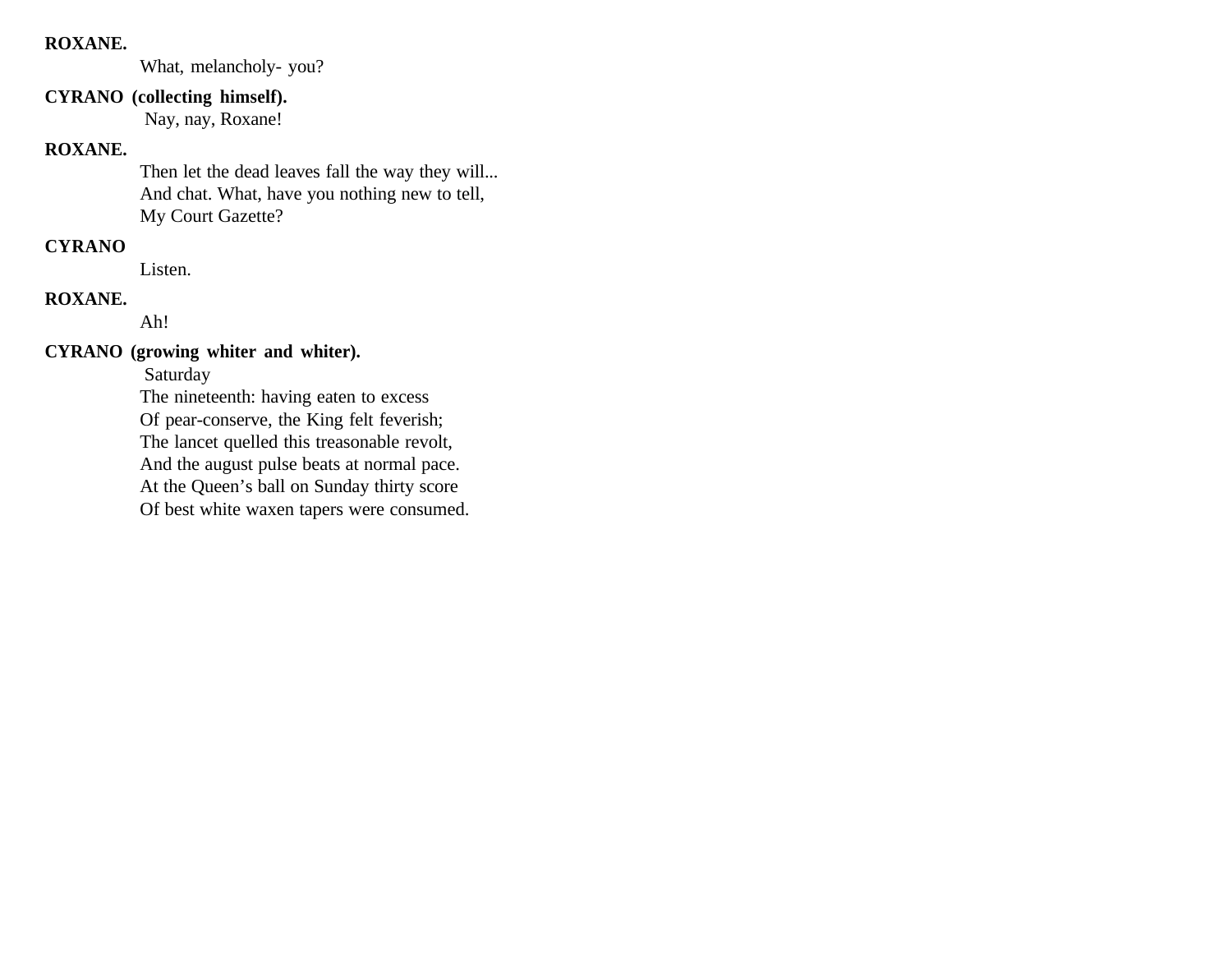Our troops, they say, have chased the Austrians. Four sorcerers were hanged. The little dog Of Madame d'Athis took a dose...

# **ROXANE.**

I bid

You hold your tongue, Monsieur de Bergerac!

#### **CYRANO**

Monday- not much- Claire changed protector.

#### **ROXANE.**

Oh!

### **CYRANO (whose face changes more and more).**

Tuesday, the Court repaired to Fontainebleau. Wednesday, the Montglat said to Comte de Fiesque... No! Thursday- Mancini, Queen of France!

 *(almost!)*

Friday, the Montglat to Count Fiesque said- "Yes!" And Saturday the twenty-sixth...

*(He closes his eyes. His head falls forward, Silence.)*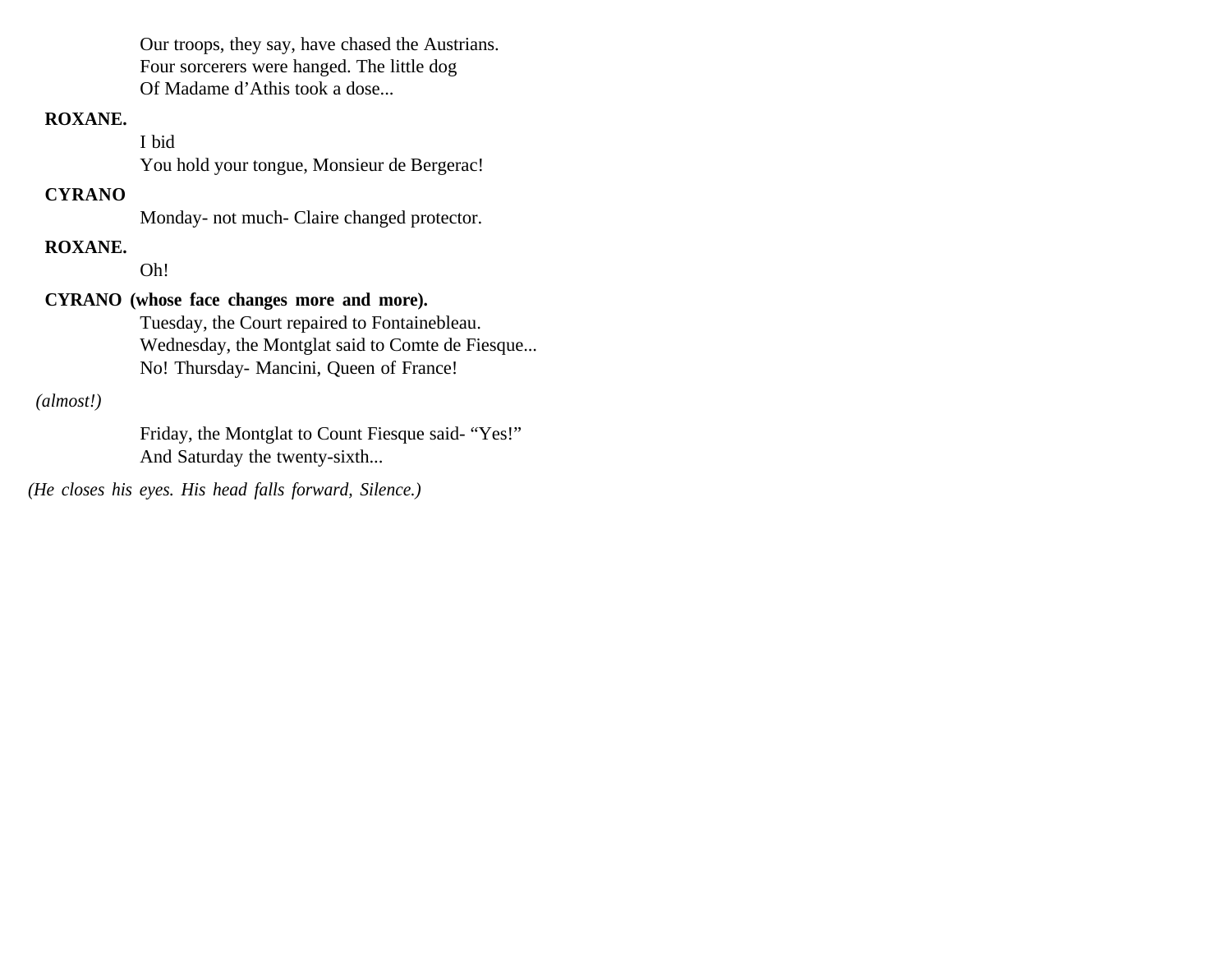**ROXANE. (surprised at his voice ceasing, turns round, looks at him, and rising, terrified).** 

He swoons!

 *(She runs towards him crying.)*

Cyrano!

**CYRANO (opening his eyes, in an unconcerned voice).**  What is this?

*(He sees ROXANE bending over him, and, hastily pressing his hat on his head, and shrinking back in his chair.)* 

> Nay, on my word 'Tis nothing! Let me be!

## **ROXANE.**

But...

### **CYRANO**

That old wound Of Arras, sometimes,- as you know...

#### **ROXANE.**

Dear friend!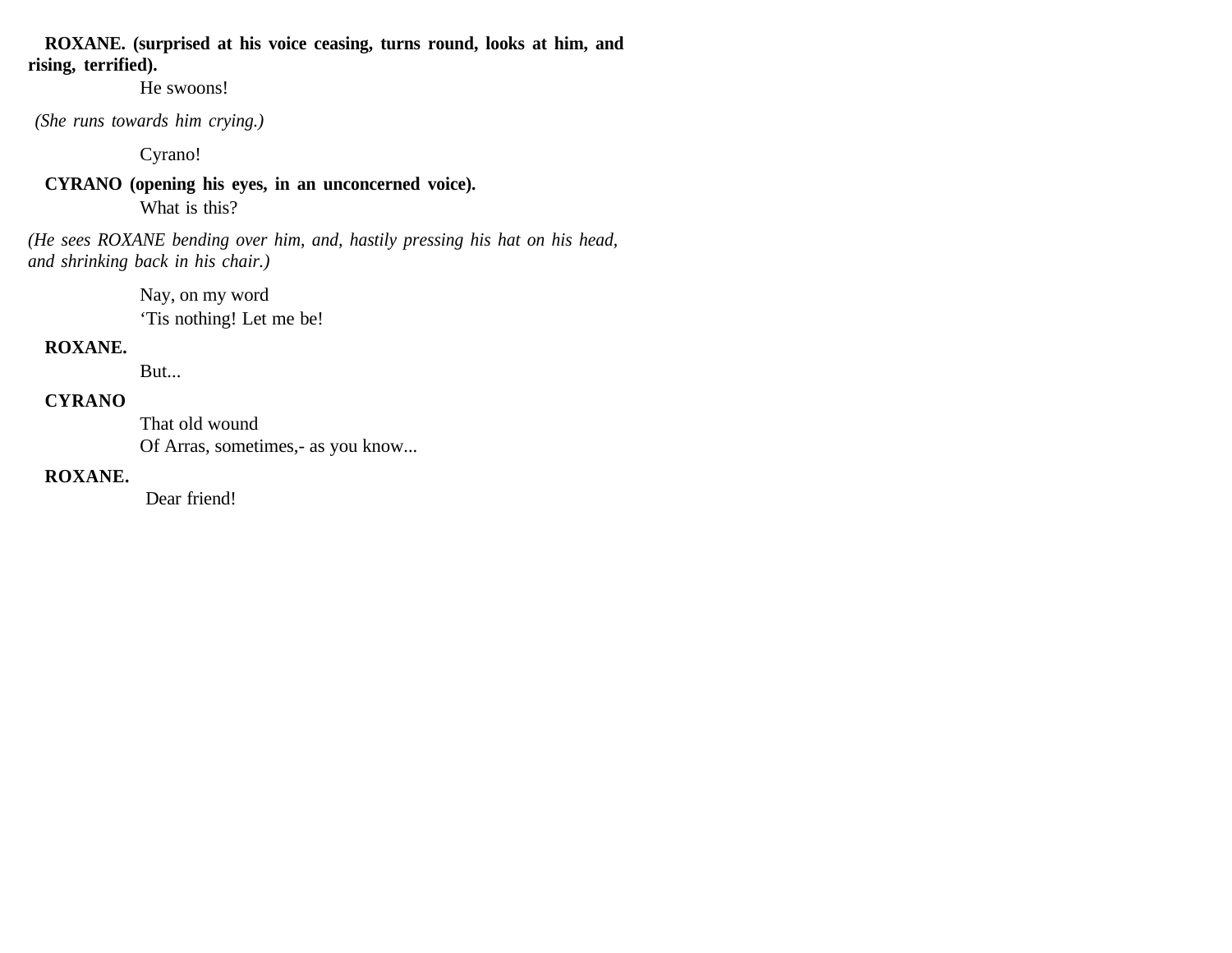'Tis nothing, 'twill pass soon;

*(He smiles with an effort.)*

See!- it has passed!

# **ROXANE.**

 Each of us has his wound; ay, I have mine,- Never healed up- not healed yet, my old wound!

#### *(She puts her hand on her breast.)*

'Tis here, beneath this letter brown with age, All stained with tear-drops, and still stained with blood.

*(Twilight begins to fall.)*

## **CYRANO**

His letter! Ah! you promised me one day That I should read it.

### **ROXANE.**

What would you?- His letter?

# **CYRANO**

Yes, I would fain,- to-day...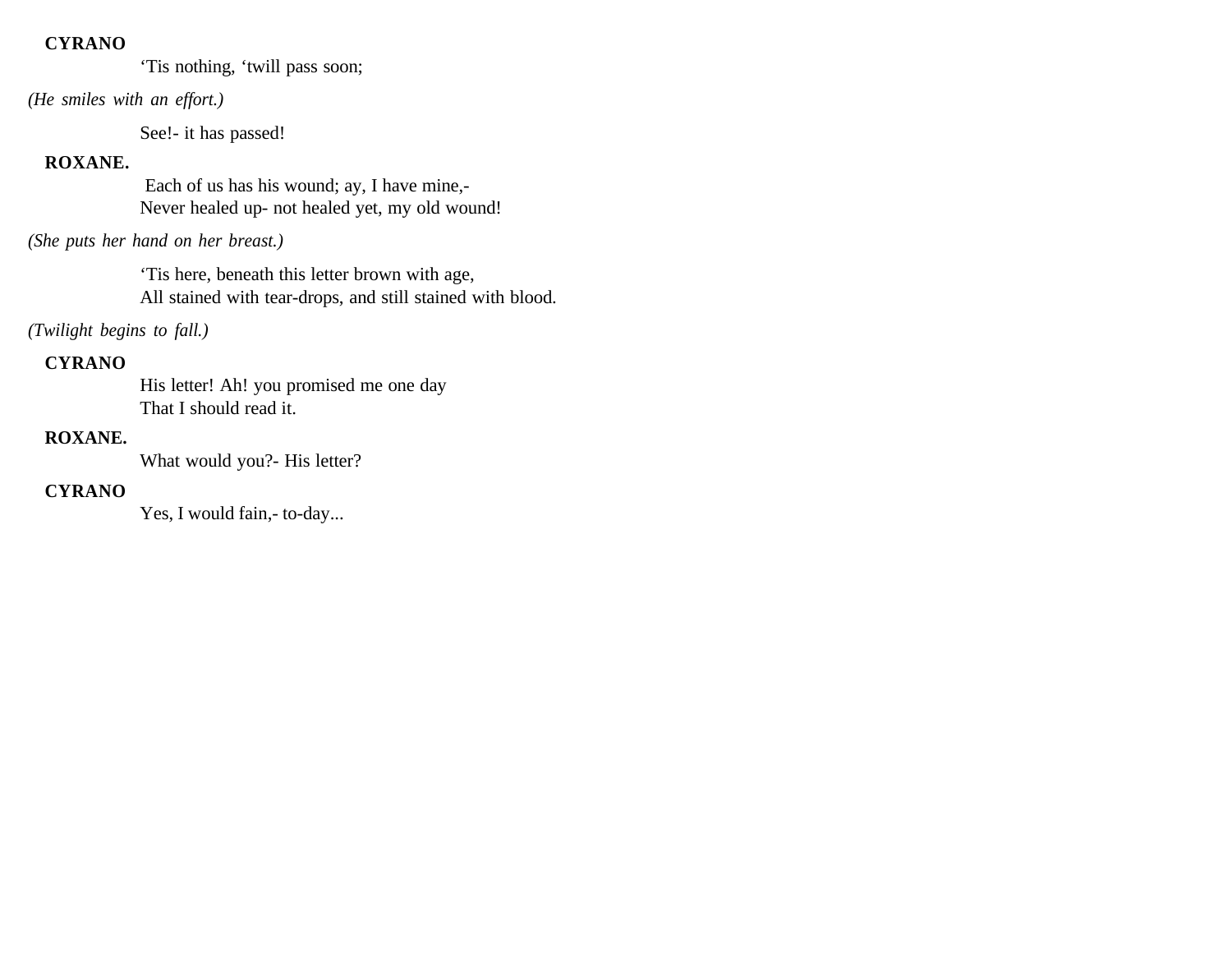#### **ROXANE. (giving the bag hung at her neck).** See! here it is!

### **CYRANO (taking it).**

Have I your leave to open?

### **ROXANE.**

Open- read!

*(She comes back to her tapestry frame, folds*

it up, sorts her wools.)

#### **CYRANO (reading).**

"Roxane, adieu! I soon must die! This very night, beloved; and I Feel my soul heavy with love untold. I die! No more, as in days of old, My loving, longing eyes will feast On your least gesture- ay, the least! I mid me the way you touch your cheek With your finger, softly, as you speak! Ah me! I know that gesture well! My heart cries out!- I cry 'Farewell!'"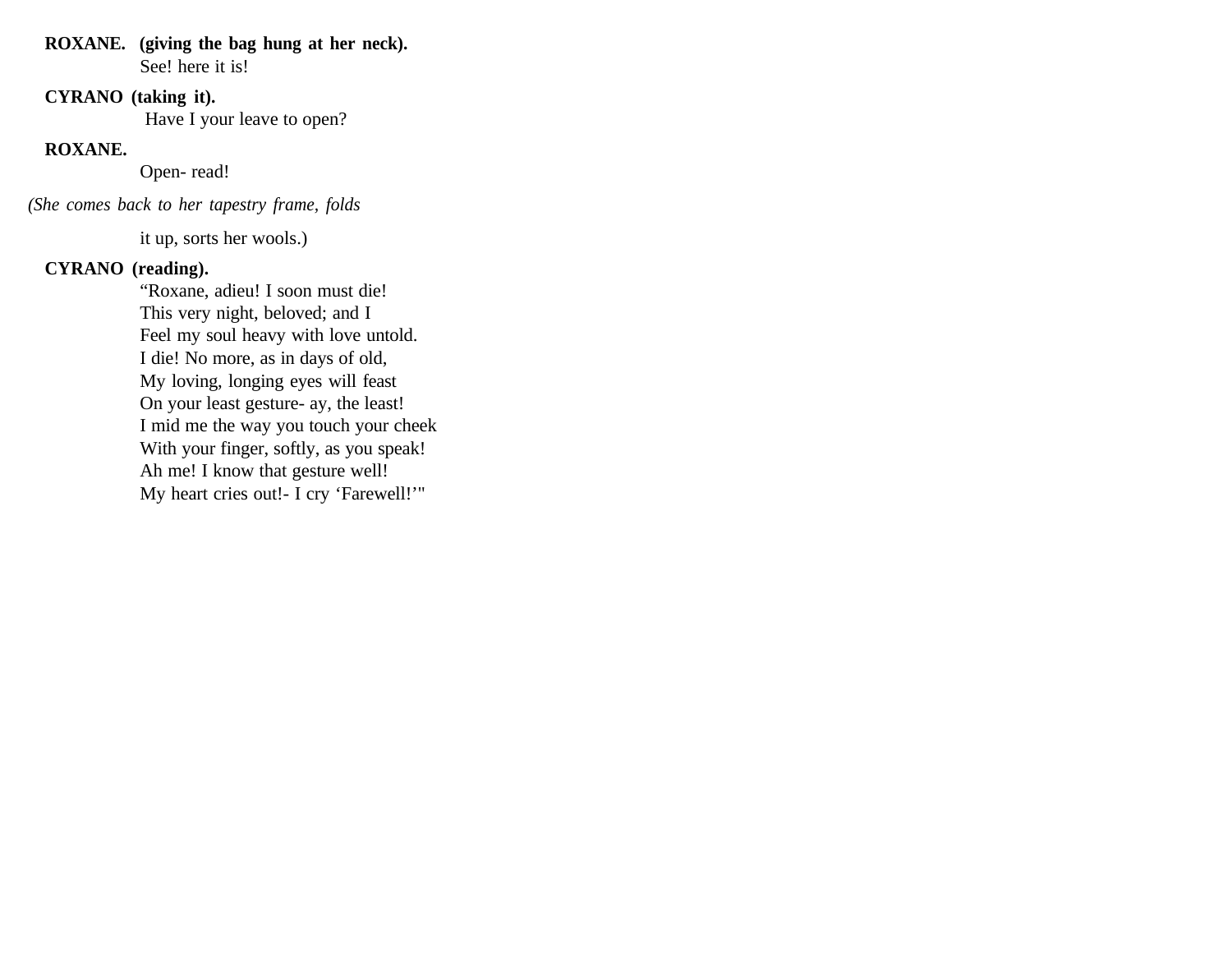#### **ROXANE.**

But how you read that letter! One would think...

#### **CYRANO (continuing to read).**

"My life, my love, my jewel, my sweet, My heart has been yours in every beat!"

*(The shades of evening fall imperceptibly.)*

#### **ROXANE.**

You read in such a voice- so strange- and yet-It is not the first time I hear that voice!

*(She comes nearer very softly, without his perceiving it, passes behind his chair, and, noiselessly leaning over him looks at the letter. The darkness deepens.)*

#### **CYRANO**

"Here, dying, and there, in the land on high, I am he who loved, who loves you,- I..."

**ROXANE. (putting her hand on his shoulder).** How can you read? It is too dark to see!

*(He starts, turns, sees her close to him. Suddenly alarmed, he holds his head down. Then in the dusk, which has now completely enfolded them, she says, very slowly, with clasped hands.)*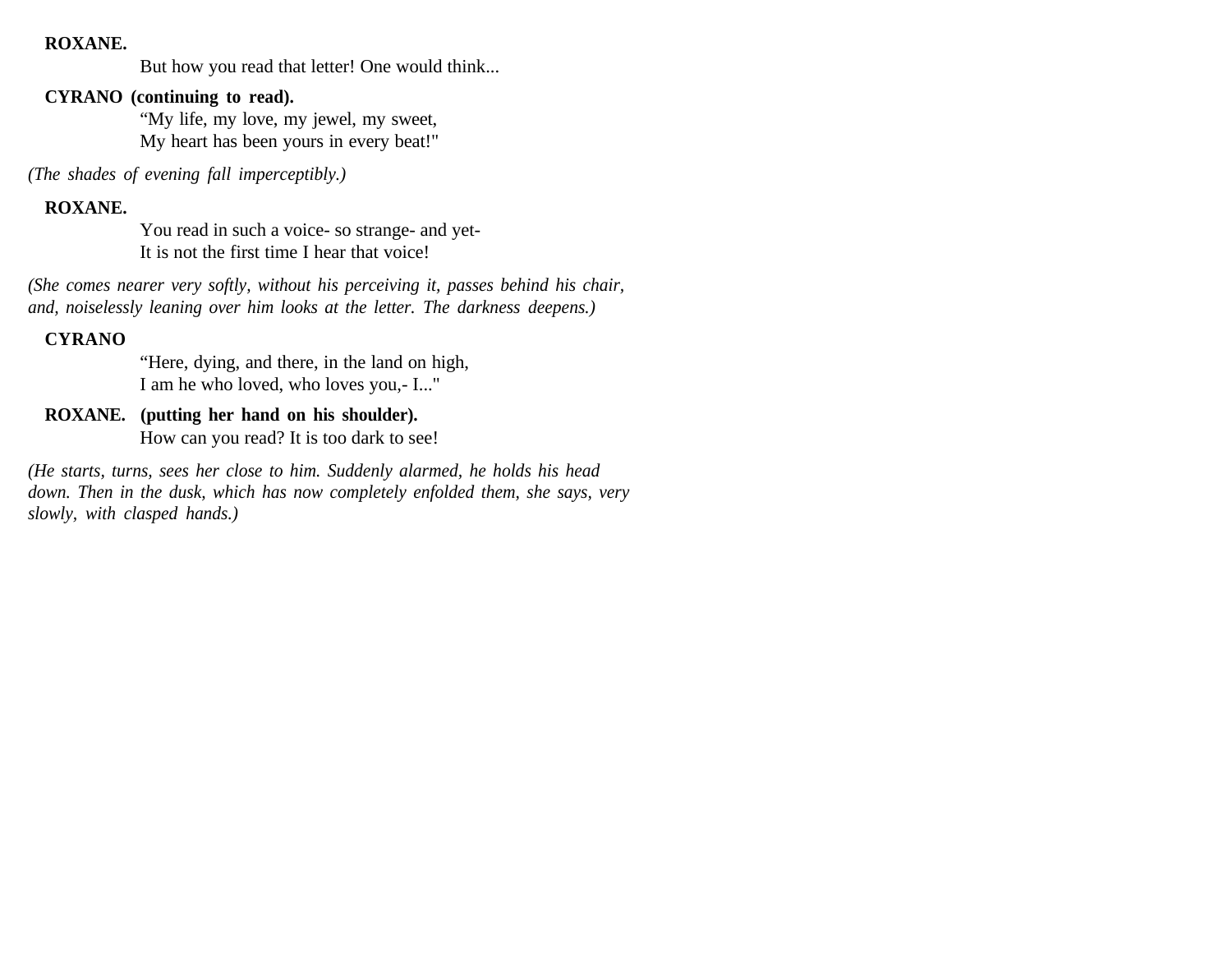And, fourteen years long, he has played this part Of the kind old friend who comes to laugh and chat!

#### **CYRANO**

Roxane!

#### **ROXANE.**

'Twas you!

### **CYRANO**

No, never; Roxane, no!

#### **ROXANE.**

I should have guessed, each time he said my name!

### **CYRANO**

No; it was not I!

# **ROXANE.**

It was you!

# **CYRANO**

I swear!

## **ROXANE.**

I see through all the generous counterfeit-The letters- you!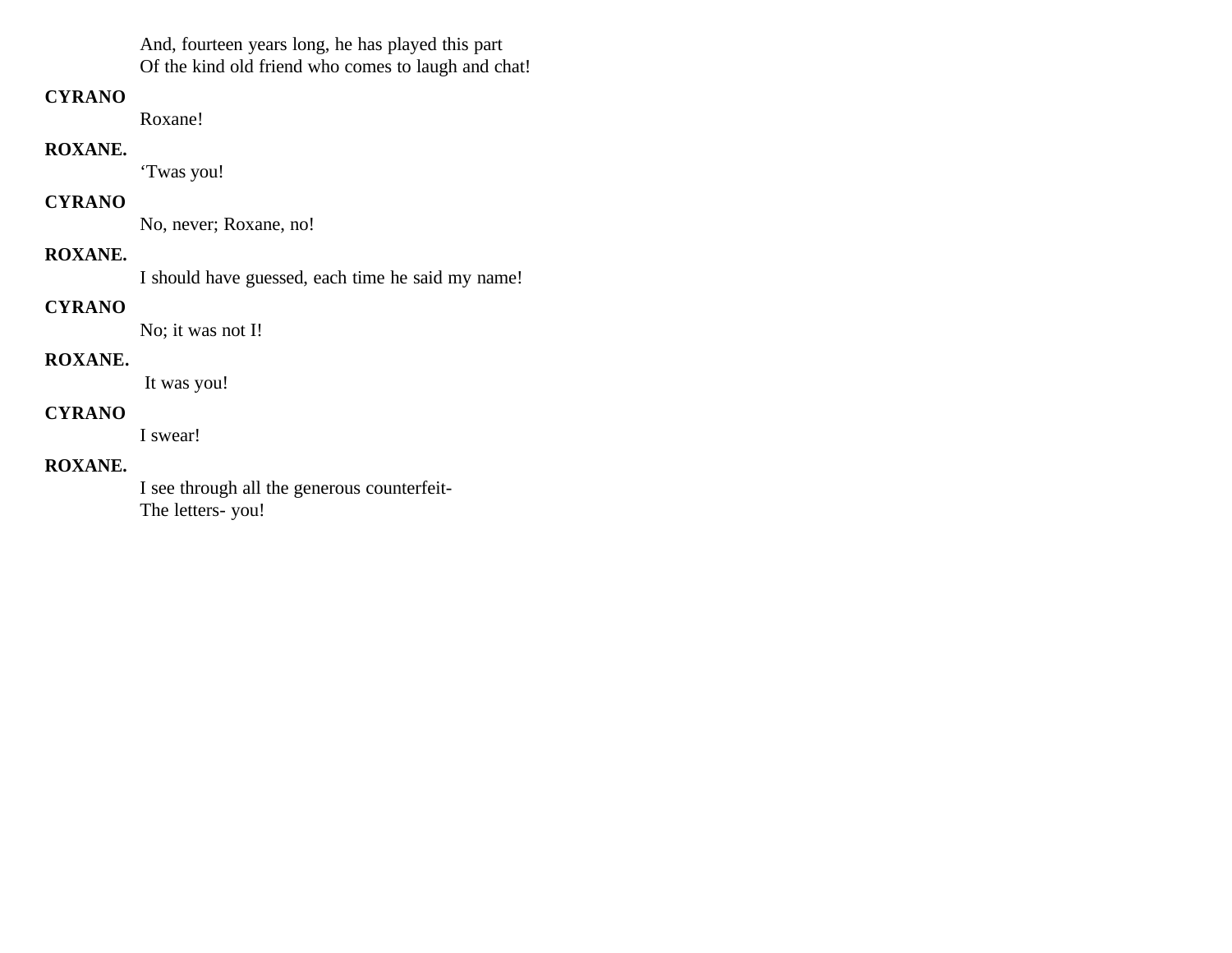No.

# **ROXANE.**

The sweet, mad, love-words! You!

#### **CYRANO**

No!

# **ROXANE.**

The voice that thrilled the night- you, you!

# **CYRANO**

I swear you err.

## **ROXANE.**

The soul- it was your soul!

### **CYRANO**

I loved you not.

### **ROXANE.**

You loved me not?

### **CYRANO**

'Twas he!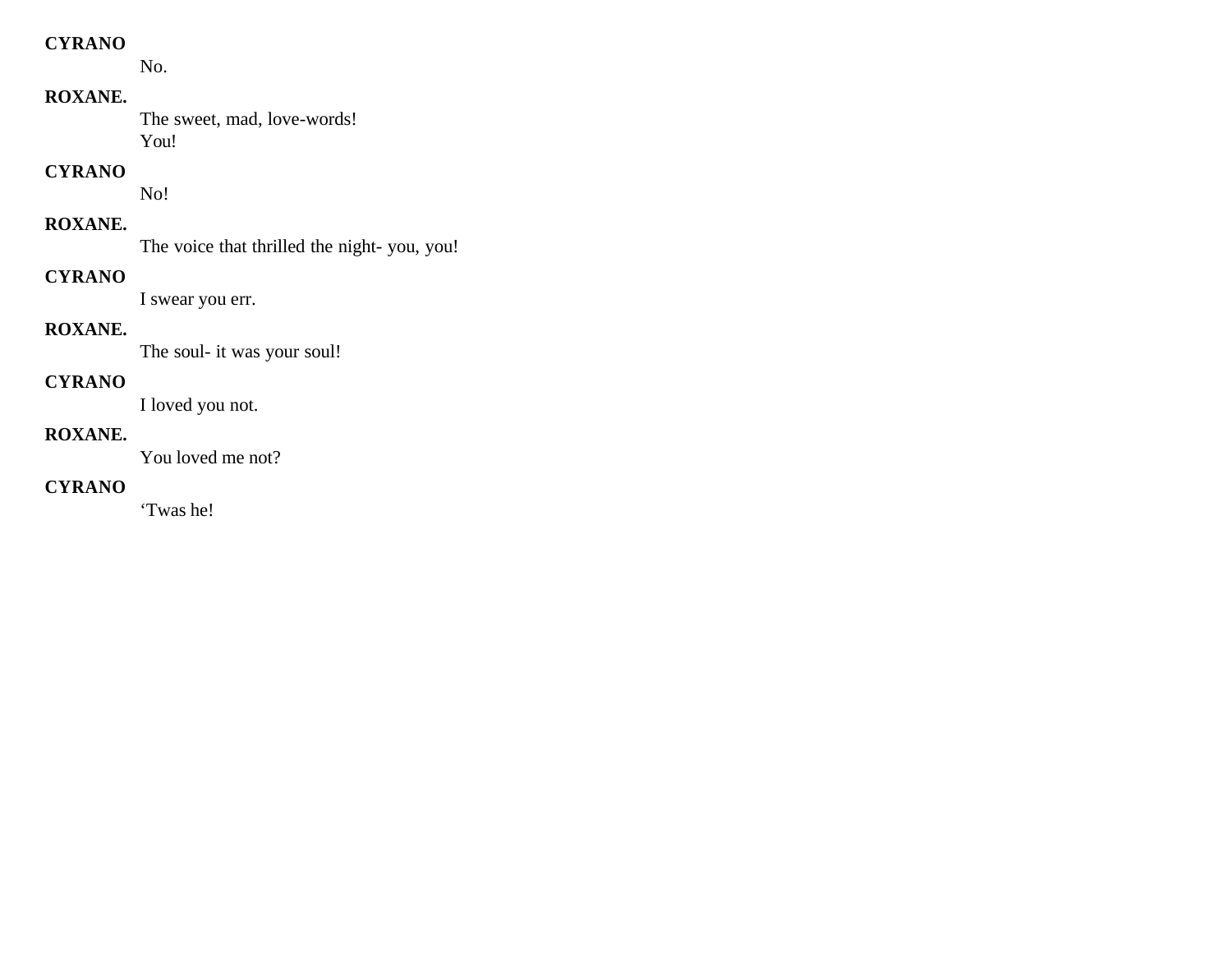#### **ROXANE.**

You loved me!

### **CYRANO**

No!

#### **ROXANE.**

See! how you falter now!

### **CYRANO**

No, my sweet love, I never loved you!

### **ROXANE.**

Ah!

Things dead, long dead, see! how they rise again! -Why, why keep silence all these fourteen years, When, on this letter, which he never wrote The tears were your tears?

## **CYRANO (holding out the letter to her).**

The bloodstains were his.

#### **ROXANE.**

Why, then, that noble silence,- kept so long-Broken to-day for the first time- why?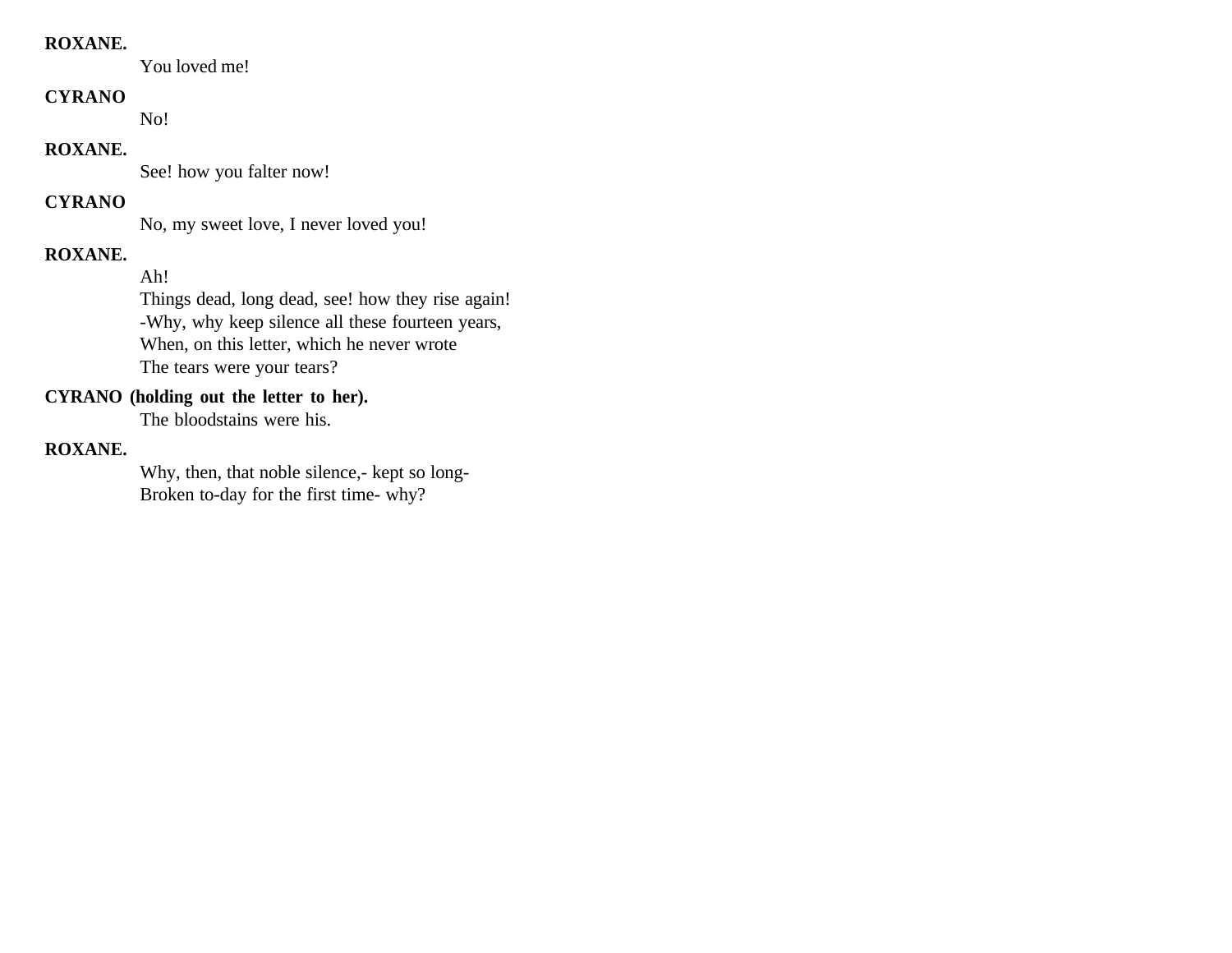Why?...

*(LE BRET and RAGUENEAU enter-running.)*

*SCENE VI*

*The SAME. LE BRET and RAGUENEAU.*

## **LE BRET**

What madness! Here? I knew it well!

**CYRANO (smiling and sitting up).** What now?

### **LE BRET**

He has brought his death by coming, Madame.

## **ROXANE.**

God! Ah then! that faintness of a moment since...?

### **CYRANO**

Why, true! It interrupted the "Gazette": ...Saturday, twenty-sixth, at dinner-time, Assassination of De Bergerac.

*(He takes off his hat; they see his head bandaged.)*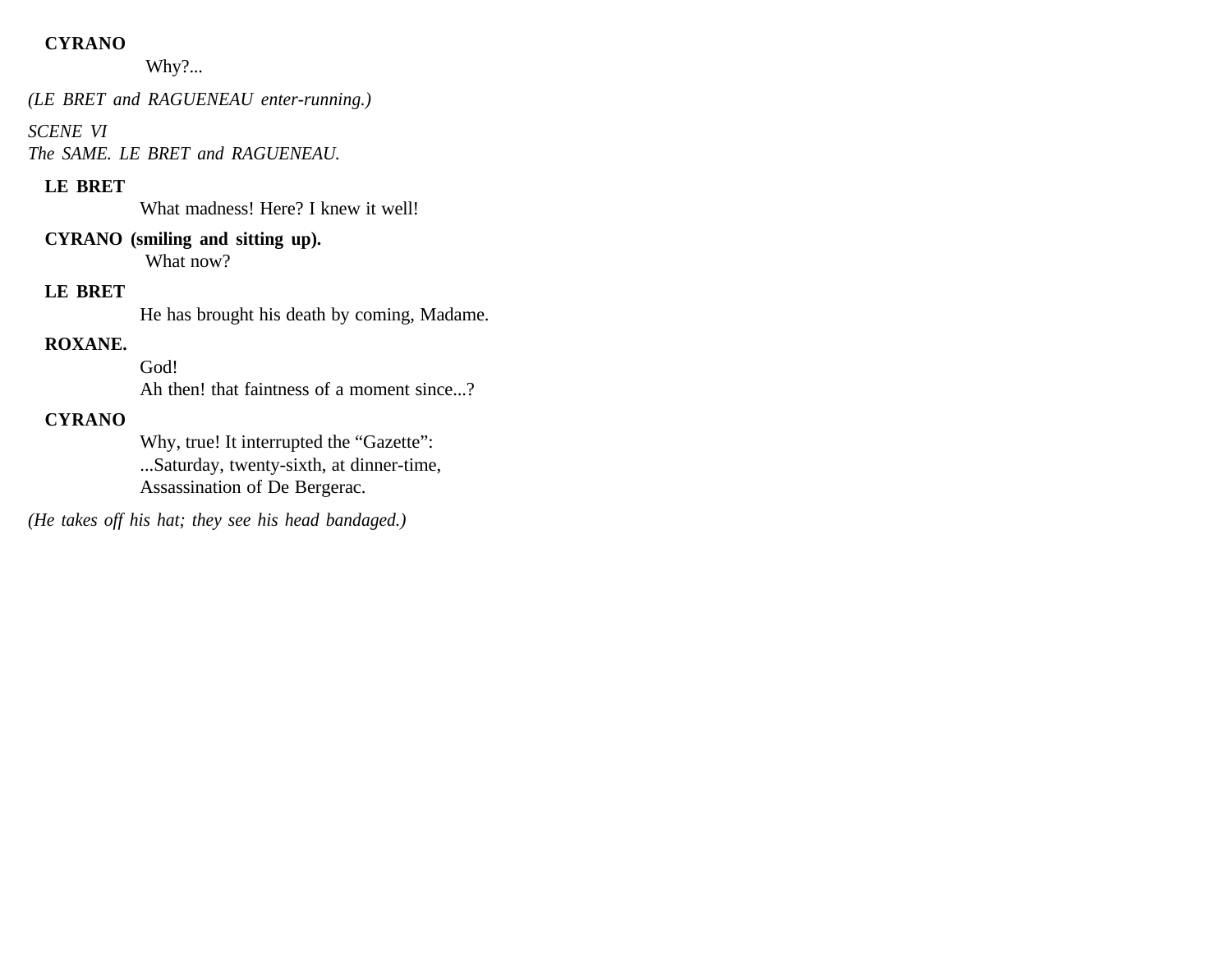#### **ROXANE.**

What says he? Cyrano!- His head all bound! Ah, what has chanced? How?- Who?...

### **CYRANO**

 "To be struck down, Pierced by a sword i' the heart, from a hero's hand!" That I had dreamed. O mockery of Fate! -Killed, I! of all men- in an ambuscade! Struck from behind, and by a lackey's hand! 'Tis very well. I am foiled, foiled in all, Even in my death.

#### **RAGUENEAU**

Ah, Monsieur!...

### **CYRANO (holding out his hand to him).**

Ragueneau, Weep not so bitterly!... What do you know, Old comrade?

### **RAGUENEAU (amid his tears). ...**

Trim the lights for Moliere's stage.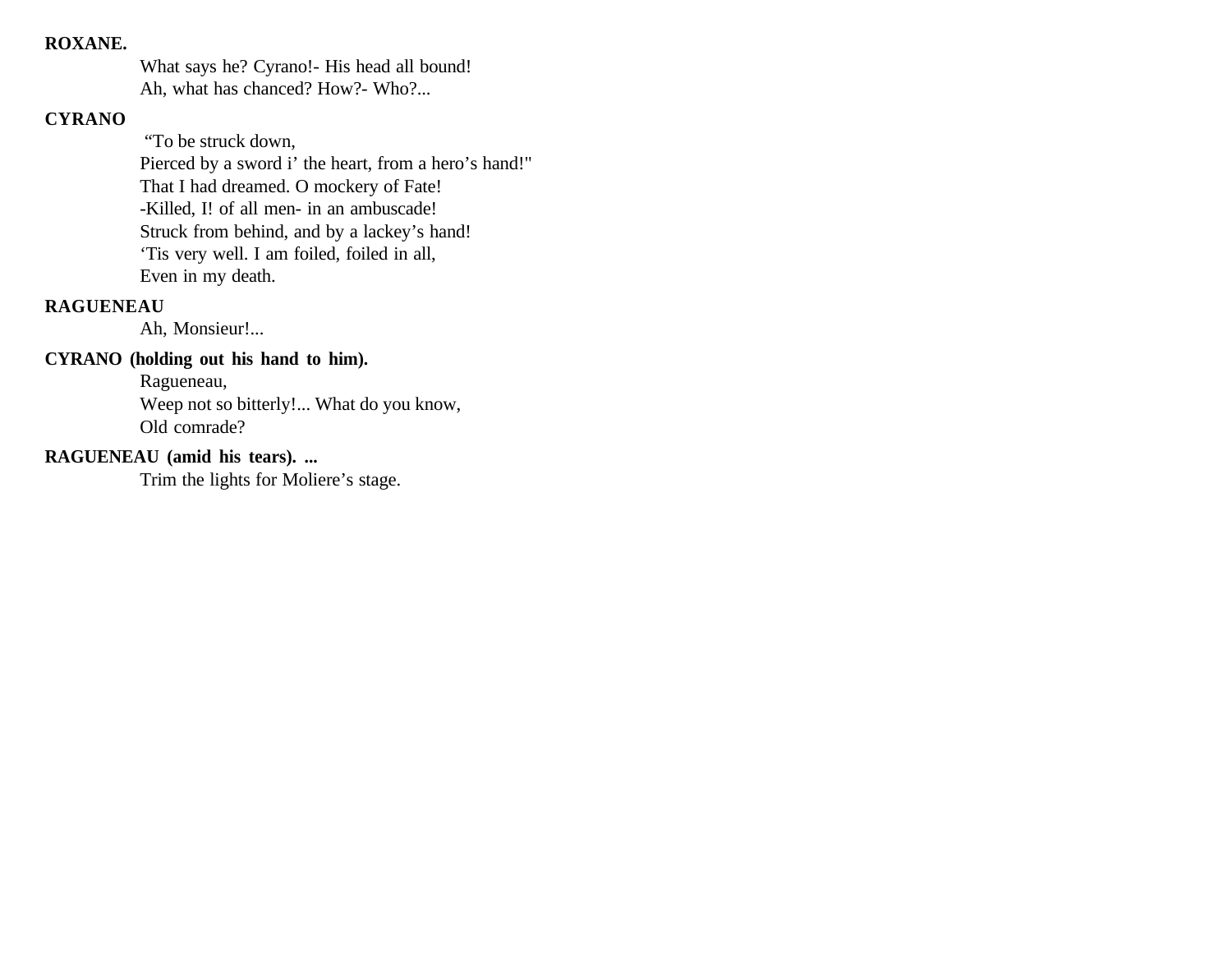Moliere!

### **RAGUENEAU**

 Yes, but I shall leave to-morrow. I cannot bear it!- Yesterday, they played Scapin- I saw he'd thieved a scene from you!

### **LE BRET**

What! a whole scene?

#### **RAGUENEAU**

Oh yes, indeed, Monsieur, The famous, "Que Diable allait-il faire?"

### **LE BRET**

Moliere has stolen that?

#### **CYRANO**

Tut! He did well!...

## *(To RAGUENEAU.)*

How went the scene? It told- I think it told?

## **RAGUENEAU (sobbing).**

Ah! how they laughed!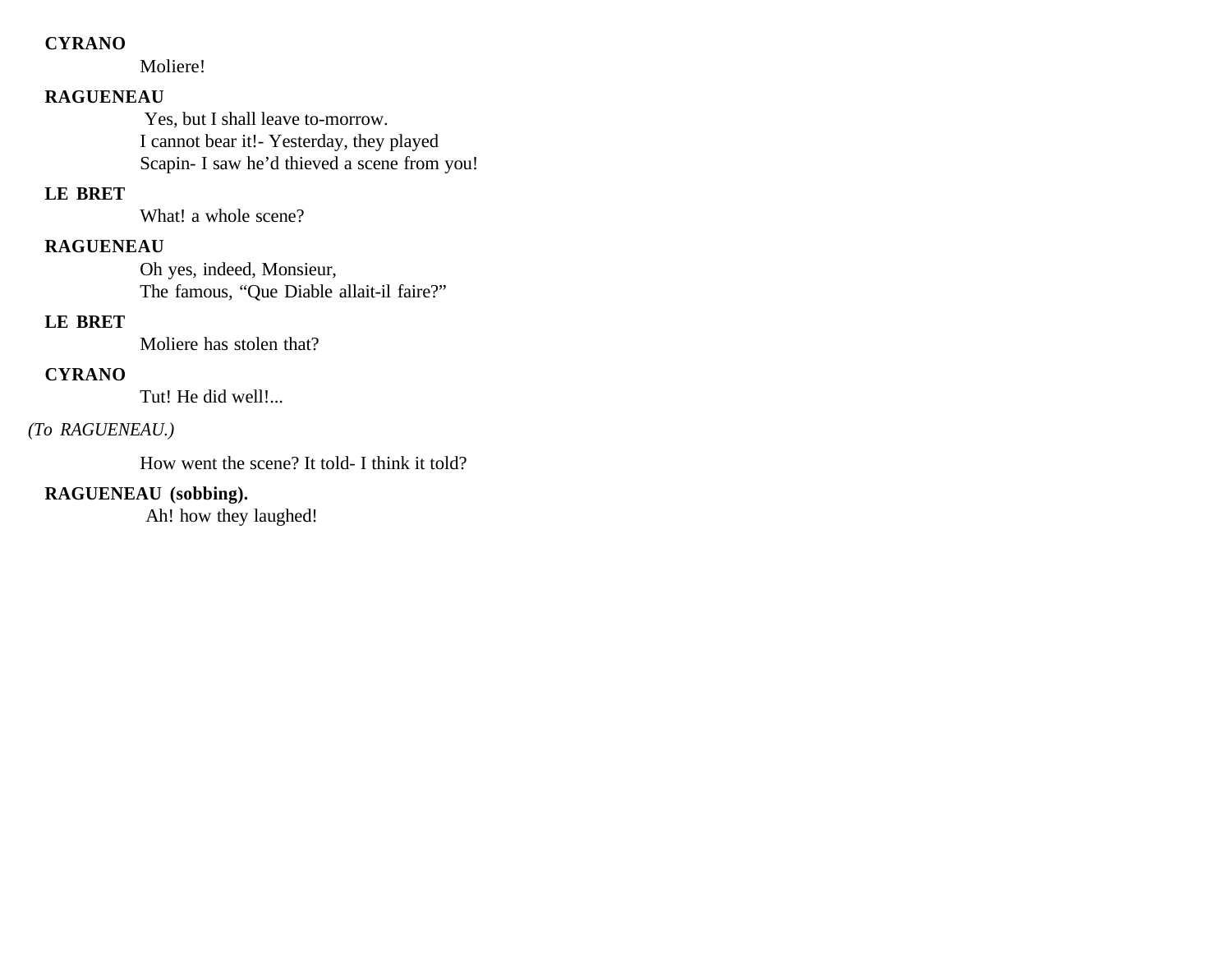Look you, it was my life To be the prompter every one forgets!

### *(To ROXANE.)*

That night when 'neath your window Christian spoke -Under your balcony, you remember? Well! There was the allegory of my whole life: I, in the shadow, at the ladder's foot, While others lightly mount to Love and Fame! Just! very just! Here on the threshold drear Of death, I pay my tribute with the rest, To Moliere's genius,- Christian's fair face!

*(The chapel-bell chimes. The NUNS are seen passing down the alley at the back, to say their office.)*

Let them go pray, go pray, when the bell rings

#### **ROXANE. (rising and calling).**

Sister! Sister!

### **CYRANO (holding her fast).**

Call no one. Leave me not;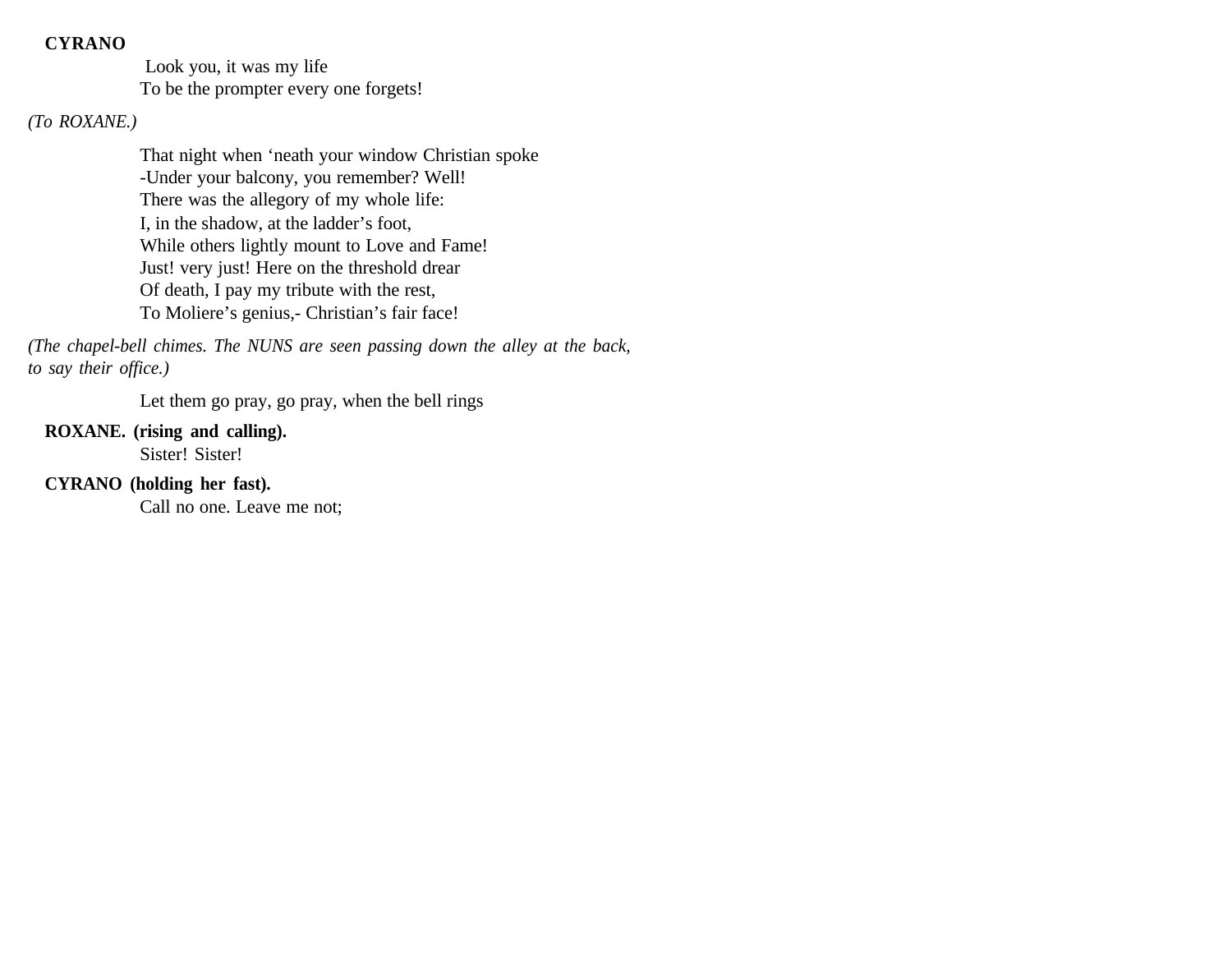When you come back, I should be gone for aye.

*(The NUNS have all entered the chapel. The organ sounds.)*

I was somewhat fain for music- hark! 'tis come.

### **ROXANE.**

Live, for I love you!

# **CYRANO**

 No! In fairy-tales When to the ill-starred Prince the lady says "I love you!" all his ugliness fades fast-But I remain the same, up to the last!

## **ROXANE.**

I have marred your life- I, I!

# **CYRANO**

 You blessed my life! Never on me had rested woman's love. My mother even could not find me fair; I had no sister; and, when grown a man, I feared the mistress who would mock at me. But I have had your friendship- grace to you A woman's charm has passed across my path.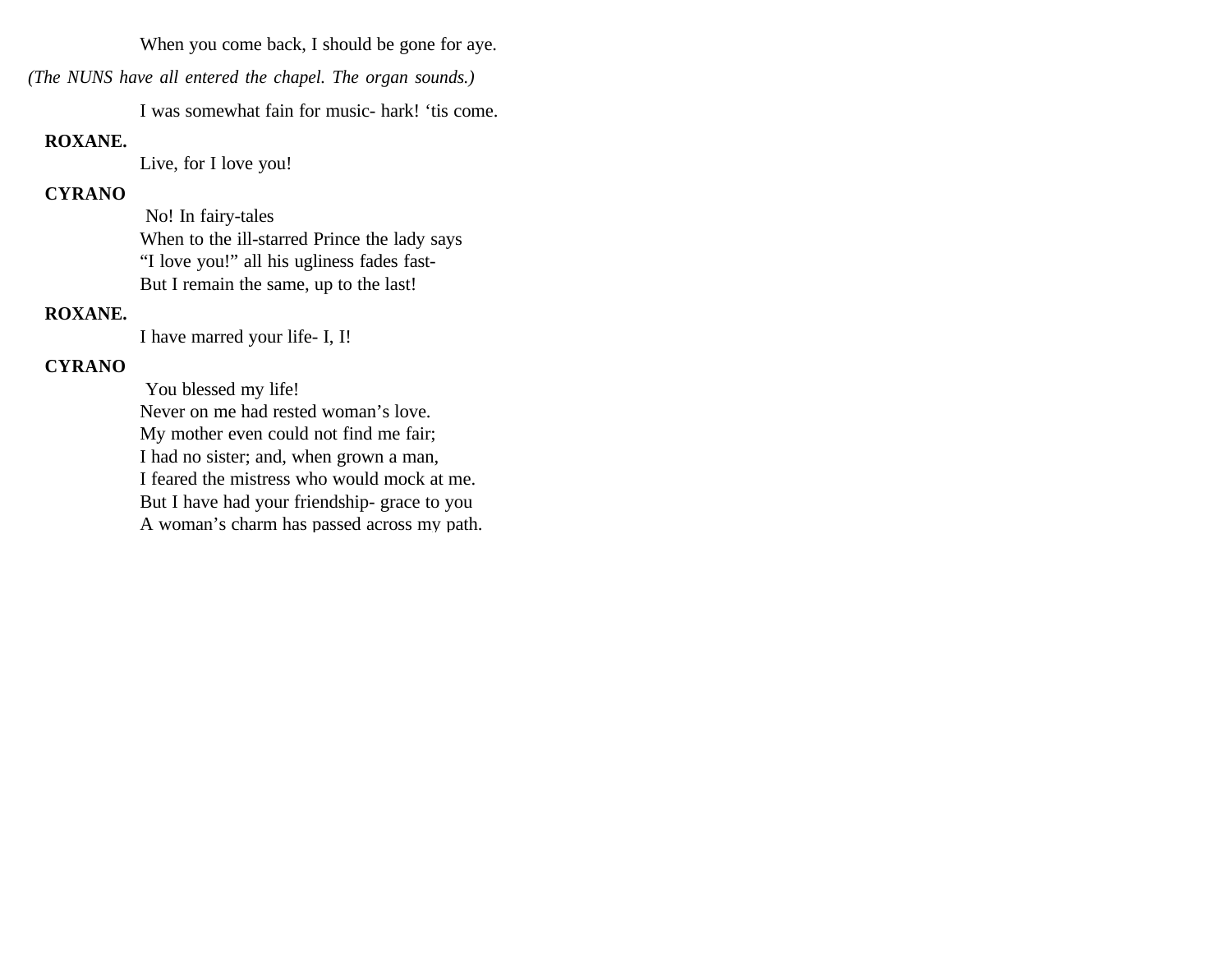### **LE BRET (pointing to the moon, which is seen between the trees).**

Your other lady-love is come.

#### **CYRANO (smiling).**

I see.

### **ROXANE.**

I loved but once, yet twice I lose my love!

### **CYRANO**

Hark you, Le Bret! I soon shall reach the moon. To-night, alone, with no projectile's aid!...

### **LE BRET**

What are you saying!

### **CYRANO**

 I tell you, it is there, There, that they send me for my Paradise, There I shall find at last the souls I love, In exile,- Galileo- Socrates!

### **LE BRET (rebelliously).**

No, no! It is too clumsy, too unjust! So great a heart! So great a poet! Die Like this? what, die...?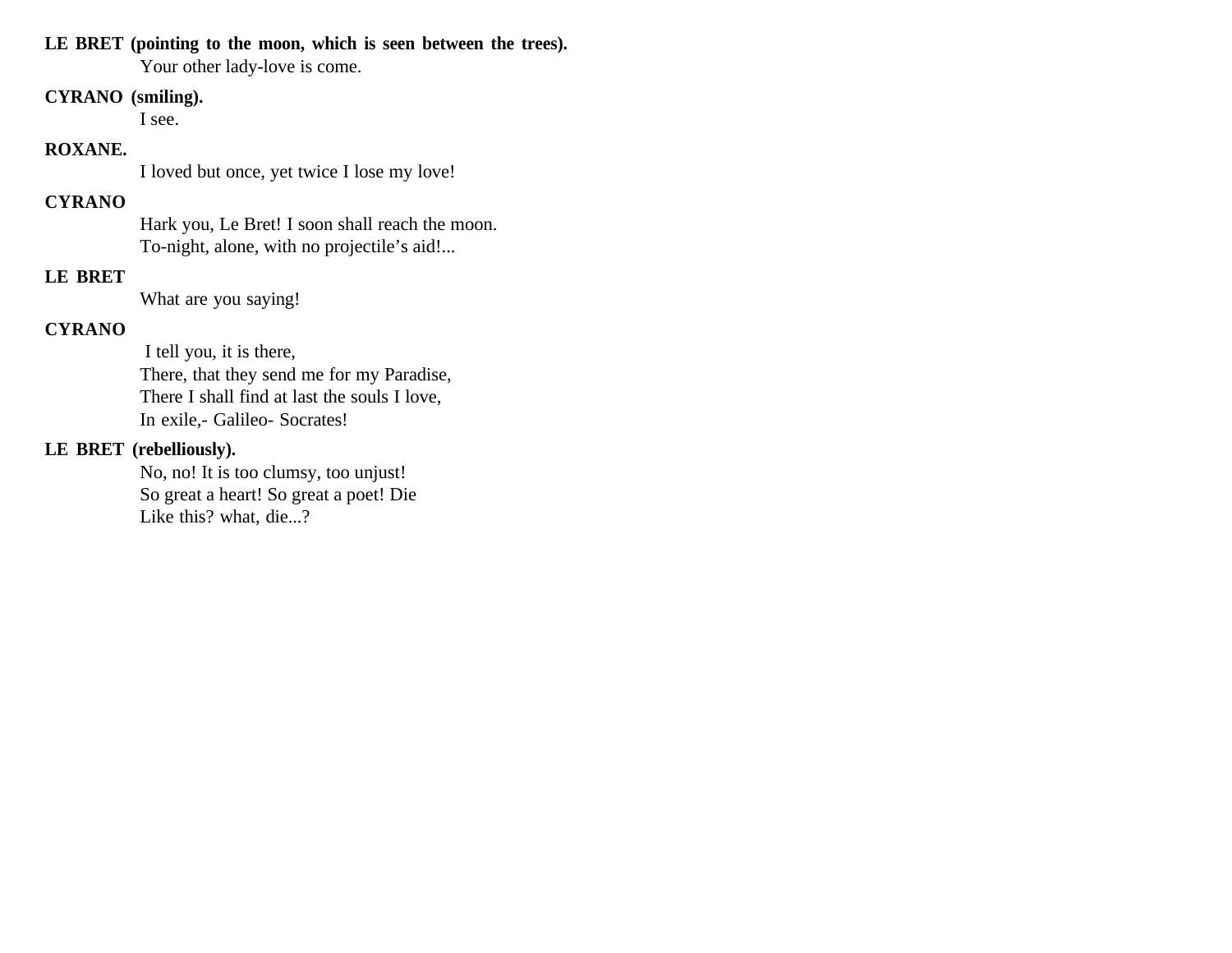Hark to Le Bret, who scolds.

# **LE BRET (weeping).**

Dear friend...

# **CYRANO (starting up, his eyes wild).**  What ho! Cadets of Gascony!

The elemental mass- ah yes! the hic...

# **LE BRET**

His science still- he raves!

### **CYRANO**

Copernicus Said...

#### **ROXANE.**

Oh!

### **CYRANO**

Mais que diable allait-il faire, Mais que diable allait-il faire dans cette galere?... Philosopher, metaphysician, Rhymer, brawler, and musician, Famed for his lunar expedition,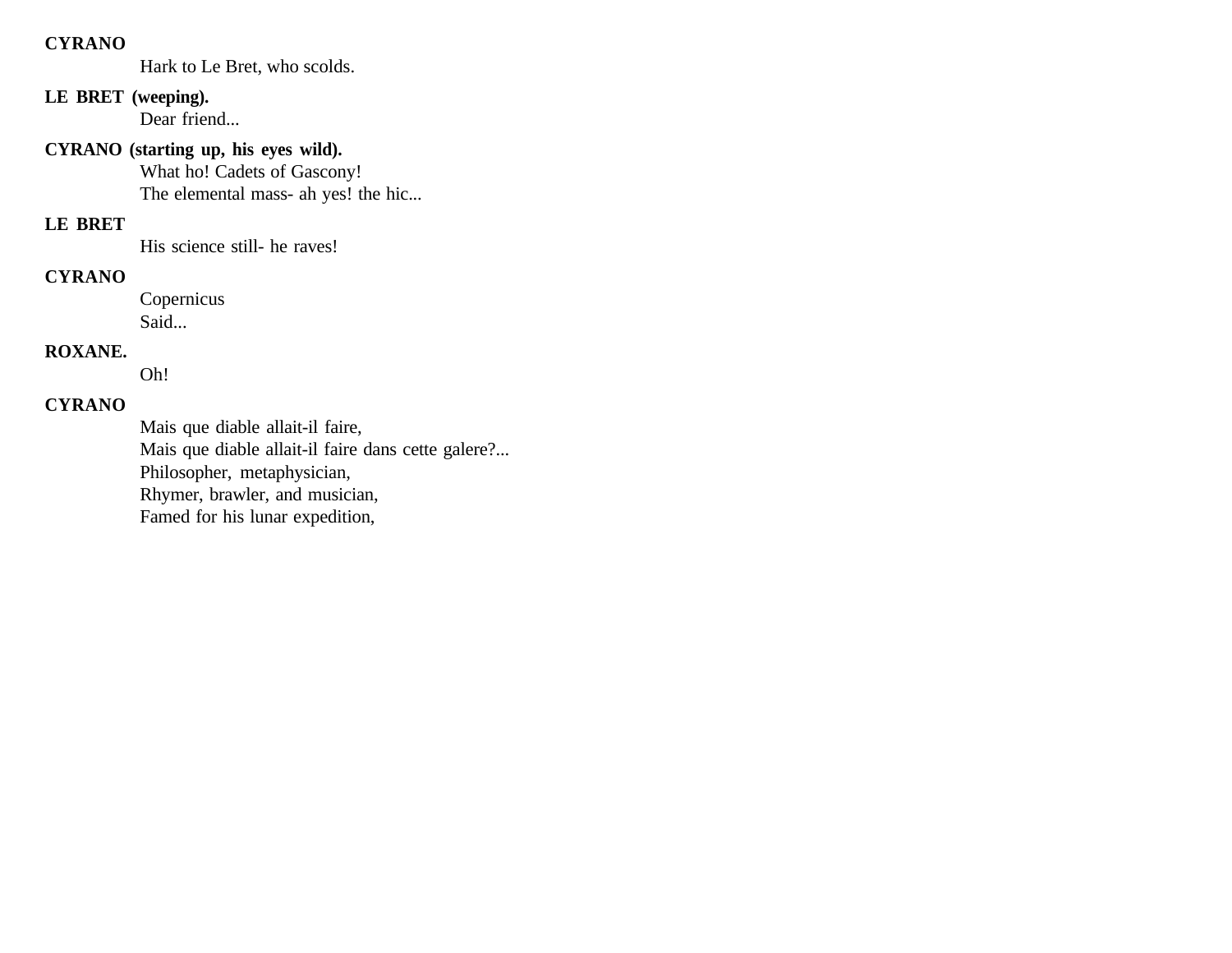And the unnumbered duels he fought,-

And lover also, by interposition!- Here lies Hercule Savinien De Cyrano de Bergerac. Who was everything, yet was nought. I cry you pardon, but I may not stay; See, the moon-ray that comes to call me hence!

*(He has fallen back in his chair; the sobs of ROXANE recall him to reality; he looks long at her, and, touching her veil.)*

> I would not bid you mourn less faithfully That good, brave Christian: I would only ask That when my body shall be cold in clay You wear those sable mourning weeds for two, And mourn a while for me, in mourning him.

#### **ROXANE.**

I swear it you!...

#### **CYRANO**

(shivering violently, then suddenly rising).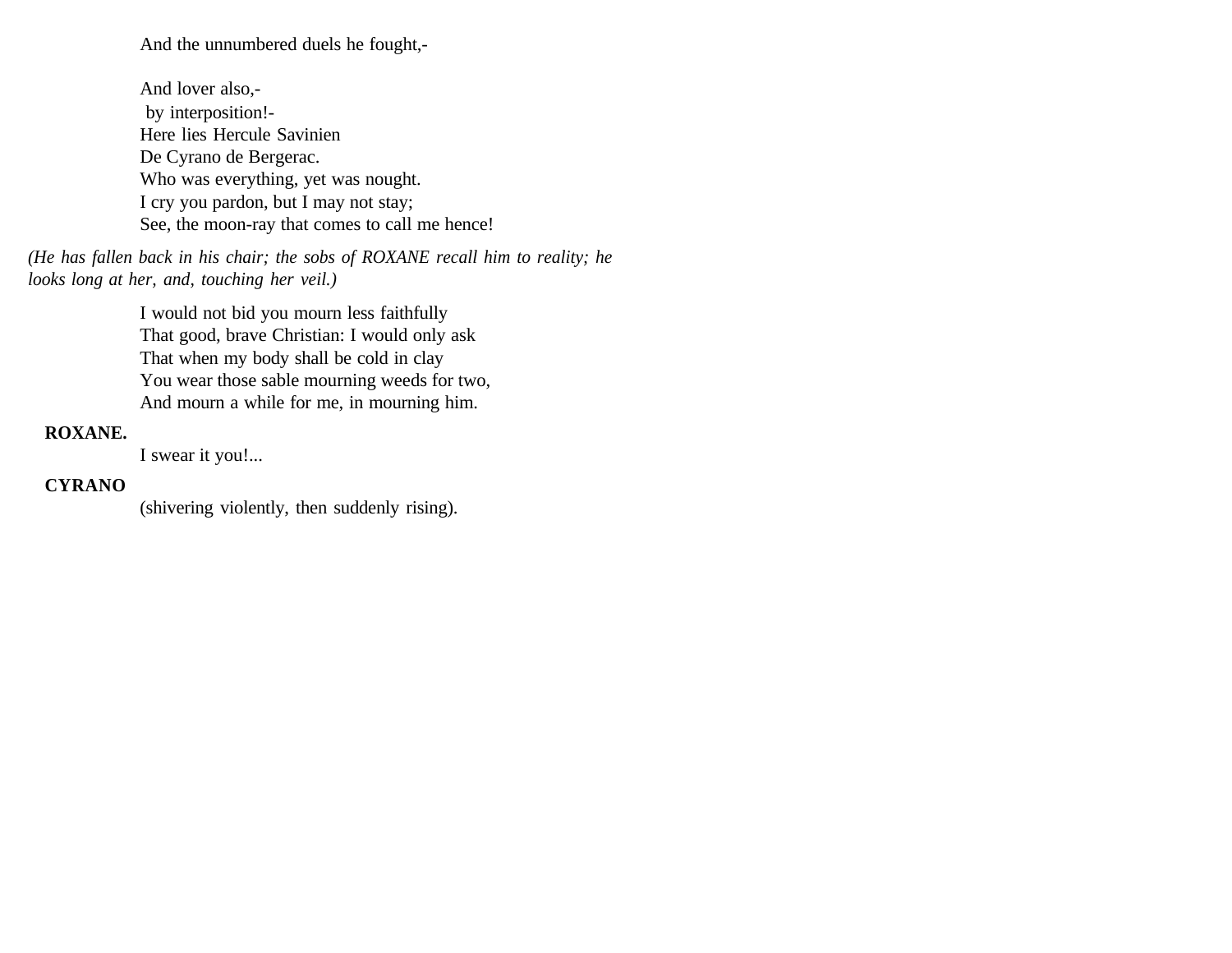Not there! what, seated?- no!

*(They spring towards him.)*

Let no one hold me up-

*(He props himself against the tree.)*

Only the tree!

*(Silence.)*

It comes. E'en now my feet have turned to stone, My hands are gloved with lead!

*(He stands erect.)* 

But since Death comes, I meet him still afoot,

*(He draws his sword.)*

And sword in hand!

# **LE BRET**

Cyrano!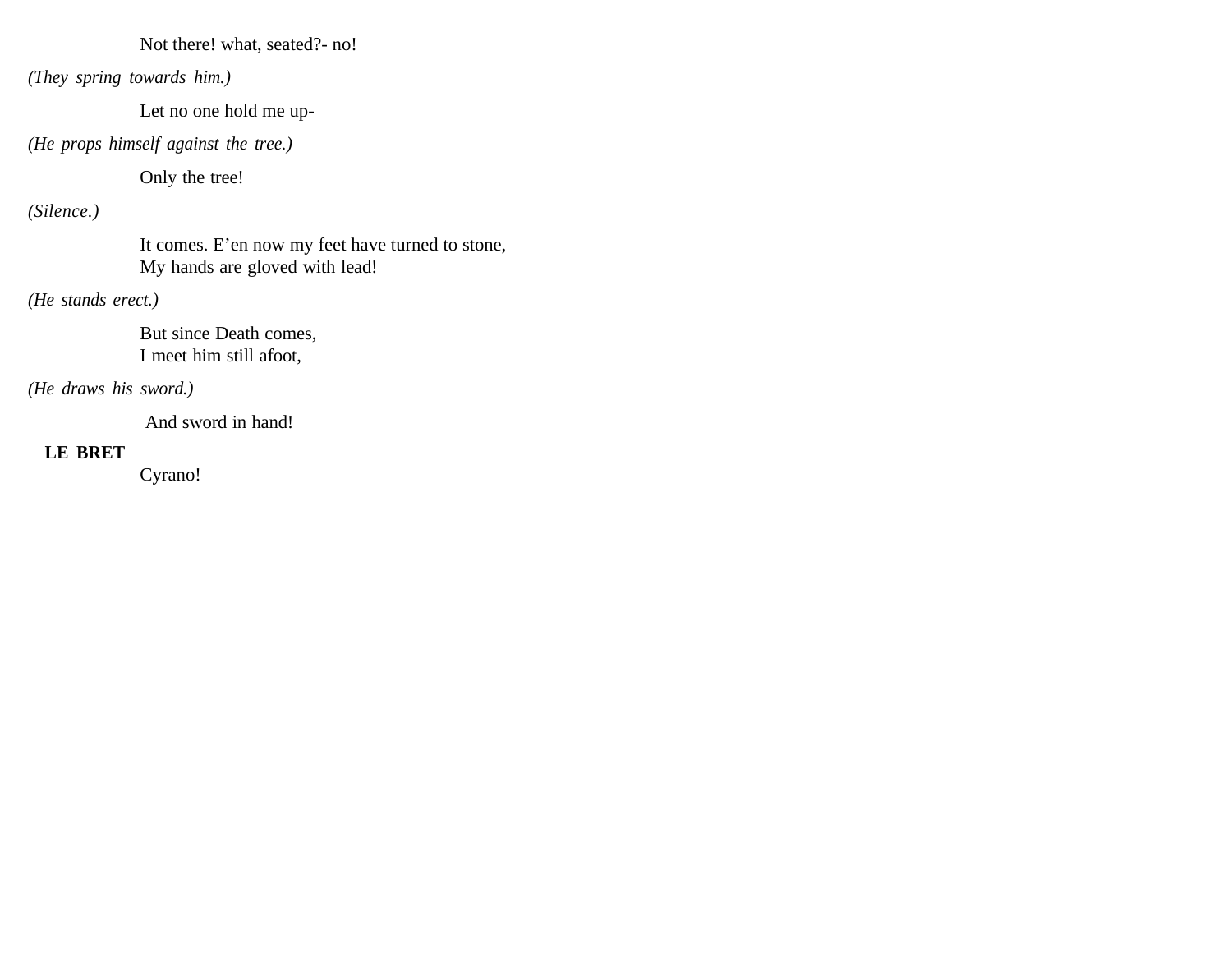#### **ROXANE. (half fainting).**  Cyrano!

*(All shrink back in terror.)*

# **CYRANO**

 Why, I well believe He dares to mock my nose? Ho! insolent! (He raises his sword.) What say you? It is useless? Ay, I know! But who fights ever hoping for success? I fought for lost cause, and for fruitless quest! You there, who are you! - You are thousands! Ah! I know you now, old enemies of mine! Falsehood! (He strikes in the air with his sword.) Have at you! Ha! and Compromise! Prejudice, Treachery!...

# *(He strikes.)*

Surrender, I? Parley? No, never! You too, Folly,- you? I know that you will lay me low at last; Let be! Yet I fall fighting, fighting still! (He makes passes in the air, and stops breathless.)